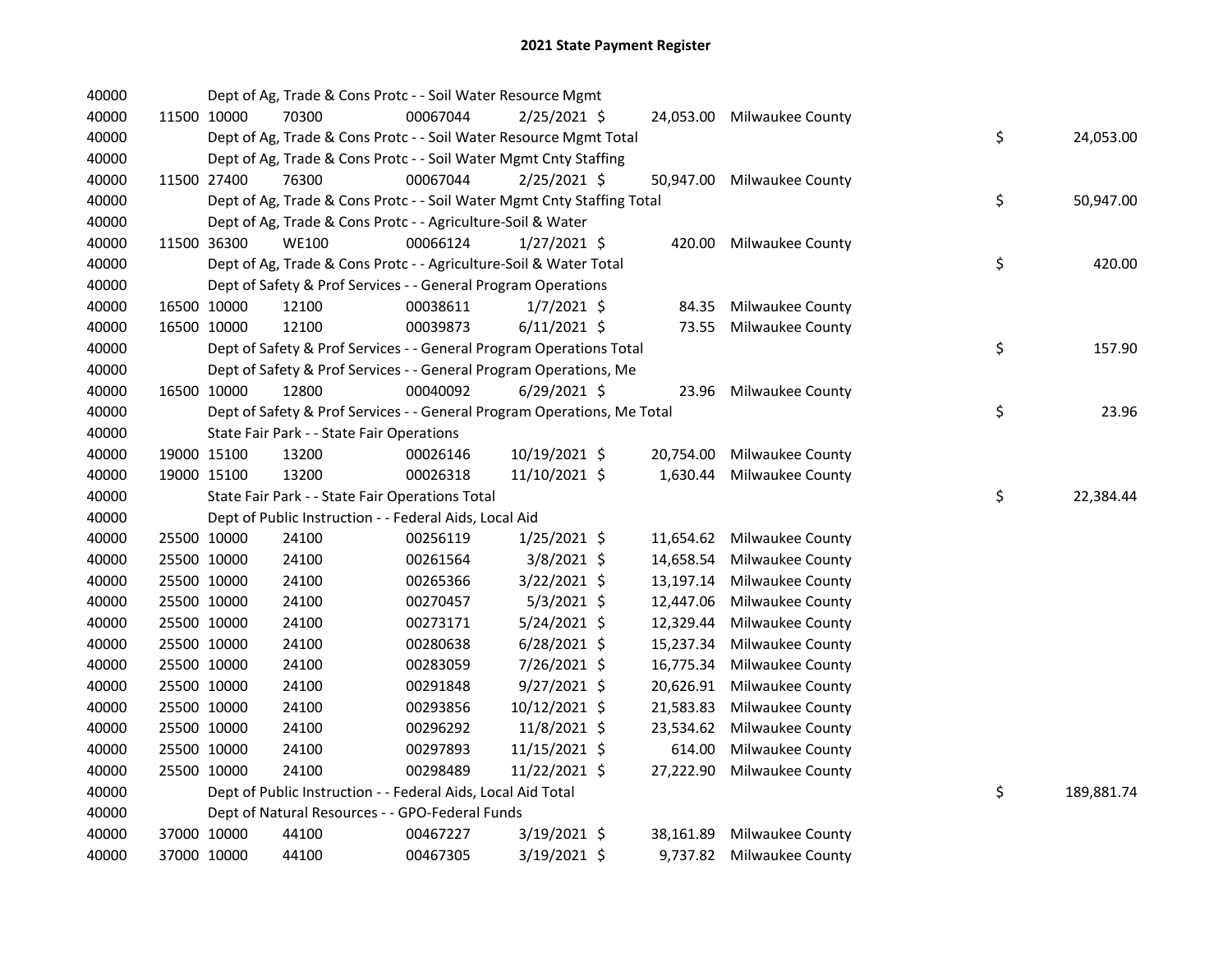| 40000 | 37000 10000 | 44100                                                              | 00467331 | $3/19/2021$ \$ |            | 4,622.08 Milwaukee County     |    |              |
|-------|-------------|--------------------------------------------------------------------|----------|----------------|------------|-------------------------------|----|--------------|
| 40000 | 37000 10000 | 44100                                                              | 00480634 | 5/12/2021 \$   | 11,080.00  | Milwaukee County              |    |              |
| 40000 | 37000 10000 | 44100                                                              | 00482497 | 5/20/2021 \$   | 31,339.20  | Milwaukee County              |    |              |
| 40000 | 37000 10000 | 44100                                                              | 00509748 | 10/1/2021 \$   | 7,934.39   | Milwaukee County              |    |              |
| 40000 | 37000 10000 | 44100                                                              | 00509752 | 10/1/2021 \$   | 63,414.20  | Milwaukee County              |    |              |
| 40000 | 37000 10000 | 44100                                                              | 00509755 | 10/1/2021 \$   | 9,080.89   | Milwaukee County              |    |              |
| 40000 | 37000 10000 | 44100                                                              | 00517704 | 11/12/2021 \$  | 9,479.96   | Milwaukee County              |    |              |
| 40000 | 37000 10000 | 44100                                                              | 00517706 | 11/12/2021 \$  | 89,056.71  | Milwaukee County              |    |              |
| 40000 | 37000 10000 | 44100                                                              | 00517715 | 11/12/2021 \$  | 567.10     | Milwaukee County              |    |              |
| 40000 |             | Dept of Natural Resources - - GPO-Federal Funds Total              |          |                |            |                               | \$ | 274,474.24   |
| 40000 |             | Dept of Natural Resources - - GPO--State Funds                     |          |                |            |                               |    |              |
| 40000 | 37000 21200 | 36100                                                              | 00465120 | 2/26/2021 \$   | 780.88     | Milwaukee County              |    |              |
| 40000 | 37000 21200 | 36100                                                              | 00465122 | 2/26/2021 \$   | 585.47     | <b>Milwaukee County</b>       |    |              |
| 40000 | 37000 21200 | 36100                                                              | 00465128 | 2/26/2021 \$   | 348.94     | Milwaukee County              |    |              |
| 40000 |             | Dept of Natural Resources - - GPO--State Funds Total               |          |                |            |                               | \$ | 1,715.29     |
| 40000 |             | Dept of Natural Resources - - Ra- Cnty Snow Trail & Area Aid       |          |                |            |                               |    |              |
| 40000 | 37000 21200 | 57400                                                              | 00455150 | 1/8/2021 \$    |            | 2,642.75 Milwaukee County     |    |              |
| 40000 |             | Dept of Natural Resources - - Ra- Cnty Snow Trail & Area Aid Total |          |                |            |                               | \$ | 2,642.75     |
| 40000 |             | Dept of Natural Resources - - Rec & Resource Aids, Fed             |          |                |            |                               |    |              |
| 40000 | 37000 21200 | 58300                                                              | 00510432 | $9/22/2021$ \$ |            | 75,443.97 Milwaukee County    |    |              |
| 40000 |             | Dept of Natural Resources - - Rec & Resource Aids, Fed Total       |          |                |            |                               | \$ | 75,443.97    |
| 40000 |             | Dept of Natural Resources - - GPO-Environmental Fund               |          |                |            |                               |    |              |
| 40000 | 37000 27400 | 46100                                                              | 00471023 | 3/30/2021 \$   | 30.00      | Milwaukee County              |    |              |
| 40000 |             | Dept of Natural Resources - - GPO-Environmental Fund Total         |          |                |            |                               | \$ | 30.00        |
| 40000 |             | WI Dept of Transportation - - Expway Police Aidssf                 |          |                |            |                               |    |              |
| 40000 | 39500 21100 | 16100                                                              | 00633863 | $1/4/2021$ \$  | 255,975.00 | <b>Milwaukee County</b>       |    |              |
| 40000 | 39500 21100 | 16100                                                              | 00670041 | 3/24/2021 \$   | 255,975.00 | Milwaukee County              |    |              |
| 40000 | 39500 21100 | 16100                                                              | 00716165 | 7/6/2021 \$    | 255,975.00 | Milwaukee County              |    |              |
| 40000 | 39500 21100 | 16100                                                              | 00753965 | 10/4/2021 \$   | 255,975.00 | Milwaukee County              |    |              |
| 40000 |             | WI Dept of Transportation - - Expway Police Aidssf Total           |          |                |            |                               | \$ | 1,023,900.00 |
| 40000 |             | WI Dept of Transportation - - Eldly&Disa Co/Aid Sf                 |          |                |            |                               |    |              |
| 40000 | 39500 21100 | 16800                                                              | 00650086 | $2/8/2021$ \$  |            | 2,331,316.00 Milwaukee County |    |              |
| 40000 |             | WI Dept of Transportation - - Eldly&Disa Co/Aid Sf Total           |          |                |            |                               | \$ | 2,331,316.00 |
| 40000 |             | WI Dept of Transportation - - Paratransit Aids, Sf                 |          |                |            |                               |    |              |
| 40000 | 39500 21100 | 17500                                                              | 00707862 | $6/21/2021$ \$ |            | 1,468,091.00 Milwaukee County |    |              |
| 40000 |             | WI Dept of Transportation - - Paratransit Aids, Sf Total           |          |                |            |                               | \$ | 1,468,091.00 |
| 40000 |             | WI Dept of Transportation - - Trans Aids To Co.-Sf                 |          |                |            |                               |    |              |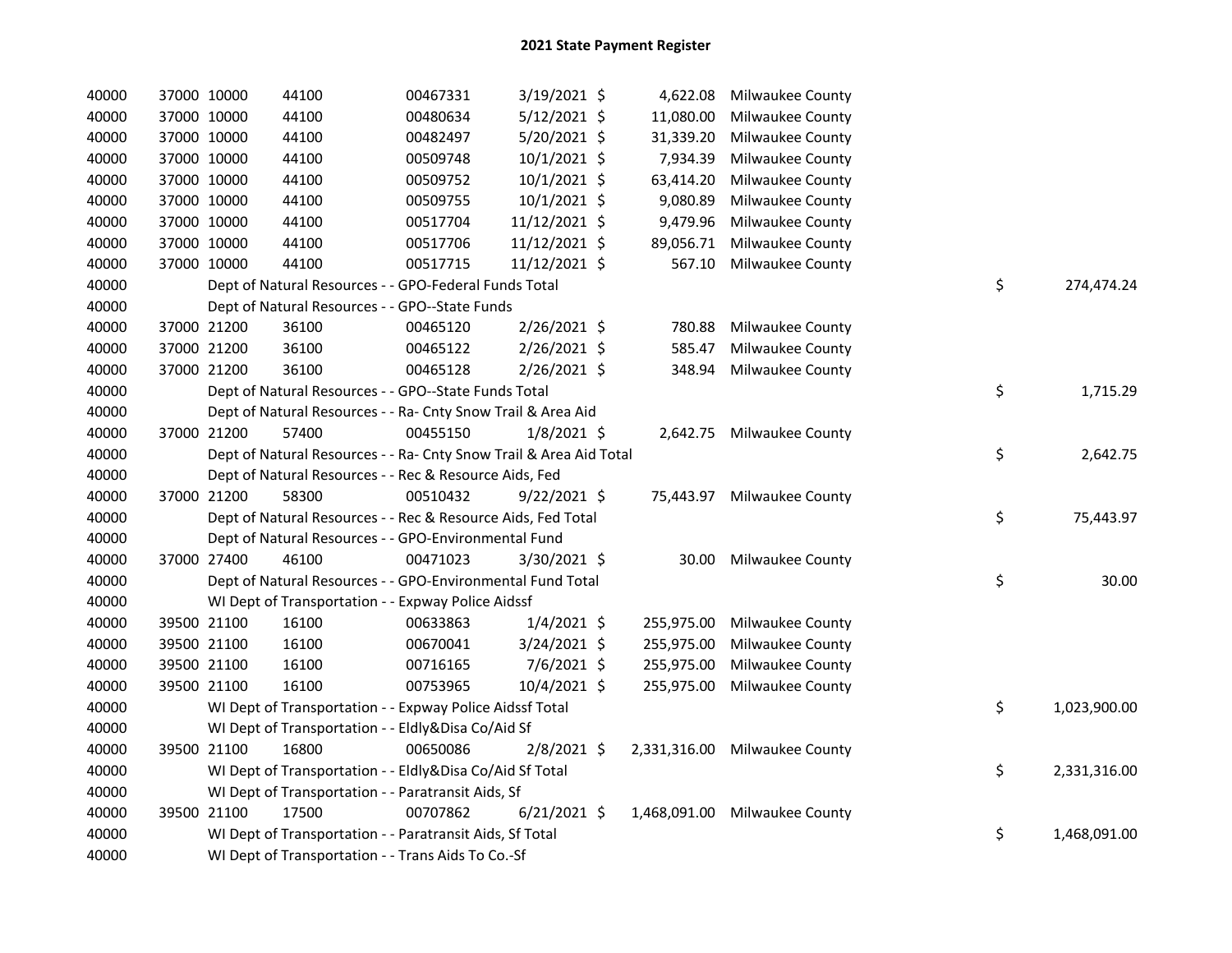| 40000 | 39500 21100 | 19000                                                              | 00631639 | $1/4/2021$ \$  | 1,402,765.98  | Milwaukee County           |    |               |
|-------|-------------|--------------------------------------------------------------------|----------|----------------|---------------|----------------------------|----|---------------|
| 40000 | 39500 21100 | 19000                                                              | 00710734 | 7/6/2021 \$    | 2,805,531.96  | Milwaukee County           |    |               |
| 40000 | 39500 21100 | 19000                                                              | 00751293 | 10/4/2021 \$   | 1,402,765.98  | Milwaukee County           |    |               |
| 40000 |             | WI Dept of Transportation - - Trans Aids To Co.-Sf Total           |          |                |               |                            | \$ | 5,611,063.92  |
| 40000 |             | WI Dept of Transportation - - Tier A1 Trnsit Aidsf                 |          |                |               |                            |    |               |
| 40000 | 39500 21100 | 19300                                                              | 00710179 | $6/24/2021$ \$ | 16,369,475.00 | Milwaukee County           |    |               |
| 40000 | 39500 21100 | 19300                                                              | 00754755 | $9/30/2021$ \$ | 49,108,325.00 | Milwaukee County           |    |               |
| 40000 |             | WI Dept of Transportation - - Tier A1 Trnsit Aidsf Total           |          |                |               |                            | \$ | 65,477,800.00 |
| 40000 |             | WI Dept of Transportation - - Transportation Improvement, St       |          |                |               |                            |    |               |
| 40000 | 39500 21100 | 22200                                                              | 00636261 | $1/5/2021$ \$  | 1,260.33      | Milwaukee County           |    |               |
| 40000 | 39500 21100 | 22200                                                              | 00636392 | $1/5/2021$ \$  | 2,309.12      | Milwaukee County           |    |               |
| 40000 | 39500 21100 | 22200                                                              | 00670610 | 3/25/2021 \$   | 1,265.36      | Milwaukee County           |    |               |
| 40000 | 39500 21100 | 22200                                                              | 00670614 | 3/25/2021 \$   | 1,265.36      | Milwaukee County           |    |               |
| 40000 | 39500 21100 | 22200                                                              | 00673013 | 3/31/2021 \$   | 1,341.93      | Milwaukee County           |    |               |
| 40000 | 39500 21100 | 22200                                                              | 00673486 | 3/31/2021 \$   | 161.65        | Milwaukee County           |    |               |
| 40000 | 39500 21100 | 22200                                                              | 00673490 | 3/31/2021 \$   | 2,141.70      | Milwaukee County           |    |               |
| 40000 | 39500 21100 | 22200                                                              | 00734727 | $8/17/2021$ \$ | 2,088.39      | Milwaukee County           |    |               |
| 40000 | 39500 21100 | 22200                                                              | 00736925 | 8/19/2021 \$   | 11,620.93     | Milwaukee County           |    |               |
| 40000 | 39500 21100 | 22200                                                              | 00766598 | 10/28/2021 \$  | 1,523.84      | Milwaukee County           |    |               |
| 40000 | 39500 21100 | 22200                                                              | 00783686 | 12/16/2021 \$  | 9,497.84      | Milwaukee County           |    |               |
| 40000 | 39500 21100 | 22200                                                              | 00784116 | 12/16/2021 \$  | 348.61        | Milwaukee County           |    |               |
| 40000 |             | WI Dept of Transportation - - Transportation Improvement, St Total |          |                |               |                            | \$ | 34,825.06     |
| 40000 |             | WI Dept of Transportation - - Trnsprt Alternats Sf                 |          |                |               |                            |    |               |
| 40000 | 39500 21100 | 22500                                                              | 00647508 | $2/1/2021$ \$  | 2,851.15      | Milwaukee County           |    |               |
| 40000 | 39500 21100 | 22500                                                              | 00649346 | $2/3/2021$ \$  | 3,665.40      | Milwaukee County           |    |               |
| 40000 |             | WI Dept of Transportation - - Trnsprt Alternats Sf Total           |          |                |               |                            | \$ | 6,516.55      |
| 40000 |             | WI Dept of Transportation - - Trnsprt Alternats Lf                 |          |                |               |                            |    |               |
| 40000 | 39500 21100 | 22600                                                              | 00647508 | $2/1/2021$ \$  |               | (0.01) Milwaukee County    |    |               |
| 40000 | 39500 21100 | 22600                                                              | 00674015 | $4/5/2021$ \$  | 15,523.93     | Milwaukee County           |    |               |
| 40000 | 39500 21100 | 22600                                                              | 00756636 | $10/1/2021$ \$ | 228,634.41    | Milwaukee County           |    |               |
| 40000 |             | WI Dept of Transportation - - Trnsprt Alternats Lf Total           |          |                |               |                            | \$ | 244,158.33    |
| 40000 |             | WI Dept of Transportation - - Trnsprt Alternats Ff                 |          |                |               |                            |    |               |
| 40000 | 39500 21100 | 22700                                                              | 00636443 | $1/6/2021$ \$  |               | 8,000.00 Milwaukee County  |    |               |
| 40000 |             | WI Dept of Transportation - - Trnsprt Alternats Ff Total           |          |                |               |                            | \$ | 8,000.00      |
| 40000 |             | WI Dept of Transportation - - Aero Assistance Sfd                  |          |                |               |                            |    |               |
| 40000 | 39500 21100 | 26400                                                              | 00642897 | $1/21/2021$ \$ |               | 57,400.21 Milwaukee County |    |               |
| 40000 | 39500 21100 | 26400                                                              | 00642900 | 1/21/2021 \$   | 52,553.65     | Milwaukee County           |    |               |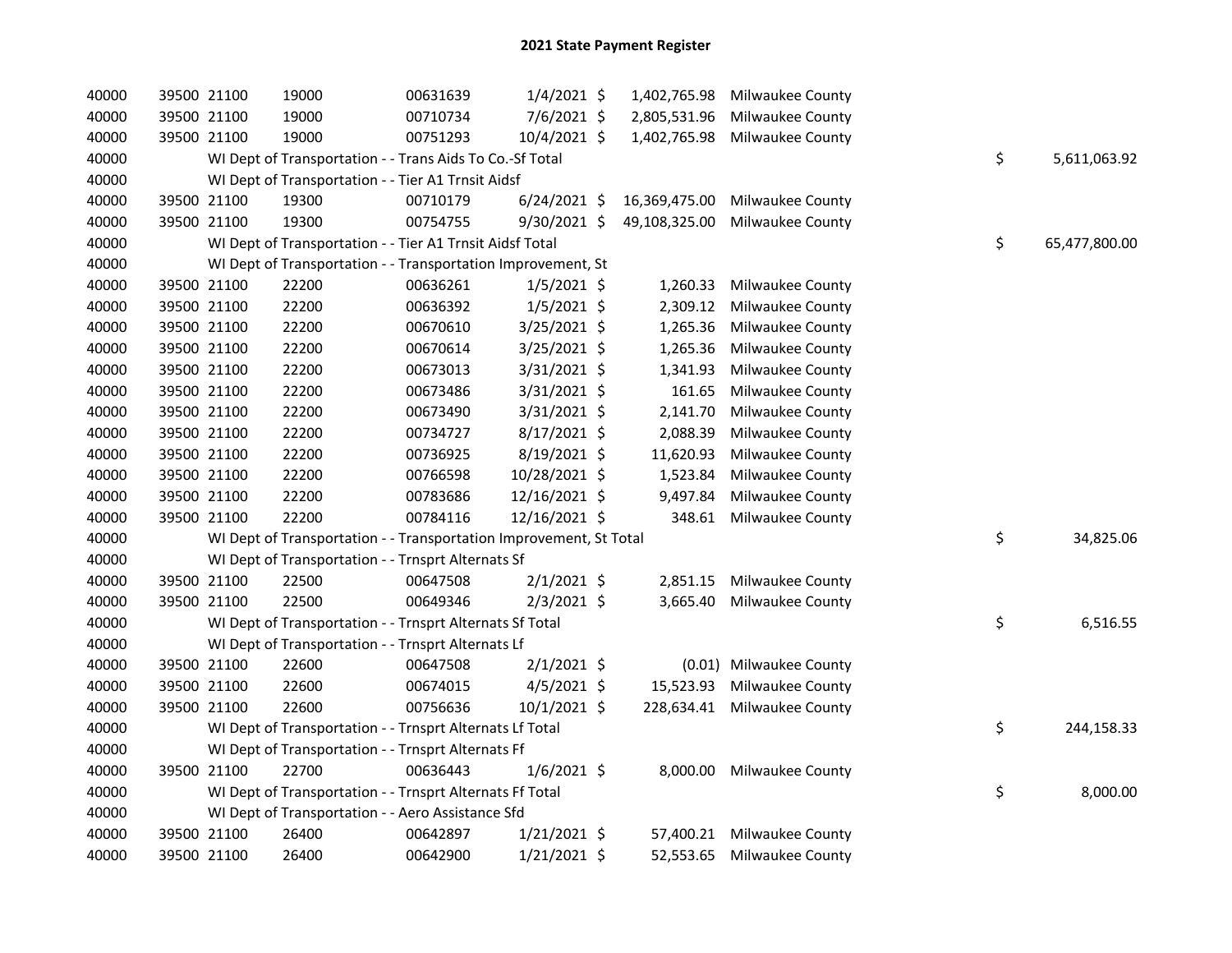| 40000 | 39500 21100 | 26400                                                    | 00642901 | $1/21/2021$ \$ | 127,641.02 | Milwaukee County        |    |            |
|-------|-------------|----------------------------------------------------------|----------|----------------|------------|-------------------------|----|------------|
| 40000 | 39500 21100 | 26400                                                    | 00642902 | $1/21/2021$ \$ | 174,772.32 | <b>Milwaukee County</b> |    |            |
| 40000 | 39500 21100 | 26400                                                    | 00643460 | $1/21/2021$ \$ | 5,579.39   | Milwaukee County        |    |            |
| 40000 | 39500 21100 | 26400                                                    | 00643461 | $1/21/2021$ \$ | 26,503.32  | Milwaukee County        |    |            |
| 40000 | 39500 21100 | 26400                                                    | 00643463 | $1/21/2021$ \$ | 22,716.91  | <b>Milwaukee County</b> |    |            |
| 40000 | 39500 21100 | 26400                                                    | 00643513 | $1/22/2021$ \$ | 173,023.39 | Milwaukee County        |    |            |
| 40000 | 39500 21100 | 26400                                                    | 00658067 | $2/25/2021$ \$ | 5,292.75   | Milwaukee County        |    |            |
| 40000 | 39500 21100 | 26400                                                    | 00704968 | $6/10/2021$ \$ | 16,959.99  | Milwaukee County        |    |            |
| 40000 | 39500 21100 | 26400                                                    | 00738019 | 8/24/2021 \$   | 25,027.73  | Milwaukee County        |    |            |
| 40000 | 39500 21100 | 26400                                                    | 00738021 | 8/24/2021 \$   | 22,314.67  | Milwaukee County        |    |            |
| 40000 | 39500 21100 | 26400                                                    | 00779918 | 12/3/2021 \$   | 11,521.39  | <b>Milwaukee County</b> |    |            |
| 40000 | 39500 21100 | 26400                                                    | 00782071 | 12/9/2021 \$   | 7,899.13   | Milwaukee County        |    |            |
| 40000 | 39500 21100 | 26400                                                    | 00782074 | 12/9/2021 \$   | 114,225.75 | Milwaukee County        |    |            |
| 40000 | 39500 21100 | 26400                                                    | 00784190 | 12/16/2021 \$  | 7,800.33   | Milwaukee County        |    |            |
| 40000 |             | WI Dept of Transportation - - Aero Assistance Sfd Total  |          |                |            |                         | \$ | 851,231.95 |
| 40000 |             | WI Dept of Transportation - - Hwy/Loc Brdg Imp Sfd       |          |                |            |                         |    |            |
| 40000 | 39500 21100 | 26500                                                    | 00636257 | $1/5/2021$ \$  | 661.49     | Milwaukee County        |    |            |
| 40000 | 39500 21100 | 26500                                                    | 00636258 | $1/5/2021$ \$  | 661.49     | Milwaukee County        |    |            |
| 40000 | 39500 21100 | 26500                                                    | 00671860 | 3/29/2021 \$   | 705.33     | Milwaukee County        |    |            |
| 40000 | 39500 21100 | 26500                                                    | 00671863 | 3/29/2021 \$   | 729.77     | Milwaukee County        |    |            |
| 40000 | 39500 21100 | 26500                                                    | 00673007 | 3/31/2021 \$   | 945.93     | Milwaukee County        |    |            |
| 40000 | 39500 21100 | 26500                                                    | 00673495 | 3/31/2021 \$   | 632.68     | Milwaukee County        |    |            |
| 40000 | 39500 21100 | 26500                                                    | 00673502 | 3/31/2021 \$   | 632.68     | Milwaukee County        |    |            |
| 40000 | 39500 21100 | 26500                                                    | 00673534 | $4/2/2021$ \$  | 161.65     | Milwaukee County        |    |            |
| 40000 | 39500 21100 | 26500                                                    | 00682993 | 4/23/2021 \$   | 1,265.36   | <b>Milwaukee County</b> |    |            |
| 40000 | 39500 21100 | 26500                                                    | 00737880 | 8/24/2021 \$   | 2,367.60   | <b>Milwaukee County</b> |    |            |
| 40000 | 39500 21100 | 26500                                                    | 00737883 | 8/24/2021 \$   | 1,523.04   | <b>Milwaukee County</b> |    |            |
| 40000 | 39500 21100 | 26500                                                    | 00737890 | 8/24/2021 \$   | 1,436.81   | Milwaukee County        |    |            |
| 40000 | 39500 21100 | 26500                                                    | 00745122 | 9/13/2021 \$   | 2,419.90   | Milwaukee County        |    |            |
| 40000 | 39500 21100 | 26500                                                    | 00757357 | 10/5/2021 \$   | 4,137.35   | <b>Milwaukee County</b> |    |            |
| 40000 | 39500 21100 | 26500                                                    | 00757360 | 10/5/2021 \$   | 7,218.68   | <b>Milwaukee County</b> |    |            |
| 40000 | 39500 21100 | 26500                                                    | 00784608 | 12/17/2021 \$  | 4,824.44   | Milwaukee County        |    |            |
| 40000 | 39500 21100 | 26500                                                    | 00784612 | 12/17/2021 \$  | 3,522.83   | <b>Milwaukee County</b> |    |            |
| 40000 |             | WI Dept of Transportation - - Hwy/Loc Brdg Imp Sfd Total |          |                |            |                         | \$ | 33,847.03  |
| 40000 |             | WI Dept of Transportation - - Local Rds, Grants Sf       |          |                |            |                         |    |            |
| 40000 | 39500 21100 | 27000                                                    | 00714041 | $6/28/2021$ \$ | 844,456.30 | Milwaukee County        |    |            |
| 40000 |             | WI Dept of Transportation - - Local Rds, Grants Sf Total |          |                |            |                         | \$ | 844,456.30 |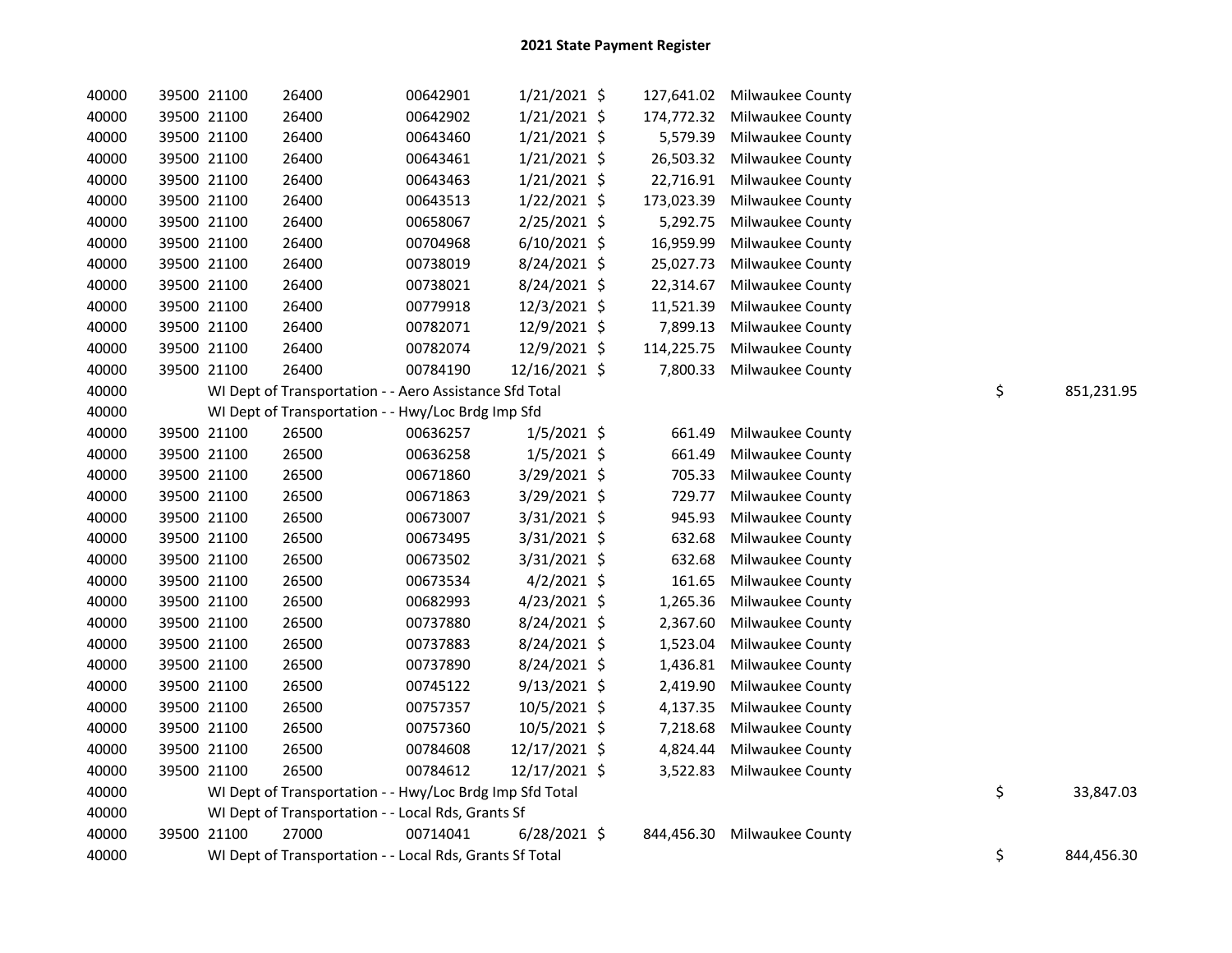| 40000 |             |             | WI Dept of Transportation - - Aero Assistance Lfd       |          |                |            |                         |                  |
|-------|-------------|-------------|---------------------------------------------------------|----------|----------------|------------|-------------------------|------------------|
| 40000 |             | 39500 21100 | 27400                                                   | 00642897 | $1/21/2021$ \$ | 57,400.21  | Milwaukee County        |                  |
| 40000 |             | 39500 21100 | 27400                                                   | 00642900 | $1/21/2021$ \$ | 52,553.65  | <b>Milwaukee County</b> |                  |
| 40000 |             | 39500 21100 | 27400                                                   | 00642901 | $1/21/2021$ \$ | 127,641.02 | Milwaukee County        |                  |
| 40000 |             | 39500 21100 | 27400                                                   | 00642902 | $1/21/2021$ \$ | 43,693.07  | Milwaukee County        |                  |
| 40000 |             | 39500 21100 | 27400                                                   | 00643460 | 1/21/2021 \$   | 1,394.84   | Milwaukee County        |                  |
| 40000 |             | 39500 21100 | 27400                                                   | 00643461 | $1/21/2021$ \$ | 26,503.32  | <b>Milwaukee County</b> |                  |
| 40000 |             | 39500 21100 | 27400                                                   | 00643463 | $1/21/2021$ \$ | 22,716.91  | Milwaukee County        |                  |
| 40000 |             | 39500 21100 | 27400                                                   | 00643513 | $1/22/2021$ \$ | 173,023.39 | Milwaukee County        |                  |
| 40000 |             | 39500 21100 | 27400                                                   | 00658067 | $2/25/2021$ \$ | 5,292.75   | Milwaukee County        |                  |
| 40000 | 39500 21100 |             | 27400                                                   | 00704968 | $6/10/2021$ \$ | 4,239.99   | Milwaukee County        |                  |
| 40000 | 39500 21100 |             | 27400                                                   | 00738019 | 8/24/2021 \$   | 25,027.73  | Milwaukee County        |                  |
| 40000 | 39500 21100 |             | 27400                                                   | 00738021 | 8/24/2021 \$   | 22,314.67  | Milwaukee County        |                  |
| 40000 | 39500 21100 |             | 27400                                                   | 00779918 | 12/3/2021 \$   | 2,880.34   | Milwaukee County        |                  |
| 40000 | 39500 21100 |             | 27400                                                   | 00782071 | 12/9/2021 \$   | 7,899.13   | Milwaukee County        |                  |
| 40000 | 39500 21100 |             | 27400                                                   | 00782074 | 12/9/2021 \$   | 114,225.75 | Milwaukee County        |                  |
| 40000 | 39500 21100 |             | 27400                                                   | 00784190 | 12/16/2021 \$  | 1,950.08   | Milwaukee County        |                  |
| 40000 |             |             | WI Dept of Transportation - - Aero Assistance Lfd Total |          |                |            |                         | \$<br>688,756.85 |
| 40000 |             |             | WI Dept of Transportation - - Loc Brdg Imp Asst Lf      |          |                |            |                         |                  |
| 40000 |             | 39500 21100 | 27500                                                   | 00636223 | $1/5/2021$ \$  | 2,971.91   | Milwaukee County        |                  |
| 40000 | 39500 21100 |             | 27500                                                   | 00636257 | $1/5/2021$ \$  | (0.01)     | Milwaukee County        |                  |
| 40000 | 39500 21100 |             | 27500                                                   | 00636258 | $1/5/2021$ \$  |            | (0.01) Milwaukee County |                  |
| 40000 | 39500 21100 |             | 27500                                                   | 00636261 | $1/5/2021$ \$  |            | (0.01) Milwaukee County |                  |
| 40000 | 39500 21100 |             | 27500                                                   | 00670610 | 3/25/2021 \$   |            | (0.01) Milwaukee County |                  |
| 40000 | 39500 21100 |             | 27500                                                   | 00670614 | 3/25/2021 \$   |            | (0.01) Milwaukee County |                  |
| 40000 | 39500 21100 |             | 27500                                                   | 00671863 | 3/29/2021 \$   |            | (0.01) Milwaukee County |                  |
| 40000 |             | 39500 21100 | 27500                                                   | 00673013 | 3/31/2021 \$   | (0.01)     | Milwaukee County        |                  |
| 40000 |             | 39500 21100 | 27500                                                   | 00673541 | $4/2/2021$ \$  | 444.50     | <b>Milwaukee County</b> |                  |
| 40000 | 39500 21100 |             | 27500                                                   | 00674497 | $4/5/2021$ \$  | 329.35     | <b>Milwaukee County</b> |                  |
| 40000 |             | 39500 21100 | 27500                                                   | 00682993 | $4/23/2021$ \$ | (0.01)     | Milwaukee County        |                  |
| 40000 | 39500 21100 |             | 27500                                                   | 00734727 | $8/17/2021$ \$ | (0.01)     | Milwaukee County        |                  |
| 40000 | 39500 21100 |             | 27500                                                   | 00737885 | 8/24/2021 \$   | 2,643.16   | Milwaukee County        |                  |
| 40000 |             | 39500 21100 | 27500                                                   | 00745122 | $9/13/2021$ \$ |            | (0.01) Milwaukee County |                  |
| 40000 |             | 39500 21100 | 27500                                                   | 00757357 | 10/5/2021 \$   |            | (0.01) Milwaukee County |                  |
| 40000 |             | 39500 21100 | 27500                                                   | 00783686 | 12/16/2021 \$  |            | (0.01) Milwaukee County |                  |
| 40000 |             | 39500 21100 | 27500                                                   | 00784116 | 12/16/2021 \$  |            | (0.01) Milwaukee County |                  |
| 40000 |             | 39500 21100 | 27500                                                   | 00784612 | 12/17/2021 \$  |            | (0.01) Milwaukee County |                  |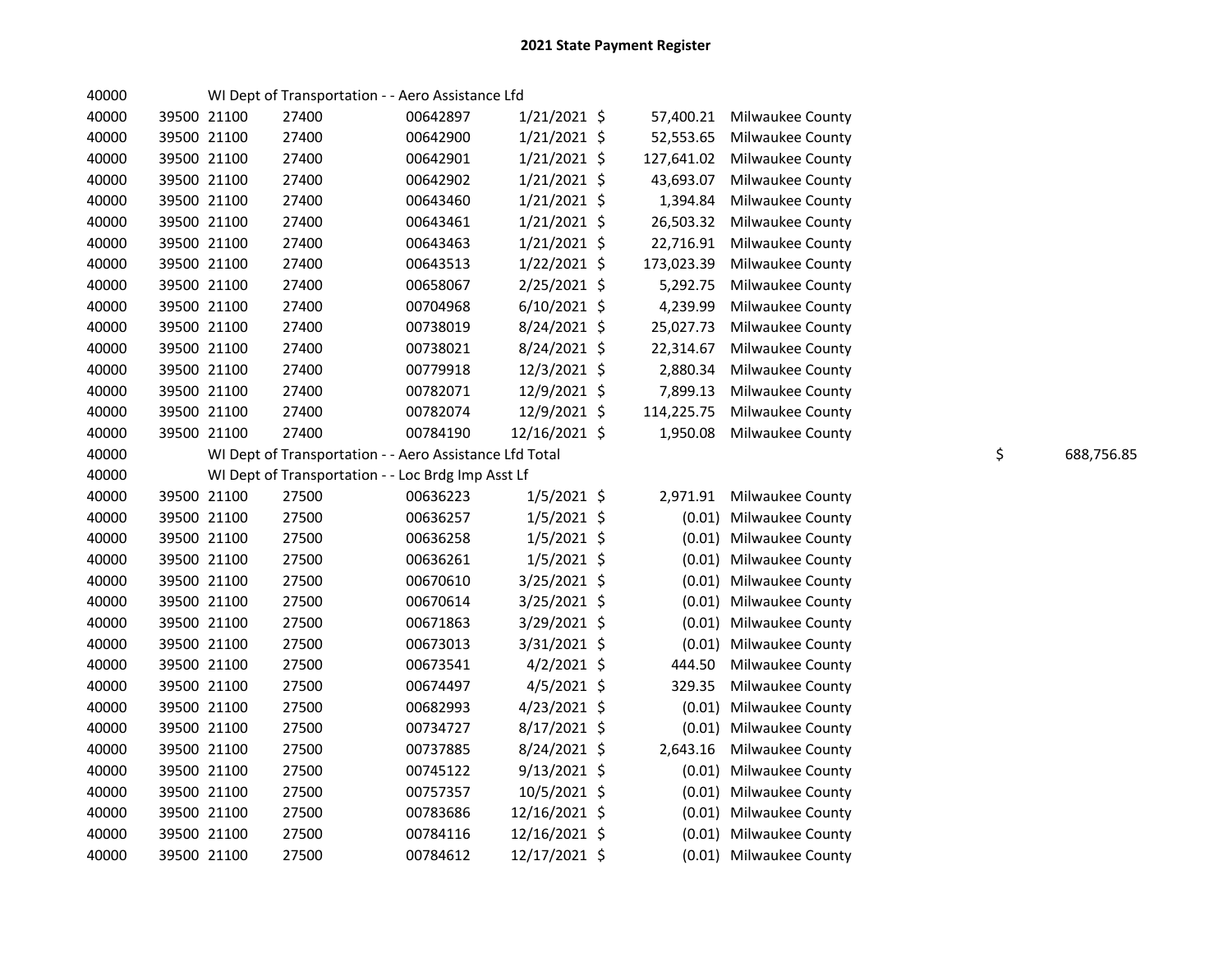| 40000 |             | WI Dept of Transportation - - Loc Brdg Imp Asst Lf Total |          |                |              |                            | \$ | 6,388.78     |
|-------|-------------|----------------------------------------------------------|----------|----------------|--------------|----------------------------|----|--------------|
| 40000 |             | WI Dept of Transportation - - Loc Trns Facl Implfd       |          |                |              |                            |    |              |
| 40000 | 39500 21100 | 27600                                                    | 00636221 | $1/5/2021$ \$  |              | (0.01) Milwaukee County    |    |              |
| 40000 | 39500 21100 | 27600                                                    | 00636232 | $1/5/2021$ \$  |              | (0.01) Milwaukee County    |    |              |
| 40000 | 39500 21100 | 27600                                                    | 00636457 | $1/6/2021$ \$  |              | (0.01) Milwaukee County    |    |              |
| 40000 | 39500 21100 | 27600                                                    | 00670995 | 3/29/2021 \$   | 437.75       | Milwaukee County           |    |              |
| 40000 | 39500 21100 | 27600                                                    | 00671001 | $3/26/2021$ \$ | 4,963.92     | Milwaukee County           |    |              |
| 40000 | 39500 21100 | 27600                                                    | 00673006 | $3/31/2021$ \$ | 9,603.52     | Milwaukee County           |    |              |
| 40000 | 39500 21100 | 27600                                                    | 00673532 | $4/5/2021$ \$  | 283.89       | Milwaukee County           |    |              |
| 40000 | 39500 21100 | 27600                                                    | 00673568 | $4/2/2021$ \$  |              | (0.01) Milwaukee County    |    |              |
| 40000 | 39500 21100 | 27600                                                    | 00683001 | $4/23/2021$ \$ | 15,324.00    | Milwaukee County           |    |              |
| 40000 | 39500 21100 | 27600                                                    | 00691018 | $5/7/2021$ \$  |              | (0.01) Milwaukee County    |    |              |
| 40000 | 39500 21100 | 27600                                                    | 00737874 | 8/25/2021 \$   | 5,817.88     | Milwaukee County           |    |              |
| 40000 | 39500 21100 | 27600                                                    | 00737882 | 8/24/2021 \$   | 32,594.56    | Milwaukee County           |    |              |
| 40000 | 39500 21100 | 27600                                                    | 00740629 | 8/31/2021 \$   |              | (0.01) Milwaukee County    |    |              |
| 40000 | 39500 21100 | 27600                                                    | 00741056 | $9/2/2021$ \$  | 14,274.14    | Milwaukee County           |    |              |
| 40000 | 39500 21100 | 27600                                                    | 00745123 | $9/13/2021$ \$ | 8,583.32     | Milwaukee County           |    |              |
| 40000 | 39500 21100 | 27600                                                    | 00757358 | 10/5/2021 \$   |              | (0.01) Milwaukee County    |    |              |
| 40000 | 39500 21100 | 27600                                                    | 00781688 | 12/9/2021 \$   |              | (0.01) Milwaukee County    |    |              |
| 40000 | 39500 21100 | 27600                                                    | 00781698 | 12/9/2021 \$   | 3,700.95     | Milwaukee County           |    |              |
| 40000 | 39500 21100 | 27600                                                    | 00783685 | 12/16/2021 \$  |              | (0.01) Milwaukee County    |    |              |
| 40000 | 39500 21100 | 27600                                                    | 00784616 | 12/17/2021 \$  |              | 58,542.62 Milwaukee County |    |              |
| 40000 |             | WI Dept of Transportation - - Loc Trns Facl Implfd Total |          |                |              |                            | \$ | 154,126.46   |
| 40000 |             | WI Dept of Transportation - - Loc Rd Imp Prg St Fd       |          |                |              |                            |    |              |
| 40000 | 39500 21100 | 27800                                                    | 00708830 | $6/21/2021$ \$ | 1,403,005.12 | Milwaukee County           |    |              |
| 40000 | 39500 21100 | 27800                                                    | 00777347 | 12/1/2021 \$   | 6,441.67     | Milwaukee County           |    |              |
| 40000 |             | WI Dept of Transportation - - Loc Rd Imp Prg St Fd Total |          |                |              |                            | \$ | 1,409,446.79 |
| 40000 |             | WI Dept of Transportation - - Aero Assistance Ffd        |          |                |              |                            |    |              |
| 40000 | 39500 21100 | 28400                                                    | 00642897 | $1/21/2021$ \$ | 344,401.31   | Milwaukee County           |    |              |
| 40000 | 39500 21100 | 28400                                                    | 00642900 | $1/21/2021$ \$ | 315,321.94   | Milwaukee County           |    |              |
| 40000 | 39500 21100 | 28400                                                    | 00642901 | $1/21/2021$ \$ | 765,846.12   | Milwaukee County           |    |              |
| 40000 | 39500 21100 | 28400                                                    | 00643461 | $1/21/2021$ \$ | 159,019.94   | Milwaukee County           |    |              |
| 40000 | 39500 21100 | 28400                                                    | 00643463 | $1/21/2021$ \$ | 136,301.46   | Milwaukee County           |    |              |
| 40000 | 39500 21100 | 28400                                                    | 00643513 | $1/22/2021$ \$ | 1,038,140.40 | Milwaukee County           |    |              |
| 40000 | 39500 21100 | 28400                                                    | 00658067 | 2/25/2021 \$   | 31,756.50    | Milwaukee County           |    |              |
| 40000 | 39500 21100 | 28400                                                    | 00687041 | 4/30/2021 \$   | 69,000.00    | Milwaukee County           |    |              |
| 40000 | 39500 21100 | 28400                                                    | 00738019 | 8/24/2021 \$   | 150,166.42   | Milwaukee County           |    |              |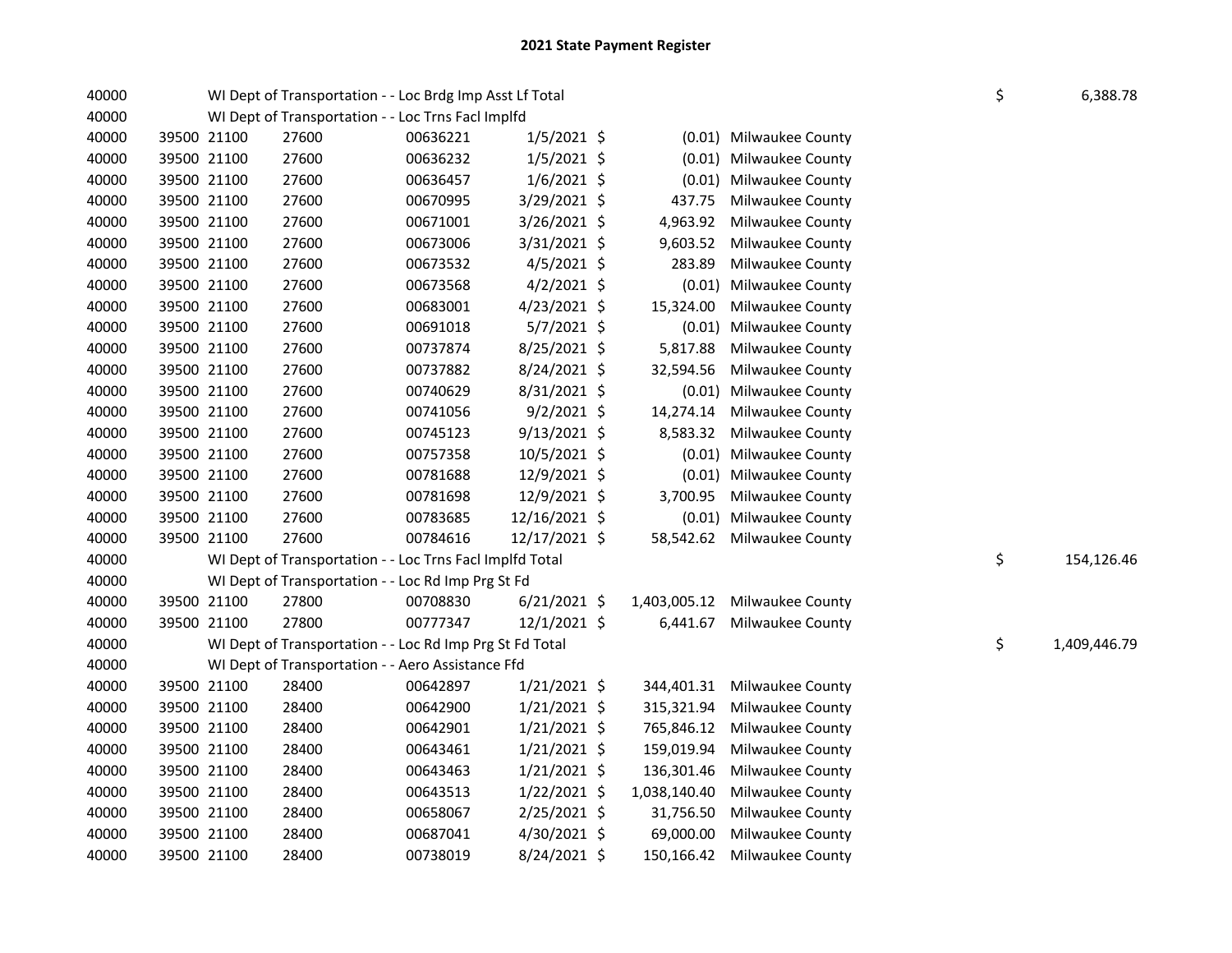| 40000 | 39500 21100 | 28400                                                    | 00738021 | 8/24/2021 \$   | 133,888.09 | <b>Milwaukee County</b>   |    |              |
|-------|-------------|----------------------------------------------------------|----------|----------------|------------|---------------------------|----|--------------|
| 40000 | 39500 21100 | 28400                                                    | 00741261 | $9/2/2021$ \$  | 644,246.96 | Milwaukee County          |    |              |
| 40000 | 39500 21100 | 28400                                                    | 00741262 | $9/2/2021$ \$  | 665,807.63 | Milwaukee County          |    |              |
| 40000 | 39500 21100 | 28400                                                    | 00745954 | $9/14/2021$ \$ | 183,993.45 | Milwaukee County          |    |              |
| 40000 | 39500 21100 | 28400                                                    | 00782071 | 12/9/2021 \$   | 47,394.82  | Milwaukee County          |    |              |
| 40000 | 39500 21100 | 28400                                                    | 00782074 | 12/9/2021 \$   | 63,856.09  | Milwaukee County          |    |              |
| 40000 |             | WI Dept of Transportation - - Aero Assistance Ffd Total  |          |                |            |                           | \$ | 4,749,141.13 |
| 40000 |             | WI Dept of Transportation - - Loc Trns Facl Impffd       |          |                |            |                           |    |              |
| 40000 | 39500 21100 | 28600                                                    | 00636221 | $1/5/2021$ \$  | 32,630.55  | Milwaukee County          |    |              |
| 40000 | 39500 21100 | 28600                                                    | 00636225 | $1/5/2021$ \$  | 5,754.08   | Milwaukee County          |    |              |
| 40000 | 39500 21100 | 28600                                                    | 00636229 | $1/5/2021$ \$  | 23,610.28  | Milwaukee County          |    |              |
| 40000 | 39500 21100 | 28600                                                    | 00636232 | $1/5/2021$ \$  | 1,085.01   | Milwaukee County          |    |              |
| 40000 | 39500 21100 | 28600                                                    | 00636240 | $1/5/2021$ \$  | 1,772.52   | Milwaukee County          |    |              |
| 40000 | 39500 21100 | 28600                                                    | 00636244 | $1/5/2021$ \$  | 9,476.04   | Milwaukee County          |    |              |
| 40000 | 39500 21100 | 28600                                                    | 00636247 | $1/5/2021$ \$  | 42,789.96  | Milwaukee County          |    |              |
| 40000 | 39500 21100 | 28600                                                    | 00636251 | $1/5/2021$ \$  | 39,372.04  | <b>Milwaukee County</b>   |    |              |
| 40000 | 39500 21100 | 28600                                                    | 00636457 | $1/6/2021$ \$  | 72,501.59  | Milwaukee County          |    |              |
| 40000 | 39500 21100 | 28600                                                    | 00673568 | $4/2/2021$ \$  | 14,660.23  | Milwaukee County          |    |              |
| 40000 | 39500 21100 | 28600                                                    | 00673977 | $4/2/2021$ \$  | 1,563.98   | <b>Milwaukee County</b>   |    |              |
| 40000 | 39500 21100 | 28600                                                    | 00674077 | $4/5/2021$ \$  | 62,455.20  | Milwaukee County          |    |              |
| 40000 | 39500 21100 | 28600                                                    | 00683000 | $4/23/2021$ \$ | 8,511.77   | Milwaukee County          |    |              |
| 40000 | 39500 21100 | 28600                                                    | 00691018 | 5/7/2021 \$    | 15,400.02  | Milwaukee County          |    |              |
| 40000 | 39500 21100 | 28600                                                    | 00736926 | 8/19/2021 \$   | 5,059.36   | Milwaukee County          |    |              |
| 40000 | 39500 21100 | 28600                                                    | 00737476 | 8/24/2021 \$   | 48,359.52  | <b>Milwaukee County</b>   |    |              |
| 40000 | 39500 21100 | 28600                                                    | 00737873 | 8/24/2021 \$   | 1,595.05   | Milwaukee County          |    |              |
| 40000 | 39500 21100 | 28600                                                    | 00740629 | 8/31/2021 \$   | 61,296.86  | Milwaukee County          |    |              |
| 40000 | 39500 21100 | 28600                                                    | 00757358 | 10/5/2021 \$   | 48,099.98  | Milwaukee County          |    |              |
| 40000 | 39500 21100 | 28600                                                    | 00776204 | 11/22/2021 \$  | 149.88     | <b>Milwaukee County</b>   |    |              |
| 40000 | 39500 21100 | 28600                                                    | 00781688 | 12/9/2021 \$   | 14,462.49  | Milwaukee County          |    |              |
| 40000 | 39500 21100 | 28600                                                    | 00783685 | 12/16/2021 \$  | 32,982.70  | Milwaukee County          |    |              |
| 40000 | 39500 21100 | 28600                                                    | 00784694 | 12/20/2021 \$  | 1,538.68   | <b>Milwaukee County</b>   |    |              |
| 40000 |             | WI Dept of Transportation - - Loc Trns Facl Impffd Total |          |                |            |                           | \$ | 545,127.79   |
| 40000 |             | WI Dept of Transportation - - Cg Mt & Air Q Imp-Ff       |          |                |            |                           |    |              |
| 40000 | 39500 21100 | 28900                                                    | 00781650 | 12/8/2021 \$   |            | 3,529.85 Milwaukee County |    |              |
| 40000 |             | WI Dept of Transportation - - Cg Mt & Air Q Imp-Ff Total |          |                |            |                           | \$ | 3,529.85     |
| 40000 |             | WI Dept of Transportation - - St Hwy Rehab, Sf           |          |                |            |                           |    |              |
| 40000 | 39500 21100 | 36300                                                    | 00733955 | $8/13/2021$ \$ | 25.00      | Milwaukee County          |    |              |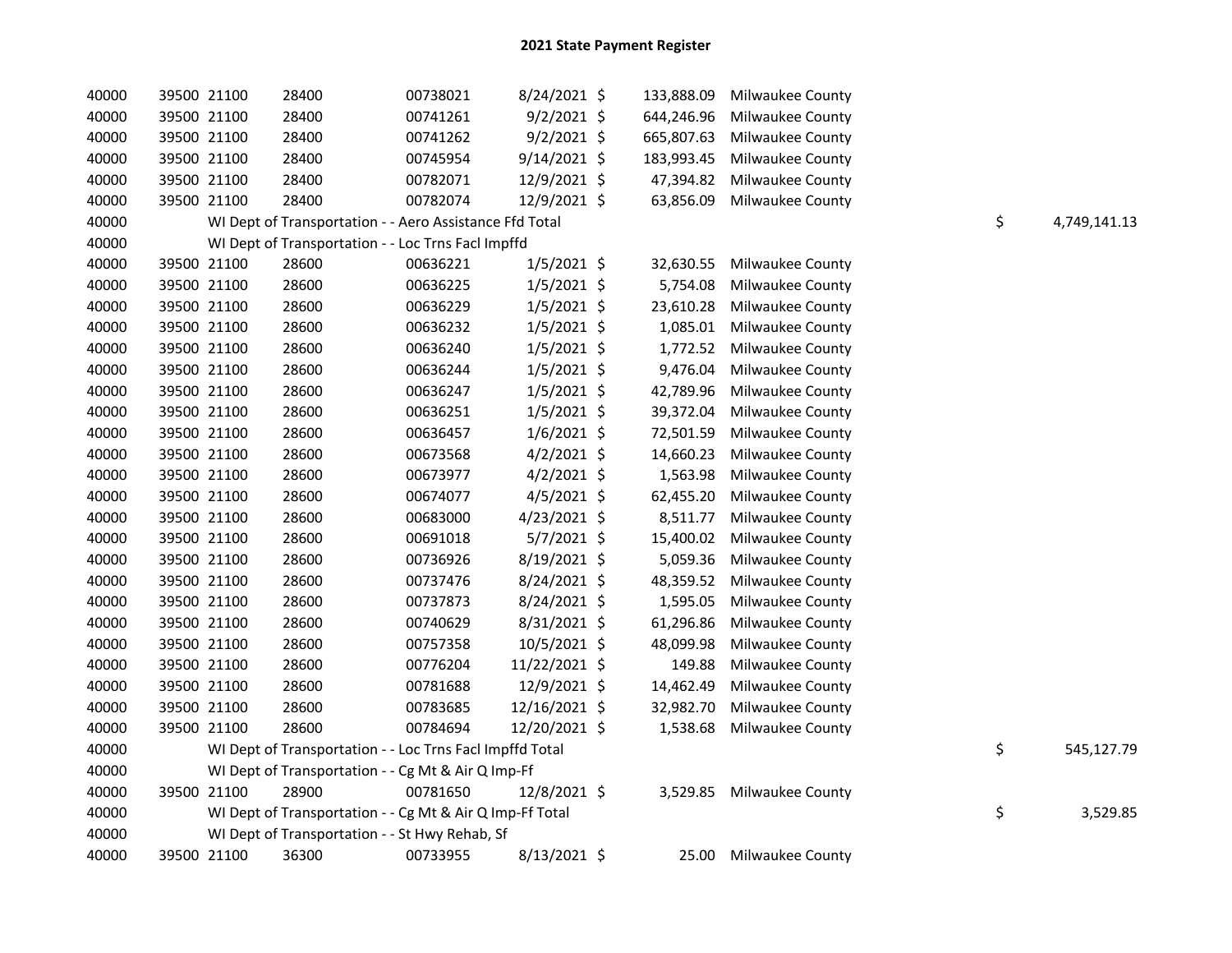| 40000 | 39500 21100 | 36300                                                   | 00767541 | 11/10/2021 \$  | 150.00       | Milwaukee County        |    |            |
|-------|-------------|---------------------------------------------------------|----------|----------------|--------------|-------------------------|----|------------|
| 40000 |             | WI Dept of Transportation - - St Hwy Rehab, Sf Total    |          |                |              |                         | \$ | 175.00     |
| 40000 |             | WI Dept of Transportation - - Hwy Mgmt & Opers Sf       |          |                |              |                         |    |            |
| 40000 | 39500 21100 | 36500                                                   | 00642896 | $1/21/2021$ \$ | 14,908.32    | Milwaukee County        |    |            |
| 40000 | 39500 21100 | 36500                                                   | 00642899 | $1/21/2021$ \$ | 12,541.92    | Milwaukee County        |    |            |
| 40000 | 39500 21100 | 36500                                                   | 00645490 | $1/26/2021$ \$ | 16,269.00    | Milwaukee County        |    |            |
| 40000 | 39500 21100 | 36500                                                   | 00651996 | $2/11/2021$ \$ | 2,376.87     | Milwaukee County        |    |            |
| 40000 | 39500 21100 | 36500                                                   | 00658582 | $2/25/2021$ \$ | 14,198.40    | Milwaukee County        |    |            |
| 40000 | 39500 21100 | 36500                                                   | 00658583 | 2/25/2021 \$   | 14,908.32    | Milwaukee County        |    |            |
| 40000 | 39500 21100 | 36500                                                   | 00660205 | 3/2/2021 \$    | 14,908.32    | Milwaukee County        |    |            |
| 40000 | 39500 21100 | 36500                                                   | 00660207 | $3/2/2021$ \$  | 15,618.24    | Milwaukee County        |    |            |
| 40000 | 39500 21100 | 36500                                                   | 00660209 | $3/2/2021$ \$  | 40,634.70    | Milwaukee County        |    |            |
| 40000 | 39500 21100 | 36500                                                   | 00660211 | 3/2/2021 \$    | 14,198.40    | Milwaukee County        |    |            |
| 40000 | 39500 21100 | 36500                                                   | 00673578 | $4/5/2021$ \$  | 16,239.23    | Milwaukee County        |    |            |
| 40000 | 39500 21100 | 36500                                                   | 00684404 | $4/26/2021$ \$ | 13,251.84    | Milwaukee County        |    |            |
| 40000 | 39500 21100 | 36500                                                   | 00684406 | 4/26/2021 \$   | 14,198.40    | Milwaukee County        |    |            |
| 40000 | 39500 21100 | 36500                                                   | 00694798 | 5/20/2021 \$   | 9,098.48     | Milwaukee County        |    |            |
| 40000 | 39500 21100 | 36500                                                   | 00696939 | 5/24/2021 \$   | 1,485.00     | Milwaukee County        |    |            |
| 40000 | 39500 21100 | 36500                                                   | 00713595 | $6/28/2021$ \$ | 9,546.37     | Milwaukee County        |    |            |
| 40000 | 39500 21100 | 36500                                                   | 00721771 | 7/16/2021 \$   | 1,458.00     | Milwaukee County        |    |            |
| 40000 | 39500 21100 | 36500                                                   | 00727367 | 7/30/2021 \$   | 2,821.49     | Milwaukee County        |    |            |
| 40000 | 39500 21100 | 36500                                                   | 00730189 | 8/5/2021 \$    | 16,328.16    | Milwaukee County        |    |            |
| 40000 | 39500 21100 | 36500                                                   | 00730190 | 8/5/2021 \$    | 14,642.10    | Milwaukee County        |    |            |
| 40000 | 39500 21100 | 36500                                                   | 00730191 | 8/5/2021 \$    | 14,198.40    | Milwaukee County        |    |            |
| 40000 | 39500 21100 | 36500                                                   | 00737513 | 8/25/2021 \$   | 2,301.55     | Milwaukee County        |    |            |
| 40000 | 39500 21100 | 36500                                                   | 00761990 | 10/15/2021 \$  | 4,374.00     | Milwaukee County        |    |            |
| 40000 | 39500 21100 | 36500                                                   | 00774066 | 11/16/2021 \$  | 517.40       | Milwaukee County        |    |            |
| 40000 | 39500 21100 | 36500                                                   | 00785850 | 12/23/2021 \$  | 3,365.95     | Milwaukee County        |    |            |
| 40000 | 39500 21100 | 36500                                                   | 00791166 | 12/28/2021 \$  | 10,623.75    | <b>Milwaukee County</b> |    |            |
| 40000 |             | WI Dept of Transportation - - Hwy Mgmt & Opers Sf Total |          |                |              |                         | \$ | 295,012.61 |
| 40000 |             | WI Dept of Transportation - - Routine Maint Sf          |          |                |              |                         |    |            |
| 40000 | 39500 21100 | 36800                                                   | 00634788 | $1/4/2021$ \$  | 1,122,990.02 | Milwaukee County        |    |            |
| 40000 | 39500 21100 | 36800                                                   | 00637348 | $1/11/2021$ \$ | 44,337.45    | Milwaukee County        |    |            |
| 40000 | 39500 21100 | 36800                                                   | 00637901 | $1/12/2021$ \$ | 73,799.54    | Milwaukee County        |    |            |
| 40000 | 39500 21100 | 36800                                                   | 00639311 | $1/14/2021$ \$ | 53,483.53    | Milwaukee County        |    |            |
| 40000 | 39500 21100 | 36800                                                   | 00640353 | $1/15/2021$ \$ | 68,333.48    | Milwaukee County        |    |            |
| 40000 | 39500 21100 | 36800                                                   | 00645660 | 1/28/2021 \$   | 867,450.09   | Milwaukee County        |    |            |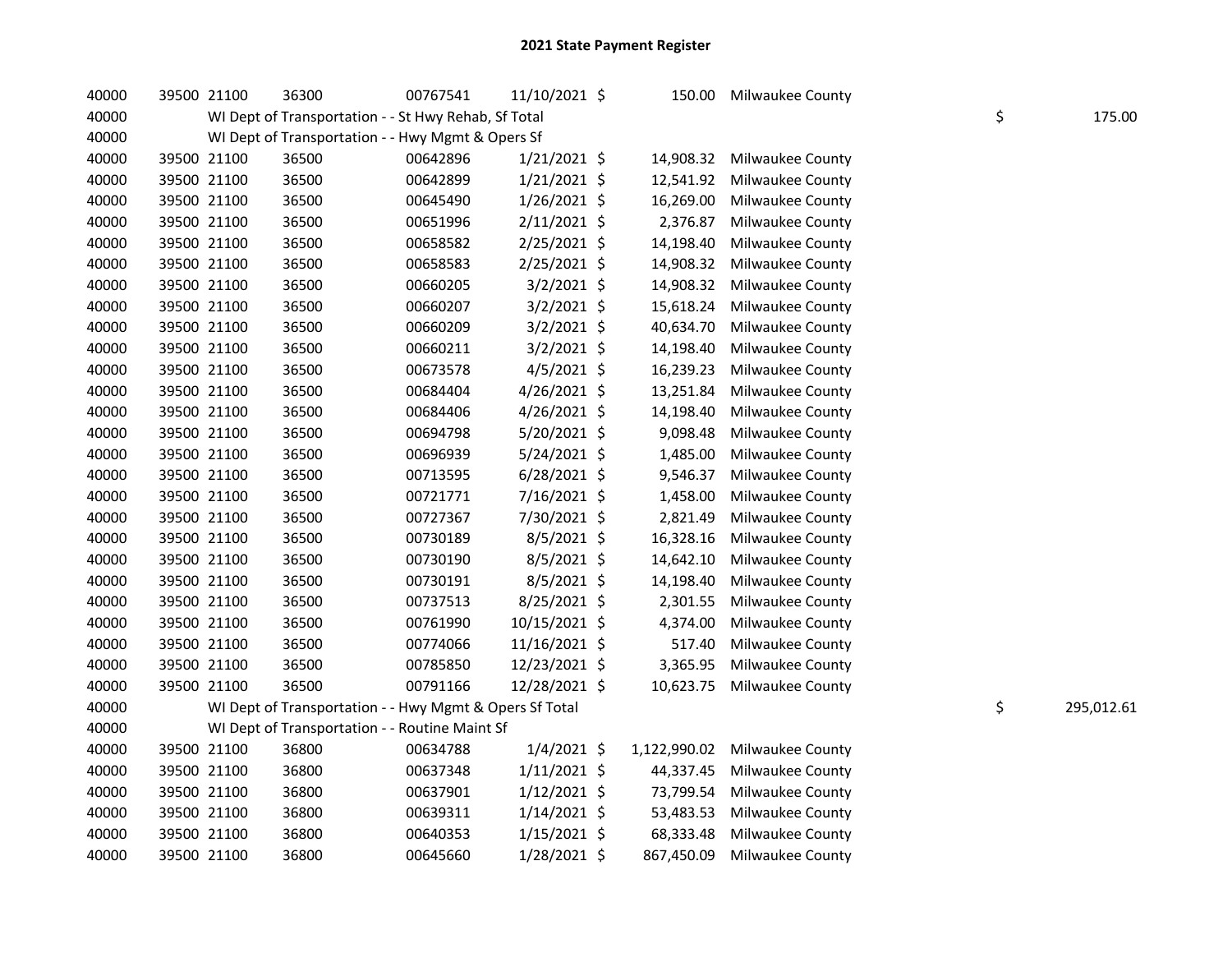| 40000 | 39500 21100 | 36800 | 00649598 | $2/5/2021$ \$  | 22,927.97    | Milwaukee County |
|-------|-------------|-------|----------|----------------|--------------|------------------|
| 40000 | 39500 21100 | 36800 | 00654901 | 2/18/2021 \$   | 25,497.78    | Milwaukee County |
| 40000 | 39500 21100 | 36800 | 00654908 | 2/18/2021 \$   | 982,077.35   | Milwaukee County |
| 40000 | 39500 21100 | 36800 | 00655403 | 2/19/2021 \$   | 75,379.55    | Milwaukee County |
| 40000 | 39500 21100 | 36800 | 00672543 | $4/1/2021$ \$  | 16,667.32    | Milwaukee County |
| 40000 | 39500 21100 | 36800 | 00678399 | 4/14/2021 \$   | 158,077.52   | Milwaukee County |
| 40000 | 39500 21100 | 36800 | 00682344 | 4/21/2021 \$   | 23,693.43    | Milwaukee County |
| 40000 | 39500 21100 | 36800 | 00682345 | 4/21/2021 \$   | 1,813,605.78 | Milwaukee County |
| 40000 | 39500 21100 | 36800 | 00689610 | 5/6/2021 \$    | 11,146.38    | Milwaukee County |
| 40000 | 39500 21100 | 36800 | 00694798 | 5/20/2021 \$   | 141,147.06   | Milwaukee County |
| 40000 | 39500 21100 | 36800 | 00696939 | 5/24/2021 \$   | 82,090.07    | Milwaukee County |
| 40000 | 39500 21100 | 36800 | 00703632 | 6/9/2021 \$    | 20,289.88    | Milwaukee County |
| 40000 | 39500 21100 | 36800 | 00704306 | $6/11/2021$ \$ | 2,286,823.52 | Milwaukee County |
| 40000 | 39500 21100 | 36800 | 00704307 | $6/11/2021$ \$ | 2,656,088.45 | Milwaukee County |
| 40000 | 39500 21100 | 36800 | 00706899 | $6/17/2021$ \$ | 25,030.89    | Milwaukee County |
| 40000 | 39500 21100 | 36800 | 00721773 | 7/16/2021 \$   | 166,276.27   | Milwaukee County |
| 40000 | 39500 21100 | 36800 | 00723680 | 7/23/2021 \$   | 1,753,304.58 | Milwaukee County |
| 40000 | 39500 21100 | 36800 | 00724192 | 7/23/2021 \$   | 1,244,118.49 | Milwaukee County |
| 40000 | 39500 21100 | 36800 | 00726754 | 7/29/2021 \$   | 1,185,893.65 | Milwaukee County |
| 40000 | 39500 21100 | 36800 | 00728155 | 8/4/2021 \$    | 43,331.30    | Milwaukee County |
| 40000 | 39500 21100 | 36800 | 00729396 | 8/4/2021 \$    | 50,634.83    | Milwaukee County |
| 40000 | 39500 21100 | 36800 | 00731604 | 8/27/2021 \$   | 70,711.11    | Milwaukee County |
| 40000 | 39500 21100 | 36800 | 00734083 | 8/16/2021 \$   | 44,908.27    | Milwaukee County |
| 40000 | 39500 21100 | 36800 | 00736407 | 8/20/2021 \$   | 83,732.82    | Milwaukee County |
| 40000 | 39500 21100 | 36800 | 00738486 | 8/25/2021 \$   | 1,226,408.92 | Milwaukee County |
| 40000 | 39500 21100 | 36800 | 00740628 | $9/1/2021$ \$  | 79,238.85    | Milwaukee County |
| 40000 | 39500 21100 | 36800 | 00747739 | 9/21/2021 \$   | 145,831.63   | Milwaukee County |
| 40000 | 39500 21100 | 36800 | 00748118 | 9/21/2021 \$   | 1,300,376.18 | Milwaukee County |
| 40000 | 39500 21100 | 36800 | 00756801 | 10/5/2021 \$   | 83,403.31    | Milwaukee County |
| 40000 | 39500 21100 | 36800 | 00757461 | 10/6/2021 \$   | 59,629.48    | Milwaukee County |
| 40000 | 39500 21100 | 36800 | 00762540 | 10/18/2021 \$  | 46,411.80    | Milwaukee County |
| 40000 | 39500 21100 | 36800 | 00765097 | 10/25/2021 \$  | 124,581.25   | Milwaukee County |
| 40000 | 39500 21100 | 36800 | 00767240 | 10/29/2021 \$  | 792,461.82   | Milwaukee County |
| 40000 | 39500 21100 | 36800 | 00769308 | 11/3/2021 \$   | 62,987.14    | Milwaukee County |
| 40000 | 39500 21100 | 36800 | 00774066 | 11/16/2021 \$  | 1,078.97     | Milwaukee County |
| 40000 | 39500 21100 | 36800 | 00775203 | 11/22/2021 \$  | 113,182.14   | Milwaukee County |
| 40000 | 39500 21100 | 36800 | 00775206 | 11/22/2021 \$  | 827,548.39   | Milwaukee County |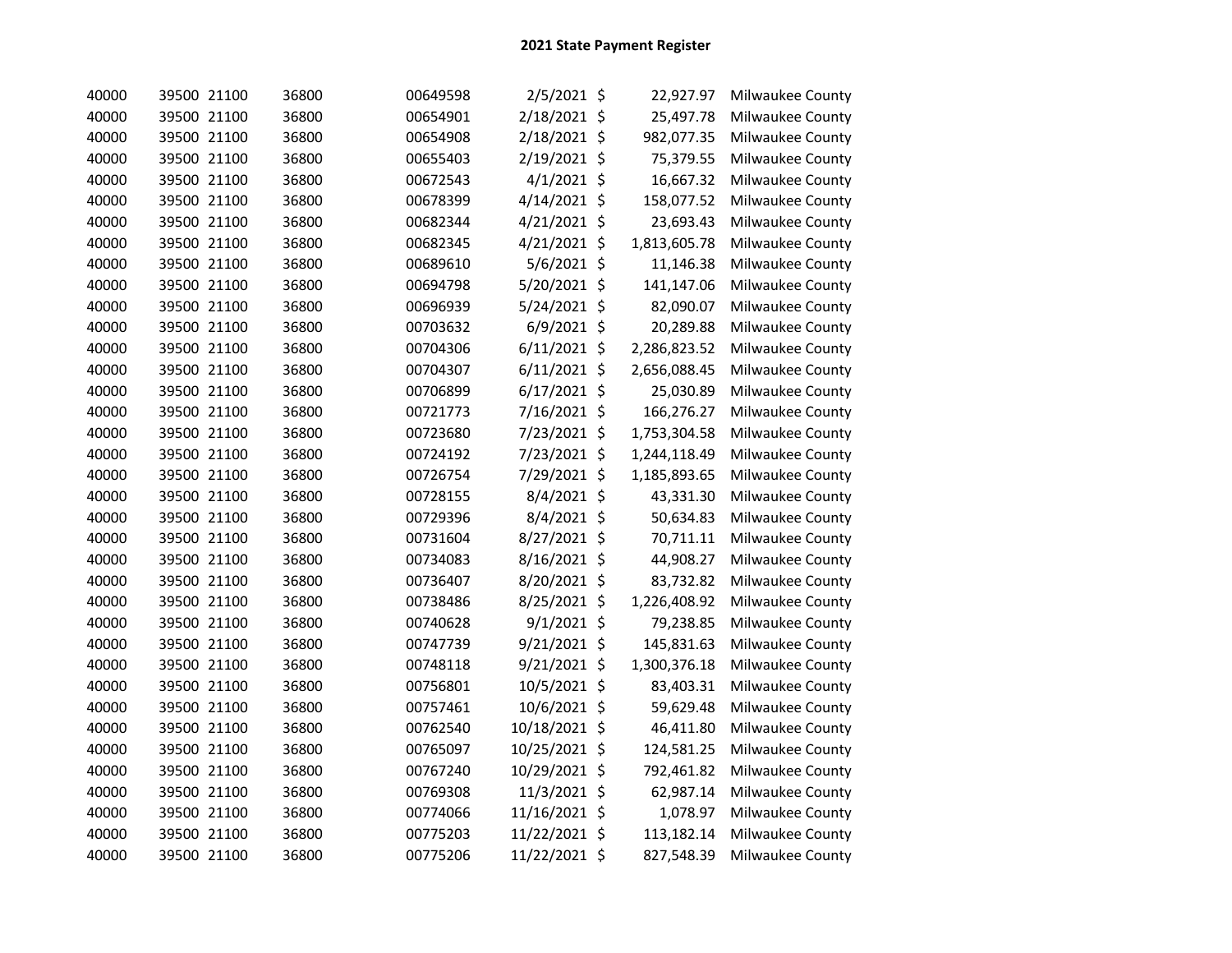| 40000 |             | 39500 21100 | 36800                                                     | 00775719 | 11/22/2021 \$  | 90,125.43    | <b>Milwaukee County</b>        |                     |
|-------|-------------|-------------|-----------------------------------------------------------|----------|----------------|--------------|--------------------------------|---------------------|
| 40000 |             | 39500 21100 | 36800                                                     | 00778765 | 12/1/2021 \$   | 13,434.36    | Milwaukee County               |                     |
| 40000 |             | 39500 21100 | 36800                                                     | 00783842 | 12/16/2021 \$  | 44,745.09    | <b>Milwaukee County</b>        |                     |
| 40000 |             | 39500 21100 | 36800                                                     | 00784166 | 12/16/2021 \$  | 70,521.08    | Milwaukee County               |                     |
| 40000 |             | 39500 21100 | 36800                                                     | 00784171 | 12/16/2021 \$  | 971,850.45   | Milwaukee County               |                     |
| 40000 | 39500 21100 |             | 36800                                                     | 00785851 | 12/23/2021 \$  | 104,071.29   | <b>Milwaukee County</b>        |                     |
| 40000 |             | 39500 21100 | 36800                                                     | 00786847 | 12/24/2021 \$  | 135,950.76   | Milwaukee County               |                     |
| 40000 |             | 39500 21100 | 36800                                                     | 00786848 | 12/24/2021 \$  | 1,057,519.41 | Milwaukee County               |                     |
| 40000 | 39500 21100 |             | 36800                                                     | 00791166 | 12/28/2021 \$  | 93,646.36    | Milwaukee County               |                     |
| 40000 |             |             | WI Dept of Transportation - - Routine Maint Sf Total      |          |                |              |                                | \$<br>22,658,852.49 |
| 40000 |             |             | WI Dept of Transportation - - St Hwy Rehab, Lf            |          |                |              |                                |                     |
| 40000 |             | 39500 21100 | 37300                                                     | 00642889 | $1/21/2021$ \$ | 15,006.64    | Milwaukee County               |                     |
| 40000 |             | 39500 21100 | 37300                                                     | 00642892 | $1/21/2021$ \$ | 21,377.14    | Milwaukee County               |                     |
| 40000 |             | 39500 21100 | 37300                                                     | 00674419 | $4/5/2021$ \$  | 17,877.72    | Milwaukee County               |                     |
| 40000 |             | 39500 21100 | 37300                                                     | 00674422 | $4/5/2021$ \$  | 3,650.18     | <b>Milwaukee County</b>        |                     |
| 40000 |             | 39500 21100 | 37300                                                     | 00737412 | 8/20/2021 \$   | 4,929.22     | Milwaukee County               |                     |
| 40000 | 39500 21100 |             | 37300                                                     | 00737414 | 8/20/2021 \$   | 15,874.54    | Milwaukee County               |                     |
| 40000 |             |             | WI Dept of Transportation - - St Hwy Rehab, Lf Total      |          |                |              |                                | \$<br>78,715.44     |
| 40000 |             |             | WI Dept of Transportation - - Se Wi Frewy Mega Sf         |          |                |              |                                |                     |
| 40000 |             | 39500 21100 | 37400                                                     | 00775065 | 11/19/2021 \$  | 206,235.89   | Milwaukee County               |                     |
| 40000 |             |             | WI Dept of Transportation - - Se Wi Frewy Mega Sf Total   |          |                |              |                                | \$<br>206,235.89    |
| 40000 |             |             | WI Dept of Transportation - - Dept Mgt & Oper St Fd       |          |                |              |                                |                     |
| 40000 |             | 39500 21100 | 46100                                                     | 00749322 | 10/20/2021 \$  | 103.04       | Milwaukee County               |                     |
| 40000 |             | 39500 21100 | 46100                                                     | 00749325 | 10/12/2021 \$  | 2,601.60     | Milwaukee County               |                     |
| 40000 |             |             | WI Dept of Transportation - - Dept Mgt & Oper St Fd Total |          |                |              |                                | \$<br>2,704.64      |
| 40000 |             |             | WI Dept of Transportation - - Dept Mgt & Opr Fed Fd       |          |                |              |                                |                     |
| 40000 |             | 39500 21100 | 48100                                                     | 00783211 | 12/17/2021 \$  |              | 19,797,794.00 Milwaukee County |                     |
| 40000 |             |             | WI Dept of Transportation - - Dept Mgt & Opr Fed Fd Total |          |                |              |                                | \$<br>19,797,794.00 |
| 40000 |             |             | Department of Corrections - - General Program Operations  |          |                |              |                                |                     |
| 40000 | 41000 10000 |             | 10100                                                     | 00401112 | $1/6/2021$ \$  | 360.00       | Milwaukee County               |                     |
| 40000 | 41000 10000 |             | 10100                                                     | 00401117 | $1/6/2021$ \$  | 900.00       | Milwaukee County               |                     |
| 40000 | 41000 10000 |             | 10100                                                     | 00406810 | $2/12/2021$ \$ | 7.50         | Milwaukee County               |                     |
| 40000 | 41000 10000 |             | 10100                                                     | 00407091 | $2/12/2021$ \$ | 22.50        | <b>Milwaukee County</b>        |                     |
| 40000 | 41000 10000 |             | 10100                                                     | 00407580 | $2/12/2021$ \$ | 47.50        | Milwaukee County               |                     |
| 40000 | 41000 10000 |             | 10100                                                     | 00407670 | $2/12/2021$ \$ | 15.00        | Milwaukee County               |                     |
| 40000 | 41000 10000 |             | 10100                                                     | 00408577 | $2/9/2021$ \$  | 1.25         | Milwaukee County               |                     |
| 40000 | 41000 10000 |             | 10100                                                     | 00412347 | 3/26/2021 \$   | 10.55        | Milwaukee County               |                     |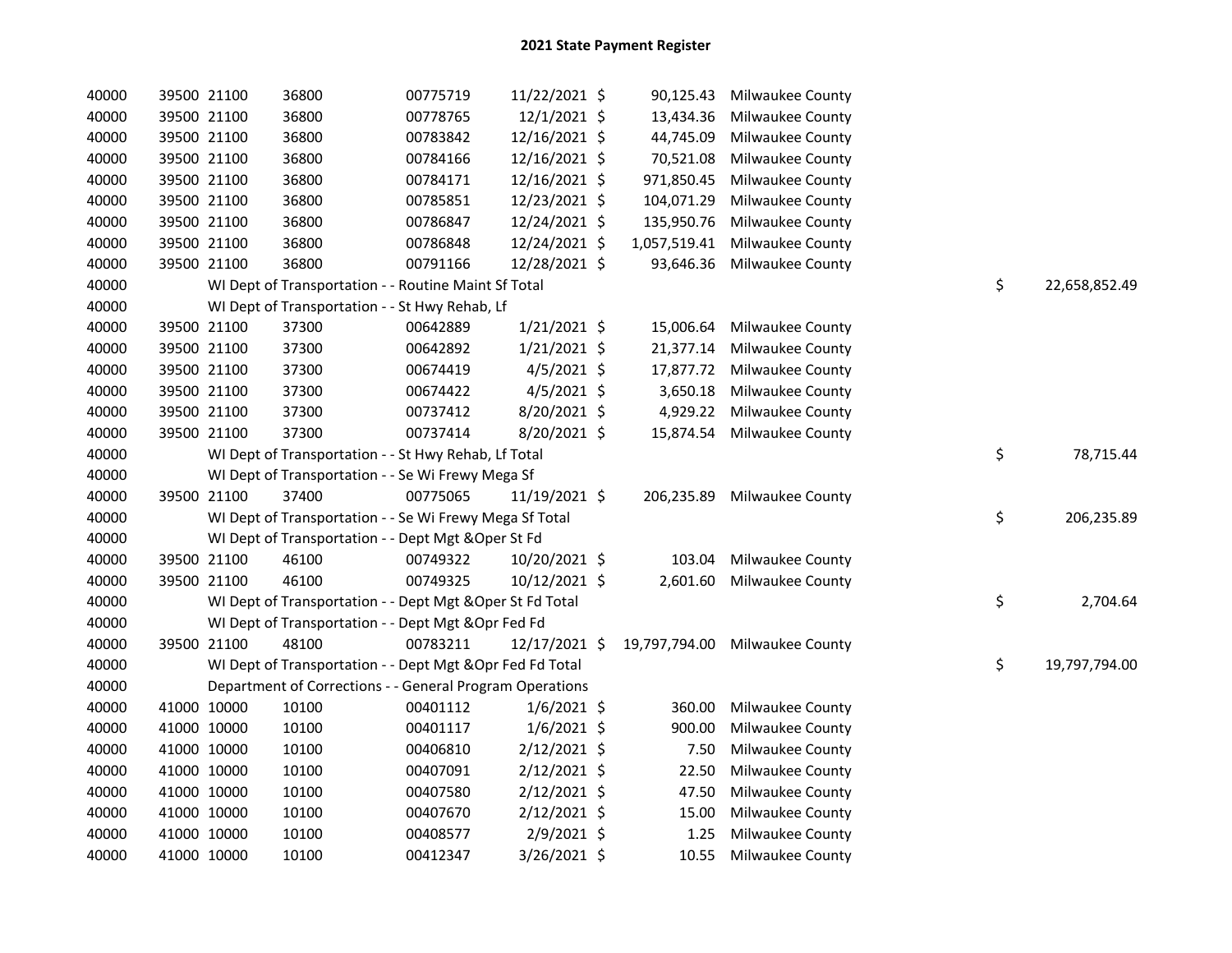| 40000 | 41000 10000 | 10100                                                              | 00418378 | $3/31/2021$ \$ | 2.50      | Milwaukee County |                  |
|-------|-------------|--------------------------------------------------------------------|----------|----------------|-----------|------------------|------------------|
| 40000 | 41000 10000 | 10100                                                              | 00423333 | 5/20/2021 \$   | 16.25     | Milwaukee County |                  |
| 40000 | 41000 10000 | 10100                                                              | 00423524 | 5/20/2021 \$   | 11.25     | Milwaukee County |                  |
| 40000 | 41000 10000 | 10100                                                              | 00423995 | 5/20/2021 \$   | 55.00     | Milwaukee County |                  |
| 40000 | 41000 10000 | 10100                                                              | 00424081 | $5/3/2021$ \$  | 3.75      | Milwaukee County |                  |
| 40000 | 41000 10000 | 10100                                                              | 00424192 | 5/20/2021 \$   | 2.50      | Milwaukee County |                  |
| 40000 | 41000 10000 | 10100                                                              | 00440798 | 8/18/2021 \$   | 5.00      | Milwaukee County |                  |
| 40000 | 41000 10000 | 10100                                                              | 00440988 | 7/28/2021 \$   | 48.75     | Milwaukee County |                  |
| 40000 | 41000 10000 | 10100                                                              | 00441221 | 7/29/2021 \$   | 50.00     | Milwaukee County |                  |
| 40000 | 41000 10000 | 10100                                                              | 00441224 | 7/29/2021 \$   | 1.05      | Milwaukee County |                  |
| 40000 | 41000 10000 | 10100                                                              | 00441226 | 7/29/2021 \$   | 2.45      | Milwaukee County |                  |
| 40000 | 41000 10000 | 10100                                                              | 00441228 | 7/29/2021 \$   | 1.05      | Milwaukee County |                  |
| 40000 | 41000 10000 | 10100                                                              | 00442997 | 8/5/2021 \$    | 56.25     | Milwaukee County |                  |
| 40000 | 41000 10000 | 10100                                                              | 00458118 | 11/17/2021 \$  | 2.50      | Milwaukee County |                  |
| 40000 | 41000 10000 | 10100                                                              | 00458821 | 11/2/2021 \$   | 26.80     | Milwaukee County |                  |
| 40000 | 41000 10000 | 10100                                                              | 00458899 | 11/17/2021 \$  | 17.50     | Milwaukee County |                  |
| 40000 | 41000 10000 | 10100                                                              | 00459133 | 10/29/2021 \$  | 2.50      | Milwaukee County |                  |
| 40000 | 41000 10000 | 10100                                                              | 00459313 | 11/17/2021 \$  | 1.25      | Milwaukee County |                  |
| 40000 | 41000 10000 | 10100                                                              | 00459426 | 11/17/2021 \$  | 2.50      | Milwaukee County |                  |
| 40000 | 41000 10000 | 10100                                                              | 00460281 | 11/17/2021 \$  | 15.00     | Milwaukee County |                  |
| 40000 | 41000 10000 | 10100                                                              | 00464043 | 12/3/2021 \$   | 540.00    | Milwaukee County |                  |
| 40000 | 41000 10000 | 10100                                                              | 00464044 | 12/3/2021 \$   | 720.00    | Milwaukee County |                  |
| 40000 |             | Department of Corrections - - General Program Operations Total     |          |                |           |                  | \$<br>2,948.15   |
| 40000 |             | Department of Corrections - - Purchased Services For Offende       |          |                |           |                  |                  |
| 40000 | 41000 10000 | 11100                                                              | 00427979 | 5/21/2021 \$   | 11,132.00 | Milwaukee County |                  |
| 40000 | 41000 10000 | 11100                                                              | 00435810 | 6/30/2021 \$   | 2,116.00  | Milwaukee County |                  |
| 40000 | 41000 10000 | 11100                                                              | 00438386 | 7/13/2021 \$   | 7,360.00  | Milwaukee County |                  |
| 40000 | 41000 10000 | 11100                                                              | 00438392 | 7/13/2021 \$   | 7,360.00  | Milwaukee County |                  |
| 40000 | 41000 10000 | 11100                                                              | 00438397 | 7/13/2021 \$   | 3,680.00  | Milwaukee County |                  |
| 40000 | 41000 10000 | 11100                                                              | 00438589 | 7/13/2021 \$   | 8,096.00  | Milwaukee County |                  |
| 40000 | 41000 10000 | 11100                                                              | 00438597 | 7/13/2021 \$   | 5,060.00  | Milwaukee County |                  |
| 40000 | 41000 10000 | 11100                                                              | 00438625 | 7/13/2021 \$   | 7,084.00  | Milwaukee County |                  |
| 40000 | 41000 10000 | 11100                                                              | 00448990 | 9/8/2021 \$    | 23,184.00 | Milwaukee County |                  |
| 40000 | 41000 10000 | 11100                                                              | 00456024 | 10/13/2021 \$  | 24,288.00 | Milwaukee County |                  |
| 40000 | 41000 10000 | 11100                                                              | 00456055 | 10/13/2021 \$  | 23,184.00 | Milwaukee County |                  |
| 40000 | 41000 10000 | 11100                                                              | 00470188 | 12/27/2021 \$  | 23,184.00 | Milwaukee County |                  |
| 40000 |             | Department of Corrections - - Purchased Services For Offende Total |          |                |           |                  | \$<br>145,728.00 |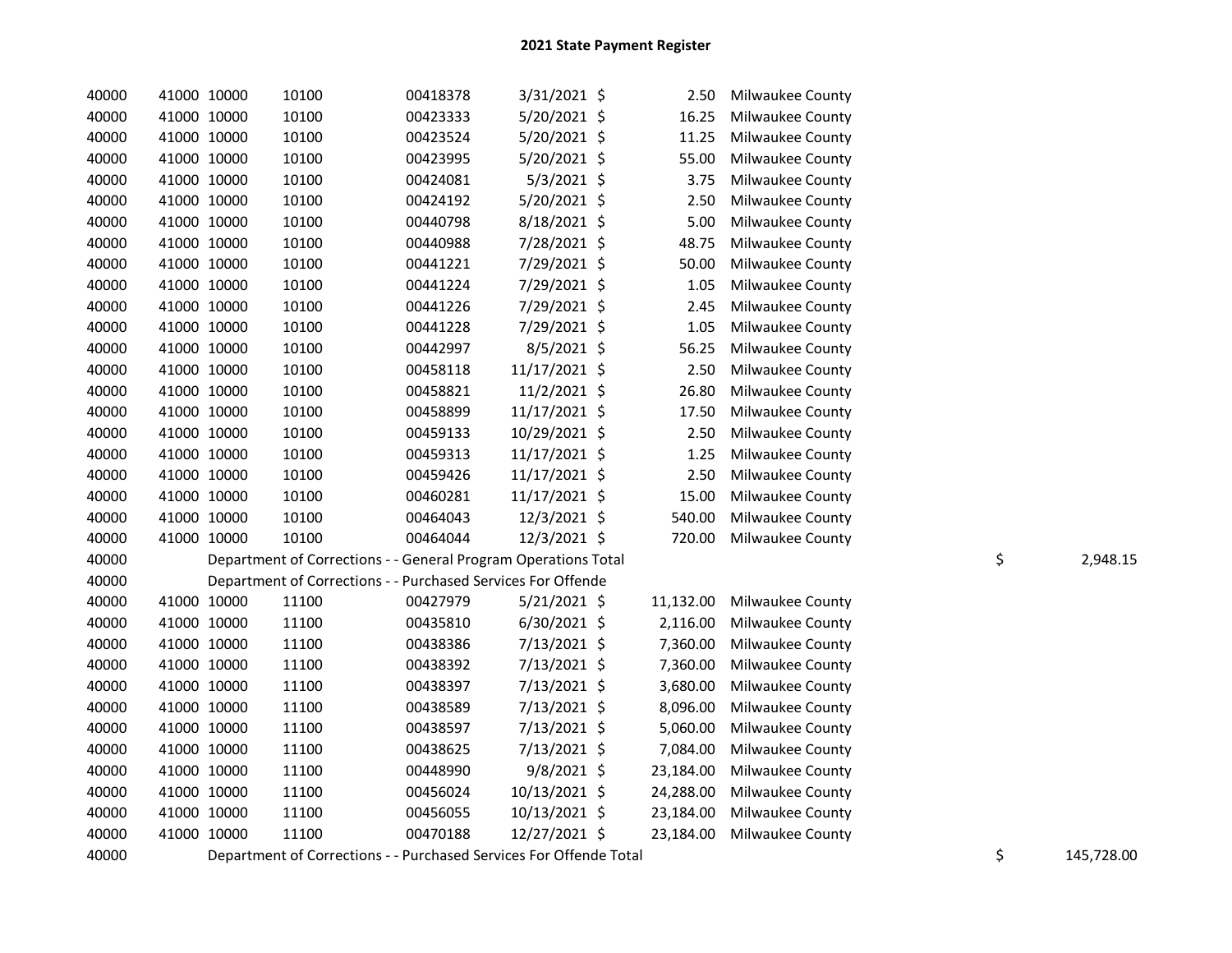| 40000 |             |       | Department of Corrections - - Corrections Contracts And Agre |                |            |                  |
|-------|-------------|-------|--------------------------------------------------------------|----------------|------------|------------------|
| 40000 | 41000 10000 | 11400 | 00405395                                                     | 1/27/2021 \$   | 9,468.64   | Milwaukee County |
| 40000 | 41000 10000 | 11400 | 00405540                                                     | 1/21/2021 \$   | 13,533.98  | Milwaukee County |
| 40000 | 41000 10000 | 11400 | 00406467                                                     | 2/4/2021 \$    | 1,132.12   | Milwaukee County |
| 40000 | 41000 10000 | 11400 | 00406956                                                     | 1/29/2021 \$   | 34,529.66  | Milwaukee County |
| 40000 | 41000 10000 | 11400 | 00408937                                                     | 2/10/2021 \$   | 7,050.02   | Milwaukee County |
| 40000 | 41000 10000 | 11400 | 00409644                                                     | 2/16/2021 \$   | 45,953.78  | Milwaukee County |
| 40000 | 41000 10000 | 11400 | 00412887                                                     | $3/1/2021$ \$  | 147,175.60 | Milwaukee County |
| 40000 | 41000 10000 | 11400 | 00412889                                                     | 3/1/2021 \$    | 173,626.04 | Milwaukee County |
| 40000 | 41000 10000 | 11400 | 00412897                                                     | $3/1/2021$ \$  | 97,053.56  | Milwaukee County |
| 40000 | 41000 10000 | 11400 | 00412898                                                     | $3/1/2021$ \$  | 57,892.50  | Milwaukee County |
| 40000 | 41000 10000 | 11400 | 00412947                                                     | $3/1/2021$ \$  | 80,431.98  | Milwaukee County |
| 40000 | 41000 10000 | 11400 | 00412950                                                     | $3/1/2021$ \$  | 46,674.22  | Milwaukee County |
| 40000 | 41000 10000 | 11400 | 00412954                                                     | $3/1/2021$ \$  | 104,875.48 | Milwaukee County |
| 40000 | 41000 10000 | 11400 | 00412956                                                     | $3/1/2021$ \$  | 52,437.74  | Milwaukee County |
| 40000 | 41000 10000 | 11400 | 00414603                                                     | 3/11/2021 \$   | 35,301.56  | Milwaukee County |
| 40000 | 41000 10000 | 11400 | 00414656                                                     | 3/11/2021 \$   | 10,858.06  | Milwaukee County |
| 40000 | 41000 10000 | 11400 | 00417147                                                     | 3/22/2021 \$   | 347,869.60 | Milwaukee County |
| 40000 | 41000 10000 | 11400 | 00417148                                                     | 3/22/2021 \$   | 87,636.38  | Milwaukee County |
| 40000 | 41000 10000 | 11400 | 00420990                                                     | 4/15/2021 \$   | 53,518.40  | Milwaukee County |
| 40000 | 41000 10000 | 11400 | 00420991                                                     | 4/15/2021 \$   | 9,262.80   | Milwaukee County |
| 40000 | 41000 10000 | 11400 | 00426238                                                     | 5/14/2021 \$   | 8,542.36   | Milwaukee County |
| 40000 | 41000 10000 | 11400 | 00427709                                                     | 5/21/2021 \$   | 300,166.18 | Milwaukee County |
| 40000 | 41000 10000 | 11400 | 00428227                                                     | 5/21/2021 \$   | 49,041.38  | Milwaukee County |
| 40000 | 41000 10000 | 11400 | 00429729                                                     | $6/2/2021$ \$  | 38,697.92  | Milwaukee County |
| 40000 | 41000 10000 | 11400 | 00430852                                                     | $6/9/2021$ \$  | 50,893.94  | Milwaukee County |
| 40000 | 41000 10000 | 11400 | 00431140                                                     | 6/8/2021 \$    | 374,422.96 | Milwaukee County |
| 40000 | 41000 10000 | 11400 | 00431781                                                     | 6/11/2021 \$   | 9,365.72   | Milwaukee County |
| 40000 | 41000 10000 | 11400 | 00433327                                                     | $6/17/2021$ \$ | 36,279.30  | Milwaukee County |
| 40000 | 41000 10000 | 11400 | 00435072                                                     | 6/28/2021 \$   | 323,168.80 | Milwaukee County |
| 40000 | 41000 10000 | 11400 | 00437350                                                     | 7/12/2021 \$   | 14,871.94  | Milwaukee County |
| 40000 | 41000 10000 | 11400 | 00437355                                                     | 7/12/2021 \$   | 307,576.42 | Milwaukee County |
| 40000 | 41000 10000 | 11400 | 00438811                                                     | 7/15/2021 \$   | 62,575.36  | Milwaukee County |
| 40000 | 41000 10000 | 11400 | 00438941                                                     | 7/15/2021 \$   | 9,880.32   | Milwaukee County |
| 40000 | 41000 10000 | 11400 | 00439016                                                     | 7/14/2021 \$   | 13,585.44  | Milwaukee County |
| 40000 | 41000 10000 | 11400 | 00439075                                                     | 7/14/2021 \$   | 282,669.78 | Milwaukee County |
| 40000 | 41000 10000 | 11400 | 00439310                                                     | 7/15/2021 \$   | 55,319.50  | Milwaukee County |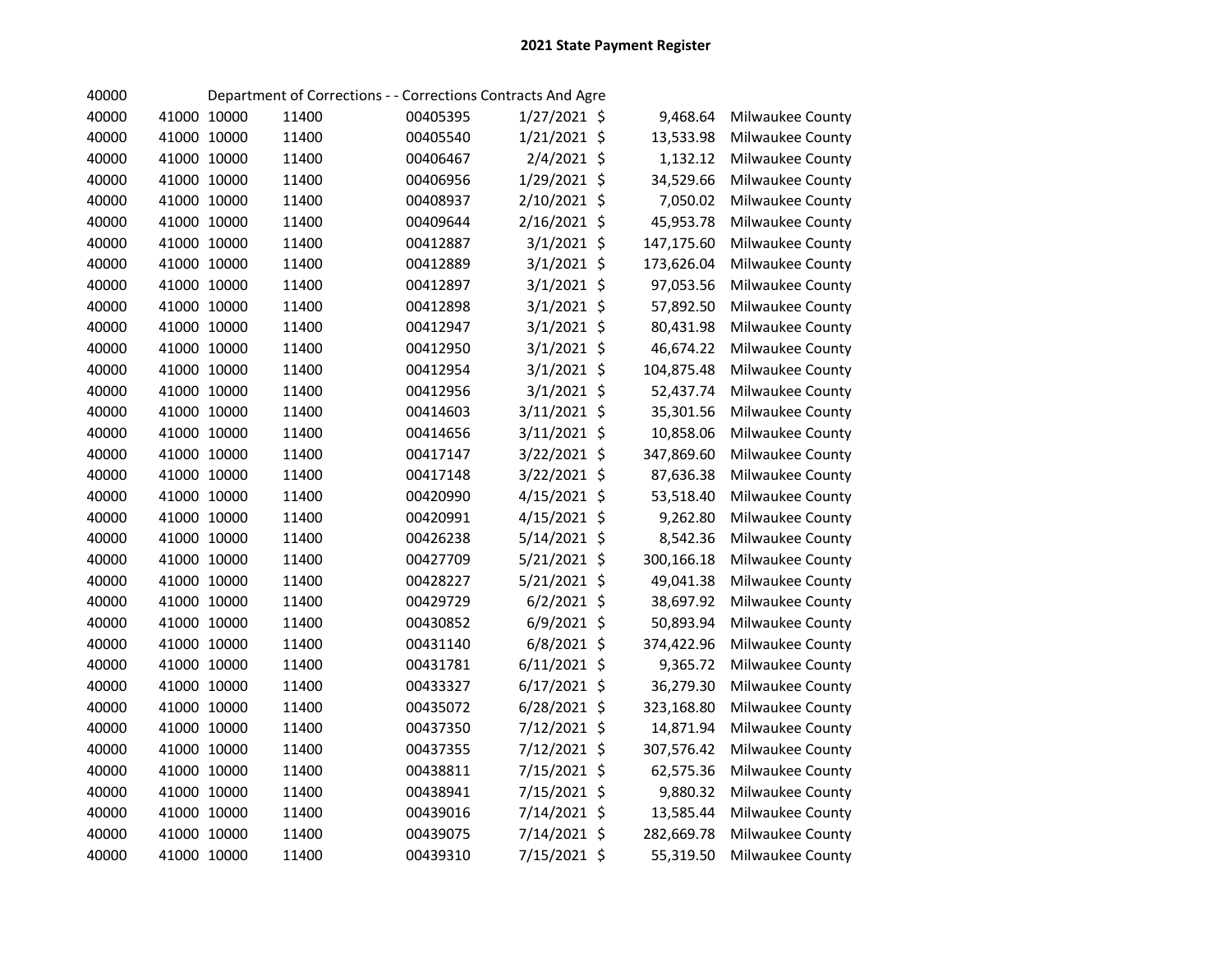| 40000 |             | 41000 10000 | 11400                                                              | 00444298 | 8/16/2021 \$   | 5,814.98   | <b>Milwaukee County</b>                                                                                       |                    |
|-------|-------------|-------------|--------------------------------------------------------------------|----------|----------------|------------|---------------------------------------------------------------------------------------------------------------|--------------------|
| 40000 |             | 41000 10000 | 11400                                                              | 00449396 | 9/10/2021 \$   | 47,651.96  | Milwaukee County                                                                                              |                    |
| 40000 |             | 41000 10000 | 11400                                                              | 00450898 | $9/23/2021$ \$ | 17,444.94  | Milwaukee County                                                                                              |                    |
| 40000 |             | 41000 10000 | 11400                                                              | 00456210 | 10/14/2021 \$  | 61,083.02  | Milwaukee County                                                                                              |                    |
| 40000 |             | 41000 10000 | 11400                                                              | 00456216 | 10/14/2021 \$  | 82,490.38  | Milwaukee County                                                                                              |                    |
| 40000 |             | 41000 10000 | 11400                                                              | 00456382 | 10/15/2021 \$  | 8,490.90   | Milwaukee County                                                                                              |                    |
| 40000 |             | 41000 10000 | 11400                                                              | 00459825 | $11/1/2021$ \$ | 223,027.64 | Milwaukee County                                                                                              |                    |
| 40000 |             | 41000 10000 | 11400                                                              | 00459934 | 11/8/2021 \$   | 119,233.54 | Milwaukee County                                                                                              |                    |
| 40000 |             | 41000 10000 | 11400                                                              | 00460068 | 11/4/2021 \$   | 86,349.88  | Milwaukee County                                                                                              |                    |
| 40000 |             | 41000 10000 | 11400                                                              | 00461390 | 11/10/2021 \$  | 38,543.54  | Milwaukee County                                                                                              |                    |
| 40000 |             | 41000 10000 | 11400                                                              | 00462057 | 11/12/2021 \$  | 82,490.38  | Milwaukee County                                                                                              |                    |
| 40000 |             | 41000 10000 | 11400                                                              | 00462061 | 11/12/2021 \$  | 8,696.74   | Milwaukee County                                                                                              |                    |
| 40000 |             | 41000 10000 | 11400                                                              | 00467110 | 12/10/2021 \$  | 85,938.20  | Milwaukee County                                                                                              |                    |
| 40000 |             | 41000 10000 | 11400                                                              | 00467112 | 12/10/2021 \$  |            | 9,623.02 Milwaukee County                                                                                     |                    |
| 40000 |             |             | Department of Corrections - - Corrections Contracts And Agre Total |          |                |            |                                                                                                               | \$<br>4,230,218.56 |
| 40000 |             |             |                                                                    |          |                |            | Department of Corrections - - Reimbursing Counties For Probation, Extended Supervision And Parole Holds       |                    |
| 40000 |             | 41000 10000 | 11600                                                              | 00459529 | 10/29/2021 \$  |            | 20,840.00 Milwaukee County                                                                                    |                    |
| 40000 |             |             |                                                                    |          |                |            | Department of Corrections - - Reimbursing Counties For Probation, Extended Supervision And Parole Holds Total | \$<br>20,840.00    |
| 40000 |             |             | Department of Corrections - - Sex Offender Management              |          |                |            |                                                                                                               |                    |
| 40000 |             | 41000 10000 | 18200                                                              | 00407642 | $2/12/2021$ \$ |            | 22.50 Milwaukee County                                                                                        |                    |
| 40000 |             |             | Department of Corrections - - Sex Offender Management Total        |          |                |            |                                                                                                               | \$<br>22.50        |
| 40000 |             |             | Department of Corrections - - Telephone Company Commissions        |          |                |            |                                                                                                               |                    |
| 40000 |             | 41000 10000 | 18400                                                              | 00423247 | $5/20/2021$ \$ | 2.85       | Milwaukee County                                                                                              |                    |
| 40000 |             |             | Department of Corrections - - Telephone Company Commissions Total  |          |                |            |                                                                                                               | \$<br>2.85         |
| 40000 |             |             | Department of Corrections - - General Operations                   |          |                |            |                                                                                                               |                    |
| 40000 |             | 41000 10000 | 18500                                                              | 00408026 | $2/5/2021$ \$  | 0.70       | Milwaukee County                                                                                              |                    |
| 40000 |             | 41000 10000 | 18500                                                              | 00408035 | $2/5/2021$ \$  | 0.35       | Milwaukee County                                                                                              |                    |
| 40000 |             | 41000 10000 | 18500                                                              | 00408043 | $2/5/2021$ \$  | 11.25      | Milwaukee County                                                                                              |                    |
| 40000 |             | 41000 10000 | 18500                                                              | 00408060 | $2/12/2021$ \$ | 2.50       | Milwaukee County                                                                                              |                    |
| 40000 |             | 41000 10000 | 18500                                                              | 00423975 | $5/20/2021$ \$ | 23.75      | Milwaukee County                                                                                              |                    |
| 40000 |             | 41000 10000 | 18500                                                              | 00441261 | 8/18/2021 \$   | 15.00      | Milwaukee County                                                                                              |                    |
| 40000 |             | 41000 10000 | 18500                                                              | 00448484 | $9/8/2021$ \$  | 15.00      | Milwaukee County                                                                                              |                    |
| 40000 |             | 41000 10000 | 18500                                                              | 00459301 | $11/1/2021$ \$ | 25.00      | Milwaukee County                                                                                              |                    |
| 40000 |             |             | Department of Corrections - - General Operations Total             |          |                |            |                                                                                                               | \$<br>93.55        |
| 40000 |             |             | Department of Corrections - - Probation, Parole And Extended       |          |                |            |                                                                                                               |                    |
| 40000 |             | 41000 10000 | 18700                                                              | 00403398 | $1/11/2021$ \$ | 28.00      | Milwaukee County                                                                                              |                    |
| 40000 | 41000 10000 |             | 18700                                                              | 00403402 | $1/11/2021$ \$ | 75.00      | Milwaukee County                                                                                              |                    |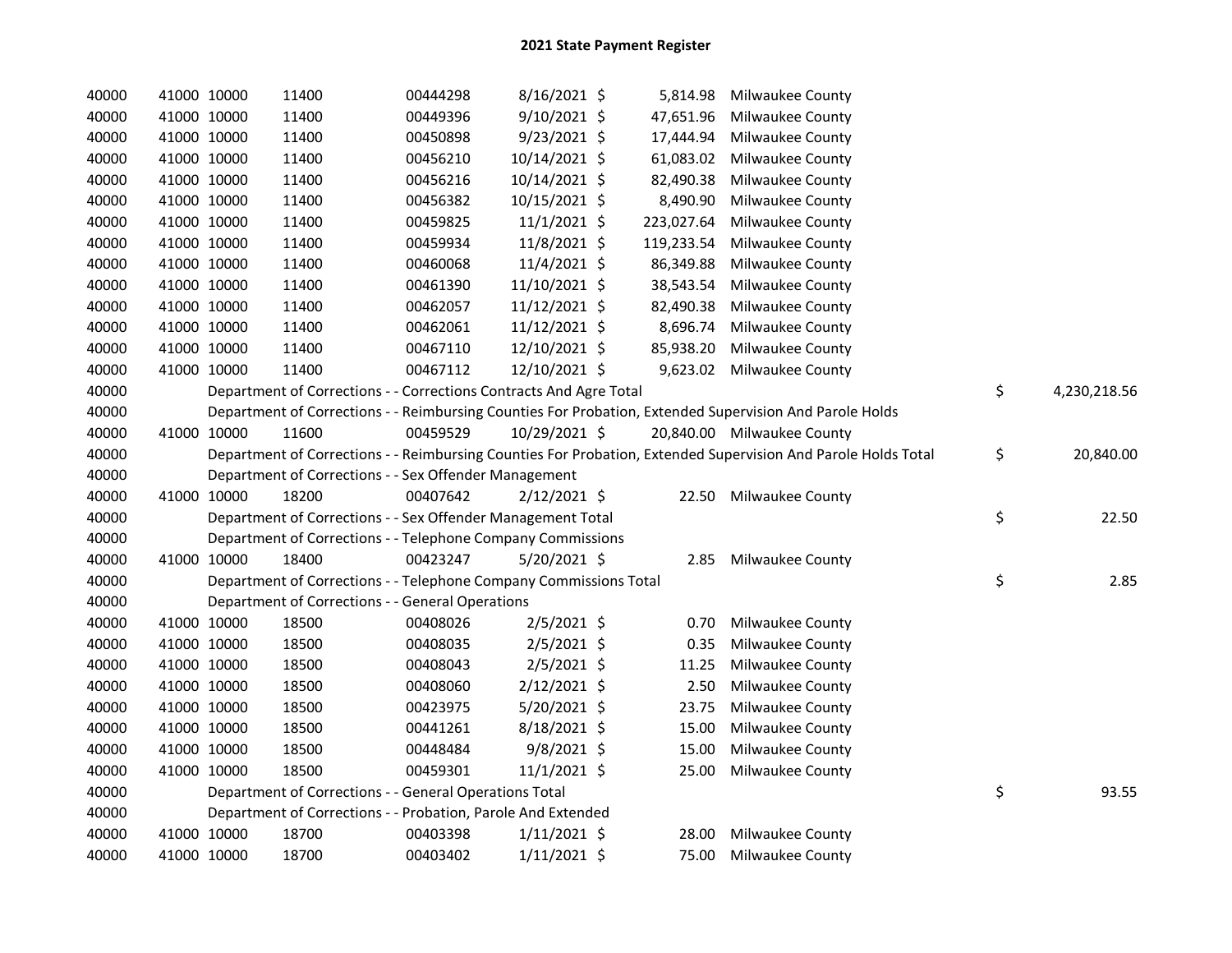| 40000 | 41000 10000 | 18700                                                              | 00408262 | 2/12/2021 \$   | 366.25        | Milwaukee County        |    |          |
|-------|-------------|--------------------------------------------------------------------|----------|----------------|---------------|-------------------------|----|----------|
| 40000 | 41000 10000 | 18700                                                              | 00408268 | $2/12/2021$ \$ | 30.00         | Milwaukee County        |    |          |
| 40000 | 41000 10000 | 18700                                                              | 00409195 | 3/11/2021 \$   | 5.00          | Milwaukee County        |    |          |
| 40000 | 41000 10000 | 18700                                                              | 00417952 | $4/9/2021$ \$  | 66.25         | Milwaukee County        |    |          |
| 40000 | 41000 10000 | 18700                                                              | 00418432 | 3/31/2021 \$   | 6.25          | Milwaukee County        |    |          |
| 40000 | 41000 10000 | 18700                                                              | 00424162 | 5/20/2021 \$   | 476.25        | Milwaukee County        |    |          |
| 40000 | 41000 10000 | 18700                                                              | 00424601 | $5/6/2021$ \$  | 2.45          | Milwaukee County        |    |          |
| 40000 | 41000 10000 | 18700                                                              | 00424605 | 5/20/2021 \$   | 21.25         | Milwaukee County        |    |          |
| 40000 | 41000 10000 | 18700                                                              | 00425825 | 5/20/2021 \$   | 187.50        | Milwaukee County        |    |          |
| 40000 | 41000 10000 | 18700                                                              | 00427859 | $6/9/2021$ \$  | 12.50         | Milwaukee County        |    |          |
| 40000 | 41000 10000 | 18700                                                              | 00442978 | 8/18/2021 \$   | 347.50        | Milwaukee County        |    |          |
| 40000 | 41000 10000 | 18700                                                              | 00447514 | $9/17/2021$ \$ | 52.50         | Milwaukee County        |    |          |
| 40000 | 41000 10000 | 18700                                                              | 00457049 | 11/17/2021 \$  | 30.00         | <b>Milwaukee County</b> |    |          |
| 40000 | 41000 10000 | 18700                                                              | 00459230 | 11/5/2021 \$   | 11.25         | <b>Milwaukee County</b> |    |          |
| 40000 | 41000 10000 | 18700                                                              | 00459828 | 11/17/2021 \$  | 215.00        | Milwaukee County        |    |          |
| 40000 | 41000 10000 | 18700                                                              | 00459839 | 11/17/2021 \$  | 452.50        | Milwaukee County        |    |          |
| 40000 |             | Department of Corrections - - Probation, Parole And Extended Total |          |                |               |                         | \$ | 2,385.45 |
| 40000 |             | Department of Corrections - - Serious Juvenile Offenders           |          |                |               |                         |    |          |
| 40000 | 41000 10000 | 30400                                                              | 00435879 | $7/1/2021$ \$  | 3,000.00      | Milwaukee County        |    |          |
| 40000 | 41000 10000 | 30400                                                              | 00438931 | 7/15/2021 \$   | 3,900.00      | Milwaukee County        |    |          |
| 40000 | 41000 10000 | 30400                                                              | 00441026 | 7/28/2021 \$   | 2,400.00      | Milwaukee County        |    |          |
| 40000 |             | Department of Corrections - - Serious Juvenile Offenders Total     |          |                |               |                         | \$ | 9,300.00 |
| 40000 |             | Department of Health Services - - State/Federal Aids               |          |                |               |                         |    |          |
| 40000 | 43500 10000 | 00000                                                              | 92106    | $1/4/2021$ \$  | 2,155,241.00  | Milwaukee County        |    |          |
| 40000 | 43500 10000 | 00000                                                              | 92107    | $2/1/2021$ \$  | 7,934,744.00  | Milwaukee County        |    |          |
| 40000 | 43500 10000 | 00000                                                              | 92109    | $4/1/2021$ \$  | 209,779.00    | Milwaukee County        |    |          |
| 40000 | 43500 10000 | 00000                                                              | 92110    | $5/3/2021$ \$  | 1,667,478.00  | Milwaukee County        |    |          |
| 40000 | 43500 10000 | 00000                                                              | 92111    | $6/1/2021$ \$  | 10,173,835.00 | Milwaukee County        |    |          |
| 40000 | 43500 10000 | 00000                                                              | 92112    | $6/16/2021$ \$ | 110,744.00    | Milwaukee County        |    |          |
| 40000 | 43500 10000 | 00000                                                              | 92113    | $6/30/2021$ \$ | 75,633.00     | Milwaukee County        |    |          |
| 40000 | 43500 10000 | 00000                                                              | 92200    | $7/1/2021$ \$  | 14,978,952.00 | Milwaukee County        |    |          |
| 40000 | 43500 10000 | 00000                                                              | 92201    | $8/2/2021$ \$  | 3,544,949.00  | Milwaukee County        |    |          |
| 40000 | 43500 10000 | 00000                                                              | 92202    | $9/1/2021$ \$  | 13,722,487.00 | Milwaukee County        |    |          |
| 40000 | 43500 10000 | 00000                                                              | 92204    | 10/1/2021 \$   | 11,424,060.00 | Milwaukee County        |    |          |
| 40000 | 43500 10000 | 00000                                                              | 92206    | $11/1/2021$ \$ | 5,287,508.00  | Milwaukee County        |    |          |
| 40000 | 43500 10000 | 00000                                                              | 92207    | $12/1/2021$ \$ | 2,723,008.00  | Milwaukee County        |    |          |
|       |             |                                                                    |          |                |               |                         |    |          |

40000 Department of Health Services - - State/Federal Aids Total 74,000 Australian 34 Department of Health Services - - State/Federal Aids Total 74,000 Australian 35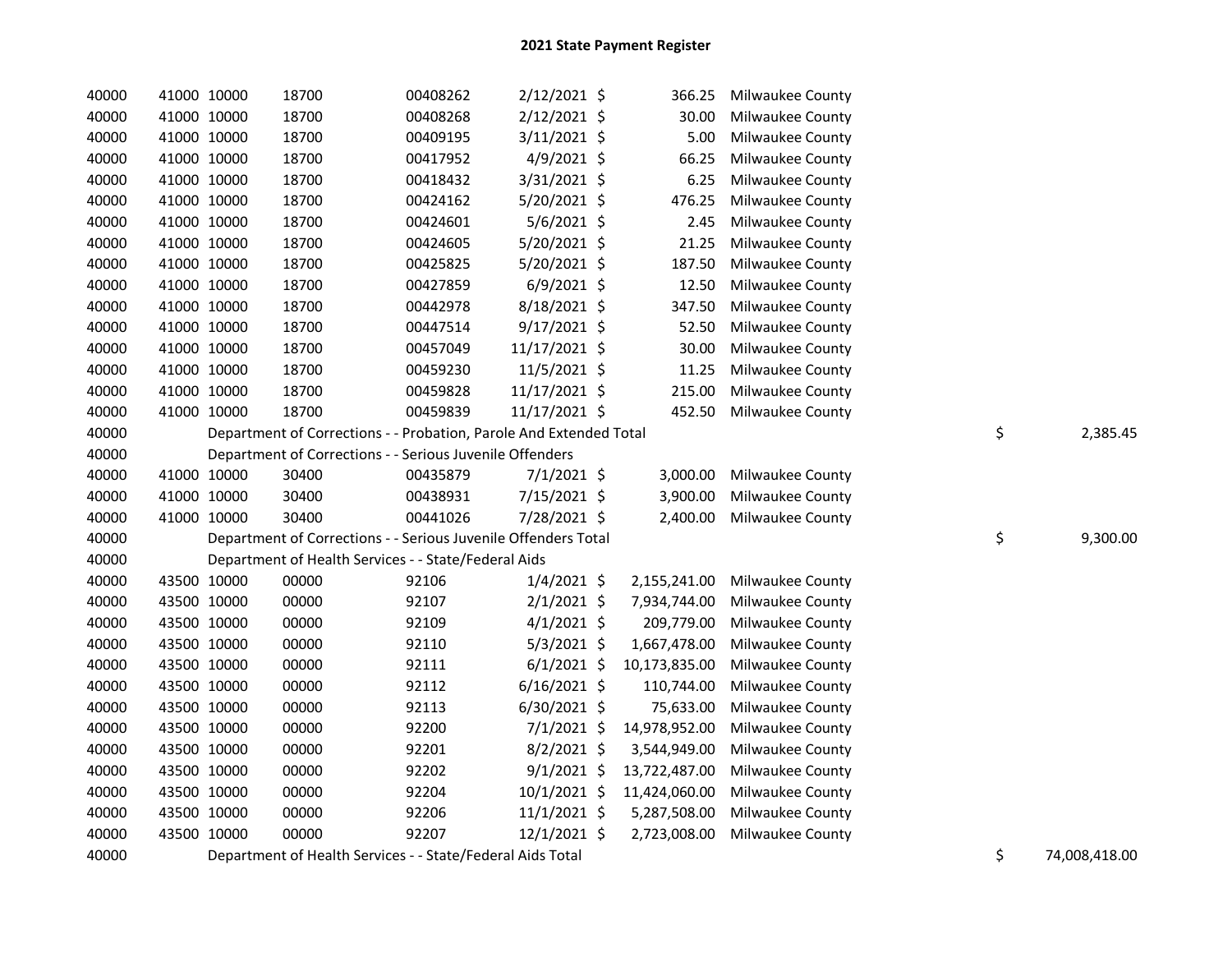| 40000 |             |       | Department of Health Services - - Federal Project Aids       |                |            |                         |    |           |
|-------|-------------|-------|--------------------------------------------------------------|----------------|------------|-------------------------|----|-----------|
| 40000 | 43500 10000 | 15000 | 00406605                                                     | 2/23/2021 \$   | 2,950.00   | Milwaukee County        |    |           |
| 40000 | 43500 10000 | 15000 | 00420563                                                     | 4/30/2021 \$   | 2,630.00   | <b>Milwaukee County</b> |    |           |
| 40000 | 43500 10000 | 15000 | 00431734                                                     | $6/23/2021$ \$ | 2,390.00   | Milwaukee County        |    |           |
| 40000 | 43500 10000 | 15000 | 00445194                                                     | $9/7/2021$ \$  | 26,607.12  | Milwaukee County        |    |           |
| 40000 | 43500 10000 | 15000 | 00445196                                                     | $9/7/2021$ \$  | 2,520.00   | Milwaukee County        |    |           |
| 40000 | 43500 10000 | 15000 | 00445198                                                     | $9/7/2021$ \$  | 2,187.39   | Milwaukee County        |    |           |
| 40000 | 43500 10000 | 15000 | 00467089                                                     | 12/30/2021 \$  | 2,187.39   | Milwaukee County        |    |           |
| 40000 | 43500 10000 | 15000 | 00467091                                                     | 12/30/2021 \$  | 3,530.00   | Milwaukee County        |    |           |
| 40000 |             |       | Department of Health Services - - Federal Project Aids Total |                |            |                         | \$ | 45,001.90 |
| 40000 |             |       | Department of Health Services - - General Program Operations |                |            |                         |    |           |
| 40000 | 43500 10000 | 40100 | 00396872                                                     | $1/7/2021$ \$  | 5,135.46   | Milwaukee County        |    |           |
| 40000 | 43500 10000 | 40100 | 00397825                                                     | $1/4/2021$ \$  | 112,177.23 | Milwaukee County        |    |           |
| 40000 | 43500 10000 | 40100 | 00401541                                                     | $1/5/2021$ \$  | 1.50       | Milwaukee County        |    |           |
| 40000 | 43500 10000 | 40100 | 00401542                                                     | $1/5/2021$ \$  | 1.50       | Milwaukee County        |    |           |
| 40000 | 43500 10000 | 40100 | 00401546                                                     | $1/5/2021$ \$  | 1.50       | Milwaukee County        |    |           |
| 40000 | 43500 10000 | 40100 | 00401553                                                     | $1/5/2021$ \$  | 1.50       | Milwaukee County        |    |           |
| 40000 | 43500 10000 | 40100 | 00402588                                                     | $1/12/2021$ \$ | 1.50       | Milwaukee County        |    |           |
| 40000 | 43500 10000 | 40100 | 00402599                                                     | $1/12/2021$ \$ | 1.50       | Milwaukee County        |    |           |
| 40000 | 43500 10000 | 40100 | 00402602                                                     | $1/12/2021$ \$ | 1.50       | Milwaukee County        |    |           |
| 40000 | 43500 10000 | 40100 | 00402603                                                     | $1/12/2021$ \$ | 1.50       | Milwaukee County        |    |           |
| 40000 | 43500 10000 | 40100 | 00402687                                                     | $2/1/2021$ \$  | 112,177.23 | Milwaukee County        |    |           |
| 40000 | 43500 10000 | 40100 | 00402803                                                     | $2/4/2021$ \$  | 3,688.89   | Milwaukee County        |    |           |
| 40000 | 43500 10000 | 40100 | 00404941                                                     | 1/20/2021 \$   | 1.50       | Milwaukee County        |    |           |
| 40000 | 43500 10000 | 40100 | 00404945                                                     | $1/20/2021$ \$ | 1.50       | Milwaukee County        |    |           |
| 40000 | 43500 10000 | 40100 | 00404948                                                     | 1/20/2021 \$   | 1.50       | Milwaukee County        |    |           |
| 40000 | 43500 10000 | 40100 | 00404951                                                     | 1/20/2021 \$   | 1.50       | Milwaukee County        |    |           |
| 40000 | 43500 10000 | 40100 | 00404956                                                     | $1/20/2021$ \$ | 1.50       | Milwaukee County        |    |           |
| 40000 | 43500 10000 | 40100 | 00405963                                                     | 2/19/2021 \$   | 110.80     | <b>Milwaukee County</b> |    |           |
| 40000 | 43500 10000 | 40100 | 00406010                                                     | $1/26/2021$ \$ | 1.50       | Milwaukee County        |    |           |
| 40000 | 43500 10000 | 40100 | 00406011                                                     | 1/26/2021 \$   | 1.50       | Milwaukee County        |    |           |
| 40000 | 43500 10000 | 40100 | 00406012                                                     | $1/26/2021$ \$ | 1.50       | Milwaukee County        |    |           |
| 40000 | 43500 10000 | 40100 | 00406013                                                     | $1/26/2021$ \$ | 1.50       | Milwaukee County        |    |           |
| 40000 | 43500 10000 | 40100 | 00408038                                                     | $2/3/2021$ \$  | 1.50       | Milwaukee County        |    |           |
| 40000 | 43500 10000 | 40100 | 00409084                                                     | $3/1/2021$ \$  | 112,177.23 | Milwaukee County        |    |           |
| 40000 | 43500 10000 | 40100 | 00410131                                                     | $2/16/2021$ \$ | 1.50       | Milwaukee County        |    |           |
| 40000 | 43500 10000 | 40100 | 00411719                                                     | 2/23/2021 \$   | 1.50       | Milwaukee County        |    |           |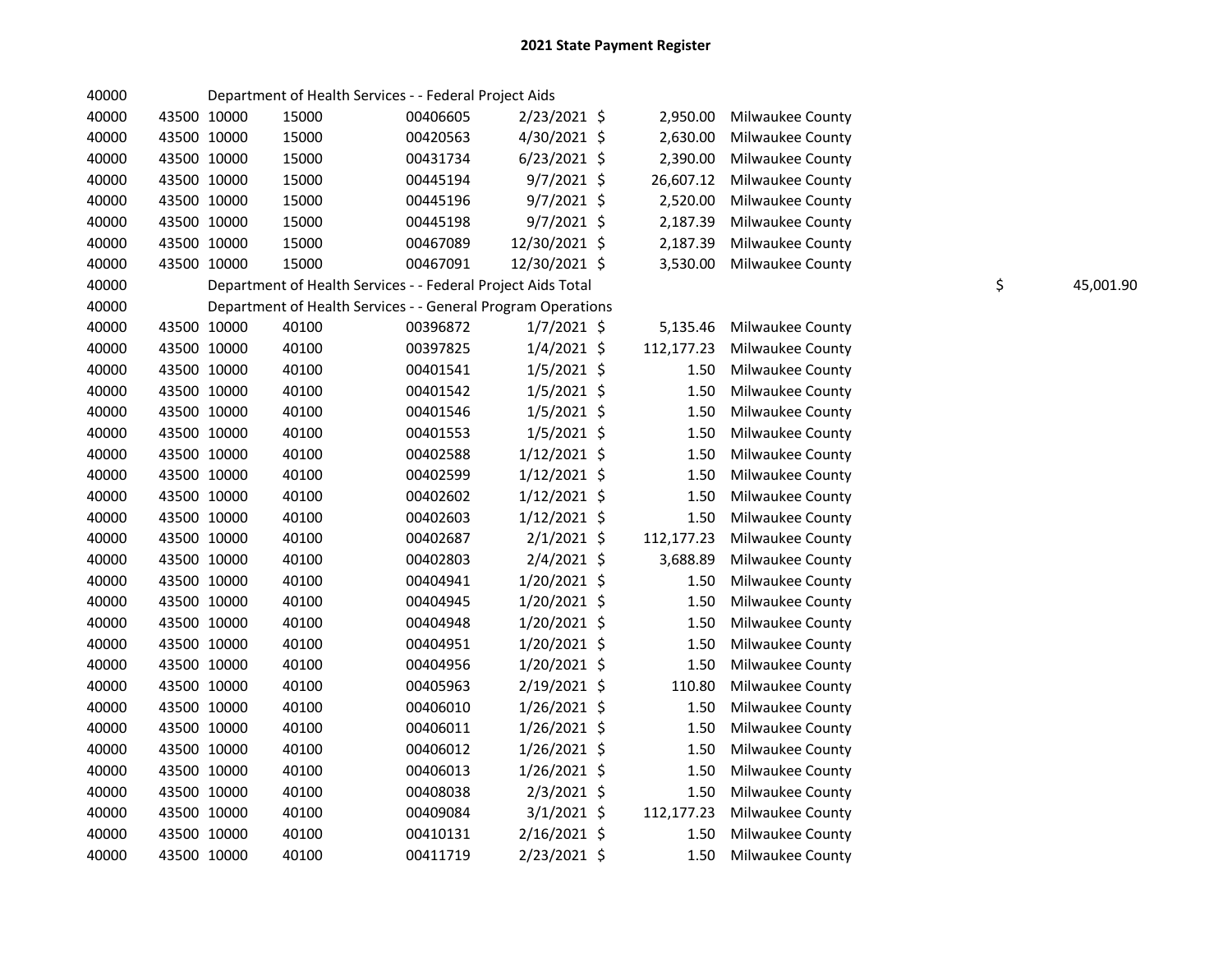| 40000 | 43500 10000 | 40100 | 00411722 | 2/23/2021 \$  | 1.50       | Milwaukee County |
|-------|-------------|-------|----------|---------------|------------|------------------|
| 40000 | 43500 10000 | 40100 | 00411723 | 2/23/2021 \$  | 1.50       | Milwaukee County |
| 40000 | 43500 10000 | 40100 | 00411724 | 2/23/2021 \$  | 1.50       | Milwaukee County |
| 40000 | 43500 10000 | 40100 | 00411725 | 2/23/2021 \$  | 1.50       | Milwaukee County |
| 40000 | 43500 10000 | 40100 | 00411726 | 2/23/2021 \$  | 1.50       | Milwaukee County |
| 40000 | 43500 10000 | 40100 | 00411728 | 2/23/2021 \$  | 1.50       | Milwaukee County |
| 40000 | 43500 10000 | 40100 | 00411729 | 2/23/2021 \$  | 1.50       | Milwaukee County |
| 40000 | 43500 10000 | 40100 | 00411734 | 2/23/2021 \$  | 1.50       | Milwaukee County |
| 40000 | 43500 10000 | 40100 | 00411737 | 2/23/2021 \$  | 1.50       | Milwaukee County |
| 40000 | 43500 10000 | 40100 | 00412944 | 3/2/2021 \$   | 1.50       | Milwaukee County |
| 40000 | 43500 10000 | 40100 | 00412947 | 3/2/2021 \$   | 1.50       | Milwaukee County |
| 40000 | 43500 10000 | 40100 | 00413995 | $4/1/2021$ \$ | 112,177.23 | Milwaukee County |
| 40000 | 43500 10000 | 40100 | 00414157 | 3/9/2021 \$   | 1.50       | Milwaukee County |
| 40000 | 43500 10000 | 40100 | 00414162 | 3/9/2021 \$   | 1.50       | Milwaukee County |
| 40000 | 43500 10000 | 40100 | 00415850 | 3/16/2021 \$  | 1.50       | Milwaukee County |
| 40000 | 43500 10000 | 40100 | 00415852 | 3/16/2021 \$  | 1.50       | Milwaukee County |
| 40000 | 43500 10000 | 40100 | 00415856 | 3/16/2021 \$  | 1.50       | Milwaukee County |
| 40000 | 43500 10000 | 40100 | 00415867 | 3/16/2021 \$  | 1.50       | Milwaukee County |
| 40000 | 43500 10000 | 40100 | 00416605 | 4/9/2021 \$   | 3,924.41   | Milwaukee County |
| 40000 | 43500 10000 | 40100 | 00416609 | 4/9/2021 \$   | 4,764.22   | Milwaukee County |
| 40000 | 43500 10000 | 40100 | 00417219 | 3/24/2021 \$  | 1.50       | Milwaukee County |
| 40000 | 43500 10000 | 40100 | 00417222 | 3/24/2021 \$  | 1.50       | Milwaukee County |
| 40000 | 43500 10000 | 40100 | 00417233 | 3/24/2021 \$  | 1.50       | Milwaukee County |
| 40000 | 43500 10000 | 40100 | 00417234 | 3/24/2021 \$  | 1.50       | Milwaukee County |
| 40000 | 43500 10000 | 40100 | 00417236 | 3/24/2021 \$  | 1.50       | Milwaukee County |
| 40000 | 43500 10000 | 40100 | 00417237 | 3/24/2021 \$  | 1.50       | Milwaukee County |
| 40000 | 43500 10000 | 40100 | 00418579 | 3/30/2021 \$  | 1.50       | Milwaukee County |
| 40000 | 43500 10000 | 40100 | 00418580 | 3/30/2021 \$  | 1.50       | Milwaukee County |
| 40000 | 43500 10000 | 40100 | 00418585 | 3/30/2021 \$  | 1.50       | Milwaukee County |
| 40000 | 43500 10000 | 40100 | 00418587 | 3/30/2021 \$  | 1.50       | Milwaukee County |
| 40000 | 43500 10000 | 40100 | 00418593 | 3/30/2021 \$  | 1.50       | Milwaukee County |
| 40000 | 43500 10000 | 40100 | 00419563 | 4/6/2021 \$   | 1.50       | Milwaukee County |
| 40000 | 43500 10000 | 40100 | 00419565 | 4/6/2021 \$   | 1.50       | Milwaukee County |
| 40000 | 43500 10000 | 40100 | 00419566 | 4/6/2021 \$   | 1.50       | Milwaukee County |
| 40000 | 43500 10000 | 40100 | 00419574 | 4/6/2021 \$   | 1.50       | Milwaukee County |
| 40000 | 43500 10000 | 40100 | 00420719 | 4/30/2021 \$  | 112,177.23 | Milwaukee County |
| 40000 | 43500 10000 | 40100 | 00421246 | 4/13/2021 \$  | 1.50       | Milwaukee County |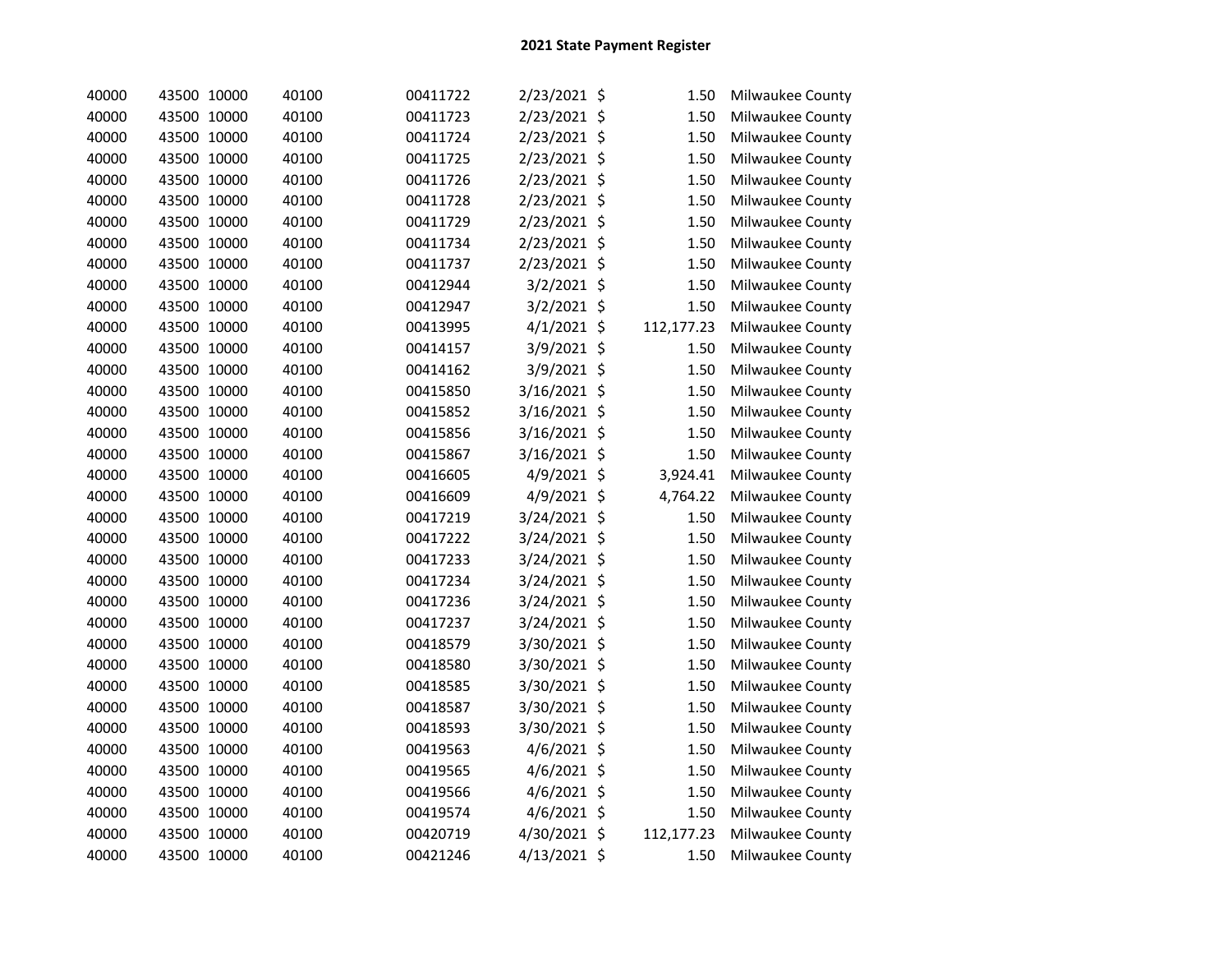| 40000 | 43500 10000 | 40100 | 00421249 | 4/13/2021 \$   | 1.50       | Milwaukee County |
|-------|-------------|-------|----------|----------------|------------|------------------|
| 40000 | 43500 10000 | 40100 | 00422413 | 5/6/2021 \$    | 3,976.87   | Milwaukee County |
| 40000 | 43500 10000 | 40100 | 00422425 | 4/20/2021 \$   | 1.50       | Milwaukee County |
| 40000 | 43500 10000 | 40100 | 00422433 | 4/20/2021 \$   | 1.50       | Milwaukee County |
| 40000 | 43500 10000 | 40100 | 00422434 | 4/20/2021 \$   | 1.50       | Milwaukee County |
| 40000 | 43500 10000 | 40100 | 00422436 | 4/20/2021 \$   | 15.00      | Milwaukee County |
| 40000 | 43500 10000 | 40100 | 00424946 | 5/4/2021 \$    | 15.00      | Milwaukee County |
| 40000 | 43500 10000 | 40100 | 00424949 | 5/4/2021 \$    | 15.00      | Milwaukee County |
| 40000 | 43500 10000 | 40100 | 00424951 | 5/4/2021 \$    | 1.50       | Milwaukee County |
| 40000 | 43500 10000 | 40100 | 00426303 | 5/11/2021 \$   | 1.50       | Milwaukee County |
| 40000 | 43500 10000 | 40100 | 00426316 | 5/11/2021 \$   | 1.50       | Milwaukee County |
| 40000 | 43500 10000 | 40100 | 00426317 | 5/11/2021 \$   | 1.50       | Milwaukee County |
| 40000 | 43500 10000 | 40100 | 00427352 | $6/1/2021$ \$  | 112,177.23 | Milwaukee County |
| 40000 | 43500 10000 | 40100 | 00427506 | $6/3/2021$ \$  | 3,668.97   | Milwaukee County |
| 40000 | 43500 10000 | 40100 | 00427582 | 5/18/2021 \$   | 1.50       | Milwaukee County |
| 40000 | 43500 10000 | 40100 | 00427583 | 5/18/2021 \$   | 1.50       | Milwaukee County |
| 40000 | 43500 10000 | 40100 | 00427592 | 5/18/2021 \$   | 1.50       | Milwaukee County |
| 40000 | 43500 10000 | 40100 | 00427593 | 5/18/2021 \$   | 1.50       | Milwaukee County |
| 40000 | 43500 10000 | 40100 | 00427594 | 5/18/2021 \$   | 1.50       | Milwaukee County |
| 40000 | 43500 10000 | 40100 | 00428917 | 5/25/2021 \$   | 1.50       | Milwaukee County |
| 40000 | 43500 10000 | 40100 | 00429771 | $6/2/2021$ \$  | 1.50       | Milwaukee County |
| 40000 | 43500 10000 | 40100 | 00432760 | $6/15/2021$ \$ | 15.00      | Milwaukee County |
| 40000 | 43500 10000 | 40100 | 00432765 | 6/15/2021 \$   | 1.50       | Milwaukee County |
| 40000 | 43500 10000 | 40100 | 00432769 | $6/15/2021$ \$ | 15.00      | Milwaukee County |
| 40000 | 43500 10000 | 40100 | 00432785 | 6/15/2021 \$   | 1.50       | Milwaukee County |
| 40000 | 43500 10000 | 40100 | 00432786 | 6/15/2021 \$   | 1.50       | Milwaukee County |
| 40000 | 43500 10000 | 40100 | 00434655 | 6/23/2021 \$   | 1.50       | Milwaukee County |
| 40000 | 43500 10000 | 40100 | 00434666 | 6/23/2021 \$   | 1.50       | Milwaukee County |
| 40000 | 43500 10000 | 40100 | 00434667 | 6/23/2021 \$   | 1.50       | Milwaukee County |
| 40000 | 43500 10000 | 40100 | 00435980 | 7/15/2021 \$   | 3,596.63   | Milwaukee County |
| 40000 | 43500 10000 | 40100 | 00435990 | 6/29/2021 \$   | 1.50       | Milwaukee County |
| 40000 | 43500 10000 | 40100 | 00435992 | 6/29/2021 \$   | 1.50       | Milwaukee County |
| 40000 | 43500 10000 | 40100 | 00435993 | 6/29/2021 \$   | 1.50       | Milwaukee County |
| 40000 | 43500 10000 | 40100 | 00435995 | 6/29/2021 \$   | 1.50       | Milwaukee County |
| 40000 | 43500 10000 | 40100 | 00435997 | 6/29/2021 \$   | 1.50       | Milwaukee County |
| 40000 | 43500 10000 | 40100 | 00435998 | $6/29/2021$ \$ | 1.50       | Milwaukee County |
| 40000 | 43500 10000 | 40100 | 00436736 | 7/2/2021 \$    | 112,177.23 | Milwaukee County |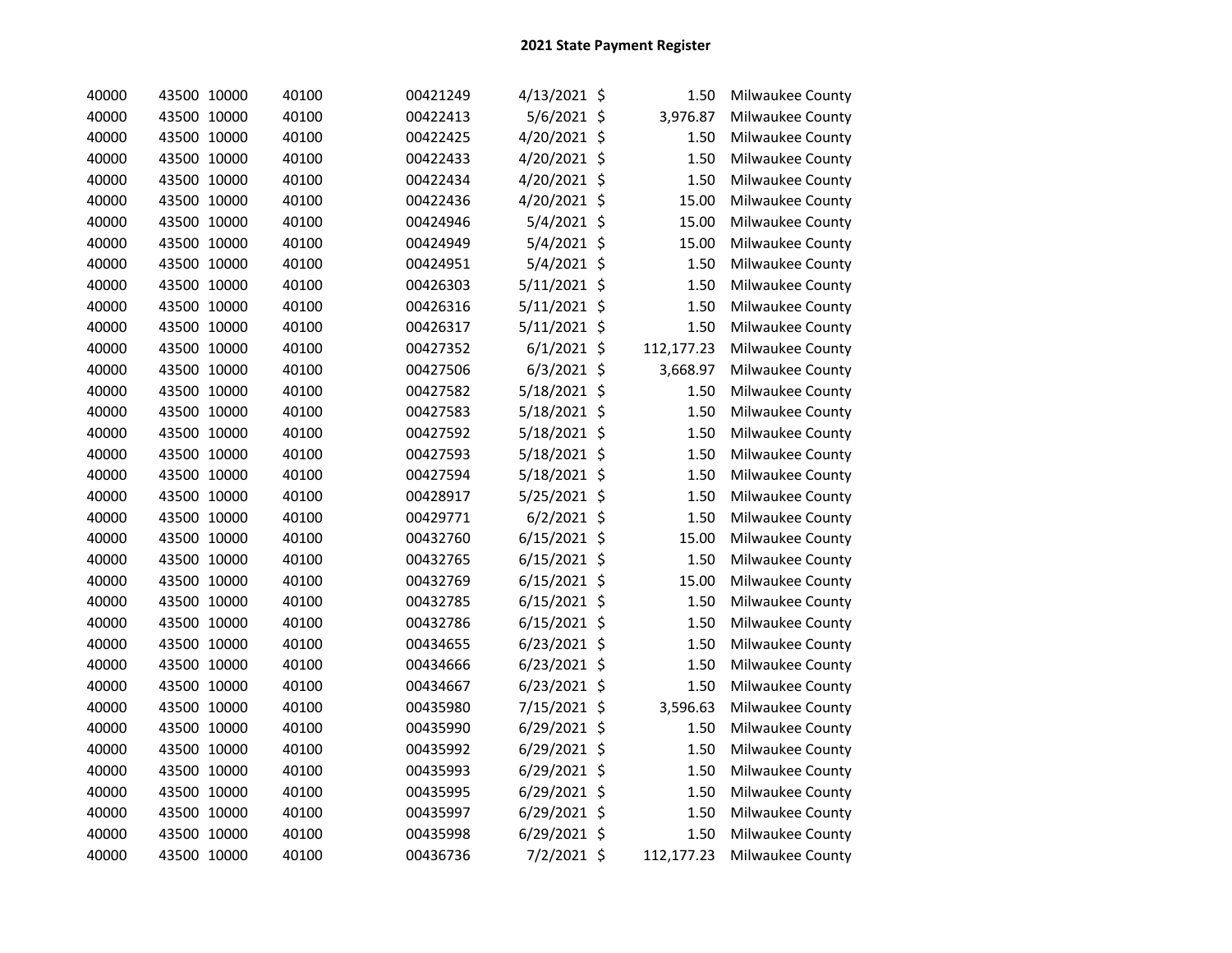| 40000 | 43500 10000 | 40100 | 00437365 | 7/7/2021 \$   | 1.50       | Milwaukee County |
|-------|-------------|-------|----------|---------------|------------|------------------|
| 40000 | 43500 10000 | 40100 | 00437370 | 7/7/2021 \$   | 1.50       | Milwaukee County |
| 40000 | 43500 10000 | 40100 | 00437371 | 7/7/2021 \$   | 1.50       | Milwaukee County |
| 40000 | 43500 10000 | 40100 | 00437376 | 7/7/2021 \$   | 1.50       | Milwaukee County |
| 40000 | 43500 10000 | 40100 | 00437378 | 7/7/2021 \$   | 1.50       | Milwaukee County |
| 40000 | 43500 10000 | 40100 | 00437387 | 7/7/2021 \$   | 1.50       | Milwaukee County |
| 40000 | 43500 10000 | 40100 | 00438745 | 7/13/2021 \$  | 1.50       | Milwaukee County |
| 40000 | 43500 10000 | 40100 | 00438747 | 7/13/2021 \$  | 1.50       | Milwaukee County |
| 40000 | 43500 10000 | 40100 | 00438749 | 7/13/2021 \$  | 1.50       | Milwaukee County |
| 40000 | 43500 10000 | 40100 | 00438751 | 7/13/2021 \$  | 1.50       | Milwaukee County |
| 40000 | 43500 10000 | 40100 | 00439462 | 7/30/2021 \$  | 112,177.23 | Milwaukee County |
| 40000 | 43500 10000 | 40100 | 00442260 | 8/3/2021 \$   | 1.50       | Milwaukee County |
| 40000 | 43500 10000 | 40100 | 00443431 | 9/1/2021 \$   | 112,177.23 | Milwaukee County |
| 40000 | 43500 10000 | 40100 | 00444746 | 8/16/2021 \$  | 4,511.27   | Milwaukee County |
| 40000 | 43500 10000 | 40100 | 00444749 | $9/1/2021$ \$ | 4,230.96   | Milwaukee County |
| 40000 | 43500 10000 | 40100 | 00445182 | 8/18/2021 \$  | 1.50       | Milwaukee County |
| 40000 | 43500 10000 | 40100 | 00447303 | 8/31/2021 \$  | 1.50       | Milwaukee County |
| 40000 | 43500 10000 | 40100 | 00447307 | 8/31/2021 \$  | 1.50       | Milwaukee County |
| 40000 | 43500 10000 | 40100 | 00448503 | 9/8/2021 \$   | 1.50       | Milwaukee County |
| 40000 | 43500 10000 | 40100 | 00448504 | 9/8/2021 \$   | 1.50       | Milwaukee County |
| 40000 | 43500 10000 | 40100 | 00448506 | 9/8/2021 \$   | 1.50       | Milwaukee County |
| 40000 | 43500 10000 | 40100 | 00448507 | 9/8/2021 \$   | 1.50       | Milwaukee County |
| 40000 | 43500 10000 | 40100 | 00448508 | 9/8/2021 \$   | 1.50       | Milwaukee County |
| 40000 | 43500 10000 | 40100 | 00448963 | 10/1/2021 \$  | 112,177.23 | Milwaukee County |
| 40000 | 43500 10000 | 40100 | 00449627 | 9/14/2021 \$  | 1.50       | Milwaukee County |
| 40000 | 43500 10000 | 40100 | 00449637 | 9/14/2021 \$  | 1.50       | Milwaukee County |
| 40000 | 43500 10000 | 40100 | 00449638 | 9/14/2021 \$  | 1.50       | Milwaukee County |
| 40000 | 43500 10000 | 40100 | 00449643 | 9/14/2021 \$  | 1.50       | Milwaukee County |
| 40000 | 43500 10000 | 40100 | 00451949 | 10/8/2021 \$  | 5,114.03   | Milwaukee County |
| 40000 | 43500 10000 | 40100 | 00452788 | 9/28/2021 \$  | 1.50       | Milwaukee County |
| 40000 | 43500 10000 | 40100 | 00452797 | 9/28/2021 \$  | 15.00      | Milwaukee County |
| 40000 | 43500 10000 | 40100 | 00452799 | 9/28/2021 \$  | 1.50       | Milwaukee County |
| 40000 | 43500 10000 | 40100 | 00453668 | 10/5/2021 \$  | 1.50       | Milwaukee County |
| 40000 | 43500 10000 | 40100 | 00455402 | 10/13/2021 \$ | 1.50       | Milwaukee County |
| 40000 | 43500 10000 | 40100 | 00455413 | 10/13/2021 \$ | 1.50       | Milwaukee County |
| 40000 | 43500 10000 | 40100 | 00456233 | 11/1/2021 \$  | 112,177.23 | Milwaukee County |
| 40000 | 43500 10000 | 40100 | 00457148 | 10/19/2021 \$ | 1.50       | Milwaukee County |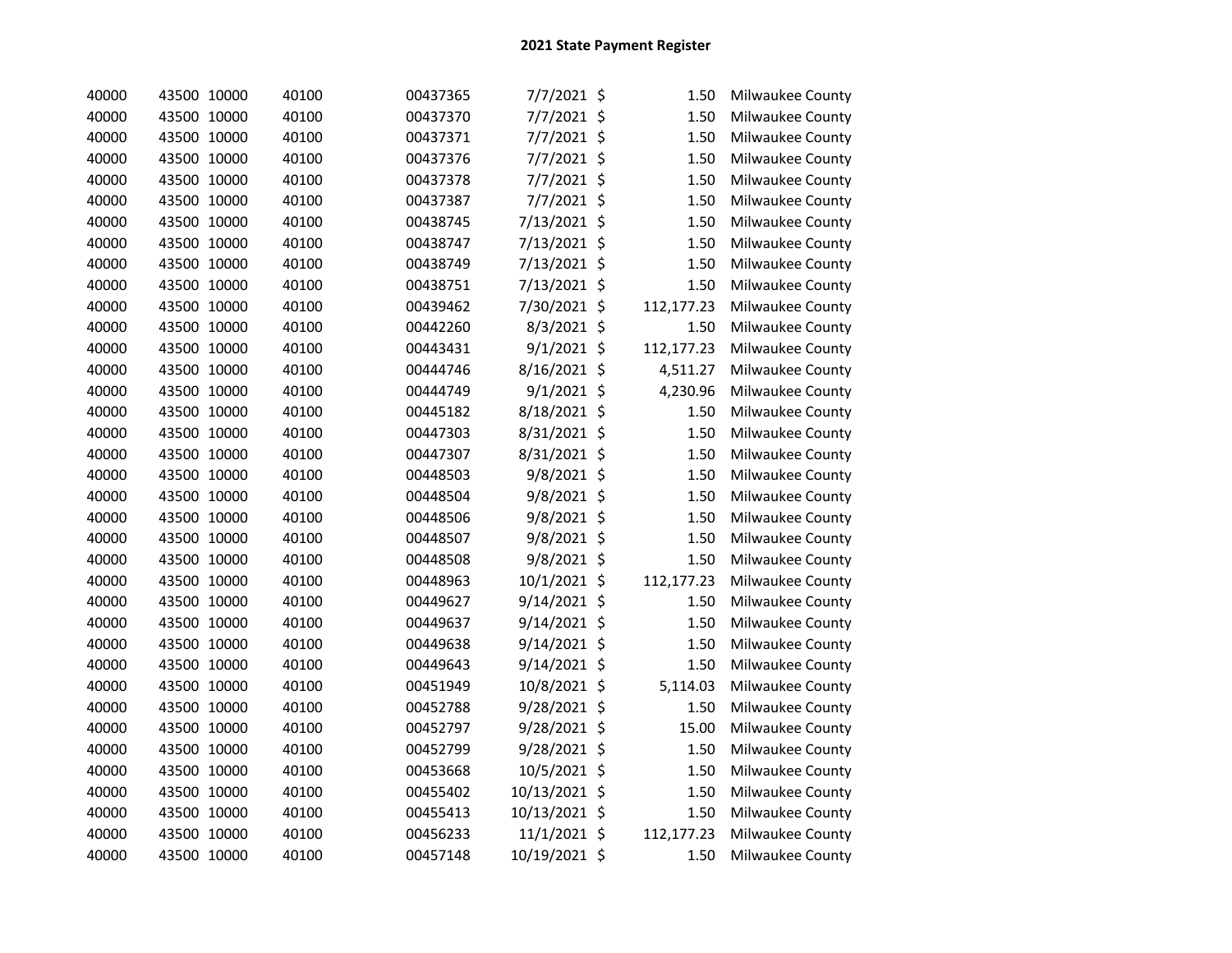| 40000 | 43500 10000 | 40100                                                              | 00457149 | 10/19/2021 \$  | 1.50       | Milwaukee County        |                    |
|-------|-------------|--------------------------------------------------------------------|----------|----------------|------------|-------------------------|--------------------|
| 40000 | 43500 10000 | 40100                                                              | 00457158 | 10/19/2021 \$  | 1.50       | <b>Milwaukee County</b> |                    |
| 40000 | 43500 10000 | 40100                                                              | 00459467 | 11/17/2021 \$  | 4,616.83   | Milwaukee County        |                    |
| 40000 | 43500 10000 | 40100                                                              | 00459543 | $11/2/2021$ \$ | 1.50       | Milwaukee County        |                    |
| 40000 | 43500 10000 | 40100                                                              | 00459545 | $11/2/2021$ \$ | 1.50       | Milwaukee County        |                    |
| 40000 | 43500 10000 | 40100                                                              | 00459551 | 11/2/2021 \$   | 1.50       | Milwaukee County        |                    |
| 40000 | 43500 10000 | 40100                                                              | 00461542 | 12/1/2021 \$   | 112,177.23 | Milwaukee County        |                    |
| 40000 | 43500 10000 | 40100                                                              | 00462762 | 11/16/2021 \$  | 1.50       | Milwaukee County        |                    |
| 40000 | 43500 10000 | 40100                                                              | 00462767 | 11/16/2021 \$  | 1.50       | Milwaukee County        |                    |
| 40000 | 43500 10000 | 40100                                                              | 00462769 | 11/16/2021 \$  | 1.50       | Milwaukee County        |                    |
| 40000 | 43500 10000 | 40100                                                              | 00462770 | 11/16/2021 \$  | 1.50       | Milwaukee County        |                    |
| 40000 | 43500 10000 | 40100                                                              | 00462772 | 11/16/2021 \$  | 1.50       | Milwaukee County        |                    |
| 40000 | 43500 10000 | 40100                                                              | 00462774 | 11/16/2021 \$  | 15.00      | Milwaukee County        |                    |
| 40000 | 43500 10000 | 40100                                                              | 00462779 | 11/16/2021 \$  | 1.50       | Milwaukee County        |                    |
| 40000 | 43500 10000 | 40100                                                              | 00462781 | 11/16/2021 \$  | 1.50       | Milwaukee County        |                    |
| 40000 | 43500 10000 | 40100                                                              | 00466519 | 12/7/2021 \$   | 1.50       | Milwaukee County        |                    |
| 40000 | 43500 10000 | 40100                                                              | 00466522 | 12/7/2021 \$   | 1.50       | Milwaukee County        |                    |
| 40000 | 43500 10000 | 40100                                                              | 00466523 | 12/7/2021 \$   | 1.50       | Milwaukee County        |                    |
| 40000 | 43500 10000 | 40100                                                              | 00466529 | 12/7/2021 \$   | 1.50       | Milwaukee County        |                    |
| 40000 | 43500 10000 | 40100                                                              | 00466538 | 12/7/2021 \$   | 1.50       | Milwaukee County        |                    |
| 40000 | 43500 10000 | 40100                                                              | 00468051 | 12/30/2021 \$  | 115,542.56 | Milwaukee County        |                    |
| 40000 | 43500 10000 | 40100                                                              | 00468150 | 12/30/2021 \$  | 5,462.88   | Milwaukee County        |                    |
| 40000 | 43500 10000 | 40100                                                              | 00468376 | 12/16/2021 \$  | 1.50       | Milwaukee County        |                    |
| 40000 | 43500 10000 | 40100                                                              | 00468384 | 12/16/2021 \$  | 15.00      | Milwaukee County        |                    |
| 40000 | 43500 10000 | 40100                                                              | 00468385 | 12/16/2021 \$  | 1.50       | Milwaukee County        |                    |
| 40000 | 43500 10000 | 40100                                                              | 00469332 | 12/21/2021 \$  | 1.50       | Milwaukee County        |                    |
| 40000 | 43500 10000 | 40100                                                              | 00469336 | 12/21/2021 \$  | 1.50       | Milwaukee County        |                    |
| 40000 | 43500 10000 | 40100                                                              | 00469337 | 12/21/2021 \$  |            | 1.50 Milwaukee County   |                    |
| 40000 |             | Department of Health Services - - General Program Operations Total |          |                |            |                         | \$<br>1,514,788.04 |
| 40000 |             | Department of Health Services - - Medical Assistance State Admin   |          |                |            |                         |                    |
| 40000 | 43500 10000 | 44000                                                              | 00396872 | $1/7/2021$ \$  | 5,135.46   | Milwaukee County        |                    |
| 40000 | 43500 10000 | 44000                                                              | 00397825 | $1/4/2021$ \$  | 56,102.16  | Milwaukee County        |                    |
| 40000 | 43500 10000 | 44000                                                              | 00401541 | $1/5/2021$ \$  | 1.50       | Milwaukee County        |                    |
| 40000 | 43500 10000 | 44000                                                              | 00401542 | $1/5/2021$ \$  | 1.50       | Milwaukee County        |                    |
| 40000 | 43500 10000 | 44000                                                              | 00401546 | $1/5/2021$ \$  | 1.50       | Milwaukee County        |                    |
| 40000 | 43500 10000 | 44000                                                              | 00401553 | $1/5/2021$ \$  | 1.50       | Milwaukee County        |                    |
| 40000 | 43500 10000 | 44000                                                              | 00402588 | $1/12/2021$ \$ |            | 1.50 Milwaukee County   |                    |
|       |             |                                                                    |          |                |            |                         |                    |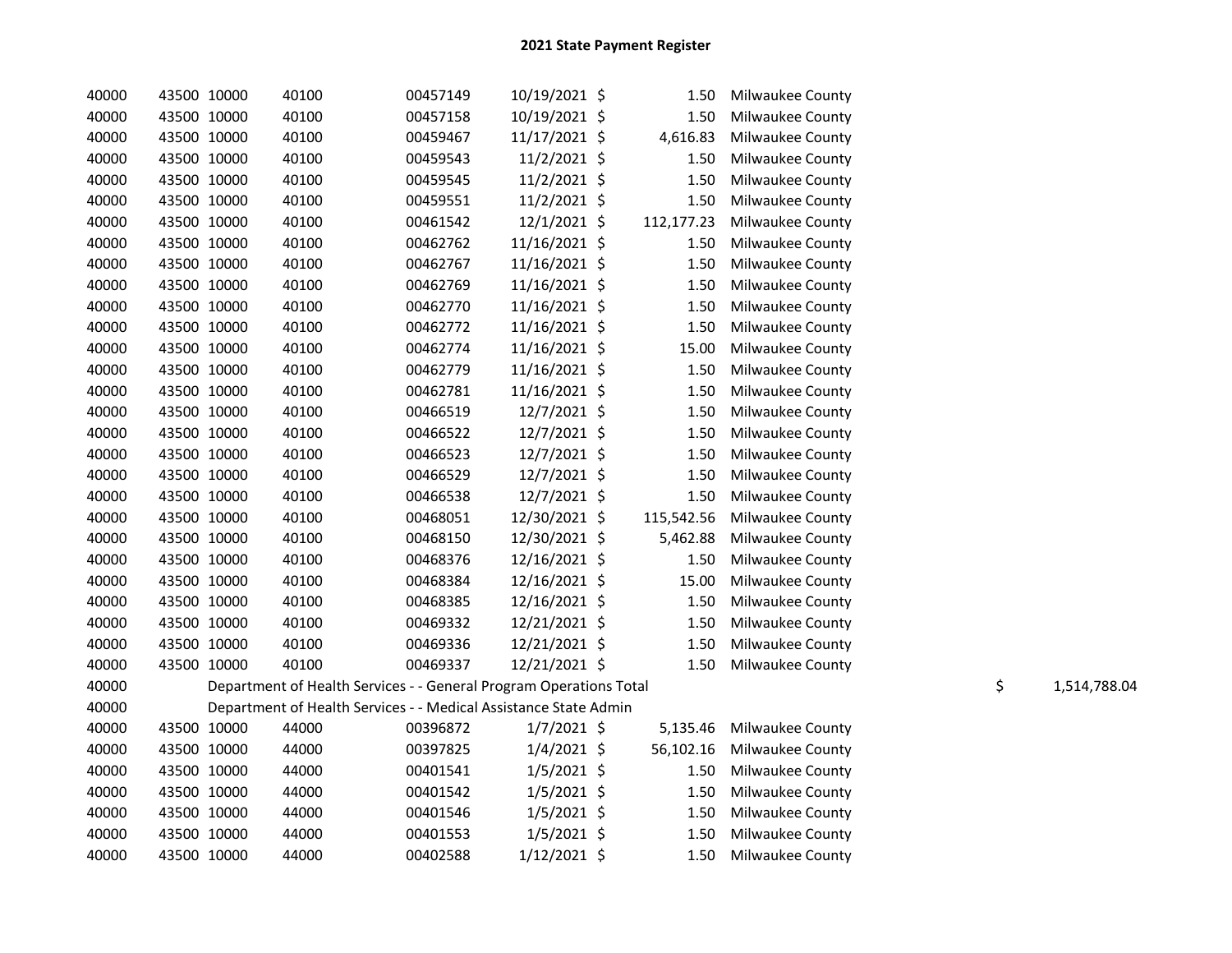| 40000 | 43500 10000 | 44000 | 00402599 | 1/12/2021 \$  | 1.50      | Milwaukee County |
|-------|-------------|-------|----------|---------------|-----------|------------------|
| 40000 | 43500 10000 | 44000 | 00402602 | 1/12/2021 \$  | 1.50      | Milwaukee County |
| 40000 | 43500 10000 | 44000 | 00402603 | 1/12/2021 \$  | 1.50      | Milwaukee County |
| 40000 | 43500 10000 | 44000 | 00402687 | 2/1/2021 \$   | 56,102.16 | Milwaukee County |
| 40000 | 43500 10000 | 44000 | 00402803 | 2/4/2021 \$   | 3,688.89  | Milwaukee County |
| 40000 | 43500 10000 | 44000 | 00404941 | 1/20/2021 \$  | 1.50      | Milwaukee County |
| 40000 | 43500 10000 | 44000 | 00404945 | 1/20/2021 \$  | 1.50      | Milwaukee County |
| 40000 | 43500 10000 | 44000 | 00404948 | 1/20/2021 \$  | 1.50      | Milwaukee County |
| 40000 | 43500 10000 | 44000 | 00404951 | 1/20/2021 \$  | 1.50      | Milwaukee County |
| 40000 | 43500 10000 | 44000 | 00404956 | 1/20/2021 \$  | 1.50      | Milwaukee County |
| 40000 | 43500 10000 | 44000 | 00405963 | 2/19/2021 \$  | 110.80    | Milwaukee County |
| 40000 | 43500 10000 | 44000 | 00406010 | 1/26/2021 \$  | 1.50      | Milwaukee County |
| 40000 | 43500 10000 | 44000 | 00406011 | 1/26/2021 \$  | 1.50      | Milwaukee County |
| 40000 | 43500 10000 | 44000 | 00406012 | 1/26/2021 \$  | 1.50      | Milwaukee County |
| 40000 | 43500 10000 | 44000 | 00406013 | 1/26/2021 \$  | 1.50      | Milwaukee County |
| 40000 | 43500 10000 | 44000 | 00408038 | 2/3/2021 \$   | 1.50      | Milwaukee County |
| 40000 | 43500 10000 | 44000 | 00409084 | 3/1/2021 \$   | 56,102.16 | Milwaukee County |
| 40000 | 43500 10000 | 44000 | 00410131 | 2/16/2021 \$  | 1.50      | Milwaukee County |
| 40000 | 43500 10000 | 44000 | 00411719 | 2/23/2021 \$  | 1.50      | Milwaukee County |
| 40000 | 43500 10000 | 44000 | 00411722 | 2/23/2021 \$  | 1.50      | Milwaukee County |
| 40000 | 43500 10000 | 44000 | 00411723 | 2/23/2021 \$  | 1.50      | Milwaukee County |
| 40000 | 43500 10000 | 44000 | 00411724 | 2/23/2021 \$  | 1.50      | Milwaukee County |
| 40000 | 43500 10000 | 44000 | 00411725 | 2/23/2021 \$  | 1.50      | Milwaukee County |
| 40000 | 43500 10000 | 44000 | 00411726 | 2/23/2021 \$  | 1.50      | Milwaukee County |
| 40000 | 43500 10000 | 44000 | 00411728 | 2/23/2021 \$  | 1.50      | Milwaukee County |
| 40000 | 43500 10000 | 44000 | 00411729 | 2/23/2021 \$  | 1.50      | Milwaukee County |
| 40000 | 43500 10000 | 44000 | 00411734 | 2/23/2021 \$  | 1.50      | Milwaukee County |
| 40000 | 43500 10000 | 44000 | 00411737 | 2/23/2021 \$  | 1.50      | Milwaukee County |
| 40000 | 43500 10000 | 44000 | 00412944 | 3/2/2021 \$   | 1.50      | Milwaukee County |
| 40000 | 43500 10000 | 44000 | 00412947 | 3/2/2021 \$   | 1.50      | Milwaukee County |
| 40000 | 43500 10000 | 44000 | 00413995 | $4/1/2021$ \$ | 56,102.16 | Milwaukee County |
| 40000 | 43500 10000 | 44000 | 00414157 | 3/9/2021 \$   | 1.50      | Milwaukee County |
| 40000 | 43500 10000 | 44000 | 00414162 | 3/9/2021 \$   | 1.50      | Milwaukee County |
| 40000 | 43500 10000 | 44000 | 00415850 | 3/16/2021 \$  | 1.50      | Milwaukee County |
| 40000 | 43500 10000 | 44000 | 00415852 | 3/16/2021 \$  | 1.50      | Milwaukee County |
| 40000 | 43500 10000 | 44000 | 00415856 | 3/16/2021 \$  | 1.50      | Milwaukee County |
| 40000 | 43500 10000 | 44000 | 00415867 | 3/16/2021 \$  | 1.50      | Milwaukee County |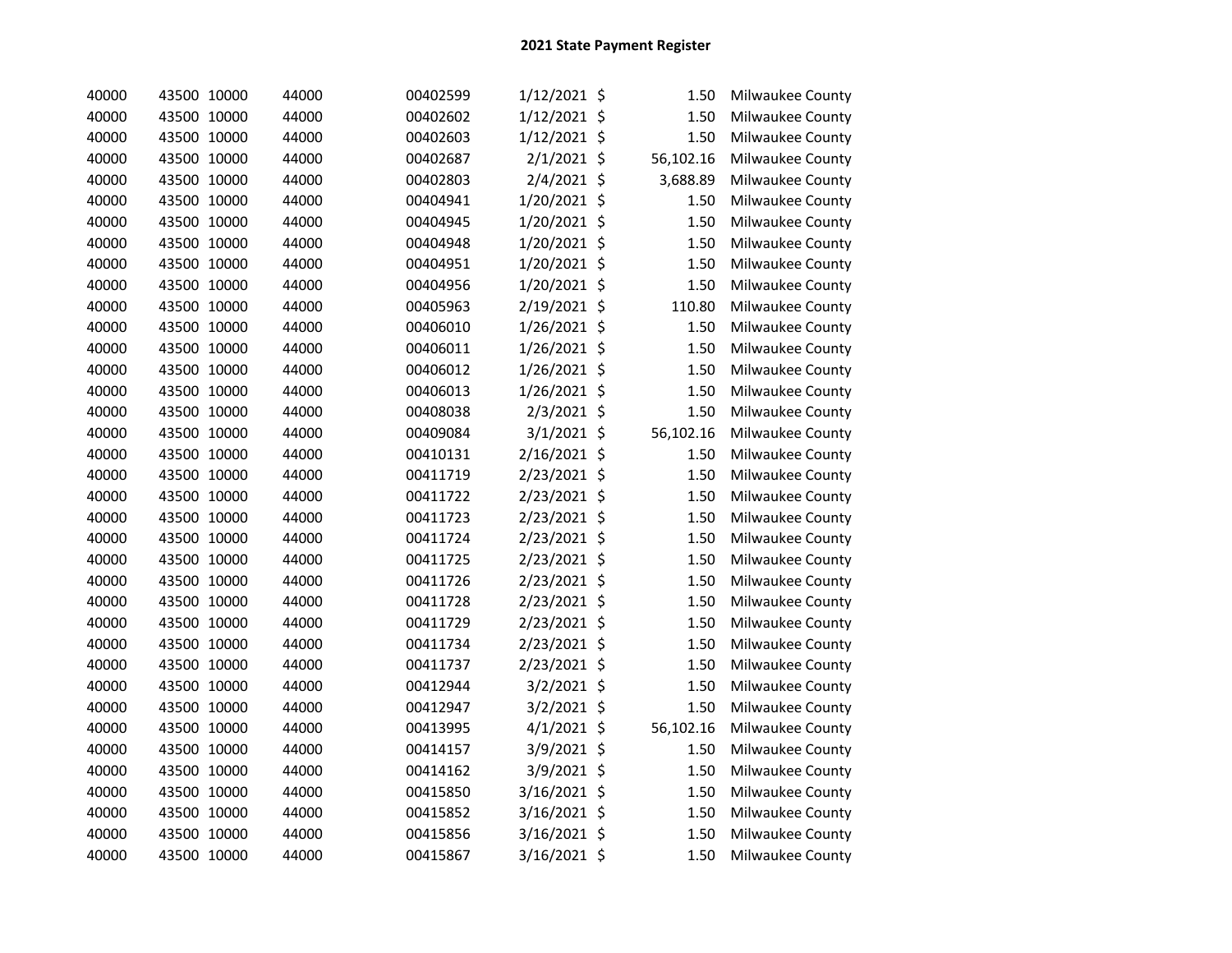| 40000 | 43500 10000 | 44000 | 00416605 | 4/9/2021 \$   | 3,924.41  | Milwaukee County |
|-------|-------------|-------|----------|---------------|-----------|------------------|
| 40000 | 43500 10000 | 44000 | 00416609 | 4/9/2021 \$   | 4,764.22  | Milwaukee County |
| 40000 | 43500 10000 | 44000 | 00417219 | 3/24/2021 \$  | 1.50      | Milwaukee County |
| 40000 | 43500 10000 | 44000 | 00417222 | 3/24/2021 \$  | 1.50      | Milwaukee County |
| 40000 | 43500 10000 | 44000 | 00417233 | 3/24/2021 \$  | 1.50      | Milwaukee County |
| 40000 | 43500 10000 | 44000 | 00417234 | 3/24/2021 \$  | 1.50      | Milwaukee County |
| 40000 | 43500 10000 | 44000 | 00417236 | 3/24/2021 \$  | 1.50      | Milwaukee County |
| 40000 | 43500 10000 | 44000 | 00417237 | 3/24/2021 \$  | 1.50      | Milwaukee County |
| 40000 | 43500 10000 | 44000 | 00418579 | 3/30/2021 \$  | 1.50      | Milwaukee County |
| 40000 | 43500 10000 | 44000 | 00418580 | 3/30/2021 \$  | 1.50      | Milwaukee County |
| 40000 | 43500 10000 | 44000 | 00418585 | 3/30/2021 \$  | 1.50      | Milwaukee County |
| 40000 | 43500 10000 | 44000 | 00418587 | 3/30/2021 \$  | 1.50      | Milwaukee County |
| 40000 | 43500 10000 | 44000 | 00418593 | 3/30/2021 \$  | 1.50      | Milwaukee County |
| 40000 | 43500 10000 | 44000 | 00419563 | 4/6/2021 \$   | 1.50      | Milwaukee County |
| 40000 | 43500 10000 | 44000 | 00419565 | 4/6/2021 \$   | 1.50      | Milwaukee County |
| 40000 | 43500 10000 | 44000 | 00419566 | 4/6/2021 \$   | 1.50      | Milwaukee County |
| 40000 | 43500 10000 | 44000 | 00419574 | 4/6/2021 \$   | 1.50      | Milwaukee County |
| 40000 | 43500 10000 | 44000 | 00420719 | 4/30/2021 \$  | 56,102.16 | Milwaukee County |
| 40000 | 43500 10000 | 44000 | 00421246 | 4/13/2021 \$  | 1.50      | Milwaukee County |
| 40000 | 43500 10000 | 44000 | 00421249 | 4/13/2021 \$  | 1.50      | Milwaukee County |
| 40000 | 43500 10000 | 44000 | 00422413 | 5/6/2021 \$   | 3,976.87  | Milwaukee County |
| 40000 | 43500 10000 | 44000 | 00422425 | 4/20/2021 \$  | 1.50      | Milwaukee County |
| 40000 | 43500 10000 | 44000 | 00422433 | 4/20/2021 \$  | 1.50      | Milwaukee County |
| 40000 | 43500 10000 | 44000 | 00422434 | 4/20/2021 \$  | 1.50      | Milwaukee County |
| 40000 | 43500 10000 | 44000 | 00422436 | 4/20/2021 \$  | 15.00     | Milwaukee County |
| 40000 | 43500 10000 | 44000 | 00424946 | 5/4/2021 \$   | 15.00     | Milwaukee County |
| 40000 | 43500 10000 | 44000 | 00424949 | 5/4/2021 \$   | 15.00     | Milwaukee County |
| 40000 | 43500 10000 | 44000 | 00424951 | 5/4/2021 \$   | 1.50      | Milwaukee County |
| 40000 | 43500 10000 | 44000 | 00426303 | 5/11/2021 \$  | 1.50      | Milwaukee County |
| 40000 | 43500 10000 | 44000 | 00426316 | 5/11/2021 \$  | 1.50      | Milwaukee County |
| 40000 | 43500 10000 | 44000 | 00426317 | 5/11/2021 \$  | 1.50      | Milwaukee County |
| 40000 | 43500 10000 | 44000 | 00427352 | $6/1/2021$ \$ | 56,102.16 | Milwaukee County |
| 40000 | 43500 10000 | 44000 | 00427506 | $6/3/2021$ \$ | 3,668.97  | Milwaukee County |
| 40000 | 43500 10000 | 44000 | 00427582 | 5/18/2021 \$  | 1.50      | Milwaukee County |
| 40000 | 43500 10000 | 44000 | 00427583 | 5/18/2021 \$  | 1.50      | Milwaukee County |
| 40000 | 43500 10000 | 44000 | 00427592 | 5/18/2021 \$  | 1.50      | Milwaukee County |
| 40000 | 43500 10000 | 44000 | 00427593 | 5/18/2021 \$  | 1.50      | Milwaukee County |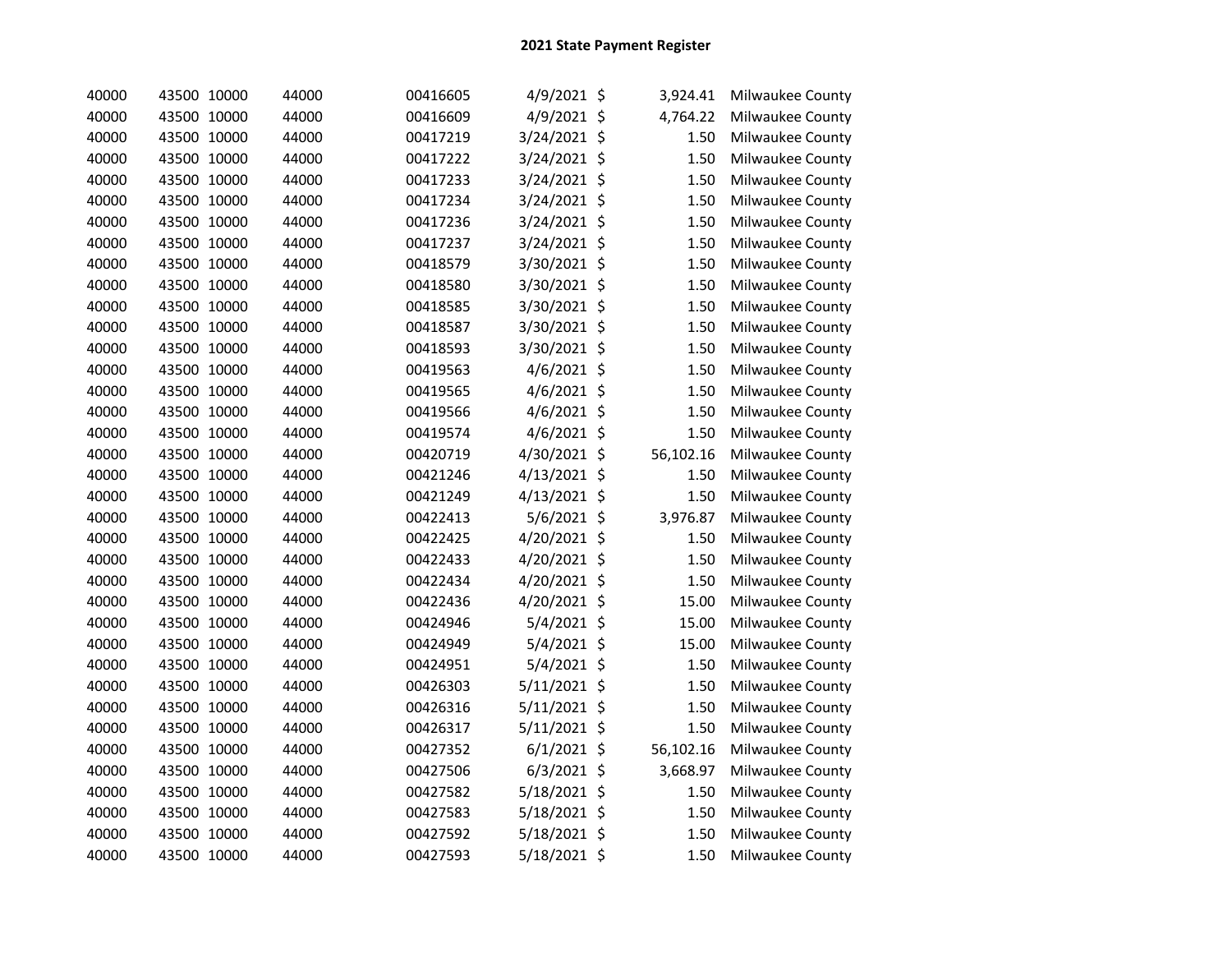| 40000 | 43500 10000 | 44000 | 00427594 | 5/18/2021 \$   | 1.50      | Milwaukee County |
|-------|-------------|-------|----------|----------------|-----------|------------------|
| 40000 | 43500 10000 | 44000 | 00428917 | 5/25/2021 \$   | 1.50      | Milwaukee County |
| 40000 | 43500 10000 | 44000 | 00429771 | $6/2/2021$ \$  | 1.50      | Milwaukee County |
| 40000 | 43500 10000 | 44000 | 00432760 | $6/15/2021$ \$ | 15.00     | Milwaukee County |
| 40000 | 43500 10000 | 44000 | 00432765 | 6/15/2021 \$   | 1.50      | Milwaukee County |
| 40000 | 43500 10000 | 44000 | 00432769 | $6/15/2021$ \$ | 15.00     | Milwaukee County |
| 40000 | 43500 10000 | 44000 | 00432785 | $6/15/2021$ \$ | 1.50      | Milwaukee County |
| 40000 | 43500 10000 | 44000 | 00432786 | $6/15/2021$ \$ | 1.50      | Milwaukee County |
| 40000 | 43500 10000 | 44000 | 00434655 | 6/23/2021 \$   | 1.50      | Milwaukee County |
| 40000 | 43500 10000 | 44000 | 00434666 | 6/23/2021 \$   | 1.50      | Milwaukee County |
| 40000 | 43500 10000 | 44000 | 00434667 | 6/23/2021 \$   | 1.50      | Milwaukee County |
| 40000 | 43500 10000 | 44000 | 00435980 | 7/15/2021 \$   | 3,596.63  | Milwaukee County |
| 40000 | 43500 10000 | 44000 | 00435990 | 6/29/2021 \$   | 1.50      | Milwaukee County |
| 40000 | 43500 10000 | 44000 | 00435992 | 6/29/2021 \$   | 1.50      | Milwaukee County |
| 40000 | 43500 10000 | 44000 | 00435993 | 6/29/2021 \$   | 1.50      | Milwaukee County |
| 40000 | 43500 10000 | 44000 | 00435995 | 6/29/2021 \$   | 1.50      | Milwaukee County |
| 40000 | 43500 10000 | 44000 | 00435997 | 6/29/2021 \$   | 1.50      | Milwaukee County |
| 40000 | 43500 10000 | 44000 | 00435998 | 6/29/2021 \$   | 1.50      | Milwaukee County |
| 40000 | 43500 10000 | 44000 | 00436736 | 7/2/2021 \$    | 56,102.16 | Milwaukee County |
| 40000 | 43500 10000 | 44000 | 00437365 | 7/7/2021 \$    | 1.50      | Milwaukee County |
| 40000 | 43500 10000 | 44000 | 00437370 | 7/7/2021 \$    | 1.50      | Milwaukee County |
| 40000 | 43500 10000 | 44000 | 00437371 | 7/7/2021 \$    | 1.50      | Milwaukee County |
| 40000 | 43500 10000 | 44000 | 00437376 | 7/7/2021 \$    | 1.50      | Milwaukee County |
| 40000 | 43500 10000 | 44000 | 00437378 | 7/7/2021 \$    | 1.50      | Milwaukee County |
| 40000 | 43500 10000 | 44000 | 00437387 | 7/7/2021 \$    | 1.50      | Milwaukee County |
| 40000 | 43500 10000 | 44000 | 00438745 | 7/13/2021 \$   | 1.50      | Milwaukee County |
| 40000 | 43500 10000 | 44000 | 00438747 | 7/13/2021 \$   | 1.50      | Milwaukee County |
| 40000 | 43500 10000 | 44000 | 00438749 | 7/13/2021 \$   | 1.50      | Milwaukee County |
| 40000 | 43500 10000 | 44000 | 00438751 | 7/13/2021 \$   | 1.50      | Milwaukee County |
| 40000 | 43500 10000 | 44000 | 00439462 | 7/30/2021 \$   | 56,102.16 | Milwaukee County |
| 40000 | 43500 10000 | 44000 | 00442260 | 8/3/2021 \$    | 1.50      | Milwaukee County |
| 40000 | 43500 10000 | 44000 | 00443431 | 9/1/2021 \$    | 56,102.16 | Milwaukee County |
| 40000 | 43500 10000 | 44000 | 00444746 | 8/16/2021 \$   | 4,511.27  | Milwaukee County |
| 40000 | 43500 10000 | 44000 | 00444749 | $9/1/2021$ \$  | 4,230.96  | Milwaukee County |
| 40000 | 43500 10000 | 44000 | 00445182 | 8/18/2021 \$   | 1.50      | Milwaukee County |
| 40000 | 43500 10000 | 44000 | 00447303 | 8/31/2021 \$   | 1.50      | Milwaukee County |
| 40000 | 43500 10000 | 44000 | 00447307 | 8/31/2021 \$   | 1.50      | Milwaukee County |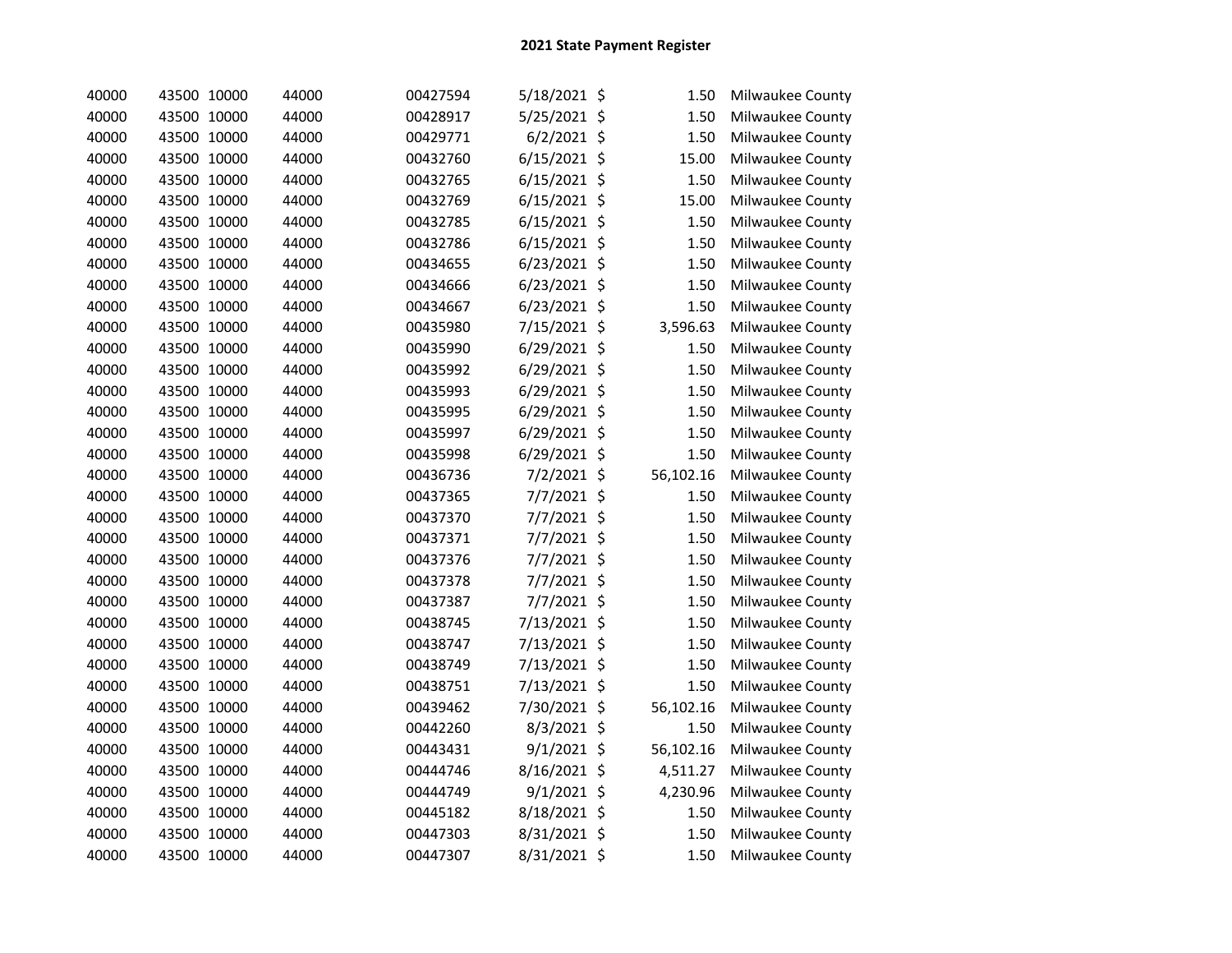| 40000 | 43500 10000 | 44000 | 00448503 | 9/8/2021 \$   | 1.50      | Milwaukee County |
|-------|-------------|-------|----------|---------------|-----------|------------------|
| 40000 | 43500 10000 | 44000 | 00448504 | 9/8/2021 \$   | 1.50      | Milwaukee County |
| 40000 | 43500 10000 | 44000 | 00448506 | 9/8/2021 \$   | 1.50      | Milwaukee County |
| 40000 | 43500 10000 | 44000 | 00448507 | 9/8/2021 \$   | 1.50      | Milwaukee County |
| 40000 | 43500 10000 | 44000 | 00448508 | 9/8/2021 \$   | 1.50      | Milwaukee County |
| 40000 | 43500 10000 | 44000 | 00448963 | 10/1/2021 \$  | 56,102.16 | Milwaukee County |
| 40000 | 43500 10000 | 44000 | 00449627 | 9/14/2021 \$  | 1.50      | Milwaukee County |
| 40000 | 43500 10000 | 44000 | 00449637 | 9/14/2021 \$  | 1.50      | Milwaukee County |
| 40000 | 43500 10000 | 44000 | 00449638 | 9/14/2021 \$  | 1.50      | Milwaukee County |
| 40000 | 43500 10000 | 44000 | 00449643 | 9/14/2021 \$  | 1.50      | Milwaukee County |
| 40000 | 43500 10000 | 44000 | 00451949 | 10/8/2021 \$  | 5,114.03  | Milwaukee County |
| 40000 | 43500 10000 | 44000 | 00452788 | 9/28/2021 \$  | 1.50      | Milwaukee County |
| 40000 | 43500 10000 | 44000 | 00452797 | 9/28/2021 \$  | 15.00     | Milwaukee County |
| 40000 | 43500 10000 | 44000 | 00452799 | 9/28/2021 \$  | 1.50      | Milwaukee County |
| 40000 | 43500 10000 | 44000 | 00453668 | 10/5/2021 \$  | 1.50      | Milwaukee County |
| 40000 | 43500 10000 | 44000 | 00455402 | 10/13/2021 \$ | 1.50      | Milwaukee County |
| 40000 | 43500 10000 | 44000 | 00455413 | 10/13/2021 \$ | 1.50      | Milwaukee County |
| 40000 | 43500 10000 | 44000 | 00456233 | 11/1/2021 \$  | 56,102.16 | Milwaukee County |
| 40000 | 43500 10000 | 44000 | 00457148 | 10/19/2021 \$ | 1.50      | Milwaukee County |
| 40000 | 43500 10000 | 44000 | 00457149 | 10/19/2021 \$ | 1.50      | Milwaukee County |
| 40000 | 43500 10000 | 44000 | 00457158 | 10/19/2021 \$ | 1.50      | Milwaukee County |
| 40000 | 43500 10000 | 44000 | 00459467 | 11/17/2021 \$ | 4,616.83  | Milwaukee County |
| 40000 | 43500 10000 | 44000 | 00459543 | 11/2/2021 \$  | 1.50      | Milwaukee County |
| 40000 | 43500 10000 | 44000 | 00459545 | 11/2/2021 \$  | 1.50      | Milwaukee County |
| 40000 | 43500 10000 | 44000 | 00459551 | 11/2/2021 \$  | 1.50      | Milwaukee County |
| 40000 | 43500 10000 | 44000 | 00461542 | 12/1/2021 \$  | 56,102.16 | Milwaukee County |
| 40000 | 43500 10000 | 44000 | 00462762 | 11/16/2021 \$ | 1.50      | Milwaukee County |
| 40000 | 43500 10000 | 44000 | 00462767 | 11/16/2021 \$ | 1.50      | Milwaukee County |
| 40000 | 43500 10000 | 44000 | 00462769 | 11/16/2021 \$ | 1.50      | Milwaukee County |
| 40000 | 43500 10000 | 44000 | 00462770 | 11/16/2021 \$ | 1.50      | Milwaukee County |
| 40000 | 43500 10000 | 44000 | 00462772 | 11/16/2021 \$ | 1.50      | Milwaukee County |
| 40000 | 43500 10000 | 44000 | 00462774 | 11/16/2021 \$ | 15.00     | Milwaukee County |
| 40000 | 43500 10000 | 44000 | 00462779 | 11/16/2021 \$ | 1.50      | Milwaukee County |
| 40000 | 43500 10000 | 44000 | 00462781 | 11/16/2021 \$ | 1.50      | Milwaukee County |
| 40000 | 43500 10000 | 44000 | 00466519 | 12/7/2021 \$  | 1.50      | Milwaukee County |
| 40000 | 43500 10000 | 44000 | 00466522 | 12/7/2021 \$  | 1.50      | Milwaukee County |
| 40000 | 43500 10000 | 44000 | 00466523 | 12/7/2021 \$  | 1.50      | Milwaukee County |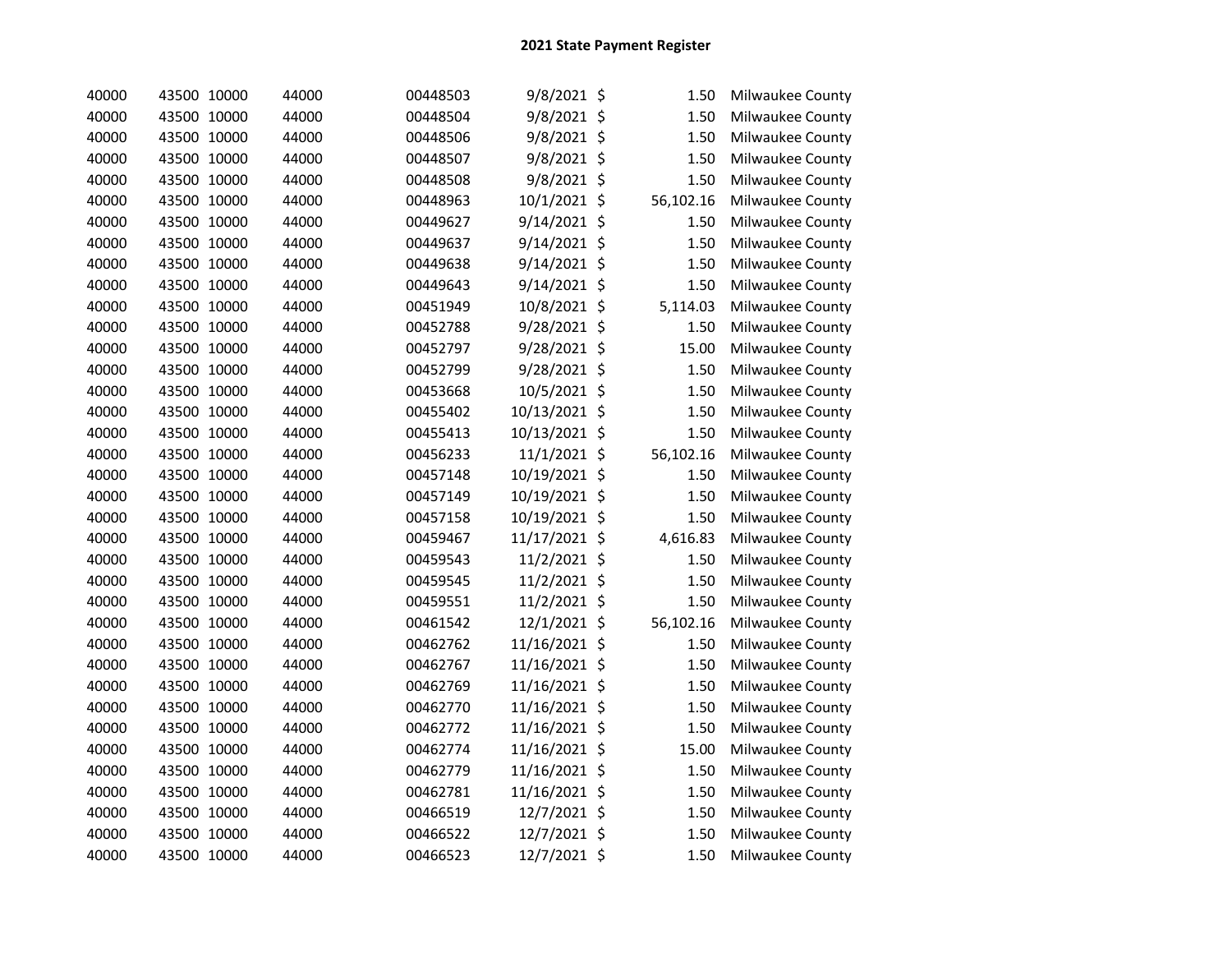| 40000 | 43500 10000 | 44000 | 00466529                                                               | 12/7/2021 \$   | 1.50      | Milwaukee County        |    |            |
|-------|-------------|-------|------------------------------------------------------------------------|----------------|-----------|-------------------------|----|------------|
| 40000 | 43500 10000 | 44000 | 00466538                                                               | 12/7/2021 \$   | 1.50      | Milwaukee County        |    |            |
| 40000 | 43500 10000 | 44000 | 00468051                                                               | 12/30/2021 \$  | 57,785.22 | Milwaukee County        |    |            |
| 40000 | 43500 10000 | 44000 | 00468150                                                               | 12/30/2021 \$  | 5,462.88  | Milwaukee County        |    |            |
| 40000 | 43500 10000 | 44000 | 00468376                                                               | 12/16/2021 \$  | 1.50      | Milwaukee County        |    |            |
| 40000 | 43500 10000 | 44000 | 00468384                                                               | 12/16/2021 \$  | 15.00     | Milwaukee County        |    |            |
| 40000 | 43500 10000 | 44000 | 00468385                                                               | 12/16/2021 \$  | 1.50      | Milwaukee County        |    |            |
| 40000 | 43500 10000 | 44000 | 00469332                                                               | 12/21/2021 \$  | 1.50      | Milwaukee County        |    |            |
| 40000 | 43500 10000 | 44000 | 00469336                                                               | 12/21/2021 \$  | 1.50      | Milwaukee County        |    |            |
| 40000 | 43500 10000 | 44000 | 00469337                                                               | 12/21/2021 \$  | 1.50      | Milwaukee County        |    |            |
| 40000 |             |       | Department of Health Services - - Medical Assistance State Admin Total |                |           |                         | \$ | 784,129.86 |
| 40000 |             |       | Department of Health Services - - Federal Program Operations --        |                |           |                         |    |            |
| 40000 | 43500 10000 | 44100 | 00397825                                                               | $1/4/2021$ \$  | 56,075.08 | <b>Milwaukee County</b> |    |            |
| 40000 | 43500 10000 | 44100 | 00402687                                                               | $2/1/2021$ \$  | 56,075.08 | Milwaukee County        |    |            |
| 40000 | 43500 10000 | 44100 | 00409084                                                               | $3/1/2021$ \$  | 56,075.08 | <b>Milwaukee County</b> |    |            |
| 40000 | 43500 10000 | 44100 | 00413995                                                               | $4/1/2021$ \$  | 56,075.08 | <b>Milwaukee County</b> |    |            |
| 40000 | 43500 10000 | 44100 | 00420719                                                               | 4/30/2021 \$   | 56,075.08 | Milwaukee County        |    |            |
| 40000 | 43500 10000 | 44100 | 00427352                                                               | $6/1/2021$ \$  | 56,075.08 | Milwaukee County        |    |            |
| 40000 | 43500 10000 | 44100 | 00436736                                                               | $7/2/2021$ \$  | 56,075.08 | <b>Milwaukee County</b> |    |            |
| 40000 | 43500 10000 | 44100 | 00439462                                                               | 7/30/2021 \$   | 56,075.08 | Milwaukee County        |    |            |
| 40000 | 43500 10000 | 44100 | 00443431                                                               | $9/1/2021$ \$  | 56,075.08 | Milwaukee County        |    |            |
| 40000 | 43500 10000 | 44100 | 00448963                                                               | $10/1/2021$ \$ | 56,075.08 | Milwaukee County        |    |            |
| 40000 | 43500 10000 | 44100 | 00456233                                                               | 11/1/2021 \$   | 56,075.08 | Milwaukee County        |    |            |
| 40000 | 43500 10000 | 44100 | 00461542                                                               | 12/1/2021 \$   | 56,075.08 | Milwaukee County        |    |            |
| 40000 | 43500 10000 | 44100 | 00468051                                                               | 12/30/2021 \$  | 57,757.33 | Milwaukee County        |    |            |
| 40000 |             |       | Department of Health Services - - Federal Program Operations -- Total  |                |           |                         | \$ | 730,658.29 |
| 40000 |             |       | Department of Health Services - - Interagency And Intra-Agency P       |                |           |                         |    |            |
| 40000 | 43500 10000 | 46700 | 00396872                                                               | $1/7/2021$ \$  | 893.12    | <b>Milwaukee County</b> |    |            |
| 40000 | 43500 10000 | 46700 | 00397825                                                               | $1/4/2021$ \$  | 46,408.83 | <b>Milwaukee County</b> |    |            |
| 40000 | 43500 10000 | 46700 | 00402687                                                               | $2/1/2021$ \$  | 46,408.83 | Milwaukee County        |    |            |
| 40000 | 43500 10000 | 46700 | 00402803                                                               | $2/4/2021$ \$  | 641.55    | Milwaukee County        |    |            |
| 40000 | 43500 10000 | 46700 | 00405963                                                               | 2/19/2021 \$   | 19.28     | Milwaukee County        |    |            |
| 40000 | 43500 10000 | 46700 | 00409084                                                               | $3/1/2021$ \$  | 46,408.83 | <b>Milwaukee County</b> |    |            |
| 40000 | 43500 10000 | 46700 | 00413995                                                               | $4/1/2021$ \$  | 46,408.83 | <b>Milwaukee County</b> |    |            |
| 40000 | 43500 10000 | 46700 | 00416605                                                               | $4/9/2021$ \$  | 682.50    | <b>Milwaukee County</b> |    |            |
| 40000 | 43500 10000 | 46700 | 00416609                                                               | 4/9/2021 \$    | 828.57    | <b>Milwaukee County</b> |    |            |
| 40000 | 43500 10000 | 46700 | 00420719                                                               | 4/30/2021 \$   | 46,408.83 | Milwaukee County        |    |            |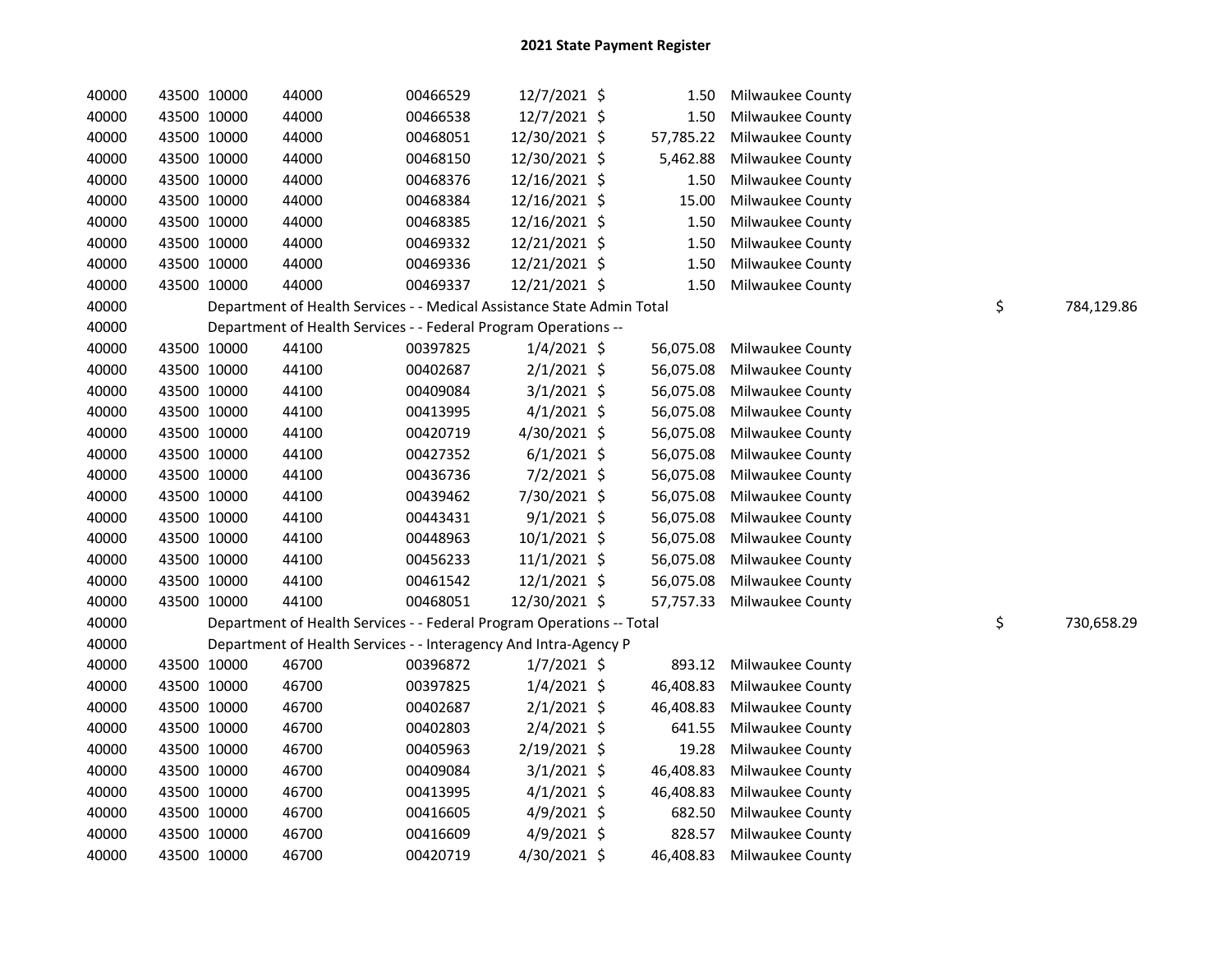| 40000 | 43500 10000 |             | 46700                                                                  | 00422413 | 5/6/2021 \$    | 691.63     | Milwaukee County           |    |            |
|-------|-------------|-------------|------------------------------------------------------------------------|----------|----------------|------------|----------------------------|----|------------|
| 40000 |             | 43500 10000 | 46700                                                                  | 00427352 | $6/1/2021$ \$  | 46,408.83  | Milwaukee County           |    |            |
| 40000 | 43500 10000 |             | 46700                                                                  | 00427506 | $6/3/2021$ \$  | 638.09     | Milwaukee County           |    |            |
| 40000 | 43500 10000 |             | 46700                                                                  | 00435980 | 7/15/2021 \$   | 625.49     | Milwaukee County           |    |            |
| 40000 | 43500 10000 |             | 46700                                                                  | 00436736 | 7/2/2021 \$    | 46,408.83  | Milwaukee County           |    |            |
| 40000 | 43500 10000 |             | 46700                                                                  | 00439462 | 7/30/2021 \$   | 46,408.83  | Milwaukee County           |    |            |
| 40000 | 43500 10000 |             | 46700                                                                  | 00443431 | $9/1/2021$ \$  | 46,408.83  | Milwaukee County           |    |            |
| 40000 | 43500 10000 |             | 46700                                                                  | 00444746 | 8/16/2021 \$   | 784.57     | Milwaukee County           |    |            |
| 40000 |             | 43500 10000 | 46700                                                                  | 00444749 | $9/1/2021$ \$  | 735.82     | Milwaukee County           |    |            |
| 40000 |             | 43500 10000 | 46700                                                                  | 00448963 | 10/1/2021 \$   | 46,408.83  | Milwaukee County           |    |            |
| 40000 |             | 43500 10000 | 46700                                                                  | 00451949 | 10/8/2021 \$   | 889.40     | Milwaukee County           |    |            |
| 40000 |             | 43500 10000 | 46700                                                                  | 00456233 | $11/1/2021$ \$ | 46,408.83  | Milwaukee County           |    |            |
| 40000 |             | 43500 10000 | 46700                                                                  | 00459467 | 11/17/2021 \$  | 802.92     | Milwaukee County           |    |            |
| 40000 |             | 43500 10000 | 46700                                                                  | 00461542 | 12/1/2021 \$   | 46,408.83  | Milwaukee County           |    |            |
| 40000 |             | 43500 10000 | 46700                                                                  | 00468051 | 12/30/2021 \$  | 47,801.09  | Milwaukee County           |    |            |
| 40000 | 43500 10000 |             | 46700                                                                  | 00468150 | 12/30/2021 \$  | 950.06     | Milwaukee County           |    |            |
| 40000 |             |             | Department of Health Services - - Interagency And Intra-Agency P Total |          |                |            |                            | \$ | 613,890.05 |
| 40000 |             |             | Department of Health Services - - Gifts And Grants                     |          |                |            |                            |    |            |
| 40000 | 43500 10000 |             | 53400                                                                  | 00428125 | $6/9/2021$ \$  |            | 5,000.00 Milwaukee County  |    |            |
| 40000 |             |             | Department of Health Services - - Gifts And Grants Total               |          |                |            |                            | \$ | 5,000.00   |
| 40000 |             |             | Department of Health Services - - Community Aids                       |          |                |            |                            |    |            |
| 40000 |             | 43500 10000 | 70500                                                                  | 00435696 | 6/29/2021 \$   |            | 75,633.00 Milwaukee County |    |            |
| 40000 |             |             | Department of Health Services - - Community Aids Total                 |          |                |            |                            | \$ | 75,633.00  |
| 40000 |             |             | Department of Health Services - - Legal Counsel                        |          |                |            |                            |    |            |
| 40000 | 43500 10000 |             | 84700                                                                  | 00453584 | 10/22/2021 \$  | 30.00      | Milwaukee County           |    |            |
| 40000 |             |             | Department of Health Services - - Legal Counsel Total                  |          |                |            |                            | \$ | 30.00      |
| 40000 |             |             | Department of Health Services - - Interagency And Intra-Agency P       |          |                |            |                            |    |            |
| 40000 |             | 43500 10000 | 86700                                                                  | 00404567 | $2/1/2021$ \$  | 306,390.00 | <b>Milwaukee County</b>    |    |            |
| 40000 |             | 43500 10000 | 86700                                                                  | 00404571 | $1/29/2021$ \$ | 595,245.00 | <b>Milwaukee County</b>    |    |            |
| 40000 |             | 43500 10000 | 86700                                                                  | 00404586 | $1/19/2021$ \$ | 1,050.00   | Milwaukee County           |    |            |
| 40000 | 43500 10000 |             | 86700                                                                  | 00409969 | 2/25/2021 \$   | 840.00     | Milwaukee County           |    |            |
| 40000 | 43500 10000 |             | 86700                                                                  | 00411950 | 3/24/2021 \$   | 360.00     | <b>Milwaukee County</b>    |    |            |
| 40000 |             |             | Department of Health Services - - Interagency And Intra-Agency P Total |          |                |            |                            | \$ | 903,885.00 |
| 40000 |             |             | Dept of Children and Families - - Milw Child Welfare Svcs Aids         |          |                |            |                            |    |            |
| 40000 |             | 43700 10000 | 11500                                                                  | 00079369 | $2/11/2021$ \$ | 16,250.00  | Milwaukee County           |    |            |
| 40000 | 43700 10000 |             | 11500                                                                  | 00079372 | $2/12/2021$ \$ | 5,000.00   | Milwaukee County           |    |            |
| 40000 | 43700 10000 |             | 11500                                                                  | 00079578 | $2/12/2021$ \$ |            | 44,144.18 Milwaukee County |    |            |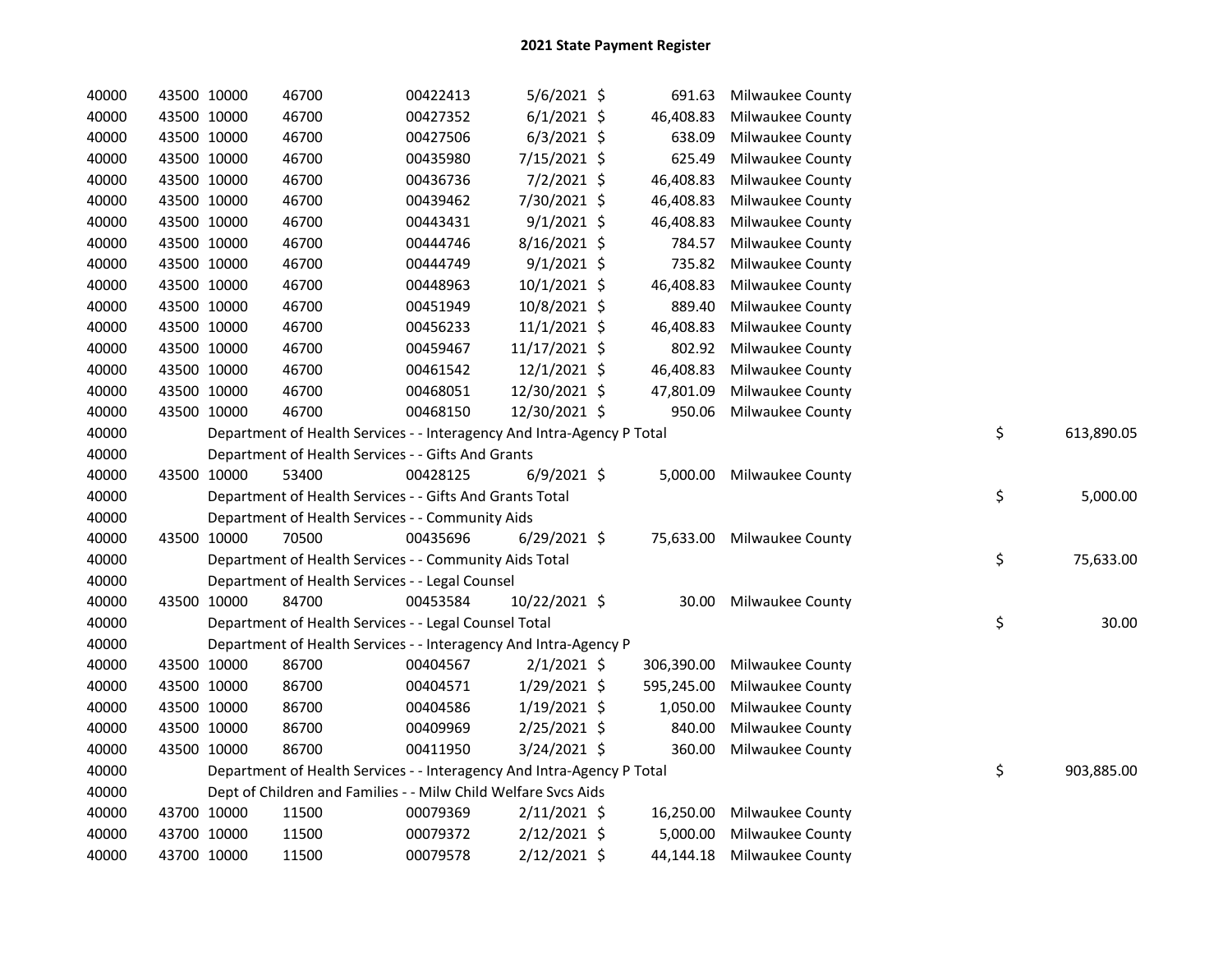| 40000 |             | 43700 10000 | 11500 | 00081520                                                             | 3/12/2021 \$   | 57,074.98  | <b>Milwaukee County</b> |    |            |
|-------|-------------|-------------|-------|----------------------------------------------------------------------|----------------|------------|-------------------------|----|------------|
| 40000 | 43700 10000 |             | 11500 | 00090696                                                             | 11/24/2021 \$  | 116,699.45 | Milwaukee County        |    |            |
| 40000 | 43700 10000 |             | 11500 | 00090697                                                             | 11/24/2021 \$  | 68,118.79  | <b>Milwaukee County</b> |    |            |
| 40000 | 43700 10000 |             | 11500 | 00090698                                                             | 11/24/2021 \$  | 71,679.20  | Milwaukee County        |    |            |
| 40000 | 43700 10000 |             | 11500 | 00090841                                                             | 11/26/2021 \$  | 18,750.00  | Milwaukee County        |    |            |
| 40000 |             |             |       | Dept of Children and Families - - Milw Child Welfare Svcs Aids Total |                |            |                         | \$ | 397,716.60 |
| 40000 |             |             |       | Dept of Children and Families - - Milw Child Welfare Svc Collect     |                |            |                         |    |            |
| 40000 | 43700 10000 |             | 12200 | 00079231                                                             | $1/25/2021$ \$ | 4,015.21   | Milwaukee County        |    |            |
| 40000 | 43700 10000 |             | 12200 | 00080035                                                             | 2/26/2021 \$   | 34,072.08  | Milwaukee County        |    |            |
| 40000 |             | 43700 10000 | 12200 | 00080036                                                             | 2/11/2021 \$   | 31,793.23  | <b>Milwaukee County</b> |    |            |
| 40000 | 43700 10000 |             | 12200 | 00080208                                                             | $2/11/2021$ \$ | 7,083.00   | Milwaukee County        |    |            |
| 40000 | 43700 10000 |             | 12200 | 00080209                                                             | 2/11/2021 \$   | 7,083.00   | Milwaukee County        |    |            |
| 40000 | 43700 10000 |             | 12200 | 00080210                                                             | 3/4/2021 \$    | 7,083.00   | <b>Milwaukee County</b> |    |            |
| 40000 | 43700 10000 |             | 12200 | 00080211                                                             | $2/4/2021$ \$  | 2,230.67   | Milwaukee County        |    |            |
| 40000 | 43700 10000 |             | 12200 | 00080755                                                             | 3/10/2021 \$   | 4,684.41   | Milwaukee County        |    |            |
| 40000 | 43700 10000 |             | 12200 | 00081152                                                             | 3/2/2021 \$    | 7,083.00   | Milwaukee County        |    |            |
| 40000 | 43700 10000 |             | 12200 | 00081725                                                             | $4/8/2021$ \$  | 2,676.80   | <b>Milwaukee County</b> |    |            |
| 40000 | 43700 10000 |             | 12200 | 00083374                                                             | $5/6/2021$ \$  | 3,792.14   | <b>Milwaukee County</b> |    |            |
| 40000 | 43700 10000 |             | 12200 | 00083591                                                             | 5/7/2021 \$    | 7,083.00   | Milwaukee County        |    |            |
| 40000 | 43700 10000 |             | 12200 | 00083592                                                             | 5/5/2021 \$    | 7,083.00   | Milwaukee County        |    |            |
| 40000 | 43700 10000 |             | 12200 | 00083593                                                             | 5/7/2021 \$    | 20,929.73  | Milwaukee County        |    |            |
| 40000 | 43700 10000 |             | 12200 | 00083594                                                             | $4/28/2021$ \$ | 17,235.42  | <b>Milwaukee County</b> |    |            |
| 40000 | 43700 10000 |             | 12200 | 00084040                                                             | 5/28/2021 \$   | 4,375.33   | Milwaukee County        |    |            |
| 40000 | 43700 10000 |             | 12200 | 00084041                                                             | 5/28/2021 \$   | 4,375.33   | Milwaukee County        |    |            |
| 40000 | 43700 10000 |             | 12200 | 00084281                                                             | 5/26/2021 \$   | 16,882.57  | <b>Milwaukee County</b> |    |            |
| 40000 | 43700 10000 |             | 12200 | 00084305                                                             | $6/4/2021$ \$  | 26,251.98  | Milwaukee County        |    |            |
| 40000 | 43700 10000 |             | 12200 | 00084306                                                             | 5/28/2021 \$   | 4,375.33   | Milwaukee County        |    |            |
| 40000 | 43700 10000 |             | 12200 | 00084387                                                             | $6/4/2021$ \$  | 3,792.14   | Milwaukee County        |    |            |
| 40000 | 43700 10000 |             | 12200 | 00085811                                                             | 7/8/2021 \$    | 11,458.33  | <b>Milwaukee County</b> |    |            |
| 40000 | 43700 10000 |             | 12200 | 00085812                                                             | 7/2/2021 \$    | 11,458.33  | <b>Milwaukee County</b> |    |            |
| 40000 | 43700 10000 |             | 12200 | 00085815                                                             | 7/8/2021 \$    | 4,238.27   | Milwaukee County        |    |            |
| 40000 | 43700 10000 |             | 12200 | 00086965                                                             | 7/30/2021 \$   | 17,606.43  | <b>Milwaukee County</b> |    |            |
| 40000 | 43700 10000 |             | 12200 | 00086971                                                             | $8/6/2021$ \$  | 16,312.74  | <b>Milwaukee County</b> |    |            |
| 40000 | 43700 10000 |             | 12200 | 00086972                                                             | 8/6/2021 \$    | 3,792.14   | Milwaukee County        |    |            |
| 40000 | 43700 10000 |             | 12200 | 00088095                                                             | 8/26/2021 \$   | 17,051.21  | Milwaukee County        |    |            |
| 40000 | 43700 10000 |             | 12200 | 00088403                                                             | 9/9/2021 \$    | 11,458.33  | <b>Milwaukee County</b> |    |            |
| 40000 | 43700 10000 |             | 12200 | 00088404                                                             | 9/9/2021 \$    | 11,458.33  | <b>Milwaukee County</b> |    |            |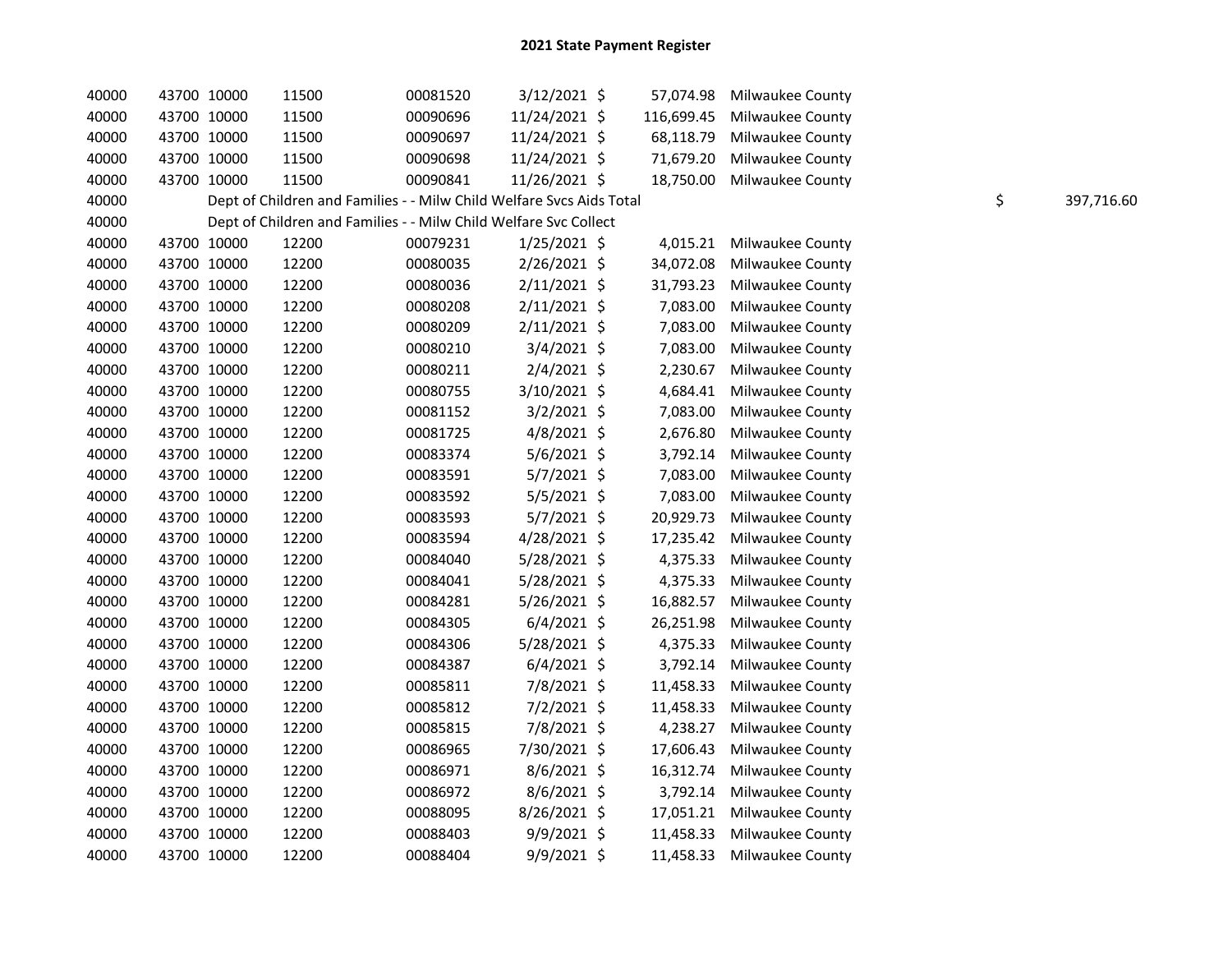| 40000 | 43700 10000 |             | 12200                                                                  | 00090175 | 10/18/2021 \$  | 5,688.20   | Milwaukee County          |    |            |
|-------|-------------|-------------|------------------------------------------------------------------------|----------|----------------|------------|---------------------------|----|------------|
| 40000 |             | 43700 10000 | 12200                                                                  | 00090176 | 10/18/2021 \$  | 5,353.60   | Milwaukee County          |    |            |
| 40000 | 43700 10000 |             | 12200                                                                  | 00090442 | 11/5/2021 \$   | 7,361.20   | Milwaukee County          |    |            |
| 40000 | 43700 10000 |             | 12200                                                                  | 00091108 | 12/3/2021 \$   | 6,357.40   | Milwaukee County          |    |            |
| 40000 | 43700 10000 |             | 12200                                                                  | 00091223 | 11/19/2021 \$  | 11,458.33  | Milwaukee County          |    |            |
| 40000 | 43700 10000 |             | 12200                                                                  | 00091224 | 11/19/2021 \$  | 11,458.33  | Milwaukee County          |    |            |
| 40000 | 43700 10000 |             | 12200                                                                  | 00091225 | 12/2/2021 \$   | 11,458.33  | Milwaukee County          |    |            |
| 40000 | 43700 10000 |             | 12200                                                                  | 00091226 | 11/19/2021 \$  | 18,339.04  | Milwaukee County          |    |            |
| 40000 | 43700 10000 |             | 12200                                                                  | 00091227 | 11/19/2021 \$  | 17,694.78  | Milwaukee County          |    |            |
| 40000 |             |             | Dept of Children and Families - - Milw Child Welfare Svc Collect Total |          |                |            |                           | \$ | 423,983.69 |
| 40000 |             |             | Dept of Children and Families - - Milw Child Welfare Pr Aids           |          |                |            |                           |    |            |
| 40000 | 43700 10000 |             | 13000                                                                  | 00079231 | $1/25/2021$ \$ | 2,007.57   | Milwaukee County          |    |            |
| 40000 | 43700 10000 |             | 13000                                                                  | 00080211 | $2/4/2021$ \$  |            | 1,115.32 Milwaukee County |    |            |
| 40000 |             |             | Dept of Children and Families - - Milw Child Welfare Pr Aids Total     |          |                |            |                           | \$ | 3,122.89   |
| 40000 |             |             | Dept of Children and Families - - Subst Abuse Block Grant Aids         |          |                |            |                           |    |            |
| 40000 | 43700 10000 |             | 13400                                                                  | 00078418 | $1/4/2021$ \$  | 72,188.00  | Milwaukee County          |    |            |
| 40000 |             | 43700 10000 | 13400                                                                  | 00078462 | $1/4/2021$ \$  | 204,399.00 | Milwaukee County          |    |            |
| 40000 |             | 43700 10000 | 13400                                                                  | 00080037 | $2/2/2021$ \$  | 232,901.95 | Milwaukee County          |    |            |
| 40000 |             | 43700 10000 | 13400                                                                  | 00080052 | $2/2/2021$ \$  | 53,127.00  | Milwaukee County          |    |            |
| 40000 | 43700 10000 |             | 13400                                                                  | 00087641 | 8/20/2021 \$   | 215,511.18 | Milwaukee County          |    |            |
| 40000 | 43700 10000 |             | 13400                                                                  | 00089511 | 10/8/2021 \$   | 87,478.29  | Milwaukee County          |    |            |
| 40000 | 43700 10000 |             | 13400                                                                  | 00089512 | 10/8/2021 \$   | 50,573.88  | Milwaukee County          |    |            |
| 40000 | 43700 10000 |             | 13400                                                                  | 00091089 | 12/2/2021 \$   | 8,709.94   | Milwaukee County          |    |            |
| 40000 |             |             | Dept of Children and Families - - Subst Abuse Block Grant Aids Total   |          |                |            |                           | \$ | 924,889.24 |
| 40000 |             |             | Dept of Children and Families - - Fed Aid, Milw Child Welfar Aid       |          |                |            |                           |    |            |
| 40000 |             | 43700 10000 | 15300                                                                  | 00080629 | $3/12/2021$ \$ | 77,378.25  | Milwaukee County          |    |            |
| 40000 |             | 43700 10000 | 15300                                                                  | 00080755 | 3/10/2021 \$   | 2,342.17   | Milwaukee County          |    |            |
| 40000 |             | 43700 10000 | 15300                                                                  | 00081725 | $4/8/2021$ \$  | 1,338.38   | Milwaukee County          |    |            |
| 40000 | 43700 10000 |             | 15300                                                                  | 00081726 | $4/9/2021$ \$  | 21,289.84  | Milwaukee County          |    |            |
| 40000 | 43700 10000 |             | 15300                                                                  | 00083372 | $5/12/2021$ \$ | 18,750.00  | Milwaukee County          |    |            |
| 40000 | 43700 10000 |             | 15300                                                                  | 00083373 | $5/12/2021$ \$ | 127,654.18 | Milwaukee County          |    |            |
| 40000 | 43700 10000 |             | 15300                                                                  | 00083374 | $5/6/2021$ \$  | 1,896.04   | Milwaukee County          |    |            |
| 40000 | 43700 10000 |             | 15300                                                                  | 00084387 | $6/4/2021$ \$  | 1,896.04   | Milwaukee County          |    |            |
| 40000 | 43700 10000 |             | 15300                                                                  | 00085322 | $6/18/2021$ \$ | 68,308.15  | <b>Milwaukee County</b>   |    |            |
| 40000 | 43700 10000 |             | 15300                                                                  | 00085815 | 7/8/2021 \$    | 2,119.11   | Milwaukee County          |    |            |
| 40000 | 43700 10000 |             | 15300                                                                  | 00086397 | 7/22/2021 \$   | 73,356.28  | Milwaukee County          |    |            |
| 40000 | 43700 10000 |             | 15300                                                                  | 00086972 | 8/6/2021 \$    |            | 1,896.04 Milwaukee County |    |            |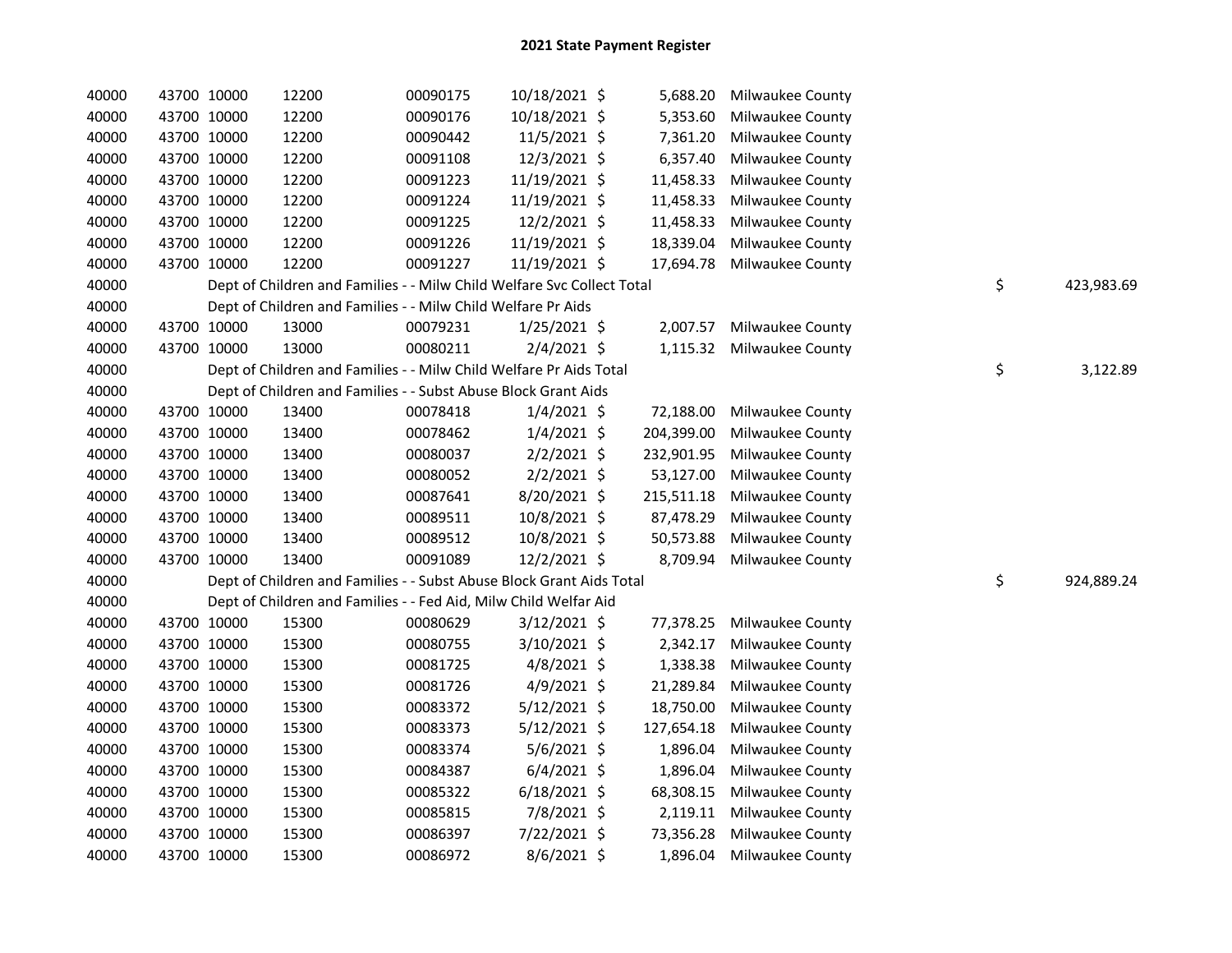| 40000 |             | 43700 10000 | 15300                                                                  | 00086973 | 8/6/2021 \$    | 18,750.00 | <b>Milwaukee County</b> |    |            |
|-------|-------------|-------------|------------------------------------------------------------------------|----------|----------------|-----------|-------------------------|----|------------|
| 40000 | 43700 10000 |             | 15300                                                                  | 00087251 | 8/13/2021 \$   | 36,674.00 | Milwaukee County        |    |            |
| 40000 |             |             | Dept of Children and Families - - Fed Aid, Milw Child Welfar Aid Total |          |                |           |                         | \$ | 453,648.48 |
| 40000 |             |             | Dept of Children and Families - - Fees For Administrative Servic       |          |                |           |                         |    |            |
| 40000 | 43700 10000 |             | 23100                                                                  | 00080579 | 2/16/2021 \$   | 1,580.00  | Milwaukee County        |    |            |
| 40000 | 43700 10000 |             | 23100                                                                  | 00083435 | 4/20/2021 \$   | 1,600.00  | Milwaukee County        |    |            |
| 40000 | 43700 10000 |             | 23100                                                                  | 00087318 | 7/23/2021 \$   | 890.00    | Milwaukee County        |    |            |
| 40000 | 43700 10000 |             | 23100                                                                  | 00090933 | $11/2/2021$ \$ | 525.00    | Milwaukee County        |    |            |
| 40000 |             |             | Dept of Children and Families - - Fees For Administrative Servic Total |          |                |           |                         | \$ | 4,595.00   |
| 40000 |             |             | Dept of Children and Families - - Child Care Block Grant - Ops         |          |                |           |                         |    |            |
| 40000 | 43700 10000 |             | 24500                                                                  | 00078578 | $1/8/2021$ \$  | 44.06     | Milwaukee County        |    |            |
| 40000 | 43700 10000 |             | 24500                                                                  | 00079152 | $2/3/2021$ \$  | 585.40    | Milwaukee County        |    |            |
| 40000 | 43700 10000 |             | 24500                                                                  | 00079359 | 2/5/2021 \$    | 18.09     | <b>Milwaukee County</b> |    |            |
| 40000 | 43700 10000 |             | 24500                                                                  | 00079699 | 1/26/2021 \$   | 804.16    | Milwaukee County        |    |            |
| 40000 | 43700 10000 |             | 24500                                                                  | 00079700 | 1/26/2021 \$   | 804.16    | <b>Milwaukee County</b> |    |            |
| 40000 | 43700 10000 |             | 24500                                                                  | 00080121 | 2/4/2021 \$    | 705.88    | Milwaukee County        |    |            |
| 40000 | 43700 10000 |             | 24500                                                                  | 00080774 | 2/23/2021 \$   | 767.04    | Milwaukee County        |    |            |
| 40000 | 43700 10000 |             | 24500                                                                  | 00082030 | 3/25/2021 \$   | 216.25    | Milwaukee County        |    |            |
| 40000 | 43700 10000 |             | 24500                                                                  | 00083503 | $4/23/2021$ \$ | 782.72    | Milwaukee County        |    |            |
| 40000 | 43700 10000 |             | 24500                                                                  | 00083510 | 4/27/2021 \$   | 790.56    | Milwaukee County        |    |            |
| 40000 | 43700 10000 |             | 24500                                                                  | 00085576 | $6/4/2021$ \$  | 782.72    | Milwaukee County        |    |            |
| 40000 | 43700 10000 |             | 24500                                                                  | 00085577 | $6/4/2021$ \$  | 782.72    | Milwaukee County        |    |            |
| 40000 | 43700 10000 |             | 24500                                                                  | 00086787 | 7/12/2021 \$   | 562.00    | Milwaukee County        |    |            |
| 40000 | 43700 10000 |             | 24500                                                                  | 00086788 | 7/12/2021 \$   | 570.96    | Milwaukee County        |    |            |
| 40000 | 43700 10000 |             | 24500                                                                  | 00086789 | 7/12/2021 \$   | 766.08    | Milwaukee County        |    |            |
| 40000 | 43700 10000 |             | 24500                                                                  | 00086791 | 7/12/2021 \$   | 671.72    | Milwaukee County        |    |            |
| 40000 | 43700 10000 |             | 24500                                                                  | 00087830 | 8/6/2021 \$    | 782.72    | Milwaukee County        |    |            |
| 40000 | 43700 10000 |             | 24500                                                                  | 00088155 | $9/10/2021$ \$ | 1,174.08  | Milwaukee County        |    |            |
| 40000 | 43700 10000 |             | 24500                                                                  | 00089535 | 10/5/2021 \$   | 782.72    | <b>Milwaukee County</b> |    |            |
| 40000 |             | 43700 10000 | 24500                                                                  | 00089549 | 10/13/2021 \$  | 660.19    | Milwaukee County        |    |            |
| 40000 | 43700 10000 |             | 24500                                                                  | 00090020 | 10/22/2021 \$  | 766.61    | Milwaukee County        |    |            |
| 40000 | 43700 10000 |             | 24500                                                                  | 00090094 | 10/12/2021 \$  | 614.76    | <b>Milwaukee County</b> |    |            |
| 40000 | 43700 10000 |             | 24500                                                                  | 00090095 | 10/12/2021 \$  | 637.35    | Milwaukee County        |    |            |
| 40000 | 43700 10000 |             | 24500                                                                  | 00090172 | 10/18/2021 \$  | 800.34    | Milwaukee County        |    |            |
| 40000 | 43700 10000 |             | 24500                                                                  | 00090450 | 11/22/2021 \$  | 658.11    | Milwaukee County        |    |            |
| 40000 |             | 43700 10000 | 24500                                                                  | 00091748 | 11/29/2021 \$  | 782.72    | Milwaukee County        |    |            |
| 40000 | 43700 10000 |             | 24500                                                                  | 00091749 | 11/29/2021 \$  |           | 782.72 Milwaukee County |    |            |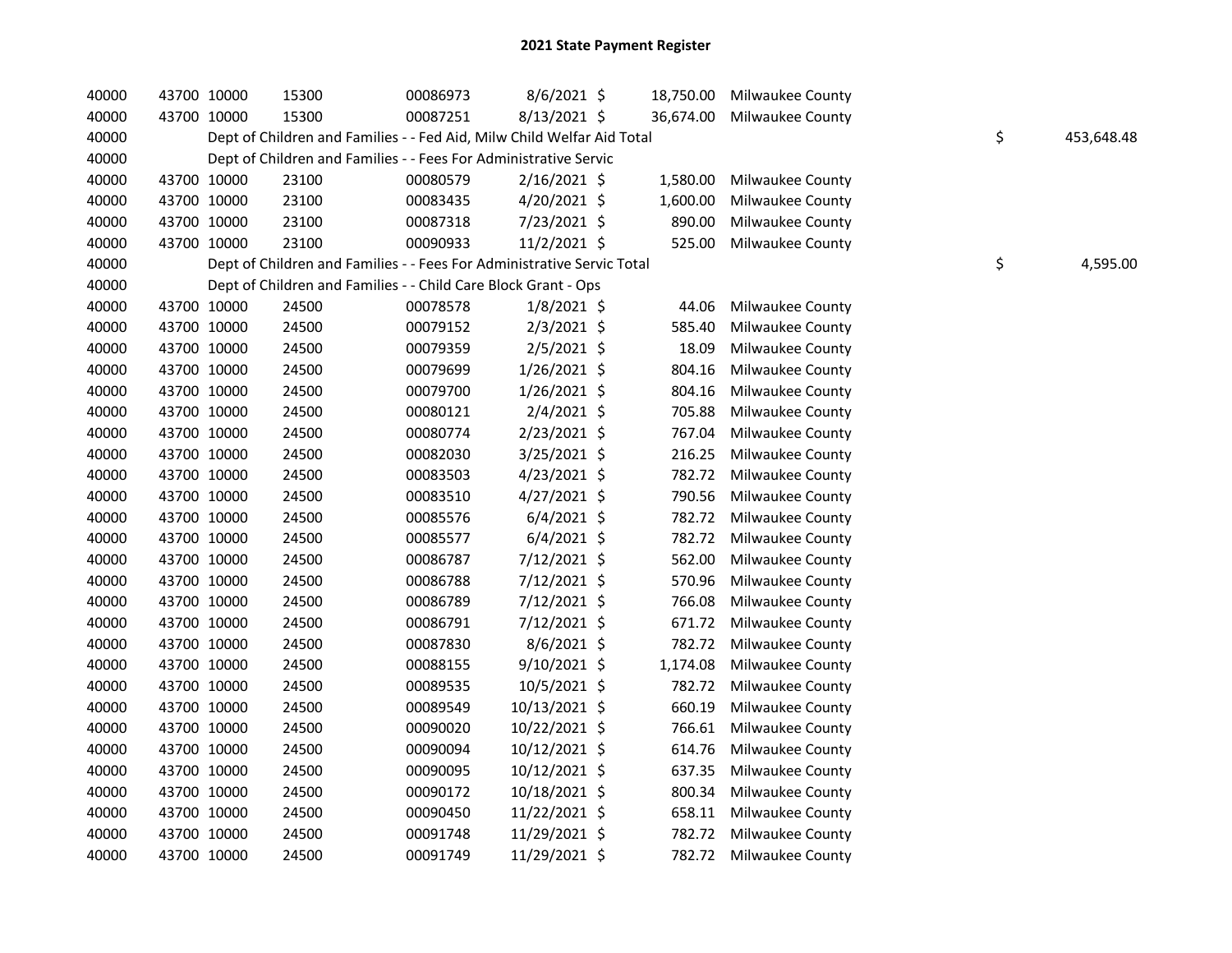| 40000 | Dept of Children and Families - - Child Care Block Grant - Ops Total |                                                                 |          |                |  |              |                            | \$ | 18,096.84  |
|-------|----------------------------------------------------------------------|-----------------------------------------------------------------|----------|----------------|--|--------------|----------------------------|----|------------|
| 40000 |                                                                      | Dept of Children and Families - - Tanf Block Grant - Aids       |          |                |  |              |                            |    |            |
| 40000 | 43700 10000                                                          | 29100                                                           | 00079231 | $1/25/2021$ \$ |  | 15,487.22    | <b>Milwaukee County</b>    |    |            |
| 40000 | 43700 10000                                                          | 29100                                                           | 00080211 | $2/4/2021$ \$  |  | 8,604.01     | Milwaukee County           |    |            |
| 40000 | 43700 10000                                                          | 29100                                                           | 00080755 | 3/10/2021 \$   |  | 18,068.42    | Milwaukee County           |    |            |
| 40000 | 43700 10000                                                          | 29100                                                           | 00081725 | $4/8/2021$ \$  |  | 10,324.82    | Milwaukee County           |    |            |
| 40000 | 43700 10000                                                          | 29100                                                           | 00083374 | $5/6/2021$ \$  |  | 14,626.82    | Milwaukee County           |    |            |
| 40000 | 43700 10000                                                          | 29100                                                           | 00084387 | $6/4/2021$ \$  |  | 14,626.82    | Milwaukee County           |    |            |
| 40000 | 43700 10000                                                          | 29100                                                           | 00085815 | 7/8/2021 \$    |  | 16,347.62    | <b>Milwaukee County</b>    |    |            |
| 40000 | 43700 10000                                                          | 29100                                                           | 00086972 | $8/6/2021$ \$  |  | 14,626.82    | Milwaukee County           |    |            |
| 40000 | 43700 10000                                                          | 29100                                                           | 00090175 | 10/18/2021 \$  |  | 14,626.80    | Milwaukee County           |    |            |
| 40000 | 43700 10000                                                          | 29100                                                           | 00090176 | 10/18/2021 \$  |  | 13,766.40    | Milwaukee County           |    |            |
| 40000 | 43700 10000                                                          | 29100                                                           | 00090442 | 11/5/2021 \$   |  | 18,928.80    | Milwaukee County           |    |            |
| 40000 | 43700 10000                                                          | 29100                                                           | 00091108 | 12/3/2021 \$   |  |              | 16,347.60 Milwaukee County |    |            |
| 40000 |                                                                      | Dept of Children and Families - - Tanf Block Grant - Aids Total |          |                |  |              |                            | \$ | 176,382.15 |
| 40000 |                                                                      | Dept of Children and Families - - General Aids                  |          |                |  |              |                            |    |            |
| 40000 | 43700 10000                                                          | 99000                                                           | 00079013 | $1/5/2021$ \$  |  | 8,880,820.32 | Milwaukee County           |    |            |
| 40000 | 43700 10000                                                          | 99000                                                           | 00079766 | 1/29/2021 \$   |  | 2,514,080.52 | <b>Milwaukee County</b>    |    |            |
| 40000 | 43700 10000                                                          | 99000                                                           | 00079950 | $2/1/2021$ \$  |  | 5,487.15     | Milwaukee County           |    |            |
| 40000 | 43700 10000                                                          | 99000                                                           | 00080169 | $2/5/2021$ \$  |  | 4,161,055.98 | Milwaukee County           |    |            |
| 40000 | 43700 10000                                                          | 99000                                                           | 00080279 | $2/5/2021$ \$  |  | 7,494.48     | Milwaukee County           |    |            |
| 40000 | 43700 10000                                                          | 99000                                                           | 00080682 | 2/18/2021 \$   |  | 326,005.79   | Milwaukee County           |    |            |
| 40000 | 43700 10000                                                          | 99000                                                           | 00082541 | $4/1/2021$ \$  |  | 662,153.00   | Milwaukee County           |    |            |
| 40000 | 43700 10000                                                          | 99000                                                           | 00082654 | $4/5/2021$ \$  |  | 371,133.75   | Milwaukee County           |    |            |
| 40000 | 43700 10000                                                          | 99000                                                           | 00083367 | 4/19/2021 \$   |  | 132,145.00   | Milwaukee County           |    |            |
| 40000 | 43700 10000                                                          | 99000                                                           | 00083900 | 4/30/2021 \$   |  | 3,802,427.13 | Milwaukee County           |    |            |
| 40000 | 43700 10000                                                          | 99000                                                           | 00084115 | $5/4/2021$ \$  |  | 2,132,987.00 | <b>Milwaukee County</b>    |    |            |
| 40000 | 43700 10000                                                          | 99000                                                           | 00084116 | $5/5/2021$ \$  |  | 4,529,434.00 | Milwaukee County           |    |            |
| 40000 | 43700 10000                                                          | 99000                                                           | 00085006 | 5/20/2021 \$   |  | 339,267.35   | Milwaukee County           |    |            |
| 40000 | 43700 10000                                                          | 99000                                                           | 00085629 | $6/7/2021$ \$  |  | 3,118,647.00 | <b>Milwaukee County</b>    |    |            |
| 40000 | 43700 10000                                                          | 99000                                                           | 00086561 | $7/1/2021$ \$  |  | 44,711.00    | <b>Milwaukee County</b>    |    |            |
| 40000 | 43700 10000                                                          | 99000                                                           | 00086625 | $7/2/2021$ \$  |  | 59,201.00    | Milwaukee County           |    |            |
| 40000 | 43700 10000                                                          | 99000                                                           | 00086689 | 7/8/2021 \$    |  | 4,829,112.00 | Milwaukee County           |    |            |
| 40000 | 43700 10000                                                          | 99000                                                           | 00087564 | 7/30/2021 \$   |  | 3,106,859.31 | <b>Milwaukee County</b>    |    |            |
| 40000 | 43700 10000                                                          | 99000                                                           | 00087699 | 7/30/2021 \$   |  | 1,370,608.50 | <b>Milwaukee County</b>    |    |            |
| 40000 | 43700 10000                                                          | 99000                                                           | 00087934 | $8/5/2021$ \$  |  | 682,441.00   | <b>Milwaukee County</b>    |    |            |
| 40000 | 43700 10000                                                          | 99000                                                           | 00088873 | $9/2/2021$ \$  |  | 2,253,914.00 | Milwaukee County           |    |            |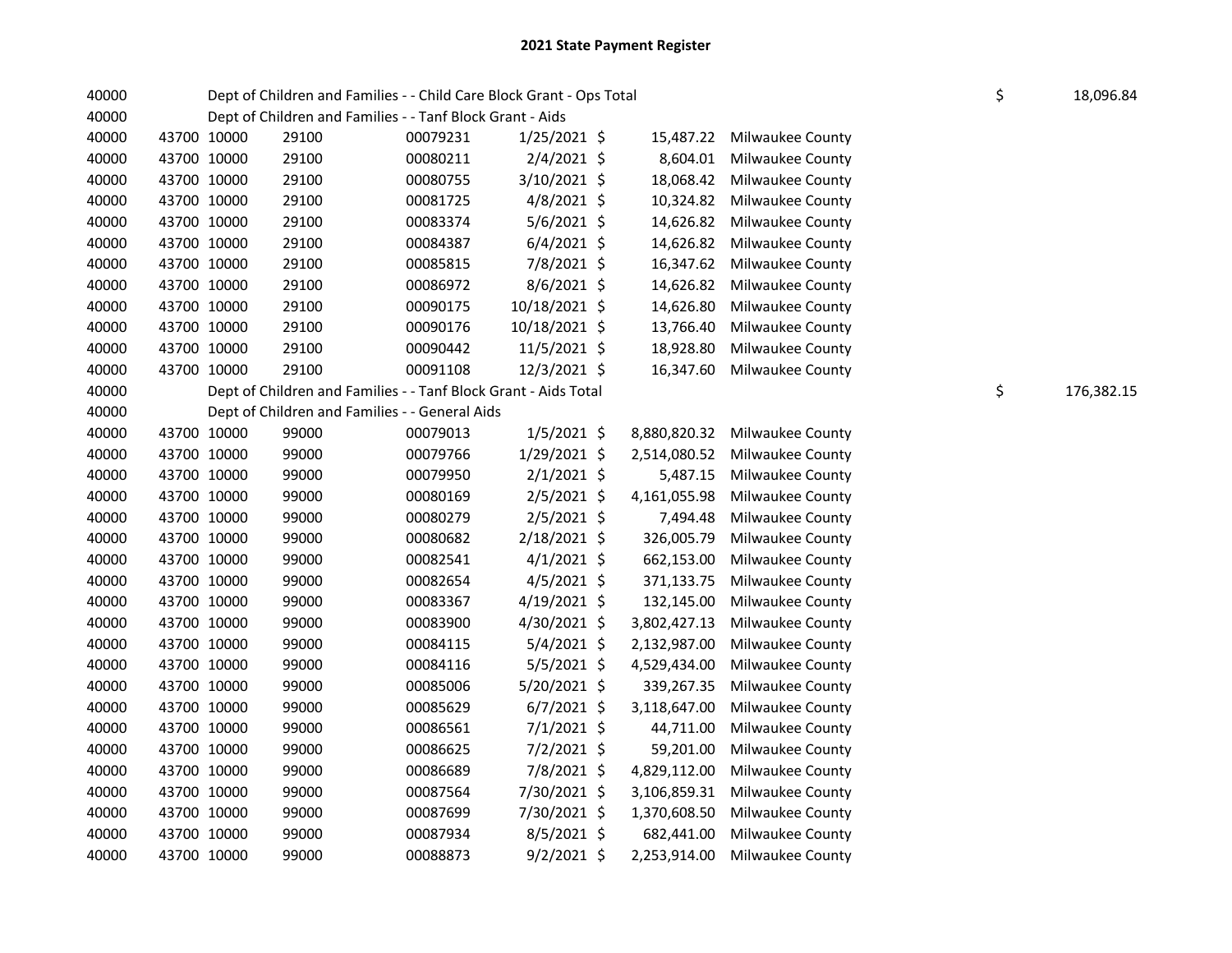| 40000 |             | 43700 10000 | 99000                                                             | 00088938 | $9/7/2021$ \$  | 5,853,383.00 | Milwaukee County        |    |               |
|-------|-------------|-------------|-------------------------------------------------------------------|----------|----------------|--------------|-------------------------|----|---------------|
| 40000 |             | 43700 10000 | 99000                                                             | 00089117 | 9/10/2021 \$   | 1,476,403.56 | Milwaukee County        |    |               |
| 40000 |             | 43700 10000 | 99000                                                             | 00089524 | $9/22/2021$ \$ | 342,271.41   | Milwaukee County        |    |               |
| 40000 |             | 43700 10000 | 99000                                                             | 00089910 | 10/5/2021 \$   | 3,528,639.00 | Milwaukee County        |    |               |
| 40000 |             | 43700 10000 | 99000                                                             | 00090758 | 10/29/2021 \$  | 2,833,633.05 | Milwaukee County        |    |               |
| 40000 |             | 43700 10000 | 99000                                                             | 00091026 | 11/5/2021 \$   | 5,416,695.00 | Milwaukee County        |    |               |
| 40000 | 43700 10000 |             | 99000                                                             | 00092220 | 12/6/2021 \$   | 9,217,102.00 | Milwaukee County        |    |               |
| 40000 | 43700 10000 |             | 99000                                                             | 00092700 | 12/9/2021 \$   | 356,343.85   | Milwaukee County        |    |               |
| 40000 |             |             | Dept of Children and Families - - General Aids Total              |          |                |              |                         | \$ | 72,354,456.15 |
| 40000 |             |             | Dept of Workforce Development - - Auxiliary Services              |          |                |              |                         |    |               |
| 40000 |             | 44500 10000 | 13000                                                             | 00310351 | $1/4/2021$ \$  | 1,915.00     | Milwaukee County        |    |               |
| 40000 |             | 44500 10000 | 13000                                                             | 00313440 | $2/2/2021$ \$  | 1,845.00     | Milwaukee County        |    |               |
| 40000 |             | 44500 10000 | 13000                                                             | 00317070 | $3/2/2021$ \$  | 1,970.00     | Milwaukee County        |    |               |
| 40000 |             | 44500 10000 | 13000                                                             | 00320878 | $4/2/2021$ \$  | 2,990.00     | Milwaukee County        |    |               |
| 40000 |             | 44500 10000 | 13000                                                             | 00324423 | 5/4/2021 \$    | 2,930.00     | Milwaukee County        |    |               |
| 40000 |             | 44500 10000 | 13000                                                             | 00327615 | $6/2/2021$ \$  | 2,420.00     | Milwaukee County        |    |               |
| 40000 |             | 44500 10000 | 13000                                                             | 00331400 | $7/2/2021$ \$  | 2,345.00     | Milwaukee County        |    |               |
| 40000 |             | 44500 10000 | 13000                                                             | 00335299 | $8/3/2021$ \$  | 1,800.00     | Milwaukee County        |    |               |
| 40000 |             | 44500 10000 | 13000                                                             | 00339092 | $9/2/2021$ \$  | 1,915.00     | Milwaukee County        |    |               |
| 40000 |             | 44500 10000 | 13000                                                             | 00343080 | 10/4/2021 \$   | 2,190.00     | Milwaukee County        |    |               |
| 40000 |             | 44500 10000 | 13000                                                             | 00347119 | $11/2/2021$ \$ | 2,230.00     | Milwaukee County        |    |               |
| 40000 |             | 44500 10000 | 13000                                                             | 00350766 | 12/2/2021 \$   | 2,070.00     | Milwaukee County        |    |               |
| 40000 |             |             | Dept of Workforce Development - - Auxiliary Services Total        |          |                |              |                         | \$ | 26,620.00     |
| 40000 |             |             | Dept of Workforce Development - - Ui Admin Fed                    |          |                |              |                         |    |               |
| 40000 |             | 44500 10000 | 15100                                                             | 00320610 | $4/1/2021$ \$  | 3.00         | Milwaukee County        |    |               |
| 40000 |             | 44500 10000 | 15100                                                             | 00344309 | 10/13/2021 \$  | 90.00        | Milwaukee County        |    |               |
| 40000 |             |             | Dept of Workforce Development - - Ui Admin Fed Total              |          |                |              |                         | \$ | 93.00         |
| 40000 |             |             | Dept of Workforce Development - - Title Ib Aids State GPR         |          |                |              |                         |    |               |
| 40000 |             | 44500 10000 | 50900                                                             | 00324825 | $5/14/2021$ \$ | 127.80       | Milwaukee County        |    |               |
| 40000 |             |             | Dept of Workforce Development - - Title Ib Aids State GPR Total   |          |                |              |                         | \$ | 127.80        |
| 40000 |             |             | Dept of Workforce Development - - Title Ib Aids Federal Prf       |          |                |              |                         |    |               |
| 40000 |             | 44500 10000 | 54400                                                             | 00324825 | $5/14/2021$ \$ | 472.20       | <b>Milwaukee County</b> |    |               |
| 40000 |             |             | Dept of Workforce Development - - Title Ib Aids Federal Prf Total |          |                |              |                         | \$ | 472.20        |
| 40000 |             |             | Dept of Workforce Development - - Wc Ops Uninsured Emplyr Admin   |          |                |              |                         |    |               |
| 40000 |             | 44500 22700 | 17700                                                             | 00312116 | $1/19/2021$ \$ | 195.00       | Milwaukee County        |    |               |
| 40000 |             | 44500 22700 | 17700                                                             | 00312118 | $1/19/2021$ \$ | 20.00        | <b>Milwaukee County</b> |    |               |
| 40000 | 44500 22700 |             | 17700                                                             | 00312120 | 1/19/2021 \$   | 30.00        | Milwaukee County        |    |               |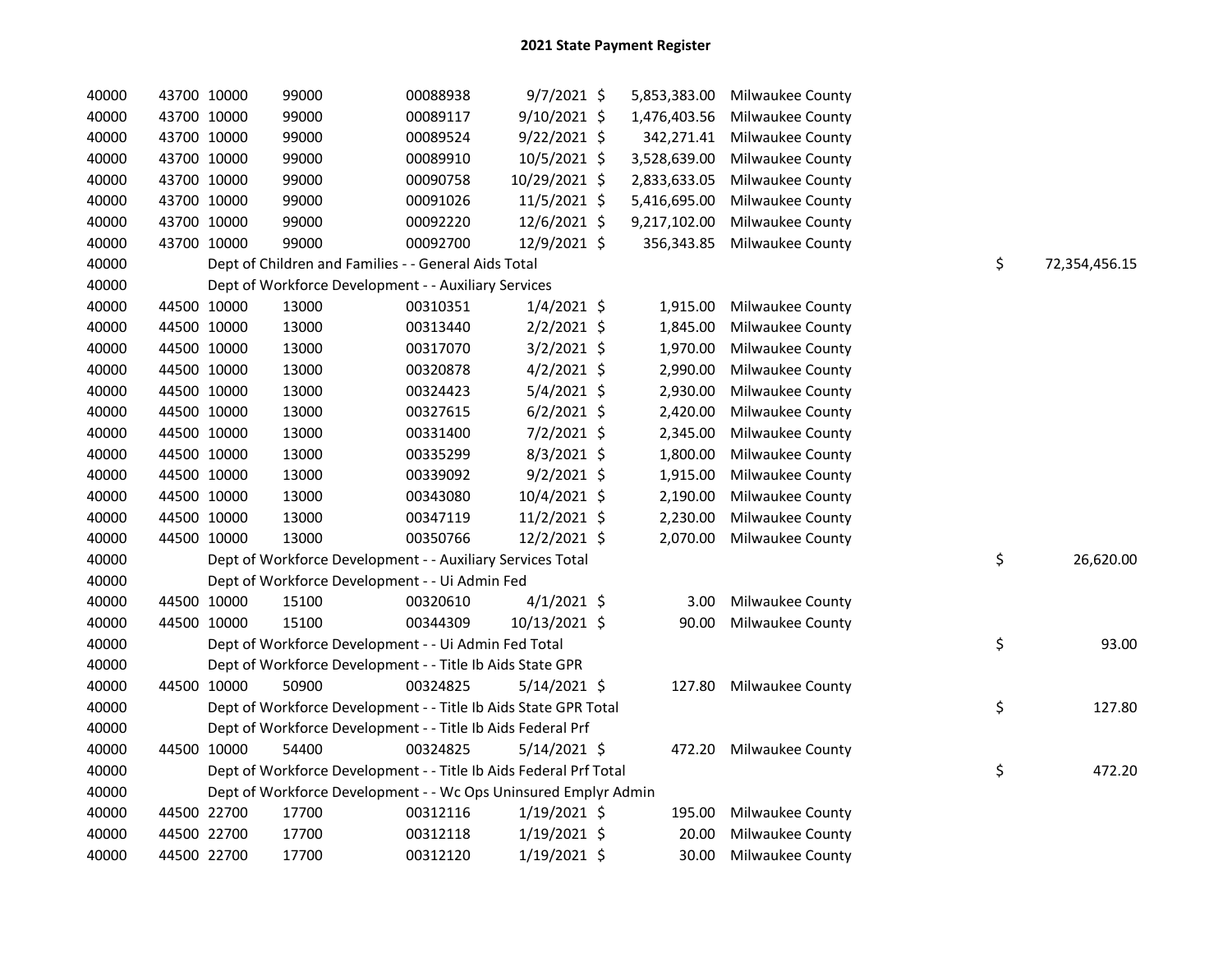| 40000 | 44500 22700 | 17700 | 00312121 | 1/19/2021 \$ | 45.00  | Milwaukee County |
|-------|-------------|-------|----------|--------------|--------|------------------|
| 40000 | 44500 22700 | 17700 | 00312122 | 1/19/2021 \$ | 205.00 | Milwaukee County |
| 40000 | 44500 22700 | 17700 | 00312123 | 1/20/2021 \$ | 140.00 | Milwaukee County |
| 40000 | 44500 22700 | 17700 | 00312124 | 1/19/2021 \$ | 180.00 | Milwaukee County |
| 40000 | 44500 22700 | 17700 | 00312125 | 1/20/2021 \$ | 15.00  | Milwaukee County |
| 40000 | 44500 22700 | 17700 | 00312126 | 1/19/2021 \$ | 125.00 | Milwaukee County |
| 40000 | 44500 22700 | 17700 | 00312128 | 1/19/2021 \$ | 5.00   | Milwaukee County |
| 40000 | 44500 22700 | 17700 | 00312146 | 1/20/2021 \$ | 190.00 | Milwaukee County |
| 40000 | 44500 22700 | 17700 | 00312147 | 1/20/2021 \$ | 120.00 | Milwaukee County |
| 40000 | 44500 22700 | 17700 | 00312148 | 1/20/2021 \$ | 10.00  | Milwaukee County |
| 40000 | 44500 22700 | 17700 | 00312149 | 1/20/2021 \$ | 125.00 | Milwaukee County |
| 40000 | 44500 22700 | 17700 | 00312150 | 1/20/2021 \$ | 125.00 | Milwaukee County |
| 40000 | 44500 22700 | 17700 | 00312151 | 1/20/2021 \$ | 15.00  | Milwaukee County |
| 40000 | 44500 22700 | 17700 | 00312152 | 1/20/2021 \$ | 170.00 | Milwaukee County |
| 40000 | 44500 22700 | 17700 | 00312153 | 1/20/2021 \$ | 135.00 | Milwaukee County |
| 40000 | 44500 22700 | 17700 | 00312154 | 1/20/2021 \$ | 15.00  | Milwaukee County |
| 40000 | 44500 22700 | 17700 | 00312155 | 1/20/2021 \$ | 10.00  | Milwaukee County |
| 40000 | 44500 22700 | 17700 | 00312156 | 1/20/2021 \$ | 70.00  | Milwaukee County |
| 40000 | 44500 22700 | 17700 | 00312158 | 1/20/2021 \$ | 70.00  | Milwaukee County |
| 40000 | 44500 22700 | 17700 | 00312160 | 1/20/2021 \$ | 210.00 | Milwaukee County |
| 40000 | 44500 22700 | 17700 | 00312162 | 1/20/2021 \$ | 110.00 | Milwaukee County |
| 40000 | 44500 22700 | 17700 | 00312165 | 1/20/2021 \$ | 20.00  | Milwaukee County |
| 40000 | 44500 22700 | 17700 | 00315888 | 2/23/2021 \$ | 70.00  | Milwaukee County |
| 40000 | 44500 22700 | 17700 | 00315889 | 2/23/2021 \$ | 35.00  | Milwaukee County |
| 40000 | 44500 22700 | 17700 | 00322341 | 4/19/2021 \$ | 30.00  | Milwaukee County |
| 40000 | 44500 22700 | 17700 | 00322342 | 4/19/2021 \$ | 85.00  | Milwaukee County |
| 40000 | 44500 22700 | 17700 | 00322343 | 4/19/2021 \$ | 30.00  | Milwaukee County |
| 40000 | 44500 22700 | 17700 | 00322344 | 4/19/2021 \$ | 45.00  | Milwaukee County |
| 40000 | 44500 22700 | 17700 | 00322345 | 4/19/2021 \$ | 5.00   | Milwaukee County |
| 40000 | 44500 22700 | 17700 | 00332247 | 7/9/2021 \$  | 5.00   | Milwaukee County |
| 40000 | 44500 22700 | 17700 | 00332248 | 7/9/2021 \$  | 35.00  | Milwaukee County |
| 40000 | 44500 22700 | 17700 | 00332250 | 7/9/2021 \$  | 55.00  | Milwaukee County |
| 40000 | 44500 22700 | 17700 | 00332251 | 7/9/2021 \$  | 85.00  | Milwaukee County |
| 40000 | 44500 22700 | 17700 | 00332252 | 7/9/2021 \$  | 40.00  | Milwaukee County |
| 40000 | 44500 22700 | 17700 | 00332253 | 7/9/2021 \$  | 120.00 | Milwaukee County |
| 40000 | 44500 22700 | 17700 | 00332255 | 7/9/2021 \$  | 10.00  | Milwaukee County |
| 40000 | 44500 22700 | 17700 | 00332256 | 7/9/2021 \$  | 45.00  | Milwaukee County |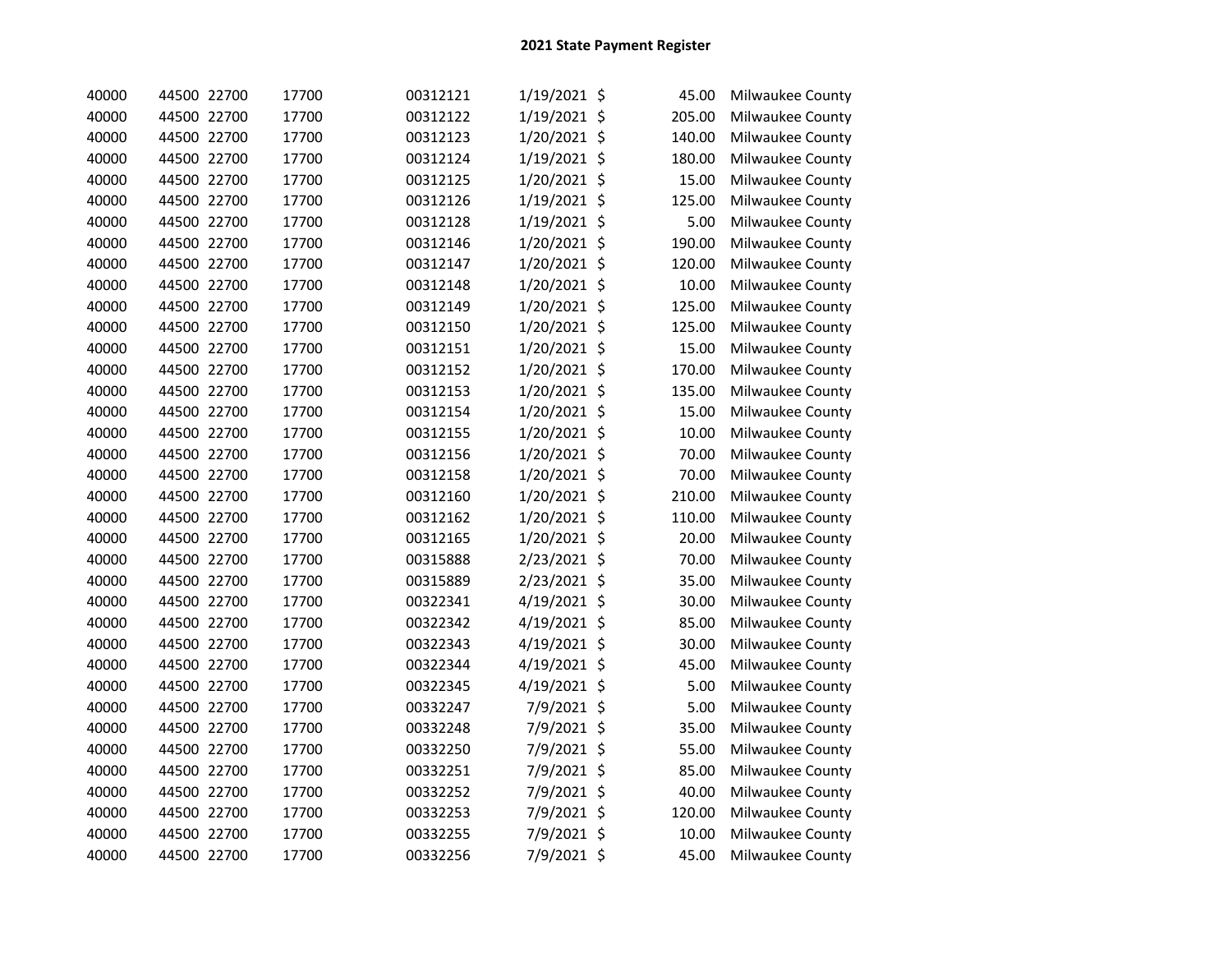| 40000 | 44500 22700 |             | 17700                                                                 | 00333990 | 7/22/2021 \$   | 130.00     | Milwaukee County          |    |            |
|-------|-------------|-------------|-----------------------------------------------------------------------|----------|----------------|------------|---------------------------|----|------------|
| 40000 |             | 44500 22700 | 17700                                                                 | 00334003 | 7/23/2021 \$   | 95.00      | Milwaukee County          |    |            |
| 40000 | 44500 22700 |             | 17700                                                                 | 00339053 | $9/2/2021$ \$  | 35.00      | Milwaukee County          |    |            |
| 40000 |             | 44500 22700 | 17700                                                                 | 00339054 | $9/2/2021$ \$  | 35.00      | Milwaukee County          |    |            |
| 40000 | 44500 22700 |             | 17700                                                                 | 00345052 | 10/18/2021 \$  | 225.00     | Milwaukee County          |    |            |
| 40000 | 44500 22700 |             | 17700                                                                 | 00345053 | 10/18/2021 \$  | 70.00      | Milwaukee County          |    |            |
| 40000 | 44500 22700 |             | 17700                                                                 | 00345054 | 10/18/2021 \$  | 10.00      | Milwaukee County          |    |            |
| 40000 | 44500 22700 |             | 17700                                                                 | 00345682 | 10/21/2021 \$  | 105.00     | Milwaukee County          |    |            |
| 40000 | 44500 22700 |             | 17700                                                                 | 00345683 | 10/21/2021 \$  | 60.00      | Milwaukee County          |    |            |
| 40000 | 44500 22700 |             | 17700                                                                 | 00348981 | 11/17/2021 \$  | 25.00      | Milwaukee County          |    |            |
| 40000 | 44500 22700 |             | 17700                                                                 | 00348982 | 11/17/2021 \$  | 110.00     | Milwaukee County          |    |            |
| 40000 | 44500 22700 |             | 17700                                                                 | 00348983 | 11/17/2021 \$  | 5.00       | Milwaukee County          |    |            |
| 40000 | 44500 22700 |             | 17700                                                                 | 00353841 | 12/23/2021 \$  | 55.00      | Milwaukee County          |    |            |
| 40000 | 44500 22700 |             | 17700                                                                 | 00353843 | 12/23/2021 \$  | 105.00     | Milwaukee County          |    |            |
| 40000 | 44500 22700 |             | 17700                                                                 | 00353844 | 12/23/2021 \$  | 5.00       | Milwaukee County          |    |            |
| 40000 |             |             | Dept of Workforce Development - - Wc Ops Uninsured Emplyr Admin Total |          |                |            |                           | \$ | 4,120.00   |
| 40000 |             |             | Department of Justice - - Legal Expenses                              |          |                |            |                           |    |            |
| 40000 |             | 45500 10000 | 10400                                                                 | 00104426 | 11/18/2021 \$  | 90.00      | Milwaukee County          |    |            |
| 40000 |             |             | Department of Justice - - Legal Expenses Total                        |          |                |            |                           | \$ | 90.00      |
| 40000 |             |             | Department of Justice - - Officer Training Reimbursement              |          |                |            |                           |    |            |
| 40000 | 45500 10000 |             | 20200                                                                 | 00106801 | 12/27/2021 \$  |            | 7,520.00 Milwaukee County |    |            |
| 40000 |             |             | Department of Justice - - Officer Training Reimbursement Total        |          |                |            |                           | \$ | 7,520.00   |
| 40000 |             |             | Department of Justice - - Officer training reimbursement              |          |                |            |                           |    |            |
| 40000 |             | 45500 10000 | 21400                                                                 | 00105443 | 11/17/2021 \$  | 8,800.00   | Milwaukee County          |    |            |
| 40000 |             | 45500 10000 | 21400                                                                 | 00105599 | 11/18/2021 \$  | 2,720.00   | Milwaukee County          |    |            |
| 40000 |             | 45500 10000 | 21400                                                                 | 00105605 | 11/18/2021 \$  | 24,160.00  | Milwaukee County          |    |            |
| 40000 | 45500 10000 |             | 21400                                                                 | 00105606 | 11/19/2021 \$  | 60,800.00  | Milwaukee County          |    |            |
| 40000 |             |             | Department of Justice - - Officer training reimbursement Total        |          |                |            |                           | \$ | 96,480.00  |
| 40000 |             |             | Department of Justice - - Crime Laboratories, Dna                     |          |                |            |                           |    |            |
| 40000 |             | 45500 10000 | 22100                                                                 | 00100354 | 7/14/2021 \$   | 21,060.00  | Milwaukee County          |    |            |
| 40000 |             | 45500 10000 | 22100                                                                 | 00100355 | 7/13/2021 \$   | 1,150.00   | Milwaukee County          |    |            |
| 40000 |             |             | Department of Justice - - Crime Laboratories, Dna Total               |          |                |            |                           | \$ | 22,210.00  |
| 40000 |             |             | Department of Justice - - Drug Crimes Enforcement, Local              |          |                |            |                           |    |            |
| 40000 | 45500 10000 |             | 22500                                                                 | 00094188 | 2/9/2021 \$    | 222,218.00 | Milwaukee County          |    |            |
| 40000 |             |             | Department of Justice - - Drug Crimes Enforcement, Local Total        |          |                |            |                           | \$ | 222,218.00 |
| 40000 |             |             | Department of Justice - - Law Enforcement Train, Local                |          |                |            |                           |    |            |
| 40000 | 45500 10000 |             | 23100                                                                 | 00093709 | $1/25/2021$ \$ | 115,000.00 | <b>Milwaukee County</b>   |    |            |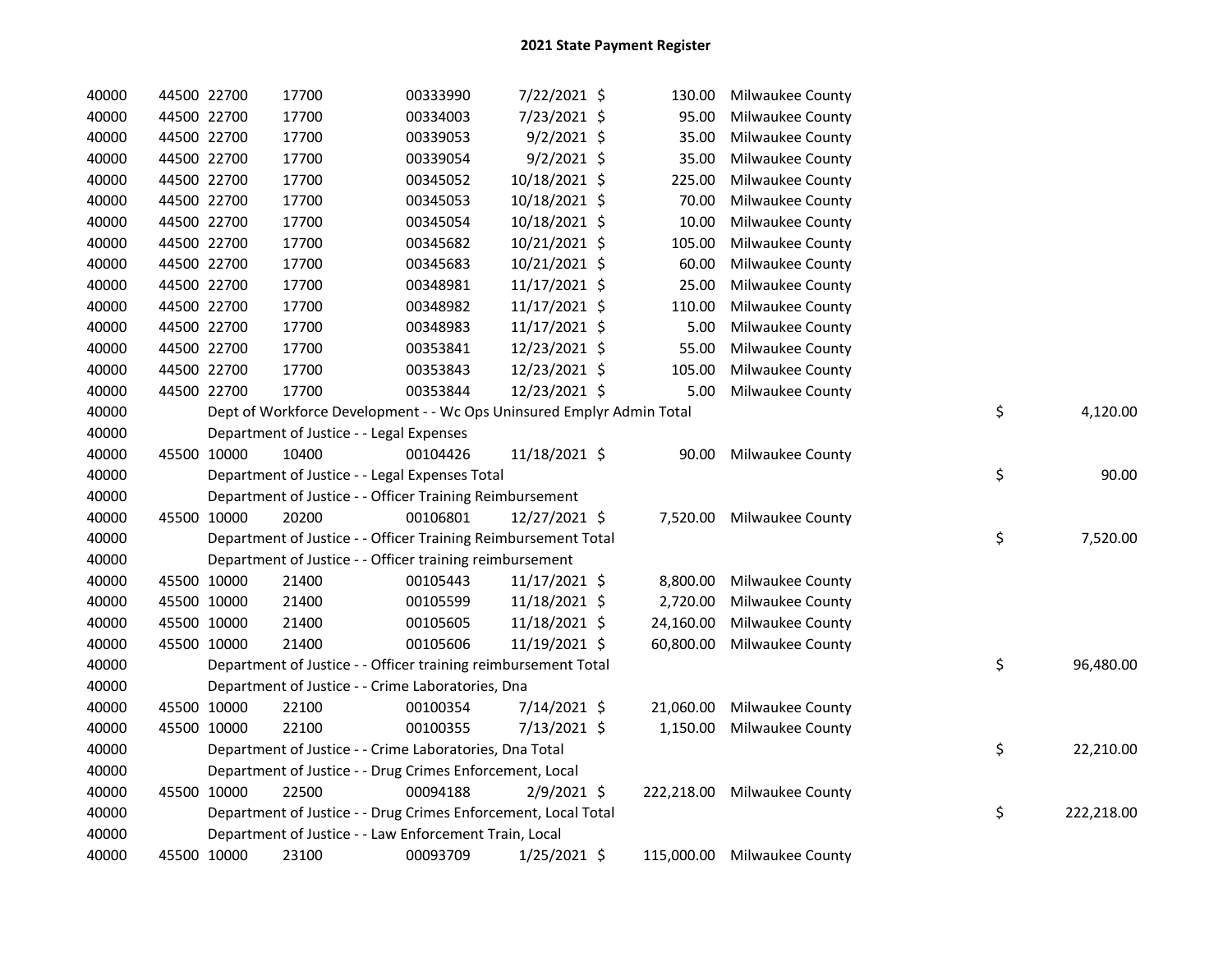| 40000 | 45500 10000 | 23100                                                         | 00095060 | 2/22/2021 \$   | 17,860.00  | <b>Milwaukee County</b> |    |            |
|-------|-------------|---------------------------------------------------------------|----------|----------------|------------|-------------------------|----|------------|
| 40000 | 45500 10000 | 23100                                                         | 00100809 | $8/2/2021$ \$  | 15,040.00  | Milwaukee County        |    |            |
| 40000 | 45500 10000 | 23100                                                         | 00100989 | $9/8/2021$ \$  | 14,100.00  | Milwaukee County        |    |            |
| 40000 | 45500 10000 | 23100                                                         | 00102877 | 9/27/2021 \$   | 15,040.00  | Milwaukee County        |    |            |
| 40000 | 45500 10000 | 23100                                                         | 00103189 | 10/18/2021 \$  | 125,000.00 | Milwaukee County        |    |            |
| 40000 |             | Department of Justice - - Law Enforcement Train, Local Total  |          |                |            |                         | \$ | 302,040.00 |
| 40000 |             | Department of Justice - - Federal Aid, State Operations       |          |                |            |                         |    |            |
| 40000 | 45500 10000 | 24100                                                         | 00094803 | 3/4/2021 \$    | 4,384.00   | Milwaukee County        |    |            |
| 40000 |             | Department of Justice - - Federal Aid, State Operations Total |          |                |            |                         | \$ | 4,384.00   |
| 40000 |             | Department of Justice - - Federal Aid, Local Assistance       |          |                |            |                         |    |            |
| 40000 | 45500 10000 | 25100                                                         | 00094888 | 2/19/2021 \$   | 41,035.99  | Milwaukee County        |    |            |
| 40000 | 45500 10000 | 25100                                                         | 00094889 | $2/19/2021$ \$ | 35,281.86  | <b>Milwaukee County</b> |    |            |
| 40000 | 45500 10000 | 25100                                                         | 00094921 | $2/19/2021$ \$ | 21,195.27  | Milwaukee County        |    |            |
| 40000 | 45500 10000 | 25100                                                         | 00094922 | $2/19/2021$ \$ | 129,509.92 | Milwaukee County        |    |            |
| 40000 | 45500 10000 | 25100                                                         | 00094923 | 2/19/2021 \$   | 24,038.45  | Milwaukee County        |    |            |
| 40000 | 45500 10000 | 25100                                                         | 00098620 | $5/27/2021$ \$ | 25,593.46  | Milwaukee County        |    |            |
| 40000 | 45500 10000 | 25100                                                         | 00098621 | 5/27/2021 \$   | 21,638.53  | Milwaukee County        |    |            |
| 40000 | 45500 10000 | 25100                                                         | 00098622 | $5/27/2021$ \$ | 40,338.14  | Milwaukee County        |    |            |
| 40000 | 45500 10000 | 25100                                                         | 00098623 | $5/27/2021$ \$ | 49,949.95  | Milwaukee County        |    |            |
| 40000 | 45500 10000 | 25100                                                         | 00099006 | $6/9/2021$ \$  | 16,308.04  | Milwaukee County        |    |            |
| 40000 | 45500 10000 | 25100                                                         | 00101478 | 8/27/2021 \$   | 21,117.77  | Milwaukee County        |    |            |
| 40000 | 45500 10000 | 25100                                                         | 00101479 | 8/27/2021 \$   | 37,244.44  | <b>Milwaukee County</b> |    |            |
| 40000 | 45500 10000 | 25100                                                         | 00101515 | 8/27/2021 \$   | 14,968.16  | Milwaukee County        |    |            |
| 40000 | 45500 10000 | 25100                                                         | 00101654 | 8/27/2021 \$   | 24,686.75  | <b>Milwaukee County</b> |    |            |
| 40000 | 45500 10000 | 25100                                                         | 00101655 | 8/27/2021 \$   | 4,091.00   | Milwaukee County        |    |            |
| 40000 | 45500 10000 | 25100                                                         | 00101693 | 8/27/2021 \$   | 8,430.00   | Milwaukee County        |    |            |
| 40000 | 45500 10000 | 25100                                                         | 00103972 | 10/25/2021 \$  | 8,430.00   | <b>Milwaukee County</b> |    |            |
| 40000 | 45500 10000 | 25100                                                         | 00104858 | 11/26/2021 \$  | 26,115.44  | Milwaukee County        |    |            |
| 40000 | 45500 10000 | 25100                                                         | 00104906 | 11/26/2021 \$  | 145,516.44 | Milwaukee County        |    |            |
| 40000 | 45500 10000 | 25100                                                         | 00105843 | $12/1/2021$ \$ | 28,949.85  | <b>Milwaukee County</b> |    |            |
| 40000 | 45500 10000 | 25100                                                         | 00105844 | $12/1/2021$ \$ | 24,736.72  | <b>Milwaukee County</b> |    |            |
| 40000 | 45500 10000 | 25100                                                         | 00105845 | $12/1/2021$ \$ | 13,997.93  | <b>Milwaukee County</b> |    |            |
| 40000 | 45500 10000 | 25100                                                         | 00105899 | $12/1/2021$ \$ | 24,859.81  | Milwaukee County        |    |            |
| 40000 | 45500 10000 | 25100                                                         | 00106115 | $12/1/2021$ \$ | 6,405.76   | Milwaukee County        |    |            |
| 40000 | 45500 10000 | 25100                                                         | 00106755 | 12/17/2021 \$  | 13,973.65  | Milwaukee County        |    |            |
| 40000 | 45500 10000 | 25100                                                         | 00106757 | 12/17/2021 \$  | 4,586.35   | Milwaukee County        |    |            |
| 40000 |             | Department of Justice - - Federal Aid, Local Assistance Total |          |                |            |                         | \$ | 812,999.68 |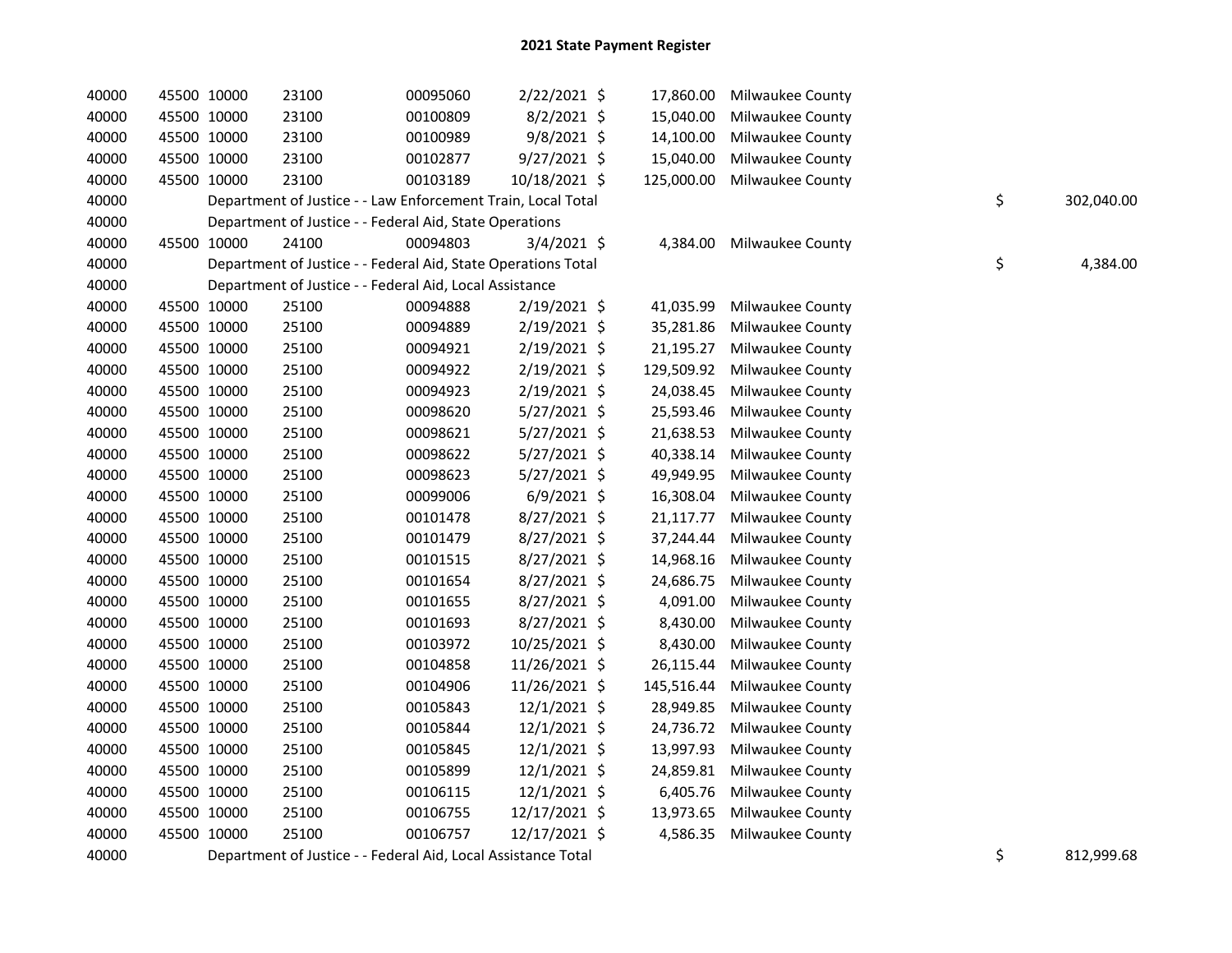| 40000 |             |             | Department of Justice - - Alt Prosecution Alcohol Drugs             |          |                |            |                           |    |              |
|-------|-------------|-------------|---------------------------------------------------------------------|----------|----------------|------------|---------------------------|----|--------------|
| 40000 | 45500 10000 |             | 27100                                                               | 00095213 | $3/2/2021$ \$  | 81,617.79  | Milwaukee County          |    |              |
| 40000 | 45500 10000 |             | 27100                                                               | 00101805 | 8/31/2021 \$   | 101,973.44 | Milwaukee County          |    |              |
| 40000 |             |             | Department of Justice - - Alt Prosecution Alcohol Drugs Total       |          |                |            |                           | \$ | 183,591.23   |
| 40000 |             |             | Department of Justice - - Alt Prosecut Justice Info Fees            |          |                |            |                           |    |              |
| 40000 | 45500 10000 |             | 27900                                                               | 00098150 | $6/24/2021$ \$ | 101,175.46 | Milwaukee County          |    |              |
| 40000 |             |             | Department of Justice - - Alt Prosecut Justice Info Fees Total      |          |                |            |                           | \$ | 101,175.46   |
| 40000 |             |             | Department of Justice - - Crime Victim Witness Assist               |          |                |            |                           |    |              |
| 40000 | 45500 10000 |             | 53200                                                               | 00095454 | 3/5/2021 \$    | 411,943.18 | Milwaukee County          |    |              |
| 40000 | 45500 10000 |             | 53200                                                               | 00100548 | 7/15/2021 \$   | 657,752.62 | Milwaukee County          |    |              |
| 40000 |             |             | Department of Justice - - Crime Victim Witness Assist Total         |          |                |            |                           | \$ | 1,069,695.80 |
| 40000 |             |             | Department of Justice - - Crime Victim Restitution                  |          |                |            |                           |    |              |
| 40000 | 45500 10000 |             | 53400                                                               | 00097514 | $5/4/2021$ \$  |            | 1,311.81 Milwaukee County |    |              |
| 40000 |             |             | Department of Justice - - Crime Victim Restitution Total            |          |                |            |                           | \$ | 1,311.81     |
| 40000 |             |             | Department of Justice - - Federal Aid, Victim Assistance            |          |                |            |                           |    |              |
| 40000 |             | 45500 10000 | 54200                                                               | 00094947 | $2/25/2021$ \$ | 134,031.00 | Milwaukee County          |    |              |
| 40000 | 45500 10000 |             | 54200                                                               | 00095109 | $3/3/2021$ \$  | 4,672.44   | Milwaukee County          |    |              |
| 40000 | 45500 10000 |             | 54200                                                               | 00096014 | 3/19/2021 \$   | 27,853.00  | Milwaukee County          |    |              |
| 40000 | 45500 10000 |             | 54200                                                               | 00098864 | $6/10/2021$ \$ | 30,769.00  | Milwaukee County          |    |              |
| 40000 | 45500 10000 |             | 54200                                                               | 00098916 | $6/3/2021$ \$  | 128,818.00 | Milwaukee County          |    |              |
| 40000 | 45500 10000 |             | 54200                                                               | 00101602 | 8/16/2021 \$   | 127,999.00 | Milwaukee County          |    |              |
| 40000 | 45500 10000 |             | 54200                                                               | 00102991 | $9/23/2021$ \$ | 29,279.00  | Milwaukee County          |    |              |
| 40000 | 45500 10000 |             | 54200                                                               | 00106292 | 12/10/2021 \$  | 52,490.00  | Milwaukee County          |    |              |
| 40000 |             |             | Department of Justice - - Federal Aid, Victim Assistance Total      |          |                |            |                           | \$ | 535,911.44   |
| 40000 |             |             | Department of Military Affairs - - General Program Operations       |          |                |            |                           |    |              |
| 40000 | 46500 10000 |             | 10100                                                               | 00090731 | 3/31/2021 \$   |            | 3,733.32 Milwaukee County |    |              |
| 40000 | 46500 10000 |             | 10100                                                               | 00094689 | $6/25/2021$ \$ | 3,733.31   | Milwaukee County          |    |              |
| 40000 | 46500 10000 |             | 10100                                                               | 00099769 | $10/1/2021$ \$ | 3,733.32   | Milwaukee County          |    |              |
| 40000 | 46500 10000 |             | 10100                                                               | 00103166 | 12/17/2021 \$  | 3,733.32   | Milwaukee County          |    |              |
| 40000 |             |             | Department of Military Affairs - - General Program Operations Total |          |                |            |                           | \$ | 14,933.27    |
| 40000 |             |             | Department of Military Affairs - - Air Repair And Maintenance       |          |                |            |                           |    |              |
| 40000 |             | 46500 10000 | 10700                                                               | 00095028 | $6/9/2021$ \$  | 1,708.04   | Milwaukee County          |    |              |
| 40000 |             |             | Department of Military Affairs - - Air Repair And Maintenance Total |          |                |            |                           | \$ | 1,708.04     |
| 40000 |             |             | Department of Military Affairs - - Federal Aid-Service Contracts    |          |                |            |                           |    |              |
| 40000 | 46500 10000 |             | 14100                                                               | 00090731 | 3/31/2021 \$   | 11,199.93  | Milwaukee County          |    |              |
| 40000 | 46500 10000 |             | 14100                                                               | 00094689 | $6/25/2021$ \$ | 11,199.94  | Milwaukee County          |    |              |
| 40000 | 46500 10000 |             | 14100                                                               | 00095028 | $6/9/2021$ \$  | 5,124.12   | <b>Milwaukee County</b>   |    |              |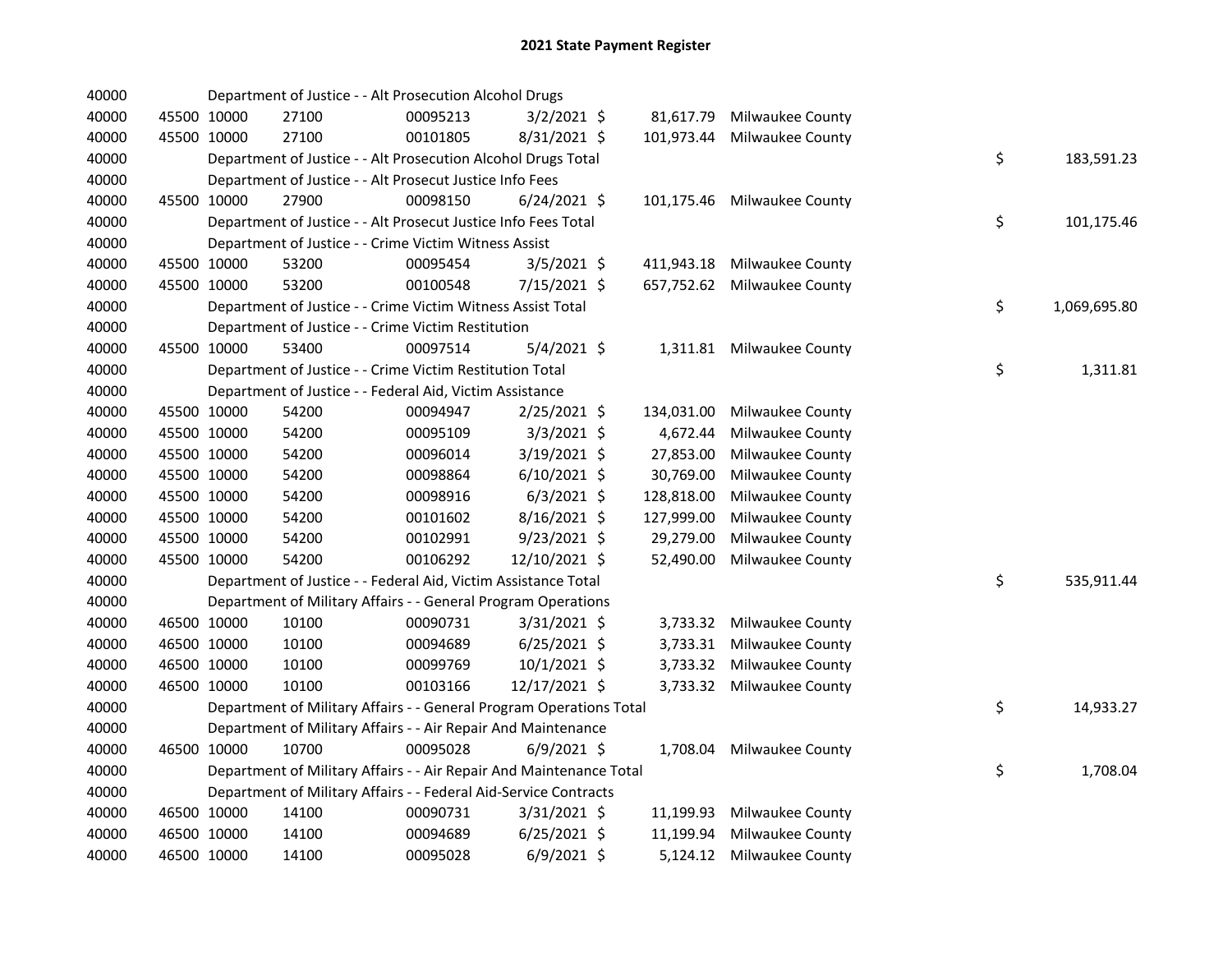| 40000 |             | 46500 10000 | 14100                                                                   | 00099769 | $10/1/2021$ \$ | 11,199.93  | Milwaukee County        |    |            |
|-------|-------------|-------------|-------------------------------------------------------------------------|----------|----------------|------------|-------------------------|----|------------|
| 40000 |             | 46500 10000 | 14100                                                                   | 00103166 | 12/17/2021 \$  | 11,199.93  | Milwaukee County        |    |            |
| 40000 |             |             | Department of Military Affairs - - Federal Aid-Service Contracts Total  |          |                |            |                         | \$ | 49,923.85  |
| 40000 |             |             | Department of Military Affairs - - Emergency Response Equipment         |          |                |            |                         |    |            |
| 40000 |             | 46500 10000 | 30800                                                                   | 00089618 | $2/11/2021$ \$ | 4,920.00   | Milwaukee County        |    |            |
| 40000 |             |             | Department of Military Affairs - - Emergency Response Equipment Total   |          |                |            |                         | \$ | 4,920.00   |
| 40000 |             |             | Department of Military Affairs - - Local Emer Planning Grants           |          |                |            |                         |    |            |
| 40000 | 46500 10000 |             | 33700                                                                   | 00090218 | $2/22/2021$ \$ | 137,231.74 | Milwaukee County        |    |            |
| 40000 |             |             | Department of Military Affairs - - Local Emer Planning Grants Total     |          |                |            |                         | \$ | 137,231.74 |
| 40000 |             |             | Department of Military Affairs - - Federal Aid, Local Assistance        |          |                |            |                         |    |            |
| 40000 |             | 46500 10000 | 34200                                                                   | 00088322 | $1/22/2021$ \$ | 42,382.50  | Milwaukee County        |    |            |
| 40000 |             | 46500 10000 | 34200                                                                   | 00090177 | $2/22/2021$ \$ | 413,838.36 | Milwaukee County        |    |            |
| 40000 |             | 46500 10000 | 34200                                                                   | 00090430 | $6/17/2021$ \$ | 18,750.00  | Milwaukee County        |    |            |
| 40000 |             | 46500 10000 | 34200                                                                   | 00091559 | 3/19/2021 \$   | 82,392.56  | <b>Milwaukee County</b> |    |            |
| 40000 |             | 46500 10000 | 34200                                                                   | 00092267 | $4/8/2021$ \$  | 46,275.00  | <b>Milwaukee County</b> |    |            |
| 40000 |             | 46500 10000 | 34200                                                                   | 00094297 | $5/21/2021$ \$ | 43,800.00  | Milwaukee County        |    |            |
| 40000 |             | 46500 10000 | 34200                                                                   | 00102506 | 11/8/2021 \$   | 224,003.36 | <b>Milwaukee County</b> |    |            |
| 40000 |             | 46500 10000 | 34200                                                                   | 00103161 | 11/22/2021 \$  | 13,629.74  | <b>Milwaukee County</b> |    |            |
| 40000 |             | 46500 10000 | 34200                                                                   | 00103673 | 12/14/2021 \$  | 11,400.00  | Milwaukee County        |    |            |
|       |             |             |                                                                         |          |                |            |                         |    |            |
| 40000 |             |             | Department of Military Affairs - - Federal Aid, Local Assistance Total  |          |                |            |                         | \$ | 896,471.52 |
| 40000 |             |             | Department of Military Affairs - - Federal Aid, Homeland Security       |          |                |            |                         |    |            |
| 40000 |             | 46500 10000 | 35000                                                                   | 00088719 | $1/27/2021$ \$ | 2,600.00   | <b>Milwaukee County</b> |    |            |
| 40000 |             | 46500 10000 | 35000                                                                   | 00090996 | 3/11/2021 \$   | 44,395.00  | Milwaukee County        |    |            |
| 40000 |             | 46500 10000 | 35000                                                                   | 00092133 | $4/5/2021$ \$  | 2,000.00   | Milwaukee County        |    |            |
| 40000 |             | 46500 10000 | 35000                                                                   | 00092772 | $4/19/2021$ \$ | 4,268.80   | Milwaukee County        |    |            |
| 40000 |             | 46500 10000 | 35000                                                                   | 00092930 | 4/23/2021 \$   | 35,000.00  | Milwaukee County        |    |            |
| 40000 |             | 46500 10000 | 35000                                                                   | 00093538 | 5/6/2021 \$    | 15,000.00  | Milwaukee County        |    |            |
| 40000 |             | 46500 10000 | 35000                                                                   | 00094071 | $5/14/2021$ \$ | 28,374.20  | Milwaukee County        |    |            |
| 40000 |             | 46500 10000 | 35000                                                                   | 00094072 | $5/14/2021$ \$ | 4,985.00   | <b>Milwaukee County</b> |    |            |
| 40000 |             | 46500 10000 | 35000                                                                   | 00095346 | $9/7/2021$ \$  | 31,000.00  | Milwaukee County        |    |            |
| 40000 |             | 46500 10000 | 35000                                                                   | 00097887 | 7/23/2021 \$   | 34,179.00  | Milwaukee County        |    |            |
| 40000 |             | 46500 10000 | 35000                                                                   | 00099605 | $9/2/2021$ \$  | 1,935.00   | <b>Milwaukee County</b> |    |            |
| 40000 | 46500 10000 |             | 35000                                                                   | 00100653 | $9/29/2021$ \$ | 1,600.00   | <b>Milwaukee County</b> |    |            |
| 40000 | 46500 10000 |             | 35000                                                                   | 00102607 | 11/12/2021 \$  | 5,150.00   | Milwaukee County        |    |            |
| 40000 |             |             | Department of Military Affairs - - Federal Aid, Homeland Security Total |          |                |            |                         | \$ | 210,487.00 |
| 40000 |             |             | Department of Military Affairs - - Next Generation 911                  |          | 3/24/2021 \$   |            |                         |    |            |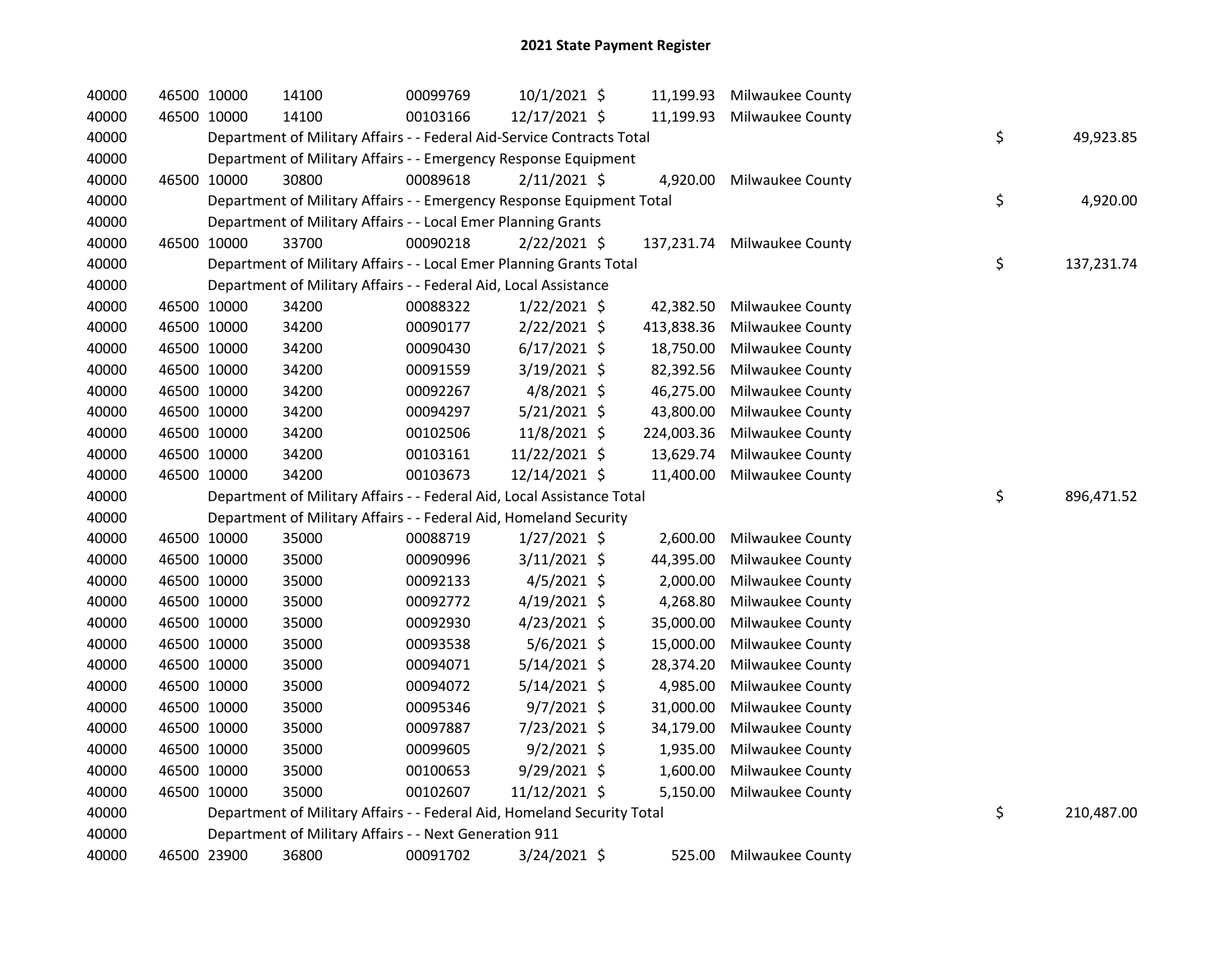| 40000<br>40000 |             | Department of Military Affairs - - Next Generation 911 Total<br>District Attorneys - - Salaries And Fringe Benefits | \$       | 525.00         |               |                            |    |               |
|----------------|-------------|---------------------------------------------------------------------------------------------------------------------|----------|----------------|---------------|----------------------------|----|---------------|
| 40000          | 47500 10000 | 10400                                                                                                               | 00000988 | $3/5/2021$ \$  | 17,947.56     | Milwaukee County           |    |               |
| 40000          | 47500 10000 | 10400                                                                                                               | 00001015 | 7/30/2021 \$   | 17,935.32     | Milwaukee County           |    |               |
| 40000          |             | District Attorneys - - Salaries And Fringe Benefits Total                                                           |          |                |               |                            | \$ | 35,882.88     |
| 40000          |             | District Attorneys - - Other Employees                                                                              |          |                |               |                            |    |               |
| 40000          | 47500 10000 | 13300                                                                                                               | 00000984 | 2/19/2021 \$   | 136,211.28    | Milwaukee County           |    |               |
| 40000          | 47500 10000 | 13300                                                                                                               | 00001020 | 8/27/2021 \$   | 185,917.67    | Milwaukee County           |    |               |
| 40000          |             | District Attorneys - - Other Employees Total                                                                        |          |                |               |                            | \$ | 322,128.95    |
| 40000          |             | Department of Veterans Affairs - - County Grants                                                                    |          |                |               |                            |    |               |
| 40000          | 48500 58200 | 26700                                                                                                               | 00091444 | $3/12/2021$ \$ |               | 13,000.00 Milwaukee County |    |               |
| 40000          |             | Department of Veterans Affairs - - County Grants Total                                                              |          |                |               |                            | \$ | 13,000.00     |
| 40000          |             | Department of Veterans Affairs - - Loan Expenses                                                                    |          |                |               |                            |    |               |
| 40000          | 48500 58200 | 28300                                                                                                               | 00090649 | 2/16/2021 \$   | 10.00         | Milwaukee County           |    |               |
| 40000          |             | Department of Veterans Affairs - - Loan Expenses Total                                                              |          |                |               |                            | \$ | 10.00         |
| 40000          |             | Department of Veterans Affairs - - Clearing-Vets Trust Fund                                                         |          |                |               |                            |    |               |
| 40000          | 48500 58200 | 99000                                                                                                               | 00090648 | $2/16/2021$ \$ | 30.00         | Milwaukee County           |    |               |
| 40000          |             | Department of Veterans Affairs - - Clearing-Vets Trust Fund Total                                                   |          |                |               |                            | \$ | 30.00         |
| 40000          |             | Department of Administration - - Federal Aid                                                                        |          |                |               |                            |    |               |
| 40000          | 50500 10000 | 14200                                                                                                               | 00148124 | 7/6/2021 \$    | 12,666,258.07 | Milwaukee County           |    |               |
| 40000          | 50500 10000 | 14200                                                                                                               | 00152752 | 10/4/2021 \$   | 20,000,000.00 | Milwaukee County           |    |               |
| 40000          |             | Department of Administration - - Federal Aid Total                                                                  |          |                |               |                            | \$ | 32,666,258.07 |
| 40000          |             | Department of Administration - - Federal Aid, Local Assistance                                                      |          |                |               |                            |    |               |
| 40000          | 50500 10000 | 15500                                                                                                               | 00139949 | $1/29/2021$ \$ | 138,773.90    | Milwaukee County           |    |               |
| 40000          | 50500 10000 | 15500                                                                                                               | 00141659 | $3/2/2021$ \$  | (142, 031.86) | Milwaukee County           |    |               |
| 40000          | 50500 10000 | 15500                                                                                                               | 00145791 | $5/17/2021$ \$ | 19,255.14     | Milwaukee County           |    |               |
| 40000          | 50500 10000 | 15500                                                                                                               | 00146439 | $6/1/2021$ \$  | 155,974.56    | Milwaukee County           |    |               |
| 40000          | 50500 10000 | 15500                                                                                                               | 00148937 | 7/16/2021 \$   | 125,819.44    | Milwaukee County           |    |               |
| 40000          | 50500 10000 | 15500                                                                                                               | 00149844 | $8/5/2021$ \$  | 107,446.19    | Milwaukee County           |    |               |
| 40000          | 50500 10000 | 15500                                                                                                               | 00150590 | 8/17/2021 \$   | 111,322.09    | Milwaukee County           |    |               |
| 40000          | 50500 10000 | 15500                                                                                                               | 00151229 | 8/31/2021 \$   | 75,214.38     | Milwaukee County           |    |               |
| 40000          | 50500 10000 | 15500                                                                                                               | 00152515 | 9/29/2021 \$   | 126,874.18    | Milwaukee County           |    |               |
| 40000          | 50500 10000 | 15500                                                                                                               | 00153938 | 10/29/2021 \$  | 129,735.58    | Milwaukee County           |    |               |
| 40000          | 50500 10000 | 15500                                                                                                               | 00155362 | 11/30/2021 \$  | 90,856.04     | Milwaukee County           |    |               |
| 40000          | 50500 10000 | 15500                                                                                                               | 00155364 | 11/30/2021 \$  | 76,709.12     | Milwaukee County           |    |               |
| 40000          | 50500 10000 | 15500                                                                                                               | 00157279 | 12/30/2021 \$  | 81,555.94     | Milwaukee County           |    |               |
|                |             | $\sim$                                                                                                              |          |                |               |                            |    |               |

40000 Department of Administration - - Federal Aid, Local Assistance Total 1,000 1,000 1,097,504.70 40000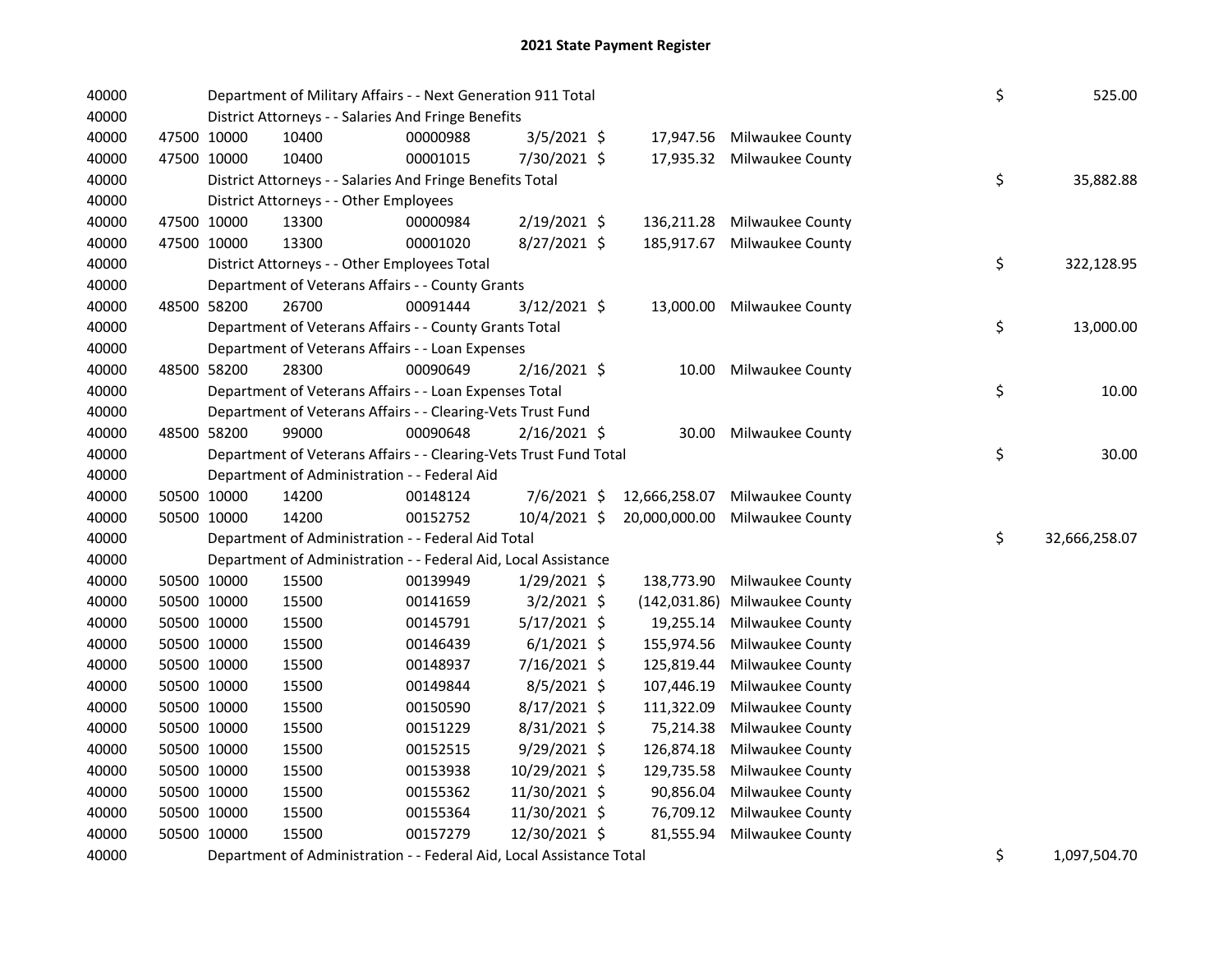| 40000 |             | Department of Administration - - Federal Aid; Individ And Orgs        |          |                |            |                               |    |              |
|-------|-------------|-----------------------------------------------------------------------|----------|----------------|------------|-------------------------------|----|--------------|
| 40000 | 50500 10000 | 74500                                                                 | 00149594 | $8/2/2021$ \$  |            | 23,443.81 Milwaukee County    |    |              |
| 40000 | 50500 10000 | 74500                                                                 | 00149600 | $8/2/2021$ \$  | 13,806.79  | Milwaukee County              |    |              |
| 40000 | 50500 10000 | 74500                                                                 | 00149612 | $8/2/2021$ \$  | 11,568.00  | Milwaukee County              |    |              |
| 40000 | 50500 10000 | 74500                                                                 | 00149639 | 8/5/2021 \$    |            | 43,377.56 Milwaukee County    |    |              |
| 40000 |             | Department of Administration - - Federal Aid; Individ And Orgs Total  |          |                |            |                               | \$ | 92,196.16    |
| 40000 |             | Department of Administration - - Lockbox Clearing                     |          |                |            |                               |    |              |
| 40000 | 50500 10000 | 90300                                                                 | 00149298 | $8/13/2021$ \$ | 15,103.69  | Milwaukee County              |    |              |
| 40000 |             | Department of Administration - - Lockbox Clearing Total               |          |                |            |                               | \$ | 15,103.69    |
| 40000 |             | Department of Administration - - Police And Protection Function       |          |                |            |                               |    |              |
| 40000 | 50500 16400 | 52900                                                                 | 00139720 | $1/26/2021$ \$ | 1,279.60   | Milwaukee County              |    |              |
| 40000 | 50500 16400 | 52900                                                                 | 00152760 | 10/28/2021 \$  | 1,630.44   | Milwaukee County              |    |              |
| 40000 |             | Department of Administration - - Police And Protection Function Total |          |                |            |                               | \$ | 2,910.04     |
| 40000 |             | Department of Administration - - Low-Income Assistance Grants         |          |                |            |                               |    |              |
| 40000 | 50500 23500 | 37100                                                                 | 00139949 | $1/29/2021$ \$ | 106,693.50 | Milwaukee County              |    |              |
| 40000 | 50500 23500 | 37100                                                                 | 00141659 | $3/2/2021$ \$  | 142,031.86 | Milwaukee County              |    |              |
| 40000 | 50500 23500 | 37100                                                                 | 00145791 | $5/17/2021$ \$ |            | (19,255.14) Milwaukee County  |    |              |
| 40000 | 50500 23500 | 37100                                                                 | 00146439 | $6/1/2021$ \$  | 155,688.07 | Milwaukee County              |    |              |
| 40000 | 50500 23500 | 37100                                                                 | 00148937 | 7/16/2021 \$   | 214,452.45 | Milwaukee County              |    |              |
| 40000 | 50500 23500 | 37100                                                                 | 00149844 | 8/5/2021 \$    | 136,253.89 | Milwaukee County              |    |              |
| 40000 | 50500 23500 | 37100                                                                 | 00150590 | $8/17/2021$ \$ | 145,500.28 | Milwaukee County              |    |              |
| 40000 | 50500 23500 | 37100                                                                 | 00151229 | 8/31/2021 \$   | 112,553.47 | Milwaukee County              |    |              |
| 40000 | 50500 23500 | 37100                                                                 | 00152515 | 9/29/2021 \$   | 36,683.84  | Milwaukee County              |    |              |
| 40000 | 50500 23500 | 37100                                                                 | 00153938 | 10/29/2021 \$  | 84,248.23  | Milwaukee County              |    |              |
| 40000 | 50500 23500 | 37100                                                                 | 00155362 | 11/30/2021 \$  | 188,627.46 | Milwaukee County              |    |              |
| 40000 | 50500 23500 | 37100                                                                 | 00157279 | 12/30/2021 \$  | 173,722.63 | Milwaukee County              |    |              |
| 40000 |             | Department of Administration - - Low-Income Assistance Grants Total   |          |                |            |                               | \$ | 1,477,200.54 |
| 40000 |             | Department of Administration - - Land Information Program; Loca       |          |                |            |                               |    |              |
| 40000 | 50500 26900 | 17300                                                                 | 00138482 | $1/29/2021$ \$ | 1,000.00   | Milwaukee County              |    |              |
| 40000 | 50500 26900 | 17300                                                                 | 00142844 | $6/16/2021$ \$ | 25,000.00  | <b>Milwaukee County</b>       |    |              |
| 40000 | 50500 26900 | 17300                                                                 | 00146529 | $6/15/2021$ \$ | 25,000.00  | Milwaukee County              |    |              |
| 40000 | 50500 26900 | 17300                                                                 | 00153122 | 10/12/2021 \$  |            | 25,000.00 Milwaukee County    |    |              |
| 40000 |             | Department of Administration - - Land Information Program; Loca Total |          |                |            |                               | \$ | 76,000.00    |
| 40000 |             | Elections Commission - - Recount Fees                                 |          |                |            |                               |    |              |
| 40000 | 51000 10000 | 12000                                                                 | 00005196 | $1/14/2021$ \$ |            | 1,719,220.75 Milwaukee County |    |              |
| 40000 |             | Elections Commission - - Recount Fees Total                           |          |                |            |                               | \$ | 1,719,220.75 |
| 40000 |             | Public Defender Board - - Trial Representation                        |          |                |            |                               |    |              |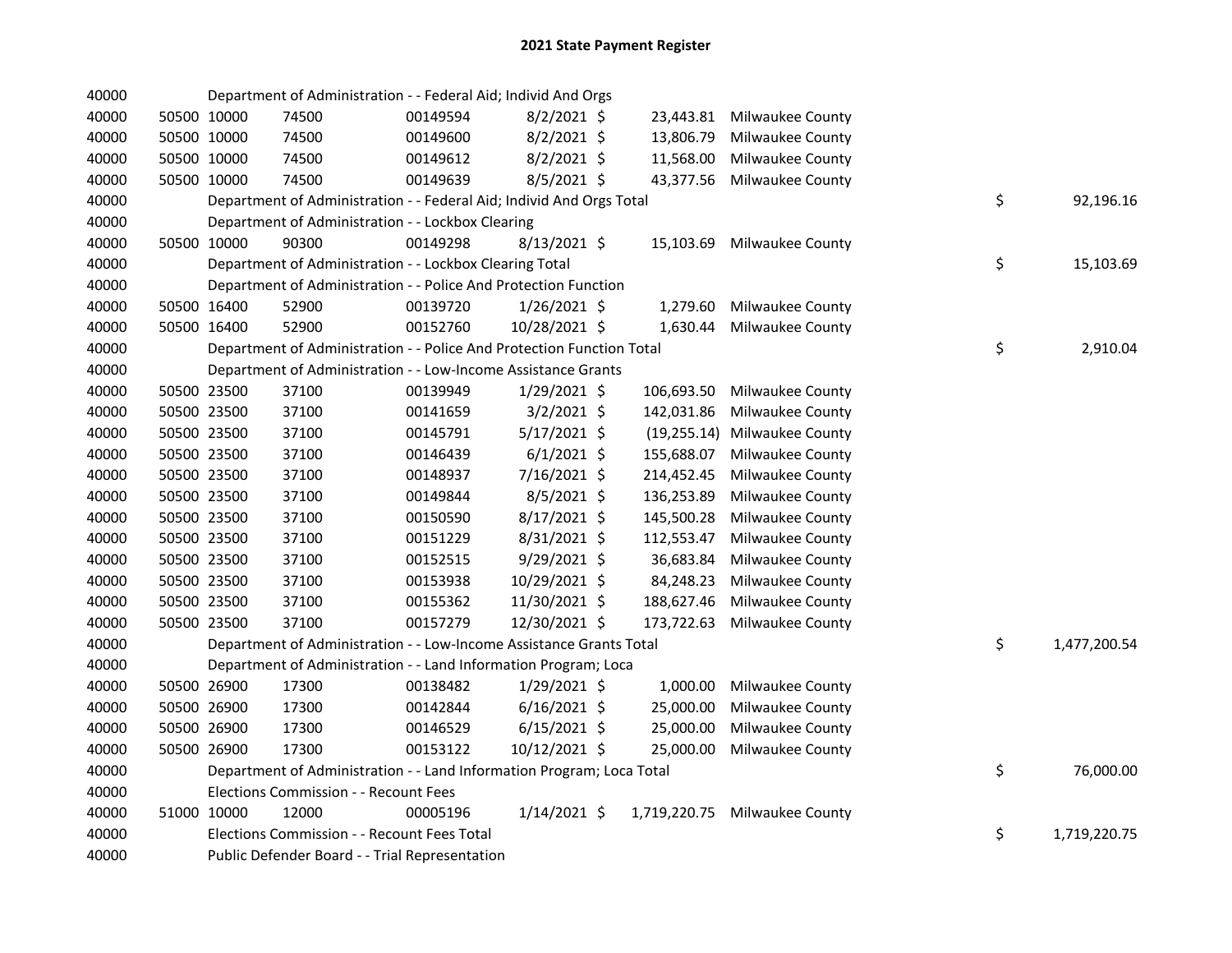| 40000 | 55000 10000 | 10300 | 00272146 | 1/6/2021 \$   | 66.76    | Milwaukee County |
|-------|-------------|-------|----------|---------------|----------|------------------|
| 40000 | 55000 10000 | 10300 | 00273702 | 1/8/2021 \$   | 28.36    | Milwaukee County |
| 40000 | 55000 10000 | 10300 | 00275494 | 1/26/2021 \$  | 2,341.02 | Milwaukee County |
| 40000 | 55000 10000 | 10300 | 00277719 | 2/12/2021 \$  | 64.89    | Milwaukee County |
| 40000 | 55000 10000 | 10300 | 00277720 | 3/4/2021 \$   | 22.96    | Milwaukee County |
| 40000 | 55000 10000 | 10300 | 00277767 | 2/12/2021 \$  | 1,205.00 | Milwaukee County |
| 40000 | 55000 10000 | 10300 | 00277768 | 2/12/2021 \$  | 705.00   | Milwaukee County |
| 40000 | 55000 10000 | 10300 | 00277769 | 2/12/2021 \$  | 1,455.00 | Milwaukee County |
| 40000 | 55000 10000 | 10300 | 00277770 | 2/12/2021 \$  | 7,500.00 | Milwaukee County |
| 40000 | 55000 10000 | 10300 | 00279233 | 2/26/2021 \$  | 2,341.02 | Milwaukee County |
| 40000 | 55000 10000 | 10300 | 00279951 | 3/18/2021 \$  | 135.08   | Milwaukee County |
| 40000 | 55000 10000 | 10300 | 00279952 | 3/19/2021 \$  | 74.64    | Milwaukee County |
| 40000 | 55000 10000 | 10300 | 00279982 | 3/10/2021 \$  | 74.64    | Milwaukee County |
| 40000 | 55000 10000 | 10300 | 00283011 | 3/24/2021 \$  | 2,341.02 | Milwaukee County |
| 40000 | 55000 10000 | 10300 | 00286817 | 4/23/2021 \$  | 2,341.02 | Milwaukee County |
| 40000 | 55000 10000 | 10300 | 00287919 | 5/3/2021 \$   | 12.89    | Milwaukee County |
| 40000 | 55000 10000 | 10300 | 00290155 | 5/17/2021 \$  | 9.75     | Milwaukee County |
| 40000 | 55000 10000 | 10300 | 00291159 | 5/28/2021 \$  | 23.62    | Milwaukee County |
| 40000 | 55000 10000 | 10300 | 00291160 | 5/21/2021 \$  | 65.34    | Milwaukee County |
| 40000 | 55000 10000 | 10300 | 00291161 | 5/28/2021 \$  | 23.94    | Milwaukee County |
| 40000 | 55000 10000 | 10300 | 00292245 | 5/26/2021 \$  | 2,341.02 | Milwaukee County |
| 40000 | 55000 10000 | 10300 | 00293602 | 6/9/2021 \$   | 52.21    | Milwaukee County |
| 40000 | 55000 10000 | 10300 | 00293606 | 6/9/2021 \$   | 50.11    | Milwaukee County |
| 40000 | 55000 10000 | 10300 | 00293623 | 6/17/2021 \$  | 25.74    | Milwaukee County |
| 40000 | 55000 10000 | 10300 | 00293771 | 7/1/2021 \$   | 6.62     | Milwaukee County |
| 40000 | 55000 10000 | 10300 | 00294265 | 7/9/2021 \$   | 144.54   | Milwaukee County |
| 40000 | 55000 10000 | 10300 | 00300747 | 7/23/2021 \$  | 23.41    | Milwaukee County |
| 40000 | 55000 10000 | 10300 | 00300748 | 7/23/2021 \$  | 21.09    | Milwaukee County |
| 40000 | 55000 10000 | 10300 | 00300749 | 7/23/2021 \$  | 43.58    | Milwaukee County |
| 40000 | 55000 10000 | 10300 | 00300806 | 7/9/2021 \$   | 2,341.02 | Milwaukee County |
| 40000 | 55000 10000 | 10300 | 00302261 | 8/13/2021 \$  | 49.66    | Milwaukee County |
| 40000 | 55000 10000 | 10300 | 00302295 | 7/23/2021 \$  | 2,341.02 | Milwaukee County |
| 40000 | 55000 10000 | 10300 | 00305307 | 8/24/2021 \$  | 2,341.02 | Milwaukee County |
| 40000 | 55000 10000 | 10300 | 00307039 | 9/24/2021 \$  | 21.61    | Milwaukee County |
| 40000 | 55000 10000 | 10300 | 00307616 | 9/28/2021 \$  | 29.71    | Milwaukee County |
| 40000 | 55000 10000 | 10300 | 00308152 | 9/28/2021 \$  | 2,341.02 | Milwaukee County |
| 40000 | 55000 10000 | 10300 | 00308698 | 10/28/2021 \$ | 112.51   | Milwaukee County |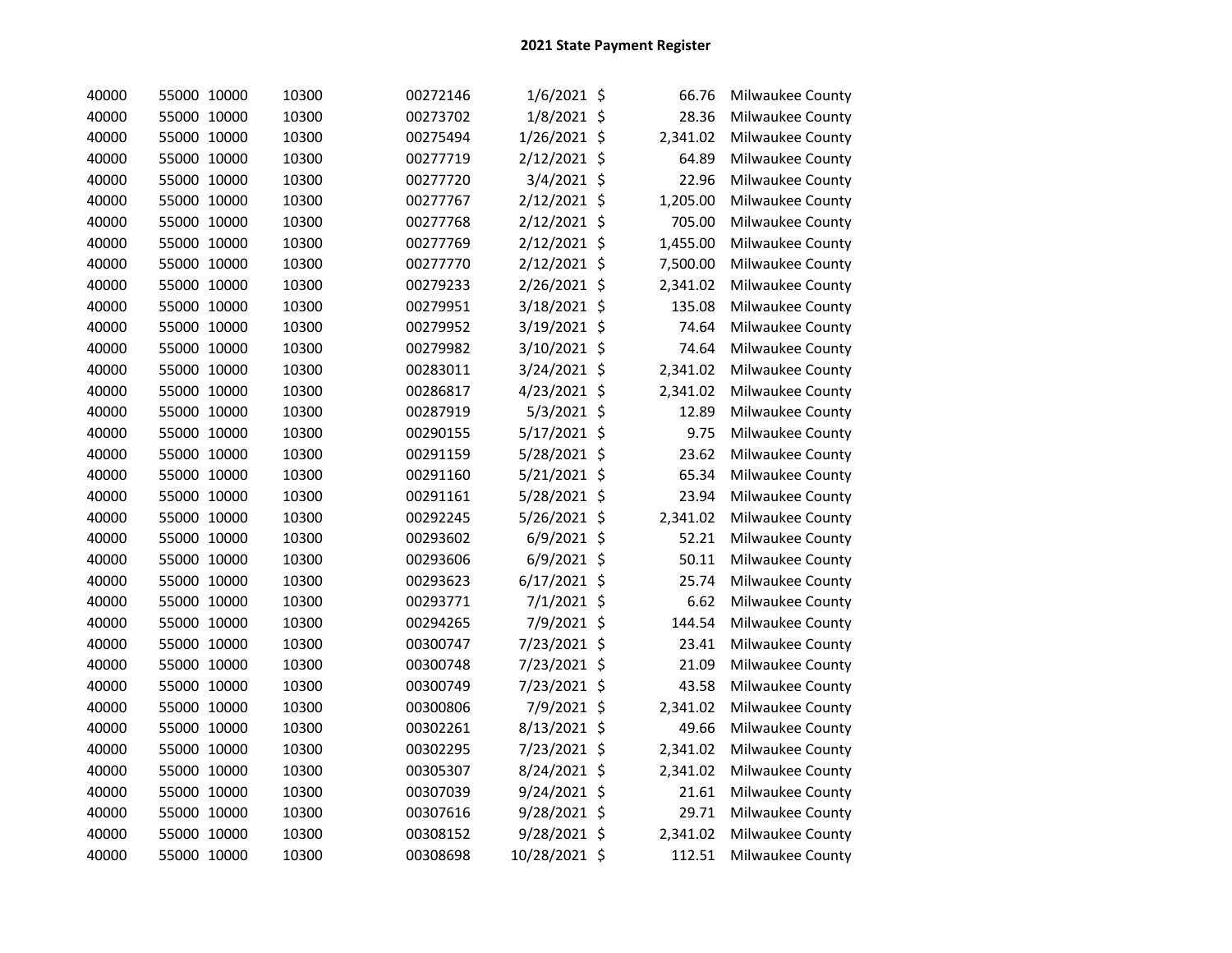| 40000 |             | 55000 10000 | 10300 | 00308701                                                                                          | 10/29/2021 \$  | 45.39     | Milwaukee County                                                                                        |    |            |
|-------|-------------|-------------|-------|---------------------------------------------------------------------------------------------------|----------------|-----------|---------------------------------------------------------------------------------------------------------|----|------------|
| 40000 | 55000 10000 |             | 10300 | 00308771                                                                                          | 10/5/2021 \$   | 33.91     | Milwaukee County                                                                                        |    |            |
| 40000 |             | 55000 10000 | 10300 | 00310798                                                                                          | 10/26/2021 \$  | 2,341.02  | Milwaukee County                                                                                        |    |            |
| 40000 |             | 55000 10000 | 10300 | 00311737                                                                                          | 12/1/2021 \$   | 25.74     | Milwaukee County                                                                                        |    |            |
| 40000 |             | 55000 10000 | 10300 | 00311738                                                                                          | 12/2/2021 \$   | 38.94     | Milwaukee County                                                                                        |    |            |
| 40000 | 55000 10000 |             | 10300 | 00311739                                                                                          | 12/1/2021 \$   | 82.96     | Milwaukee County                                                                                        |    |            |
| 40000 | 55000 10000 |             | 10300 | 00313526                                                                                          | 11/26/2021 \$  | 42.31     | Milwaukee County                                                                                        |    |            |
| 40000 |             | 55000 10000 | 10300 | 00313571                                                                                          | 11/23/2021 \$  | 2,341.02  | Milwaukee County                                                                                        |    |            |
| 40000 | 55000 10000 |             | 10300 | 00317366                                                                                          | 12/16/2021 \$  | 44.11     | Milwaukee County                                                                                        |    |            |
| 40000 | 55000 10000 |             | 10300 | 00318601                                                                                          | 12/30/2021 \$  | 23.04     | Milwaukee County                                                                                        |    |            |
| 40000 |             |             |       | Public Defender Board - - Trial Representation Total                                              |                |           |                                                                                                         | \$ | 38,136.28  |
| 40000 |             |             |       | Public Defender Board - - Transcript, Discovery and Records Provided to the Public Defender Board |                |           |                                                                                                         |    |            |
| 40000 | 55000 10000 |             | 10600 | 00275595                                                                                          | $1/26/2021$ \$ |           | 26.25 Milwaukee County                                                                                  |    |            |
| 40000 |             | 55000 10000 | 10600 | 00278528                                                                                          | $2/22/2021$ \$ | 13,644.43 | <b>Milwaukee County</b>                                                                                 |    |            |
| 40000 |             | 55000 10000 | 10600 | 00278569                                                                                          | 2/22/2021 \$   | 1,091.65  | Milwaukee County                                                                                        |    |            |
| 40000 |             | 55000 10000 | 10600 | 00278909                                                                                          | 2/22/2021 \$   | 724.00    | <b>Milwaukee County</b>                                                                                 |    |            |
| 40000 |             | 55000 10000 | 10600 | 00278910                                                                                          | $2/22/2021$ \$ | 719.80    | <b>Milwaukee County</b>                                                                                 |    |            |
| 40000 |             | 55000 10000 | 10600 | 00287738                                                                                          | 4/30/2021 \$   | 8.40      | Milwaukee County                                                                                        |    |            |
| 40000 | 55000 10000 |             | 10600 | 00291118                                                                                          | $5/19/2021$ \$ | 4,227.80  | Milwaukee County                                                                                        |    |            |
| 40000 | 55000 10000 |             | 10600 | 00298182                                                                                          | $6/30/2021$ \$ | 308.80    | Milwaukee County                                                                                        |    |            |
| 40000 | 55000 10000 |             | 10600 | 00298183                                                                                          | $6/30/2021$ \$ | 261.90    | Milwaukee County                                                                                        |    |            |
| 40000 | 55000 10000 |             | 10600 | 00299199                                                                                          | 7/1/2021 \$    | 12.95     | Milwaukee County                                                                                        |    |            |
| 40000 |             | 55000 10000 | 10600 | 00300820                                                                                          | 7/30/2021 \$   | 14,508.79 | Milwaukee County                                                                                        |    |            |
| 40000 | 55000 10000 |             | 10600 | 00300899                                                                                          | 7/13/2021 \$   | 77,354.96 | Milwaukee County                                                                                        |    |            |
| 40000 | 55000 10000 |             | 10600 | 00302265                                                                                          | 8/6/2021 \$    | 705.06    | Milwaukee County                                                                                        |    |            |
| 40000 | 55000 10000 |             | 10600 | 00309656                                                                                          | 10/12/2021 \$  | 17.50     | Milwaukee County                                                                                        |    |            |
| 40000 |             | 55000 10000 | 10600 | 00309671                                                                                          | 11/5/2021 \$   | 188.15    | Milwaukee County                                                                                        |    |            |
| 40000 | 55000 10000 |             | 10600 | 00310341                                                                                          | 10/22/2021 \$  | 598.90    | Milwaukee County                                                                                        |    |            |
| 40000 |             | 55000 10000 | 10600 | 00310342                                                                                          | 11/5/2021 \$   | 3.15      | Milwaukee County                                                                                        |    |            |
| 40000 |             | 55000 10000 | 10600 | 00311441                                                                                          | 11/26/2021 \$  |           | 11,540.40 Milwaukee County                                                                              |    |            |
| 40000 |             |             |       |                                                                                                   |                |           | Public Defender Board - - Transcript, Discovery and Records Provided to the Public Defender Board Total | \$ | 125,942.89 |
| 40000 |             |             |       | Department of Revenue - - GPR Earned                                                              |                |           |                                                                                                         |    |            |
| 40000 |             | 56600 10000 | 100GE | 00189768                                                                                          | $1/15/2021$ \$ | 3.00      | Milwaukee County                                                                                        |    |            |
| 40000 |             | 56600 10000 | 100GE | 00189769                                                                                          | $1/15/2021$ \$ | 3.00      | Milwaukee County                                                                                        |    |            |
| 40000 |             | 56600 10000 | 100GE | 00190371                                                                                          | $1/28/2021$ \$ | 3.00      | Milwaukee County                                                                                        |    |            |
| 40000 |             | 56600 10000 | 100GE | 00190372                                                                                          | $1/28/2021$ \$ | 3.00      | Milwaukee County                                                                                        |    |            |
| 40000 |             | 56600 10000 | 100GE | 00194682                                                                                          | $3/11/2021$ \$ | 3.00      | Milwaukee County                                                                                        |    |            |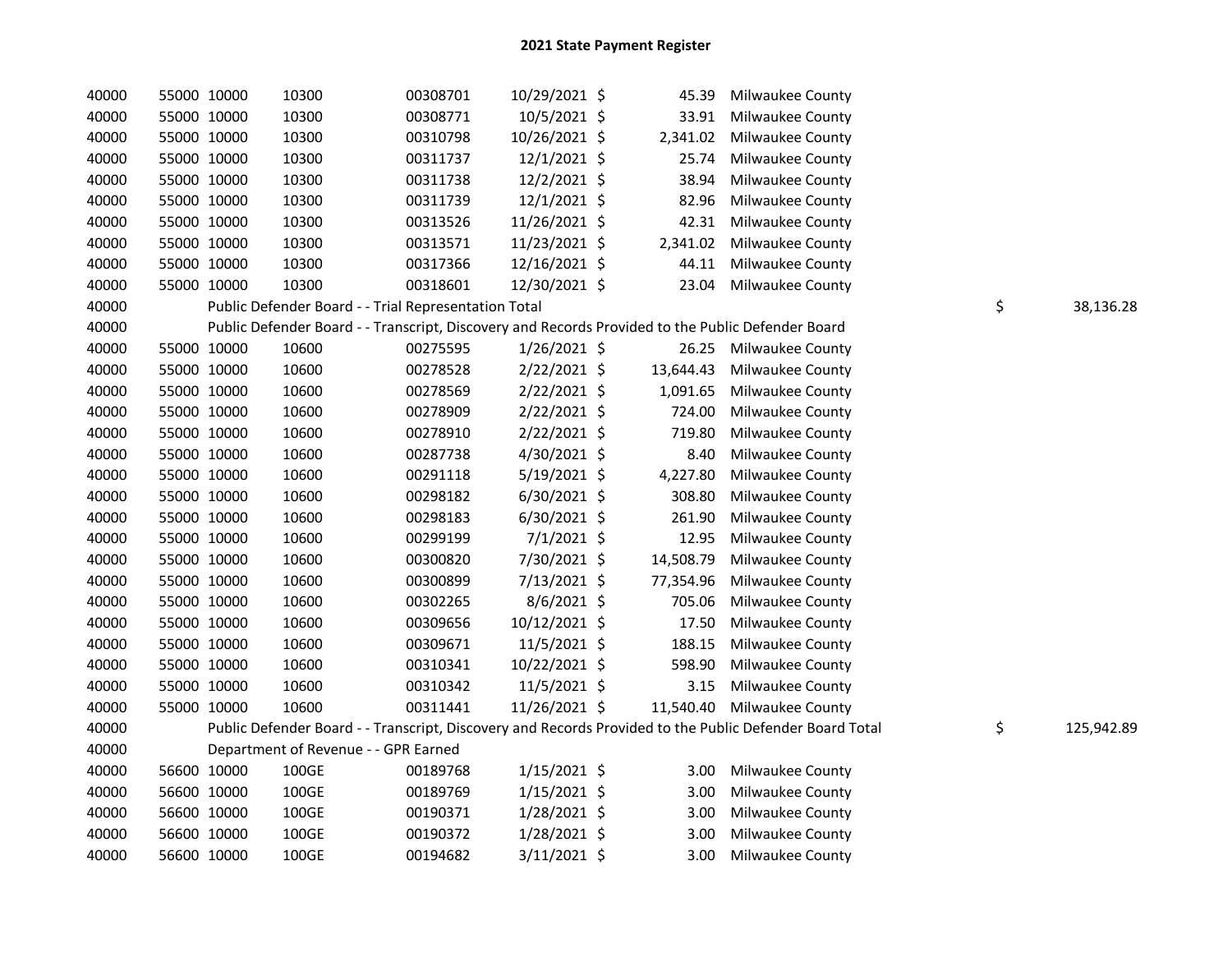| 40000 |             | 56600 10000 | 100GE                                                | 00194683 | 3/11/2021 \$   | 3.00      | Milwaukee County |             |
|-------|-------------|-------------|------------------------------------------------------|----------|----------------|-----------|------------------|-------------|
| 40000 |             | 56600 10000 | 100GE                                                | 00198207 | $4/7/2021$ \$  | 3.00      | Milwaukee County |             |
| 40000 |             | 56600 10000 | 100GE                                                | 00201811 | $5/6/2021$ \$  | 3.00      | Milwaukee County |             |
| 40000 |             | 56600 10000 | 100GE                                                | 00202726 | 5/19/2021 \$   | 3.00      | Milwaukee County |             |
| 40000 | 56600 10000 |             | 100GE                                                | 00202730 | 5/19/2021 \$   | 3.00      | Milwaukee County |             |
| 40000 | 56600 10000 |             | 100GE                                                | 00205502 | $6/10/2021$ \$ | 3.00      | Milwaukee County |             |
| 40000 | 56600 10000 |             | 100GE                                                | 00205982 | $6/17/2021$ \$ | 3.00      | Milwaukee County |             |
| 40000 | 56600 10000 |             | 100GE                                                | 00208249 | $6/25/2021$ \$ | 3.00      | Milwaukee County |             |
| 40000 |             | 56600 10000 | 100GE                                                | 00208252 | $6/25/2021$ \$ | 3.00      | Milwaukee County |             |
| 40000 |             | 56600 10000 | 100GE                                                | 00208254 | $6/25/2021$ \$ | 3.00      | Milwaukee County |             |
| 40000 | 56600 10000 |             | 100GE                                                | 00209523 | 7/8/2021 \$    | 3.00      | Milwaukee County |             |
| 40000 |             | 56600 10000 | 100GE                                                | 00209524 | 7/8/2021 \$    | 3.00      | Milwaukee County |             |
| 40000 | 56600 10000 |             | 100GE                                                | 00210672 | 7/21/2021 \$   | 3.00      | Milwaukee County |             |
| 40000 |             | 56600 10000 | 100GE                                                | 00210673 | 7/21/2021 \$   | 3.00      | Milwaukee County |             |
| 40000 |             | 56600 10000 | 100GE                                                | 00210674 | 7/21/2021 \$   | 3.00      | Milwaukee County |             |
| 40000 |             | 56600 10000 | 100GE                                                | 00210675 | 7/21/2021 \$   | 3.00      | Milwaukee County |             |
| 40000 | 56600 10000 |             | 100GE                                                | 00210676 | 7/21/2021 \$   | 3.00      | Milwaukee County |             |
| 40000 |             | 56600 10000 | 100GE                                                | 00213921 | $9/1/2021$ \$  | 3.00      | Milwaukee County |             |
| 40000 |             | 56600 10000 | 100GE                                                | 00217623 | 10/15/2021 \$  | 3.00      | Milwaukee County |             |
| 40000 |             | 56600 10000 | 100GE                                                | 00219738 | 11/8/2021 \$   | 3.00      | Milwaukee County |             |
| 40000 |             | 56600 10000 | 100GE                                                | 00220296 | 11/17/2021 \$  | 3.00      | Milwaukee County |             |
| 40000 |             | 56600 10000 | 100GE                                                | 00220471 | 11/23/2021 \$  | 3.00      | Milwaukee County |             |
| 40000 |             | 56600 10000 | 100GE                                                | 00222096 | 12/14/2021 \$  | 3.00      | Milwaukee County |             |
| 40000 | 56600 10000 |             | 100GE                                                | 00222098 | 12/14/2021 \$  | 3.00      | Milwaukee County |             |
| 40000 | 56600 10000 |             | 100GE                                                | 00222099 | 12/14/2021 \$  | 3.00      | Milwaukee County |             |
| 40000 |             |             | Department of Revenue - - GPR Earned Total           |          |                |           |                  | \$<br>90.00 |
| 40000 |             |             | Department of Revenue - - Warrants and Satisfactions |          |                |           |                  |             |
| 40000 |             | 56600 10000 | 10100                                                | 00188296 | $1/13/2021$ \$ | 214.00    | Milwaukee County |             |
| 40000 |             | 56600 10000 | 10100                                                | 00189339 | $1/22/2021$ \$ | 214.00    | Milwaukee County |             |
| 40000 |             | 56600 10000 | 10100                                                | 00189340 | $1/22/2021$ \$ | 214.00    | Milwaukee County |             |
| 40000 | 56600 10000 |             | 10100                                                | 00190208 | $1/27/2021$ \$ | 214.00    | Milwaukee County |             |
| 40000 | 56600 10000 |             | 10100                                                | 00190495 | 1/29/2021 \$   | 7,585.00  | Milwaukee County |             |
| 40000 | 56600 10000 |             | 10100                                                | 00199547 | 5/7/2021 \$    | 214.00    | Milwaukee County |             |
| 40000 | 56600 10000 |             | 10100                                                | 00199597 | $4/28/2021$ \$ | 90.00     | Milwaukee County |             |
| 40000 |             | 56600 10000 | 10100                                                | 00201458 | $5/5/2021$ \$  | 10,085.00 | Milwaukee County |             |
| 40000 |             | 56600 10000 | 10100                                                | 00209633 | 7/15/2021 \$   | 214.00    | Milwaukee County |             |
| 40000 |             | 56600 10000 | 10100                                                | 00209790 | 7/30/2021 \$   | 10,320.00 | Milwaukee County |             |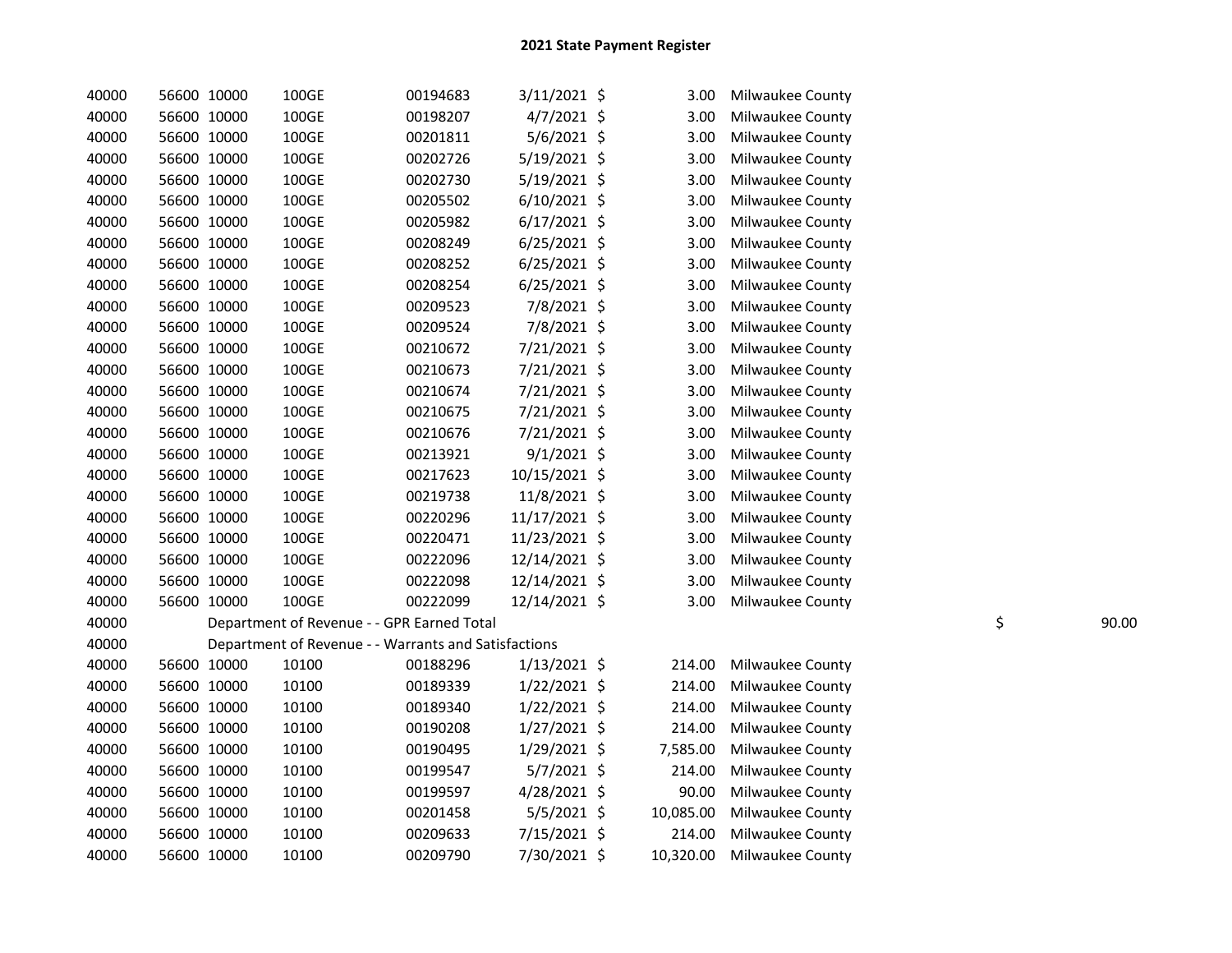| 40000 | 56600 10000 | 10100 | 00215241                                                   | 9/17/2021 \$   | 5,210.00   | Milwaukee County        |    |           |
|-------|-------------|-------|------------------------------------------------------------|----------------|------------|-------------------------|----|-----------|
| 40000 | 56600 10000 | 10100 | 00215445                                                   | 9/21/2021 \$   | 214.00     | Milwaukee County        |    |           |
| 40000 | 56600 10000 | 10100 | 00217766                                                   | 11/5/2021 \$   | 90.00      | Milwaukee County        |    |           |
| 40000 | 56600 10000 | 10100 | 00217885                                                   | 11/5/2021 \$   | 90.00      | Milwaukee County        |    |           |
| 40000 | 56600 10000 | 10100 | 00220251                                                   | 12/3/2021 \$   | 90.00      | Milwaukee County        |    |           |
| 40000 | 56600 10000 | 10100 | 00220575                                                   | 12/10/2021 \$  | 11,300.00  | Milwaukee County        |    |           |
| 40000 |             |       | Department of Revenue - - Warrants and Satisfactions Total |                |            |                         | \$ | 46,358.00 |
| 40000 |             |       | Department of Revenue - - Misc Revenue Holding Clearing    |                |            |                         |    |           |
| 40000 | 56600 10000 | 99500 | 00189179                                                   | $1/11/2021$ \$ | 433.50     | Milwaukee County        |    |           |
| 40000 | 56600 10000 | 99500 | 00189180                                                   | $1/11/2021$ \$ | 3,425.46   | Milwaukee County        |    |           |
| 40000 | 56600 10000 | 99500 | 00189677                                                   | $1/19/2021$ \$ | 5,816.31   | <b>Milwaukee County</b> |    |           |
| 40000 | 56600 10000 | 99500 | 00190064                                                   | $1/25/2021$ \$ | 1,866.92   | Milwaukee County        |    |           |
| 40000 | 56600 10000 | 99500 | 00190065                                                   | $1/25/2021$ \$ | 2,023.88   | Milwaukee County        |    |           |
| 40000 | 56600 10000 | 99500 | 00190474                                                   | $2/1/2021$ \$  | 281.00     | Milwaukee County        |    |           |
| 40000 | 56600 10000 | 99500 | 00190475                                                   | $2/1/2021$ \$  | 558.87     | Milwaukee County        |    |           |
| 40000 | 56600 10000 | 99500 | 00191247                                                   | 2/8/2021 \$    | 2,202.72   | Milwaukee County        |    |           |
| 40000 | 56600 10000 | 99500 | 00191248                                                   | $2/8/2021$ \$  | 11.38      | Milwaukee County        |    |           |
| 40000 | 56600 10000 | 99500 | 00191249                                                   | 2/8/2021 \$    | 3,812.96   | Milwaukee County        |    |           |
| 40000 | 56600 10000 | 99500 | 00191639                                                   | 2/16/2021 \$   | 3,324.47   | Milwaukee County        |    |           |
| 40000 | 56600 10000 | 99500 | 00191640                                                   | 2/16/2021 \$   | 306.00     | Milwaukee County        |    |           |
| 40000 | 56600 10000 | 99500 | 00191641                                                   | 2/16/2021 \$   | 1,924.77   | Milwaukee County        |    |           |
| 40000 | 56600 10000 | 99500 | 00191642                                                   | 2/16/2021 \$   | 3,161.22   | Milwaukee County        |    |           |
| 40000 | 56600 10000 | 99500 | 00192020                                                   | 2/22/2021 \$   | 2,453.92   | Milwaukee County        |    |           |
| 40000 | 56600 10000 | 99500 | 00192021                                                   | 2/22/2021 \$   | 273.80     | Milwaukee County        |    |           |
| 40000 | 56600 10000 | 99500 | 00192022                                                   | 2/22/2021 \$   | 8,832.65   | Milwaukee County        |    |           |
| 40000 | 56600 10000 | 99500 | 00192765                                                   | $3/1/2021$ \$  | 17,373.08  | Milwaukee County        |    |           |
| 40000 | 56600 10000 | 99500 | 00192766                                                   | $3/1/2021$ \$  | 2,139.69   | Milwaukee County        |    |           |
| 40000 | 56600 10000 | 99500 | 00192767                                                   | $3/1/2021$ \$  | 13.00      | Milwaukee County        |    |           |
| 40000 | 56600 10000 | 99500 | 00192768                                                   | $3/1/2021$ \$  | 52,756.76  | <b>Milwaukee County</b> |    |           |
| 40000 | 56600 10000 | 99500 | 00192769                                                   | $3/1/2021$ \$  | 575,093.38 | Milwaukee County        |    |           |
| 40000 | 56600 10000 | 99500 | 00194190                                                   | $3/8/2021$ \$  | 3,359.26   | Milwaukee County        |    |           |
| 40000 | 56600 10000 | 99500 | 00194191                                                   | $3/8/2021$ \$  | 1,542.80   | <b>Milwaukee County</b> |    |           |
| 40000 | 56600 10000 | 99500 | 00194192                                                   | $3/8/2021$ \$  | 98.00      | Milwaukee County        |    |           |
| 40000 | 56600 10000 | 99500 | 00194193                                                   | 3/8/2021 \$    | 13,858.32  | Milwaukee County        |    |           |
| 40000 | 56600 10000 | 99500 | 00194194                                                   | 3/8/2021 \$    | 160,686.17 | Milwaukee County        |    |           |
| 40000 | 56600 10000 | 99500 | 00195043                                                   | 3/15/2021 \$   | 2,405.00   | <b>Milwaukee County</b> |    |           |
| 40000 | 56600 10000 | 99500 | 00195044                                                   | 3/15/2021 \$   | 2,039.65   | Milwaukee County        |    |           |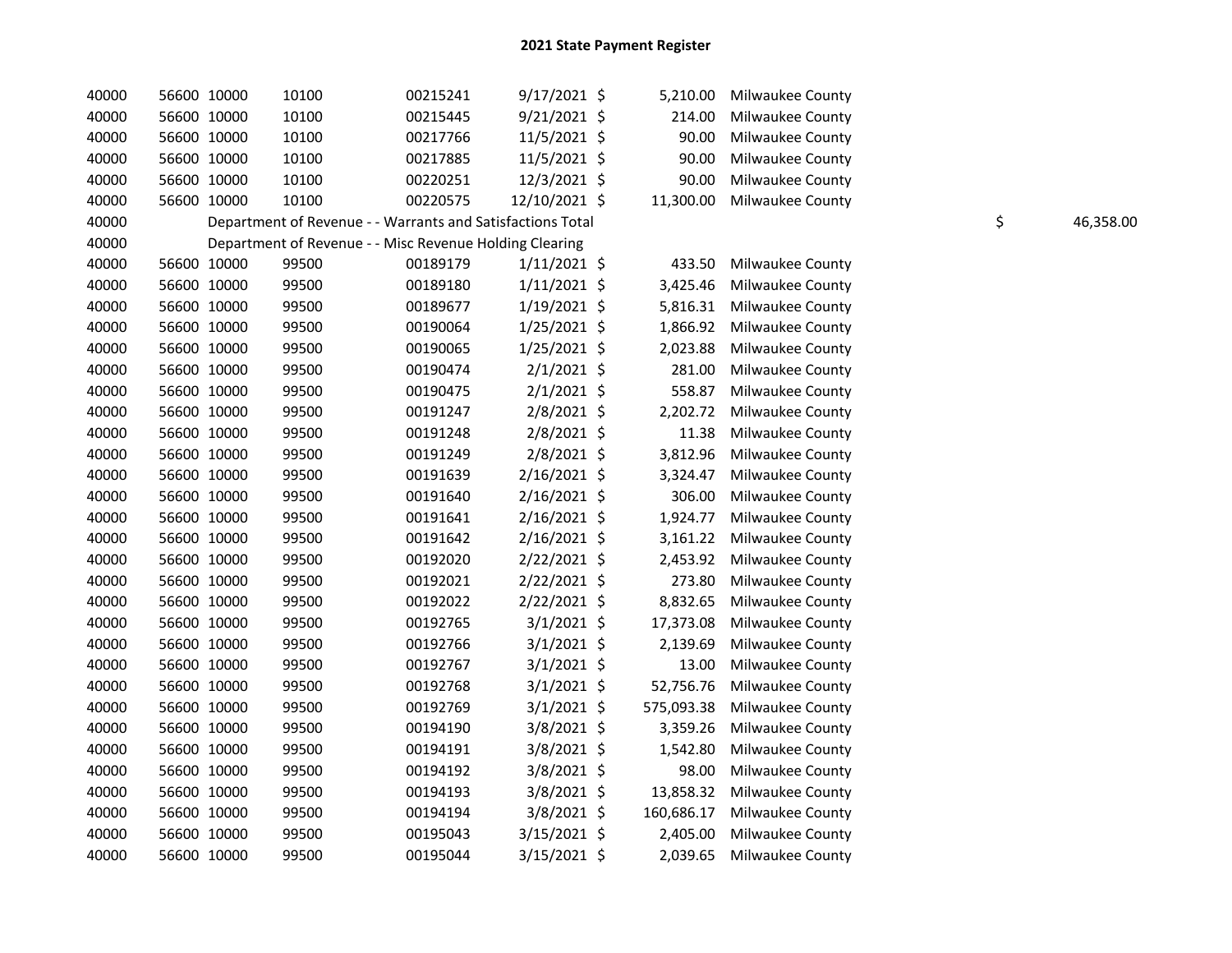| 40000 | 56600 10000 | 99500 | 00195045 | $3/15/2021$ \$ | 12,003.49  | Milwaukee County |
|-------|-------------|-------|----------|----------------|------------|------------------|
| 40000 | 56600 10000 | 99500 | 00195046 | 3/15/2021 \$   | 210,717.32 | Milwaukee County |
| 40000 | 56600 10000 | 99500 | 00195875 | 3/22/2021 \$   | 133.00     | Milwaukee County |
| 40000 | 56600 10000 | 99500 | 00195876 | 3/22/2021 \$   | 3,875.71   | Milwaukee County |
| 40000 | 56600 10000 | 99500 | 00195877 | 3/22/2021 \$   | 119,834.06 | Milwaukee County |
| 40000 | 56600 10000 | 99500 | 00196552 | 3/29/2021 \$   | 448.00     | Milwaukee County |
| 40000 | 56600 10000 | 99500 | 00196553 | 3/29/2021 \$   | 267.60     | Milwaukee County |
| 40000 | 56600 10000 | 99500 | 00196554 | 3/29/2021 \$   | 3,612.00   | Milwaukee County |
| 40000 | 56600 10000 | 99500 | 00196555 | 3/29/2021 \$   | 106,709.84 | Milwaukee County |
| 40000 | 56600 10000 | 99500 | 00197294 | 4/5/2021 \$    | 3,385.00   | Milwaukee County |
| 40000 | 56600 10000 | 99500 | 00197295 | $4/5/2021$ \$  | 315.00     | Milwaukee County |
| 40000 | 56600 10000 | 99500 | 00197296 | $4/5/2021$ \$  | 3,244.85   | Milwaukee County |
| 40000 | 56600 10000 | 99500 | 00197297 | 4/5/2021 \$    | 93,887.64  | Milwaukee County |
| 40000 | 56600 10000 | 99500 | 00198501 | 4/12/2021 \$   | 2,254.90   | Milwaukee County |
| 40000 | 56600 10000 | 99500 | 00198502 | $4/12/2021$ \$ | 889.50     | Milwaukee County |
| 40000 | 56600 10000 | 99500 | 00198503 | $4/12/2021$ \$ | 3,185.30   | Milwaukee County |
| 40000 | 56600 10000 | 99500 | 00198504 | 4/12/2021 \$   | 79,482.02  | Milwaukee County |
| 40000 | 56600 10000 | 99500 | 00199236 | 4/20/2021 \$   | 7,126.22   | Milwaukee County |
| 40000 | 56600 10000 | 99500 | 00199237 | 4/20/2021 \$   | 161.00     | Milwaukee County |
| 40000 | 56600 10000 | 99500 | 00199238 | 4/20/2021 \$   | 5,033.23   | Milwaukee County |
| 40000 | 56600 10000 | 99500 | 00199239 | 4/20/2021 \$   | 72,187.22  | Milwaukee County |
| 40000 | 56600 10000 | 99500 | 00199875 | 4/26/2021 \$   | 5,752.05   | Milwaukee County |
| 40000 | 56600 10000 | 99500 | 00199876 | 4/26/2021 \$   | 5,196.60   | Milwaukee County |
| 40000 | 56600 10000 | 99500 | 00199877 | 4/26/2021 \$   | 83,619.23  | Milwaukee County |
| 40000 | 56600 10000 | 99500 | 00200471 | $5/3/2021$ \$  | 5,353.00   | Milwaukee County |
| 40000 | 56600 10000 | 99500 | 00200472 | 5/3/2021 \$    | 616.38     | Milwaukee County |
| 40000 | 56600 10000 | 99500 | 00200473 | 5/3/2021 \$    | 4,923.33   | Milwaukee County |
| 40000 | 56600 10000 | 99500 | 00200474 | $5/3/2021$ \$  | 85,694.87  | Milwaukee County |
| 40000 | 56600 10000 | 99500 | 00201667 | 5/10/2021 \$   | 4,434.19   | Milwaukee County |
| 40000 | 56600 10000 | 99500 | 00201668 | 5/10/2021 \$   | 497.50     | Milwaukee County |
| 40000 | 56600 10000 | 99500 | 00201669 | 5/10/2021 \$   | 7,637.97   | Milwaukee County |
| 40000 | 56600 10000 | 99500 | 00201670 | 5/10/2021 \$   | 60,674.51  | Milwaukee County |
| 40000 | 56600 10000 | 99500 | 00202307 | 5/17/2021 \$   | 2,564.00   | Milwaukee County |
| 40000 | 56600 10000 | 99500 | 00202308 | 5/17/2021 \$   | 227.50     | Milwaukee County |
| 40000 | 56600 10000 | 99500 | 00202309 | 5/17/2021 \$   | 2,642.00   | Milwaukee County |
| 40000 | 56600 10000 | 99500 | 00202310 | 5/17/2021 \$   | 60,564.23  | Milwaukee County |
| 40000 | 56600 10000 | 99500 | 00203028 | 5/24/2021 \$   | 14,679.69  | Milwaukee County |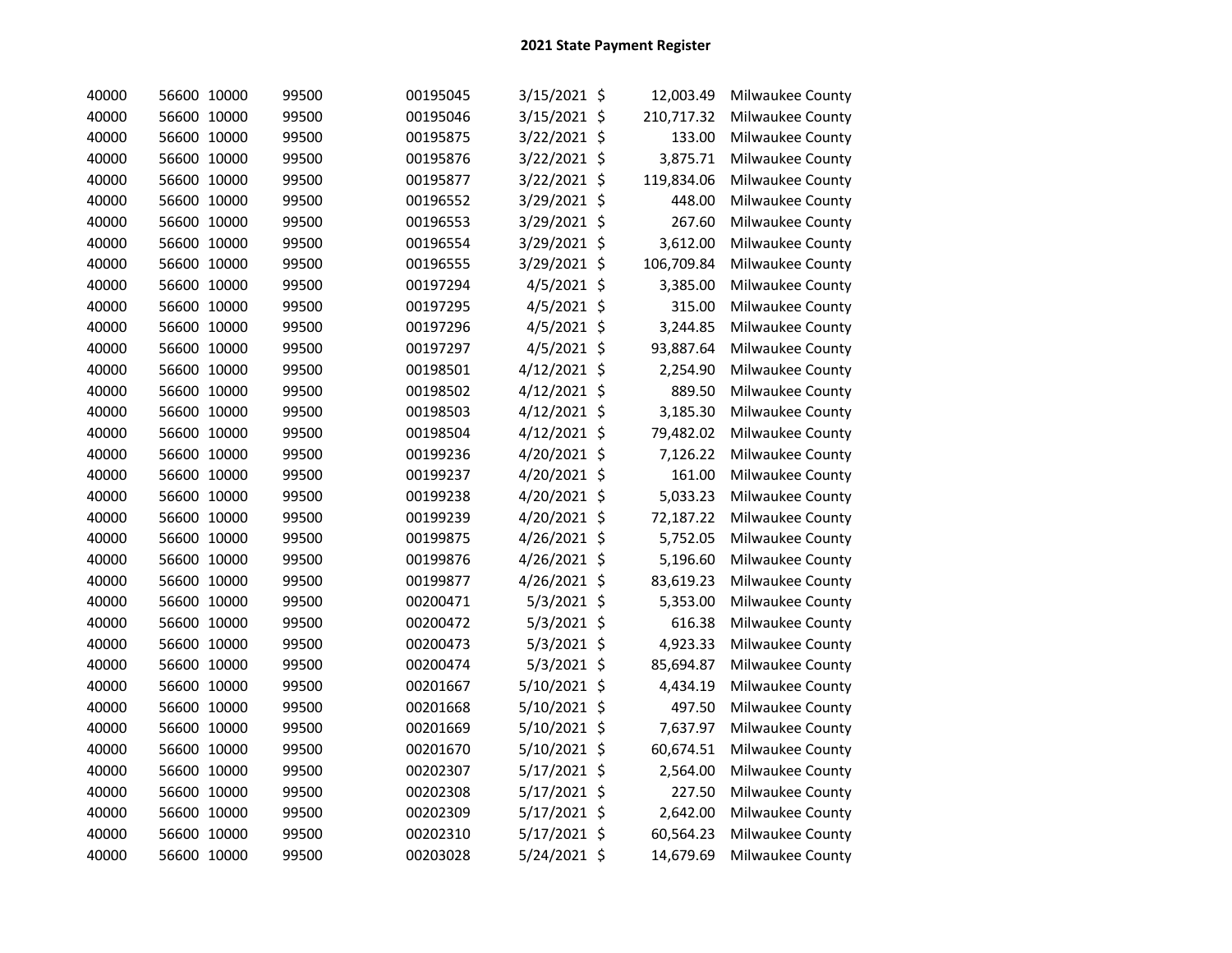| 40000 | 56600 10000 | 99500 | 00203029 | 5/24/2021 \$   | 634.50     | Milwaukee County |
|-------|-------------|-------|----------|----------------|------------|------------------|
| 40000 | 56600 10000 | 99500 | 00203030 | 5/24/2021 \$   | 5,082.00   | Milwaukee County |
| 40000 | 56600 10000 | 99500 | 00203031 | 5/24/2021 \$   | 95,224.17  | Milwaukee County |
| 40000 | 56600 10000 | 99500 | 00203732 | $6/1/2021$ \$  | 6,527.67   | Milwaukee County |
| 40000 | 56600 10000 | 99500 | 00203733 | $6/1/2021$ \$  | 790.52     | Milwaukee County |
| 40000 | 56600 10000 | 99500 | 00203734 | $6/1/2021$ \$  | 2,744.55   | Milwaukee County |
| 40000 | 56600 10000 | 99500 | 00203735 | $6/1/2021$ \$  | 108,091.18 | Milwaukee County |
| 40000 | 56600 10000 | 99500 | 00204797 | $6/7/2021$ \$  | 3,204.15   | Milwaukee County |
| 40000 | 56600 10000 | 99500 | 00204798 | $6/7/2021$ \$  | 775.00     | Milwaukee County |
| 40000 | 56600 10000 | 99500 | 00204799 | $6/7/2021$ \$  | 25,688.57  | Milwaukee County |
| 40000 | 56600 10000 | 99500 | 00205396 | $6/14/2021$ \$ | 3,828.00   | Milwaukee County |
| 40000 | 56600 10000 | 99500 | 00205397 | $6/14/2021$ \$ | 138.15     | Milwaukee County |
| 40000 | 56600 10000 | 99500 | 00205398 | $6/14/2021$ \$ | 29,259.98  | Milwaukee County |
| 40000 | 56600 10000 | 99500 | 00205891 | $6/21/2021$ \$ | 3,301.00   | Milwaukee County |
| 40000 | 56600 10000 | 99500 | 00205892 | $6/21/2021$ \$ | 1,227.94   | Milwaukee County |
| 40000 | 56600 10000 | 99500 | 00205893 | $6/21/2021$ \$ | 1,743.00   | Milwaukee County |
| 40000 | 56600 10000 | 99500 | 00205894 | $6/21/2021$ \$ | 23,714.51  | Milwaukee County |
| 40000 | 56600 10000 | 99500 | 00208113 | 6/28/2021 \$   | 1,419.61   | Milwaukee County |
| 40000 | 56600 10000 | 99500 | 00208114 | 6/28/2021 \$   | 1,679.61   | Milwaukee County |
| 40000 | 56600 10000 | 99500 | 00208115 | 6/28/2021 \$   | 18,611.09  | Milwaukee County |
| 40000 | 56600 10000 | 99500 | 00208555 | 7/6/2021 \$    | 2,939.96   | Milwaukee County |
| 40000 | 56600 10000 | 99500 | 00208556 | 7/6/2021 \$    | 80.50      | Milwaukee County |
| 40000 | 56600 10000 | 99500 | 00208557 | 7/6/2021 \$    | 842.23     | Milwaukee County |
| 40000 | 56600 10000 | 99500 | 00208558 | 7/6/2021 \$    | 30,414.04  | Milwaukee County |
| 40000 | 56600 10000 | 99500 | 00209424 | 7/12/2021 \$   | 2,097.00   | Milwaukee County |
| 40000 | 56600 10000 | 99500 | 00209425 | 7/12/2021 \$   | 360.00     | Milwaukee County |
| 40000 | 56600 10000 | 99500 | 00209426 | 7/12/2021 \$   | 16,642.72  | Milwaukee County |
| 40000 | 56600 10000 | 99500 | 00210215 | 7/19/2021 \$   | 594.00     | Milwaukee County |
| 40000 | 56600 10000 | 99500 | 00210216 | 7/19/2021 \$   | 157.75     | Milwaukee County |
| 40000 | 56600 10000 | 99500 | 00210217 | 7/19/2021 \$   | 26,941.20  | Milwaukee County |
| 40000 | 56600 10000 | 99500 | 00210831 | 7/26/2021 \$   | 2,813.00   | Milwaukee County |
| 40000 | 56600 10000 | 99500 | 00210832 | 7/26/2021 \$   | 30,679.23  | Milwaukee County |
| 40000 | 56600 10000 | 99500 | 00212164 | 8/9/2021 \$    | 395.00     | Milwaukee County |
| 40000 | 56600 10000 | 99500 | 00212165 | 8/9/2021 \$    | 56.00      | Milwaukee County |
| 40000 | 56600 10000 | 99500 | 00212166 | 8/9/2021 \$    | 557.50     | Milwaukee County |
| 40000 | 56600 10000 | 99500 | 00212167 | 8/9/2021 \$    | 28,886.73  | Milwaukee County |
| 40000 | 56600 10000 | 99500 | 00212674 | 8/16/2021 \$   | 251.00     | Milwaukee County |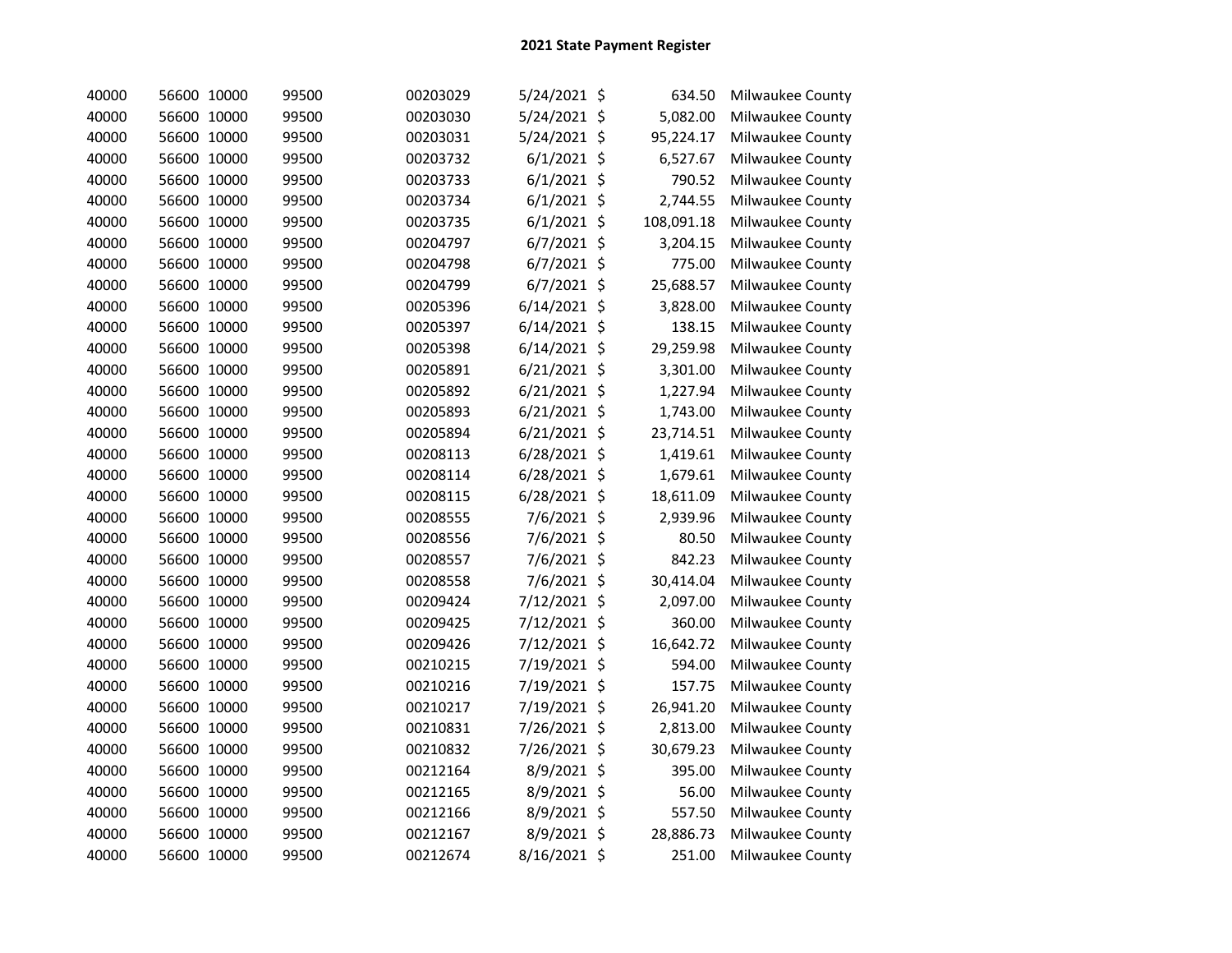| 40000 | 56600 10000 | 99500                                                         | 00212675 | 8/16/2021 \$   | 22,959.88 | <b>Milwaukee County</b> |    |              |
|-------|-------------|---------------------------------------------------------------|----------|----------------|-----------|-------------------------|----|--------------|
| 40000 | 56600 10000 | 99500                                                         | 00213148 | 8/23/2021 \$   | 125.77    | Milwaukee County        |    |              |
| 40000 | 56600 10000 | 99500                                                         | 00213149 | 8/23/2021 \$   | 12,267.70 | Milwaukee County        |    |              |
| 40000 | 56600 10000 | 99500                                                         | 00213570 | 8/30/2021 \$   | 118.54    | Milwaukee County        |    |              |
| 40000 | 56600 10000 | 99500                                                         | 00213571 | 8/30/2021 \$   | 411.30    | Milwaukee County        |    |              |
| 40000 | 56600 10000 | 99500                                                         | 00213572 | 8/30/2021 \$   | 7,957.41  | Milwaukee County        |    |              |
| 40000 | 56600 10000 | 99500                                                         | 00214015 | $9/7/2021$ \$  | 1,001.00  | Milwaukee County        |    |              |
| 40000 | 56600 10000 | 99500                                                         | 00214016 | $9/7/2021$ \$  | 9,429.92  | Milwaukee County        |    |              |
| 40000 | 56600 10000 | 99500                                                         | 00214800 | $9/13/2021$ \$ | 308.25    | Milwaukee County        |    |              |
| 40000 | 56600 10000 | 99500                                                         | 00214801 | $9/13/2021$ \$ | 4,278.80  | Milwaukee County        |    |              |
| 40000 | 56600 10000 | 99500                                                         | 00215335 | 9/20/2021 \$   | 2,211.24  | Milwaukee County        |    |              |
| 40000 | 56600 10000 | 99500                                                         | 00215336 | $9/20/2021$ \$ | 8,414.67  | Milwaukee County        |    |              |
| 40000 | 56600 10000 | 99500                                                         | 00215695 | $9/27/2021$ \$ | 490.40    | Milwaukee County        |    |              |
| 40000 | 56600 10000 | 99500                                                         | 00215696 | 9/27/2021 \$   | 70.00     | Milwaukee County        |    |              |
| 40000 | 56600 10000 | 99500                                                         | 00215697 | 9/27/2021 \$   | 4,446.40  | Milwaukee County        |    |              |
| 40000 | 56600 10000 | 99500                                                         | 00216144 | 10/4/2021 \$   | 149.40    | Milwaukee County        |    |              |
| 40000 | 56600 10000 | 99500                                                         | 00216145 | 10/4/2021 \$   | 427.63    | Milwaukee County        |    |              |
| 40000 | 56600 10000 | 99500                                                         | 00216146 | 10/4/2021 \$   | 5,971.53  | Milwaukee County        |    |              |
| 40000 | 56600 10000 | 99500                                                         | 00217064 | 10/12/2021 \$  | 4,169.45  | Milwaukee County        |    |              |
| 40000 | 56600 10000 | 99500                                                         | 00217504 | 10/18/2021 \$  | 4,726.75  | Milwaukee County        |    |              |
| 40000 | 56600 10000 | 99500                                                         | 00218127 | 10/25/2021 \$  | 10,829.03 | Milwaukee County        |    |              |
| 40000 | 56600 10000 | 99500                                                         | 00218128 | 10/25/2021 \$  | 729.00    | Milwaukee County        |    |              |
| 40000 | 56600 10000 | 99500                                                         | 00218129 | 10/25/2021 \$  | 6,133.35  | Milwaukee County        |    |              |
| 40000 | 56600 10000 | 99500                                                         | 00218618 | $11/1/2021$ \$ | 1,645.69  | Milwaukee County        |    |              |
| 40000 | 56600 10000 | 99500                                                         | 00218619 | $11/1/2021$ \$ | 5,525.06  | Milwaukee County        |    |              |
| 40000 | 56600 10000 | 99500                                                         | 00219553 | 11/8/2021 \$   | 8,610.77  | Milwaukee County        |    |              |
| 40000 | 56600 10000 | 99500                                                         | 00220006 | 11/16/2021 \$  | 2,459.47  | Milwaukee County        |    |              |
| 40000 | 56600 10000 | 99500                                                         | 00220377 | 11/22/2021 \$  | 13,416.80 | Milwaukee County        |    |              |
| 40000 | 56600 10000 | 99500                                                         | 00220779 | 11/30/2021 \$  | 1,318.73  | Milwaukee County        |    |              |
| 40000 | 56600 10000 | 99500                                                         | 00221052 | 12/6/2021 \$   | 326.81    | Milwaukee County        |    |              |
| 40000 | 56600 10000 | 99500                                                         | 00221846 | 12/13/2021 \$  | 959.31    | Milwaukee County        |    |              |
| 40000 | 56600 10000 | 99500                                                         | 00222248 | 12/20/2021 \$  | 3,763.94  | Milwaukee County        |    |              |
| 40000 | 56600 10000 | 99500                                                         | 00222649 | 12/28/2021 \$  | 2,517.61  | Milwaukee County        |    |              |
| 40000 |             | Department of Revenue - - Misc Revenue Holding Clearing Total |          |                |           |                         | \$ | 2,572,469.56 |
| 40000 |             | Circuit Courts - - Circuit Courts                             |          |                |           |                         |    |              |
| 40000 | 62500 10000 | 10100                                                         | 00002149 | 3/4/2021 \$    | 8,276.80  | Milwaukee County        |    |              |
| 40000 | 62500 10000 | 10100                                                         | 00002169 | 5/20/2021 \$   | 8,401.39  | Milwaukee County        |    |              |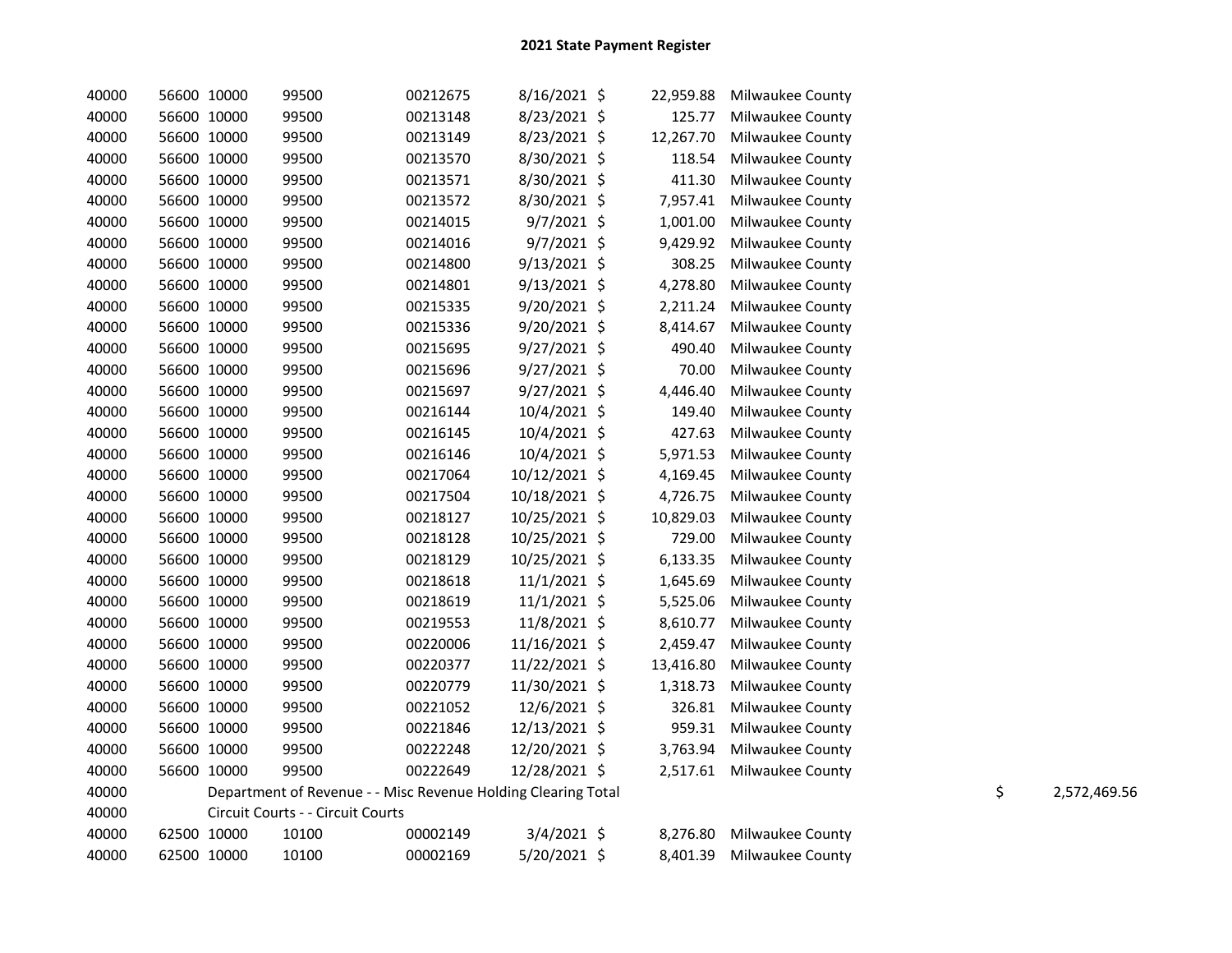| 40000 | 62500 10000 | 10100                                                            | 00002207 | 7/16/2021 \$    | 7,101.17     | Milwaukee County               |                     |
|-------|-------------|------------------------------------------------------------------|----------|-----------------|--------------|--------------------------------|---------------------|
| 40000 | 62500 10000 | 10100                                                            | 00002316 | 11/5/2021 \$    | 8,373.07     | Milwaukee County               |                     |
| 40000 |             | Circuit Courts - - Circuit Courts Total                          |          |                 |              |                                | \$<br>32,152.43     |
| 40000 |             | Circuit Courts - - Circuit Court Costs                           |          |                 |              |                                |                     |
| 40000 | 62500 10000 | 10500                                                            | 00002117 | $2/1/2021$ \$   | 1,904,343.00 | Milwaukee County               |                     |
| 40000 | 62500 10000 | 10500                                                            | 00002250 | 7/26/2021 \$    | 3,216,162.00 | Milwaukee County               |                     |
| 40000 |             | Circuit Courts - - Circuit Court Costs Total                     |          |                 |              |                                | \$<br>5,120,505.00  |
| 40000 |             | Supreme Court - - General Program Operations                     |          |                 |              |                                |                     |
| 40000 | 68000 10000 | 20100                                                            | 00011846 | $1/25/2021$ \$  | 1,234.67     | Milwaukee County               |                     |
| 40000 | 68000 10000 | 20100                                                            | 00012040 | 2/25/2021 \$    | 1,234.67     | Milwaukee County               |                     |
| 40000 | 68000 10000 | 20100                                                            | 00012198 | 3/25/2021 \$    | 1,234.67     | <b>Milwaukee County</b>        |                     |
| 40000 | 68000 10000 | 20100                                                            | 00012482 | 4/26/2021 \$    | 1,234.67     | Milwaukee County               |                     |
| 40000 | 68000 10000 | 20100                                                            | 00012723 | 5/25/2021 \$    | 1,234.67     | Milwaukee County               |                     |
| 40000 | 68000 10000 | 20100                                                            | 00013102 | 7/6/2021 \$     | 1,234.67     | Milwaukee County               |                     |
| 40000 | 68000 10000 | 20100                                                            | 00013106 | 7/7/2021 \$     | 674.40       | Milwaukee County               |                     |
| 40000 | 68000 10000 | 20100                                                            | 00013347 | 7/23/2021 \$    | 1,234.67     | Milwaukee County               |                     |
| 40000 | 68000 10000 | 20100                                                            | 00013550 | 8/25/2021 \$    | 1,234.67     | Milwaukee County               |                     |
| 40000 | 68000 10000 | 20100                                                            | 00013776 | 9/27/2021 \$    | 1,234.67     | Milwaukee County               |                     |
| 40000 | 68000 10000 | 20100                                                            | 00014010 | 10/25/2021 \$   | 1,234.67     | Milwaukee County               |                     |
| 40000 | 68000 10000 | 20100                                                            | 00014203 | 11/26/2021 \$   | 1,234.67     | Milwaukee County               |                     |
| 40000 | 68000 10000 | 20100                                                            | 00014434 | 12/23/2021 \$   | 1,234.67     | Milwaukee County               |                     |
| 40000 |             | Supreme Court - - General Program Operations Total               |          |                 |              |                                | \$<br>15,490.44     |
| 40000 |             | Supreme Court - - Office Of Lawyer Regulation                    |          |                 |              |                                |                     |
| 40000 | 68000 10000 | 33300                                                            | 00011958 | 1/28/2021 \$    | 15.55        | Milwaukee County               |                     |
| 40000 | 68000 10000 | 33300                                                            | 00014486 | 12/13/2021 \$   | 13.75        | Milwaukee County               |                     |
| 40000 | 68000 10000 | 33300                                                            | 00014569 | 12/27/2021 \$   | 1.25         | Milwaukee County               |                     |
| 40000 |             | Supreme Court - - Office Of Lawyer Regulation Total              |          |                 |              |                                | \$<br>30.55         |
| 40000 |             | Shared Revenue and Tax Relief - - County And Municipal Aid       |          |                 |              |                                |                     |
| 40000 | 83500 10000 | 10500                                                            | 00088870 | $11/15/2021$ \$ |              | 27,017,809.58 Milwaukee County |                     |
| 40000 |             | Shared Revenue and Tax Relief - - County And Municipal Aid Total |          |                 |              |                                | \$<br>27,017,809.58 |
| 40000 |             | Shared Revenue and Tax Relief - - Exempt Computer Aid            |          |                 |              |                                |                     |
| 40000 | 83500 10000 | 10900                                                            | 00083354 | 7/26/2021 \$    | 5,129,455.59 | Milwaukee County               |                     |
| 40000 |             | Shared Revenue and Tax Relief - - Exempt Computer Aid Total      |          |                 |              |                                | \$<br>5,129,455.59  |
| 40000 |             | Shared Revenue and Tax Relief - - Personal Property Aid          |          |                 |              |                                |                     |
| 40000 | 83500 10000 | 11100                                                            | 00076540 | $5/3/2021$ \$   | 1,381,286.80 | <b>Milwaukee County</b>        |                     |
| 40000 |             | Shared Revenue and Tax Relief - - Personal Property Aid Total    |          |                 |              |                                | \$<br>1,381,286.80  |
| 40000 |             | Shared Revenue and Tax Relief - - County Sales Tax Reptd/Distd   |          |                 |              |                                |                     |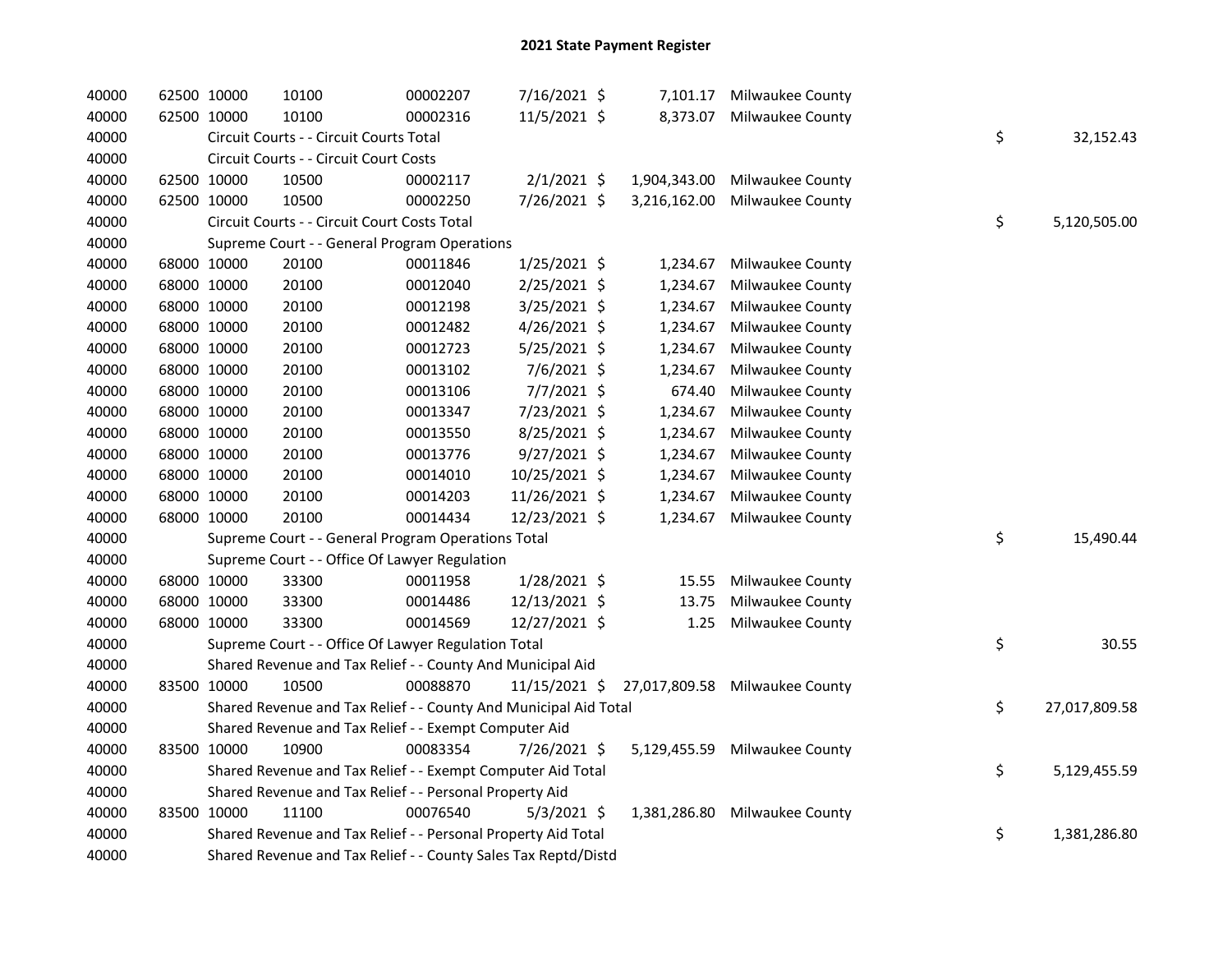| 40000       | 83500 10000 |       | 43100                                                                 | 00073897 | $1/29/2021$ \$ | 6,742,872.05 | Milwaukee County |                     |
|-------------|-------------|-------|-----------------------------------------------------------------------|----------|----------------|--------------|------------------|---------------------|
| 40000       | 83500 10000 |       | 43100                                                                 | 00073985 | $2/26/2021$ \$ | 7,139,029.10 | Milwaukee County |                     |
| 40000       | 83500 10000 |       | 43100                                                                 | 00074698 | $3/31/2021$ \$ | 5,723,455.74 | Milwaukee County |                     |
| 40000       | 83500 10000 |       | 43100                                                                 | 00079141 | 4/30/2021 \$   | 7,026,857.62 | Milwaukee County |                     |
| 40000       | 83500 10000 |       | 43100                                                                 | 00079945 | $5/28/2021$ \$ | 7,270,320.12 | Milwaukee County |                     |
| 40000       | 83500 10000 |       | 43100                                                                 | 00080676 | $6/30/2021$ \$ | 8,269,181.60 | Milwaukee County |                     |
| 40000       | 83500 10000 |       | 43100                                                                 | 00086218 | 7/30/2021 \$   | 8,201,063.80 | Milwaukee County |                     |
| 40000       | 83500 10000 |       | 43100                                                                 | 00086781 | $8/31/2021$ \$ | 6,717,459.71 | Milwaukee County |                     |
| 40000       | 83500 10000 |       | 43100                                                                 | 00087083 | $9/30/2021$ \$ | 9,073,120.93 | Milwaukee County |                     |
| 40000       | 83500 10000 |       | 43100                                                                 | 00087772 | 10/29/2021 \$  | 7,367,798.00 | Milwaukee County |                     |
| 40000       | 83500 10000 |       | 43100                                                                 | 00089782 | 11/30/2021 \$  | 8,046,017.15 | Milwaukee County |                     |
| 40000       | 83500 10000 |       | 43100                                                                 | 00089866 | 12/30/2021 \$  | 8,597,298.40 | Milwaukee County |                     |
| 40000       |             |       | Shared Revenue and Tax Relief - - County Sales Tax Reptd/Distd Total  |          |                |              |                  | \$<br>90,174,474.22 |
| 40000       |             |       | Shared Revenue and Tax Relief - - Baseball Stadium District Tax       |          |                |              |                  |                     |
| 40000       | 83500       | 10000 | 43300                                                                 | 00087803 | $11/1/2021$ \$ | 368.030.59   | Milwaukee County |                     |
| 40000       |             |       | Shared Revenue and Tax Relief - - Baseball Stadium District Tax Total |          |                |              |                  | \$<br>368,030.59    |
| 40000 Total |             |       |                                                                       |          |                |              |                  | 461,270,190.94      |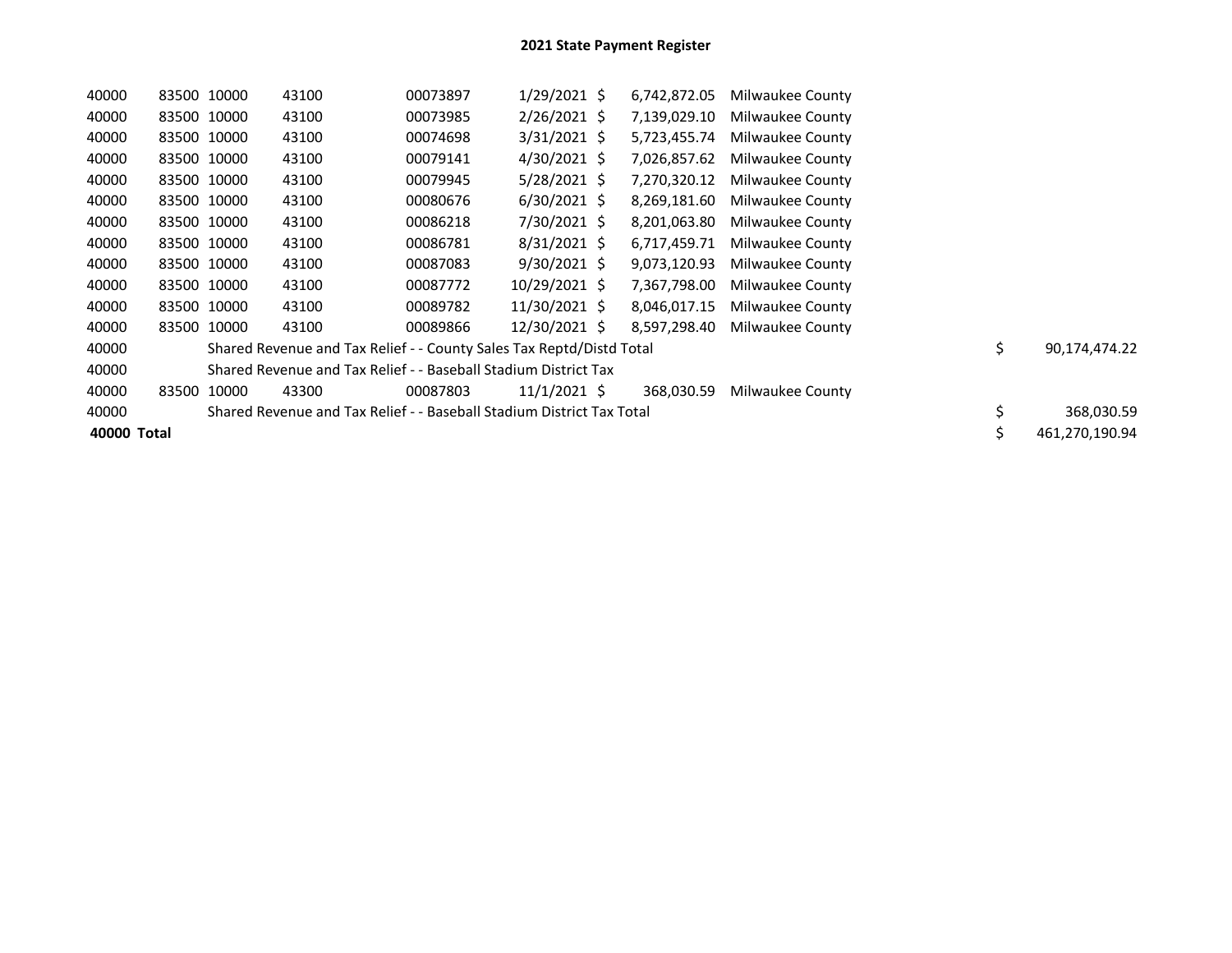| 40106 |             | Dept of Ag, Trade & Cons Protc - - Clean Sweep Grants                  |          |                |  |                               |    |            |
|-------|-------------|------------------------------------------------------------------------|----------|----------------|--|-------------------------------|----|------------|
| 40106 | 11500 27400 | 77800                                                                  | 00068226 | 5/5/2021 \$    |  | 1,958.79 Village Of Bayside   |    |            |
| 40106 | 11500 27400 | 77800                                                                  | 00075841 | 12/20/2021 \$  |  | 5,939.97 Village Of Bayside   |    |            |
| 40106 |             | Dept of Ag, Trade & Cons Protc - - Clean Sweep Grants Total            |          |                |  |                               | \$ | 7,898.76   |
| 40106 |             | Dept of Safety & Prof Services - - Fire Dues Distribution              |          |                |  |                               |    |            |
| 40106 | 16500 10000 | 22500                                                                  | 00041227 | 7/16/2021 \$   |  | 22,253.17 Village Of Bayside  |    |            |
| 40106 |             | Dept of Safety & Prof Services - - Fire Dues Distribution Total        |          |                |  |                               | \$ | 22,253.17  |
| 40106 |             | Dept of Natural Resources - - Rec & Resource Aids, Fed                 |          |                |  |                               |    |            |
| 40106 | 37000 21200 | 58300                                                                  | 00526609 | 12/29/2021 \$  |  | 25,000.00 Village Of Bayside  |    |            |
| 40106 |             | Dept of Natural Resources - - Rec & Resource Aids, Fed Total           |          |                |  |                               | \$ | 25,000.00  |
| 40106 |             | Dept of Natural Resources - - Fin Asst For Responsible Units           |          |                |  |                               |    |            |
| 40106 | 37000 27400 | 67000                                                                  | 00483072 | $5/21/2021$ \$ |  | 25,769.91 Village Of Bayside  |    |            |
| 40106 |             | Dept of Natural Resources - - Fin Asst For Responsible Units Total     |          |                |  |                               | \$ | 25,769.91  |
| 40106 |             | WI Dept of Transportation - - Conn Hwy Aids St Fds                     |          |                |  |                               |    |            |
| 40106 | 39500 21100 | 16200                                                                  | 00633574 | $1/4/2021$ \$  |  | 4,246.23 Village Of Bayside   |    |            |
| 40106 | 39500 21100 | 16200                                                                  | 00669181 | 4/5/2021 \$    |  | 4,246.23 Village Of Bayside   |    |            |
| 40106 | 39500 21100 | 16200                                                                  | 00712669 | $7/6/2021$ \$  |  | 4,246.23 Village Of Bayside   |    |            |
| 40106 | 39500 21100 | 16200                                                                  | 00753228 | 10/4/2021 \$   |  | 4,246.25 Village Of Bayside   |    |            |
| 40106 |             | WI Dept of Transportation - - Conn Hwy Aids St Fds Total               |          |                |  |                               | \$ | 16,984.94  |
| 40106 |             | WI Dept of Transportation - - Trns Aids To Mnc.-Sf                     |          |                |  |                               |    |            |
| 40106 | 39500 21100 | 19100                                                                  | 00632673 | $1/4/2021$ \$  |  | 106,884.71 Village Of Bayside |    |            |
| 40106 | 39500 21100 | 19100                                                                  | 00668280 | $4/5/2021$ \$  |  | 106,884.71 Village Of Bayside |    |            |
| 40106 | 39500 21100 | 19100                                                                  | 00711768 | 7/6/2021 \$    |  | 106,884.71 Village Of Bayside |    |            |
| 40106 | 39500 21100 | 19100                                                                  | 00752327 | 10/4/2021 \$   |  | 106,884.74 Village Of Bayside |    |            |
| 40106 |             | WI Dept of Transportation - - Trns Aids To Mnc.-Sf Total               |          |                |  |                               | \$ | 427,538.87 |
| 40106 |             | Department of Health Services - - Emergency Dispatcher Cardiopul       |          |                |  |                               |    |            |
| 40106 | 43500 10000 | 18500                                                                  | 00437813 | 7/30/2021 \$   |  | 2,154.00 Village Of Bayside   |    |            |
| 40106 |             | Department of Health Services - - Emergency Dispatcher Cardiopul Total |          |                |  |                               | \$ | 2,154.00   |
| 40106 |             | Department of Justice - - Officer training reimbursement               |          |                |  |                               |    |            |
| 40106 | 45500 10000 | 21400                                                                  | 00104704 | 11/12/2021 \$  |  | 2,080.00 Village Of Bayside   |    |            |
| 40106 |             | Department of Justice - - Officer training reimbursement Total         |          |                |  |                               | \$ | 2,080.00   |
| 40106 |             | Department of Justice - - Crime Laboratories, Dna                      |          |                |  |                               |    |            |
| 40106 | 45500 10000 | 22100                                                                  | 00100307 | 7/14/2021 \$   |  | 10.00 Village Of Bayside      |    |            |
| 40106 |             | Department of Justice - - Crime Laboratories, Dna Total                |          |                |  |                               | \$ | 10.00      |
| 40106 |             | Department of Justice - - Federal Aid, Local Assistance                |          |                |  |                               |    |            |
| 40106 | 45500 10000 | 25100                                                                  | 00097421 | $4/27/2021$ \$ |  | 2,474.97 Village Of Bayside   |    |            |
| 40106 | 45500 10000 | 25100                                                                  | 00099260 | $6/16/2021$ \$ |  | 7,525.03 Village Of Bayside   |    |            |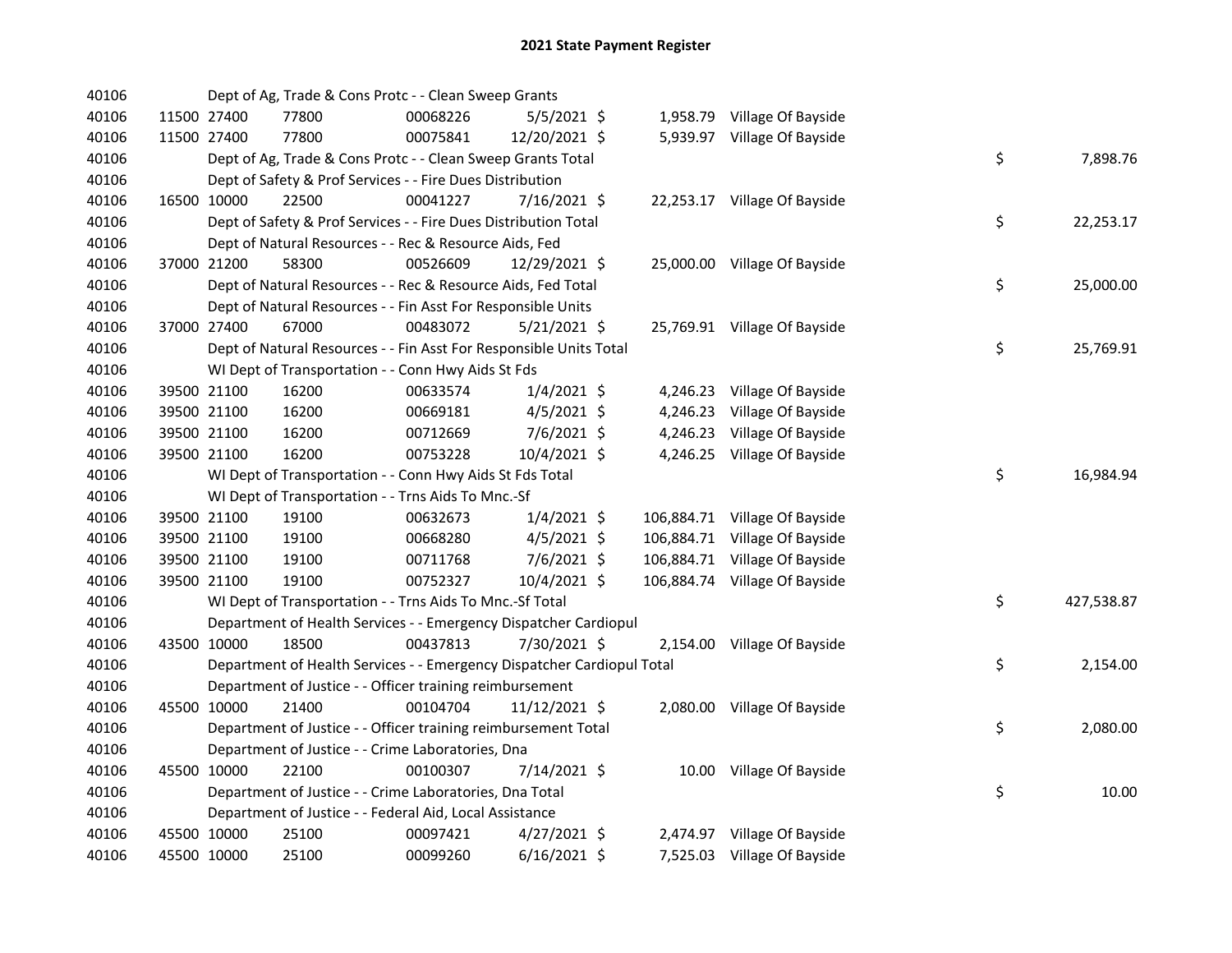| 40106 |             | Department of Justice - - Federal Aid, Local Assistance Total           |          |                |  |           |                               |  |    | 10,000.00  |
|-------|-------------|-------------------------------------------------------------------------|----------|----------------|--|-----------|-------------------------------|--|----|------------|
| 40106 |             | Department of Military Affairs - - Federal Aid, Local Assistance        |          |                |  |           |                               |  |    |            |
| 40106 | 46500 10000 | 34200                                                                   | 00094710 | $5/28/2021$ \$ |  |           | 101,992.70 Village Of Bayside |  |    |            |
| 40106 | 46500 10000 | 34200                                                                   | 00096413 | $6/28/2021$ \$ |  | 29,204.85 | Village Of Bayside            |  |    |            |
| 40106 |             | Department of Military Affairs - - Federal Aid, Local Assistance Total  |          |                |  |           |                               |  | \$ | 131,197.55 |
| 40106 |             | Department of Revenue - - Gifts And Grants                              |          |                |  |           |                               |  |    |            |
| 40106 | 56600 10000 | 12100                                                                   | 00207095 | $6/25/2021$ \$ |  |           | 226,816.76 Village Of Bayside |  |    |            |
| 40106 |             | Department of Revenue - - Gifts And Grants Total                        |          |                |  |           |                               |  | \$ | 226,816.76 |
| 40106 |             | Department of Revenue - - Misc Revenue Holding Clearing                 |          |                |  |           |                               |  |    |            |
| 40106 | 56600 10000 | 99500                                                                   | 00188889 | $1/8/2021$ \$  |  |           | 2,457.32 Village Of Bayside   |  |    |            |
| 40106 | 56600 10000 | 99500                                                                   | 00190957 | 2/5/2021 \$    |  | 1,197.81  | Village Of Bayside            |  |    |            |
| 40106 | 56600 10000 | 99500                                                                   | 00193563 | 3/5/2021 \$    |  | 9,315.16  | Village Of Bayside            |  |    |            |
| 40106 | 56600 10000 | 99500                                                                   | 00197842 | $4/7/2021$ \$  |  | 7,433.78  | Village Of Bayside            |  |    |            |
| 40106 | 56600 10000 | 99500                                                                   | 00201209 | 5/7/2021 \$    |  | 3,809.46  | Village Of Bayside            |  |    |            |
| 40106 | 56600 10000 | 99500                                                                   | 00204434 | $6/7/2021$ \$  |  | 6,103.78  | Village Of Bayside            |  |    |            |
| 40106 | 56600 10000 | 99500                                                                   | 00209011 | 7/8/2021 \$    |  | 2,894.67  | Village Of Bayside            |  |    |            |
| 40106 | 56600 10000 | 99500                                                                   | 00211758 | $8/6/2021$ \$  |  | 1,487.34  | Village Of Bayside            |  |    |            |
| 40106 | 56600 10000 | 99500                                                                   | 00214369 | 9/8/2021 \$    |  | 2,307.89  | Village Of Bayside            |  |    |            |
| 40106 | 56600 10000 | 99500                                                                   | 00216622 | 10/7/2021 \$   |  | 2,016.51  | Village Of Bayside            |  |    |            |
| 40106 | 56600 10000 | 99500                                                                   | 00219210 | 11/5/2021 \$   |  | 2,788.44  | Village Of Bayside            |  |    |            |
| 40106 | 56600 10000 | 99500                                                                   | 00219998 | 11/16/2021 \$  |  | 27.80     | Village Of Bayside            |  |    |            |
| 40106 | 56600 10000 | 99500                                                                   | 00221360 | 12/7/2021 \$   |  | 1,206.54  | Village Of Bayside            |  |    |            |
| 40106 |             | Department of Revenue - - Misc Revenue Holding Clearing Total           |          |                |  |           |                               |  | \$ | 43,046.50  |
| 40106 |             | Shared Revenue and Tax Relief - - Expenditure Restraint Program         |          |                |  |           |                               |  |    |            |
| 40106 | 83500 10000 | 10100                                                                   | 00081750 | 7/26/2021 \$   |  |           | 78,900.05 Village Of Bayside  |  |    |            |
| 40106 |             | Shared Revenue and Tax Relief - - Expenditure Restraint Program Total   |          |                |  |           |                               |  | \$ | 78,900.05  |
| 40106 |             | Shared Revenue and Tax Relief - - County And Municipal Aid              |          |                |  |           |                               |  |    |            |
| 40106 | 83500 10000 | 10500                                                                   | 00081750 | 7/26/2021 \$   |  |           | 9,044.43 Village Of Bayside   |  |    |            |
| 40106 | 83500 10000 | 10500                                                                   | 00088851 | 11/15/2021 \$  |  |           | 51,251.78 Village Of Bayside  |  |    |            |
| 40106 |             | Shared Revenue and Tax Relief - - County And Municipal Aid Total        |          |                |  |           |                               |  | \$ | 60,296.21  |
| 40106 |             | Shared Revenue and Tax Relief - - Exempt Computer Aid                   |          |                |  |           |                               |  |    |            |
| 40106 | 83500 10000 | 10900                                                                   | 00084340 | 7/26/2021 \$   |  |           | 15,159.62 Village Of Bayside  |  |    |            |
| 40106 |             | Shared Revenue and Tax Relief - - Exempt Computer Aid Total             |          |                |  |           |                               |  | \$ | 15,159.62  |
| 40106 |             | Shared Revenue and Tax Relief - - Personal Property Aid                 |          |                |  |           |                               |  |    |            |
| 40106 | 83500 10000 | 11100                                                                   | 00077516 | $5/3/2021$ \$  |  |           | 1,737.78 Village Of Bayside   |  |    |            |
| 40106 |             | Shared Revenue and Tax Relief - - Personal Property Aid Total           |          |                |  |           |                               |  | \$ | 1,737.78   |
| 40106 |             | Shared Revenue and Tax Relief - - State Aid; Video Service Provider Fee |          |                |  |           |                               |  |    |            |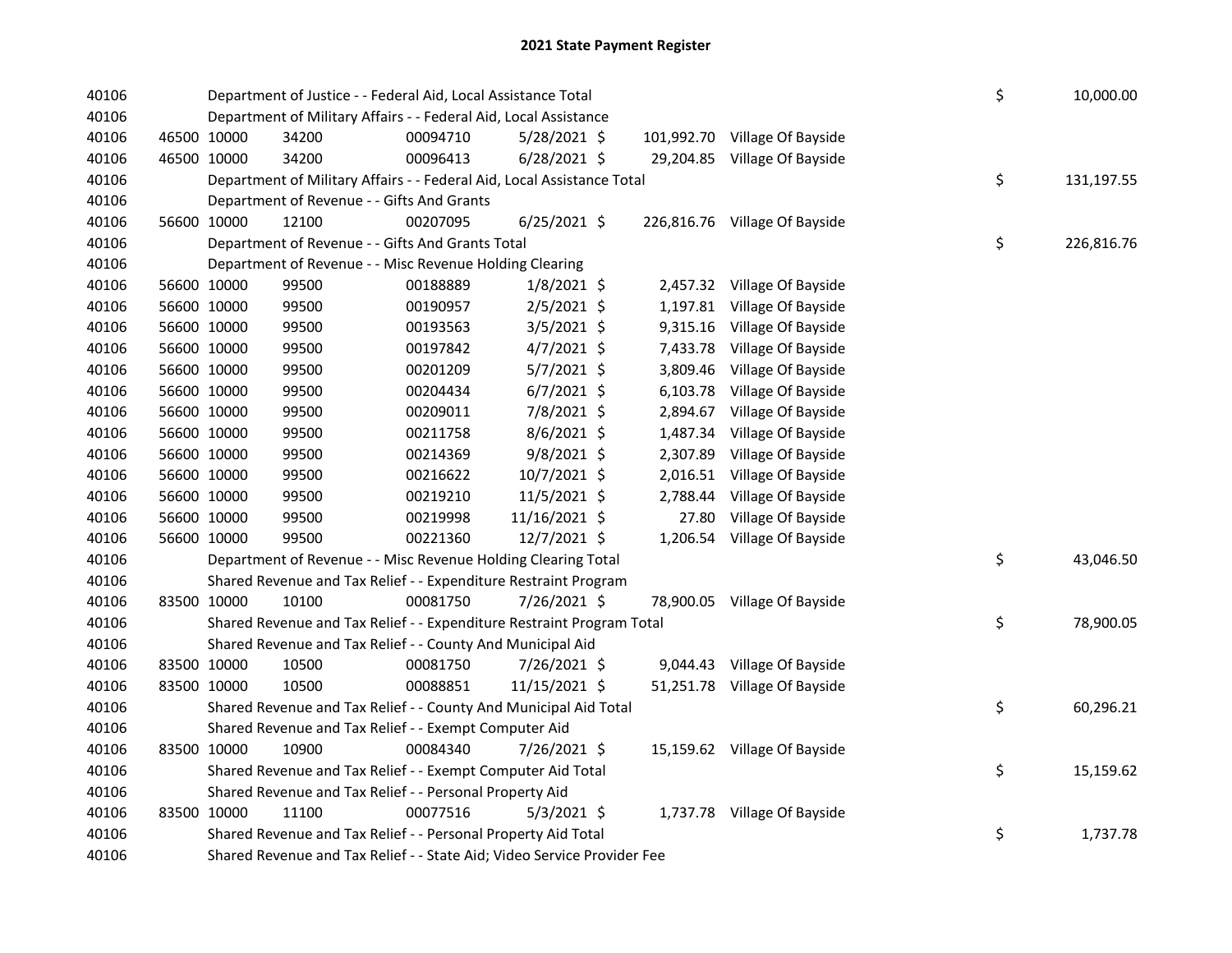| 40106       | 83500 10000 | 11200 | 00083041                                                                      | 7/26/2021 \$   | 14,470.35    | Village Of Bayside |              |
|-------------|-------------|-------|-------------------------------------------------------------------------------|----------------|--------------|--------------------|--------------|
| 40106       |             |       | Shared Revenue and Tax Relief - - State Aid; Video Service Provider Fee Total |                |              |                    | 14,470.35    |
| 40106       |             |       | Shared Revenue and Tax Relief - - School Lvy Tx/First Dollar Cr               |                |              |                    |              |
| 40106       | 83500 10000 | 30200 | 00082687                                                                      | 7/26/2021 \$   | 1,463,871.09 | Village Of Bayside |              |
| 40106       | 83500 10000 | 30200 | 00086083                                                                      | 7/26/2021 \$   | 144.604.98   | Village Of Bayside |              |
| 40106       |             |       | Shared Revenue and Tax Relief - - School Lvy Tx/First Dollar Cr Total         |                |              |                    | 1,608,476.07 |
| 40106       |             |       | Shared Revenue and Tax Relief - - Lottery & Gaming Credit                     |                |              |                    |              |
| 40106       | 83500 52100 | 36300 | 00074566                                                                      | $3/22/2021$ \$ | 268.160.66   | Village Of Bayside |              |
| 40106       |             |       | Shared Revenue and Tax Relief - - Lottery & Gaming Credit Total               |                |              |                    | 268,160.66   |
| 40106 Total |             |       |                                                                               |                |              |                    | 2.987.951.20 |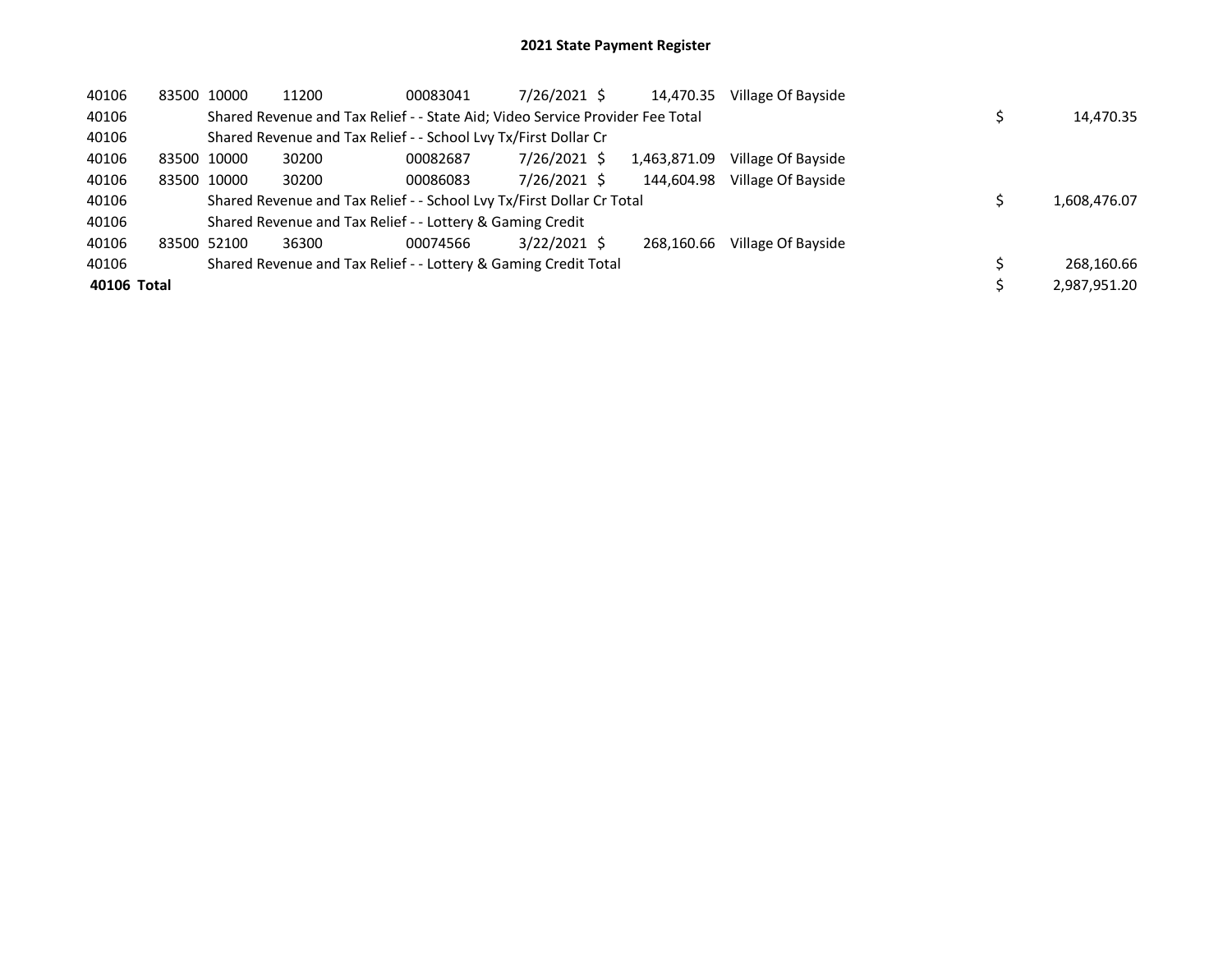| 40107 |             | Dept of Safety & Prof Services - - Fire Dues Distribution           |          |                |            |                                  |    |            |
|-------|-------------|---------------------------------------------------------------------|----------|----------------|------------|----------------------------------|----|------------|
| 40107 | 16500 10000 | 22500                                                               | 00041228 | 7/15/2021 \$   |            | 40,108.94 Village Of Brown Deer  |    |            |
| 40107 |             | Dept of Safety & Prof Services - - Fire Dues Distribution Total     |          |                |            |                                  | \$ | 40,108.94  |
| 40107 |             | Dept of Natural Resources - - GPO-Federal Funds                     |          |                |            |                                  |    |            |
| 40107 | 37000 10000 | 44100                                                               | 00456210 | 1/22/2021 \$   | 4,000.00   | Village Of Brown Deer            |    |            |
| 40107 | 37000 10000 | 44100                                                               | 00525466 | 12/30/2021 \$  | 4,000.00   | Village Of Brown Deer            |    |            |
| 40107 |             | Dept of Natural Resources - - GPO-Federal Funds Total               |          |                |            |                                  | \$ | 8,000.00   |
| 40107 |             | Dept of Natural Resources - - Ea - Urban Nonpoint Source            |          |                |            |                                  |    |            |
| 40107 | 37000 27400 | 65800                                                               | 00474764 | $4/23/2021$ \$ |            | 57,708.63 Village Of Brown Deer  |    |            |
| 40107 |             | Dept of Natural Resources - - Ea - Urban Nonpoint Source Total      |          |                |            |                                  | \$ | 57,708.63  |
| 40107 |             | Dept of Natural Resources - - Fin Asst For Responsible Units        |          |                |            |                                  |    |            |
| 40107 | 37000 27400 | 67000                                                               | 00483803 | $5/21/2021$ \$ |            | 43,835.08 Village Of Brown Deer  |    |            |
| 40107 |             | Dept of Natural Resources - - Fin Asst For Responsible Units Total  |          |                |            |                                  | \$ | 43,835.08  |
| 40107 |             | WI Dept of Transportation - - Trns Aids To Mnc.-Sf                  |          |                |            |                                  |    |            |
| 40107 | 39500 21100 | 19100                                                               | 00632674 | $1/4/2021$ \$  |            | 140,611.23 Village Of Brown Deer |    |            |
| 40107 | 39500 21100 | 19100                                                               | 00668281 | $4/5/2021$ \$  | 140,611.23 | Village Of Brown Deer            |    |            |
| 40107 | 39500 21100 | 19100                                                               | 00711769 | $7/6/2021$ \$  | 140,611.23 | Village Of Brown Deer            |    |            |
| 40107 | 39500 21100 | 19100                                                               | 00752328 | 10/4/2021 \$   |            | 140,611.23 Village Of Brown Deer |    |            |
| 40107 |             | WI Dept of Transportation - - Trns Aids To Mnc.-Sf Total            |          |                |            |                                  | \$ | 562,444.92 |
| 40107 |             | WI Dept of Transportation - - Loc Rd Imp Prg St Fd                  |          |                |            |                                  |    |            |
| 40107 | 39500 21100 | 27800                                                               | 00718464 | 7/9/2021 \$    |            | 54,402.94 Village Of Brown Deer  |    |            |
| 40107 |             | WI Dept of Transportation - - Loc Rd Imp Prg St Fd Total            |          |                |            |                                  | \$ | 54,402.94  |
| 40107 |             | Department of Health Services - - State/Federal Aids                |          |                |            |                                  |    |            |
| 40107 | 43500 10000 | 00000                                                               | 92106    | $1/4/2021$ \$  | 119,744.00 | Village Of Brown Deer            |    |            |
| 40107 | 43500 10000 | 00000                                                               | 92107    | $2/1/2021$ \$  | 140,497.00 | Village Of Brown Deer            |    |            |
| 40107 | 43500 10000 | 00000                                                               | 92108    | $3/1/2021$ \$  | 249,972.00 | Village Of Brown Deer            |    |            |
| 40107 | 43500 10000 | 00000                                                               | 92111    | $6/1/2021$ \$  | 232,195.00 | Village Of Brown Deer            |    |            |
| 40107 | 43500 10000 | 00000                                                               | 92200    | $7/1/2021$ \$  | 47,730.00  | Village Of Brown Deer            |    |            |
| 40107 | 43500 10000 | 00000                                                               | 92201    | $8/2/2021$ \$  | 30,883.00  | Village Of Brown Deer            |    |            |
| 40107 | 43500 10000 | 00000                                                               | 92202    | $9/1/2021$ \$  | 44,385.00  | Village Of Brown Deer            |    |            |
| 40107 | 43500 10000 | 00000                                                               | 92204    | 10/1/2021 \$   | 51,349.00  | Village Of Brown Deer            |    |            |
| 40107 | 43500 10000 | 00000                                                               | 92206    | $11/1/2021$ \$ | 44,209.00  | Village Of Brown Deer            |    |            |
| 40107 | 43500 10000 | 00000                                                               | 92207    | $12/1/2021$ \$ | 26,900.00  | Village Of Brown Deer            |    |            |
| 40107 |             | Department of Health Services - - State/Federal Aids Total          |          |                |            |                                  | \$ | 987,864.00 |
| 40107 |             | Department of Health Services - - Federal Projects Operations       |          |                |            |                                  |    |            |
| 40107 | 43500 10000 | 14900                                                               | 00447321 | $9/9/2021$ \$  |            | 1,200.00 Village Of Brown Deer   |    |            |
| 40107 |             | Department of Health Services - - Federal Projects Operations Total |          |                |            |                                  | \$ | 1,200.00   |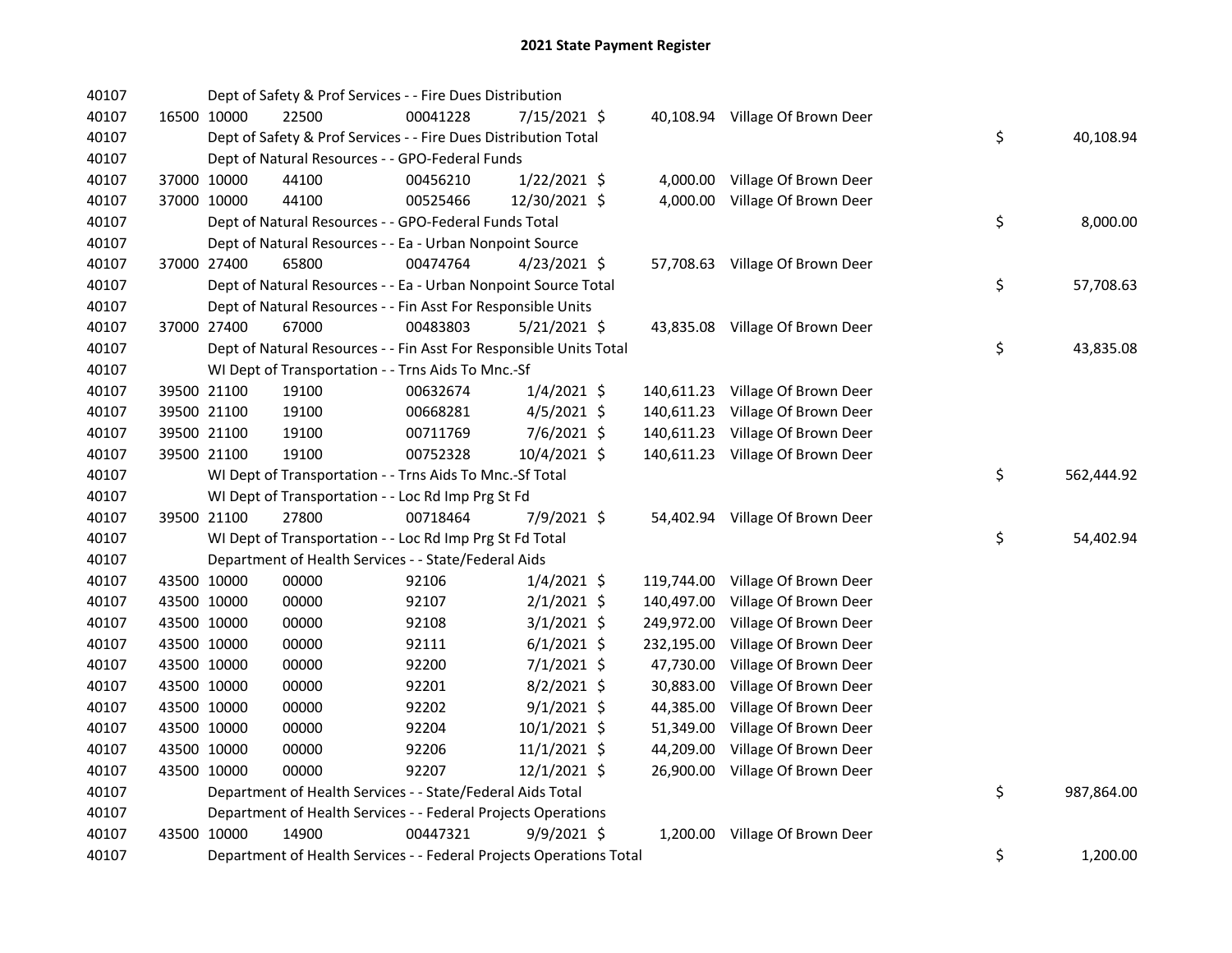| 40107 |             |             | Department of Health Services - - Prepaid Medical Transport Reimbursement       |                         |                |           |                                  |    |            |
|-------|-------------|-------------|---------------------------------------------------------------------------------|-------------------------|----------------|-----------|----------------------------------|----|------------|
| 40107 |             | 43500 10000 | 16300                                                                           | AMBULANCE 11/15/2021 \$ |                |           | 90,169.81 Village Of Brown Deer  |    |            |
| 40107 |             |             | Department of Health Services - - Prepaid Medical Transport Reimbursement Total |                         |                |           |                                  | \$ | 90,169.81  |
| 40107 |             |             | Department of Justice - - Officer training reimbursement                        |                         |                |           |                                  |    |            |
| 40107 |             | 45500 10000 | 21400                                                                           | 00104901                | 11/10/2021 \$  |           | 4,640.00 Village Of Brown Deer   |    |            |
| 40107 |             |             | Department of Justice - - Officer training reimbursement Total                  |                         |                |           |                                  | \$ | 4,640.00   |
| 40107 |             |             | Department of Justice - - Crime Laboratories, Dna                               |                         |                |           |                                  |    |            |
| 40107 |             | 45500 10000 | 22100                                                                           | 00100310                | 7/13/2021 \$   |           | 20.00 Village Of Brown Deer      |    |            |
| 40107 |             |             | Department of Justice - - Crime Laboratories, Dna Total                         |                         |                |           |                                  | \$ | 20.00      |
| 40107 |             |             | Department of Revenue - - Gifts And Grants                                      |                         |                |           |                                  |    |            |
| 40107 |             | 56600 10000 | 12100                                                                           | 00207096                | $6/25/2021$ \$ |           | 619,585.51 Village Of Brown Deer |    |            |
| 40107 |             |             | Department of Revenue - - Gifts And Grants Total                                |                         |                |           |                                  | \$ | 619,585.51 |
| 40107 |             |             | Department of Revenue - - Misc Revenue Holding Clearing                         |                         |                |           |                                  |    |            |
| 40107 |             | 56600 10000 | 99500                                                                           | 00189169                | $1/11/2021$ \$ | 248.00    | Village Of Brown Deer            |    |            |
| 40107 |             | 56600 10000 | 99500                                                                           | 00191637                | $2/16/2021$ \$ | 40.00     | Village Of Brown Deer            |    |            |
| 40107 |             | 56600 10000 | 99500                                                                           | 00192006                | $2/22/2021$ \$ | 379.43    | Village Of Brown Deer            |    |            |
| 40107 |             | 56600 10000 | 99500                                                                           | 00192721                | $3/1/2021$ \$  | 30,244.36 | Village Of Brown Deer            |    |            |
| 40107 |             | 56600 10000 | 99500                                                                           | 00192753                | $3/1/2021$ \$  | 1,379.45  | Village Of Brown Deer            |    |            |
| 40107 |             | 56600 10000 | 99500                                                                           | 00194155                | $3/8/2021$ \$  | 10,148.55 | Village Of Brown Deer            |    |            |
| 40107 |             | 56600 10000 | 99500                                                                           | 00194178                | 3/8/2021 \$    | 237.00    | Village Of Brown Deer            |    |            |
| 40107 |             | 56600 10000 | 99500                                                                           | 00195004                | 3/15/2021 \$   | 9,368.76  | Village Of Brown Deer            |    |            |
| 40107 |             | 56600 10000 | 99500                                                                           | 00195031                | 3/15/2021 \$   | 60.00     | Village Of Brown Deer            |    |            |
| 40107 |             | 56600 10000 | 99500                                                                           | 00195841                | 3/22/2021 \$   | 5,707.36  | Village Of Brown Deer            |    |            |
| 40107 |             | 56600 10000 | 99500                                                                           | 00195866                | $3/22/2021$ \$ | 628.00    | Village Of Brown Deer            |    |            |
| 40107 |             | 56600 10000 | 99500                                                                           | 00196517                | 3/29/2021 \$   | 4,648.13  | Village Of Brown Deer            |    |            |
| 40107 |             | 56600 10000 | 99500                                                                           | 00196543                | 3/29/2021 \$   | 208.00    | Village Of Brown Deer            |    |            |
| 40107 |             | 56600 10000 | 99500                                                                           | 00197256                | $4/5/2021$ \$  | 2,786.49  | Village Of Brown Deer            |    |            |
| 40107 |             | 56600 10000 | 99500                                                                           | 00197283                | $4/5/2021$ \$  | 80.00     | Village Of Brown Deer            |    |            |
| 40107 |             | 56600 10000 | 99500                                                                           | 00198471                | $4/12/2021$ \$ | 5,144.24  | Village Of Brown Deer            |    |            |
| 40107 |             | 56600 10000 | 99500                                                                           | 00199201                | 4/20/2021 \$   | 2,123.22  | Village Of Brown Deer            |    |            |
| 40107 |             | 56600 10000 | 99500                                                                           | 00199227                | 4/20/2021 \$   | 110.00    | Village Of Brown Deer            |    |            |
| 40107 |             | 56600 10000 | 99500                                                                           | 00199844                | $4/26/2021$ \$ | 2,701.84  | Village Of Brown Deer            |    |            |
| 40107 |             | 56600 10000 | 99500                                                                           | 00199867                | 4/26/2021 \$   | 138.00    | Village Of Brown Deer            |    |            |
| 40107 |             | 56600 10000 | 99500                                                                           | 00200442                | $5/3/2021$ \$  | 4,055.31  | Village Of Brown Deer            |    |            |
| 40107 |             | 56600 10000 | 99500                                                                           | 00200462                | $5/3/2021$ \$  | 150.00    | Village Of Brown Deer            |    |            |
| 40107 |             | 56600 10000 | 99500                                                                           | 00201639                | 5/10/2021 \$   | 2,527.44  | Village Of Brown Deer            |    |            |
| 40107 | 56600 10000 |             | 99500                                                                           | 00201659                | 5/10/2021 \$   |           | 130.00 Village Of Brown Deer     |    |            |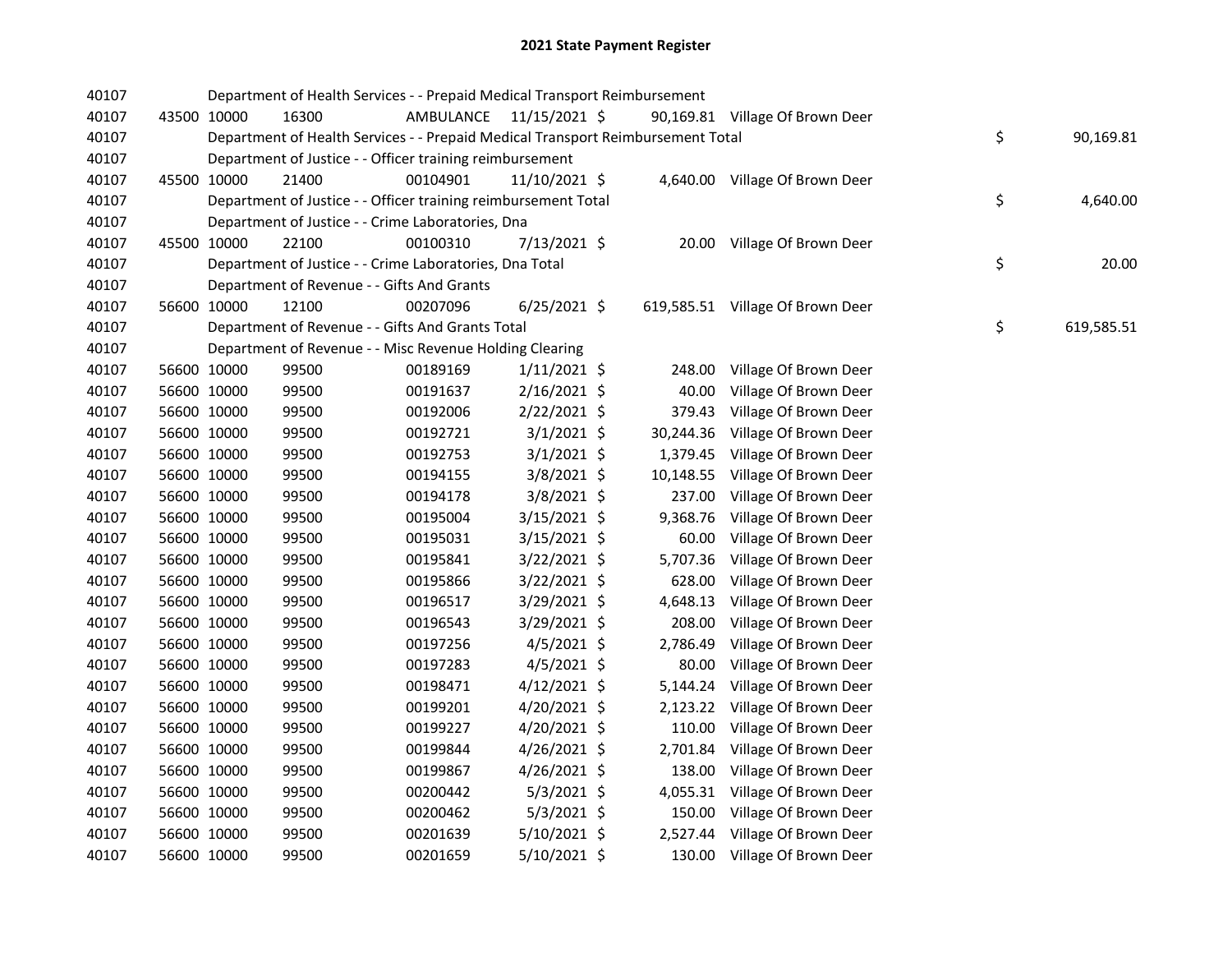| 40107 | 56600 10000 | 99500                                                                 | 00202275 | $5/17/2021$ \$ |          | 5,901.54 Village Of Brown Deer   |    |            |
|-------|-------------|-----------------------------------------------------------------------|----------|----------------|----------|----------------------------------|----|------------|
| 40107 | 56600 10000 | 99500                                                                 | 00202297 | 5/17/2021 \$   | 329.00   | Village Of Brown Deer            |    |            |
| 40107 | 56600 10000 | 99500                                                                 | 00202993 | $5/24/2021$ \$ | 3,434.07 | Village Of Brown Deer            |    |            |
| 40107 | 56600 10000 | 99500                                                                 | 00203019 | 5/24/2021 \$   | 275.00   | Village Of Brown Deer            |    |            |
| 40107 | 56600 10000 | 99500                                                                 | 00203701 | $6/1/2021$ \$  | 5,764.95 | Village Of Brown Deer            |    |            |
| 40107 | 56600 10000 | 99500                                                                 | 00203723 | $6/1/2021$ \$  | 230.00   | Village Of Brown Deer            |    |            |
| 40107 | 56600 10000 | 99500                                                                 | 00204777 | $6/7/2021$ \$  | 2,553.20 | Village Of Brown Deer            |    |            |
| 40107 | 56600 10000 | 99500                                                                 | 00204791 | $6/7/2021$ \$  | 155.00   | Village Of Brown Deer            |    |            |
| 40107 | 56600 10000 | 99500                                                                 | 00205369 | $6/14/2021$ \$ | 992.74   | Village Of Brown Deer            |    |            |
| 40107 | 56600 10000 | 99500                                                                 | 00205388 | $6/14/2021$ \$ | 205.00   | Village Of Brown Deer            |    |            |
| 40107 | 56600 10000 | 99500                                                                 | 00205870 | $6/21/2021$ \$ | 1,062.96 | Village Of Brown Deer            |    |            |
| 40107 | 56600 10000 | 99500                                                                 | 00208094 | $6/28/2021$ \$ | 1,877.22 | Village Of Brown Deer            |    |            |
| 40107 | 56600 10000 | 99500                                                                 | 00208532 | 7/6/2021 \$    | 1,044.60 | Village Of Brown Deer            |    |            |
| 40107 | 56600 10000 | 99500                                                                 | 00209405 | 7/12/2021 \$   | 1,857.45 | Village Of Brown Deer            |    |            |
| 40107 | 56600 10000 | 99500                                                                 | 00210194 | 7/19/2021 \$   | 934.60   | Village Of Brown Deer            |    |            |
| 40107 | 56600 10000 | 99500                                                                 | 00210207 | 7/19/2021 \$   | 115.00   | Village Of Brown Deer            |    |            |
| 40107 | 56600 10000 | 99500                                                                 | 00210810 | 7/26/2021 \$   | 38.00    | Village Of Brown Deer            |    |            |
| 40107 | 56600 10000 | 99500                                                                 | 00212158 | 8/9/2021 \$    | 106.00   | Village Of Brown Deer            |    |            |
| 40107 | 56600 10000 | 99500                                                                 | 00212670 | 8/16/2021 \$   | 55.00    | Village Of Brown Deer            |    |            |
| 40107 | 56600 10000 | 99500                                                                 | 00218124 | 10/25/2021 \$  | 95.00    | Village Of Brown Deer            |    |            |
| 40107 | 56600 10000 | 99500                                                                 | 00218615 | $11/1/2021$ \$ | 60.00    | Village Of Brown Deer            |    |            |
| 40107 | 56600 10000 | 99500                                                                 | 00221375 | 12/7/2021 \$   |          | 261.38 Village Of Brown Deer     |    |            |
| 40107 |             | Department of Revenue - - Misc Revenue Holding Clearing Total         |          |                |          |                                  | \$ | 110,591.29 |
| 40107 |             | Shared Revenue and Tax Relief - - Expenditure Restraint Program       |          |                |          |                                  |    |            |
| 40107 | 83500 10000 | 10100                                                                 | 00081751 | 7/26/2021 \$   |          | 264,543.33 Village Of Brown Deer |    |            |
| 40107 |             | Shared Revenue and Tax Relief - - Expenditure Restraint Program Total |          |                |          |                                  | \$ | 264,543.33 |
| 40107 |             | Shared Revenue and Tax Relief - - County And Municipal Aid            |          |                |          |                                  |    |            |
| 40107 | 83500 10000 | 10500                                                                 | 00081751 | 7/26/2021 \$   |          | 26,842.00 Village Of Brown Deer  |    |            |
| 40107 | 83500 10000 | 10500                                                                 | 00088852 | 11/15/2021 \$  |          | 61,934.88 Village Of Brown Deer  |    |            |
| 40107 |             | Shared Revenue and Tax Relief - - County And Municipal Aid Total      |          |                |          |                                  | \$ | 88,776.88  |
| 40107 |             | Shared Revenue and Tax Relief - - Exempt Computer Aid                 |          |                |          |                                  |    |            |
| 40107 | 83500 10000 | 10900                                                                 | 00084341 | 7/26/2021 \$   |          | 623,314.42 Village Of Brown Deer |    |            |
| 40107 | 83500 10000 | 10900                                                                 | 00085839 | 7/26/2021 \$   |          | 21,934.57 Village Of Brown Deer  |    |            |
| 40107 |             | Shared Revenue and Tax Relief - - Exempt Computer Aid Total           |          |                |          |                                  | \$ | 645,248.99 |
| 40107 |             | Shared Revenue and Tax Relief - - Utility Aid                         |          |                |          |                                  |    |            |
| 40107 | 83500 10000 | 11000                                                                 | 00081751 | 7/26/2021 \$   |          | 4,259.66 Village Of Brown Deer   |    |            |
| 40107 | 83500 10000 | 11000                                                                 | 00088852 | 11/15/2021 \$  |          | 24,686.78 Village Of Brown Deer  |    |            |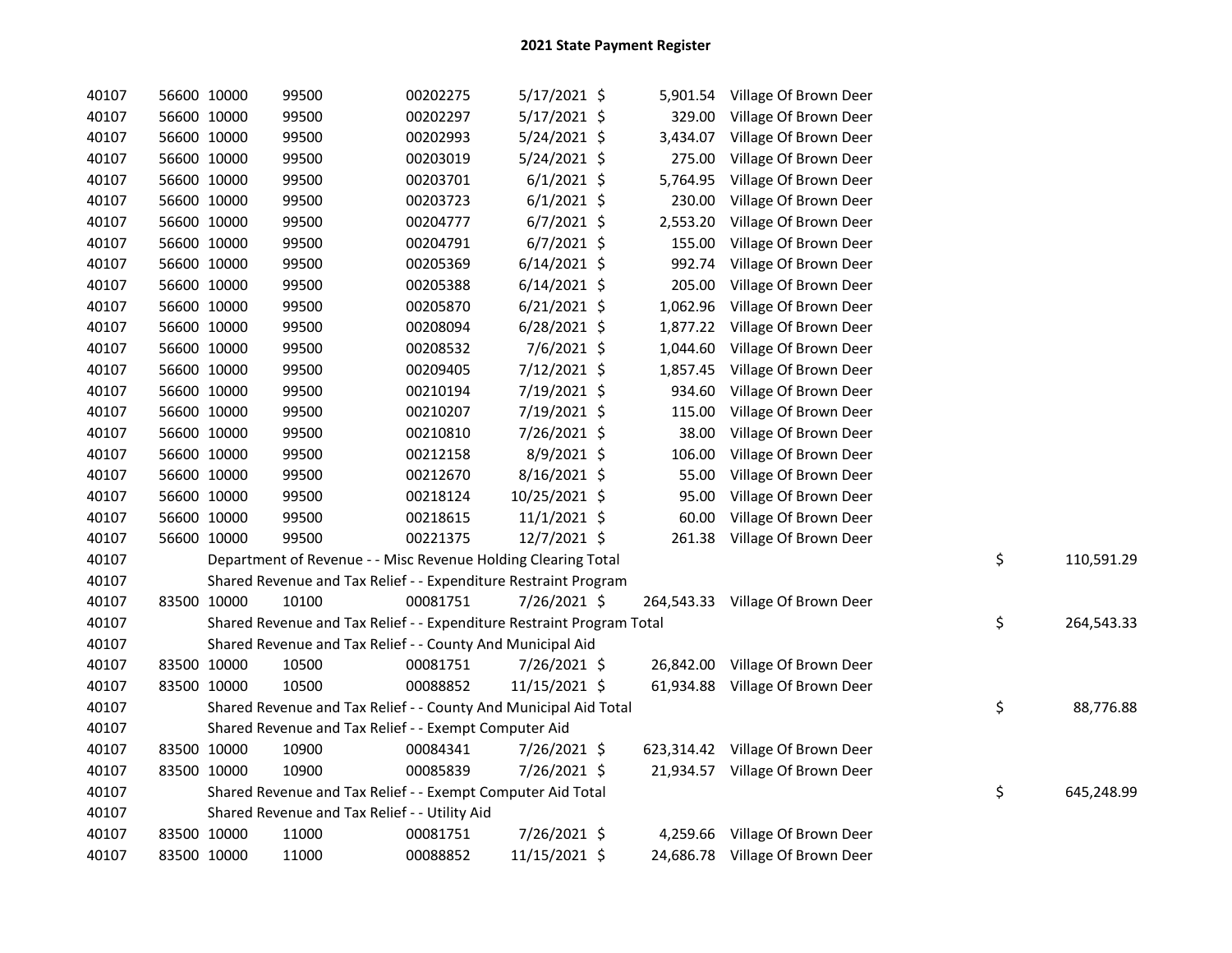| 40107       |       |             | Shared Revenue and Tax Relief - - Utility Aid Total                           | \$       | 28,946.44      |              |                       |    |              |
|-------------|-------|-------------|-------------------------------------------------------------------------------|----------|----------------|--------------|-----------------------|----|--------------|
| 40107       |       |             | Shared Revenue and Tax Relief - - Personal Property Aid                       |          |                |              |                       |    |              |
| 40107       |       | 83500 10000 | 11100                                                                         | 00077517 | $5/3/2021$ \$  | 39,623.17    | Village Of Brown Deer |    |              |
| 40107       |       | 83500 10000 | 11100                                                                         | 00078926 | $5/3/2021$ \$  | 48.586.26    | Village Of Brown Deer |    |              |
| 40107       |       |             | Shared Revenue and Tax Relief - - Personal Property Aid Total                 |          |                |              |                       | \$ | 88,209.43    |
| 40107       |       |             | Shared Revenue and Tax Relief - - State Aid; Video Service Provider Fee       |          |                |              |                       |    |              |
| 40107       | 83500 | 10000       | 11200                                                                         | 00083042 | 7/26/2021 \$   | 33,723.58    | Village Of Brown Deer |    |              |
| 40107       |       |             | Shared Revenue and Tax Relief - - State Aid; Video Service Provider Fee Total |          |                |              |                       | \$ | 33,723.58    |
| 40107       |       |             | Shared Revenue and Tax Relief - - School Lvy Tx/First Dollar Cr               |          |                |              |                       |    |              |
| 40107       |       | 83500 10000 | 30200                                                                         | 00082688 | 7/26/2021 \$   | 2,373,047.18 | Village Of Brown Deer |    |              |
| 40107       |       | 83500 10000 | 30200                                                                         | 00086084 | 7/26/2021 \$   | 380,775.20   | Village Of Brown Deer |    |              |
| 40107       |       |             | Shared Revenue and Tax Relief - - School Lvy Tx/First Dollar Cr Total         |          |                |              |                       | \$ | 2,753,822.38 |
| 40107       |       |             | Shared Revenue and Tax Relief - - Lottery & Gaming Credit                     |          |                |              |                       |    |              |
| 40107       |       | 83500 52100 | 36300                                                                         | 00074567 | $3/22/2021$ \$ | 737,941.88   | Village Of Brown Deer |    |              |
| 40107       |       |             | Shared Revenue and Tax Relief - - Lottery & Gaming Credit Total               |          |                |              |                       | \$ | 737,941.88   |
| 40107 Total |       |             |                                                                               |          |                |              |                       | \$ | 7,221,784.03 |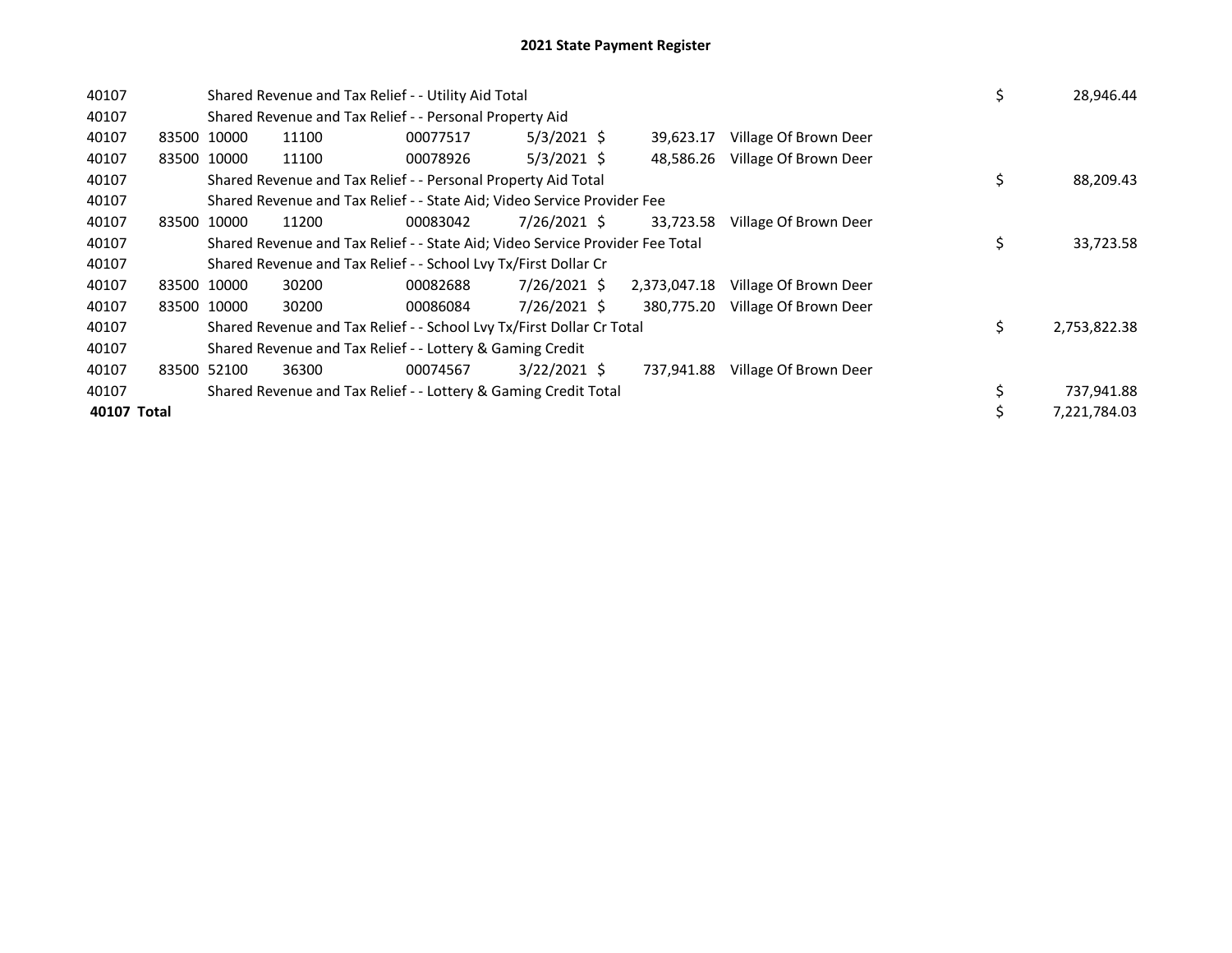| 40126 |             | Dept of Safety & Prof Services - - Fire Dues Distribution          |          |                |            |                                  |    |            |
|-------|-------------|--------------------------------------------------------------------|----------|----------------|------------|----------------------------------|----|------------|
| 40126 | 16500 10000 | 22500                                                              | 00041230 | 7/15/2021 \$   |            | 41,217.72 Fox Point, Village of  |    |            |
| 40126 |             | Dept of Safety & Prof Services - - Fire Dues Distribution Total    |          |                |            |                                  | \$ | 41,217.72  |
| 40126 |             | Dept of Natural Resources - - Fin Asst For Responsible Units       |          |                |            |                                  |    |            |
| 40126 | 37000 27400 | 67000                                                              | 00483474 | 5/21/2021 \$   |            | 58,661.28 Fox Point, Village of  |    |            |
| 40126 |             | Dept of Natural Resources - - Fin Asst For Responsible Units Total |          |                |            |                                  | \$ | 58,661.28  |
| 40126 |             | WI Dept of Transportation - - Conn Hwy Aids St Fds                 |          |                |            |                                  |    |            |
| 40126 | 39500 21100 | 16200                                                              | 00633575 | $1/4/2021$ \$  | 8,622.12   | Fox Point, Village of            |    |            |
| 40126 | 39500 21100 | 16200                                                              | 00669182 | $4/5/2021$ \$  | 8,622.12   | Fox Point, Village of            |    |            |
| 40126 | 39500 21100 | 16200                                                              | 00712670 | $7/6/2021$ \$  | 8,622.12   | Fox Point, Village of            |    |            |
| 40126 | 39500 21100 | 16200                                                              | 00753229 | 10/4/2021 \$   |            | 8,622.15 Fox Point, Village of   |    |            |
| 40126 |             | WI Dept of Transportation - - Conn Hwy Aids St Fds Total           |          |                |            |                                  | \$ | 34,488.51  |
| 40126 |             | WI Dept of Transportation - - Trns Aids To Mnc.-Sf                 |          |                |            |                                  |    |            |
| 40126 | 39500 21100 | 19100                                                              | 00632675 | $1/4/2021$ \$  | 122,876.53 | Fox Point, Village of            |    |            |
| 40126 | 39500 21100 | 19100                                                              | 00668282 | $4/5/2021$ \$  | 122,876.53 | Fox Point, Village of            |    |            |
| 40126 | 39500 21100 | 19100                                                              | 00711770 | 7/6/2021 \$    | 122,876.53 | Fox Point, Village of            |    |            |
| 40126 | 39500 21100 | 19100                                                              | 00752329 | 10/4/2021 \$   | 122,876.56 | Fox Point, Village of            |    |            |
| 40126 |             | WI Dept of Transportation - - Trns Aids To Mnc.-Sf Total           |          |                |            |                                  | \$ | 491,506.15 |
| 40126 |             | WI Dept of Transportation - - Loc Trns Facl Implfd                 |          |                |            |                                  |    |            |
| 40126 | 39500 21100 | 27600                                                              | 00791199 | 12/27/2021 \$  |            | 200,000.00 Fox Point, Village of |    |            |
| 40126 |             | WI Dept of Transportation - - Loc Trns Facl Implfd Total           |          |                |            |                                  | \$ | 200,000.00 |
| 40126 |             | WI Dept of Transportation - - Loc Rd Imp Prg St Fd                 |          |                |            |                                  |    |            |
| 40126 | 39500 21100 | 27800                                                              | 00689203 | 5/5/2021 \$    |            | 40,103.78 Fox Point, Village of  |    |            |
| 40126 |             | WI Dept of Transportation - - Loc Rd Imp Prg St Fd Total           |          |                |            |                                  | \$ | 40,103.78  |
| 40126 |             | WI Dept of Transportation - - Transpor Safety Ff                   |          |                |            |                                  |    |            |
| 40126 | 39500 21100 | 58200                                                              | 00658101 | 2/25/2021 \$   |            | 171.58 Fox Point, Village of     |    |            |
| 40126 | 39500 21100 | 58200                                                              | 00658617 | 3/12/2021 \$   | 171.58     | Fox Point, Village of            |    |            |
| 40126 |             | WI Dept of Transportation - - Transpor Safety Ff Total             |          |                |            |                                  | \$ | 343.16     |
| 40126 |             | Department of Justice - - Officer training reimbursement           |          |                |            |                                  |    |            |
| 40126 | 45500 10000 | 21400                                                              | 00105269 | 11/15/2021 \$  |            | 2,560.00 Fox Point, Village of   |    |            |
| 40126 |             | Department of Justice - - Officer training reimbursement Total     |          |                |            |                                  | \$ | 2,560.00   |
| 40126 |             | Department of Military Affairs - - Disaster Recovery Aid           |          |                |            |                                  |    |            |
| 40126 | 46500 10000 | 30500                                                              | 00088317 | $1/22/2021$ \$ |            | 13,584.83 Fox Point, Village of  |    |            |
| 40126 |             | Department of Military Affairs - - Disaster Recovery Aid Total     |          |                |            |                                  | \$ | 13,584.83  |
| 40126 |             | Department of Military Affairs - - Federal Aid, Local Assistance   |          |                |            |                                  |    |            |
| 40126 | 46500 10000 | 34200                                                              | 00088317 | $1/22/2021$ \$ |            | 81,508.98 Fox Point, Village of  |    |            |
| 40126 | 46500 10000 | 34200                                                              | 00101295 | 10/13/2021 \$  |            | 5,433.94 Fox Point, Village of   |    |            |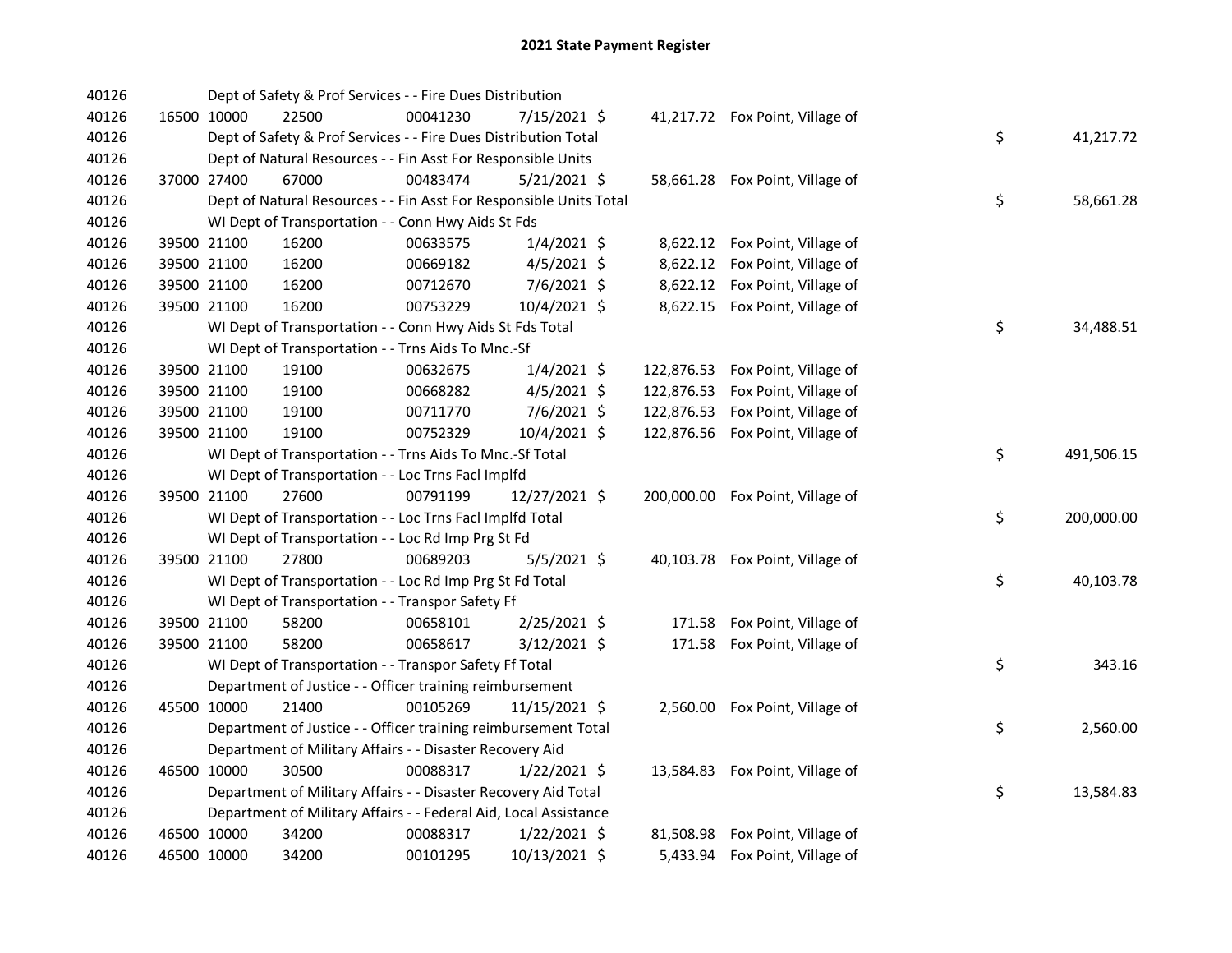| 40126          |                                                     | Department of Military Affairs - - Federal Aid, Local Assistance Total                                      |          | \$             | 86,942.92          |                                  |    |            |
|----------------|-----------------------------------------------------|-------------------------------------------------------------------------------------------------------------|----------|----------------|--------------------|----------------------------------|----|------------|
| 40126          |                                                     | Department of Revenue - - Gifts And Grants                                                                  |          |                |                    |                                  |    |            |
| 40126          | 56600 10000                                         | 12100                                                                                                       | 00207097 | $6/25/2021$ \$ |                    | 342,423.18 Fox Point, Village of |    |            |
| 40126<br>40126 |                                                     | Department of Revenue - - Gifts And Grants Total<br>Department of Revenue - - Misc Revenue Holding Clearing |          |                |                    |                                  | \$ | 342,423.18 |
| 40126          |                                                     | 99500                                                                                                       | 00188890 | $1/8/2021$ \$  |                    | Fox Point, Village of            |    |            |
| 40126          | 56600 10000<br>56600 10000                          | 99500                                                                                                       | 00190958 | $2/5/2021$ \$  | 881.80<br>1,383.81 | Fox Point, Village of            |    |            |
| 40126          | 56600 10000                                         | 99500                                                                                                       | 00193564 | 3/5/2021 \$    | 6,814.53           | Fox Point, Village of            |    |            |
| 40126          | 56600 10000                                         | 99500                                                                                                       | 00197260 | 4/5/2021 \$    | 835.00             | Fox Point, Village of            |    |            |
| 40126          | 56600 10000                                         | 99500                                                                                                       | 00197843 | $4/7/2021$ \$  | 5,430.64           | Fox Point, Village of            |    |            |
| 40126          | 56600 10000                                         | 99500                                                                                                       | 00201210 | 5/7/2021 \$    | 1,793.13           | Fox Point, Village of            |    |            |
| 40126          | 56600 10000                                         | 99500                                                                                                       | 00204435 | $6/7/2021$ \$  | 1,686.61           | Fox Point, Village of            |    |            |
| 40126          | 56600 10000                                         | 99500                                                                                                       | 00209012 | 7/8/2021 \$    | 3,077.50           | Fox Point, Village of            |    |            |
|                |                                                     |                                                                                                             |          |                |                    |                                  |    |            |
| 40126          | 56600 10000                                         | 99500                                                                                                       | 00211759 | 8/6/2021 \$    | 1,180.45           | Fox Point, Village of            |    |            |
| 40126          | 56600 10000                                         | 99500                                                                                                       | 00214370 | 9/8/2021 \$    | 1,102.48           | Fox Point, Village of            |    |            |
| 40126          | 56600 10000                                         | 99500                                                                                                       | 00216623 | 10/7/2021 \$   | 697.85             | Fox Point, Village of            |    |            |
| 40126          | 56600 10000                                         | 99500                                                                                                       | 00219211 | 11/5/2021 \$   | 1,740.09           | Fox Point, Village of            |    |            |
| 40126          | 56600 10000                                         | 99500                                                                                                       | 00221361 | 12/7/2021 \$   |                    | 484.62 Fox Point, Village of     |    |            |
| 40126          |                                                     | Department of Revenue - - Misc Revenue Holding Clearing Total                                               |          |                |                    |                                  | \$ | 27,108.51  |
| 40126          |                                                     | Shared Revenue and Tax Relief - - County And Municipal Aid                                                  |          |                |                    |                                  |    |            |
| 40126          | 83500 10000                                         | 10500                                                                                                       | 00081752 | 7/26/2021 \$   |                    | 13,494.65 Fox Point, Village of  |    |            |
| 40126          | 83500 10000                                         | 10500                                                                                                       | 00088853 | 11/15/2021 \$  |                    | 76,469.65 Fox Point, Village of  |    |            |
| 40126          |                                                     | Shared Revenue and Tax Relief - - County And Municipal Aid Total                                            |          |                |                    |                                  | \$ | 89,964.30  |
| 40126          |                                                     | Shared Revenue and Tax Relief - - Exempt Computer Aid                                                       |          |                |                    |                                  |    |            |
| 40126          | 83500 10000                                         | 10900                                                                                                       | 00084342 | 7/26/2021 \$   |                    | 7,025.37 Fox Point, Village of   |    |            |
| 40126          |                                                     | Shared Revenue and Tax Relief - - Exempt Computer Aid Total                                                 |          |                |                    |                                  | \$ | 7,025.37   |
| 40126          |                                                     | Shared Revenue and Tax Relief - - Utility Aid                                                               |          |                |                    |                                  |    |            |
| 40126          | 83500 10000                                         | 11000                                                                                                       | 00081752 | 7/26/2021 \$   |                    | 686.55 Fox Point, Village of     |    |            |
| 40126          | 83500 10000                                         | 11000                                                                                                       | 00088853 | 11/15/2021 \$  |                    | 4,341.35 Fox Point, Village of   |    |            |
| 40126          | Shared Revenue and Tax Relief - - Utility Aid Total | \$                                                                                                          | 5,027.90 |                |                    |                                  |    |            |
| 40126          |                                                     | Shared Revenue and Tax Relief - - Personal Property Aid                                                     |          |                |                    |                                  |    |            |
| 40126          | 83500 10000                                         | 11100                                                                                                       | 00077518 | $5/3/2021$ \$  |                    | 7,041.74 Fox Point, Village of   |    |            |
| 40126          |                                                     | Shared Revenue and Tax Relief - - Personal Property Aid Total                                               |          |                |                    |                                  | \$ | 7,041.74   |
| 40126          |                                                     | Shared Revenue and Tax Relief - - State Aid; Video Service Provider Fee                                     |          |                |                    |                                  |    |            |
| 40126          | 83500 10000                                         | 11200                                                                                                       | 00083043 | 7/26/2021 \$   |                    | 22,837.54 Fox Point, Village of  |    |            |
| 40126          |                                                     | Shared Revenue and Tax Relief - - State Aid; Video Service Provider Fee Total                               |          |                |                    |                                  | \$ | 22,837.54  |
| 40126          |                                                     | Shared Revenue and Tax Relief - - School Lvy Tx/First Dollar Cr                                             |          |                |                    |                                  |    |            |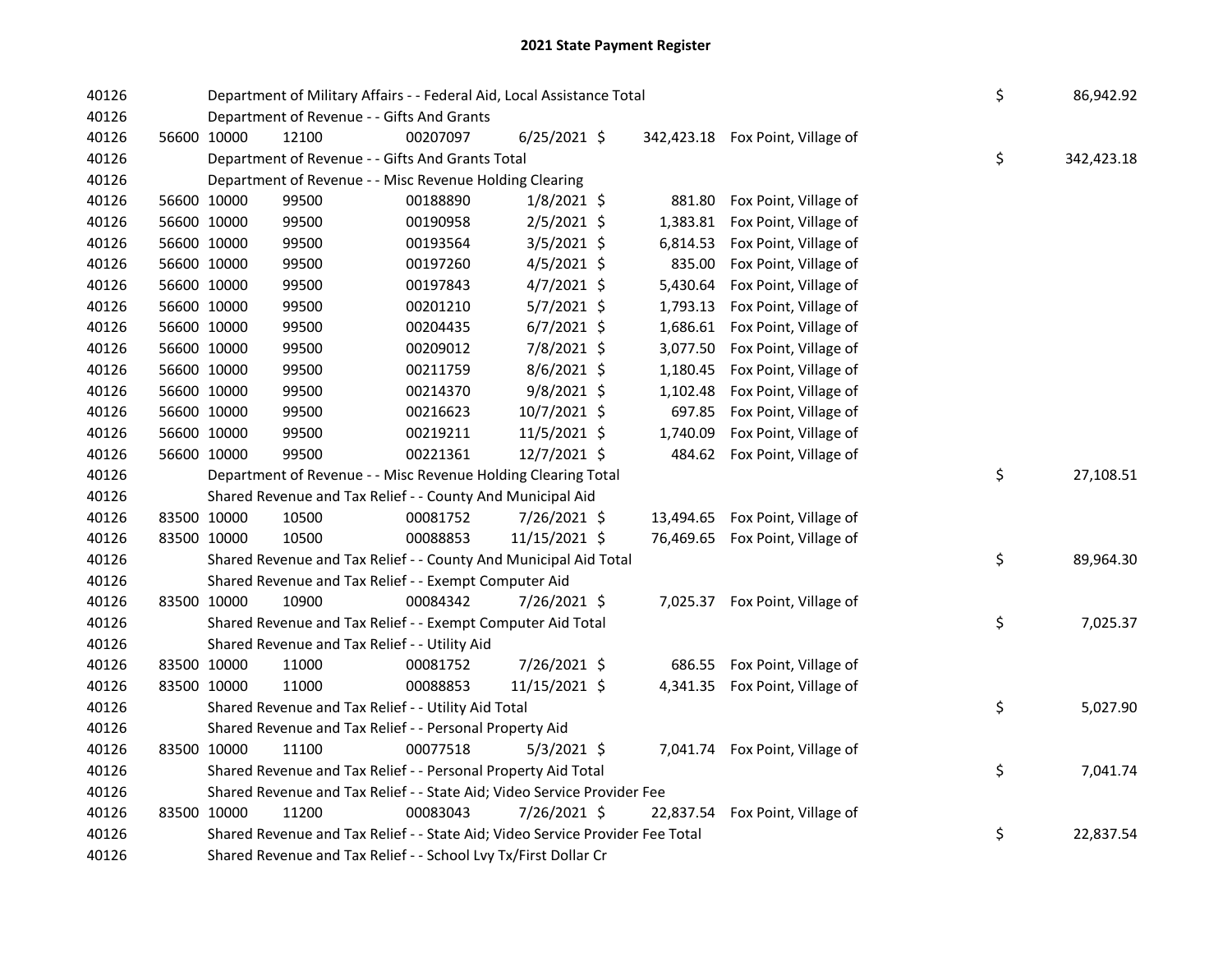## 2021 State Payment Register

| 40126       | 83500 10000 | 30200 | 00082689                                                              | 7/26/2021 \$   |            | 2,710,472.73 Fox Point, Village of |              |
|-------------|-------------|-------|-----------------------------------------------------------------------|----------------|------------|------------------------------------|--------------|
| 40126       | 83500 10000 | 30200 | 00086085                                                              | 7/26/2021 \$   | 153.606.97 | Fox Point, Village of              |              |
| 40126       |             |       | Shared Revenue and Tax Relief - - School Lvy Tx/First Dollar Cr Total |                |            |                                    | 2,864,079.70 |
| 40126       |             |       | Shared Revenue and Tax Relief - - Lottery & Gaming Credit             |                |            |                                    |              |
| 40126       | 83500 52100 | 36300 | 00074568                                                              | $3/22/2021$ \$ |            | 328.663.59 Fox Point, Village of   |              |
| 40126       |             |       | Shared Revenue and Tax Relief - - Lottery & Gaming Credit Total       |                |            |                                    | 328,663.59   |
| 40126 Total |             |       |                                                                       |                |            |                                    | 4,663,580.18 |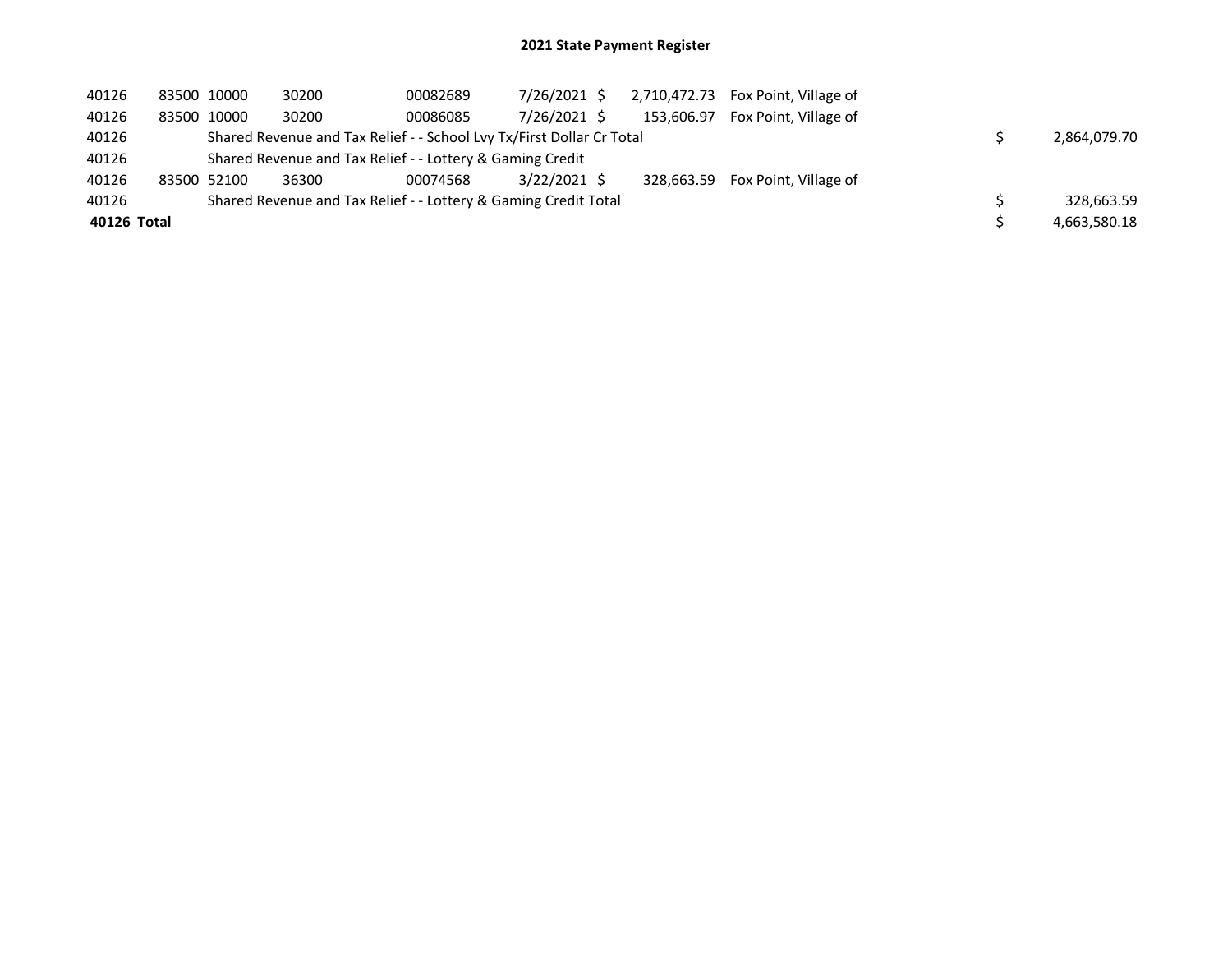| 40131 |             | Dept of Safety & Prof Services - - Fire Dues Distribution                       |           |                |            |                                 |    |            |
|-------|-------------|---------------------------------------------------------------------------------|-----------|----------------|------------|---------------------------------|----|------------|
| 40131 | 16500 10000 | 22500                                                                           | 00041233  | 7/15/2021 \$   |            | 63,787.70 Village Of Greendale  |    |            |
| 40131 |             | Dept of Safety & Prof Services - - Fire Dues Distribution Total                 |           |                |            |                                 | \$ | 63,787.70  |
| 40131 |             | Dept of Natural Resources - - Fin Asst For Responsible Units                    |           |                |            |                                 |    |            |
| 40131 | 37000 27400 | 67000                                                                           | 00483777  | $5/21/2021$ \$ |            | 54,703.51 Village Of Greendale  |    |            |
| 40131 |             | Dept of Natural Resources - - Fin Asst For Responsible Units Total              |           |                |            |                                 | \$ | 54,703.51  |
| 40131 |             | WI Dept of Transportation - - Trns Aids To Mnc.-Sf                              |           |                |            |                                 |    |            |
| 40131 | 39500 21100 | 19100                                                                           | 00632676  | $1/4/2021$ \$  |            | 163,137.50 Village Of Greendale |    |            |
| 40131 | 39500 21100 | 19100                                                                           | 00668283  | $4/5/2021$ \$  | 163,137.50 | Village Of Greendale            |    |            |
| 40131 | 39500 21100 | 19100                                                                           | 00711771  | $7/6/2021$ \$  |            | 163,137.50 Village Of Greendale |    |            |
| 40131 | 39500 21100 | 19100                                                                           | 00752330  | 10/4/2021 \$   |            | 163,137.53 Village Of Greendale |    |            |
| 40131 |             | WI Dept of Transportation - - Trns Aids To Mnc.-Sf Total                        |           |                |            |                                 | \$ | 652,550.03 |
| 40131 |             | WI Dept of Transportation - - Loc Rd Imp Prg St Fd                              |           |                |            |                                 |    |            |
| 40131 | 39500 21100 | 27800                                                                           | 00717902  | $7/7/2021$ \$  |            | 60,409.04 Village Of Greendale  |    |            |
| 40131 |             | WI Dept of Transportation - - Loc Rd Imp Prg St Fd Total                        |           |                |            |                                 | \$ | 60,409.04  |
| 40131 |             | WI Dept of Transportation - - Dept Mgt & Oper St Fd                             |           |                |            |                                 |    |            |
| 40131 | 39500 21100 | 46100                                                                           | 00649580  | $2/4/2021$ \$  | 960.48     | Village Of Greendale            |    |            |
| 40131 | 39500 21100 | 46100                                                                           | 00689245  | $5/5/2021$ \$  | 944.20     | Village Of Greendale            |    |            |
| 40131 | 39500 21100 | 46100                                                                           | 00730161  | 8/4/2021 \$    | 957.07     | Village Of Greendale            |    |            |
| 40131 | 39500 21100 | 46100                                                                           | 00769964  | 11/3/2021 \$   | 947.69     | Village Of Greendale            |    |            |
| 40131 |             | WI Dept of Transportation - - Dept Mgt & Oper St Fd Total                       |           |                |            |                                 | \$ | 3,809.44   |
| 40131 |             | Department of Health Services - - State/Federal Aids                            |           |                |            |                                 |    |            |
| 40131 | 43500 10000 | 00000                                                                           | 92106     | $1/4/2021$ \$  | 29,270.00  | Village Of Greendale            |    |            |
| 40131 | 43500 10000 | 00000                                                                           | 92107     | $2/1/2021$ \$  | 18,180.00  | Village Of Greendale            |    |            |
| 40131 | 43500 10000 | 00000                                                                           | 92108     | $3/1/2021$ \$  | 32,453.00  | Village Of Greendale            |    |            |
| 40131 | 43500 10000 | 00000                                                                           | 92202     | $9/1/2021$ \$  | 37,197.00  | Village Of Greendale            |    |            |
| 40131 | 43500 10000 | 00000                                                                           | 92206     | $11/1/2021$ \$ |            | 21,291.00 Village Of Greendale  |    |            |
| 40131 |             | Department of Health Services - - State/Federal Aids Total                      |           |                |            |                                 | \$ | 138,391.00 |
| 40131 |             | Department of Health Services - - Emergency Medical Services, Ai                |           |                |            |                                 |    |            |
| 40131 | 43500 10000 | 11900                                                                           | 00412309  | $3/1/2021$ \$  |            | 6,047.84 Village Of Greendale   |    |            |
| 40131 |             | Department of Health Services - - Emergency Medical Services, Ai Total          |           |                |            |                                 | \$ | 6,047.84   |
| 40131 |             | Department of Health Services - - Prepaid Medical Transport Reimbursement       |           |                |            |                                 |    |            |
| 40131 | 43500 10000 | 16300                                                                           | AMBULANCE | 11/15/2021 \$  |            | 11,302.98 Village Of Greendale  |    |            |
| 40131 |             | Department of Health Services - - Prepaid Medical Transport Reimbursement Total |           |                |            |                                 | \$ | 11,302.98  |
| 40131 |             | Department of Health Services - - Interagency And Intra-Agency P                |           |                |            |                                 |    |            |
| 40131 | 43500 10000 | 86700                                                                           | 00402351  | 1/27/2021 \$   |            | 1,015.00 Village Of Greendale   |    |            |
| 40131 | 43500 10000 | 86700                                                                           | 00402610  | 1/29/2021 \$   |            | 105.00 Village Of Greendale     |    |            |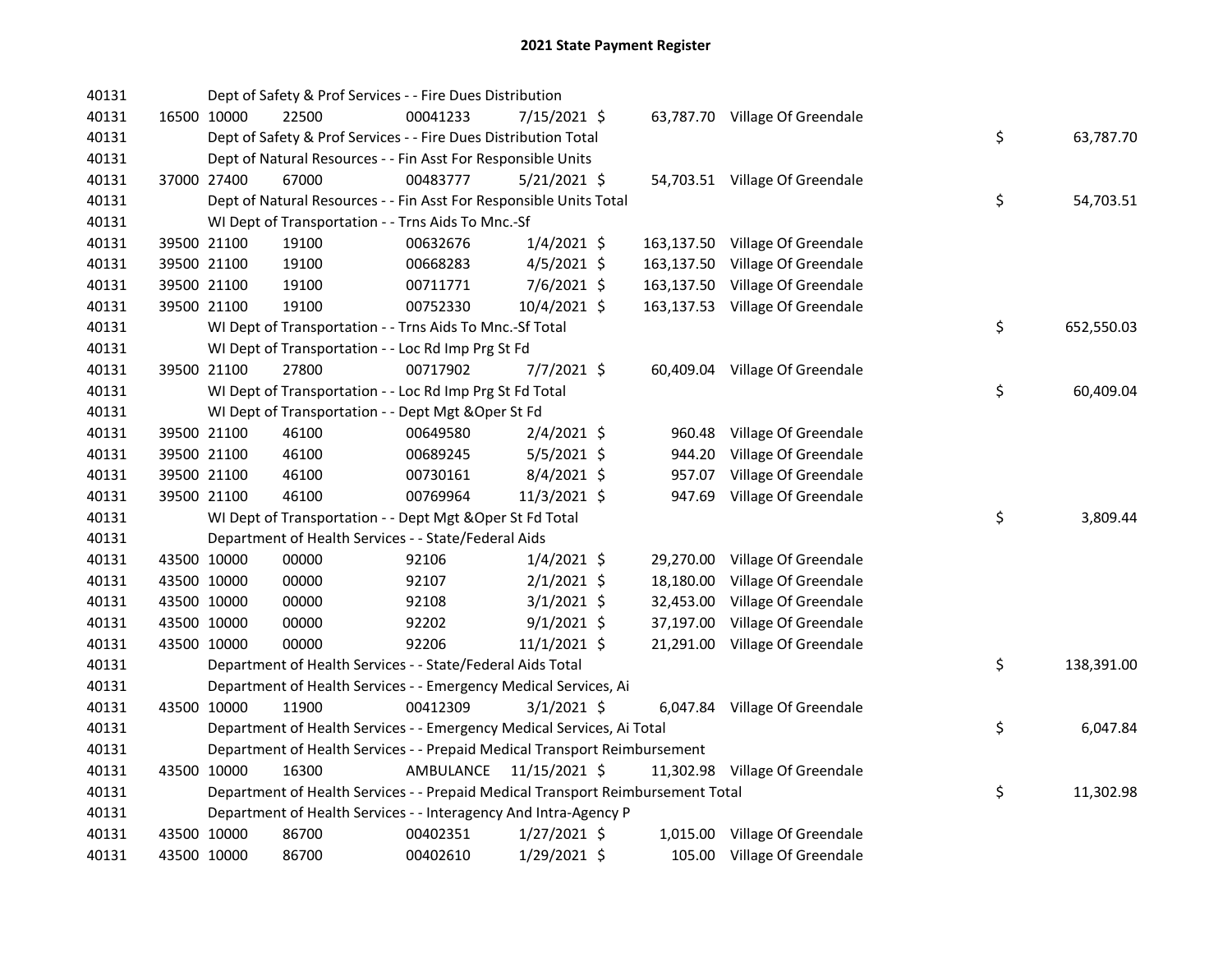| 40131 | 43500 10000 |             | 86700                                                                  | 00404580 | 2/5/2021 \$    |          | 105.00 Village Of Greendale     |                  |  |
|-------|-------------|-------------|------------------------------------------------------------------------|----------|----------------|----------|---------------------------------|------------------|--|
| 40131 | 43500 10000 |             | 86700                                                                  | 00410989 | 3/4/2021 \$    |          | 1,160.00 Village Of Greendale   |                  |  |
| 40131 | 43500 10000 |             | 86700                                                                  | 00427481 | $5/18/2021$ \$ |          | 920.00 Village Of Greendale     |                  |  |
| 40131 |             |             | Department of Health Services - - Interagency And Intra-Agency P Total |          |                |          |                                 | \$<br>3,305.00   |  |
| 40131 |             |             | Department of Justice - - Officer training reimbursement               |          |                |          |                                 |                  |  |
| 40131 | 45500 10000 |             | 21400                                                                  | 00105312 | 11/12/2021 \$  |          | 4,320.00 Village Of Greendale   |                  |  |
| 40131 |             |             | Department of Justice - - Officer training reimbursement Total         |          |                |          |                                 | \$<br>4,320.00   |  |
| 40131 |             |             | Department of Justice - - Crime Laboratories, Dna                      |          |                |          |                                 |                  |  |
| 40131 |             | 45500 10000 | 22100                                                                  | 00100333 | 7/13/2021 \$   |          | 10.00 Village Of Greendale      |                  |  |
| 40131 |             |             | Department of Justice - - Crime Laboratories, Dna Total                |          |                |          |                                 | \$<br>10.00      |  |
| 40131 |             |             | Department of Justice - - Federal Aid, Local Assistance                |          |                |          |                                 |                  |  |
| 40131 |             | 45500 10000 | 25100                                                                  | 00096656 | $4/8/2021$ \$  |          | 5,176.42 Village Of Greendale   |                  |  |
| 40131 |             | 45500 10000 | 25100                                                                  | 00100422 | 7/14/2021 \$   | 439.80   | Village Of Greendale            |                  |  |
| 40131 |             | 45500 10000 | 25100                                                                  | 00103957 | 10/25/2021 \$  | 1,559.58 | Village Of Greendale            |                  |  |
| 40131 | 45500 10000 |             | 25100                                                                  | 00106588 | 12/16/2021 \$  |          | 614.20 Village Of Greendale     |                  |  |
| 40131 |             |             | Department of Justice - - Federal Aid, Local Assistance Total          |          |                |          |                                 | \$<br>7,790.00   |  |
| 40131 |             |             | Commissioners of Public Lands - - Balsht Common School Fund            |          |                |          |                                 |                  |  |
| 40131 |             | 50700 37400 | 57700                                                                  | 00003581 | $3/26/2021$ \$ |          | 986,000.00 Village Of Greendale |                  |  |
| 40131 |             |             | Commissioners of Public Lands - - Balsht Common School Fund Total      |          |                |          |                                 | \$<br>986,000.00 |  |
| 40131 |             |             | Elections Commission - - General Program Ops, GPR                      |          |                |          |                                 |                  |  |
| 40131 | 51000 10000 |             | 10100                                                                  | 00005173 | $1/8/2021$ \$  |          | 668.80 Village Of Greendale     |                  |  |
| 40131 |             |             | Elections Commission - - General Program Ops, GPR Total                |          |                |          |                                 | \$<br>668.80     |  |
| 40131 |             |             | Department of Revenue - - Gifts And Grants                             |          |                |          |                                 |                  |  |
| 40131 |             | 56600 10000 | 12100                                                                  | 00207098 | $6/25/2021$ \$ |          | 740,163.68 Village Of Greendale |                  |  |
| 40131 |             |             | Department of Revenue - - Gifts And Grants Total                       |          |                |          |                                 | \$<br>740,163.68 |  |
| 40131 |             |             | Department of Revenue - - Misc Revenue Holding Clearing                |          |                |          |                                 |                  |  |
| 40131 |             | 56600 10000 | 99500                                                                  | 00188892 | $1/8/2021$ \$  |          | 7,494.82 Village Of Greendale   |                  |  |
| 40131 |             | 56600 10000 | 99500                                                                  | 00188895 | $1/8/2021$ \$  | 452.26   | Village Of Greendale            |                  |  |
| 40131 |             | 56600 10000 | 99500                                                                  | 00189178 | $1/11/2021$ \$ | 235.00   | Village Of Greendale            |                  |  |
| 40131 | 56600 10000 |             | 99500                                                                  | 00190960 | $2/5/2021$ \$  | 5,151.09 | Village Of Greendale            |                  |  |
| 40131 |             | 56600 10000 | 99500                                                                  | 00190963 | $2/5/2021$ \$  |          | 2,374.32 Village Of Greendale   |                  |  |
| 40131 | 56600 10000 |             | 99500                                                                  | 00191630 | $2/16/2021$ \$ |          | 311.00 Village Of Greendale     |                  |  |
| 40131 |             | 56600 10000 | 99500                                                                  | 00192726 | $3/1/2021$ \$  | 504.80   | Village Of Greendale            |                  |  |
| 40131 | 56600 10000 |             | 99500                                                                  | 00192731 | $3/1/2021$ \$  |          | 544.45 Village Of Greendale     |                  |  |
| 40131 |             | 56600 10000 | 99500                                                                  | 00192759 | $3/1/2021$ \$  |          | 507.42 Village Of Greendale     |                  |  |
| 40131 |             | 56600 10000 | 99500                                                                  | 00193566 | $3/5/2021$ \$  |          | 34,061.08 Village Of Greendale  |                  |  |
| 40131 | 56600 10000 |             | 99500                                                                  | 00193569 | $3/5/2021$ \$  |          | 4,884.18 Village Of Greendale   |                  |  |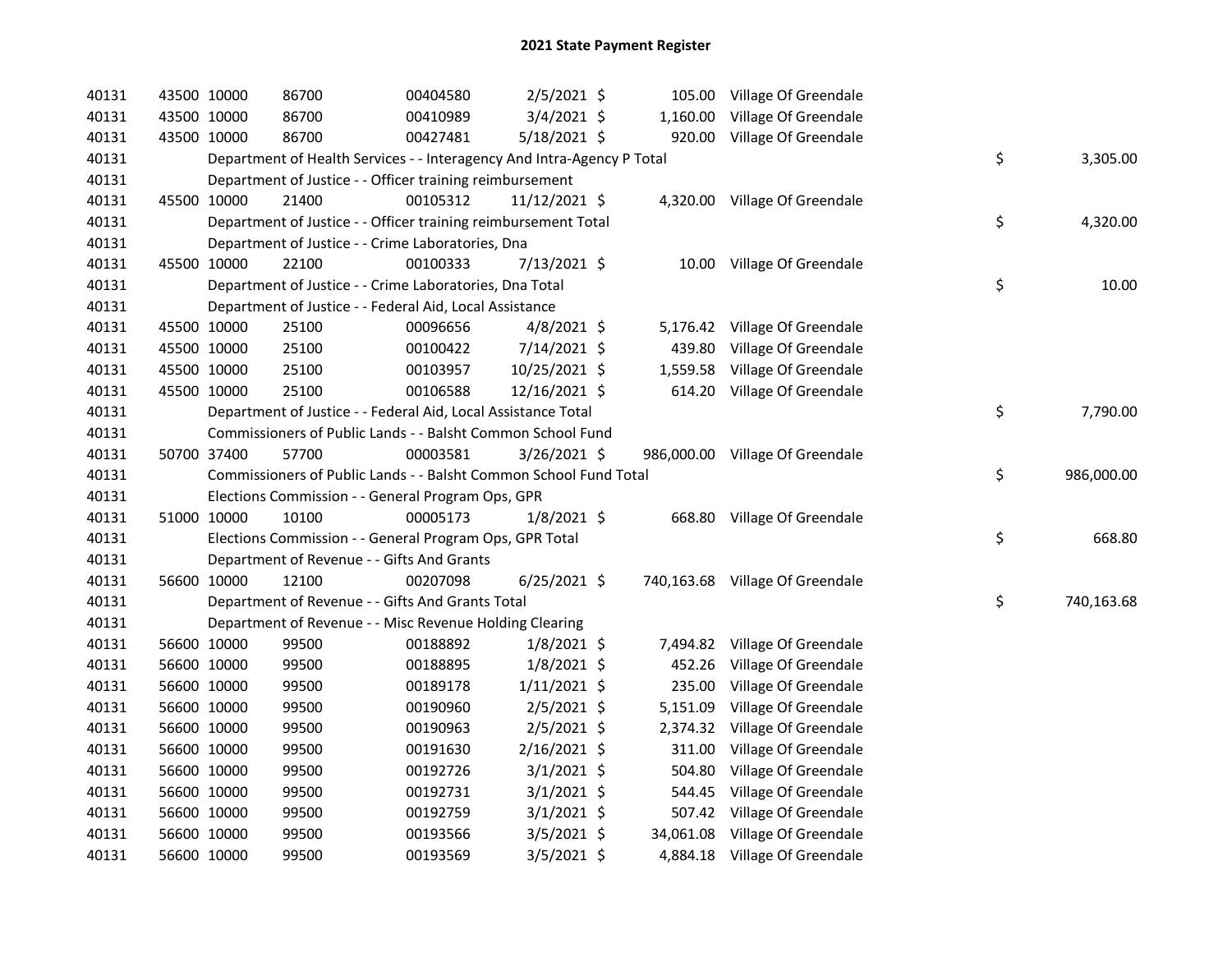| 40131 | 56600 10000 | 99500                                                           | 00194184 | 3/8/2021 \$    | 189.00    | Village Of Greendale            |    |            |
|-------|-------------|-----------------------------------------------------------------|----------|----------------|-----------|---------------------------------|----|------------|
| 40131 | 56600 10000 | 99500                                                           | 00195012 | $3/15/2021$ \$ | 418.00    | Village Of Greendale            |    |            |
| 40131 | 56600 10000 | 99500                                                           | 00195037 | 3/15/2021 \$   | 63.00     | Village Of Greendale            |    |            |
| 40131 | 56600 10000 | 99500                                                           | 00196521 | 3/29/2021 \$   | 385.03    | Village Of Greendale            |    |            |
| 40131 | 56600 10000 | 99500                                                           | 00196525 | 3/29/2021 \$   | 46.42     | Village Of Greendale            |    |            |
| 40131 | 56600 10000 | 99500                                                           | 00197261 | $4/5/2021$ \$  | 24.00     | Village Of Greendale            |    |            |
| 40131 | 56600 10000 | 99500                                                           | 00197265 | $4/5/2021$ \$  | 552.00    | Village Of Greendale            |    |            |
| 40131 | 56600 10000 | 99500                                                           | 00197289 | $4/5/2021$ \$  | 63.00     | Village Of Greendale            |    |            |
| 40131 | 56600 10000 | 99500                                                           | 00197845 | $4/7/2021$ \$  | 41,926.40 | Village Of Greendale            |    |            |
| 40131 | 56600 10000 | 99500                                                           | 00197848 | $4/7/2021$ \$  | 3,735.85  | Village Of Greendale            |    |            |
| 40131 | 56600 10000 | 99500                                                           | 00199206 | 4/20/2021 \$   | 36.60     | Village Of Greendale            |    |            |
| 40131 | 56600 10000 | 99500                                                           | 00199233 | 4/20/2021 \$   | 329.20    | Village Of Greendale            |    |            |
| 40131 | 56600 10000 | 99500                                                           | 00199872 | $4/26/2021$ \$ | 423.50    | Village Of Greendale            |    |            |
| 40131 | 56600 10000 | 99500                                                           | 00201212 | 5/7/2021 \$    | 22,428.30 | Village Of Greendale            |    |            |
| 40131 | 56600 10000 | 99500                                                           | 00201215 | 5/7/2021 \$    | 1,385.48  | Village Of Greendale            |    |            |
| 40131 | 56600 10000 | 99500                                                           | 00202279 | $5/17/2021$ \$ | 124.00    | Village Of Greendale            |    |            |
| 40131 | 56600 10000 | 99500                                                           | 00202283 | 5/17/2021 \$   | 95.88     | Village Of Greendale            |    |            |
| 40131 | 56600 10000 | 99500                                                           | 00202303 | 5/17/2021 \$   | 126.00    | Village Of Greendale            |    |            |
| 40131 | 56600 10000 | 99500                                                           | 00203705 | $6/1/2021$ \$  | 20.00     | Village Of Greendale            |    |            |
| 40131 | 56600 10000 | 99500                                                           | 00204437 | $6/7/2021$ \$  | 17,962.96 | Village Of Greendale            |    |            |
| 40131 | 56600 10000 | 99500                                                           | 00204440 | $6/7/2021$ \$  | 1,002.19  | Village Of Greendale            |    |            |
| 40131 | 56600 10000 | 99500                                                           | 00205876 | $6/21/2021$ \$ | 349.00    | Village Of Greendale            |    |            |
| 40131 | 56600 10000 | 99500                                                           | 00209014 | 7/8/2021 \$    | 18,418.38 | Village Of Greendale            |    |            |
| 40131 | 56600 10000 | 99500                                                           | 00209017 | 7/8/2021 \$    | 2,404.66  | Village Of Greendale            |    |            |
| 40131 | 56600 10000 | 99500                                                           | 00210817 | 7/26/2021 \$   | 182.00    | Village Of Greendale            |    |            |
| 40131 | 56600 10000 | 99500                                                           | 00211761 | 8/6/2021 \$    | 12,818.92 | Village Of Greendale            |    |            |
| 40131 | 56600 10000 | 99500                                                           | 00211764 | $8/6/2021$ \$  | 1,337.50  | Village Of Greendale            |    |            |
| 40131 | 56600 10000 | 99500                                                           | 00214014 | 9/7/2021 \$    | 63.00     | Village Of Greendale            |    |            |
| 40131 | 56600 10000 | 99500                                                           | 00214372 | 9/8/2021 \$    | 9,701.26  | Village Of Greendale            |    |            |
| 40131 | 56600 10000 | 99500                                                           | 00214375 | $9/8/2021$ \$  | 876.22    | Village Of Greendale            |    |            |
| 40131 | 56600 10000 | 99500                                                           | 00216625 | 10/7/2021 \$   | 7,425.63  | Village Of Greendale            |    |            |
| 40131 | 56600 10000 | 99500                                                           | 00219213 | 11/5/2021 \$   | 11,692.66 | Village Of Greendale            |    |            |
| 40131 | 56600 10000 | 99500                                                           | 00221363 | 12/7/2021 \$   |           | 7,702.42 Village Of Greendale   |    |            |
| 40131 | 56600 10000 | 99500                                                           | 00221366 | 12/7/2021 \$   |           | 1,071.91 Village Of Greendale   |    |            |
| 40131 |             | Department of Revenue - - Misc Revenue Holding Clearing Total   |          |                |           |                                 | \$ | 221,900.79 |
| 40131 |             | Shared Revenue and Tax Relief - - Expenditure Restraint Program |          |                |           |                                 |    |            |
| 40131 | 83500 10000 | 10100                                                           | 00081753 | 7/26/2021 \$   |           | 204,247.51 Village Of Greendale |    |            |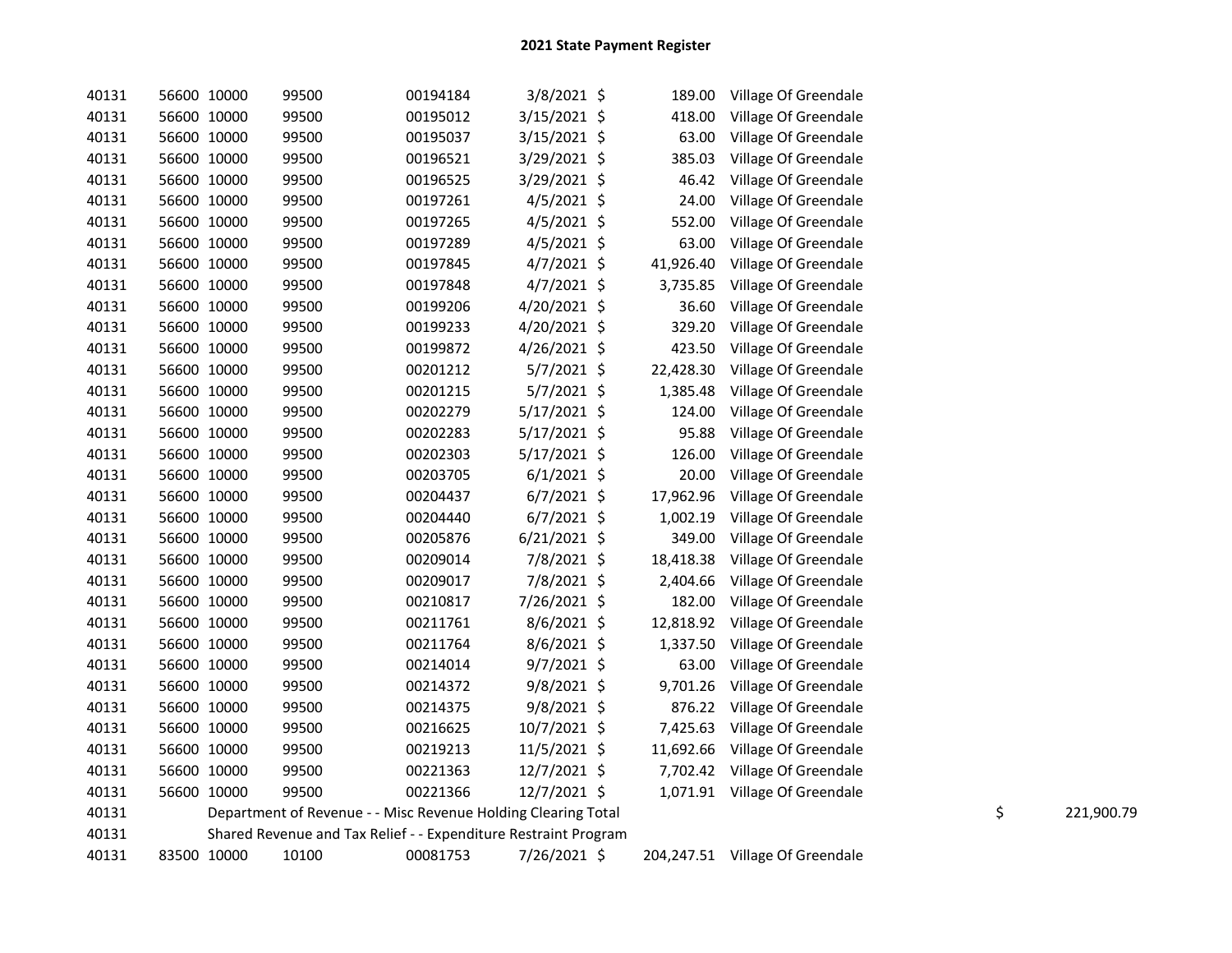| 40131 |             |             | Shared Revenue and Tax Relief - - Expenditure Restraint Program Total<br>Shared Revenue and Tax Relief - - County And Municipal Aid |          |                |  |            |                                   |    |    | 204,247.51   |
|-------|-------------|-------------|-------------------------------------------------------------------------------------------------------------------------------------|----------|----------------|--|------------|-----------------------------------|----|----|--------------|
| 40131 |             |             |                                                                                                                                     |          |                |  |            |                                   |    |    |              |
| 40131 |             | 83500 10000 | 10500                                                                                                                               | 00081753 | 7/26/2021 \$   |  | 36,462.81  | Village Of Greendale              |    |    |              |
| 40131 |             | 83500 10000 | 10500                                                                                                                               | 00088854 | 11/15/2021 \$  |  | 195,319.59 | Village Of Greendale              |    |    |              |
| 40131 |             |             | Shared Revenue and Tax Relief - - County And Municipal Aid Total                                                                    |          |                |  |            |                                   | \$ |    | 231,782.40   |
| 40131 |             |             | Shared Revenue and Tax Relief - - Exempt Computer Aid                                                                               |          |                |  |            |                                   |    |    |              |
| 40131 |             | 83500 10000 | 10900                                                                                                                               | 00084343 | 7/26/2021 \$   |  | 8,983.33   | Village Of Greendale              |    |    |              |
| 40131 |             | 83500 10000 | 10900                                                                                                                               | 00085840 | 7/26/2021 \$   |  | 21,213.85  | Village Of Greendale              |    |    |              |
| 40131 |             |             | Shared Revenue and Tax Relief - - Exempt Computer Aid Total                                                                         |          |                |  |            |                                   | \$ |    | 30,197.18    |
| 40131 |             |             | Shared Revenue and Tax Relief - - Personal Property Aid                                                                             |          |                |  |            |                                   |    |    |              |
| 40131 |             | 83500 10000 | 11100                                                                                                                               | 00077519 | $5/3/2021$ \$  |  | 13,880.61  | Village Of Greendale              |    |    |              |
| 40131 |             | 83500 10000 | 11100                                                                                                                               | 00078927 | $5/3/2021$ \$  |  | 37.337.75  | Village Of Greendale              |    |    |              |
| 40131 |             |             | Shared Revenue and Tax Relief - - Personal Property Aid Total                                                                       |          |                |  |            |                                   | \$ |    | 51,218.36    |
| 40131 |             |             | Shared Revenue and Tax Relief - - State Aid; Video Service Provider Fee                                                             |          |                |  |            |                                   |    |    |              |
| 40131 |             | 83500 10000 | 11200                                                                                                                               | 00083044 | 7/26/2021 \$   |  | 42.615.11  | Village Of Greendale              |    |    |              |
| 40131 |             |             | Shared Revenue and Tax Relief - - State Aid; Video Service Provider Fee Total                                                       |          |                |  |            |                                   | \$ |    | 42,615.11    |
| 40131 |             |             | Shared Revenue and Tax Relief - - School Lvy Tx/First Dollar Cr                                                                     |          |                |  |            |                                   |    |    |              |
| 40131 |             | 83500 10000 | 30200                                                                                                                               | 00082690 | 7/26/2021 \$   |  |            | 2,776,463.02 Village Of Greendale |    |    |              |
| 40131 |             | 83500 10000 | 30200                                                                                                                               | 00086086 | 7/26/2021 \$   |  | 341,925.84 | Village Of Greendale              |    |    |              |
| 40131 |             |             | Shared Revenue and Tax Relief - - School Lvy Tx/First Dollar Cr Total                                                               |          |                |  |            |                                   | \$ |    | 3,118,388.86 |
| 40131 |             |             | Shared Revenue and Tax Relief - - Payments For Municipal Svcs                                                                       |          |                |  |            |                                   |    |    |              |
| 40131 |             | 83500 10000 | 50100                                                                                                                               | 00073698 | $2/1/2021$ \$  |  |            | 1,823.18 Village Of Greendale     |    |    |              |
| 40131 |             |             | Shared Revenue and Tax Relief - - Payments For Municipal Svcs Total                                                                 |          |                |  |            |                                   | \$ |    | 1,823.18     |
| 40131 |             |             | Shared Revenue and Tax Relief - - Lottery & Gaming Credit                                                                           |          |                |  |            |                                   |    |    |              |
| 40131 |             | 83500 52100 | 36300                                                                                                                               | 00074569 | $3/22/2021$ \$ |  |            | 743,021.04 Village Of Greendale   |    |    |              |
| 40131 |             |             | Shared Revenue and Tax Relief - - Lottery & Gaming Credit Total                                                                     |          |                |  |            |                                   | \$ |    | 743,021.04   |
|       | 40131 Total |             |                                                                                                                                     |          |                |  |            |                                   |    | \$ | 7,378,453.45 |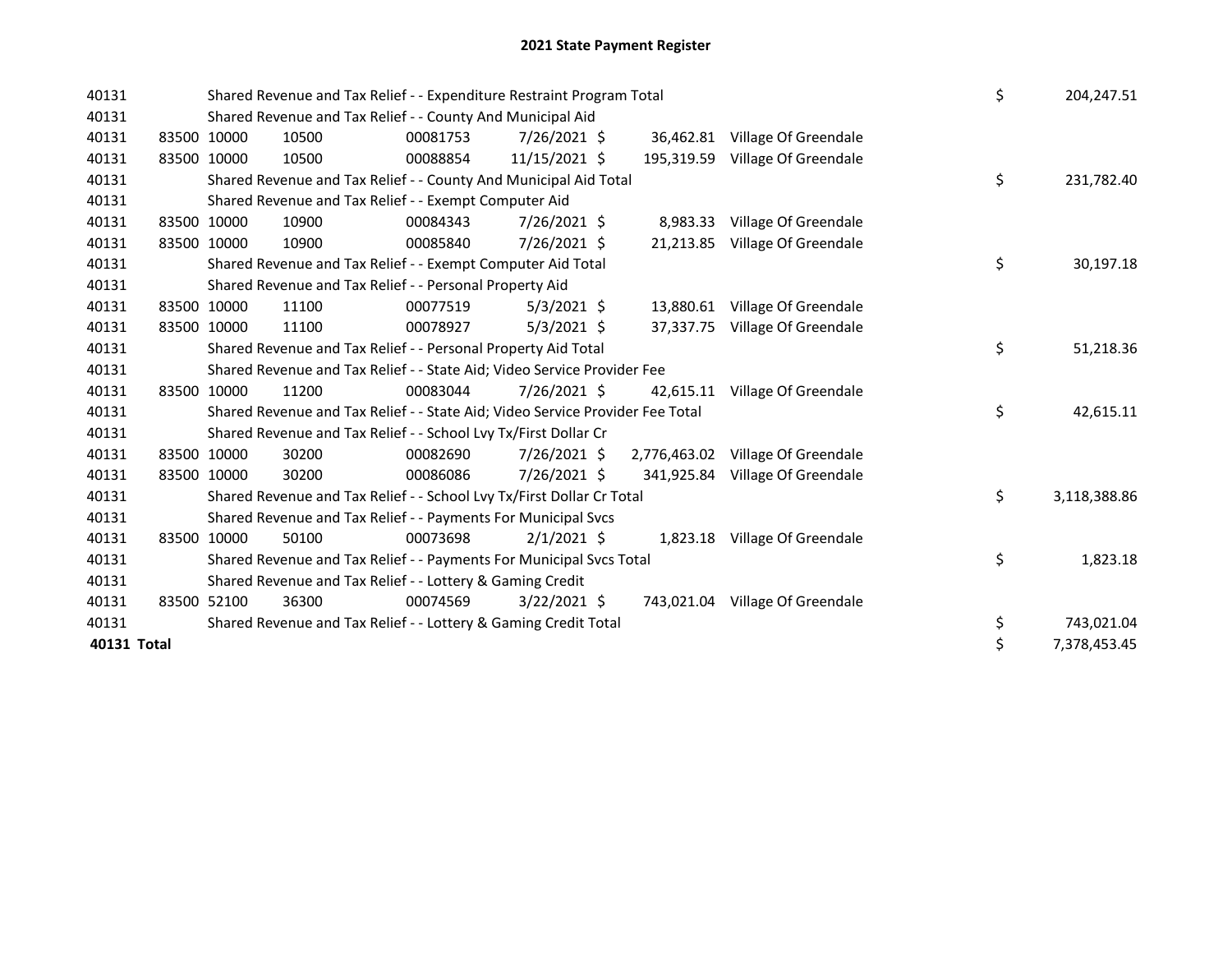| 40136 |             | Dept of Safety & Prof Services - - Fire Dues Distribution                       |                         |                 |            |                                      |    |            |
|-------|-------------|---------------------------------------------------------------------------------|-------------------------|-----------------|------------|--------------------------------------|----|------------|
| 40136 | 16500 10000 | 22500                                                                           | 00041235                | 7/15/2021 \$    |            | 29,602.21 Hales Corners, Village of  |    |            |
| 40136 |             | Dept of Safety & Prof Services - - Fire Dues Distribution Total                 |                         |                 |            |                                      | \$ | 29,602.21  |
| 40136 |             | Dept of Natural Resources - - Fin Asst For Responsible Units                    |                         |                 |            |                                      |    |            |
| 40136 | 37000 27400 | 67000                                                                           | 00483108                | $5/21/2021$ \$  |            | 20,039.30 Hales Corners, Village of  |    |            |
| 40136 |             | Dept of Natural Resources - - Fin Asst For Responsible Units Total              |                         |                 |            |                                      | \$ | 20,039.30  |
| 40136 |             | WI Dept of Transportation - - Trns Aids To Mnc.-Sf                              |                         |                 |            |                                      |    |            |
| 40136 | 39500 21100 | 19100                                                                           | 00632677                | $1/4/2021$ \$   | 143,298.04 | Hales Corners, Village of            |    |            |
| 40136 | 39500 21100 | 19100                                                                           | 00668284                | $4/5/2021$ \$   | 143,298.04 | Hales Corners, Village of            |    |            |
| 40136 | 39500 21100 | 19100                                                                           | 00711772                | $7/6/2021$ \$   | 143,298.04 | Hales Corners, Village of            |    |            |
| 40136 | 39500 21100 | 19100                                                                           | 00752331                | 10/4/2021 \$    | 143,298.07 | Hales Corners, Village of            |    |            |
| 40136 |             | WI Dept of Transportation - - Trns Aids To Mnc.-Sf Total                        |                         |                 |            |                                      | \$ | 573,192.19 |
| 40136 |             | Department of Health Services - - State/Federal Aids                            |                         |                 |            |                                      |    |            |
| 40136 | 43500 10000 | 00000                                                                           | 92108                   | $3/1/2021$ \$   | 30,794.00  | Hales Corners, Village of            |    |            |
| 40136 | 43500 10000 | 00000                                                                           | 92111                   | $6/1/2021$ \$   | 36,789.00  | Hales Corners, Village of            |    |            |
| 40136 | 43500 10000 | 00000                                                                           | 92201                   | 8/2/2021 \$     | 82,736.00  | Hales Corners, Village of            |    |            |
| 40136 | 43500 10000 | 00000                                                                           | 92202                   | $9/1/2021$ \$   | 15,000.00  | Hales Corners, Village of            |    |            |
| 40136 |             | Department of Health Services - - State/Federal Aids Total                      |                         |                 |            |                                      | \$ | 165,319.00 |
| 40136 |             | Department of Health Services - - Prepaid Medical Transport Reimbursement       |                         |                 |            |                                      |    |            |
| 40136 | 43500 10000 | 16300                                                                           | AMBULANCE 11/15/2021 \$ |                 |            | 3,365.49 Hales Corners, Village of   |    |            |
| 40136 |             | Department of Health Services - - Prepaid Medical Transport Reimbursement Total |                         |                 |            |                                      | \$ | 3,365.49   |
| 40136 |             | Department of Justice - - Officer training reimbursement                        |                         |                 |            |                                      |    |            |
| 40136 | 45500 10000 | 21400                                                                           | 00105315                | $11/12/2021$ \$ |            | 2,560.00 Hales Corners, Village of   |    |            |
| 40136 |             | Department of Justice - - Officer training reimbursement Total                  |                         |                 |            |                                      | \$ | 2,560.00   |
| 40136 |             | Department of Justice - - Federal Aid, Local Assistance                         |                         |                 |            |                                      |    |            |
| 40136 | 45500 10000 | 25100                                                                           | 00104466                | $11/3/2021$ \$  |            | 9,891.00 Hales Corners, Village of   |    |            |
| 40136 |             | Department of Justice - - Federal Aid, Local Assistance Total                   |                         |                 |            |                                      | \$ | 9,891.00   |
| 40136 |             | Department of Revenue - - Gifts And Grants                                      |                         |                 |            |                                      |    |            |
| 40136 | 56600 10000 | 12100                                                                           | 00207099                | $6/25/2021$ \$  |            | 396,013.48 Hales Corners, Village of |    |            |
| 40136 |             | Department of Revenue - - Gifts And Grants Total                                |                         |                 |            |                                      | \$ | 396,013.48 |
| 40136 |             | Department of Revenue - - Misc Revenue Holding Clearing                         |                         |                 |            |                                      |    |            |
| 40136 | 56600 10000 | 99500                                                                           | 00188891                | $1/8/2021$ \$   |            | 5,181.58 Hales Corners, Village of   |    |            |
| 40136 | 56600 10000 | 99500                                                                           | 00190959                | $2/5/2021$ \$   | 5,241.98   | Hales Corners, Village of            |    |            |
| 40136 | 56600 10000 | 99500                                                                           | 00192725                | $3/1/2021$ \$   | 79.84      | Hales Corners, Village of            |    |            |
| 40136 | 56600 10000 | 99500                                                                           | 00192750                | $3/1/2021$ \$   |            | 1,104.21 Hales Corners, Village of   |    |            |
| 40136 | 56600 10000 | 99500                                                                           | 00193565                | $3/5/2021$ \$   | 16,203.77  | Hales Corners, Village of            |    |            |
| 40136 | 56600 10000 | 99500                                                                           | 00195029                | 3/15/2021 \$    |            | 960.00 Hales Corners, Village of     |    |            |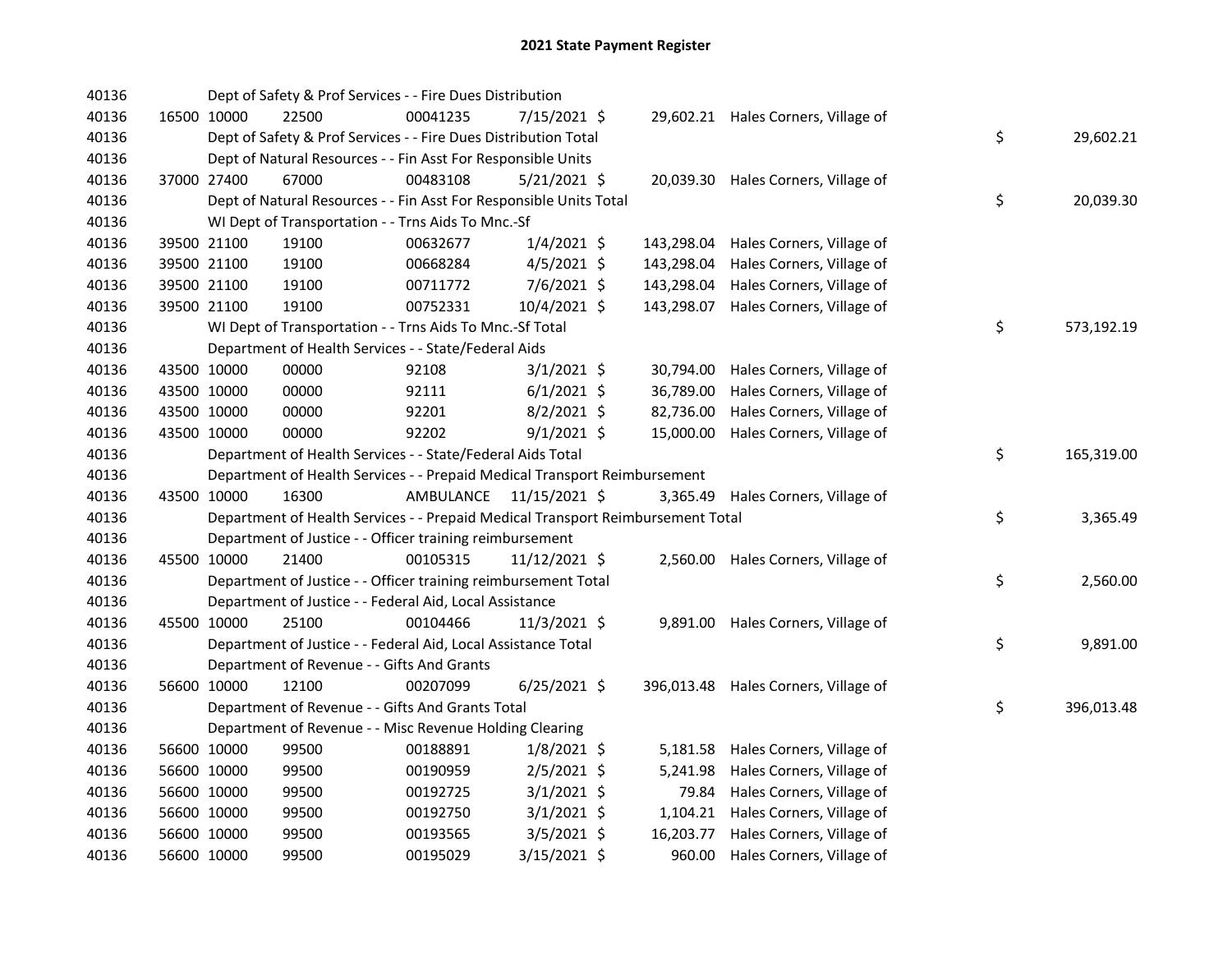| 40136 | 56600 10000 |             | 99500                                                                   | 00195864 | 3/22/2021 \$   |            | 1,047.00 Hales Corners, Village of  |    |            |
|-------|-------------|-------------|-------------------------------------------------------------------------|----------|----------------|------------|-------------------------------------|----|------------|
| 40136 |             | 56600 10000 | 99500                                                                   | 00197844 | 4/7/2021 \$    |            | 19,421.31 Hales Corners, Village of |    |            |
| 40136 | 56600 10000 |             | 99500                                                                   | 00199225 | 4/20/2021 \$   | 49.70      | Hales Corners, Village of           |    |            |
| 40136 | 56600 10000 |             | 99500                                                                   | 00199865 | 4/26/2021 \$   | 1,177.00   | Hales Corners, Village of           |    |            |
| 40136 | 56600 10000 |             | 99500                                                                   | 00201211 | $5/7/2021$ \$  | 6,183.95   | Hales Corners, Village of           |    |            |
| 40136 | 56600 10000 |             | 99500                                                                   | 00202997 | 5/24/2021 \$   | 96.40      | Hales Corners, Village of           |    |            |
| 40136 | 56600 10000 |             | 99500                                                                   | 00203017 | 5/24/2021 \$   | 1,077.00   | Hales Corners, Village of           |    |            |
| 40136 | 56600 10000 |             | 99500                                                                   | 00204436 | $6/7/2021$ \$  | 5,968.41   | Hales Corners, Village of           |    |            |
| 40136 | 56600 10000 |             | 99500                                                                   | 00205386 | $6/14/2021$ \$ | 545.00     | Hales Corners, Village of           |    |            |
| 40136 | 56600 10000 |             | 99500                                                                   | 00208548 | 7/6/2021 \$    | 171.68     | Hales Corners, Village of           |    |            |
| 40136 | 56600 10000 |             | 99500                                                                   | 00209013 | 7/8/2021 \$    | 5,077.02   | Hales Corners, Village of           |    |            |
| 40136 | 56600 10000 |             | 99500                                                                   | 00211760 | $8/6/2021$ \$  | 6,446.87   | Hales Corners, Village of           |    |            |
| 40136 |             | 56600 10000 | 99500                                                                   | 00214371 | 9/8/2021 \$    | 5,153.76   | Hales Corners, Village of           |    |            |
| 40136 |             | 56600 10000 | 99500                                                                   | 00216624 | 10/7/2021 \$   | 5,567.46   | Hales Corners, Village of           |    |            |
| 40136 | 56600 10000 |             | 99500                                                                   | 00219212 | 11/5/2021 \$   | 6,126.34   | Hales Corners, Village of           |    |            |
| 40136 | 56600 10000 |             | 99500                                                                   | 00221362 | 12/7/2021 \$   |            | 5,959.75 Hales Corners, Village of  |    |            |
| 40136 |             |             | Department of Revenue - - Misc Revenue Holding Clearing Total           |          |                |            |                                     | \$ | 98,840.03  |
| 40136 |             |             | Shared Revenue and Tax Relief - - Expenditure Restraint Program         |          |                |            |                                     |    |            |
| 40136 | 83500 10000 |             | 10100                                                                   | 00081754 | 7/26/2021 \$   | 116,463.04 | Hales Corners, Village of           |    |            |
| 40136 |             |             | Shared Revenue and Tax Relief - - Expenditure Restraint Program Total   |          |                |            |                                     | \$ | 116,463.04 |
| 40136 |             |             | Shared Revenue and Tax Relief - - County And Municipal Aid              |          |                |            |                                     |    |            |
| 40136 |             | 83500 10000 | 10500                                                                   | 00081754 | 7/26/2021 \$   |            | 15,696.14 Hales Corners, Village of |    |            |
| 40136 |             | 83500 10000 | 10500                                                                   | 00088855 | 11/15/2021 \$  | 85,579.27  | Hales Corners, Village of           |    |            |
| 40136 |             |             | Shared Revenue and Tax Relief - - County And Municipal Aid Total        |          |                |            |                                     | \$ | 101,275.41 |
| 40136 |             |             | Shared Revenue and Tax Relief - - Exempt Computer Aid                   |          |                |            |                                     |    |            |
| 40136 | 83500 10000 |             | 10900                                                                   | 00084344 | 7/26/2021 \$   |            | 10,522.07 Hales Corners, Village of |    |            |
| 40136 |             |             | Shared Revenue and Tax Relief - - Exempt Computer Aid Total             |          |                |            |                                     | \$ | 10,522.07  |
| 40136 |             |             | Shared Revenue and Tax Relief - - Utility Aid                           |          |                |            |                                     |    |            |
| 40136 |             | 83500 10000 | 11000                                                                   | 00081754 | 7/26/2021 \$   | 123.16     | Hales Corners, Village of           |    |            |
| 40136 |             | 83500 10000 | 11000                                                                   | 00088855 | 11/15/2021 \$  | 681.21     | Hales Corners, Village of           |    |            |
| 40136 |             |             | Shared Revenue and Tax Relief - - Utility Aid Total                     |          |                |            |                                     | \$ | 804.37     |
| 40136 |             |             | Shared Revenue and Tax Relief - - Personal Property Aid                 |          |                |            |                                     |    |            |
| 40136 |             | 83500 10000 | 11100                                                                   | 00077520 | $5/3/2021$ \$  | 11,305.30  | Hales Corners, Village of           |    |            |
| 40136 | 83500 10000 |             | 11100                                                                   | 00078928 | $5/3/2021$ \$  | 8,202.16   | Hales Corners, Village of           |    |            |
| 40136 |             |             | Shared Revenue and Tax Relief - - Personal Property Aid Total           |          |                |            |                                     | \$ | 19,507.46  |
| 40136 |             |             | Shared Revenue and Tax Relief - - State Aid; Video Service Provider Fee |          |                |            |                                     |    |            |
| 40136 |             | 83500 10000 | 11200                                                                   | 00083045 | 7/26/2021 \$   | 21,406.89  | Hales Corners, Village of           |    |            |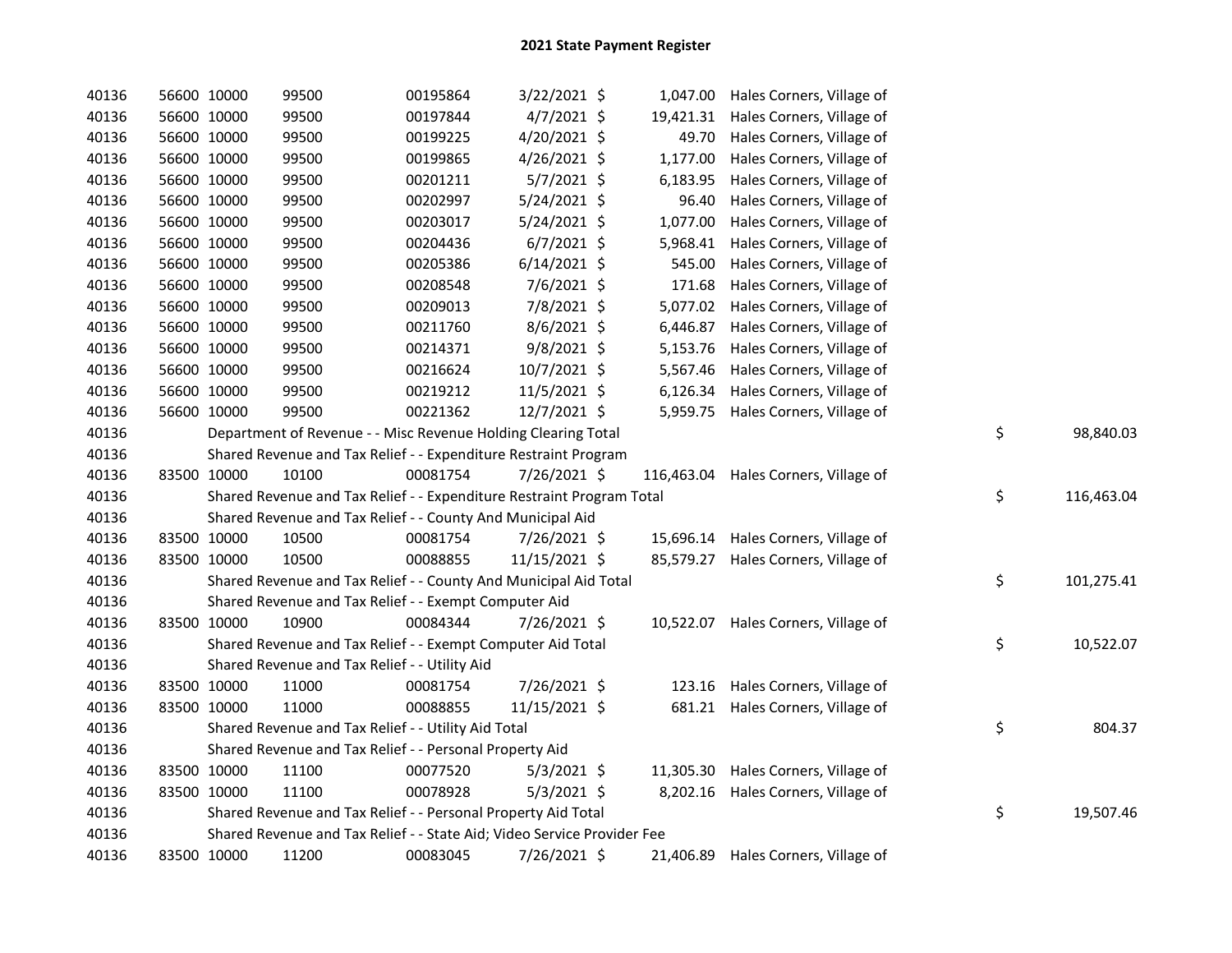## 2021 State Payment Register

| 40136       |                                                                 |             | Shared Revenue and Tax Relief - - State Aid; Video Service Provider Fee Total |                                                                 | 21,406.89    |  |            |                                        |  |              |
|-------------|-----------------------------------------------------------------|-------------|-------------------------------------------------------------------------------|-----------------------------------------------------------------|--------------|--|------------|----------------------------------------|--|--------------|
| 40136       |                                                                 |             |                                                                               | Shared Revenue and Tax Relief - - School Lvy Tx/First Dollar Cr |              |  |            |                                        |  |              |
| 40136       |                                                                 | 83500 10000 | 30200                                                                         | 00082691                                                        | 7/26/2021 \$ |  |            | 1,228,433.05 Hales Corners, Village of |  |              |
| 40136       |                                                                 | 83500 10000 | 30200                                                                         | 00086087                                                        | 7/26/2021 \$ |  | 140,275.80 | Hales Corners, Village of              |  |              |
| 40136       |                                                                 |             | Shared Revenue and Tax Relief - - School Lvy Tx/First Dollar Cr Total         |                                                                 | 1,368,708.85 |  |            |                                        |  |              |
| 40136       |                                                                 |             |                                                                               | Shared Revenue and Tax Relief - - Lottery & Gaming Credit       |              |  |            |                                        |  |              |
| 40136       | 83500 52100                                                     |             | 36300                                                                         | 00074570                                                        | 3/22/2021 \$ |  | 267.253.17 | Hales Corners, Village of              |  |              |
| 40136       | Shared Revenue and Tax Relief - - Lottery & Gaming Credit Total |             |                                                                               |                                                                 |              |  |            |                                        |  | 267.253.17   |
| 40136 Total |                                                                 |             |                                                                               |                                                                 |              |  |            |                                        |  | 3,204,763.96 |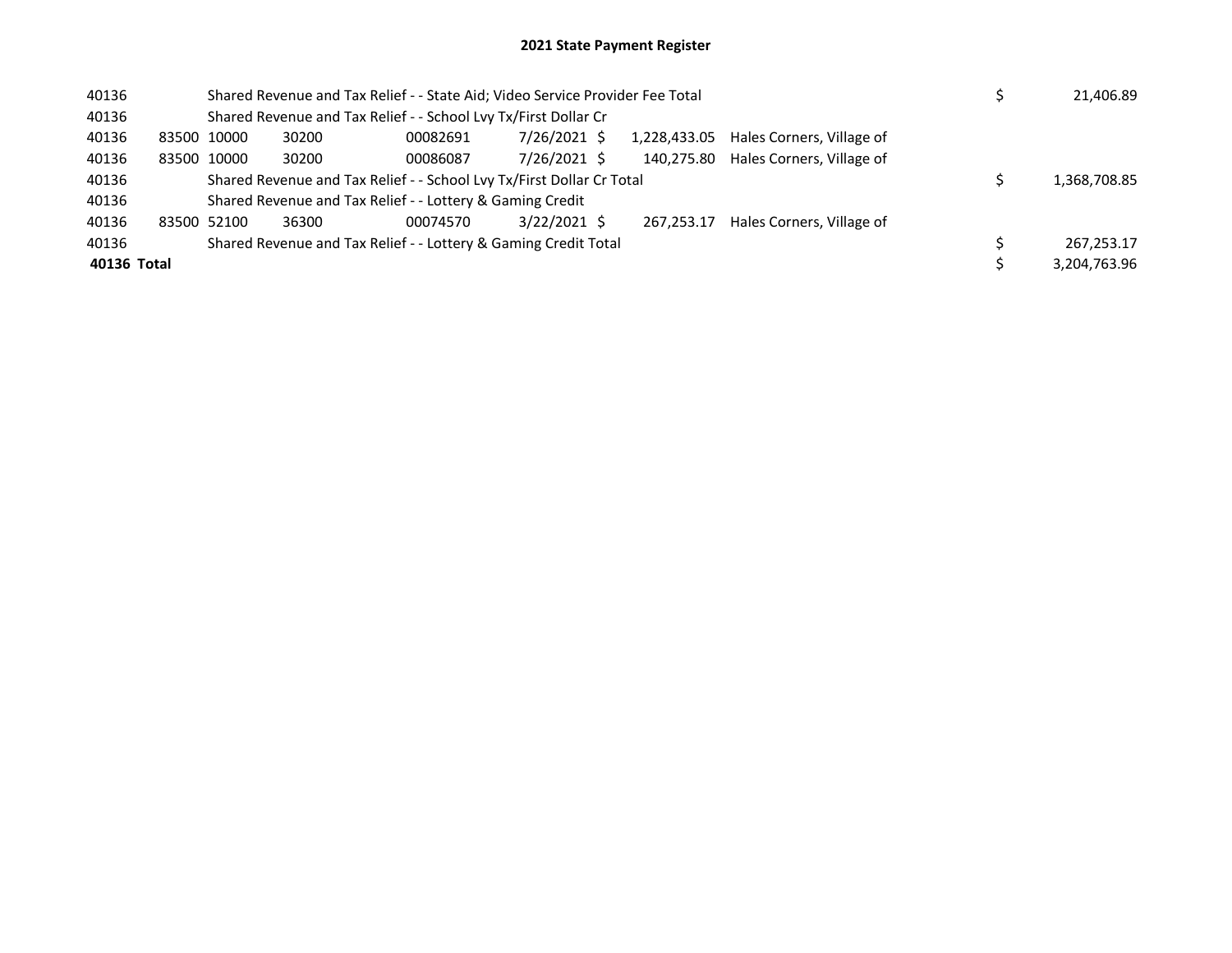| 40176 |             | Dept of Safety & Prof Services - - Fire Dues Distribution          |          |                |           |                                  |    |           |
|-------|-------------|--------------------------------------------------------------------|----------|----------------|-----------|----------------------------------|----|-----------|
| 40176 | 16500 10000 | 22500                                                              | 00041237 | 7/15/2021 \$   |           | 15,732.55 Village Of River Hills |    |           |
| 40176 |             | Dept of Safety & Prof Services - - Fire Dues Distribution Total    |          |                |           |                                  | \$ | 15,732.55 |
| 40176 |             | Dept of Natural Resources - - Ea - Urban Nonpoint Source           |          |                |           |                                  |    |           |
| 40176 | 37000 27400 | 65800                                                              | 00478578 | 4/30/2021 \$   |           | 10,416.00 Village Of River Hills |    |           |
| 40176 |             | Dept of Natural Resources - - Ea - Urban Nonpoint Source Total     |          |                |           |                                  | \$ | 10,416.00 |
| 40176 |             | Dept of Natural Resources - - Fin Asst For Responsible Units       |          |                |           |                                  |    |           |
| 40176 | 37000 27400 | 67000                                                              | 00483031 | $5/21/2021$ \$ | 10,864.46 | Village Of River Hills           |    |           |
| 40176 |             | Dept of Natural Resources - - Fin Asst For Responsible Units Total |          |                |           |                                  | \$ | 10,864.46 |
| 40176 |             | WI Dept of Transportation - - Hwy Sfty Loc Aid Ffd                 |          |                |           |                                  |    |           |
| 40176 | 39500 21100 | 18500                                                              | 00636426 | $1/6/2021$ \$  | 6,467.61  | Village Of River Hills           |    |           |
| 40176 | 39500 21100 | 18500                                                              | 00636432 | $1/6/2021$ \$  | 5,906.16  | Village Of River Hills           |    |           |
| 40176 | 39500 21100 | 18500                                                              | 00644702 | $1/26/2021$ \$ | 7,685.33  | Village Of River Hills           |    |           |
| 40176 | 39500 21100 | 18500                                                              | 00644704 | $1/26/2021$ \$ | 5,444.61  | Village Of River Hills           |    |           |
| 40176 | 39500 21100 | 18500                                                              | 00657291 | $2/23/2021$ \$ | 7,692.10  | Village Of River Hills           |    |           |
| 40176 | 39500 21100 | 18500                                                              | 00667167 | 3/22/2021 \$   | 7,649.41  | Village Of River Hills           |    |           |
| 40176 | 39500 21100 | 18500                                                              | 00667168 | 3/22/2021 \$   | 9,046.04  | Village Of River Hills           |    |           |
| 40176 | 39500 21100 | 18500                                                              | 00675047 | $4/6/2021$ \$  | 7,185.37  | Village Of River Hills           |    |           |
| 40176 | 39500 21100 | 18500                                                              | 00686343 | 4/29/2021 \$   | 9,620.66  | Village Of River Hills           |    |           |
| 40176 | 39500 21100 | 18500                                                              | 00686345 | 4/29/2021 \$   | 7,722.55  | Village Of River Hills           |    |           |
| 40176 | 39500 21100 | 18500                                                              | 00709619 | $6/22/2021$ \$ | 6,864.78  | Village Of River Hills           |    |           |
| 40176 | 39500 21100 | 18500                                                              | 00709620 | $6/22/2021$ \$ | 5,882.40  | Village Of River Hills           |    |           |
| 40176 | 39500 21100 | 18500                                                              | 00709625 | $6/22/2021$ \$ | 7,141.65  | Village Of River Hills           |    |           |
| 40176 | 39500 21100 | 18500                                                              | 00709626 | $6/22/2021$ \$ | 6,965.39  | Village Of River Hills           |    |           |
| 40176 | 39500 21100 | 18500                                                              | 00746421 | $9/15/2021$ \$ | 7,383.87  | Village Of River Hills           |    |           |
| 40176 | 39500 21100 | 18500                                                              | 00746422 | $9/15/2021$ \$ | 6,923.94  | Village Of River Hills           |    |           |
| 40176 | 39500 21100 | 18500                                                              | 00746432 | $9/15/2021$ \$ | 5,906.73  | Village Of River Hills           |    |           |
| 40176 | 39500 21100 | 18500                                                              | 00746433 | $9/15/2021$ \$ | 5,097.16  | Village Of River Hills           |    |           |
| 40176 | 39500 21100 | 18500                                                              | 00746434 | $9/15/2021$ \$ | 8,362.24  | Village Of River Hills           |    |           |
| 40176 | 39500 21100 | 18500                                                              | 00746435 | $9/15/2021$ \$ | 8,600.07  | Village Of River Hills           |    |           |
| 40176 | 39500 21100 | 18500                                                              | 00764460 | 10/21/2021 \$  | 5,614.59  | Village Of River Hills           |    |           |
| 40176 | 39500 21100 | 18500                                                              | 00764466 | 10/21/2021 \$  | 8,975.68  | Village Of River Hills           |    |           |
| 40176 | 39500 21100 | 18500                                                              | 00764467 | 10/21/2021 \$  | 1,652.28  | Village Of River Hills           |    |           |
| 40176 | 39500 21100 | 18500                                                              | 00777313 | 11/24/2021 \$  | 7,579.13  | Village Of River Hills           |    |           |
| 40176 | 39500 21100 | 18500                                                              | 00777314 | 11/24/2021 \$  | 8,912.23  | Village Of River Hills           |    |           |
| 40176 | 39500 21100 | 18500                                                              | 00777317 | 11/24/2021 \$  | 4,681.00  | Village Of River Hills           |    |           |
| 40176 | 39500 21100 | 18500                                                              | 00785796 | 12/21/2021 \$  | 4,475.15  | Village Of River Hills           |    |           |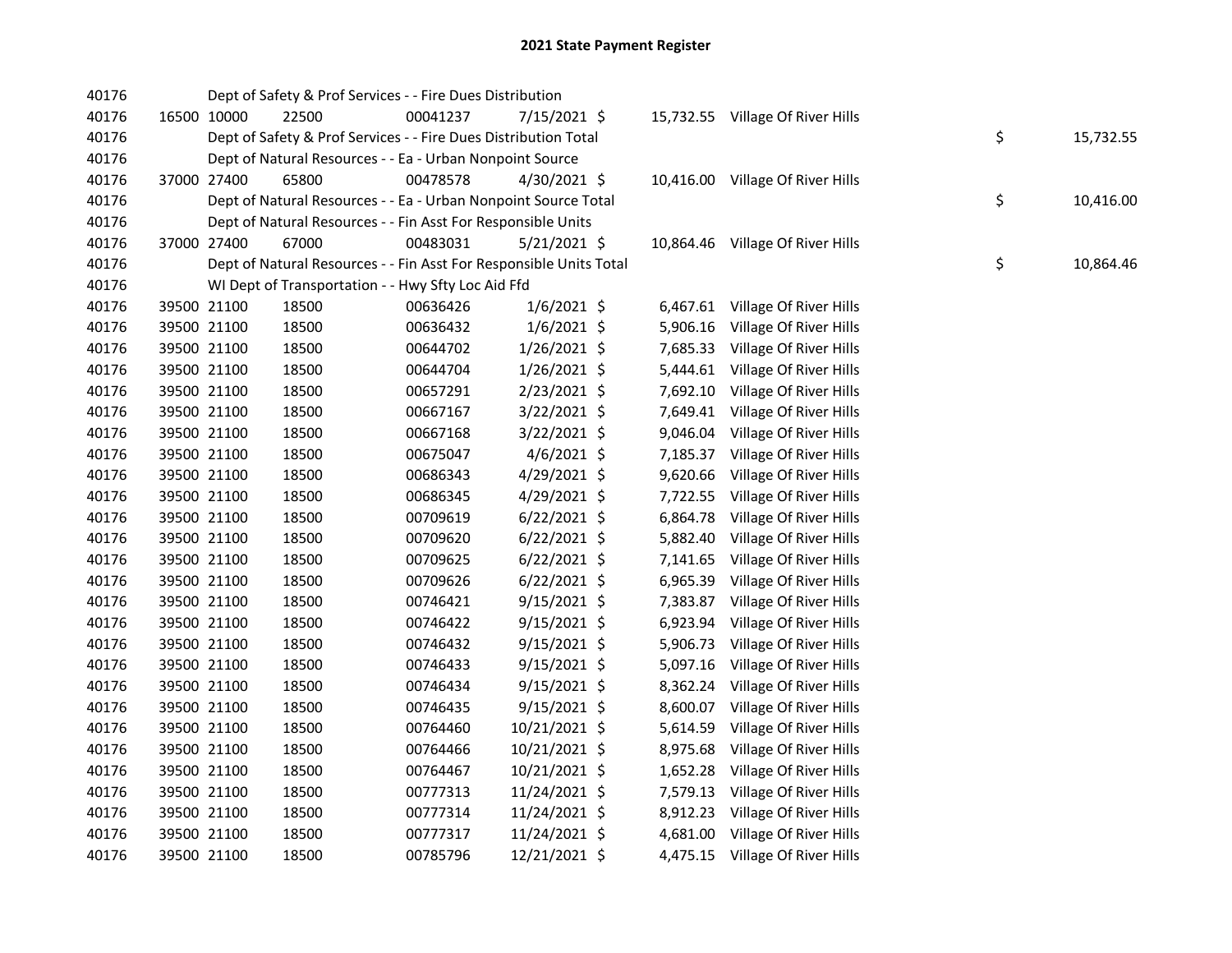| 40176 |             | 39500 21100 | 18500                                                          | 00785800 | 12/21/2021 \$  |           | 5,506.65 Village Of River Hills  |    |            |
|-------|-------------|-------------|----------------------------------------------------------------|----------|----------------|-----------|----------------------------------|----|------------|
| 40176 |             |             | WI Dept of Transportation - - Hwy Sfty Loc Aid Ffd Total       |          |                |           |                                  | \$ | 190,944.78 |
| 40176 |             |             | WI Dept of Transportation - - Trns Aids To Mnc.-Sf             |          |                |           |                                  |    |            |
| 40176 |             | 39500 21100 | 19100                                                          | 00632678 | $1/4/2021$ \$  |           | 75,355.27 Village Of River Hills |    |            |
| 40176 |             | 39500 21100 | 19100                                                          | 00668285 | $4/5/2021$ \$  | 75,355.27 | Village Of River Hills           |    |            |
| 40176 |             | 39500 21100 | 19100                                                          | 00711773 | 7/6/2021 \$    | 75,355.27 | Village Of River Hills           |    |            |
| 40176 |             | 39500 21100 | 19100                                                          | 00752332 | 10/4/2021 \$   | 75,355.29 | Village Of River Hills           |    |            |
| 40176 |             |             | WI Dept of Transportation - - Trns Aids To Mnc.-Sf Total       |          |                |           |                                  | \$ | 301,421.10 |
| 40176 |             |             | Department of Justice - - Officer training reimbursement       |          |                |           |                                  |    |            |
| 40176 | 45500 10000 |             | 21400                                                          | 00105876 | 11/23/2021 \$  |           | 1,600.00 Village Of River Hills  |    |            |
| 40176 |             |             | Department of Justice - - Officer training reimbursement Total |          |                |           |                                  | \$ | 1,600.00   |
| 40176 |             |             | Department of Revenue - - Gifts And Grants                     |          |                |           |                                  |    |            |
| 40176 | 56600 10000 |             | 12100                                                          | 00207100 | $6/25/2021$ \$ | 82,426.49 | Village Of River Hills           |    |            |
| 40176 |             |             | Department of Revenue - - Gifts And Grants Total               |          |                |           |                                  | \$ | 82,426.49  |
| 40176 |             |             | Department of Revenue - - Misc Revenue Holding Clearing        |          |                |           |                                  |    |            |
| 40176 |             | 56600 10000 | 99500                                                          | 00190972 | 2/5/2021 \$    | 182.80    | Village Of River Hills           |    |            |
| 40176 |             | 56600 10000 | 99500                                                          | 00192722 | $3/1/2021$ \$  | 3,624.45  | Village Of River Hills           |    |            |
| 40176 |             | 56600 10000 | 99500                                                          | 00193578 | 3/5/2021 \$    | 3,198.53  | Village Of River Hills           |    |            |
| 40176 |             | 56600 10000 | 99500                                                          | 00194156 | 3/8/2021 \$    | 919.88    | Village Of River Hills           |    |            |
| 40176 |             | 56600 10000 | 99500                                                          | 00195005 | 3/15/2021 \$   | 1,767.55  | Village Of River Hills           |    |            |
| 40176 |             | 56600 10000 | 99500                                                          | 00195842 | 3/22/2021 \$   | 749.00    | Village Of River Hills           |    |            |
| 40176 |             | 56600 10000 | 99500                                                          | 00196518 | 3/29/2021 \$   | 519.47    | Village Of River Hills           |    |            |
| 40176 | 56600 10000 |             | 99500                                                          | 00197257 | $4/5/2021$ \$  | 769.20    | Village Of River Hills           |    |            |
| 40176 | 56600 10000 |             | 99500                                                          | 00197857 | 4/7/2021 \$    | 4,868.85  | Village Of River Hills           |    |            |
| 40176 | 56600 10000 |             | 99500                                                          | 00199202 | 4/20/2021 \$   | 124.00    | Village Of River Hills           |    |            |
| 40176 | 56600 10000 |             | 99500                                                          | 00199845 | 4/26/2021 \$   | 1,023.66  | Village Of River Hills           |    |            |
| 40176 | 56600 10000 |             | 99500                                                          | 00200443 | $5/3/2021$ \$  | 521.20    | Village Of River Hills           |    |            |
| 40176 | 56600 10000 |             | 99500                                                          | 00201223 | $5/7/2021$ \$  | 2,630.69  | Village Of River Hills           |    |            |
| 40176 | 56600 10000 |             | 99500                                                          | 00201640 | $5/10/2021$ \$ | 752.23    | Village Of River Hills           |    |            |
| 40176 |             | 56600 10000 | 99500                                                          | 00202276 | $5/17/2021$ \$ | 273.20    | Village Of River Hills           |    |            |
| 40176 | 56600 10000 |             | 99500                                                          | 00202994 | $5/24/2021$ \$ | 100.00    | Village Of River Hills           |    |            |
| 40176 | 56600 10000 |             | 99500                                                          | 00203702 | $6/1/2021$ \$  | 330.00    | Village Of River Hills           |    |            |
| 40176 | 56600 10000 |             | 99500                                                          | 00204449 | $6/7/2021$ \$  | 3,459.34  | Village Of River Hills           |    |            |
| 40176 |             | 56600 10000 | 99500                                                          | 00204778 | $6/7/2021$ \$  | 617.00    | Village Of River Hills           |    |            |
| 40176 |             | 56600 10000 | 99500                                                          | 00205370 | 6/14/2021 \$   | 66.20     | Village Of River Hills           |    |            |
| 40176 |             | 56600 10000 | 99500                                                          | 00208095 | 6/28/2021 \$   | 124.00    | Village Of River Hills           |    |            |
| 40176 | 56600 10000 |             | 99500                                                          | 00208533 | 7/6/2021 \$    |           | 124.00 Village Of River Hills    |    |            |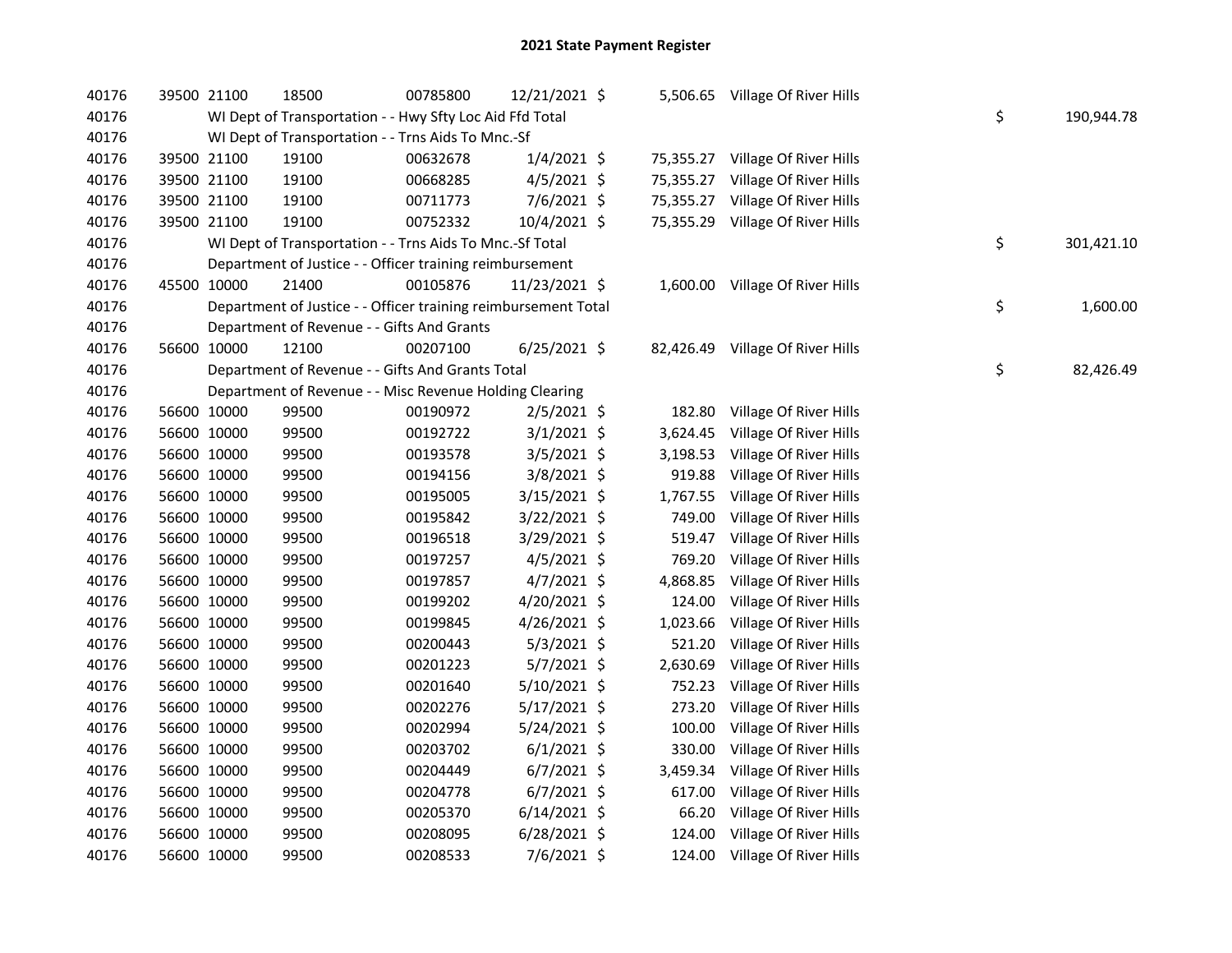| 40176       | 56600 10000 | 99500 | 00209025                                                                      | 7/8/2021 \$   | 2,293.09 | Village Of River Hills              |                    |
|-------------|-------------|-------|-------------------------------------------------------------------------------|---------------|----------|-------------------------------------|--------------------|
| 40176       | 56600 10000 | 99500 | 00210811                                                                      | 7/26/2021 \$  | 124.00   | Village Of River Hills              |                    |
| 40176       | 56600 10000 | 99500 | 00211772                                                                      | $8/6/2021$ \$ | 1,849.68 | Village Of River Hills              |                    |
| 40176       | 56600 10000 | 99500 | 00212142                                                                      | 8/9/2021 \$   | 333.60   | Village Of River Hills              |                    |
| 40176       | 56600 10000 | 99500 | 00214384                                                                      | $9/8/2021$ \$ | 2,244.65 | Village Of River Hills              |                    |
| 40176       | 56600 10000 | 99500 | 00216132                                                                      | 10/4/2021 \$  | 124.00   | Village Of River Hills              |                    |
| 40176       | 56600 10000 | 99500 | 00216635                                                                      | 10/7/2021 \$  | 2,737.46 | Village Of River Hills              |                    |
| 40176       | 56600 10000 | 99500 | 00219223                                                                      | 11/5/2021 \$  | 1,008.16 | Village Of River Hills              |                    |
| 40176       | 56600 10000 | 99500 | 00220368                                                                      | 11/22/2021 \$ | 64.76    | Village Of River Hills              |                    |
| 40176       | 56600 10000 | 99500 | 00221374                                                                      | 12/7/2021 \$  | 2,676.30 | Village Of River Hills              |                    |
| 40176       |             |       | Department of Revenue - - Misc Revenue Holding Clearing Total                 |               |          |                                     | \$<br>40,200.95    |
| 40176       |             |       | Shared Revenue and Tax Relief - - Expenditure Restraint Program               |               |          |                                     |                    |
| 40176       | 83500 10000 | 10100 | 00081755                                                                      | 7/26/2021 \$  |          | 68,507.72 Village Of River Hills    |                    |
| 40176       |             |       | Shared Revenue and Tax Relief - - Expenditure Restraint Program Total         |               |          |                                     | \$<br>68,507.72    |
| 40176       |             |       | Shared Revenue and Tax Relief - - County And Municipal Aid                    |               |          |                                     |                    |
| 40176       | 83500 10000 | 10500 | 00081755                                                                      | 7/26/2021 \$  |          | 3,092.56 Village Of River Hills     |                    |
| 40176       | 83500 10000 | 10500 | 00088856                                                                      | 11/15/2021 \$ |          | 17,524.52 Village Of River Hills    |                    |
| 40176       |             |       | Shared Revenue and Tax Relief - - County And Municipal Aid Total              |               |          |                                     | \$<br>20,617.08    |
| 40176       |             |       | Shared Revenue and Tax Relief - - Exempt Computer Aid                         |               |          |                                     |                    |
| 40176       | 83500 10000 | 10900 | 00084345                                                                      | 7/26/2021 \$  |          | 122.63 Village Of River Hills       |                    |
| 40176       |             |       | Shared Revenue and Tax Relief - - Exempt Computer Aid Total                   |               |          |                                     | \$<br>122.63       |
| 40176       |             |       | Shared Revenue and Tax Relief - - Personal Property Aid                       |               |          |                                     |                    |
| 40176       | 83500 10000 | 11100 | 00077521                                                                      | $5/3/2021$ \$ |          | 5,500.07 Village Of River Hills     |                    |
| 40176       |             |       | Shared Revenue and Tax Relief - - Personal Property Aid Total                 |               |          |                                     | \$<br>5,500.07     |
| 40176       |             |       | Shared Revenue and Tax Relief - - State Aid; Video Service Provider Fee       |               |          |                                     |                    |
| 40176       | 83500 10000 | 11200 | 00083046                                                                      | 7/26/2021 \$  | 6,119.88 | Village Of River Hills              |                    |
| 40176       |             |       | Shared Revenue and Tax Relief - - State Aid; Video Service Provider Fee Total |               |          |                                     | \$<br>6,119.88     |
| 40176       |             |       | Shared Revenue and Tax Relief - - School Lvy Tx/First Dollar Cr               |               |          |                                     |                    |
| 40176       | 83500 10000 | 30200 | 00082692                                                                      | 7/26/2021 \$  |          | 1,042,930.58 Village Of River Hills |                    |
| 40176       | 83500 10000 | 30200 | 00086088                                                                      | 7/26/2021 \$  |          | 75,593.92 Village Of River Hills    |                    |
| 40176       |             |       | Shared Revenue and Tax Relief - - School Lvy Tx/First Dollar Cr Total         |               |          |                                     | \$<br>1,118,524.50 |
| 40176       |             |       | Shared Revenue and Tax Relief - - Lottery & Gaming Credit                     |               |          |                                     |                    |
| 40176       | 83500 52100 | 36300 | 00074571                                                                      | 3/22/2021 \$  |          | 153,872.12 Village Of River Hills   |                    |
| 40176       |             |       | Shared Revenue and Tax Relief - - Lottery & Gaming Credit Total               |               |          |                                     | \$<br>153,872.12   |
| 40176 Total |             |       |                                                                               |               |          |                                     | \$<br>2,026,870.33 |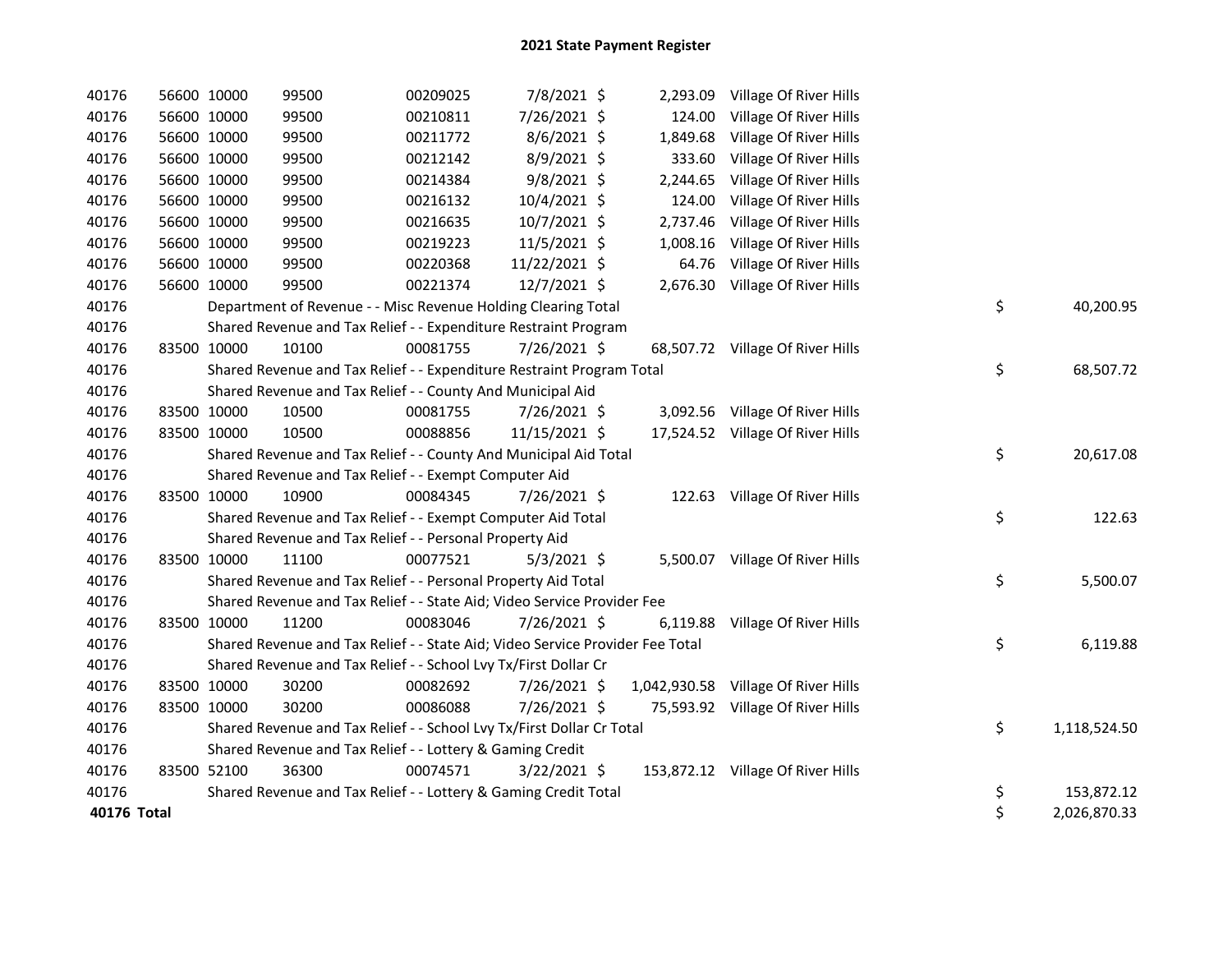| 40181 |             | Dept of Safety & Prof Services - - Fire Dues Distribution              |          |                |            |                                 |    |            |
|-------|-------------|------------------------------------------------------------------------|----------|----------------|------------|---------------------------------|----|------------|
| 40181 | 16500 10000 | 22500                                                                  | 00041239 | 7/15/2021 \$   |            | 72,649.73 Village of Shorewood  |    |            |
| 40181 |             | Dept of Safety & Prof Services - - Fire Dues Distribution Total        |          |                |            |                                 | \$ | 72,649.73  |
| 40181 |             | Dept of Natural Resources - - Ea - Urban Nonpoint Source               |          |                |            |                                 |    |            |
| 40181 | 37000 27400 | 65800                                                                  | 00497182 | 7/14/2021 \$   |            | 26,750.00 Village of Shorewood  |    |            |
| 40181 |             | Dept of Natural Resources - - Ea - Urban Nonpoint Source Total         |          |                |            |                                 | \$ | 26,750.00  |
| 40181 |             | Dept of Natural Resources - - Fin Asst For Responsible Units           |          |                |            |                                 |    |            |
| 40181 | 37000 27400 | 67000                                                                  | 00483278 | $5/21/2021$ \$ |            | 52,894.22 Village of Shorewood  |    |            |
| 40181 |             | Dept of Natural Resources - - Fin Asst For Responsible Units Total     |          |                |            |                                 | \$ | 52,894.22  |
| 40181 |             | WI Dept of Transportation - - Conn Hwy Aids St Fds                     |          |                |            |                                 |    |            |
| 40181 | 39500 21100 | 16200                                                                  | 00633576 | $1/4/2021$ \$  |            | 11,206.48 Village of Shorewood  |    |            |
| 40181 | 39500 21100 | 16200                                                                  | 00669183 | $4/5/2021$ \$  | 11,206.48  | Village of Shorewood            |    |            |
| 40181 | 39500 21100 | 16200                                                                  | 00712671 | $7/6/2021$ \$  | 11,206.48  | Village of Shorewood            |    |            |
| 40181 | 39500 21100 | 16200                                                                  | 00753230 | 10/4/2021 \$   |            | 11,206.50 Village of Shorewood  |    |            |
| 40181 |             | WI Dept of Transportation - - Conn Hwy Aids St Fds Total               |          |                |            |                                 | \$ | 44,825.94  |
| 40181 |             | WI Dept of Transportation - - Trns Aids To Mnc.-Sf                     |          |                |            |                                 |    |            |
| 40181 | 39500 21100 | 19100                                                                  | 00632679 | $1/4/2021$ \$  |            | 198,683.47 Village of Shorewood |    |            |
| 40181 | 39500 21100 | 19100                                                                  | 00668286 | $4/5/2021$ \$  | 198,683.47 | Village of Shorewood            |    |            |
| 40181 | 39500 21100 | 19100                                                                  | 00711774 | 7/6/2021 \$    | 198,683.47 | Village of Shorewood            |    |            |
| 40181 | 39500 21100 | 19100                                                                  | 00752333 | 10/4/2021 \$   |            | 198,683.50 Village of Shorewood |    |            |
| 40181 |             | WI Dept of Transportation - - Trns Aids To Mnc.-Sf Total               |          |                |            |                                 | \$ | 794,733.91 |
| 40181 |             | Department of Justice - - Officer training reimbursement               |          |                |            |                                 |    |            |
| 40181 | 45500 10000 | 21400                                                                  | 00106057 | 11/29/2021 \$  |            | 3,840.00 Village of Shorewood   |    |            |
| 40181 |             | Department of Justice - - Officer training reimbursement Total         |          |                |            |                                 | \$ | 3,840.00   |
| 40181 |             | Department of Justice - - Federal Aid, Local Assistance                |          |                |            |                                 |    |            |
| 40181 | 45500 10000 | 25100                                                                  | 00102819 | $9/16/2021$ \$ |            | 1,190.00 Village of Shorewood   |    |            |
| 40181 | 45500 10000 | 25100                                                                  | 00106417 | 12/16/2021 \$  | 3,876.99   | Village of Shorewood            |    |            |
| 40181 |             | Department of Justice - - Federal Aid, Local Assistance Total          |          |                |            |                                 | \$ | 5,066.99   |
| 40181 |             | Department of Military Affairs - - Federal Aid, Local Assistance       |          |                |            |                                 |    |            |
| 40181 | 46500 10000 | 34200                                                                  | 00101047 | 10/7/2021 \$   |            | 17,038.37 Village of Shorewood  |    |            |
| 40181 |             | Department of Military Affairs - - Federal Aid, Local Assistance Total |          |                |            |                                 | \$ | 17,038.37  |
| 40181 |             | Department of Revenue - - Gifts And Grants                             |          |                |            |                                 |    |            |
| 40181 | 56600 10000 | 12100                                                                  | 00207101 | $6/25/2021$ \$ |            | 687,934.08 Village of Shorewood |    |            |
| 40181 |             | Department of Revenue - - Gifts And Grants Total                       |          |                |            |                                 | \$ | 687,934.08 |
| 40181 |             | Department of Revenue - - Misc Revenue Holding Clearing                |          |                |            |                                 |    |            |
| 40181 | 56600 10000 | 99500                                                                  | 00188896 | $1/8/2021$ \$  |            | 7,623.90 Village of Shorewood   |    |            |
| 40181 | 56600 10000 | 99500                                                                  | 00190964 | $2/5/2021$ \$  |            | 7,134.75 Village of Shorewood   |    |            |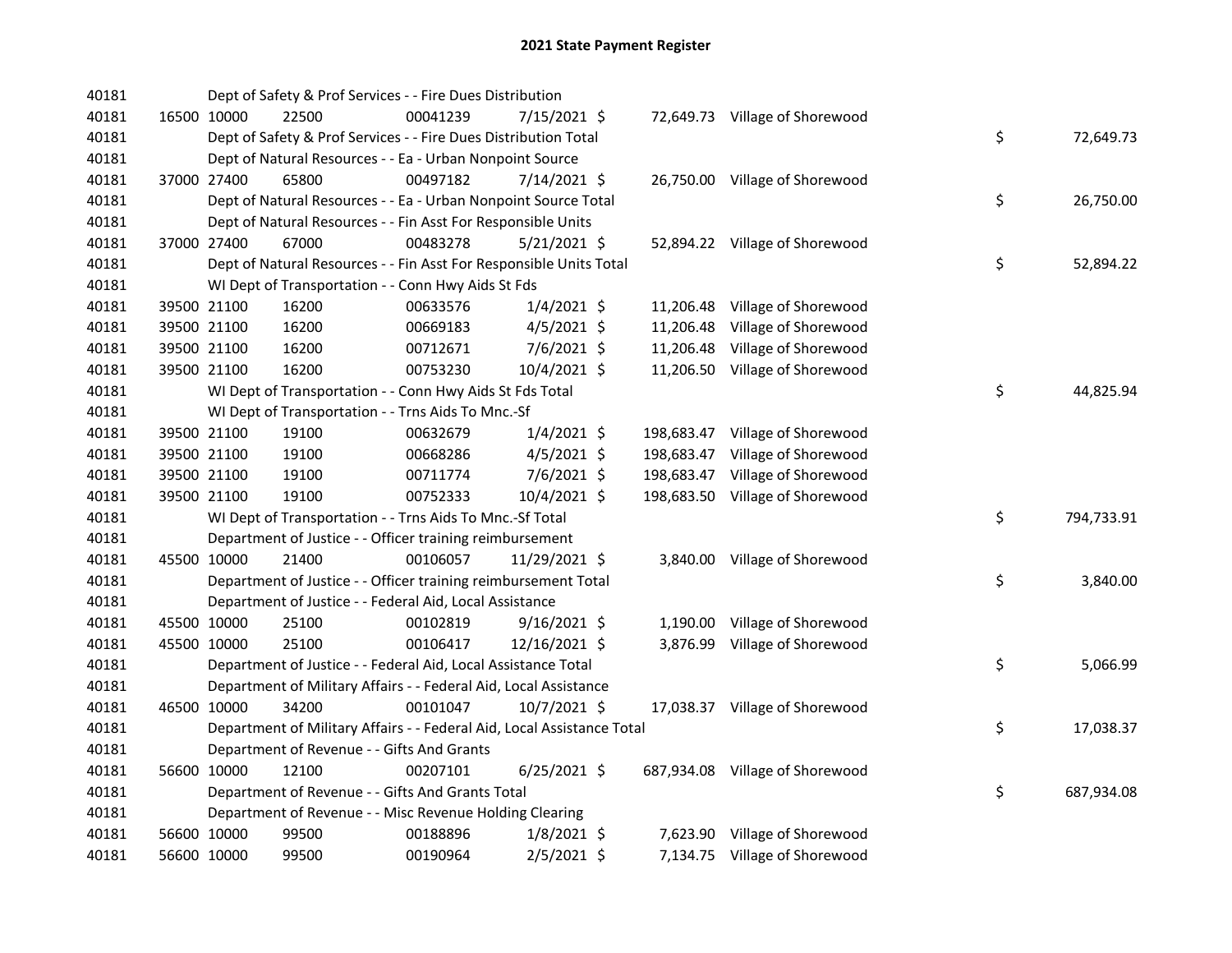| 40181 | 56600 10000 | 99500 | 00191239 | 2/8/2021 \$   | 65.00       | Village of Shorewood |
|-------|-------------|-------|----------|---------------|-------------|----------------------|
| 40181 | 56600 10000 | 99500 | 00192727 | 3/1/2021 \$   | 5,153.83    | Village of Shorewood |
| 40181 | 56600 10000 | 99500 | 00193570 | 3/5/2021 \$   | 15,292.29   | Village of Shorewood |
| 40181 | 56600 10000 | 99500 | 00194159 | 3/8/2021 \$   | 1,437.00    | Village of Shorewood |
| 40181 | 56600 10000 | 99500 | 00195008 | 3/15/2021 \$  | 2,950.00    | Village of Shorewood |
| 40181 | 56600 10000 | 99500 | 00195845 | 3/22/2021 \$  | 950.00      | Village of Shorewood |
| 40181 | 56600 10000 | 99500 | 00195848 | 3/22/2021 \$  | 25.00       | Village of Shorewood |
| 40181 | 56600 10000 | 99500 | 00196522 | 3/29/2021 \$  | 515.00      | Village of Shorewood |
| 40181 | 56600 10000 | 99500 | 00197262 | 4/5/2021 \$   | 418.00      | Village of Shorewood |
| 40181 | 56600 10000 | 99500 | 00197849 | $4/7/2021$ \$ | 20,427.41   | Village of Shorewood |
| 40181 | 56600 10000 | 99500 | 00198475 | 4/12/2021 \$  | 1,191.49    | Village of Shorewood |
| 40181 | 56600 10000 | 99500 | 00199207 | 4/20/2021 \$  | 530.00      | Village of Shorewood |
| 40181 | 56600 10000 | 99500 | 00199848 | 4/26/2021 \$  | 1,290.00    | Village of Shorewood |
| 40181 | 56600 10000 | 99500 | 00200446 | 5/3/2021 \$   | 780.00      | Village of Shorewood |
| 40181 | 56600 10000 | 99500 | 00201216 | 5/7/2021 \$   | 10,822.45   | Village of Shorewood |
| 40181 | 56600 10000 | 99500 | 00201643 | 5/10/2021 \$  | 2,402.39    | Village of Shorewood |
| 40181 | 56600 10000 | 99500 | 00202280 | 5/17/2021 \$  | 680.83      | Village of Shorewood |
| 40181 | 56600 10000 | 99500 | 00202998 | 5/24/2021 \$  | 1,494.20    | Village of Shorewood |
| 40181 | 56600 10000 | 99500 | 00203706 | $6/1/2021$ \$ | 890.00      | Village of Shorewood |
| 40181 | 56600 10000 | 99500 | 00204441 | $6/7/2021$ \$ | 10,488.14   | Village of Shorewood |
| 40181 | 56600 10000 | 99500 | 00204781 | $6/7/2021$ \$ | 235.00      | Village of Shorewood |
| 40181 | 56600 10000 | 99500 | 00205373 | 6/14/2021 \$  | 639.90      | Village of Shorewood |
| 40181 | 56600 10000 | 99500 | 00205873 | 6/21/2021 \$  | 698.00      | Village of Shorewood |
| 40181 | 56600 10000 | 99500 | 00208098 | 6/28/2021 \$  | 65.00       | Village of Shorewood |
| 40181 | 56600 10000 | 99500 | 00208536 | 7/6/2021 \$   | 105.00      | Village of Shorewood |
| 40181 | 56600 10000 | 99500 | 00209018 | 7/8/2021 \$   | 13,637.26   | Village of Shorewood |
| 40181 | 56600 10000 | 99500 | 00209409 | 7/12/2021 \$  | 205.00      | Village of Shorewood |
| 40181 | 56600 10000 | 99500 | 00210196 | 7/19/2021 \$  | 130.00      | Village of Shorewood |
| 40181 | 56600 10000 | 99500 | 00210814 | 7/26/2021 \$  | 65.00       | Village of Shorewood |
| 40181 | 56600 10000 | 99500 | 00211765 | 8/6/2021 \$   | 5,950.73    | Village of Shorewood |
| 40181 | 56600 10000 | 99500 | 00212145 | 8/9/2021 \$   | 433.00      | Village of Shorewood |
| 40181 | 56600 10000 | 99500 | 00212661 | 8/16/2021 \$  | 115.00      | Village of Shorewood |
| 40181 | 56600 10000 | 99500 | 00213137 | 8/23/2021 \$  | 65.00       | Village of Shorewood |
| 40181 | 56600 10000 | 99500 | 00214376 | 9/8/2021 \$   | 6,258.68    | Village of Shorewood |
| 40181 | 56600 10000 | 99500 | 00214792 | 9/13/2021 \$  | 65.00       | Village of Shorewood |
| 40181 | 56600 10000 | 99500 | 00215326 | 9/20/2021     | \$<br>65.00 | Village of Shorewood |
| 40181 | 56600 10000 | 99500 | 00215688 | 9/27/2021 \$  | 325.00      | Village of Shorewood |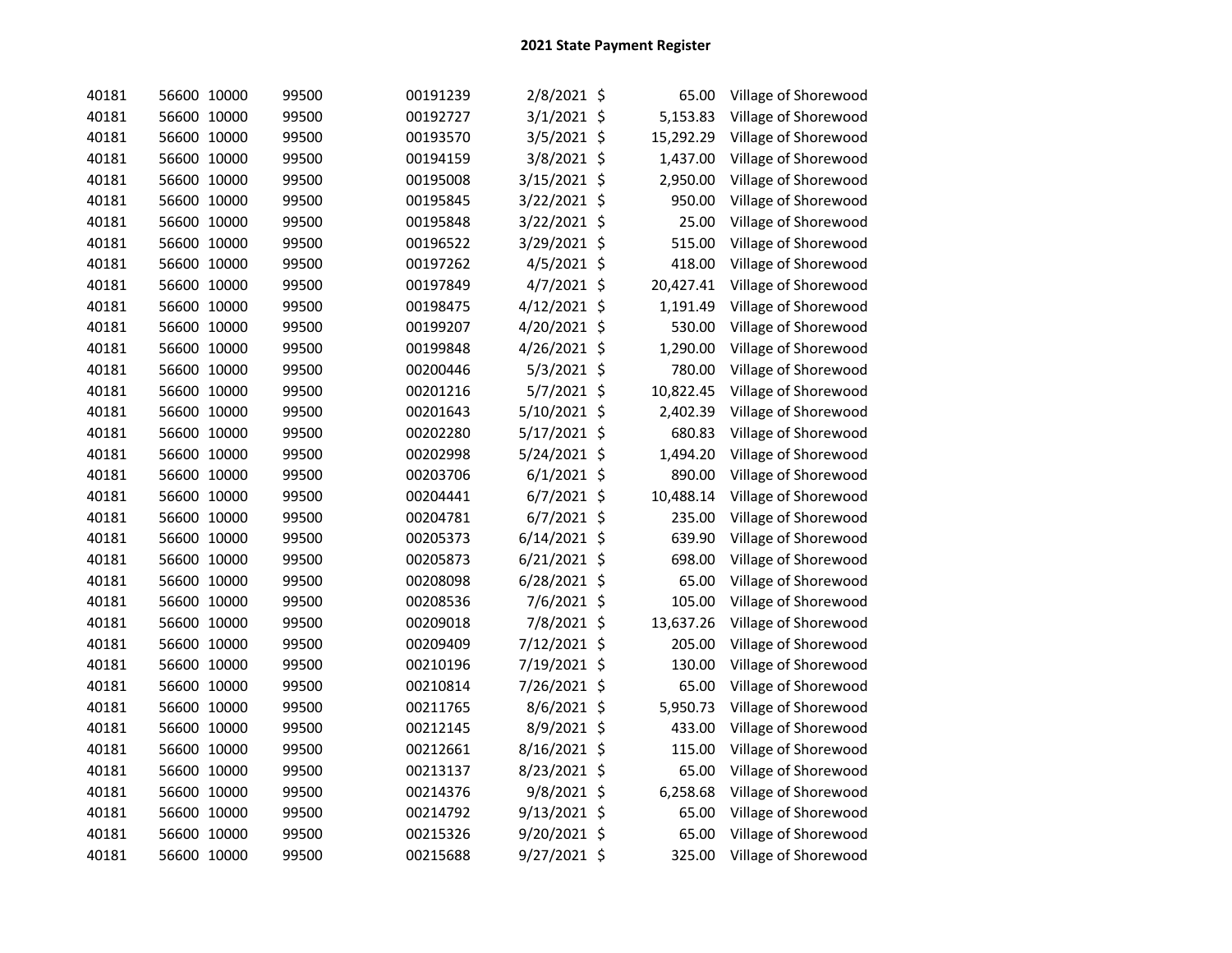| 40181 | 56600 10000 |             | 99500                                                                         | 00216628 | 10/7/2021 \$   |           | 9,830.29 Village of Shorewood     |    |              |
|-------|-------------|-------------|-------------------------------------------------------------------------------|----------|----------------|-----------|-----------------------------------|----|--------------|
| 40181 |             | 56600 10000 | 99500                                                                         | 00217056 | 10/12/2021 \$  | 65.00     | Village of Shorewood              |    |              |
| 40181 |             | 56600 10000 | 99500                                                                         | 00218117 | 10/25/2021 \$  | 220.00    | Village of Shorewood              |    |              |
| 40181 |             | 56600 10000 | 99500                                                                         | 00218610 | $11/1/2021$ \$ | 55.00     | Village of Shorewood              |    |              |
| 40181 |             | 56600 10000 | 99500                                                                         | 00219216 | 11/5/2021 \$   | 7,517.78  | Village of Shorewood              |    |              |
| 40181 |             | 56600 10000 | 99500                                                                         | 00221046 | 12/6/2021 \$   | 226.84    | Village of Shorewood              |    |              |
| 40181 |             | 56600 10000 | 99500                                                                         | 00221367 | 12/7/2021 \$   | 14,765.44 | Village of Shorewood              |    |              |
| 40181 |             | 56600 10000 | 99500                                                                         | 00222643 | 12/28/2021 \$  | 103.00    | Village of Shorewood              |    |              |
| 40181 |             |             | Department of Revenue - - Misc Revenue Holding Clearing Total                 |          |                |           |                                   | \$ | 154,402.60   |
| 40181 |             |             | Shared Revenue and Tax Relief - - Expenditure Restraint Program               |          |                |           |                                   |    |              |
| 40181 | 83500 10000 |             | 10100                                                                         | 00081756 | 7/26/2021 \$   |           | 259,746.73 Village of Shorewood   |    |              |
| 40181 |             |             | Shared Revenue and Tax Relief - - Expenditure Restraint Program Total         |          |                |           |                                   | \$ | 259,746.73   |
| 40181 |             |             | Shared Revenue and Tax Relief - - County And Municipal Aid                    |          |                |           |                                   |    |              |
| 40181 | 83500 10000 |             | 10500                                                                         | 00081756 | 7/26/2021 \$   |           | 35,135.31 Village of Shorewood    |    |              |
| 40181 | 83500 10000 |             | 10500                                                                         | 00088857 | 11/15/2021 \$  |           | 199,100.08 Village of Shorewood   |    |              |
| 40181 |             |             | Shared Revenue and Tax Relief - - County And Municipal Aid Total              |          |                |           |                                   | \$ | 234,235.39   |
| 40181 |             |             | Shared Revenue and Tax Relief - - Exempt Computer Aid                         |          |                |           |                                   |    |              |
| 40181 |             | 83500 10000 | 10900                                                                         | 00084346 | 7/26/2021 \$   | 716.05    | Village of Shorewood              |    |              |
| 40181 |             | 83500 10000 | 10900                                                                         | 00085841 | 7/26/2021 \$   | 26,669.94 | Village of Shorewood              |    |              |
| 40181 |             |             | Shared Revenue and Tax Relief - - Exempt Computer Aid Total                   |          |                |           |                                   | \$ | 27,385.99    |
| 40181 |             |             | Shared Revenue and Tax Relief - - Utility Aid                                 |          |                |           |                                   |    |              |
| 40181 | 83500 10000 |             | 11000                                                                         | 00081756 | 7/26/2021 \$   |           | 4,219.56 Village of Shorewood     |    |              |
| 40181 | 83500 10000 |             | 11000                                                                         | 00088857 | 11/15/2021 \$  |           | 24,443.14 Village of Shorewood    |    |              |
| 40181 |             |             | Shared Revenue and Tax Relief - - Utility Aid Total                           |          |                |           |                                   | \$ | 28,662.70    |
| 40181 |             |             | Shared Revenue and Tax Relief - - Personal Property Aid                       |          |                |           |                                   |    |              |
| 40181 | 83500 10000 |             | 11100                                                                         | 00078929 | $5/3/2021$ \$  |           | 42,352.51 Village of Shorewood    |    |              |
| 40181 |             |             | Shared Revenue and Tax Relief - - Personal Property Aid Total                 |          |                |           |                                   | \$ | 42,352.51    |
| 40181 |             |             | Shared Revenue and Tax Relief - - State Aid; Video Service Provider Fee       |          |                |           |                                   |    |              |
| 40181 |             | 83500 10000 | 11200                                                                         | 00083047 | 7/26/2021 \$   |           | 28,199.19 Village of Shorewood    |    |              |
| 40181 |             |             | Shared Revenue and Tax Relief - - State Aid; Video Service Provider Fee Total |          |                |           |                                   | \$ | 28,199.19    |
| 40181 |             |             | Shared Revenue and Tax Relief - - School Lvy Tx/First Dollar Cr               |          |                |           |                                   |    |              |
| 40181 |             | 83500 10000 | 30200                                                                         | 00082693 | 7/26/2021 \$   |           | 4,020,560.65 Village of Shorewood |    |              |
| 40181 | 83500 10000 |             | 30200                                                                         | 00086089 | 7/26/2021 \$   |           | 385,993.38 Village of Shorewood   |    |              |
| 40181 |             |             | Shared Revenue and Tax Relief - - School Lvy Tx/First Dollar Cr Total         |          |                |           |                                   | \$ | 4,406,554.03 |
| 40181 |             |             | Shared Revenue and Tax Relief - - Lottery & Gaming Credit                     |          |                |           |                                   |    |              |
| 40181 | 83500 52100 |             | 36300                                                                         | 00074572 | 3/22/2021 \$   |           | 671,197.80 Village of Shorewood   |    |              |
| 40181 |             |             | Shared Revenue and Tax Relief - - Lottery & Gaming Credit Total               |          |                |           |                                   | \$ | 671,197.80   |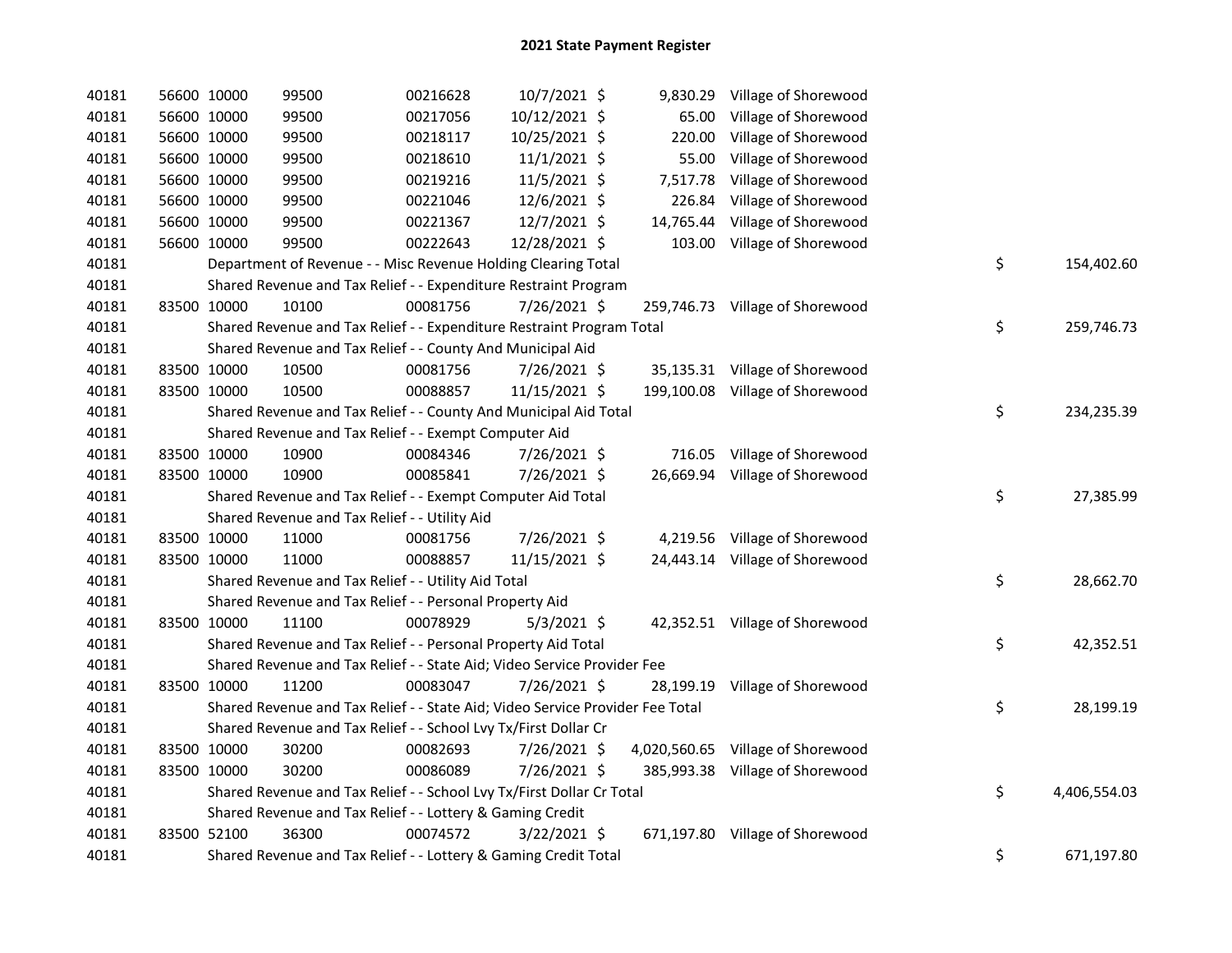40181 Total \$ 7,558,470.18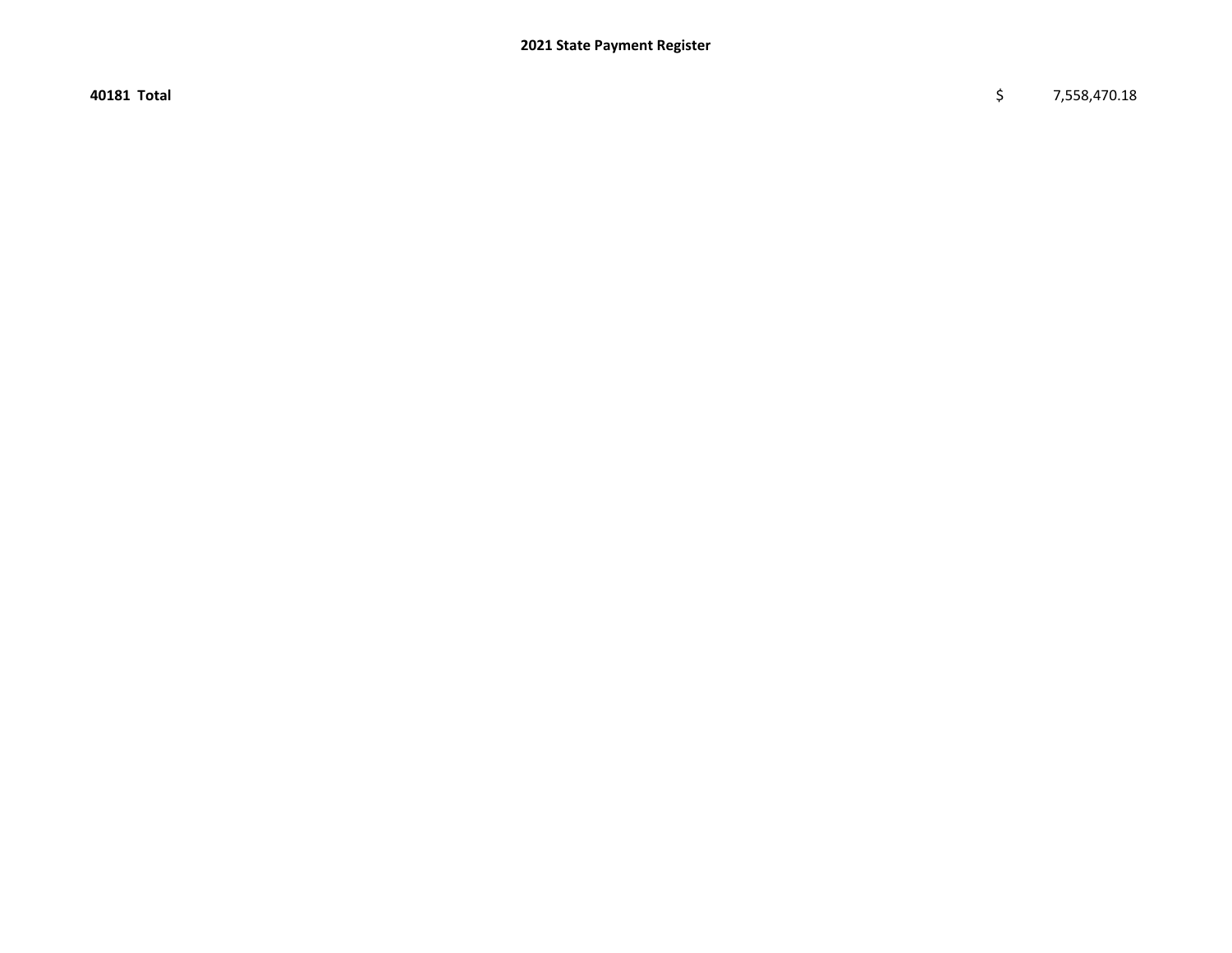| 40191 |             | Dept of Safety & Prof Services - - Fire Dues Distribution          |          |                |          |                                      |                  |
|-------|-------------|--------------------------------------------------------------------|----------|----------------|----------|--------------------------------------|------------------|
| 40191 | 16500 10000 | 22500                                                              | 00041243 | 7/15/2021 \$   |          | 16,028.19 Village Of West Milwaukee  |                  |
| 40191 |             | Dept of Safety & Prof Services - - Fire Dues Distribution Total    |          |                |          |                                      | \$<br>16,028.19  |
| 40191 |             | Dept of Natural Resources - - Fin Asst For Responsible Units       |          |                |          |                                      |                  |
| 40191 | 37000 27400 | 67000                                                              | 00483579 | $5/21/2021$ \$ |          | 15,067.12 Village Of West Milwaukee  |                  |
| 40191 |             | Dept of Natural Resources - - Fin Asst For Responsible Units Total |          |                |          |                                      | \$<br>15,067.12  |
| 40191 |             | WI Dept of Transportation - - Conn Hwy Aids St Fds                 |          |                |          |                                      |                  |
| 40191 | 39500 21100 | 16200                                                              | 00633577 | $1/4/2021$ \$  |          | 6,126.24 Village Of West Milwaukee   |                  |
| 40191 | 39500 21100 | 16200                                                              | 00669184 | $4/5/2021$ \$  |          | 6,126.24 Village Of West Milwaukee   |                  |
| 40191 | 39500 21100 | 16200                                                              | 00712672 | $7/6/2021$ \$  |          | 6,126.24 Village Of West Milwaukee   |                  |
| 40191 | 39500 21100 | 16200                                                              | 00753231 | 10/4/2021 \$   |          | 6,126.27 Village Of West Milwaukee   |                  |
| 40191 |             | WI Dept of Transportation - - Conn Hwy Aids St Fds Total           |          |                |          |                                      | \$<br>24,504.99  |
| 40191 |             | WI Dept of Transportation - - Hwy Sfty Loc Aid Ffd                 |          |                |          |                                      |                  |
| 40191 | 39500 21100 | 18500                                                              | 00694789 | 5/18/2021 \$   | 3,139.78 | Village Of West Milwaukee            |                  |
| 40191 | 39500 21100 | 18500                                                              | 00726161 | 7/28/2021 \$   | 7,828.07 | Village Of West Milwaukee            |                  |
| 40191 | 39500 21100 | 18500                                                              | 00726162 | 7/28/2021 \$   | 4,795.08 | Village Of West Milwaukee            |                  |
| 40191 | 39500 21100 | 18500                                                              | 00751228 | $9/24/2021$ \$ | 2,398.13 | Village Of West Milwaukee            |                  |
| 40191 | 39500 21100 | 18500                                                              | 00751229 | $9/24/2021$ \$ | 4,895.03 | Village Of West Milwaukee            |                  |
| 40191 | 39500 21100 | 18500                                                              | 00786333 | 12/22/2021 \$  |          | 2,337.32 Village Of West Milwaukee   |                  |
| 40191 |             | WI Dept of Transportation - - Hwy Sfty Loc Aid Ffd Total           |          |                |          |                                      | \$<br>25,393.41  |
| 40191 |             | WI Dept of Transportation - - Trns Aids To Mnc.-Sf                 |          |                |          |                                      |                  |
| 40191 | 39500 21100 | 19100                                                              | 00632680 | $1/4/2021$ \$  |          | 131,904.22 Village Of West Milwaukee |                  |
| 40191 | 39500 21100 | 19100                                                              | 00668287 | $4/5/2021$ \$  |          | 131,904.22 Village Of West Milwaukee |                  |
| 40191 | 39500 21100 | 19100                                                              | 00711775 | $7/6/2021$ \$  |          | 131,904.22 Village Of West Milwaukee |                  |
| 40191 | 39500 21100 | 19100                                                              | 00752334 | 10/4/2021 \$   |          | 131,904.25 Village Of West Milwaukee |                  |
| 40191 |             | WI Dept of Transportation - - Trns Aids To Mnc.-Sf Total           |          |                |          |                                      | \$<br>527,616.91 |
| 40191 |             | WI Dept of Transportation - - Loc Rd Imp Prg St Fd                 |          |                |          |                                      |                  |
| 40191 | 39500 21100 | 27800                                                              | 00717904 | 7/7/2021 \$    |          | 19,077.48 Village Of West Milwaukee  |                  |
| 40191 |             | WI Dept of Transportation - - Loc Rd Imp Prg St Fd Total           |          |                |          |                                      | \$<br>19,077.48  |
| 40191 |             | Department of Justice - - Crime Laboratories, Dna                  |          |                |          |                                      |                  |
| 40191 | 45500 10000 | 22100                                                              | 00100391 | 7/13/2021 \$   |          | 10.00 Village Of West Milwaukee      |                  |
| 40191 |             | Department of Justice - - Crime Laboratories, Dna Total            |          |                |          |                                      | \$<br>10.00      |
| 40191 |             | Department of Justice - - Law Enforcement Train, Local             |          |                |          |                                      |                  |
| 40191 | 45500 10000 | 23100                                                              | 00105968 | 11/24/2021 \$  |          | 3,040.00 Village Of West Milwaukee   |                  |
| 40191 |             | Department of Justice - - Law Enforcement Train, Local Total       |          |                |          |                                      | \$<br>3,040.00   |
| 40191 |             | Department of Revenue - - Gifts And Grants                         |          |                |          |                                      |                  |
| 40191 | 56600 10000 | 12100                                                              | 00207102 | $6/25/2021$ \$ |          | 214,361.20 Village Of West Milwaukee |                  |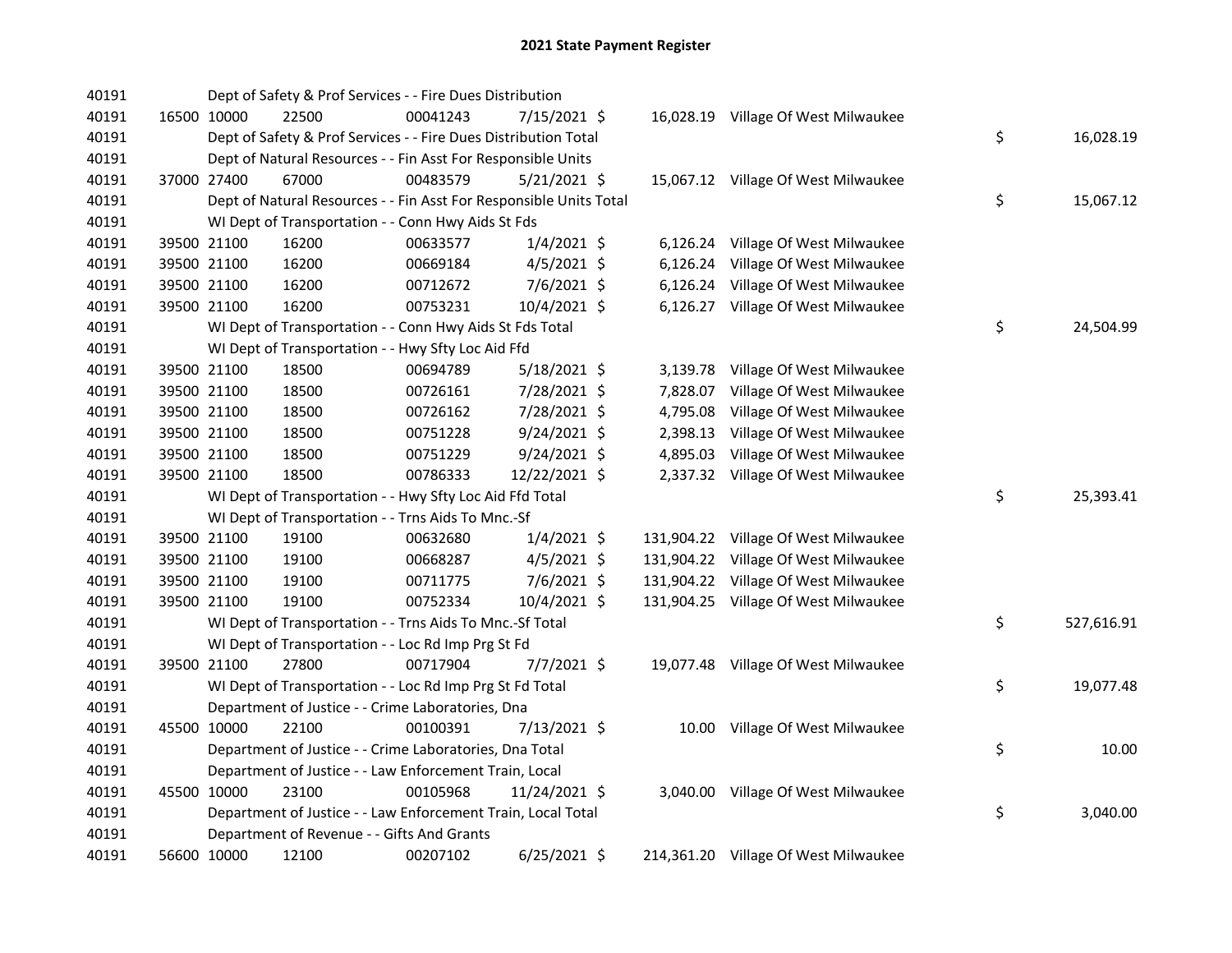| 40191 |             | Department of Revenue - - Gifts And Grants Total        |          |                |           |                                    | \$<br>214,361.20 |
|-------|-------------|---------------------------------------------------------|----------|----------------|-----------|------------------------------------|------------------|
| 40191 |             | Department of Revenue - - Misc Revenue Holding Clearing |          |                |           |                                    |                  |
| 40191 | 56600 10000 | 99500                                                   | 00189175 | $1/11/2021$ \$ | 854.00    | Village Of West Milwaukee          |                  |
| 40191 | 56600 10000 | 99500                                                   | 00189675 | $1/19/2021$ \$ | 366.00    | Village Of West Milwaukee          |                  |
| 40191 | 56600 10000 | 99500                                                   | 00191245 | $2/8/2021$ \$  | 414.42    | Village Of West Milwaukee          |                  |
| 40191 | 56600 10000 | 99500                                                   | 00191636 | 2/16/2021 \$   | 158.98    | Village Of West Milwaukee          |                  |
| 40191 | 56600 10000 | 99500                                                   | 00192015 | $2/22/2021$ \$ | 368.50    | Village Of West Milwaukee          |                  |
| 40191 | 56600 10000 | 99500                                                   | 00192735 | $3/1/2021$ \$  | 631.91    | Village Of West Milwaukee          |                  |
| 40191 | 56600 10000 | 99500                                                   | 00192744 | $3/1/2021$ \$  | 39,153.67 | Village Of West Milwaukee          |                  |
| 40191 | 56600 10000 | 99500                                                   | 00194164 | 3/8/2021 \$    | 674.15    | Village Of West Milwaukee          |                  |
| 40191 | 56600 10000 | 99500                                                   | 00194172 | 3/8/2021 \$    | 10,902.57 | Village Of West Milwaukee          |                  |
| 40191 | 56600 10000 | 99500                                                   | 00195016 | $3/15/2021$ \$ | 442.26    | Village Of West Milwaukee          |                  |
| 40191 | 56600 10000 | 99500                                                   | 00195024 | $3/15/2021$ \$ | 12,069.69 | Village Of West Milwaukee          |                  |
| 40191 | 56600 10000 | 99500                                                   | 00195851 | 3/22/2021 \$   | 680.00    | Village Of West Milwaukee          |                  |
| 40191 | 56600 10000 | 99500                                                   | 00195859 | 3/22/2021 \$   | 10,315.71 | Village Of West Milwaukee          |                  |
| 40191 | 56600 10000 | 99500                                                   | 00196529 | $3/29/2021$ \$ | 416.00    | Village Of West Milwaukee          |                  |
| 40191 | 56600 10000 | 99500                                                   | 00196537 | $3/29/2021$ \$ | 8,355.78  | Village Of West Milwaukee          |                  |
| 40191 | 56600 10000 | 99500                                                   | 00197268 | $4/5/2021$ \$  | 417.20    | Village Of West Milwaukee          |                  |
| 40191 | 56600 10000 | 99500                                                   | 00197276 | $4/5/2021$ \$  | 5,859.70  | Village Of West Milwaukee          |                  |
| 40191 | 56600 10000 | 99500                                                   | 00198481 | $4/12/2021$ \$ | 250.00    | Village Of West Milwaukee          |                  |
| 40191 | 56600 10000 | 99500                                                   | 00198487 | 4/12/2021 \$   | 3,786.30  | Village Of West Milwaukee          |                  |
| 40191 | 56600 10000 | 99500                                                   | 00199212 | 4/20/2021 \$   | 769.20    | Village Of West Milwaukee          |                  |
| 40191 | 56600 10000 | 99500                                                   | 00199220 | 4/20/2021 \$   | 2,876.62  | Village Of West Milwaukee          |                  |
| 40191 | 56600 10000 | 99500                                                   | 00199859 | $4/26/2021$ \$ | 4,988.56  | Village Of West Milwaukee          |                  |
| 40191 | 56600 10000 | 99500                                                   | 00200451 | $5/3/2021$ \$  | 214.00    | Village Of West Milwaukee          |                  |
| 40191 | 56600 10000 | 99500                                                   | 00200457 | $5/3/2021$ \$  | 3,510.05  | Village Of West Milwaukee          |                  |
| 40191 | 56600 10000 | 99500                                                   | 00201647 | 5/10/2021 \$   | 632.64    | Village Of West Milwaukee          |                  |
| 40191 | 56600 10000 | 99500                                                   | 00201654 | $5/10/2021$ \$ | 2,660.24  | Village Of West Milwaukee          |                  |
| 40191 | 56600 10000 | 99500                                                   | 00202291 | $5/17/2021$ \$ | 3,754.89  | Village Of West Milwaukee          |                  |
| 40191 | 56600 10000 | 99500                                                   | 00203004 | 5/24/2021 \$   | 641.00    | Village Of West Milwaukee          |                  |
| 40191 | 56600 10000 | 99500                                                   | 00203012 | $5/24/2021$ \$ | 4,934.47  | Village Of West Milwaukee          |                  |
| 40191 | 56600 10000 | 99500                                                   | 00203717 | $6/1/2021$ \$  | 3,202.53  | Village Of West Milwaukee          |                  |
| 40191 | 56600 10000 | 99500                                                   | 00204785 | $6/7/2021$ \$  | 105.00    | Village Of West Milwaukee          |                  |
| 40191 | 56600 10000 | 99500                                                   | 00204789 | $6/7/2021$ \$  | 3,173.78  | Village Of West Milwaukee          |                  |
| 40191 | 56600 10000 | 99500                                                   | 00205384 | $6/14/2021$ \$ | 2,268.64  | Village Of West Milwaukee          |                  |
| 40191 | 56600 10000 | 99500                                                   | 00205881 | $6/21/2021$ \$ | 3,849.40  | Village Of West Milwaukee          |                  |
| 40191 | 56600 10000 | 99500                                                   | 00208107 | $6/28/2021$ \$ |           | 2,506.50 Village Of West Milwaukee |                  |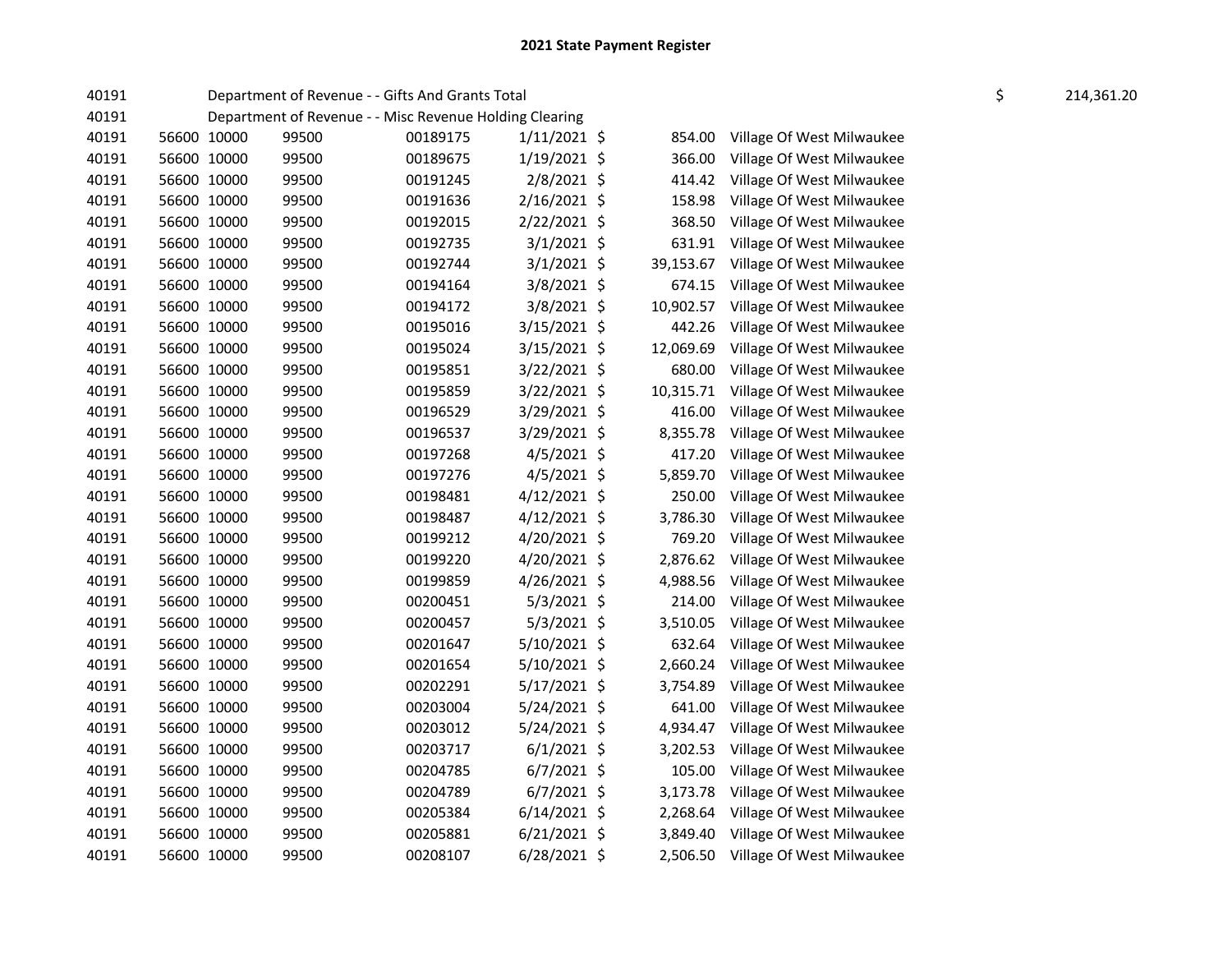| 40191 | 56600 10000 | 99500                                                                 | 00208540 | 7/6/2021 \$    |           | 255.00 Village Of West Milwaukee     |                  |
|-------|-------------|-----------------------------------------------------------------------|----------|----------------|-----------|--------------------------------------|------------------|
| 40191 | 56600 10000 | 99500                                                                 | 00208545 | 7/6/2021 \$    | 1,739.86  | Village Of West Milwaukee            |                  |
| 40191 | 56600 10000 | 99500                                                                 | 00209416 | 7/12/2021 \$   | 1,587.43  | Village Of West Milwaukee            |                  |
| 40191 | 56600 10000 | 99500                                                                 | 00210203 | 7/19/2021 \$   | 3,391.46  | Village Of West Milwaukee            |                  |
| 40191 | 56600 10000 | 99500                                                                 | 00210822 | 7/26/2021 \$   | 1,663.78  | Village Of West Milwaukee            |                  |
| 40191 | 56600 10000 | 99500                                                                 | 00212148 | 8/9/2021 \$    | 24.40     | Village Of West Milwaukee            |                  |
| 40191 | 56600 10000 | 99500                                                                 | 00212155 | 8/9/2021 \$    | 2,724.58  | Village Of West Milwaukee            |                  |
| 40191 | 56600 10000 | 99500                                                                 | 00212668 | 8/16/2021 \$   | 1,729.19  | Village Of West Milwaukee            |                  |
| 40191 | 56600 10000 | 99500                                                                 | 00213143 | 8/23/2021 \$   | 1,159.50  | Village Of West Milwaukee            |                  |
| 40191 | 56600 10000 | 99500                                                                 | 00213564 | 8/30/2021 \$   | 124.00    | Village Of West Milwaukee            |                  |
| 40191 | 56600 10000 | 99500                                                                 | 00214011 | $9/7/2021$ \$  | 32.37     | Village Of West Milwaukee            |                  |
| 40191 | 56600 10000 | 99500                                                                 | 00214796 | $9/13/2021$ \$ | 351.83    | Village Of West Milwaukee            |                  |
| 40191 | 56600 10000 | 99500                                                                 | 00215692 | 9/27/2021 \$   | 136.60    | Village Of West Milwaukee            |                  |
| 40191 | 56600 10000 | 99500                                                                 | 00216138 | 10/4/2021 \$   | 228.00    | Village Of West Milwaukee            |                  |
| 40191 | 56600 10000 | 99500                                                                 | 00217059 | 10/12/2021 \$  | 859.20    | Village Of West Milwaukee            |                  |
| 40191 | 56600 10000 | 99500                                                                 | 00218121 | 10/25/2021 \$  | 409.00    | Village Of West Milwaukee            |                  |
| 40191 | 56600 10000 | 99500                                                                 | 00218614 | $11/1/2021$ \$ | 250.00    | Village Of West Milwaukee            |                  |
| 40191 | 56600 10000 | 99500                                                                 | 00219552 | 11/8/2021 \$   | 15.00     | Village Of West Milwaukee            |                  |
| 40191 | 56600 10000 | 99500                                                                 | 00220373 | 11/22/2021 \$  |           | 631.20 Village Of West Milwaukee     |                  |
| 40191 |             | Department of Revenue - - Misc Revenue Holding Clearing Total         |          |                |           |                                      | \$<br>153,516.76 |
| 40191 |             | Shared Revenue and Tax Relief - - Expenditure Restraint Program       |          |                |           |                                      |                  |
| 40191 | 83500 10000 | 10100                                                                 | 00081757 | 7/26/2021 \$   |           | 229,535.36 Village Of West Milwaukee |                  |
| 40191 |             | Shared Revenue and Tax Relief - - Expenditure Restraint Program Total |          |                |           |                                      | \$<br>229,535.36 |
| 40191 |             | Shared Revenue and Tax Relief - - County And Municipal Aid            |          |                |           |                                      |                  |
| 40191 | 83500 10000 | 10500                                                                 | 00081757 | 7/26/2021 \$   |           | 110,072.36 Village Of West Milwaukee |                  |
| 40191 | 83500 10000 | 10500                                                                 | 00088858 | 11/15/2021 \$  |           | 623,743.39 Village Of West Milwaukee |                  |
| 40191 |             | Shared Revenue and Tax Relief - - County And Municipal Aid Total      |          |                |           |                                      | \$<br>733,815.75 |
| 40191 |             | Shared Revenue and Tax Relief - - Exempt Computer Aid                 |          |                |           |                                      |                  |
| 40191 | 83500 10000 | 10900                                                                 | 00084347 | 7/26/2021 \$   | 81,324.88 | Village Of West Milwaukee            |                  |
| 40191 | 83500 10000 | 10900                                                                 | 00085842 | 7/26/2021 \$   |           | 50,477.48 Village Of West Milwaukee  |                  |
| 40191 |             | Shared Revenue and Tax Relief - - Exempt Computer Aid Total           |          |                |           |                                      | \$<br>131,802.36 |
| 40191 |             | Shared Revenue and Tax Relief - - Utility Aid                         |          |                |           |                                      |                  |
| 40191 | 83500 10000 | 11000                                                                 | 00081757 | 7/26/2021 \$   | 3.25      | Village Of West Milwaukee            |                  |
| 40191 |             | Shared Revenue and Tax Relief - - Utility Aid Total                   |          |                |           |                                      | \$<br>3.25       |
| 40191 |             | Shared Revenue and Tax Relief - - Personal Property Aid               |          |                |           |                                      |                  |
| 40191 | 83500 10000 | 11100                                                                 | 00078930 | $5/3/2021$ \$  |           | 227,520.66 Village Of West Milwaukee |                  |
| 40191 |             | Shared Revenue and Tax Relief - - Personal Property Aid Total         |          |                |           |                                      | \$<br>227,520.66 |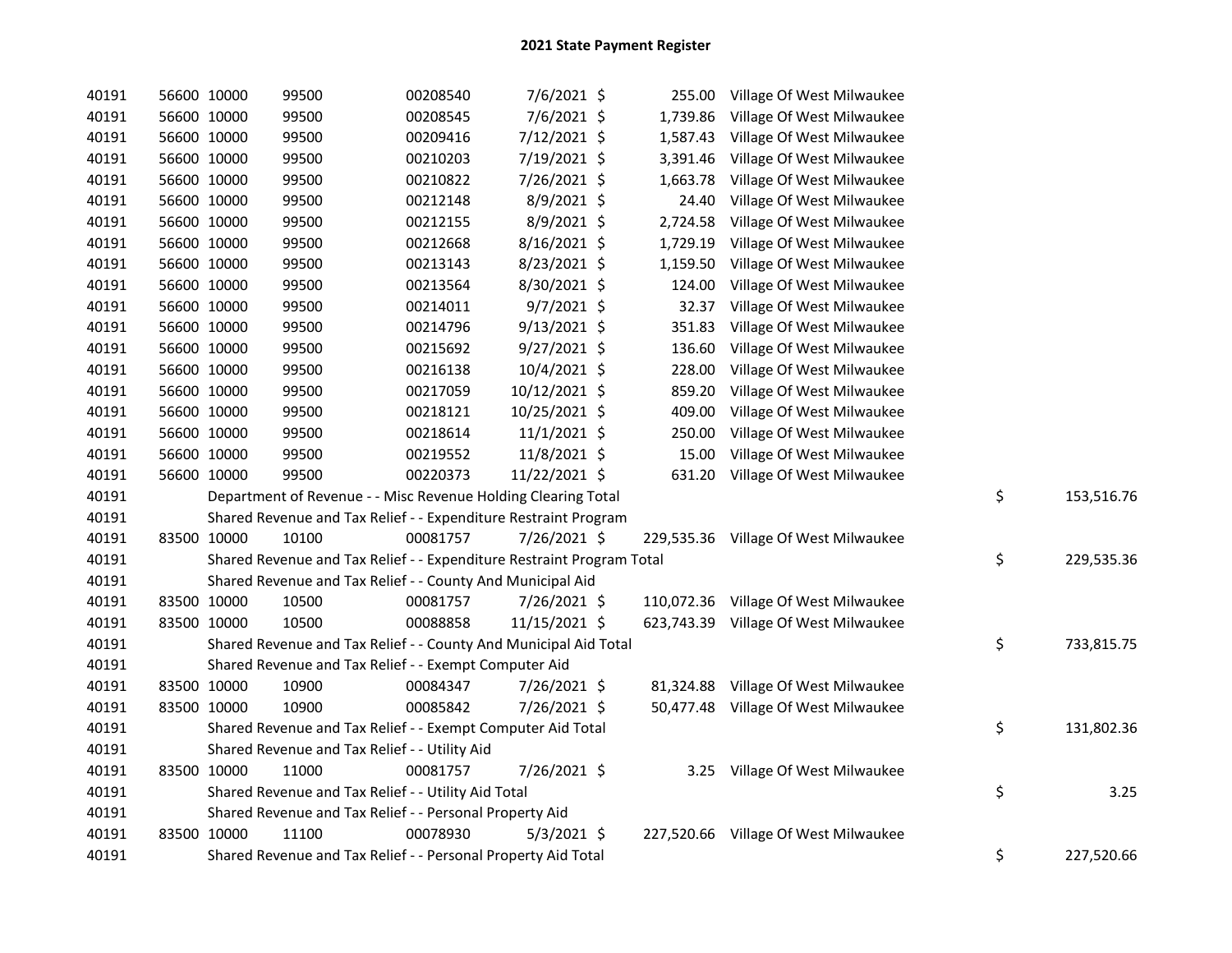## 2021 State Payment Register

| 40191       |             | Shared Revenue and Tax Relief - - State Aid; Video Service Provider Fee       |          |                |            |                           |              |
|-------------|-------------|-------------------------------------------------------------------------------|----------|----------------|------------|---------------------------|--------------|
| 40191       | 83500 10000 | 11200                                                                         | 00083048 | 7/26/2021 \$   | 6,965.04   | Village Of West Milwaukee |              |
| 40191       |             | Shared Revenue and Tax Relief - - State Aid; Video Service Provider Fee Total |          |                |            |                           | 6,965.04     |
| 40191       |             | Shared Revenue and Tax Relief - - School Lvy Tx/First Dollar Cr               |          |                |            |                           |              |
| 40191       | 83500 10000 | 30200                                                                         | 00082694 | 7/26/2021 \$   | 527.337.61 | Village Of West Milwaukee |              |
| 40191       | 83500 10000 | 30200                                                                         | 00086090 | 7/26/2021 \$   | 66.808.84  | Village Of West Milwaukee |              |
| 40191       |             | Shared Revenue and Tax Relief - - School Lvy Tx/First Dollar Cr Total         |          |                |            |                           | 594,146.45   |
| 40191       |             | Shared Revenue and Tax Relief - - Lottery & Gaming Credit                     |          |                |            |                           |              |
| 40191       | 83500 52100 | 36300                                                                         | 00074573 | $3/22/2021$ \$ | 85.671.71  | Village Of West Milwaukee |              |
| 40191       |             | Shared Revenue and Tax Relief - - Lottery & Gaming Credit Total               |          |                |            |                           | 85,671.71    |
| 40191 Total |             |                                                                               |          |                |            |                           | 3,008,076.64 |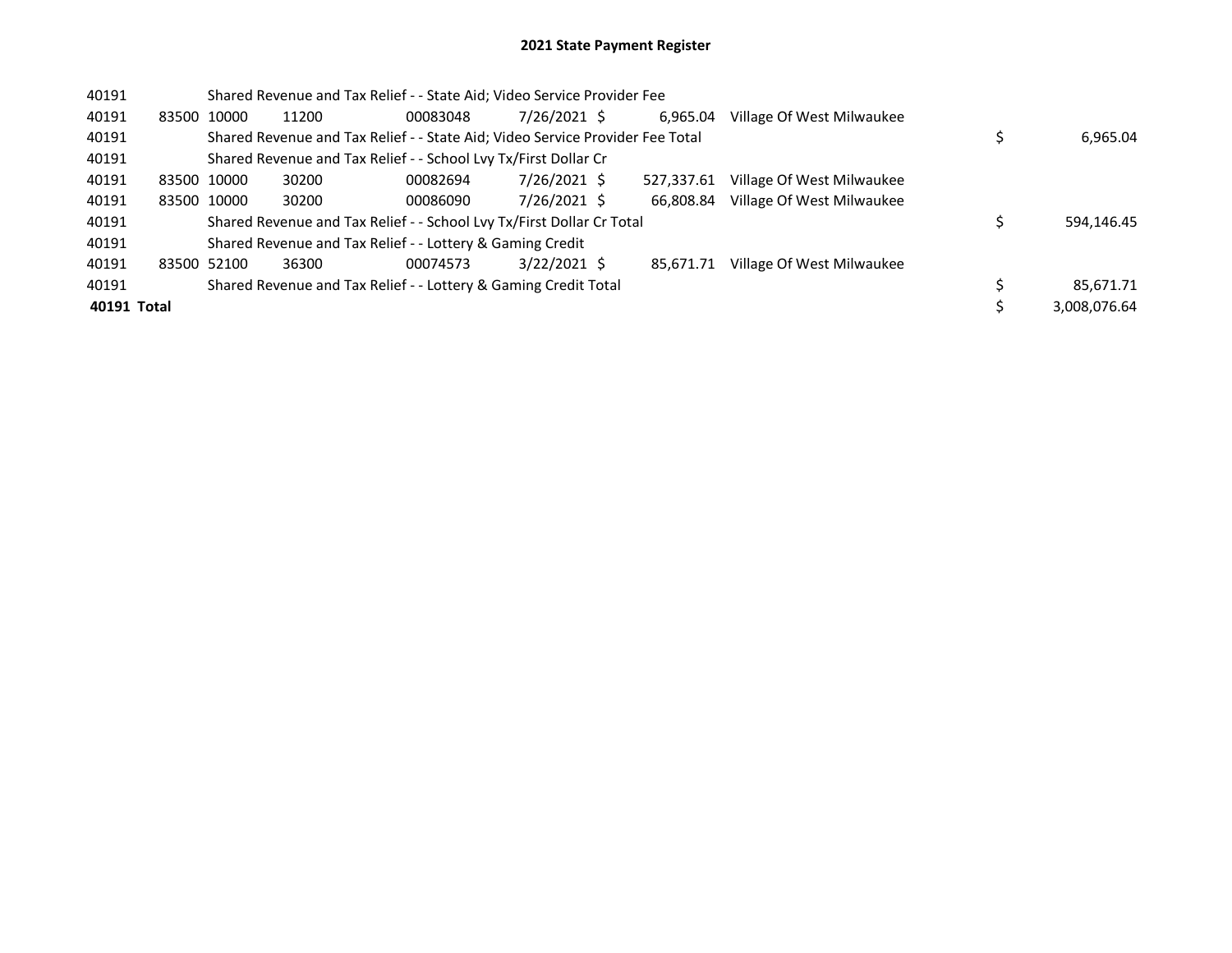| 40192 |             | Dept of Safety & Prof Services - - Fire Dues Distribution              |          |                |  |                                     |    |            |
|-------|-------------|------------------------------------------------------------------------|----------|----------------|--|-------------------------------------|----|------------|
| 40192 |             | 16500 10000<br>22500                                                   | 00041244 | 7/15/2021 \$   |  | 93,024.21 Village of Whitefish Bay  |    |            |
| 40192 |             | Dept of Safety & Prof Services - - Fire Dues Distribution Total        |          |                |  |                                     | \$ | 93,024.21  |
| 40192 |             | Dept of Natural Resources - - Fin Asst For Responsible Units           |          |                |  |                                     |    |            |
| 40192 |             | 37000 27400<br>67000                                                   | 00483147 | $5/21/2021$ \$ |  | 64,059.83 Village of Whitefish Bay  |    |            |
| 40192 |             | Dept of Natural Resources - - Fin Asst For Responsible Units Total     |          |                |  |                                     | \$ | 64,059.83  |
| 40192 |             | WI Dept of Transportation - - Conn Hwy Aids St Fds                     |          |                |  |                                     |    |            |
| 40192 |             | 39500 21100<br>16200                                                   | 00633578 | $1/4/2021$ \$  |  | 11,135.94 Village of Whitefish Bay  |    |            |
| 40192 |             | 39500 21100<br>16200                                                   | 00669185 | $4/5/2021$ \$  |  | 11,135.94 Village of Whitefish Bay  |    |            |
| 40192 |             | 39500 21100<br>16200                                                   | 00712673 | 7/6/2021 \$    |  | 11,135.94 Village of Whitefish Bay  |    |            |
| 40192 | 39500 21100 | 16200                                                                  | 00753232 | 10/4/2021 \$   |  | 11,135.96 Village of Whitefish Bay  |    |            |
| 40192 |             | WI Dept of Transportation - - Conn Hwy Aids St Fds Total               |          |                |  |                                     | \$ | 44,543.78  |
| 40192 |             | WI Dept of Transportation - - Trns Aids To Mnc.-Sf                     |          |                |  |                                     |    |            |
| 40192 |             | 39500 21100<br>19100                                                   | 00632681 | $1/4/2021$ \$  |  | 184,590.43 Village of Whitefish Bay |    |            |
| 40192 |             | 39500 21100<br>19100                                                   | 00668288 | $4/5/2021$ \$  |  | 184,590.43 Village of Whitefish Bay |    |            |
| 40192 |             | 39500 21100<br>19100                                                   | 00711776 | 7/6/2021 \$    |  | 184,590.43 Village of Whitefish Bay |    |            |
| 40192 |             | 39500 21100<br>19100                                                   | 00752335 | 10/4/2021 \$   |  | 184,590.44 Village of Whitefish Bay |    |            |
| 40192 |             | WI Dept of Transportation - - Trns Aids To Mnc.-Sf Total               |          |                |  |                                     | \$ | 738,361.73 |
| 40192 |             | WI Dept of Transportation - - Transpor Safety Ff                       |          |                |  |                                     |    |            |
| 40192 | 39500 21100 | 58200                                                                  | 00735907 | $9/3/2021$ \$  |  | 140.22 Village of Whitefish Bay     |    |            |
| 40192 |             | WI Dept of Transportation - - Transpor Safety Ff Total                 |          |                |  |                                     | \$ | 140.22     |
| 40192 |             | Department of Justice - - Law Enforcement Train, Local                 |          |                |  |                                     |    |            |
| 40192 | 45500 10000 | 23100                                                                  | 00105975 | 11/24/2021 \$  |  | 3,520.00 Village of Whitefish Bay   |    |            |
| 40192 |             | Department of Justice - - Law Enforcement Train, Local Total           |          |                |  |                                     | \$ | 3,520.00   |
| 40192 |             | Department of Military Affairs - - Disaster Recovery Aid               |          |                |  |                                     |    |            |
| 40192 |             | 30500<br>46500 10000                                                   | 00089539 | $2/5/2021$ \$  |  | 1,112.50 Village of Whitefish Bay   |    |            |
| 40192 |             | Department of Military Affairs - - Disaster Recovery Aid Total         |          |                |  |                                     | \$ | 1,112.50   |
| 40192 |             | Department of Military Affairs - - Federal Aid, Local Assistance       |          |                |  |                                     |    |            |
| 40192 |             | 46500 10000<br>34200                                                   | 00089539 | $2/5/2021$ \$  |  | 6,675.00 Village of Whitefish Bay   |    |            |
| 40192 |             | Department of Military Affairs - - Federal Aid, Local Assistance Total |          |                |  |                                     | \$ | 6,675.00   |
| 40192 |             | Elections Commission - - General Program Ops, GPR                      |          |                |  |                                     |    |            |
| 40192 |             | 51000 10000<br>10100                                                   | 00005190 | $1/8/2021$ \$  |  | 637.30 Village of Whitefish Bay     |    |            |
| 40192 |             | Elections Commission - - General Program Ops, GPR Total                |          |                |  |                                     | \$ | 637.30     |
| 40192 |             | Department of Revenue - - Gifts And Grants                             |          |                |  |                                     |    |            |
| 40192 |             | 56600 10000<br>12100                                                   | 00207103 | $6/25/2021$ \$ |  | 721,323.35 Village of Whitefish Bay |    |            |
| 40192 |             | Department of Revenue - - Gifts And Grants Total                       |          |                |  |                                     | \$ | 721,323.35 |
| 40192 |             | Department of Revenue - - Misc Revenue Holding Clearing                |          |                |  |                                     |    |            |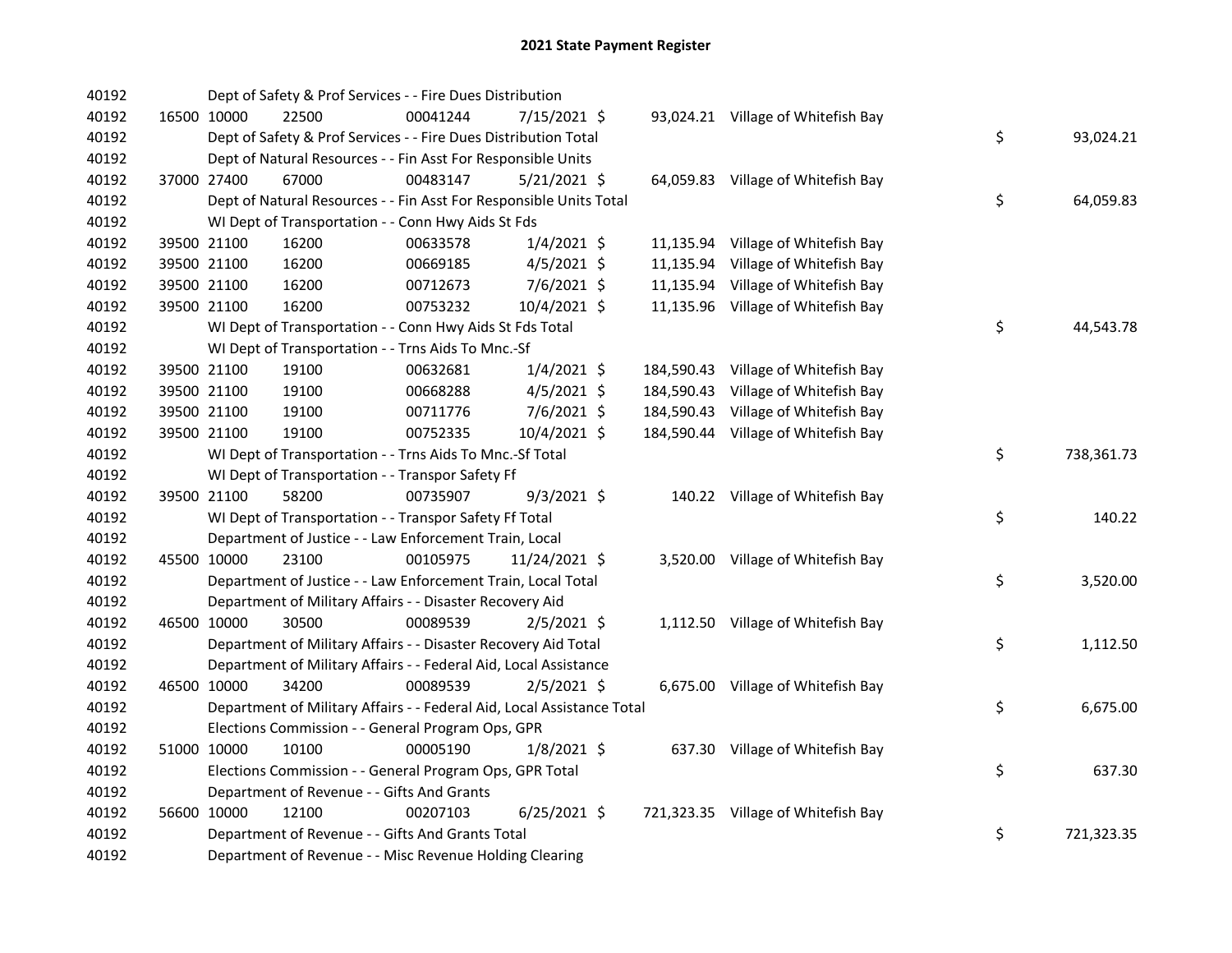| 40192 | 56600 10000 | 99500 | 00188902 | $1/8/2021$ \$  | 1,891.01       | Village of Whitefish Bay |
|-------|-------------|-------|----------|----------------|----------------|--------------------------|
| 40192 | 56600 10000 | 99500 | 00189170 | 1/11/2021 \$   | 98.80          | Village of Whitefish Bay |
| 40192 | 56600 10000 | 99500 | 00189670 | 1/19/2021 \$   | 122.50         | Village of Whitefish Bay |
| 40192 | 56600 10000 | 99500 | 00190971 | 2/5/2021 \$    | 1,222.50       | Village of Whitefish Bay |
| 40192 | 56600 10000 | 99500 | 00192723 | 3/1/2021 \$    | 5,094.54       | Village of Whitefish Bay |
| 40192 | 56600 10000 | 99500 | 00192761 | 3/1/2021       | \$<br>1,604.00 | Village of Whitefish Bay |
| 40192 | 56600 10000 | 99500 | 00193577 | 3/5/2021       | \$<br>9,057.42 | Village of Whitefish Bay |
| 40192 | 56600 10000 | 99500 | 00194157 | 3/8/2021 \$    | 1,512.12       | Village of Whitefish Bay |
| 40192 | 56600 10000 | 99500 | 00194186 | 3/8/2021 \$    | 41.00          | Village of Whitefish Bay |
| 40192 | 56600 10000 | 99500 | 00195006 | 3/15/2021 \$   | 3,158.50       | Village of Whitefish Bay |
| 40192 | 56600 10000 | 99500 | 00195039 | 3/15/2021 \$   | 654.60         | Village of Whitefish Bay |
| 40192 | 56600 10000 | 99500 | 00195843 | 3/22/2021 \$   | 3,069.19       | Village of Whitefish Bay |
| 40192 | 56600 10000 | 99500 | 00195873 | 3/22/2021 \$   | 82.00          | Village of Whitefish Bay |
| 40192 | 56600 10000 | 99500 | 00196519 | 3/29/2021 \$   | 801.98         | Village of Whitefish Bay |
| 40192 | 56600 10000 | 99500 | 00196550 | 3/29/2021 \$   | 46.00          | Village of Whitefish Bay |
| 40192 | 56600 10000 | 99500 | 00197258 | 4/5/2021 \$    | 294.80         | Village of Whitefish Bay |
| 40192 | 56600 10000 | 99500 | 00197291 | 4/5/2021 \$    | 46.00          | Village of Whitefish Bay |
| 40192 | 56600 10000 | 99500 | 00197856 | 4/7/2021 \$    | 6,150.29       | Village of Whitefish Bay |
| 40192 | 56600 10000 | 99500 | 00198473 | $4/12/2021$ \$ | 1,193.00       | Village of Whitefish Bay |
| 40192 | 56600 10000 | 99500 | 00198499 | 4/12/2021 \$   | 128.00         | Village of Whitefish Bay |
| 40192 | 56600 10000 | 99500 | 00199204 | 4/20/2021 \$   | 793.20         | Village of Whitefish Bay |
| 40192 | 56600 10000 | 99500 | 00199846 | 4/26/2021 \$   | 1,195.80       | Village of Whitefish Bay |
| 40192 | 56600 10000 | 99500 | 00200444 | 5/3/2021 \$    | 699.27         | Village of Whitefish Bay |
| 40192 | 56600 10000 | 99500 | 00200468 | $5/3/2021$ \$  | 128.00         | Village of Whitefish Bay |
| 40192 | 56600 10000 | 99500 | 00201222 | $5/7/2021$ \$  | 5,365.74       | Village of Whitefish Bay |
| 40192 | 56600 10000 | 99500 | 00201641 | 5/10/2021      | \$<br>1,012.00 | Village of Whitefish Bay |
| 40192 | 56600 10000 | 99500 | 00201665 | 5/10/2021 \$   | 123.00         | Village of Whitefish Bay |
| 40192 | 56600 10000 | 99500 | 00202277 | 5/17/2021 \$   | 1,184.91       | Village of Whitefish Bay |
| 40192 | 56600 10000 | 99500 | 00202305 | 5/17/2021 \$   | 615.00         | Village of Whitefish Bay |
| 40192 | 56600 10000 | 99500 | 00202995 | 5/24/2021 \$   | 581.45         | Village of Whitefish Bay |
| 40192 | 56600 10000 | 99500 | 00203026 | 5/24/2021 \$   | 757.00         | Village of Whitefish Bay |
| 40192 | 56600 10000 | 99500 | 00203703 | $6/1/2021$ \$  | 745.20         | Village of Whitefish Bay |
| 40192 | 56600 10000 | 99500 | 00203730 | $6/1/2021$ \$  | 466.00         | Village of Whitefish Bay |
| 40192 | 56600 10000 | 99500 | 00204448 | $6/7/2021$ \$  | 3,817.87       | Village of Whitefish Bay |
| 40192 | 56600 10000 | 99500 | 00204779 | $6/7/2021$ \$  | 419.00         | Village of Whitefish Bay |
| 40192 | 56600 10000 | 99500 | 00205371 | $6/14/2021$ \$ | 832.27         | Village of Whitefish Bay |
| 40192 | 56600 10000 | 99500 | 00205871 | 6/21/2021 \$   | 1,093.25       | Village of Whitefish Bay |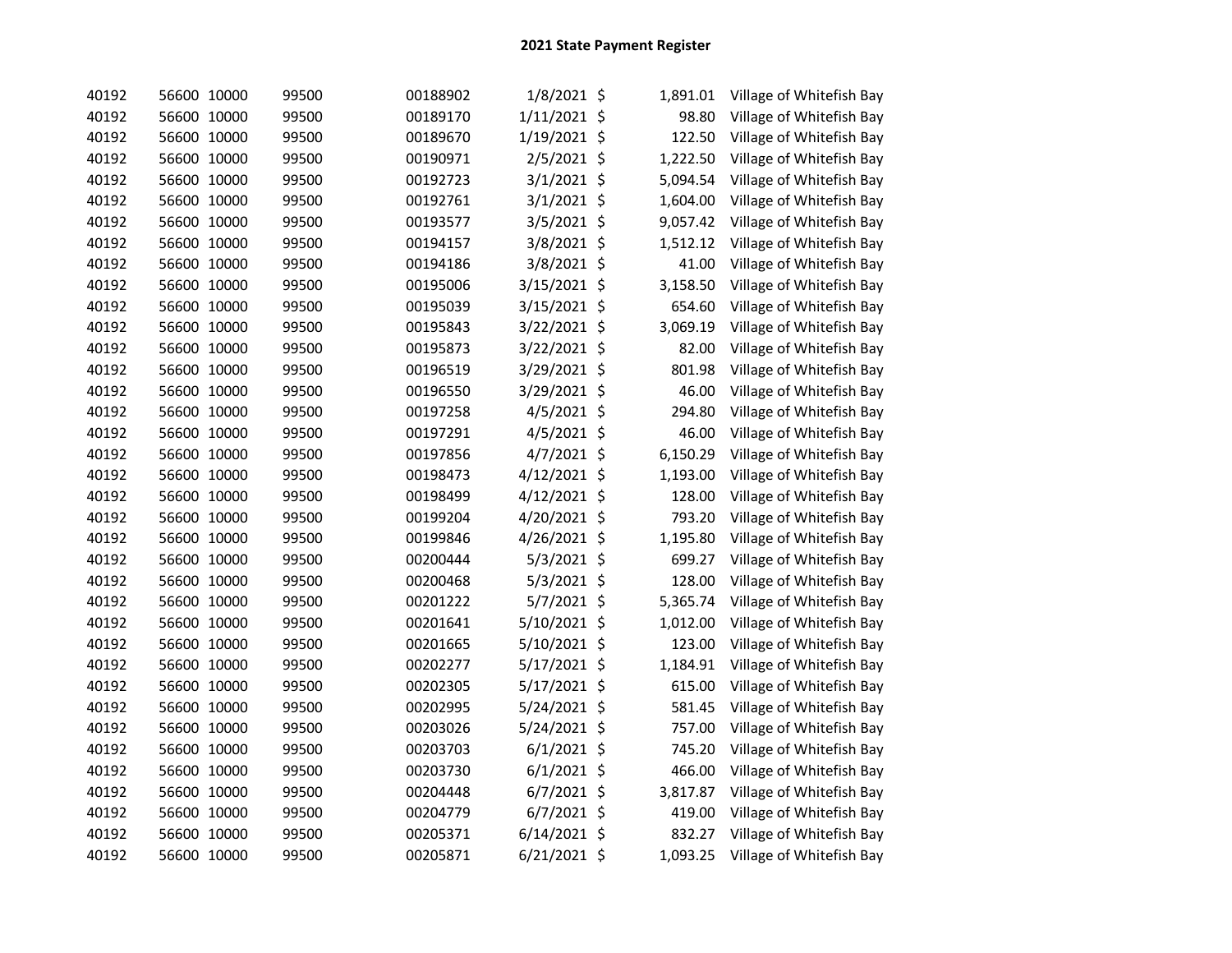| 40192 | 56600 10000 | 99500                                                                   | 00208096 | $6/28/2021$ \$ | 761.00   | Village of Whitefish Bay            |                  |
|-------|-------------|-------------------------------------------------------------------------|----------|----------------|----------|-------------------------------------|------------------|
| 40192 | 56600 10000 | 99500                                                                   | 00208534 | 7/6/2021 \$    | 124.00   | Village of Whitefish Bay            |                  |
| 40192 | 56600 10000 | 99500                                                                   | 00209024 | 7/8/2021 \$    | 5,662.76 | Village of Whitefish Bay            |                  |
| 40192 | 56600 10000 | 99500                                                                   | 00209407 | 7/12/2021 \$   | 751.30   | Village of Whitefish Bay            |                  |
| 40192 | 56600 10000 | 99500                                                                   | 00211771 | 8/6/2021 \$    | 3,264.78 | Village of Whitefish Bay            |                  |
| 40192 | 56600 10000 | 99500                                                                   | 00212143 | 8/9/2021 \$    | 605.20   | Village of Whitefish Bay            |                  |
| 40192 | 56600 10000 | 99500                                                                   | 00212659 | 8/16/2021 \$   | 222.80   | Village of Whitefish Bay            |                  |
| 40192 | 56600 10000 | 99500                                                                   | 00213135 | 8/23/2021 \$   | 174.40   | Village of Whitefish Bay            |                  |
| 40192 | 56600 10000 | 99500                                                                   | 00213557 | 8/30/2021 \$   | 757.92   | Village of Whitefish Bay            |                  |
| 40192 | 56600 10000 | 99500                                                                   | 00214383 | 9/8/2021 \$    | 2,717.76 | Village of Whitefish Bay            |                  |
| 40192 | 56600 10000 | 99500                                                                   | 00214790 | $9/13/2021$ \$ | 1,207.00 | Village of Whitefish Bay            |                  |
| 40192 | 56600 10000 | 99500                                                                   | 00215686 | $9/27/2021$ \$ | 98.80    | Village of Whitefish Bay            |                  |
| 40192 | 56600 10000 | 99500                                                                   | 00216133 | 10/4/2021 \$   | 32.06    | Village of Whitefish Bay            |                  |
| 40192 | 56600 10000 | 99500                                                                   | 00216634 | 10/7/2021 \$   | 3,410.22 | Village of Whitefish Bay            |                  |
| 40192 | 56600 10000 | 99500                                                                   | 00217054 | 10/12/2021 \$  | 78.80    | Village of Whitefish Bay            |                  |
| 40192 | 56600 10000 | 99500                                                                   | 00219222 | 11/5/2021 \$   | 2,562.72 | Village of Whitefish Bay            |                  |
| 40192 | 56600 10000 | 99500                                                                   | 00219547 | 11/8/2021 \$   | 274.80   | Village of Whitefish Bay            |                  |
| 40192 | 56600 10000 | 99500                                                                   | 00219997 | 11/16/2021 \$  | 800.00   | Village of Whitefish Bay            |                  |
| 40192 | 56600 10000 | 99500                                                                   | 00220369 | 11/22/2021 \$  | 258.20   | Village of Whitefish Bay            |                  |
| 40192 | 56600 10000 | 99500                                                                   | 00220772 | 11/30/2021 \$  | 801.00   | Village of Whitefish Bay            |                  |
| 40192 | 56600 10000 | 99500                                                                   | 00221044 | 12/6/2021 \$   | 124.00   | Village of Whitefish Bay            |                  |
| 40192 | 56600 10000 | 99500                                                                   | 00221373 | 12/7/2021 \$   | 1,731.66 | Village of Whitefish Bay            |                  |
| 40192 | 56600 10000 | 99500                                                                   | 00222247 | 12/20/2021 \$  | 36.00    | Village of Whitefish Bay            |                  |
| 40192 | 56600 10000 | 99500                                                                   | 00222641 | 12/28/2021 \$  | 121.40   | Village of Whitefish Bay            |                  |
| 40192 |             | Department of Revenue - - Misc Revenue Holding Clearing Total           |          |                |          |                                     | \$<br>82,675.79  |
| 40192 |             | Shared Revenue and Tax Relief - - County And Municipal Aid              |          |                |          |                                     |                  |
| 40192 | 83500 10000 | 10500                                                                   | 00081758 | 7/26/2021 \$   |          | 26,410.17 Village of Whitefish Bay  |                  |
| 40192 | 83500 10000 | 10500                                                                   | 00088859 | 11/15/2021 \$  |          | 149,657.66 Village of Whitefish Bay |                  |
| 40192 |             | Shared Revenue and Tax Relief - - County And Municipal Aid Total        |          |                |          |                                     | \$<br>176,067.83 |
| 40192 |             | Shared Revenue and Tax Relief - - Exempt Computer Aid                   |          |                |          |                                     |                  |
| 40192 | 83500 10000 | 10900                                                                   | 00084348 | 7/26/2021 \$   |          | 997.68 Village of Whitefish Bay     |                  |
| 40192 | 83500 10000 | 10900                                                                   | 00085843 | 7/26/2021 \$   |          | 13,510.11 Village of Whitefish Bay  |                  |
| 40192 |             | Shared Revenue and Tax Relief - - Exempt Computer Aid Total             |          |                |          |                                     | \$<br>14,507.79  |
| 40192 |             | Shared Revenue and Tax Relief - - Personal Property Aid                 |          |                |          |                                     |                  |
| 40192 | 83500 10000 | 11100                                                                   | 00078931 | $5/3/2021$ \$  |          | 10,020.66 Village of Whitefish Bay  |                  |
| 40192 |             | Shared Revenue and Tax Relief - - Personal Property Aid Total           |          |                |          |                                     | \$<br>10,020.66  |
| 40192 |             | Shared Revenue and Tax Relief - - State Aid; Video Service Provider Fee |          |                |          |                                     |                  |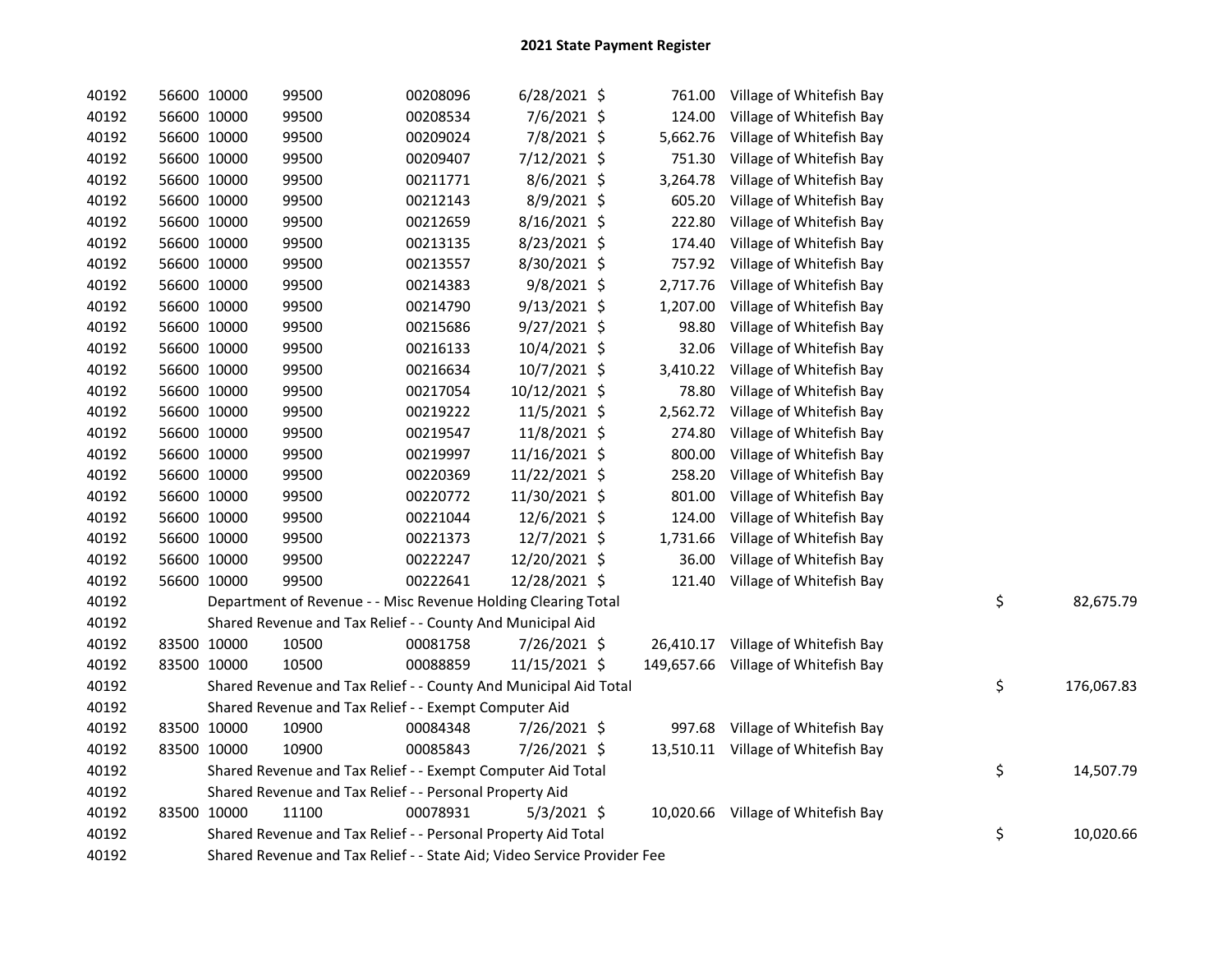| 40192       | 83500 10000 | 11200 | 00083049                                                                      | 7/26/2021 \$   | 37,178.03    | Village of Whitefish Bay |              |
|-------------|-------------|-------|-------------------------------------------------------------------------------|----------------|--------------|--------------------------|--------------|
| 40192       |             |       | Shared Revenue and Tax Relief - - State Aid; Video Service Provider Fee Total |                |              |                          | 37,178.03    |
| 40192       |             |       | Shared Revenue and Tax Relief - - School Lvy Tx/First Dollar Cr               |                |              |                          |              |
| 40192       | 83500 10000 | 30200 | 00082695                                                                      | 7/26/2021 \$   | 4,148,527.81 | Village of Whitefish Bay |              |
| 40192       | 83500 10000 | 30200 | 00086091                                                                      | 7/26/2021 \$   | 305.653.02   | Village of Whitefish Bay |              |
| 40192       |             |       | Shared Revenue and Tax Relief - - School Lvy Tx/First Dollar Cr Total         |                |              |                          | 4,454,180.83 |
| 40192       |             |       | Shared Revenue and Tax Relief - - Lottery & Gaming Credit                     |                |              |                          |              |
| 40192       | 83500 52100 | 36300 | 00074574                                                                      | $3/22/2021$ \$ | 679.871.00   | Village of Whitefish Bay |              |
| 40192       |             |       | Shared Revenue and Tax Relief - - Lottery & Gaming Credit Total               |                |              |                          | 679,871.00   |
| 40192 Total |             |       |                                                                               |                |              |                          | 7,127,899.85 |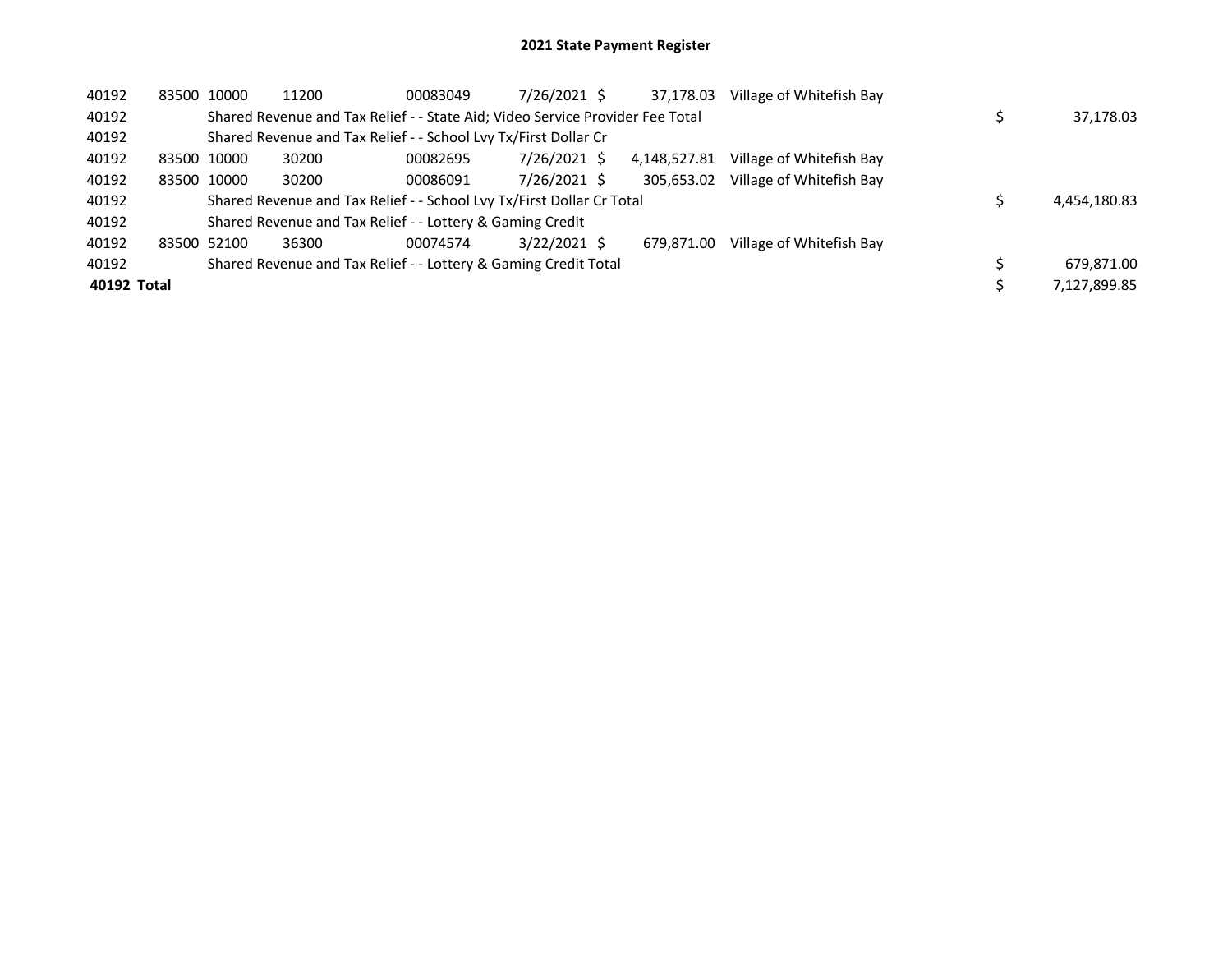| 40211 |             |       | Dept of Safety & Prof Services - - Fire Dues Distribution          |                |           |                           |    |           |
|-------|-------------|-------|--------------------------------------------------------------------|----------------|-----------|---------------------------|----|-----------|
| 40211 | 16500 10000 | 22500 | 00041229                                                           | 7/15/2021 \$   |           | 46,174.05 Cudahy, City of |    |           |
| 40211 |             |       | Dept of Safety & Prof Services - - Fire Dues Distribution Total    |                |           |                           | \$ | 46,174.05 |
| 40211 |             |       | Dept of Natural Resources - - Fin Asst For Responsible Units       |                |           |                           |    |           |
| 40211 | 37000 27400 | 67000 | 00483918                                                           | $5/21/2021$ \$ |           | 67,185.48 Cudahy, City of |    |           |
| 40211 |             |       | Dept of Natural Resources - - Fin Asst For Responsible Units Total |                |           |                           | \$ | 67,185.48 |
| 40211 |             |       | WI Dept of Transportation - - Conn Hwy Aids St Fds                 |                |           |                           |    |           |
| 40211 | 39500 21100 | 16200 | 00633579                                                           | $1/4/2021$ \$  | 20,343.79 | Cudahy, City of           |    |           |
| 40211 | 39500 21100 | 16200 | 00669186                                                           | $4/5/2021$ \$  | 20,343.79 | Cudahy, City of           |    |           |
| 40211 | 39500 21100 | 16200 | 00712674                                                           | 7/6/2021 \$    | 20,343.79 | Cudahy, City of           |    |           |
| 40211 | 39500 21100 | 16200 | 00753233                                                           | 10/4/2021 \$   | 20,343.80 | Cudahy, City of           |    |           |
| 40211 |             |       | WI Dept of Transportation - - Conn Hwy Aids St Fds Total           |                |           |                           | \$ | 81,375.17 |
| 40211 |             |       | WI Dept of Transportation - - Hwy Sfty Loc Aid Ffd                 |                |           |                           |    |           |
| 40211 | 39500 21100 | 18500 | 00636422                                                           | $1/6/2021$ \$  |           | 2,172.57 Cudahy, City of  |    |           |
| 40211 | 39500 21100 | 18500 | 00644701                                                           | $1/26/2021$ \$ | 2,195.16  | Cudahy, City of           |    |           |
| 40211 | 39500 21100 | 18500 | 00644703                                                           | 1/26/2021 \$   | 1,058.04  | Cudahy, City of           |    |           |
| 40211 | 39500 21100 | 18500 | 00655969                                                           | $2/22/2021$ \$ |           | 3,119.21 Cudahy, City of  |    |           |
| 40211 | 39500 21100 | 18500 | 00655973                                                           | $2/22/2021$ \$ |           | 11,186.02 Cudahy, City of |    |           |
| 40211 | 39500 21100 | 18500 | 00667165                                                           | 3/22/2021 \$   | 2,152.50  | Cudahy, City of           |    |           |
| 40211 | 39500 21100 | 18500 | 00667169                                                           | 3/22/2021 \$   | 8,867.80  | Cudahy, City of           |    |           |
| 40211 | 39500 21100 | 18500 | 00681035                                                           | $4/19/2021$ \$ |           | 3,595.62 Cudahy, City of  |    |           |
| 40211 | 39500 21100 | 18500 | 00682361                                                           | $4/21/2021$ \$ | 11,443.47 | Cudahy, City of           |    |           |
| 40211 | 39500 21100 | 18500 | 00693193                                                           | $5/13/2021$ \$ | 8,060.97  | Cudahy, City of           |    |           |
| 40211 | 39500 21100 | 18500 | 00702910                                                           | $6/7/2021$ \$  | 3,396.44  | Cudahy, City of           |    |           |
| 40211 | 39500 21100 | 18500 | 00723570                                                           | 7/21/2021 \$   |           | 1,873.83 Cudahy, City of  |    |           |
| 40211 | 39500 21100 | 18500 | 00723571                                                           | 7/21/2021 \$   |           | 2,227.56 Cudahy, City of  |    |           |
| 40211 | 39500 21100 | 18500 | 00723581                                                           | 7/21/2021 \$   |           | 2,064.84 Cudahy, City of  |    |           |
| 40211 | 39500 21100 | 18500 | 00723582                                                           | 7/21/2021 \$   |           | 9,254.22 Cudahy, City of  |    |           |
| 40211 | 39500 21100 | 18500 | 00732160                                                           | 8/10/2021 \$   |           | 16,317.14 Cudahy, City of |    |           |
| 40211 | 39500 21100 | 18500 | 00757422                                                           | $10/5/2021$ \$ |           | 864.92 Cudahy, City of    |    |           |
| 40211 | 39500 21100 | 18500 | 00757423                                                           | 10/5/2021 \$   | 634.84    | Cudahy, City of           |    |           |
| 40211 | 39500 21100 | 18500 | 00761320                                                           | 10/13/2021 \$  |           | 1,841.28 Cudahy, City of  |    |           |
| 40211 | 39500 21100 | 18500 | 00761326                                                           | 10/13/2021 \$  |           | 15,872.02 Cudahy, City of |    |           |
| 40211 | 39500 21100 | 18500 | 00761327                                                           | 10/13/2021 \$  |           | 18,382.91 Cudahy, City of |    |           |
| 40211 | 39500 21100 | 18500 | 00769319                                                           | 11/3/2021 \$   |           | 1,452.01 Cudahy, City of  |    |           |
| 40211 | 39500 21100 | 18500 | 00769323                                                           | 11/3/2021 \$   |           | 1,523.27 Cudahy, City of  |    |           |
| 40211 | 39500 21100 | 18500 | 00769334                                                           | 11/3/2021 \$   | 10,873.89 | Cudahy, City of           |    |           |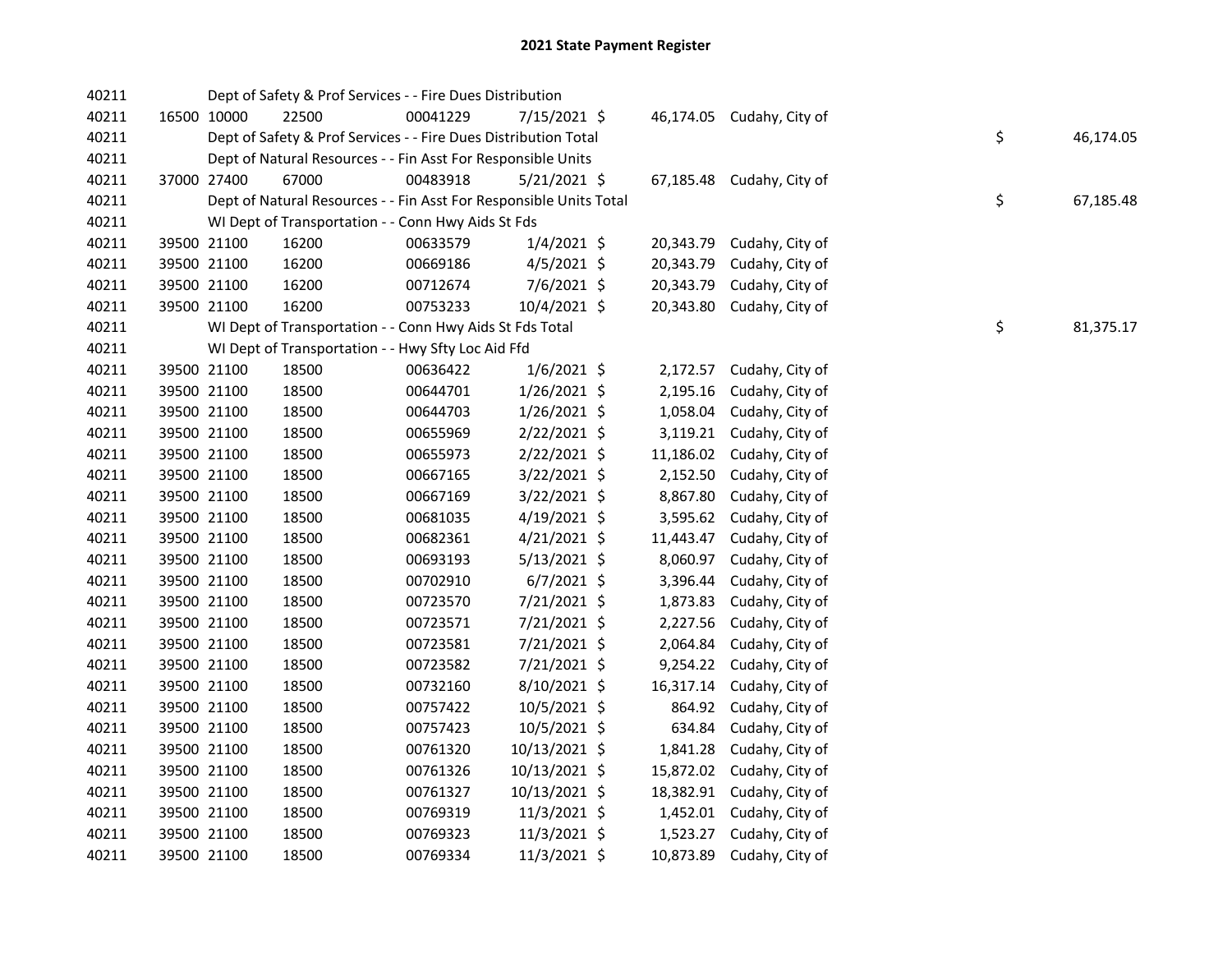| 40211 | 39500 21100 | 18500                                                                           | 00785339  | 12/20/2021 \$ |            | 1,223.38 Cudahy, City of   |    |              |
|-------|-------------|---------------------------------------------------------------------------------|-----------|---------------|------------|----------------------------|----|--------------|
| 40211 | 39500 21100 | 18500                                                                           | 00785340  | 12/20/2021 \$ |            | 1,016.12 Cudahy, City of   |    |              |
| 40211 | 39500 21100 | 18500                                                                           | 00785343  | 12/20/2021 \$ | 5,940.86   | Cudahy, City of            |    |              |
| 40211 | 39500 21100 | 18500                                                                           | 00785344  | 12/20/2021 \$ |            | 3,216.68 Cudahy, City of   |    |              |
| 40211 |             | WI Dept of Transportation - - Hwy Sfty Loc Aid Ffd Total                        |           |               |            |                            | \$ | 151,827.57   |
| 40211 |             | WI Dept of Transportation - - Trns Aids To Mnc.-Sf                              |           |               |            |                            |    |              |
| 40211 | 39500 21100 | 19100                                                                           | 00632682  | $1/4/2021$ \$ |            | 220,739.83 Cudahy, City of |    |              |
| 40211 | 39500 21100 | 19100                                                                           | 00668289  | $4/5/2021$ \$ | 220,739.83 | Cudahy, City of            |    |              |
| 40211 | 39500 21100 | 19100                                                                           | 00711777  | 7/6/2021 \$   | 220,739.83 | Cudahy, City of            |    |              |
| 40211 | 39500 21100 | 19100                                                                           | 00752336  | 10/4/2021 \$  |            | 220,739.84 Cudahy, City of |    |              |
| 40211 |             | WI Dept of Transportation - - Trns Aids To Mnc.-Sf Total                        |           |               |            |                            | \$ | 882,959.33   |
| 40211 |             | Department of Health Services - - State/Federal Aids                            |           |               |            |                            |    |              |
| 40211 | 43500 10000 | 00000                                                                           | 92106     | $1/4/2021$ \$ | 106,319.00 | Cudahy, City of            |    |              |
| 40211 | 43500 10000 | 00000                                                                           | 92108     | $3/1/2021$ \$ | 171,224.00 | Cudahy, City of            |    |              |
| 40211 | 43500 10000 | 00000                                                                           | 92111     | $6/1/2021$ \$ | 227,025.00 | Cudahy, City of            |    |              |
| 40211 | 43500 10000 | 00000                                                                           | 92200     | $7/1/2021$ \$ | 128,342.00 | Cudahy, City of            |    |              |
| 40211 | 43500 10000 | 00000                                                                           | 92201     | $8/2/2021$ \$ | 113,340.00 | Cudahy, City of            |    |              |
| 40211 | 43500 10000 | 00000                                                                           | 92202     | $9/1/2021$ \$ | 132,873.00 | Cudahy, City of            |    |              |
| 40211 | 43500 10000 | 00000                                                                           | 92204     | 10/1/2021 \$  | 7,188.00   | Cudahy, City of            |    |              |
| 40211 | 43500 10000 | 00000                                                                           | 92206     | 11/1/2021 \$  | 47,571.00  | Cudahy, City of            |    |              |
| 40211 | 43500 10000 | 00000                                                                           | 92207     | 12/1/2021 \$  | 96,504.00  | Cudahy, City of            |    |              |
| 40211 |             | Department of Health Services - - State/Federal Aids Total                      |           |               |            |                            | \$ | 1,030,386.00 |
| 40211 |             | Department of Health Services - - Federal Project Aids                          |           |               |            |                            |    |              |
| 40211 | 43500 10000 | 15000                                                                           | 00438820  | 7/13/2021 \$  |            | 8,840.75 Cudahy, City of   |    |              |
| 40211 | 43500 10000 | 15000                                                                           | 00439838  | 7/30/2021 \$  | 6,885.29   | Cudahy, City of            |    |              |
| 40211 | 43500 10000 | 15000                                                                           | 00465299  | 11/30/2021 \$ | 21,507.01  | Cudahy, City of            |    |              |
| 40211 | 43500 10000 | 15000                                                                           | 00465304  | 12/23/2021 \$ |            | 5,766.95 Cudahy, City of   |    |              |
| 40211 |             | Department of Health Services - - Federal Project Aids Total                    |           |               |            |                            | \$ | 43,000.00    |
| 40211 |             | Department of Health Services - - Prepaid Medical Transport Reimbursement       |           |               |            |                            |    |              |
| 40211 | 43500 10000 | 16300                                                                           | AMBULANCE | 11/15/2021 \$ |            | 20,637.46 Cudahy, City of  |    |              |
| 40211 |             | Department of Health Services - - Prepaid Medical Transport Reimbursement Total |           |               |            |                            | \$ | 20,637.46    |
| 40211 |             | Department of Justice - - Officer training reimbursement                        |           |               |            |                            |    |              |
| 40211 | 45500 10000 | 21400                                                                           | 00105244  | 11/15/2021 \$ |            | 5,280.00 Cudahy, City of   |    |              |
| 40211 |             | Department of Justice - - Officer training reimbursement Total                  |           |               |            |                            | \$ | 5,280.00     |
| 40211 |             | Department of Justice - - Crime Laboratories, Dna                               |           |               |            |                            |    |              |
| 40211 | 45500 10000 | 22100                                                                           | 00100319  | 7/13/2021 \$  | 10.00      | Cudahy, City of            |    |              |
| 40211 |             | Department of Justice - - Crime Laboratories, Dna Total                         |           |               |            |                            | \$ | 10.00        |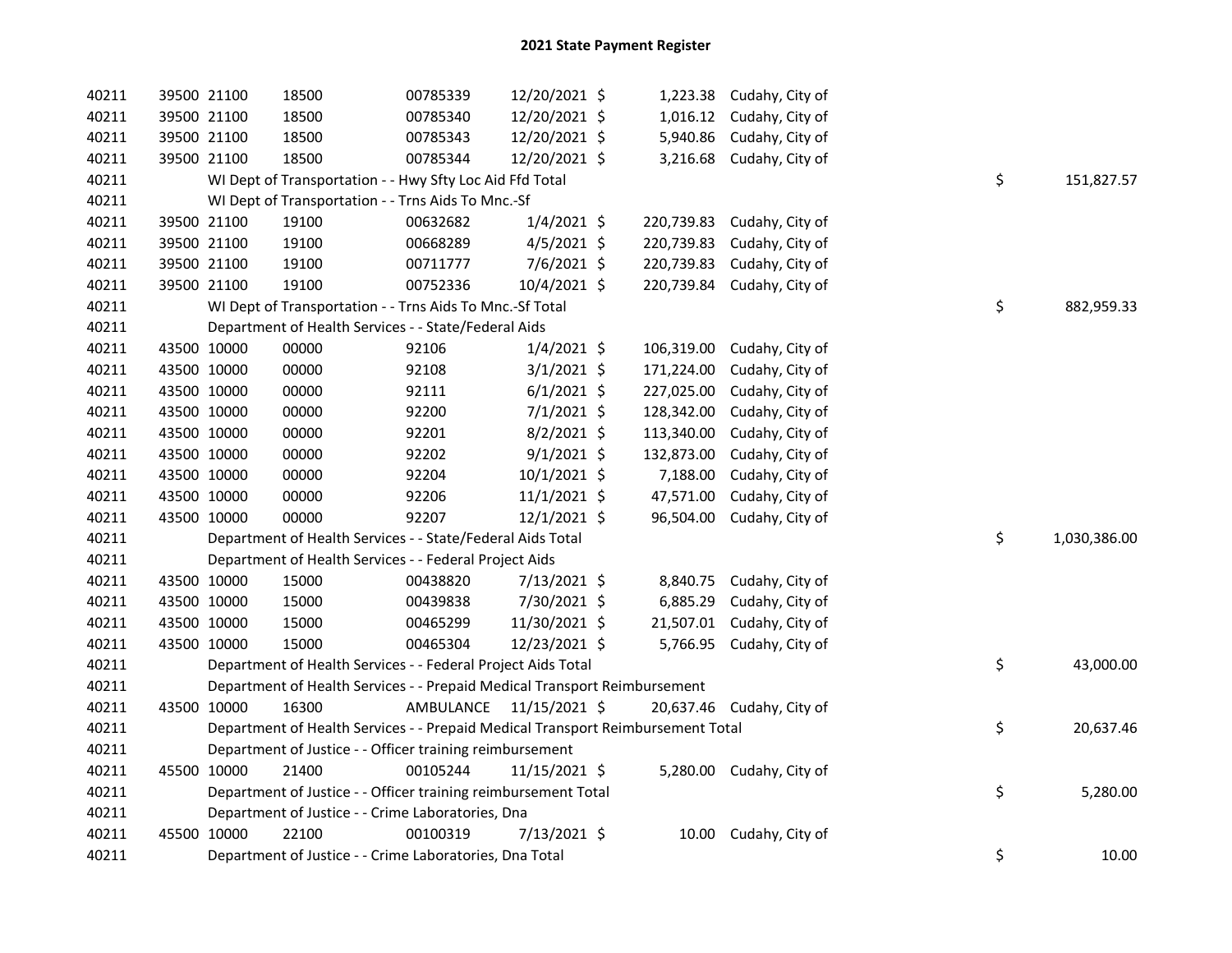| 40211 |             |       | Department of Military Affairs - - Energy Costs, Energy-Related A       |                |          |                      |    |          |
|-------|-------------|-------|-------------------------------------------------------------------------|----------------|----------|----------------------|----|----------|
| 40211 | 46500 10000 | 10600 | 00087698                                                                | $1/14/2021$ \$ | 398.58   | Cudahy, City of      |    |          |
| 40211 | 46500 10000 | 10600 | 00087699                                                                | $1/14/2021$ \$ | 2.89     | Cudahy, City of      |    |          |
| 40211 | 46500 10000 | 10600 | 00089609                                                                | $2/11/2021$ \$ | 2.89     | Cudahy, City of      |    |          |
| 40211 | 46500 10000 | 10600 | 00091145                                                                | $3/12/2021$ \$ | 404.71   | Cudahy, City of      |    |          |
| 40211 | 46500 10000 | 10600 | 00091146                                                                | $3/12/2021$ \$ | 2.89     | Cudahy, City of      |    |          |
| 40211 | 46500 10000 | 10600 | 00092786                                                                | $4/20/2021$ \$ | 2.89     | Cudahy, City of      |    |          |
| 40211 | 46500 10000 | 10600 | 00094004                                                                | $5/13/2021$ \$ | 407.96   | Cudahy, City of      |    |          |
| 40211 | 46500 10000 | 10600 | 00094006                                                                | $5/13/2021$ \$ | 2.89     | Cudahy, City of      |    |          |
| 40211 | 46500 10000 | 10600 | 00095318                                                                | $6/9/2021$ \$  | 3.01     | Cudahy, City of      |    |          |
| 40211 | 46500 10000 | 10600 | 00097043                                                                | 7/9/2021 \$    | 408.27   | Cudahy, City of      |    |          |
| 40211 | 46500 10000 | 10600 | 00097044                                                                | 7/8/2021 \$    | 2.89     | Cudahy, City of      |    |          |
| 40211 | 46500 10000 | 10600 | 00098533                                                                | 8/12/2021 \$   | 2.89     | Cudahy, City of      |    |          |
| 40211 | 46500 10000 | 10600 | 00099816                                                                | 9/9/2021 \$    | 2.89     | Cudahy, City of      |    |          |
| 40211 | 46500 10000 | 10600 | 00099818                                                                | $9/9/2021$ \$  | 307.64   | Cudahy, City of      |    |          |
| 40211 | 46500 10000 | 10600 | 00101300                                                                | 10/13/2021 \$  | 2.89     | Cudahy, City of      |    |          |
| 40211 | 46500 10000 | 10600 | 00102539                                                                | 11/10/2021 \$  | 2.89     | Cudahy, City of      |    |          |
| 40211 | 46500 10000 | 10600 | 00102540                                                                | 11/10/2021 \$  | 307.23   | Cudahy, City of      |    |          |
| 40211 | 46500 10000 | 10600 | 00103676                                                                | 12/10/2021 \$  |          | 3.01 Cudahy, City of |    |          |
| 40211 |             |       |                                                                         |                |          |                      | \$ | 2,269.31 |
|       |             |       | Department of Military Affairs - - Energy Costs, Energy-Related A Total |                |          |                      |    |          |
| 40211 |             |       | Department of Military Affairs - - Federal Aid-Service Contracts        |                |          |                      |    |          |
| 40211 | 46500 10000 | 14100 | 00087698                                                                | $1/14/2021$ \$ | 1,195.79 | Cudahy, City of      |    |          |
| 40211 | 46500 10000 | 14100 | 00087699                                                                | $1/14/2021$ \$ | 8.67     | Cudahy, City of      |    |          |
| 40211 | 46500 10000 | 14100 | 00089609                                                                | $2/11/2021$ \$ | 8.67     | Cudahy, City of      |    |          |
| 40211 | 46500 10000 | 14100 | 00091145                                                                | $3/12/2021$ \$ | 1,214.16 | Cudahy, City of      |    |          |
| 40211 | 46500 10000 | 14100 | 00091146                                                                | $3/12/2021$ \$ | 8.67     | Cudahy, City of      |    |          |
| 40211 | 46500 10000 | 14100 | 00092786                                                                | 4/20/2021 \$   | 8.67     | Cudahy, City of      |    |          |
| 40211 | 46500 10000 | 14100 | 00094004                                                                | $5/13/2021$ \$ | 1,223.92 | Cudahy, City of      |    |          |
| 40211 | 46500 10000 | 14100 | 00094006                                                                | $5/13/2021$ \$ | 8.67     | Cudahy, City of      |    |          |
| 40211 | 46500 10000 | 14100 | 00095318                                                                | $6/9/2021$ \$  | 8.67     | Cudahy, City of      |    |          |
| 40211 | 46500 10000 | 14100 | 00097043                                                                | 7/9/2021 \$    | 1,224.82 | Cudahy, City of      |    |          |
| 40211 | 46500 10000 | 14100 | 00097044                                                                | 7/8/2021 \$    | 8.67     | Cudahy, City of      |    |          |
| 40211 | 46500 10000 | 14100 | 00098533                                                                | $8/12/2021$ \$ | 8.67     | Cudahy, City of      |    |          |
| 40211 | 46500 10000 | 14100 | 00099816                                                                | 9/9/2021 \$    | 8.67     | Cudahy, City of      |    |          |
| 40211 | 46500 10000 | 14100 | 00099818                                                                | 9/9/2021 \$    | 922.98   | Cudahy, City of      |    |          |
| 40211 | 46500 10000 | 14100 | 00101300                                                                | 10/13/2021 \$  | 8.67     | Cudahy, City of      |    |          |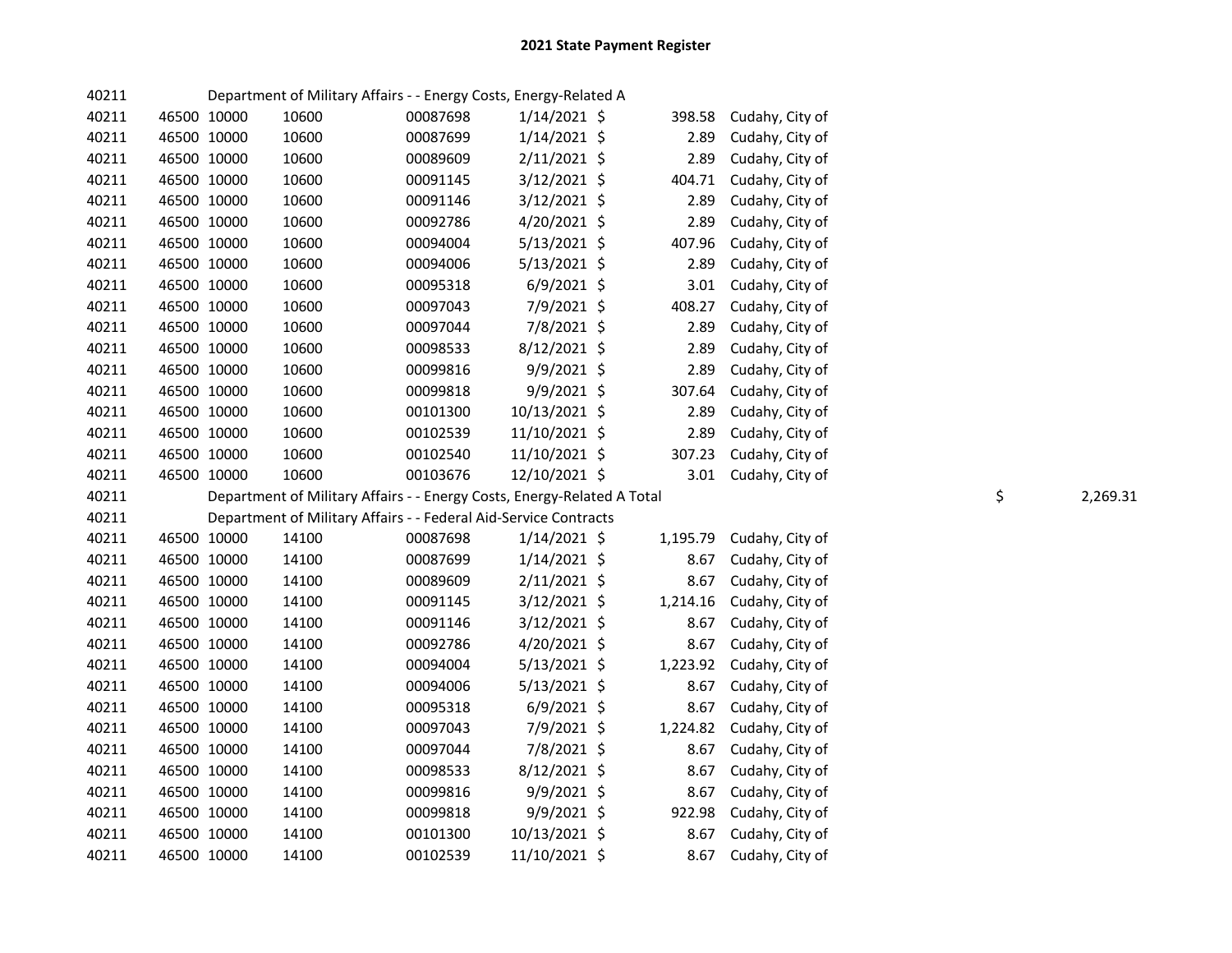| 40211 | 46500 10000 | 14100                                                                  | 00102540 | 11/10/2021 \$  |           | 921.72 Cudahy, City of     |    |            |
|-------|-------------|------------------------------------------------------------------------|----------|----------------|-----------|----------------------------|----|------------|
| 40211 | 46500 10000 | 14100                                                                  | 00103676 | 12/10/2021 \$  |           | 8.67 Cudahy, City of       |    |            |
| 40211 |             | Department of Military Affairs - - Federal Aid-Service Contracts Total |          |                |           |                            | \$ | 6,807.43   |
| 40211 |             | Department of Military Affairs - - Federal Aid, Local Assistance       |          |                |           |                            |    |            |
| 40211 | 46500 10000 | 34200                                                                  | 00089540 | $2/5/2021$ \$  |           | 32,212.53 Cudahy, City of  |    |            |
| 40211 |             | Department of Military Affairs - - Federal Aid, Local Assistance Total |          |                |           |                            | \$ | 32,212.53  |
| 40211 |             | Department of Revenue - - Gifts And Grants                             |          |                |           |                            |    |            |
| 40211 | 56600 10000 | 12100                                                                  | 00207104 | $6/25/2021$ \$ |           | 947,459.76 Cudahy, City of |    |            |
| 40211 |             | Department of Revenue - - Gifts And Grants Total                       |          |                |           |                            | \$ | 947,459.76 |
| 40211 |             | Department of Revenue - - Misc Revenue Holding Clearing                |          |                |           |                            |    |            |
| 40211 | 56600 10000 | 99500                                                                  | 00188897 | $1/8/2021$ \$  | 18,465.93 | Cudahy, City of            |    |            |
| 40211 | 56600 10000 | 99500                                                                  | 00190063 | 1/25/2021 \$   | 252.33    | Cudahy, City of            |    |            |
| 40211 | 56600 10000 | 99500                                                                  | 00190473 | $2/1/2021$ \$  | 138.11    | Cudahy, City of            |    |            |
| 40211 | 56600 10000 | 99500                                                                  | 00190965 | $2/5/2021$ \$  | 19,927.43 | Cudahy, City of            |    |            |
| 40211 | 56600 10000 | 99500                                                                  | 00192011 | 2/22/2021 \$   | 720.00    | Cudahy, City of            |    |            |
| 40211 | 56600 10000 | 99500                                                                  | 00192733 | $3/1/2021$ \$  | 805.91    | Cudahy, City of            |    |            |
| 40211 | 56600 10000 | 99500                                                                  | 00192734 | $3/1/2021$ \$  | 5,611.00  | Cudahy, City of            |    |            |
| 40211 | 56600 10000 | 99500                                                                  | 00192741 | $3/1/2021$ \$  | 1,901.07  | Cudahy, City of            |    |            |
| 40211 | 56600 10000 | 99500                                                                  | 00192743 | 3/1/2021 \$    | 335.90    | Cudahy, City of            |    |            |
| 40211 | 56600 10000 | 99500                                                                  | 00192762 | $3/1/2021$ \$  | 6,729.37  | Cudahy, City of            |    |            |
| 40211 | 56600 10000 | 99500                                                                  | 00193571 | $3/5/2021$ \$  | 73,225.22 | Cudahy, City of            |    |            |
| 40211 | 56600 10000 | 99500                                                                  | 00194163 | 3/8/2021 \$    |           | 2,231.72 Cudahy, City of   |    |            |
| 40211 | 56600 10000 | 99500                                                                  | 00194170 | 3/8/2021 \$    | 26.00     | Cudahy, City of            |    |            |
| 40211 | 56600 10000 | 99500                                                                  | 00194171 | 3/8/2021 \$    | 50.00     | Cudahy, City of            |    |            |
| 40211 | 56600 10000 | 99500                                                                  | 00194187 | 3/8/2021 \$    | 447.10    | Cudahy, City of            |    |            |
| 40211 | 56600 10000 | 99500                                                                  | 00195014 | 3/15/2021 \$   | 35.00     | Cudahy, City of            |    |            |
| 40211 | 56600 10000 | 99500                                                                  | 00195015 | 3/15/2021 \$   | 4,696.04  | Cudahy, City of            |    |            |
| 40211 | 56600 10000 | 99500                                                                  | 00195023 | 3/15/2021 \$   | 141.40    | Cudahy, City of            |    |            |
| 40211 | 56600 10000 | 99500                                                                  | 00195040 | 3/15/2021 \$   | 3,854.60  | Cudahy, City of            |    |            |
| 40211 | 56600 10000 | 99500                                                                  | 00195849 | $3/22/2021$ \$ | 175.20    | Cudahy, City of            |    |            |
| 40211 | 56600 10000 | 99500                                                                  | 00195850 | 3/22/2021 \$   | 1,971.63  | Cudahy, City of            |    |            |
| 40211 | 56600 10000 | 99500                                                                  | 00195858 | $3/22/2021$ \$ | 41.80     | Cudahy, City of            |    |            |
| 40211 | 56600 10000 | 99500                                                                  | 00195874 | $3/22/2021$ \$ | 4,109.64  | Cudahy, City of            |    |            |
| 40211 | 56600 10000 | 99500                                                                  | 00196527 | $3/29/2021$ \$ |           | 273.00 Cudahy, City of     |    |            |
| 40211 | 56600 10000 | 99500                                                                  | 00196528 | 3/29/2021 \$   |           | 1,271.52 Cudahy, City of   |    |            |
| 40211 | 56600 10000 | 99500                                                                  | 00196536 | 3/29/2021 \$   |           | 197.93 Cudahy, City of     |    |            |
| 40211 | 56600 10000 | 99500                                                                  | 00196551 | 3/29/2021 \$   |           | 616.11 Cudahy, City of     |    |            |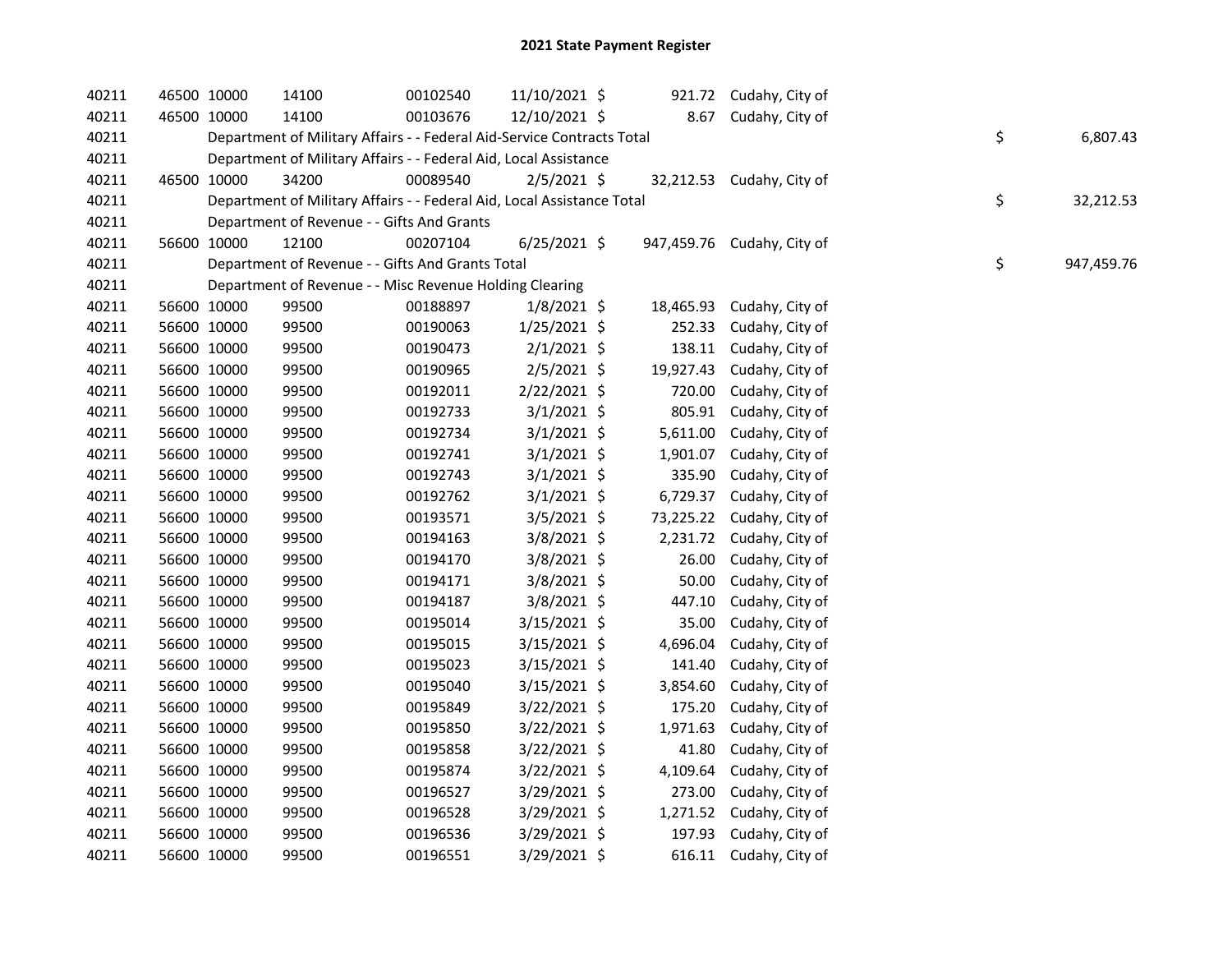| 40211 | 56600 10000 | 99500 | 00197266 | 4/5/2021 \$    |     | 190.00    | Cudahy, City of |
|-------|-------------|-------|----------|----------------|-----|-----------|-----------------|
| 40211 | 56600 10000 | 99500 | 00197267 | 4/5/2021 \$    |     | 495.80    | Cudahy, City of |
| 40211 | 56600 10000 | 99500 | 00197275 | 4/5/2021 \$    |     | 63.00     | Cudahy, City of |
| 40211 | 56600 10000 | 99500 | 00197292 | 4/5/2021 \$    |     | 2,805.50  | Cudahy, City of |
| 40211 | 56600 10000 | 99500 | 00197850 | 4/7/2021       | \$  | 70,809.67 | Cudahy, City of |
| 40211 | 56600 10000 | 99500 | 00198480 | 4/12/2021      | \$  | 200.00    | Cudahy, City of |
| 40211 | 56600 10000 | 99500 | 00198500 | 4/12/2021      | \$  | 331.95    | Cudahy, City of |
| 40211 | 56600 10000 | 99500 | 00199211 | 4/20/2021      | \$  | 280.00    | Cudahy, City of |
| 40211 | 56600 10000 | 99500 | 00199219 | 4/20/2021      | \$  | 60.00     | Cudahy, City of |
| 40211 | 56600 10000 | 99500 | 00199235 | 4/20/2021      | \$  | 840.00    | Cudahy, City of |
| 40211 | 56600 10000 | 99500 | 00199852 | 4/26/2021      | -\$ | 566.20    | Cudahy, City of |
| 40211 | 56600 10000 | 99500 | 00199857 | 4/26/2021 \$   |     | 564.00    | Cudahy, City of |
| 40211 | 56600 10000 | 99500 | 00199858 | 4/26/2021 \$   |     | 182.80    | Cudahy, City of |
| 40211 | 56600 10000 | 99500 | 00199874 | 4/26/2021 \$   |     | 750.75    | Cudahy, City of |
| 40211 | 56600 10000 | 99500 | 00200450 | 5/3/2021 \$    |     | 754.00    | Cudahy, City of |
| 40211 | 56600 10000 | 99500 | 00200469 | 5/3/2021 \$    |     | 466.94    | Cudahy, City of |
| 40211 | 56600 10000 | 99500 | 00201217 | 5/7/2021 \$    |     | 38,862.52 | Cudahy, City of |
| 40211 | 56600 10000 | 99500 | 00201646 | 5/10/2021 \$   |     | 241.00    | Cudahy, City of |
| 40211 | 56600 10000 | 99500 | 00201666 | 5/10/2021 \$   |     | 173.64    | Cudahy, City of |
| 40211 | 56600 10000 | 99500 | 00202284 | 5/17/2021 \$   |     | 585.00    | Cudahy, City of |
| 40211 | 56600 10000 | 99500 | 00202290 | 5/17/2021 \$   |     | 20.00     | Cudahy, City of |
| 40211 | 56600 10000 | 99500 | 00202306 | 5/17/2021 \$   |     | 1,332.43  | Cudahy, City of |
| 40211 | 56600 10000 | 99500 | 00203003 | 5/24/2021 \$   |     | 1,490.42  | Cudahy, City of |
| 40211 | 56600 10000 | 99500 | 00203011 | 5/24/2021 \$   |     | 45.00     | Cudahy, City of |
| 40211 | 56600 10000 | 99500 | 00203027 | 5/24/2021 \$   |     | 2,629.32  | Cudahy, City of |
| 40211 | 56600 10000 | 99500 | 00203710 | $6/1/2021$ \$  |     | 300.00    | Cudahy, City of |
| 40211 | 56600 10000 | 99500 | 00203716 | $6/1/2021$ \$  |     | 500.00    | Cudahy, City of |
| 40211 | 56600 10000 | 99500 | 00204442 | 6/7/2021       | \$  | 39,035.90 | Cudahy, City of |
| 40211 | 56600 10000 | 99500 | 00204784 | 6/7/2021       | \$  | 220.00    | Cudahy, City of |
| 40211 | 56600 10000 | 99500 | 00204796 | $6/7/2021$ \$  |     | 578.00    | Cudahy, City of |
| 40211 | 56600 10000 | 99500 | 00205377 | 6/14/2021 \$   |     | 1,155.20  | Cudahy, City of |
| 40211 | 56600 10000 | 99500 | 00205383 | $6/14/2021$ \$ |     | 628.00    | Cudahy, City of |
| 40211 | 56600 10000 | 99500 | 00205395 | $6/14/2021$ \$ |     | 209.44    | Cudahy, City of |
| 40211 | 56600 10000 | 99500 | 00205877 | 6/21/2021 \$   |     | 288.00    | Cudahy, City of |
| 40211 | 56600 10000 | 99500 | 00208105 | 6/28/2021 \$   |     | 71.40     | Cudahy, City of |
| 40211 | 56600 10000 | 99500 | 00208539 | 7/6/2021 \$    |     | 164.00    | Cudahy, City of |
| 40211 | 56600 10000 | 99500 | 00208544 | 7/6/2021 \$    |     | 40.10     | Cudahy, City of |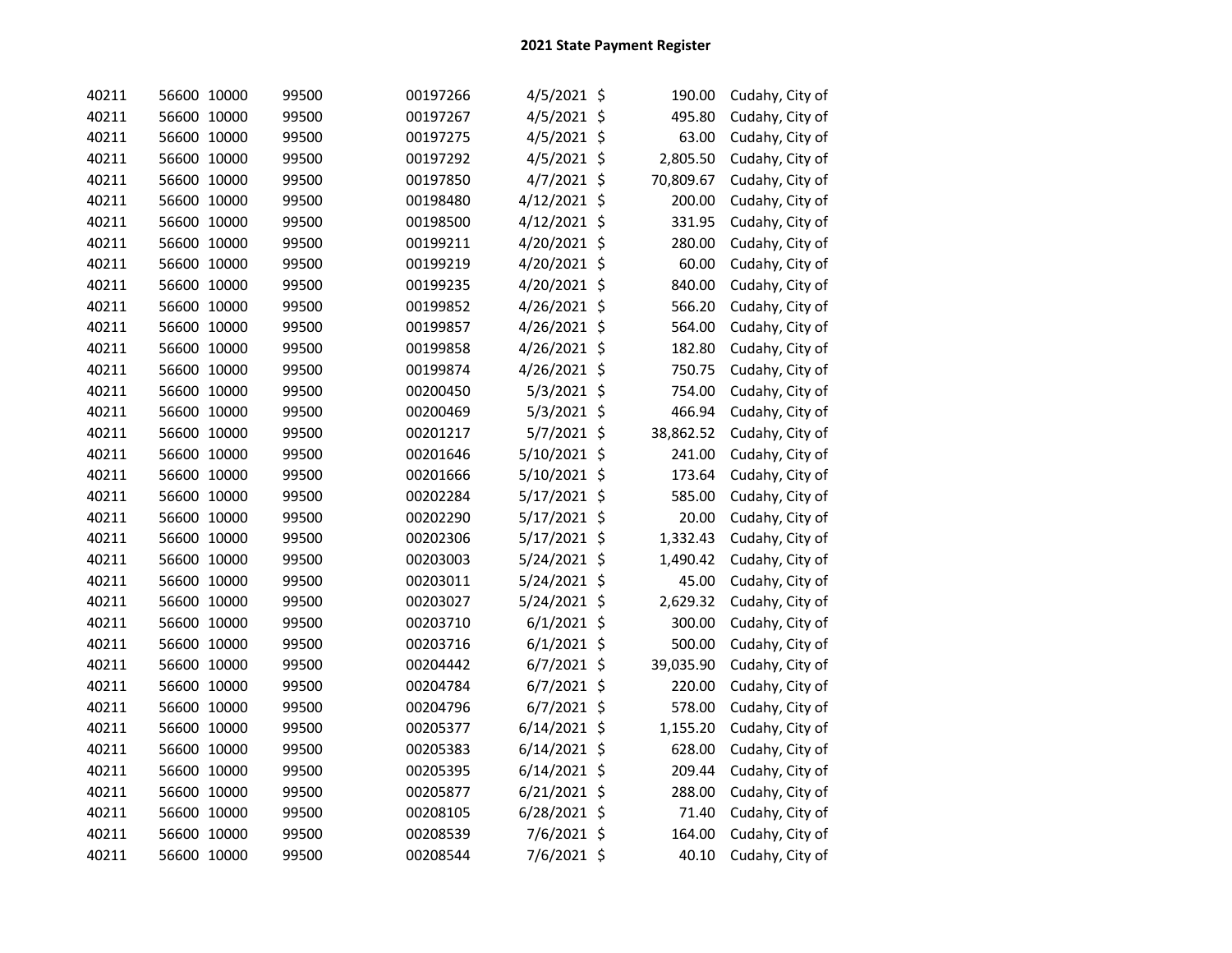| 40211 | 56600 10000 | 99500                                                                 | 00208553 | 7/6/2021 \$    |              | 1,552.23 Cudahy, City of  |    |              |
|-------|-------------|-----------------------------------------------------------------------|----------|----------------|--------------|---------------------------|----|--------------|
| 40211 | 56600 10000 | 99500                                                                 | 00209019 | 7/8/2021 \$    | 32,723.49    | Cudahy, City of           |    |              |
| 40211 | 56600 10000 | 99500                                                                 | 00209423 | 7/12/2021 \$   | 259.04       | Cudahy, City of           |    |              |
| 40211 | 56600 10000 | 99500                                                                 | 00210214 | 7/19/2021 \$   | 89.77        | Cudahy, City of           |    |              |
| 40211 | 56600 10000 | 99500                                                                 | 00210818 | 7/26/2021 \$   | 362.00       | Cudahy, City of           |    |              |
| 40211 | 56600 10000 | 99500                                                                 | 00211766 | 8/6/2021 \$    | 24,064.48    | Cudahy, City of           |    |              |
| 40211 | 56600 10000 | 99500                                                                 | 00212147 | 8/9/2021 \$    | 312.60       | Cudahy, City of           |    |              |
| 40211 | 56600 10000 | 99500                                                                 | 00212664 | 8/16/2021 \$   | 263.00       | Cudahy, City of           |    |              |
| 40211 | 56600 10000 | 99500                                                                 | 00213140 | 8/23/2021 \$   | 120.00       | Cudahy, City of           |    |              |
| 40211 | 56600 10000 | 99500                                                                 | 00214377 | 9/8/2021 \$    | 28,778.06    | Cudahy, City of           |    |              |
| 40211 | 56600 10000 | 99500                                                                 | 00214794 | 9/13/2021 \$   | 480.00       | Cudahy, City of           |    |              |
| 40211 | 56600 10000 | 99500                                                                 | 00216143 | 10/4/2021 \$   | 185.50       | Cudahy, City of           |    |              |
| 40211 | 56600 10000 | 99500                                                                 | 00216629 | 10/7/2021 \$   | 21,176.69    | Cudahy, City of           |    |              |
| 40211 | 56600 10000 | 99500                                                                 | 00218126 | 10/25/2021 \$  | 303.00       | Cudahy, City of           |    |              |
| 40211 | 56600 10000 | 99500                                                                 | 00218612 | $11/1/2021$ \$ | 90.30        | Cudahy, City of           |    |              |
| 40211 | 56600 10000 | 99500                                                                 | 00219217 | 11/5/2021 \$   | 23,498.06    | Cudahy, City of           |    |              |
| 40211 | 56600 10000 | 99500                                                                 | 00220001 | 11/16/2021 \$  | 160.00       | Cudahy, City of           |    |              |
| 40211 | 56600 10000 | 99500                                                                 | 00220778 | 11/30/2021 \$  | 171.00       | Cudahy, City of           |    |              |
| 40211 | 56600 10000 | 99500                                                                 | 00221368 | 12/7/2021 \$   |              | 21,805.41 Cudahy, City of |    |              |
| 40211 |             | Department of Revenue - - Misc Revenue Holding Clearing Total         |          |                |              |                           | \$ | 472,575.57   |
| 40211 |             | Shared Revenue and Tax Relief - - Expenditure Restraint Program       |          |                |              |                           |    |              |
| 40211 | 83500 10000 | 10100                                                                 | 00081759 | 7/26/2021 \$   | 355,472.37   | Cudahy, City of           |    |              |
| 40211 |             | Shared Revenue and Tax Relief - - Expenditure Restraint Program Total |          |                |              |                           | \$ | 355,472.37   |
| 40211 |             | Shared Revenue and Tax Relief - - County And Municipal Aid            |          |                |              |                           |    |              |
| 40211 | 83500 10000 | 10500                                                                 | 00081759 | 7/26/2021 \$   | 503,584.17   | Cudahy, City of           |    |              |
| 40211 | 83500 10000 | 10500                                                                 | 00088860 | 11/15/2021 \$  | 2,850,070.85 | Cudahy, City of           |    |              |
| 40211 |             | Shared Revenue and Tax Relief - - County And Municipal Aid Total      |          |                |              |                           | \$ | 3,353,655.02 |
| 40211 |             | Shared Revenue and Tax Relief - - Exempt Computer Aid                 |          |                |              |                           |    |              |
| 40211 | 83500 10000 | 10900                                                                 | 00084349 | 7/26/2021 \$   |              | 33,734.24 Cudahy, City of |    |              |
| 40211 | 83500 10000 | 10900                                                                 | 00085844 | 7/26/2021 \$   |              | 27,310.28 Cudahy, City of |    |              |
| 40211 |             | Shared Revenue and Tax Relief - - Exempt Computer Aid Total           |          |                |              |                           | \$ | 61,044.52    |
| 40211 |             | Shared Revenue and Tax Relief - - Utility Aid                         |          |                |              |                           |    |              |
| 40211 | 83500 10000 | 11000                                                                 | 00088860 | 11/15/2021 \$  |              | 11,951.13 Cudahy, City of |    |              |
| 40211 |             | Shared Revenue and Tax Relief - - Utility Aid Total                   |          |                |              |                           | \$ | 11,951.13    |
| 40211 |             | Shared Revenue and Tax Relief - - Personal Property Aid               |          |                |              |                           |    |              |
| 40211 | 83500 10000 | 11100                                                                 | 00078932 | $5/3/2021$ \$  | 299,331.00   | Cudahy, City of           |    |              |
| 40211 |             | Shared Revenue and Tax Relief - - Personal Property Aid Total         |          |                |              |                           | \$ | 299,331.00   |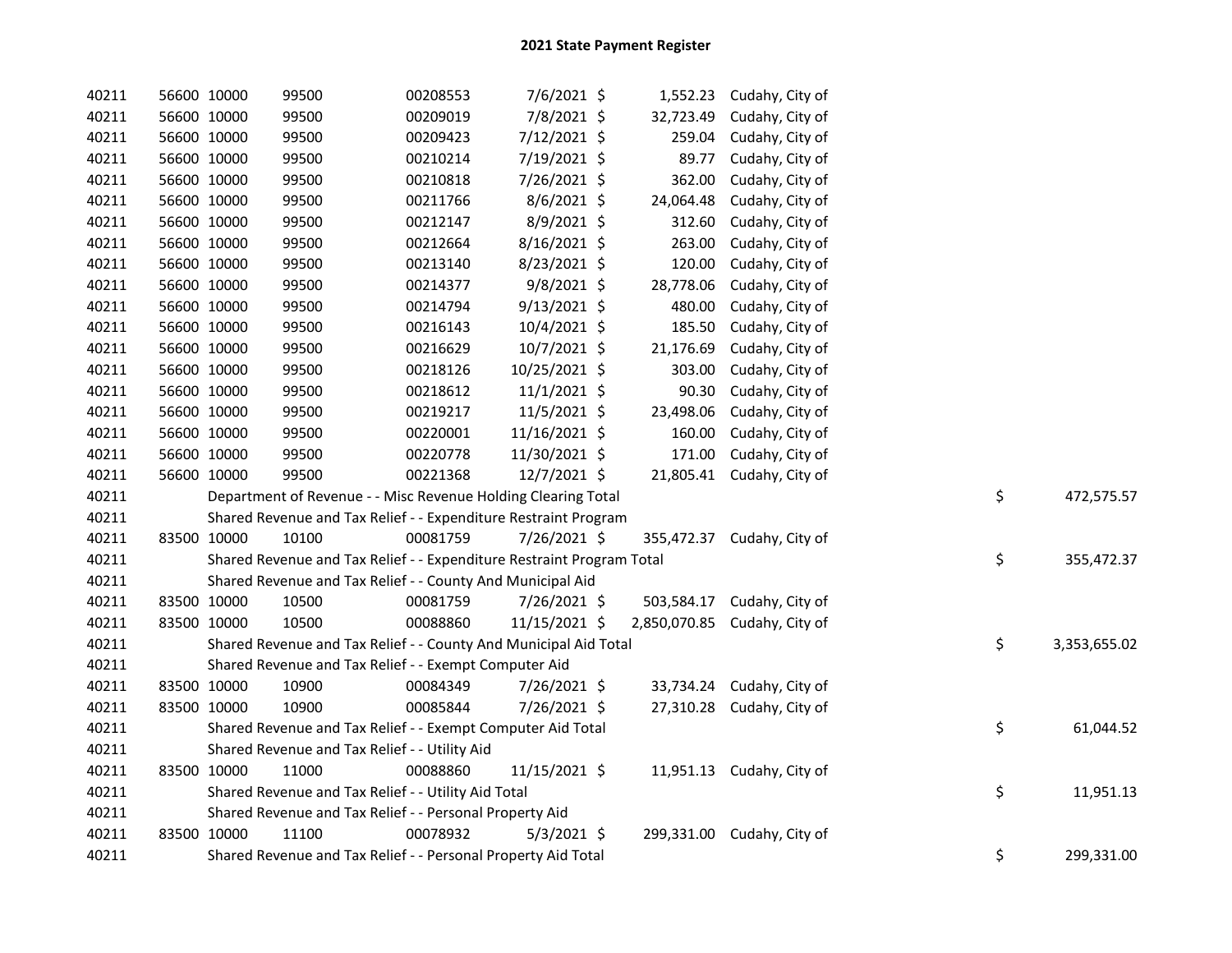| 40211       |             | Shared Revenue and Tax Relief - - State Aid; Video Service Provider Fee       |          |                |              |                            |               |
|-------------|-------------|-------------------------------------------------------------------------------|----------|----------------|--------------|----------------------------|---------------|
| 40211       | 83500 10000 | 11200                                                                         | 00083050 | 7/26/2021 \$   | 42.990.09    | Cudahy, City of            |               |
| 40211       |             | Shared Revenue and Tax Relief - - State Aid; Video Service Provider Fee Total |          |                |              |                            | 42,990.09     |
| 40211       |             | Shared Revenue and Tax Relief - - School Lvy Tx/First Dollar Cr               |          |                |              |                            |               |
| 40211       | 83500 10000 | 30200                                                                         | 00082696 | 7/26/2021 \$   | 1,990,979.64 | Cudahy, City of            |               |
| 40211       | 83500 10000 | 30200                                                                         | 00086092 | 7/26/2021 \$   |              | 406,100.70 Cudahy, City of |               |
| 40211       |             | Shared Revenue and Tax Relief - - School Lvy Tx/First Dollar Cr Total         |          |                |              |                            | 2.397.080.34  |
| 40211       |             | Shared Revenue and Tax Relief - - Lottery & Gaming Credit                     |          |                |              |                            |               |
| 40211       | 83500 52100 | 36300                                                                         | 00074301 | $3/22/2021$ \$ | 9.405.13     | Cudahy, City of            |               |
| 40211       | 83500 52100 | 36300                                                                         | 00074575 | $3/22/2021$ \$ | 717.443.72   | Cudahy, City of            |               |
| 40211       |             | Shared Revenue and Tax Relief - - Lottery & Gaming Credit Total               |          |                |              |                            | 726,848.85    |
| 40211 Total |             |                                                                               |          |                |              |                            | 11.038.532.98 |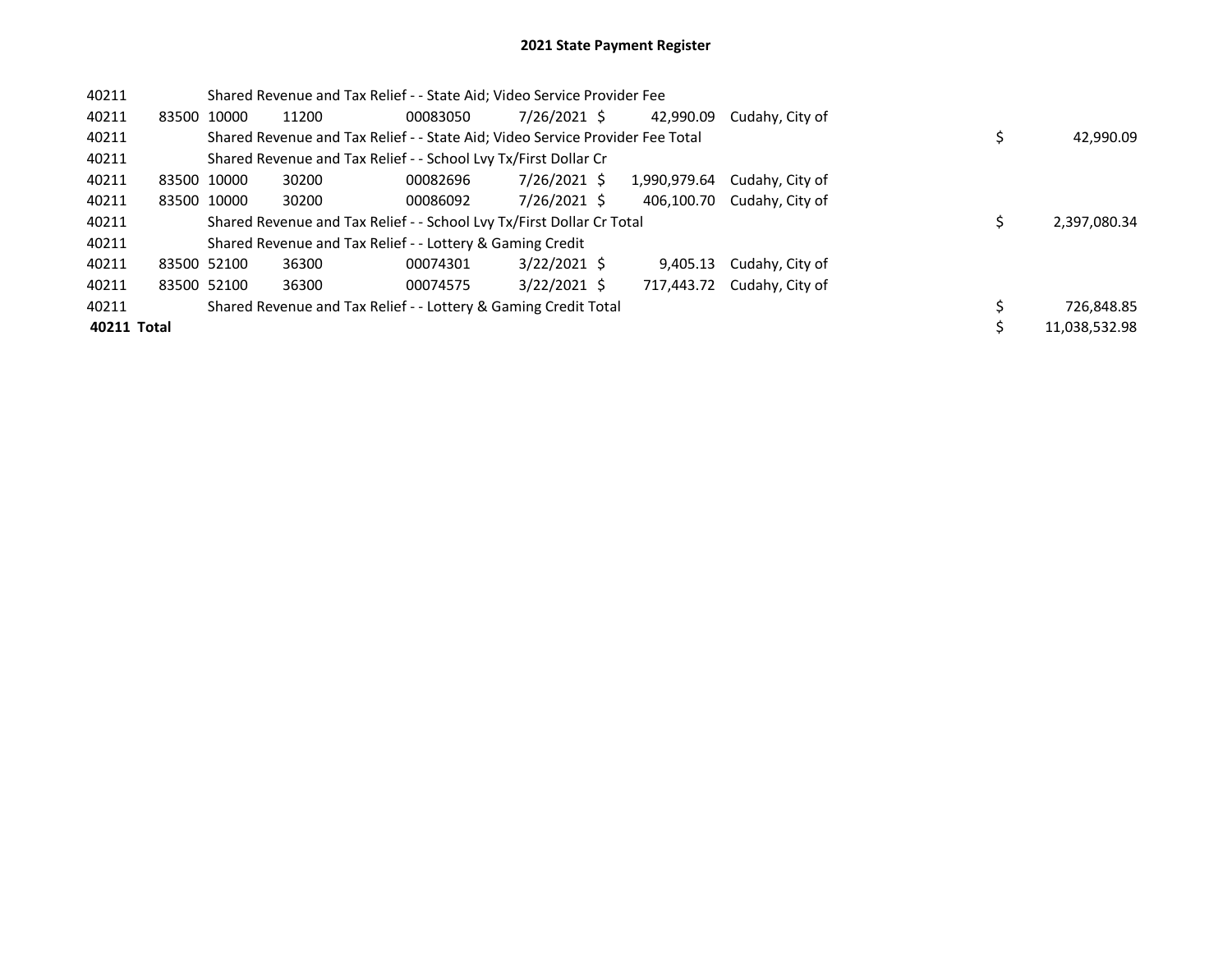| 40226 |             | Dept of Safety & Prof Services - - Fire Dues Distribution          |          |                |            |                             |    |              |
|-------|-------------|--------------------------------------------------------------------|----------|----------------|------------|-----------------------------|----|--------------|
| 40226 | 16500 10000 | 22500                                                              | 00041231 | 7/16/2021 \$   |            | 184,631.48 City Of Franklin |    |              |
| 40226 |             | Dept of Safety & Prof Services - - Fire Dues Distribution Total    |          |                |            |                             | \$ | 184,631.48   |
| 40226 |             | Dept of Natural Resources - - Aids In Lieu Of Taxes - Gener        |          |                |            |                             |    |              |
| 40226 | 37000 10000 | 50300                                                              | 00458147 | $1/21/2021$ \$ |            | 8,712.57 City Of Franklin   |    |              |
| 40226 |             | Dept of Natural Resources - - Aids In Lieu Of Taxes - Gener Total  |          |                |            |                             | \$ | 8,712.57     |
| 40226 |             | Dept of Natural Resources - - Resaids - Urban Forestry Grant       |          |                |            |                             |    |              |
| 40226 | 37000 21200 | 58700                                                              | 00497353 | $7/15/2021$ \$ |            | 10,000.00 City Of Franklin  |    |              |
| 40226 |             | Dept of Natural Resources - - Resaids - Urban Forestry Grant Total |          |                |            |                             | \$ | 10,000.00    |
| 40226 |             | Dept of Natural Resources - - Fin Asst For Responsible Units       |          |                |            |                             |    |              |
| 40226 | 37000 27400 | 67000                                                              | 00483637 | $5/21/2021$ \$ |            | 59,967.33 City Of Franklin  |    |              |
| 40226 |             | Dept of Natural Resources - - Fin Asst For Responsible Units Total |          |                |            |                             | \$ | 59,967.33    |
| 40226 |             | Dept of Natural Resources - - Recycling Consolidation Grants       |          |                |            |                             |    |              |
| 40226 | 37000 27400 | 67300                                                              | 00483637 | $5/21/2021$ \$ |            | 9,389.16 City Of Franklin   |    |              |
| 40226 |             | Dept of Natural Resources - - Recycling Consolidation Grants Total |          |                |            |                             | \$ | 9,389.16     |
| 40226 |             | WI Dept of Transportation - - Hwy Sfty Loc Aid Ffd                 |          |                |            |                             |    |              |
| 40226 | 39500 21100 | 18500                                                              | 00635257 | $1/4/2021$ \$  | 1,906.41   | City Of Franklin            |    |              |
| 40226 | 39500 21100 | 18500                                                              | 00648677 | $2/3/2021$ \$  | 1,982.04   | City Of Franklin            |    |              |
| 40226 | 39500 21100 | 18500                                                              | 00672434 | 3/30/2021 \$   | 1,920.58   | City Of Franklin            |    |              |
| 40226 | 39500 21100 | 18500                                                              | 00674012 | $4/2/2021$ \$  | 4,265.92   | City Of Franklin            |    |              |
| 40226 | 39500 21100 | 18500                                                              | 00716839 | 7/6/2021 \$    | 6,584.28   | City Of Franklin            |    |              |
| 40226 | 39500 21100 | 18500                                                              | 00729422 | $8/4/2021$ \$  | 1,974.18   | City Of Franklin            |    |              |
| 40226 | 39500 21100 | 18500                                                              | 00729423 | 8/4/2021 \$    | 4,616.15   | City Of Franklin            |    |              |
| 40226 | 39500 21100 | 18500                                                              | 00729424 | 8/4/2021 \$    | 5,992.86   | City Of Franklin            |    |              |
| 40226 | 39500 21100 | 18500                                                              | 00729430 | $8/4/2021$ \$  | 4,884.94   | City Of Franklin            |    |              |
| 40226 | 39500 21100 | 18500                                                              | 00751230 | $9/24/2021$ \$ | 3,583.67   | City Of Franklin            |    |              |
| 40226 | 39500 21100 | 18500                                                              | 00772321 | 11/10/2021 \$  | 2,610.44   | City Of Franklin            |    |              |
| 40226 | 39500 21100 | 18500                                                              | 00772322 | 11/10/2021 \$  | 2,429.11   | City Of Franklin            |    |              |
| 40226 | 39500 21100 | 18500                                                              | 00772324 | 11/10/2021 \$  | 3,550.53   | City Of Franklin            |    |              |
| 40226 | 39500 21100 | 18500                                                              | 00772325 | 11/10/2021 \$  | 2,836.57   | City Of Franklin            |    |              |
| 40226 |             | WI Dept of Transportation - - Hwy Sfty Loc Aid Ffd Total           |          |                |            |                             | \$ | 49,137.68    |
| 40226 |             | WI Dept of Transportation - - Trns Aids To Mnc.-Sf                 |          |                |            |                             |    |              |
| 40226 | 39500 21100 | 19100                                                              | 00632683 | $1/4/2021$ \$  | 403,642.37 | City Of Franklin            |    |              |
| 40226 | 39500 21100 | 19100                                                              | 00668290 | 4/5/2021 \$    |            | 403,642.37 City Of Franklin |    |              |
| 40226 | 39500 21100 | 19100                                                              | 00711778 | 7/6/2021 \$    |            | 403,642.37 City Of Franklin |    |              |
| 40226 | 39500 21100 | 19100                                                              | 00752337 | 10/4/2021 \$   | 403,642.37 | City Of Franklin            |    |              |
| 40226 |             | WI Dept of Transportation - - Trns Aids To Mnc.-Sf Total           |          |                |            |                             | \$ | 1,614,569.48 |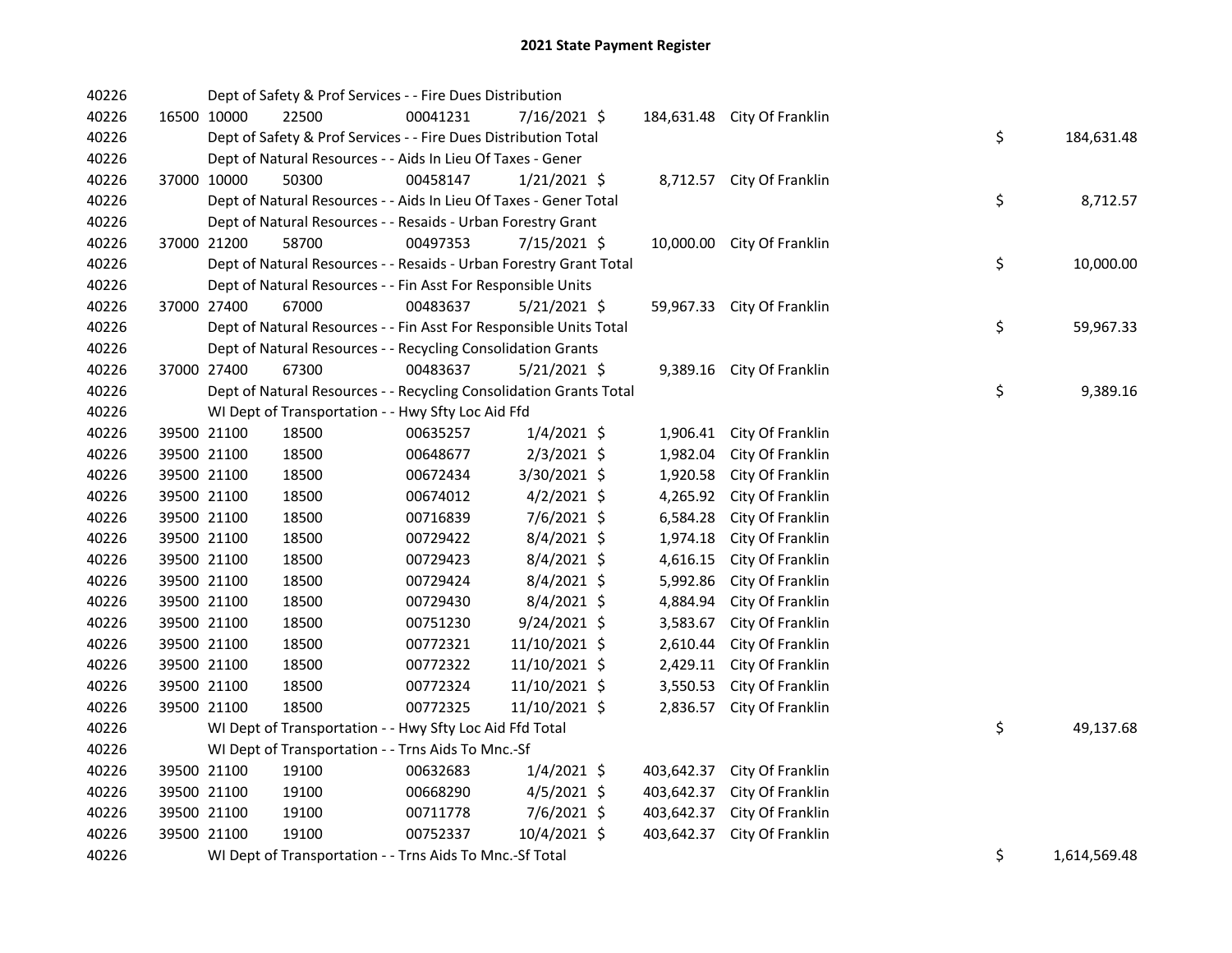| 40226 |             |             | Department of Health Services - - State/Federal Aids                            |                         |                |           |                               |    |              |
|-------|-------------|-------------|---------------------------------------------------------------------------------|-------------------------|----------------|-----------|-------------------------------|----|--------------|
| 40226 |             | 43500 10000 | 00000                                                                           | 92107                   | $2/1/2021$ \$  | 83,381.00 | City Of Franklin              |    |              |
| 40226 |             | 43500 10000 | 00000                                                                           | 92108                   | $3/1/2021$ \$  | 21,257.00 | City Of Franklin              |    |              |
| 40226 | 43500 10000 |             | 00000                                                                           | 92109                   | $4/1/2021$ \$  | 74,501.00 | City Of Franklin              |    |              |
| 40226 | 43500 10000 |             | 00000                                                                           | 92111                   | $6/1/2021$ \$  | 48,763.00 | City Of Franklin              |    |              |
| 40226 | 43500 10000 |             | 00000                                                                           | 92200                   | 7/1/2021 \$    | 30,036.00 | City Of Franklin              |    |              |
| 40226 | 43500 10000 |             | 00000                                                                           | 92201                   | $8/2/2021$ \$  | 31,304.00 | City Of Franklin              |    |              |
| 40226 |             | 43500 10000 | 00000                                                                           | 92202                   | $9/1/2021$ \$  | 29,506.00 | City Of Franklin              |    |              |
| 40226 | 43500 10000 |             | 00000                                                                           | 92206                   | 11/1/2021 \$   | 64,794.00 | City Of Franklin              |    |              |
| 40226 |             |             | Department of Health Services - - State/Federal Aids Total                      |                         |                |           |                               | \$ | 383,542.00   |
| 40226 |             |             | Department of Health Services - - Prepaid Medical Transport Reimbursement       |                         |                |           |                               |    |              |
| 40226 | 43500 10000 |             | 16300                                                                           | AMBULANCE 11/15/2021 \$ |                |           | 28,638.44 City Of Franklin    |    |              |
| 40226 |             |             | Department of Health Services - - Prepaid Medical Transport Reimbursement Total |                         |                |           |                               | \$ | 28,638.44    |
| 40226 |             |             | Department of Justice - - Officer training reimbursement                        |                         |                |           |                               |    |              |
| 40226 | 45500 10000 |             | 21400                                                                           | 00105271                | 11/16/2021 \$  |           | 8,160.00 City Of Franklin     |    |              |
| 40226 |             |             | Department of Justice - - Officer training reimbursement Total                  |                         |                |           |                               | \$ | 8,160.00     |
| 40226 |             |             | Department of Justice - - Federal Aid, Local Assistance                         |                         |                |           |                               |    |              |
| 40226 |             | 45500 10000 | 25100                                                                           | 00097554                | 4/30/2021 \$   | 1,897.93  | City Of Franklin              |    |              |
| 40226 |             | 45500 10000 | 25100                                                                           | 00100781                | $8/2/2021$ \$  | 11,124.63 | City Of Franklin              |    |              |
| 40226 |             | 45500 10000 | 25100                                                                           | 00104436                | 10/29/2021 \$  | 7,582.59  | City Of Franklin              |    |              |
| 40226 |             |             | Department of Justice - - Federal Aid, Local Assistance Total                   |                         |                |           |                               | \$ | 20,605.15    |
| 40226 |             |             | Department of Justice - - Awards For Victims Of Crimes                          |                         |                |           |                               |    |              |
| 40226 |             | 45500 10000 | 50200                                                                           | 00098714                | 5/27/2021 \$   |           | 965.00 City Of Franklin       |    |              |
| 40226 |             |             | Department of Justice - - Awards For Victims Of Crimes Total                    |                         |                |           |                               | \$ | 965.00       |
| 40226 |             |             | Department of Military Affairs - - Federal Aid, Local Assistance                |                         |                |           |                               |    |              |
| 40226 |             | 46500 10000 | 34200                                                                           | 00093267                | $4/28/2021$ \$ |           | 14,326.50 City Of Franklin    |    |              |
| 40226 |             |             | Department of Military Affairs - - Federal Aid, Local Assistance Total          |                         |                |           |                               | \$ | 14,326.50    |
| 40226 |             |             | Department of Revenue - - Gifts And Grants                                      |                         |                |           |                               |    |              |
| 40226 |             | 56600 10000 | 12100                                                                           | 00207105                | $6/25/2021$ \$ |           | 1,874,142.81 City Of Franklin |    |              |
| 40226 |             |             | Department of Revenue - - Gifts And Grants Total                                |                         |                |           |                               | \$ | 1,874,142.81 |
| 40226 |             |             | Department of Revenue - - Misc Revenue Holding Clearing                         |                         |                |           |                               |    |              |
| 40226 |             | 56600 10000 | 99500                                                                           | 00188894                | $1/8/2021$ \$  | 8,836.23  | City Of Franklin              |    |              |
| 40226 |             | 56600 10000 | 99500                                                                           | 00190962                | $2/5/2021$ \$  | 14,524.66 | City Of Franklin              |    |              |
| 40226 |             | 56600 10000 | 99500                                                                           | 00191241                | 2/8/2021 \$    | 162.00    | City Of Franklin              |    |              |
| 40226 | 56600 10000 |             | 99500                                                                           | 00192737                | $3/1/2021$ \$  | 3,839.39  | City Of Franklin              |    |              |
| 40226 |             | 56600 10000 | 99500                                                                           | 00192751                | $3/1/2021$ \$  | 1,667.25  | City Of Franklin              |    |              |
| 40226 |             | 56600 10000 | 99500                                                                           | 00193568                | $3/5/2021$ \$  | 39,096.35 | City Of Franklin              |    |              |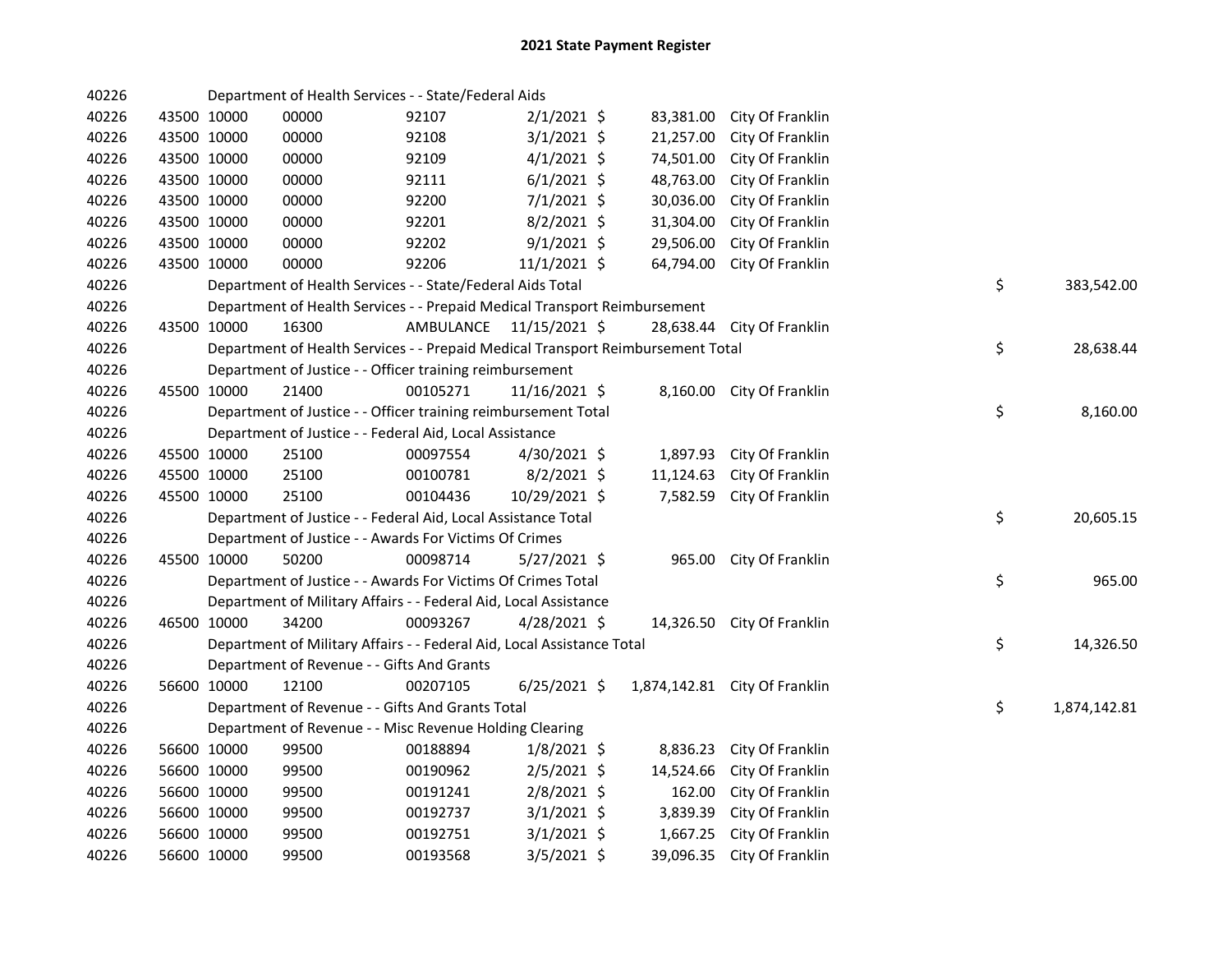| 40226 | 56600 10000 | 99500 | 00194166 | 3/8/2021 \$    |         | 1,203.56  | City Of Franklin |
|-------|-------------|-------|----------|----------------|---------|-----------|------------------|
| 40226 | 56600 10000 | 99500 | 00194177 | 3/8/2021 \$    |         | 530.00    | City Of Franklin |
| 40226 | 56600 10000 | 99500 | 00195018 | 3/15/2021      | $\zeta$ | 1,255.00  | City Of Franklin |
| 40226 | 56600 10000 | 99500 | 00195030 | 3/15/2021      | $\zeta$ | 1,017.20  | City Of Franklin |
| 40226 | 56600 10000 | 99500 | 00195853 | 3/22/2021      | $\zeta$ | 1,369.49  | City Of Franklin |
| 40226 | 56600 10000 | 99500 | 00195865 | 3/22/2021      | \$      | 1,107.60  | City Of Franklin |
| 40226 | 56600 10000 | 99500 | 00196531 | 3/29/2021      | \$      | 207.00    | City Of Franklin |
| 40226 | 56600 10000 | 99500 | 00196542 | 3/29/2021      | $\zeta$ | 591.08    | City Of Franklin |
| 40226 | 56600 10000 | 99500 | 00197270 | 4/5/2021       | \$      | 525.31    | City Of Franklin |
| 40226 | 56600 10000 | 99500 | 00197282 | 4/5/2021       | \$      | 36.13     | City Of Franklin |
| 40226 | 56600 10000 | 99500 | 00197847 | 4/7/2021       | \$      | 39,622.65 | City Of Franklin |
| 40226 | 56600 10000 | 99500 | 00198483 | 4/12/2021 \$   |         | 1,518.97  | City Of Franklin |
| 40226 | 56600 10000 | 99500 | 00198493 | 4/12/2021 \$   |         | 202.80    | City Of Franklin |
| 40226 | 56600 10000 | 99500 | 00199214 | 4/20/2021 \$   |         | 1,093.12  | City Of Franklin |
| 40226 | 56600 10000 | 99500 | 00199226 | 4/20/2021 \$   |         | 839.20    | City Of Franklin |
| 40226 | 56600 10000 | 99500 | 00199853 | 4/26/2021 \$   |         | 937.00    | City Of Franklin |
| 40226 | 56600 10000 | 99500 | 00199866 | 4/26/2021 \$   |         | 548.90    | City Of Franklin |
| 40226 | 56600 10000 | 99500 | 00200453 | $5/3/2021$ \$  |         | 351.00    | City Of Franklin |
| 40226 | 56600 10000 | 99500 | 00201214 | 5/7/2021 \$    |         | 19,714.45 | City Of Franklin |
| 40226 | 56600 10000 | 99500 | 00201649 | 5/10/2021 \$   |         | 2,106.04  | City Of Franklin |
| 40226 | 56600 10000 | 99500 | 00201658 | 5/10/2021 \$   |         | 216.49    | City Of Franklin |
| 40226 | 56600 10000 | 99500 | 00202286 | 5/17/2021 \$   |         | 304.82    | City Of Franklin |
| 40226 | 56600 10000 | 99500 | 00202296 | 5/17/2021 \$   |         | 151.14    | City Of Franklin |
| 40226 | 56600 10000 | 99500 | 00203006 | 5/24/2021 \$   |         | 1,606.74  | City Of Franklin |
| 40226 | 56600 10000 | 99500 | 00203018 | 5/24/2021 \$   |         | 279.60    | City Of Franklin |
| 40226 | 56600 10000 | 99500 | 00203712 | $6/1/2021$ \$  |         | 191.10    | City Of Franklin |
| 40226 | 56600 10000 | 99500 | 00203722 | $6/1/2021$ \$  |         | 316.80    | City Of Franklin |
| 40226 | 56600 10000 | 99500 | 00204439 | 6/7/2021       | \$      | 18,651.01 | City Of Franklin |
| 40226 | 56600 10000 | 99500 | 00205379 | $6/14/2021$ \$ |         | 113.00    | City Of Franklin |
| 40226 | 56600 10000 | 99500 | 00205387 | $6/14/2021$ \$ |         | 19.20     | City Of Franklin |
| 40226 | 56600 10000 | 99500 | 00205884 | 6/21/2021 \$   |         | 282.02    | City Of Franklin |
| 40226 | 56600 10000 | 99500 | 00208101 | 6/28/2021      | \$      | 685.00    | City Of Franklin |
| 40226 | 56600 10000 | 99500 | 00208549 | 7/6/2021 \$    |         | 23.60     | City Of Franklin |
| 40226 | 56600 10000 | 99500 | 00209016 | 7/8/2021 \$    |         | 23,119.28 | City Of Franklin |
| 40226 | 56600 10000 | 99500 | 00210206 | 7/19/2021 \$   |         | 26.83     | City Of Franklin |
| 40226 | 56600 10000 | 99500 | 00210826 | 7/26/2021 \$   |         | 149.51    | City Of Franklin |
| 40226 | 56600 10000 | 99500 | 00211763 | 8/6/2021 \$    |         | 13,602.38 | City Of Franklin |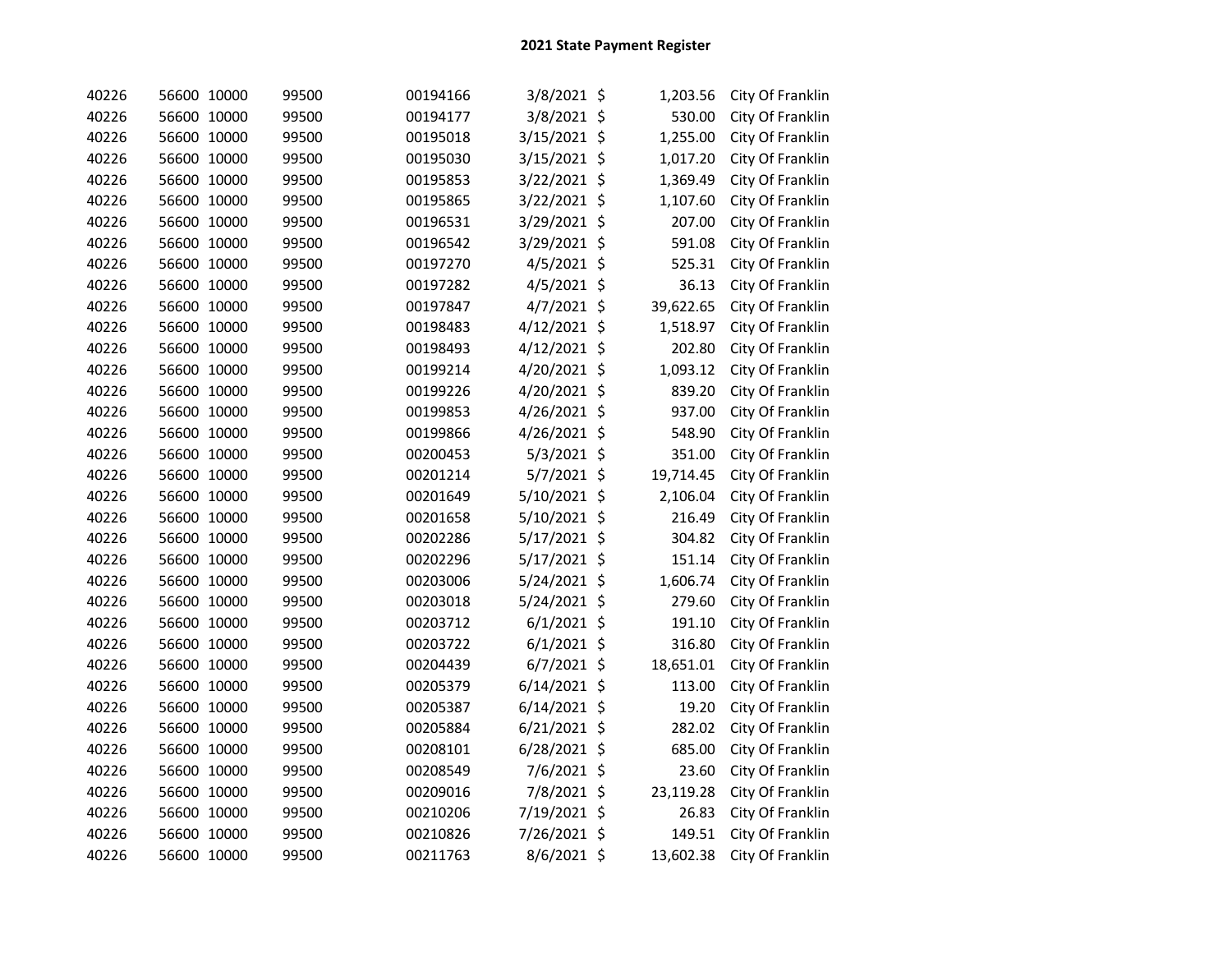| 40226 | 56600 10000 | 99500                                                                         | 00212150 | 8/9/2021 \$    | 370.00     | City Of Franklin              |    |              |
|-------|-------------|-------------------------------------------------------------------------------|----------|----------------|------------|-------------------------------|----|--------------|
| 40226 | 56600 10000 | 99500                                                                         | 00212157 | 8/9/2021 \$    | 160.00     | City Of Franklin              |    |              |
| 40226 | 56600 10000 | 99500                                                                         | 00213561 | 8/30/2021 \$   | 13.00      | City Of Franklin              |    |              |
| 40226 | 56600 10000 | 99500                                                                         | 00214374 | $9/8/2021$ \$  | 13,058.19  | City Of Franklin              |    |              |
| 40226 | 56600 10000 | 99500                                                                         | 00216627 | 10/7/2021 \$   | 14,164.68  | City Of Franklin              |    |              |
| 40226 | 56600 10000 | 99500                                                                         | 00218123 | 10/25/2021 \$  | 15.41      | City Of Franklin              |    |              |
| 40226 | 56600 10000 | 99500                                                                         | 00219215 | 11/5/2021 \$   | 9,717.22   | City Of Franklin              |    |              |
| 40226 | 56600 10000 | 99500                                                                         | 00221365 | 12/7/2021 \$   | 12,478.68  | City Of Franklin              |    |              |
| 40226 |             | Department of Revenue - - Misc Revenue Holding Clearing Total                 |          |                |            |                               | \$ | 252,618.08   |
| 40226 |             | Shared Revenue and Tax Relief - - Expenditure Restraint Program               |          |                |            |                               |    |              |
| 40226 | 83500 10000 | 10100                                                                         | 00081760 | 7/26/2021 \$   | 45,201.09  | City Of Franklin              |    |              |
| 40226 |             | Shared Revenue and Tax Relief - - Expenditure Restraint Program Total         |          |                |            |                               | \$ | 45,201.09    |
| 40226 |             | Shared Revenue and Tax Relief - - County And Municipal Aid                    |          |                |            |                               |    |              |
| 40226 | 83500 10000 | 10500                                                                         | 00081760 | 7/26/2021 \$   |            | 65,004.56 City Of Franklin    |    |              |
| 40226 | 83500 10000 | 10500                                                                         | 00088861 | 11/15/2021 \$  | 339,720.70 | City Of Franklin              |    |              |
| 40226 |             | Shared Revenue and Tax Relief - - County And Municipal Aid Total              |          |                |            |                               | \$ | 404,725.26   |
| 40226 |             | Shared Revenue and Tax Relief - - Exempt Computer Aid                         |          |                |            |                               |    |              |
| 40226 | 83500 10000 | 10900                                                                         | 00084350 | 7/26/2021 \$   | 228,051.16 | City Of Franklin              |    |              |
| 40226 | 83500 10000 | 10900                                                                         | 00085845 | 7/26/2021 \$   | 492,769.25 | City Of Franklin              |    |              |
| 40226 |             | Shared Revenue and Tax Relief - - Exempt Computer Aid Total                   |          |                |            |                               | \$ | 720,820.41   |
| 40226 |             | Shared Revenue and Tax Relief - - Utility Aid                                 |          |                |            |                               |    |              |
| 40226 | 83500 10000 | 11000                                                                         | 00081760 | 7/26/2021 \$   | 17,233.41  | City Of Franklin              |    |              |
| 40226 | 83500 10000 | 11000                                                                         | 00088861 | 11/15/2021 \$  | 100,276.09 | City Of Franklin              |    |              |
| 40226 |             | Shared Revenue and Tax Relief - - Utility Aid Total                           |          |                |            |                               | \$ | 117,509.50   |
| 40226 |             | Shared Revenue and Tax Relief - - Personal Property Aid                       |          |                |            |                               |    |              |
| 40226 | 83500 10000 | 11100                                                                         | 00077522 | $5/3/2021$ \$  | 60,298.46  | City Of Franklin              |    |              |
| 40226 | 83500 10000 | 11100                                                                         | 00078933 | $5/3/2021$ \$  | 156,552.06 | City Of Franklin              |    |              |
| 40226 |             | Shared Revenue and Tax Relief - - Personal Property Aid Total                 |          |                |            |                               | \$ | 216,850.52   |
| 40226 |             | Shared Revenue and Tax Relief - - State Aid; Video Service Provider Fee       |          |                |            |                               |    |              |
| 40226 | 83500 10000 | 11200                                                                         | 00083051 | 7/26/2021 \$   | 98,515.86  | City Of Franklin              |    |              |
| 40226 |             | Shared Revenue and Tax Relief - - State Aid; Video Service Provider Fee Total |          |                |            |                               | \$ | 98,515.86    |
| 40226 |             | Shared Revenue and Tax Relief - - School Lvy Tx/First Dollar Cr               |          |                |            |                               |    |              |
| 40226 | 83500 10000 | 30200                                                                         | 00082697 | $7/26/2021$ \$ |            | 7,850,550.45 City Of Franklin |    |              |
| 40226 | 83500 10000 | 30200                                                                         | 00086093 | 7/26/2021 \$   |            | 826,201.33 City Of Franklin   |    |              |
| 40226 |             | Shared Revenue and Tax Relief - - School Lvy Tx/First Dollar Cr Total         |          |                |            |                               | \$ | 8,676,751.78 |
| 40226 |             | Shared Revenue and Tax Relief - - Lottery & Gaming Credit                     |          |                |            |                               |    |              |
| 40226 | 83500 52100 | 36300                                                                         | 00074302 | $3/22/2021$ \$ |            | 8,799.13 City Of Franklin     |    |              |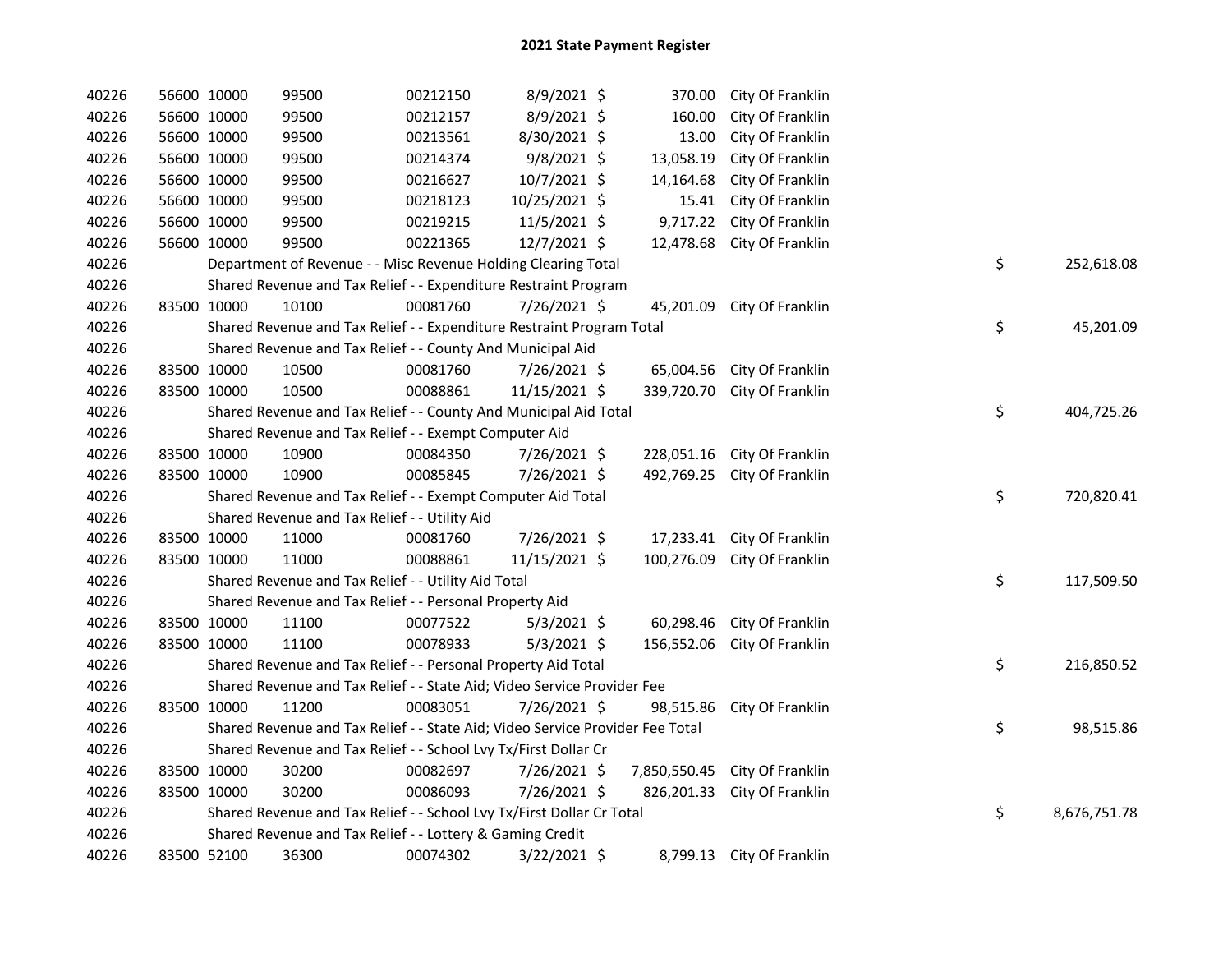| 40226       | 83500 52100 | 36300                                                           | 00074576 |  | 3/22/2021 \$ 1,657,559.85 City Of Franklin |  |               |
|-------------|-------------|-----------------------------------------------------------------|----------|--|--------------------------------------------|--|---------------|
| 40226       |             | Shared Revenue and Tax Relief - - Lottery & Gaming Credit Total |          |  |                                            |  | 1,666,358.98  |
| 40226 Total |             |                                                                 |          |  |                                            |  | 16,466,139.08 |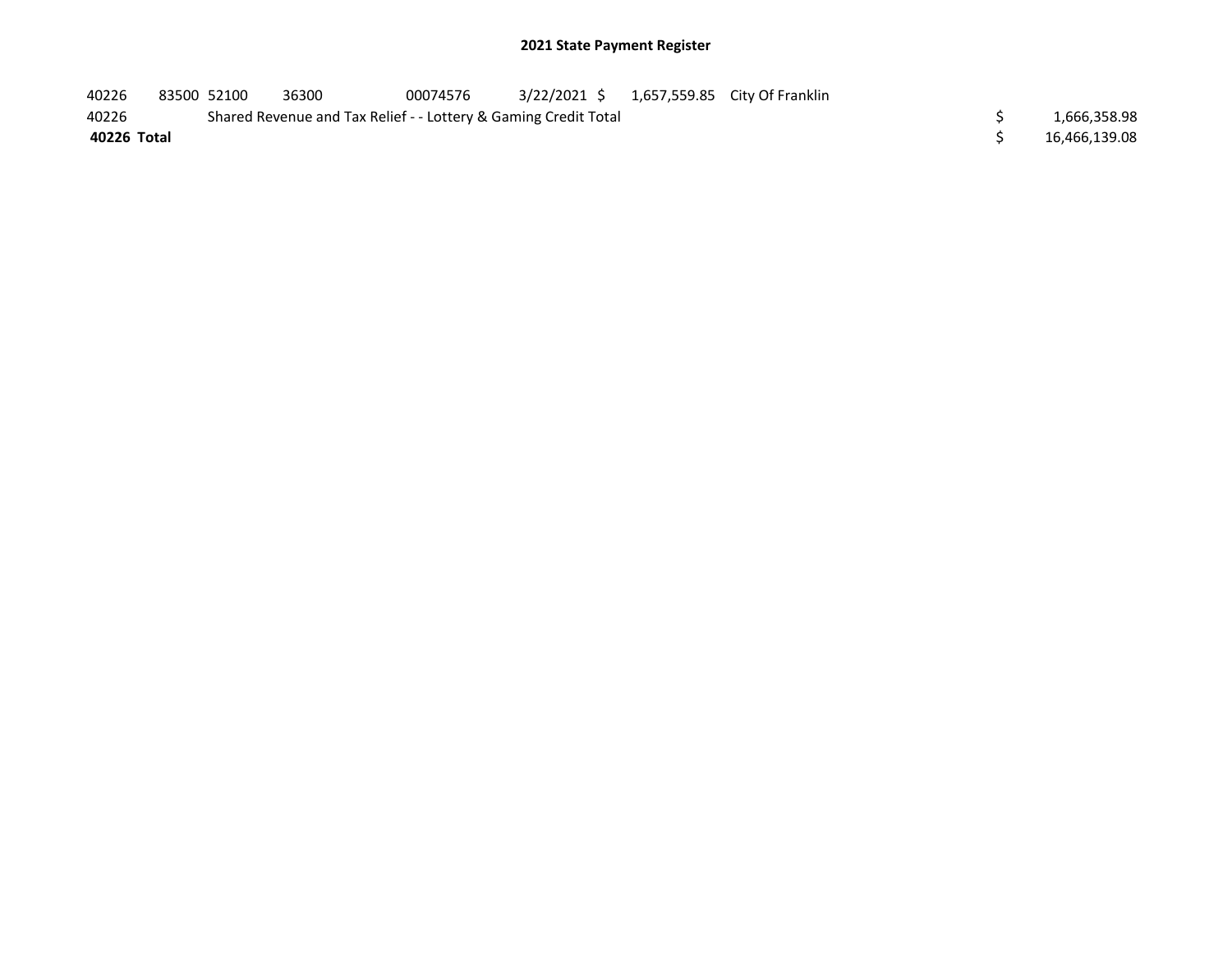| 40231 |             | Dept of Safety & Prof Services - - Fire Dues Distribution          |          |                |            |                            |    |            |
|-------|-------------|--------------------------------------------------------------------|----------|----------------|------------|----------------------------|----|------------|
| 40231 | 16500 10000 | 22500                                                              | 00041232 | 7/15/2021 \$   |            | 71,930.72 City Of Glendale |    |            |
| 40231 |             | Dept of Safety & Prof Services - - Fire Dues Distribution Total    |          |                |            |                            | \$ | 71,930.72  |
| 40231 |             | Dept of Natural Resources - - Ea - Urban Nonpoint Source           |          |                |            |                            |    |            |
| 40231 | 37000 27400 | 65800                                                              | 00462226 | $2/11/2021$ \$ |            | 17,445.04 City Of Glendale |    |            |
| 40231 |             | Dept of Natural Resources - - Ea - Urban Nonpoint Source Total     |          |                |            |                            | \$ | 17,445.04  |
| 40231 |             | Dept of Natural Resources - - Fin Asst For Responsible Units       |          |                |            |                            |    |            |
| 40231 | 37000 27400 | 67000                                                              | 00483581 | $5/21/2021$ \$ |            | 61,744.13 City Of Glendale |    |            |
| 40231 |             | Dept of Natural Resources - - Fin Asst For Responsible Units Total |          |                |            |                            | \$ | 61,744.13  |
| 40231 |             | Dept of Natural Resources - - Land Acquisition                     |          |                |            |                            |    |            |
| 40231 | 37000 36300 | <b>TA100</b>                                                       | 00506060 | 8/31/2021 \$   |            | 13,567.81 City Of Glendale |    |            |
| 40231 |             | Dept of Natural Resources - - Land Acquisition Total               |          |                |            |                            | \$ | 13,567.81  |
| 40231 |             | Dept of Natural Resources - - Urban Nonpoint Source Cost-Sha       |          |                |            |                            |    |            |
| 40231 | 37000 36300 | TH100                                                              | 00477006 | $4/23/2021$ \$ | 251,036.00 | City Of Glendale           |    |            |
| 40231 | 37000 36300 | TH100                                                              | 00522465 | $12/1/2021$ \$ | 57,551.72  | City Of Glendale           |    |            |
| 40231 |             | Dept of Natural Resources - - Urban Nonpoint Source Cost-Sha Total |          |                |            |                            | \$ | 308,587.72 |
| 40231 |             | WI Dept of Transportation - - Conn Hwy Aids St Fds                 |          |                |            |                            |    |            |
| 40231 | 39500 21100 | 16200                                                              | 00633580 | $1/4/2021$ \$  | 14,493.66  | City Of Glendale           |    |            |
| 40231 | 39500 21100 | 16200                                                              | 00669187 | $4/5/2021$ \$  | 14,493.66  | City Of Glendale           |    |            |
| 40231 | 39500 21100 | 16200                                                              | 00712675 | 7/6/2021 \$    | 14,493.66  | City Of Glendale           |    |            |
| 40231 | 39500 21100 | 16200                                                              | 00753234 | 10/4/2021 \$   | 14,493.66  | City Of Glendale           |    |            |
| 40231 |             | WI Dept of Transportation - - Conn Hwy Aids St Fds Total           |          |                |            |                            | \$ | 57,974.64  |
| 40231 |             | WI Dept of Transportation - - Trns Aids To Mnc.-Sf                 |          |                |            |                            |    |            |
| 40231 | 39500 21100 | 19100                                                              | 00632684 | $1/4/2021$ \$  | 249,429.15 | City Of Glendale           |    |            |
| 40231 | 39500 21100 | 19100                                                              | 00668291 | $4/5/2021$ \$  | 249,429.15 | City Of Glendale           |    |            |
| 40231 | 39500 21100 | 19100                                                              | 00711779 | $7/6/2021$ \$  | 249,429.15 | City Of Glendale           |    |            |
| 40231 | 39500 21100 | 19100                                                              | 00752338 | 10/4/2021 \$   | 249,429.16 | City Of Glendale           |    |            |
| 40231 |             | WI Dept of Transportation - - Trns Aids To Mnc.-Sf Total           |          |                |            |                            | \$ | 997,716.61 |
| 40231 |             | WI Dept of Transportation - - Major Hwy Dev Loc Fd                 |          |                |            |                            |    |            |
| 40231 | 39500 21100 | 37200                                                              | 00724012 | 7/21/2021 \$   | 121.42     | City Of Glendale           |    |            |
| 40231 | 39500 21100 | 37200                                                              | 00733948 | $8/12/2021$ \$ | 48.52      | City Of Glendale           |    |            |
| 40231 |             | WI Dept of Transportation - - Major Hwy Dev Loc Fd Total           |          |                |            |                            | \$ | 169.94     |
| 40231 |             | WI Dept of Transportation - - Maj Hwy Dev Bond Fnd                 |          |                |            |                            |    |            |
| 40231 | 39500 36500 | 39200                                                              | 00724010 | 7/21/2021 \$   | 44.93      | City Of Glendale           |    |            |
| 40231 | 39500 36500 | 39200                                                              | 00786679 | 12/22/2021 \$  | 32.95      | City Of Glendale           |    |            |
| 40231 |             | WI Dept of Transportation - - Maj Hwy Dev Bond Fnd Total           |          |                |            |                            | \$ | 77.88      |
| 40231 |             | Department of Justice - - Officer training reimbursement           |          |                |            |                            |    |            |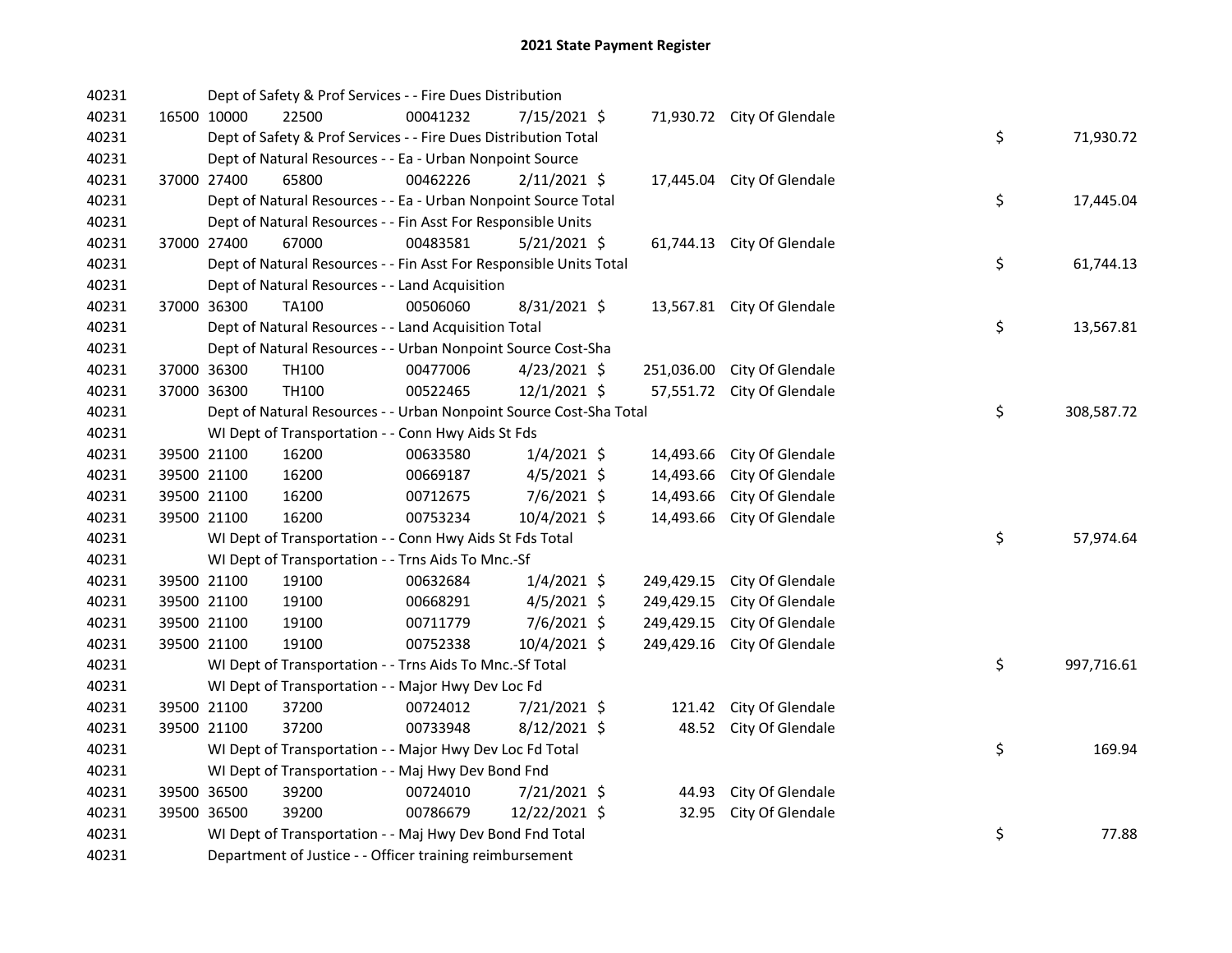| 40231 | 45500 10000 | 21400                                                                  | 00105284 | 11/15/2021 \$  |              | 6,240.00 City Of Glendale   |    |              |
|-------|-------------|------------------------------------------------------------------------|----------|----------------|--------------|-----------------------------|----|--------------|
| 40231 |             | Department of Justice - - Officer training reimbursement Total         |          |                |              |                             | \$ | 6,240.00     |
| 40231 |             | Department of Justice - - Federal Aid, Local Assistance                |          |                |              |                             |    |              |
| 40231 | 45500 10000 | 25100                                                                  | 00098178 | $5/18/2021$ \$ | 8,930.27     | City Of Glendale            |    |              |
| 40231 | 45500 10000 | 25100                                                                  | 00100772 | $8/2/2021$ \$  | 599.78       | City Of Glendale            |    |              |
| 40231 |             | Department of Justice - - Federal Aid, Local Assistance Total          |          |                |              |                             | \$ | 9,530.05     |
| 40231 |             | Department of Military Affairs - - Disaster Recovery Aid               |          |                |              |                             |    |              |
| 40231 | 46500 10000 | 30500                                                                  | 00090510 | $3/1/2021$ \$  | 48,580.82    | City Of Glendale            |    |              |
| 40231 |             | Department of Military Affairs - - Disaster Recovery Aid Total         |          |                |              |                             | \$ | 48,580.82    |
| 40231 |             | Department of Military Affairs - - Federal Aid, Local Assistance       |          |                |              |                             |    |              |
| 40231 | 46500 10000 | 34200                                                                  | 00090510 | $3/1/2021$ \$  |              | 145,742.45 City Of Glendale |    |              |
| 40231 |             | Department of Military Affairs - - Federal Aid, Local Assistance Total |          |                |              |                             | \$ | 145,742.45   |
| 40231 |             | Commissioners of Public Lands - - Balsht Common School Fund            |          |                |              |                             |    |              |
| 40231 | 50700 37400 | 57700                                                                  | 00003971 | 12/27/2021 \$  | 4,625,000.00 | City Of Glendale            |    |              |
| 40231 |             | Commissioners of Public Lands - - Balsht Common School Fund Total      |          |                |              |                             | \$ | 4,625,000.00 |
| 40231 |             | Department of Revenue - - Gifts And Grants                             |          |                |              |                             |    |              |
| 40231 | 56600 10000 | 12100                                                                  | 00207106 | $6/25/2021$ \$ | 668,204.05   | City Of Glendale            |    |              |
| 40231 |             | Department of Revenue - - Gifts And Grants Total                       |          |                |              |                             | \$ | 668,204.05   |
| 40231 |             | Department of Revenue - - Misc Revenue Holding Clearing                |          |                |              |                             |    |              |
| 40231 | 56600 10000 | 99500                                                                  | 00188899 | $1/8/2021$ \$  | 18,638.13    | City Of Glendale            |    |              |
| 40231 | 56600 10000 | 99500                                                                  | 00190967 | $2/5/2021$ \$  | 19,339.95    | City Of Glendale            |    |              |
| 40231 | 56600 10000 | 99500                                                                  | 00192010 | 2/22/2021 \$   | 10.00        | City Of Glendale            |    |              |
| 40231 | 56600 10000 | 99500                                                                  | 00192732 | $3/1/2021$ \$  | 225.00       | City Of Glendale            |    |              |
| 40231 | 56600 10000 | 99500                                                                  | 00193573 | $3/5/2021$ \$  | 77,419.26    | City Of Glendale            |    |              |
| 40231 | 56600 10000 | 99500                                                                  | 00194162 | 3/8/2021 \$    | 170.00       | City Of Glendale            |    |              |
| 40231 | 56600 10000 | 99500                                                                  | 00195013 | 3/15/2021 \$   | 223.00       | City Of Glendale            |    |              |
| 40231 | 56600 10000 | 99500                                                                  | 00196526 | 3/29/2021 \$   | 85.00        | City Of Glendale            |    |              |
| 40231 | 56600 10000 | 99500                                                                  | 00197852 | $4/7/2021$ \$  | 84,601.17    | City Of Glendale            |    |              |
| 40231 | 56600 10000 | 99500                                                                  | 00198479 | $4/12/2021$ \$ | 334.00       | City Of Glendale            |    |              |
| 40231 | 56600 10000 | 99500                                                                  | 00199210 | $4/20/2021$ \$ | 70.00        | City Of Glendale            |    |              |
| 40231 | 56600 10000 | 99500                                                                  | 00199851 | 4/26/2021 \$   | 541.00       | City Of Glendale            |    |              |
| 40231 | 56600 10000 | 99500                                                                  | 00201219 | $5/7/2021$ \$  | 48,228.87    | City Of Glendale            |    |              |
| 40231 | 56600 10000 | 99500                                                                  | 00201645 | 5/10/2021 \$   | 96.00        | City Of Glendale            |    |              |
| 40231 | 56600 10000 | 99500                                                                  | 00203002 | 5/24/2021 \$   | 140.00       | City Of Glendale            |    |              |
| 40231 | 56600 10000 | 99500                                                                  | 00203709 | $6/1/2021$ \$  | 85.00        | City Of Glendale            |    |              |
| 40231 | 56600 10000 | 99500                                                                  | 00204444 | $6/7/2021$ \$  | 37,576.50    | City Of Glendale            |    |              |
| 40231 | 56600 10000 | 99500                                                                  | 00205376 | $6/14/2021$ \$ | 85.00        | City Of Glendale            |    |              |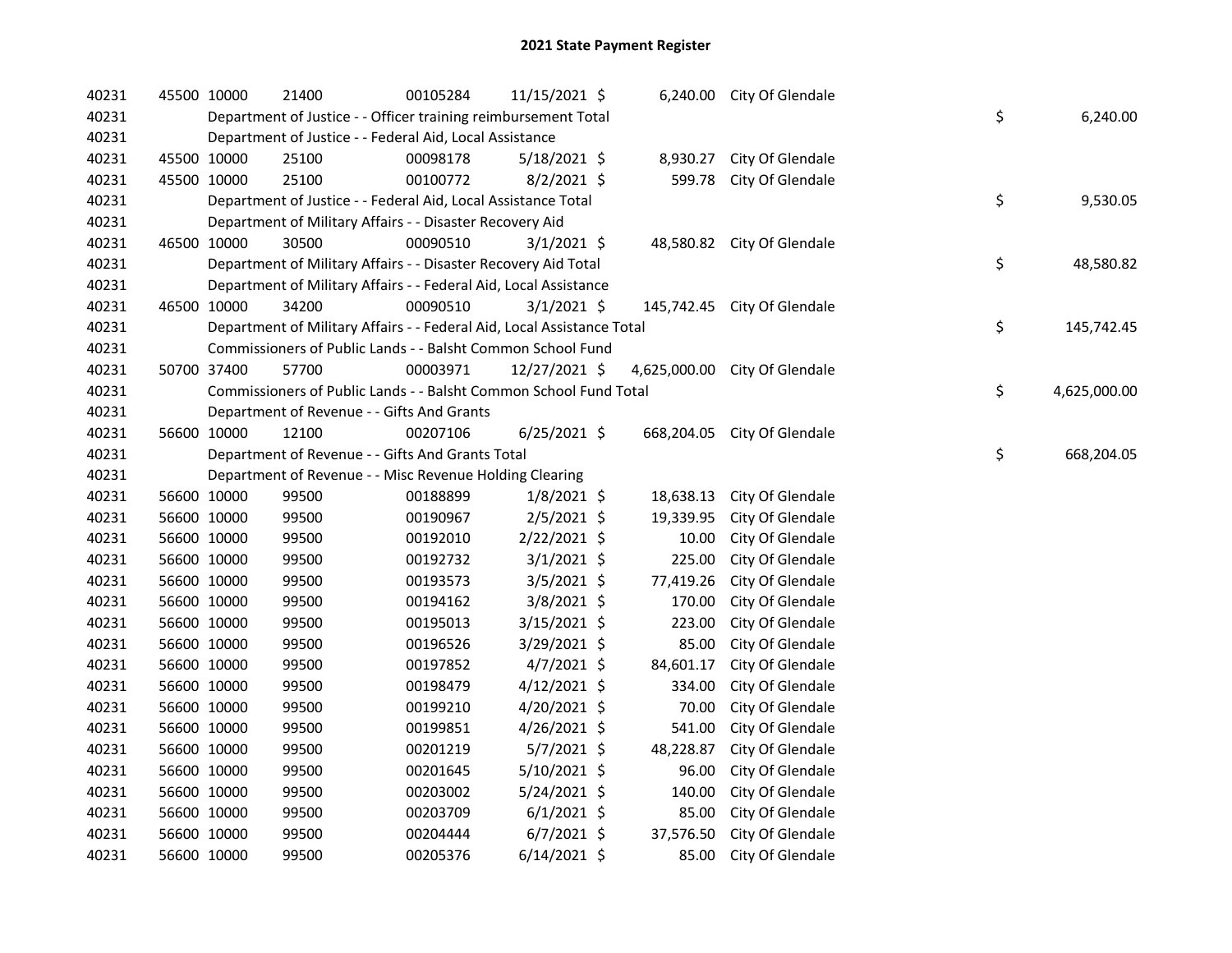| 40231 | 56600 10000 | 99500                                                                         | 00208106 | $6/28/2021$ \$ | 32.00      | City Of Glendale            |    |            |
|-------|-------------|-------------------------------------------------------------------------------|----------|----------------|------------|-----------------------------|----|------------|
| 40231 | 56600 10000 | 99500                                                                         | 00209021 | 7/8/2021 \$    | 40,783.94  | City Of Glendale            |    |            |
| 40231 | 56600 10000 | 99500                                                                         | 00210198 | 7/19/2021 \$   | 23.50      | City Of Glendale            |    |            |
| 40231 | 56600 10000 | 99500                                                                         | 00210202 | 7/19/2021 \$   | 49.00      | City Of Glendale            |    |            |
| 40231 | 56600 10000 | 99500                                                                         | 00211768 | 8/6/2021 \$    | 27,838.32  | City Of Glendale            |    |            |
| 40231 | 56600 10000 | 99500                                                                         | 00212154 | 8/9/2021 \$    | 93.00      | City Of Glendale            |    |            |
| 40231 | 56600 10000 | 99500                                                                         | 00213139 | 8/23/2021 \$   | 70.00      | City Of Glendale            |    |            |
| 40231 | 56600 10000 | 99500                                                                         | 00213560 | 8/30/2021 \$   | 70.00      | City Of Glendale            |    |            |
| 40231 | 56600 10000 | 99500                                                                         | 00214009 | $9/7/2021$ \$  | 140.00     | City Of Glendale            |    |            |
| 40231 | 56600 10000 | 99500                                                                         | 00214379 | 9/8/2021 \$    | 34,653.45  | City Of Glendale            |    |            |
| 40231 | 56600 10000 | 99500                                                                         | 00216631 | $10/7/2021$ \$ | 26,534.31  | City Of Glendale            |    |            |
| 40231 | 56600 10000 | 99500                                                                         | 00219219 | 11/5/2021 \$   | 29,459.50  | City Of Glendale            |    |            |
| 40231 | 56600 10000 | 99500                                                                         | 00220777 | 11/30/2021 \$  | 48.00      | City Of Glendale            |    |            |
| 40231 | 56600 10000 | 99500                                                                         | 00221370 | 12/7/2021 \$   | 22,337.49  | City Of Glendale            |    |            |
| 40231 |             | Department of Revenue - - Misc Revenue Holding Clearing Total                 |          |                |            |                             | \$ | 470,000.39 |
| 40231 |             | Shared Revenue and Tax Relief - - Expenditure Restraint Program               |          |                |            |                             |    |            |
| 40231 | 83500 10000 | 10100                                                                         | 00081761 | 7/26/2021 \$   | 211,588.69 | City Of Glendale            |    |            |
| 40231 |             | Shared Revenue and Tax Relief - - Expenditure Restraint Program Total         |          |                |            |                             | \$ | 211,588.69 |
| 40231 |             | Shared Revenue and Tax Relief - - County And Municipal Aid                    |          |                |            |                             |    |            |
| 40231 | 83500 10000 | 10500                                                                         | 00081761 | 7/26/2021 \$   | 30,818.38  | City Of Glendale            |    |            |
| 40231 | 83500 10000 | 10500                                                                         | 00088862 | 11/15/2021 \$  | 174,637.48 | City Of Glendale            |    |            |
| 40231 |             | Shared Revenue and Tax Relief - - County And Municipal Aid Total              |          |                |            |                             | \$ | 205,455.86 |
| 40231 |             | Shared Revenue and Tax Relief - - Exempt Computer Aid                         |          |                |            |                             |    |            |
| 40231 | 83500 10000 | 10900                                                                         | 00084351 | 7/26/2021 \$   | 377,344.64 | City Of Glendale            |    |            |
| 40231 | 83500 10000 | 10900                                                                         | 00085846 | 7/26/2021 \$   |            | 345,503.21 City Of Glendale |    |            |
| 40231 |             | Shared Revenue and Tax Relief - - Exempt Computer Aid Total                   |          |                |            |                             | \$ | 722,847.85 |
| 40231 |             | Shared Revenue and Tax Relief - - Utility Aid                                 |          |                |            |                             |    |            |
| 40231 | 83500 10000 | 11000                                                                         | 00081761 | 7/26/2021 \$   | 14,624.69  | City Of Glendale            |    |            |
| 40231 | 83500 10000 | 11000                                                                         | 00088862 | 11/15/2021 \$  | 91,133.04  | City Of Glendale            |    |            |
| 40231 |             | Shared Revenue and Tax Relief - - Utility Aid Total                           |          |                |            |                             | \$ | 105,757.73 |
| 40231 |             | Shared Revenue and Tax Relief - - Personal Property Aid                       |          |                |            |                             |    |            |
| 40231 | 83500 10000 | 11100                                                                         | 00077523 | $5/3/2021$ \$  | 189,876.69 | City Of Glendale            |    |            |
| 40231 | 83500 10000 | 11100                                                                         | 00078934 | $5/3/2021$ \$  | 150,129.23 | City Of Glendale            |    |            |
| 40231 |             | Shared Revenue and Tax Relief - - Personal Property Aid Total                 |          |                |            |                             | \$ | 340,005.92 |
| 40231 |             | Shared Revenue and Tax Relief - - State Aid; Video Service Provider Fee       |          |                |            |                             |    |            |
| 40231 | 83500 10000 | 11200                                                                         | 00083052 | 7/26/2021 \$   | 37,471.10  | City Of Glendale            |    |            |
| 40231 |             | Shared Revenue and Tax Relief - - State Aid; Video Service Provider Fee Total |          |                |            |                             | \$ | 37,471.10  |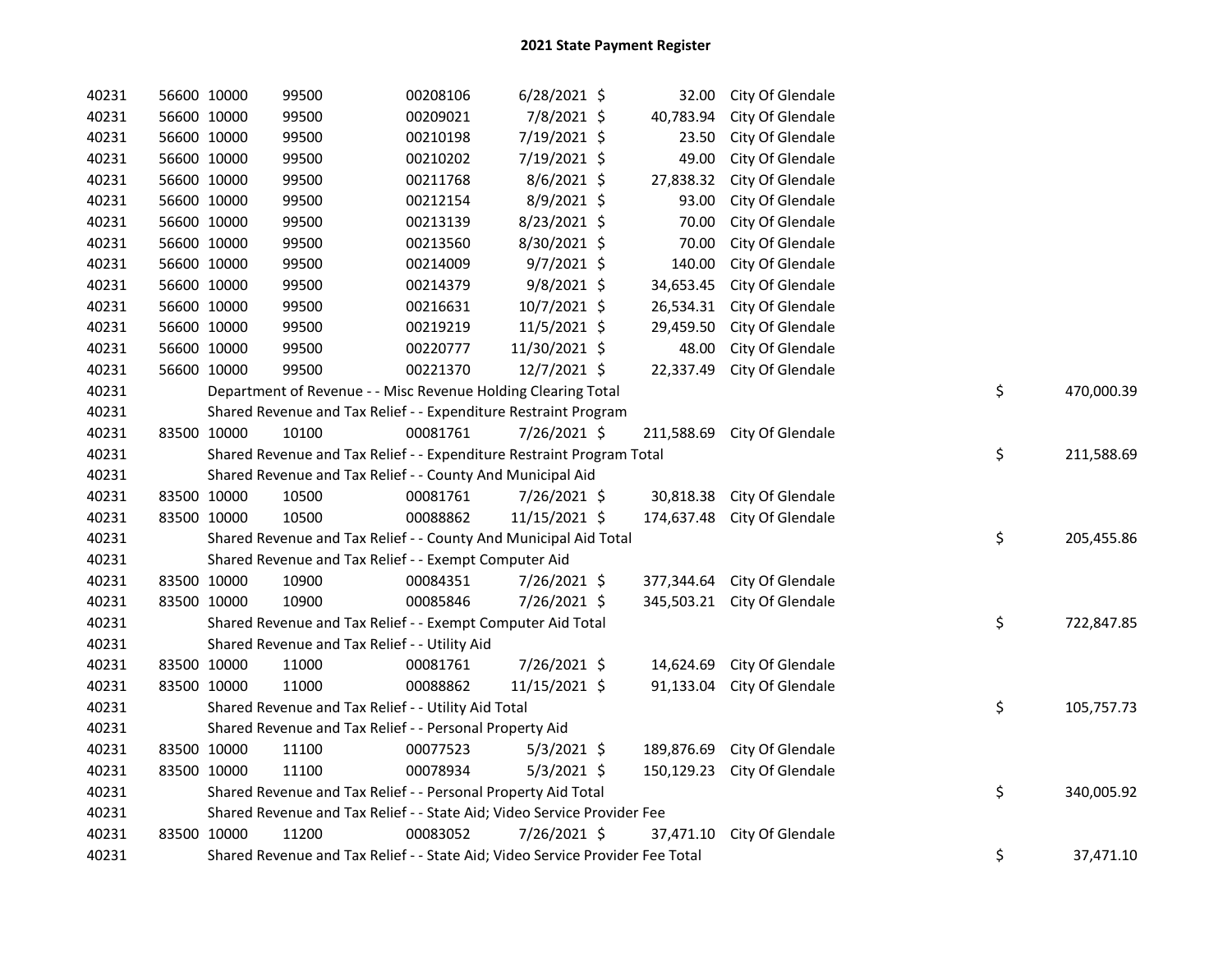| 40231       |             |             |       | Shared Revenue and Tax Relief - - School Lvy Tx/First Dollar Cr       |                |              |                  |  |               |
|-------------|-------------|-------------|-------|-----------------------------------------------------------------------|----------------|--------------|------------------|--|---------------|
| 40231       |             | 83500 10000 | 30200 | 00082698                                                              | 7/26/2021 \$   | 3,941,840.02 | City Of Glendale |  |               |
| 40231       |             | 83500 10000 | 30200 | 00086094                                                              | 7/26/2021 \$   | 409.480.91   | City Of Glendale |  |               |
| 40231       |             |             |       | Shared Revenue and Tax Relief - - School Lvy Tx/First Dollar Cr Total |                |              |                  |  | 4,351,320.93  |
| 40231       |             |             |       | Shared Revenue and Tax Relief - - Payments For Municipal Svcs         |                |              |                  |  |               |
| 40231       | 83500 10000 |             | 50100 | 00073699                                                              | $2/1/2021$ \$  | 26.489.15    | City Of Glendale |  |               |
| 40231       |             |             |       | Shared Revenue and Tax Relief - - Payments For Municipal Svcs Total   |                |              |                  |  | 26,489.15     |
| 40231       |             |             |       | Shared Revenue and Tax Relief - - Lottery & Gaming Credit             |                |              |                  |  |               |
| 40231       | 83500 52100 |             | 36300 | 00074577                                                              | $3/22/2021$ \$ | 764.608.28   | City Of Glendale |  |               |
| 40231       |             |             |       | Shared Revenue and Tax Relief - - Lottery & Gaming Credit Total       |                |              |                  |  | 764,608.28    |
| 40231 Total |             |             |       |                                                                       |                |              |                  |  | 14,268,057.76 |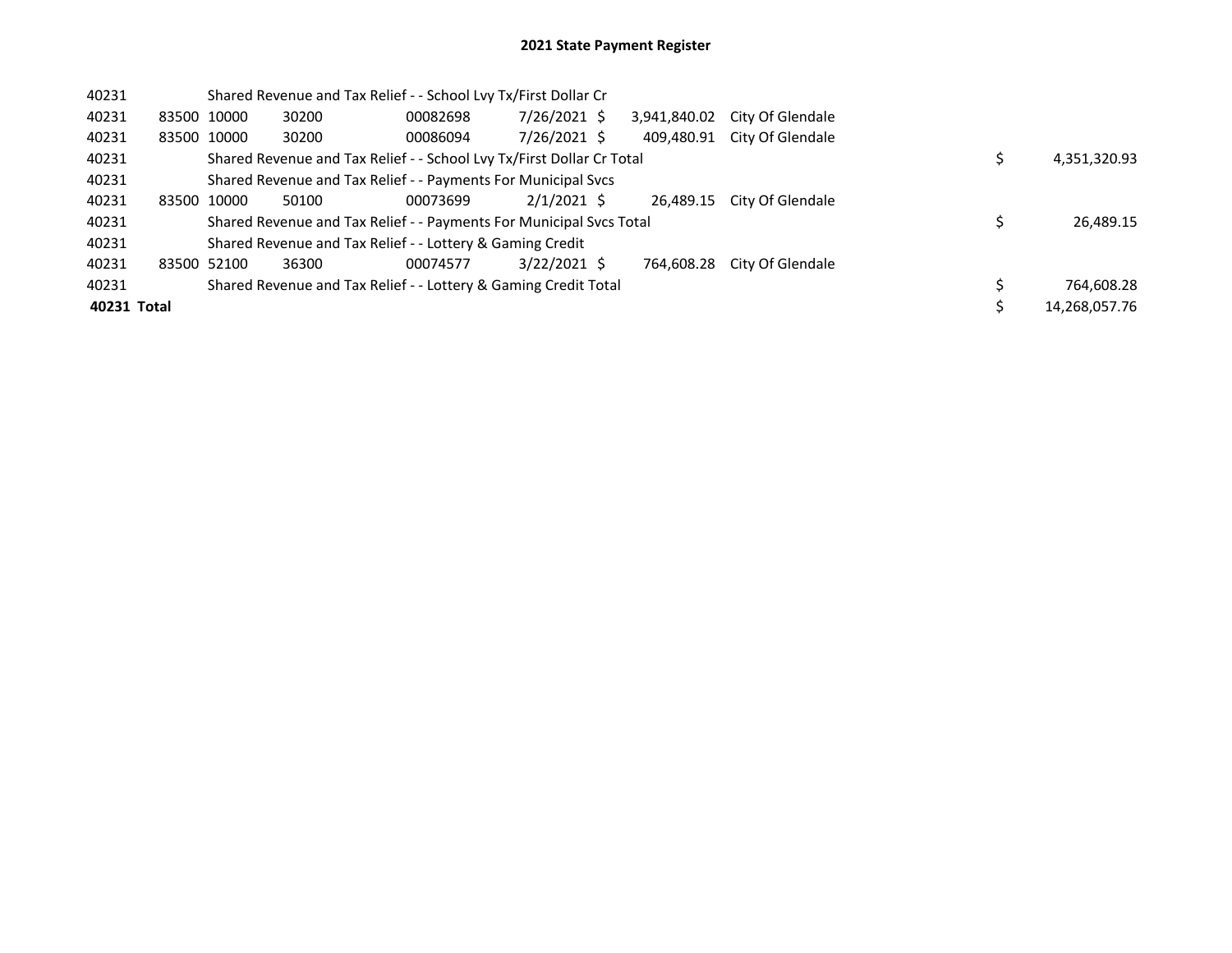| 40236 |             | Dept of Safety & Prof Services - - Fire Dues Distribution          |          |                |            |                               |    |              |
|-------|-------------|--------------------------------------------------------------------|----------|----------------|------------|-------------------------------|----|--------------|
| 40236 | 16500 10000 | 22500                                                              | 00041234 | 7/15/2021 \$   |            | 130,431.88 City Of Greenfield |    |              |
| 40236 |             | Dept of Safety & Prof Services - - Fire Dues Distribution Total    |          |                |            |                               | \$ | 130,431.88   |
| 40236 |             | Dept of Natural Resources - - Resaids - Urban Forestry Grant       |          |                |            |                               |    |              |
| 40236 | 37000 21200 | 58700                                                              | 00476940 | $4/23/2021$ \$ | 25,000.00  | City Of Greenfield            |    |              |
| 40236 |             | Dept of Natural Resources - - Resaids - Urban Forestry Grant Total |          |                |            |                               | \$ | 25,000.00    |
| 40236 |             | Dept of Natural Resources - - Fin Asst For Responsible Units       |          |                |            |                               |    |              |
| 40236 | 37000 27400 | 67000                                                              | 00483433 | $5/21/2021$ \$ | 115,209.60 | City Of Greenfield            |    |              |
| 40236 |             | Dept of Natural Resources - - Fin Asst For Responsible Units Total |          |                |            |                               | \$ | 115,209.60   |
| 40236 |             | Dept of Natural Resources - - Recycling Consolidation Grants       |          |                |            |                               |    |              |
| 40236 | 37000 27400 | 67300                                                              | 00483433 | $5/21/2021$ \$ | 9,426.44   | City Of Greenfield            |    |              |
| 40236 |             | Dept of Natural Resources - - Recycling Consolidation Grants Total |          |                |            |                               | \$ | 9,426.44     |
| 40236 |             | WI Dept of Transportation - - Hwy Sfty Loc Aid Ffd                 |          |                |            |                               |    |              |
| 40236 | 39500 21100 | 18500                                                              | 00636423 | $1/6/2021$ \$  | 4,461.72   | City Of Greenfield            |    |              |
| 40236 | 39500 21100 | 18500                                                              | 00646799 | 1/29/2021 \$   | 4,922.21   | City Of Greenfield            |    |              |
| 40236 | 39500 21100 | 18500                                                              | 00659607 | $3/1/2021$ \$  | 2,345.37   | City Of Greenfield            |    |              |
| 40236 | 39500 21100 | 18500                                                              | 00667238 | 3/23/2021 \$   | 2,378.61   | City Of Greenfield            |    |              |
| 40236 | 39500 21100 | 18500                                                              | 00686342 | 4/29/2021 \$   | 7,744.28   | City Of Greenfield            |    |              |
| 40236 | 39500 21100 | 18500                                                              | 00694097 | 5/17/2021 \$   | 3,981.18   | City Of Greenfield            |    |              |
| 40236 | 39500 21100 | 18500                                                              | 00717453 | 7/7/2021 \$    | 3,222.55   | City Of Greenfield            |    |              |
| 40236 | 39500 21100 | 18500                                                              | 00735845 | 8/19/2021 \$   | 2,991.06   | City Of Greenfield            |    |              |
| 40236 | 39500 21100 | 18500                                                              | 00761902 | 10/14/2021 \$  | 869.80     | City Of Greenfield            |    |              |
| 40236 | 39500 21100 | 18500                                                              | 00761903 | 10/14/2021 \$  | 793.07     | City Of Greenfield            |    |              |
| 40236 | 39500 21100 | 18500                                                              | 00767513 | 10/28/2021 \$  | 2,447.45   | City Of Greenfield            |    |              |
| 40236 | 39500 21100 | 18500                                                              | 00777310 | 11/24/2021 \$  | 2,951.04   | City Of Greenfield            |    |              |
| 40236 |             | WI Dept of Transportation - - Hwy Sfty Loc Aid Ffd Total           |          |                |            |                               | \$ | 39,108.34    |
| 40236 |             | WI Dept of Transportation - - Trns Aids To Mnc.-Sf                 |          |                |            |                               |    |              |
| 40236 | 39500 21100 | 19100                                                              | 00632685 | $1/4/2021$ \$  | 485,848.20 | City Of Greenfield            |    |              |
| 40236 | 39500 21100 | 19100                                                              | 00668292 | $4/5/2021$ \$  | 485,848.20 | City Of Greenfield            |    |              |
| 40236 | 39500 21100 | 19100                                                              | 00711780 | 7/6/2021 \$    | 485,848.20 | City Of Greenfield            |    |              |
| 40236 | 39500 21100 | 19100                                                              | 00752339 | 10/4/2021 \$   | 485,848.20 | City Of Greenfield            |    |              |
| 40236 |             | WI Dept of Transportation - - Trns Aids To Mnc.-Sf Total           |          |                |            |                               | \$ | 1,943,392.80 |
| 40236 |             | WI Dept of Transportation - - Loc Rd Imp Prg St Fd                 |          |                |            |                               |    |              |
| 40236 | 39500 21100 | 27800                                                              | 00785425 | 12/20/2021 \$  |            | 73,510.45 City Of Greenfield  |    |              |
| 40236 |             | WI Dept of Transportation - - Loc Rd Imp Prg St Fd Total           |          |                |            |                               | \$ | 73,510.45    |
| 40236 |             | Department of Health Services - - State/Federal Aids               |          |                |            |                               |    |              |
| 40236 | 43500 10000 | 00000                                                              | 92106    | $1/4/2021$ \$  |            | 42,214.00 City Of Greenfield  |    |              |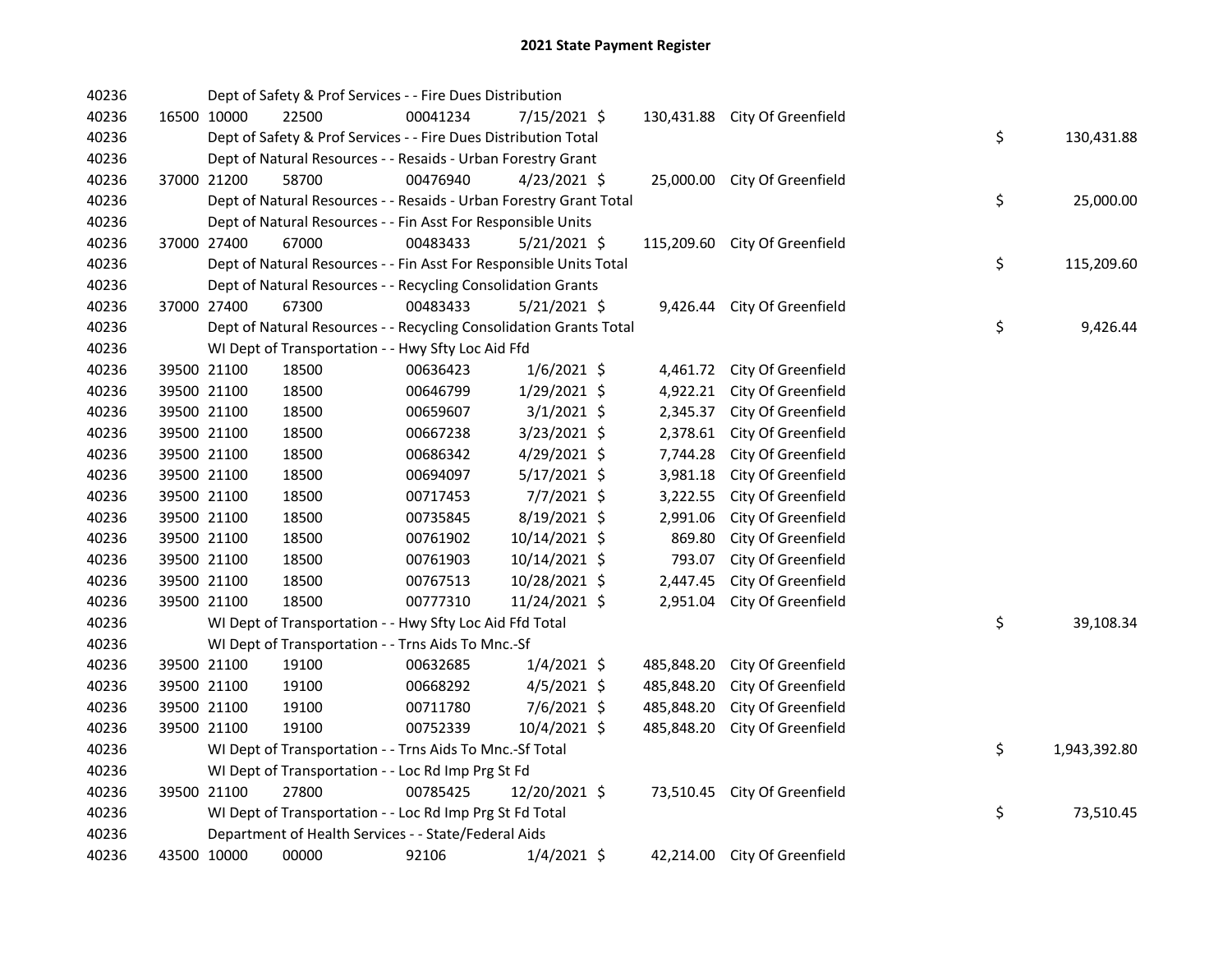| 40236 |             | 43500 10000 | 00000                                                                           | 92107                   | $2/1/2021$ \$   | 101,353.00   | City Of Greenfield           |    |              |
|-------|-------------|-------------|---------------------------------------------------------------------------------|-------------------------|-----------------|--------------|------------------------------|----|--------------|
| 40236 |             | 43500 10000 | 00000                                                                           | 92108                   | $3/1/2021$ \$   | 58,830.00    | City Of Greenfield           |    |              |
| 40236 |             | 43500 10000 | 00000                                                                           | 92111                   | $6/1/2021$ \$   | 42,216.00    | City Of Greenfield           |    |              |
| 40236 |             | 43500 10000 | 00000                                                                           | 92200                   | $7/1/2021$ \$   | 90,864.00    | City Of Greenfield           |    |              |
| 40236 |             | 43500 10000 | 00000                                                                           | 92201                   | 8/2/2021 \$     | 64,103.00    | City Of Greenfield           |    |              |
| 40236 |             | 43500 10000 | 00000                                                                           | 92202                   | $9/1/2021$ \$   | 14,140.00    | City Of Greenfield           |    |              |
| 40236 |             | 43500 10000 | 00000                                                                           | 92204                   | 10/1/2021 \$    | 47,590.00    | City Of Greenfield           |    |              |
| 40236 |             | 43500 10000 | 00000                                                                           | 92206                   | $11/1/2021$ \$  | 34,717.00    | City Of Greenfield           |    |              |
| 40236 |             | 43500 10000 | 00000                                                                           | 92207                   | 12/1/2021 \$    | 30,005.00    | City Of Greenfield           |    |              |
| 40236 |             |             | Department of Health Services - - State/Federal Aids Total                      |                         |                 |              |                              | \$ | 526,032.00   |
| 40236 |             |             | Department of Health Services - - Public Health Dispensaries And                |                         |                 |              |                              |    |              |
| 40236 |             | 43500 10000 | 10700                                                                           | 00431319                | $6/11/2021$ \$  | 199.13       | City Of Greenfield           |    |              |
| 40236 |             |             | Department of Health Services - - Public Health Dispensaries And Total          |                         |                 |              |                              | \$ | 199.13       |
| 40236 |             |             | Department of Health Services - - Prepaid Medical Transport Reimbursement       |                         |                 |              |                              |    |              |
| 40236 | 43500 10000 |             | 16300                                                                           | AMBULANCE 11/15/2021 \$ |                 |              | 37,655.42 City Of Greenfield |    |              |
| 40236 |             |             | Department of Health Services - - Prepaid Medical Transport Reimbursement Total |                         |                 |              |                              | \$ | 37,655.42    |
| 40236 |             |             | Department of Justice - - Officer training reimbursement                        |                         |                 |              |                              |    |              |
| 40236 |             | 45500 10000 | 21400                                                                           | 00105313                | $11/15/2021$ \$ |              | 8,480.00 City Of Greenfield  |    |              |
| 40236 |             |             | Department of Justice - - Officer training reimbursement Total                  |                         |                 |              |                              | \$ | 8,480.00     |
| 40236 |             |             | Department of Military Affairs - - Federal Aid, Local Assistance                |                         |                 |              |                              |    |              |
| 40236 |             | 46500 10000 | 34200                                                                           | 00102724                | 11/12/2021 \$   | 65,484.30    | City Of Greenfield           |    |              |
| 40236 |             |             | Department of Military Affairs - - Federal Aid, Local Assistance Total          |                         |                 |              |                              | \$ | 65,484.30    |
| 40236 |             |             | Department of Revenue - - Gifts And Grants                                      |                         |                 |              |                              |    |              |
| 40236 |             | 56600 10000 | 12100                                                                           | 00207107                | $6/25/2021$ \$  | 1,947,934.14 | City Of Greenfield           |    |              |
| 40236 |             |             | Department of Revenue - - Gifts And Grants Total                                |                         |                 |              |                              | \$ | 1,947,934.14 |
| 40236 |             |             | Department of Revenue - - Misc Revenue Holding Clearing                         |                         |                 |              |                              |    |              |
| 40236 |             | 56600 10000 | 99500                                                                           | 00188893                | $1/8/2021$ \$   | 10,074.43    | City Of Greenfield           |    |              |
| 40236 |             | 56600 10000 | 99500                                                                           | 00190961                | $2/5/2021$ \$   | 10,165.03    | City Of Greenfield           |    |              |
| 40236 |             | 56600 10000 | 99500                                                                           | 00192749                | $3/1/2021$ \$   | 7,434.00     | City Of Greenfield           |    |              |
| 40236 |             | 56600 10000 | 99500                                                                           | 00193567                | $3/5/2021$ \$   | 36,428.83    | City Of Greenfield           |    |              |
| 40236 |             | 56600 10000 | 99500                                                                           | 00194176                | 3/8/2021 \$     | 1,725.77     | City Of Greenfield           |    |              |
| 40236 |             | 56600 10000 | 99500                                                                           | 00195028                | 3/15/2021 \$    | 2,827.09     | City Of Greenfield           |    |              |
| 40236 |             | 56600 10000 | 99500                                                                           | 00195863                | $3/22/2021$ \$  | 1,352.10     | City Of Greenfield           |    |              |
| 40236 |             | 56600 10000 | 99500                                                                           | 00196541                | $3/29/2021$ \$  | 2,041.58     | City Of Greenfield           |    |              |
| 40236 |             | 56600 10000 | 99500                                                                           | 00197281                | $4/5/2021$ \$   | 2,313.89     | City Of Greenfield           |    |              |
| 40236 |             | 56600 10000 | 99500                                                                           | 00197846                | $4/7/2021$ \$   | 61,050.76    | City Of Greenfield           |    |              |
| 40236 |             | 56600 10000 | 99500                                                                           | 00198492                | 4/12/2021 \$    | 735.07       | City Of Greenfield           |    |              |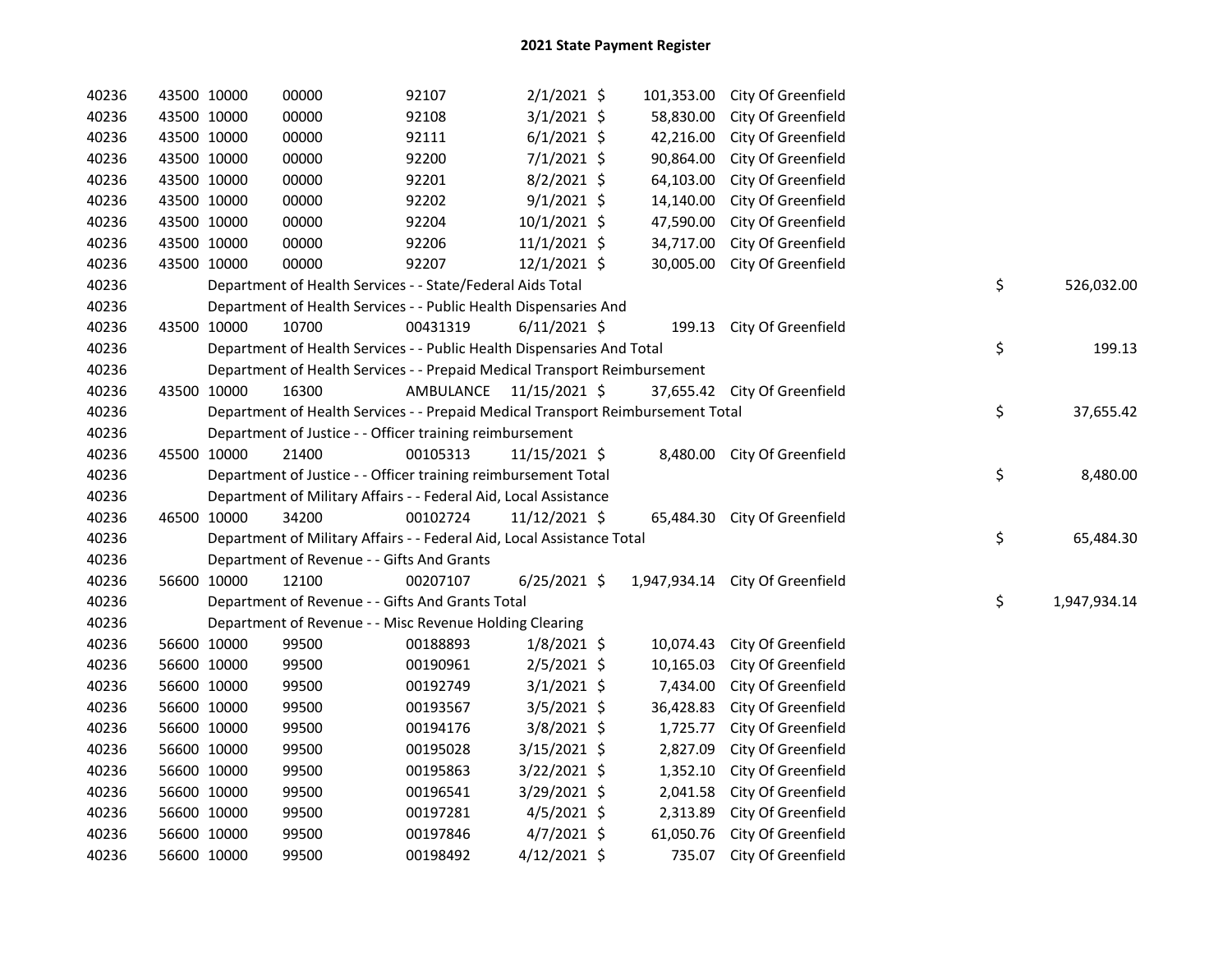| 40236 | 56600 10000 | 99500                                                                 | 00199224 | 4/20/2021 \$   | 22.15      | City Of Greenfield            |    |            |
|-------|-------------|-----------------------------------------------------------------------|----------|----------------|------------|-------------------------------|----|------------|
| 40236 | 56600 10000 | 99500                                                                 | 00199864 | 4/26/2021 \$   | 2,454.14   | City Of Greenfield            |    |            |
| 40236 | 56600 10000 | 99500                                                                 | 00200461 | $5/3/2021$ \$  | 870.00     | City Of Greenfield            |    |            |
| 40236 | 56600 10000 | 99500                                                                 | 00201213 | $5/7/2021$ \$  | 32,189.56  | City Of Greenfield            |    |            |
| 40236 | 56600 10000 | 99500                                                                 | 00201657 | 5/10/2021 \$   | 669.24     | City Of Greenfield            |    |            |
| 40236 | 56600 10000 | 99500                                                                 | 00202295 | 5/17/2021 \$   | 103.66     | City Of Greenfield            |    |            |
| 40236 | 56600 10000 | 99500                                                                 | 00203016 | 5/24/2021 \$   | 1,648.70   | City Of Greenfield            |    |            |
| 40236 | 56600 10000 | 99500                                                                 | 00203721 | $6/1/2021$ \$  | 726.44     | City Of Greenfield            |    |            |
| 40236 | 56600 10000 | 99500                                                                 | 00204438 | $6/7/2021$ \$  | 38,230.22  | City Of Greenfield            |    |            |
| 40236 | 56600 10000 | 99500                                                                 | 00205883 | $6/21/2021$ \$ | 446.67     | City Of Greenfield            |    |            |
| 40236 | 56600 10000 | 99500                                                                 | 00208108 | 6/28/2021 \$   | 524.49     | City Of Greenfield            |    |            |
| 40236 | 56600 10000 | 99500                                                                 | 00208112 | $6/28/2021$ \$ | 80.00      | City Of Greenfield            |    |            |
| 40236 | 56600 10000 | 99500                                                                 | 00208554 | 7/6/2021 \$    | 185.00     | City Of Greenfield            |    |            |
| 40236 | 56600 10000 | 99500                                                                 | 00209015 | 7/8/2021 \$    | 32,083.41  | City Of Greenfield            |    |            |
| 40236 | 56600 10000 | 99500                                                                 | 00210825 | 7/26/2021 \$   | 820.75     | City Of Greenfield            |    |            |
| 40236 | 56600 10000 | 99500                                                                 | 00211762 | $8/6/2021$ \$  | 24,714.32  | City Of Greenfield            |    |            |
| 40236 | 56600 10000 | 99500                                                                 | 00214373 | 9/8/2021 \$    | 19,906.79  | City Of Greenfield            |    |            |
| 40236 | 56600 10000 | 99500                                                                 | 00215693 | 9/27/2021 \$   | 302.41     | City Of Greenfield            |    |            |
| 40236 | 56600 10000 | 99500                                                                 | 00216626 | 10/7/2021 \$   | 21,739.17  | City Of Greenfield            |    |            |
| 40236 | 56600 10000 | 99500                                                                 | 00217503 | 10/18/2021 \$  | 310.00     | City Of Greenfield            |    |            |
| 40236 | 56600 10000 | 99500                                                                 | 00219214 | 11/5/2021 \$   | 21,830.60  | City Of Greenfield            |    |            |
| 40236 | 56600 10000 | 99500                                                                 | 00221364 | 12/7/2021 \$   | 20,191.04  | City Of Greenfield            |    |            |
| 40236 |             | Department of Revenue - - Misc Revenue Holding Clearing Total         |          |                |            |                               | \$ | 356,197.31 |
| 40236 |             | Shared Revenue and Tax Relief - - Expenditure Restraint Program       |          |                |            |                               |    |            |
| 40236 | 83500 10000 | 10100                                                                 | 00081762 | 7/26/2021 \$   | 758,046.12 | City Of Greenfield            |    |            |
| 40236 |             | Shared Revenue and Tax Relief - - Expenditure Restraint Program Total |          |                |            |                               | \$ | 758,046.12 |
| 40236 |             | Shared Revenue and Tax Relief - - County And Municipal Aid            |          |                |            |                               |    |            |
| 40236 | 83500 10000 | 10500                                                                 | 00081762 | 7/26/2021 \$   | 134,120.64 | City Of Greenfield            |    |            |
| 40236 | 83500 10000 | 10500                                                                 | 00088863 | 11/15/2021 \$  |            | 722,361.56 City Of Greenfield |    |            |
| 40236 |             | Shared Revenue and Tax Relief - - County And Municipal Aid Total      |          |                |            |                               | \$ | 856,482.20 |
| 40236 |             | Shared Revenue and Tax Relief - - Exempt Computer Aid                 |          |                |            |                               |    |            |
| 40236 | 83500 10000 | 10900                                                                 | 00084352 | 7/26/2021 \$   | 127,525.00 | City Of Greenfield            |    |            |
| 40236 | 83500 10000 | 10900                                                                 | 00085847 | 7/26/2021 \$   | 20,159.80  | City Of Greenfield            |    |            |
| 40236 |             | Shared Revenue and Tax Relief - - Exempt Computer Aid Total           |          |                |            |                               | \$ | 147,684.80 |
| 40236 |             | Shared Revenue and Tax Relief - - Utility Aid                         |          |                |            |                               |    |            |
| 40236 | 83500 10000 | 11000                                                                 | 00081762 | 7/26/2021 \$   | 17,239.29  | City Of Greenfield            |    |            |
| 40236 | 83500 10000 | 11000                                                                 | 00088863 | 11/15/2021 \$  | 101,594.54 | City Of Greenfield            |    |            |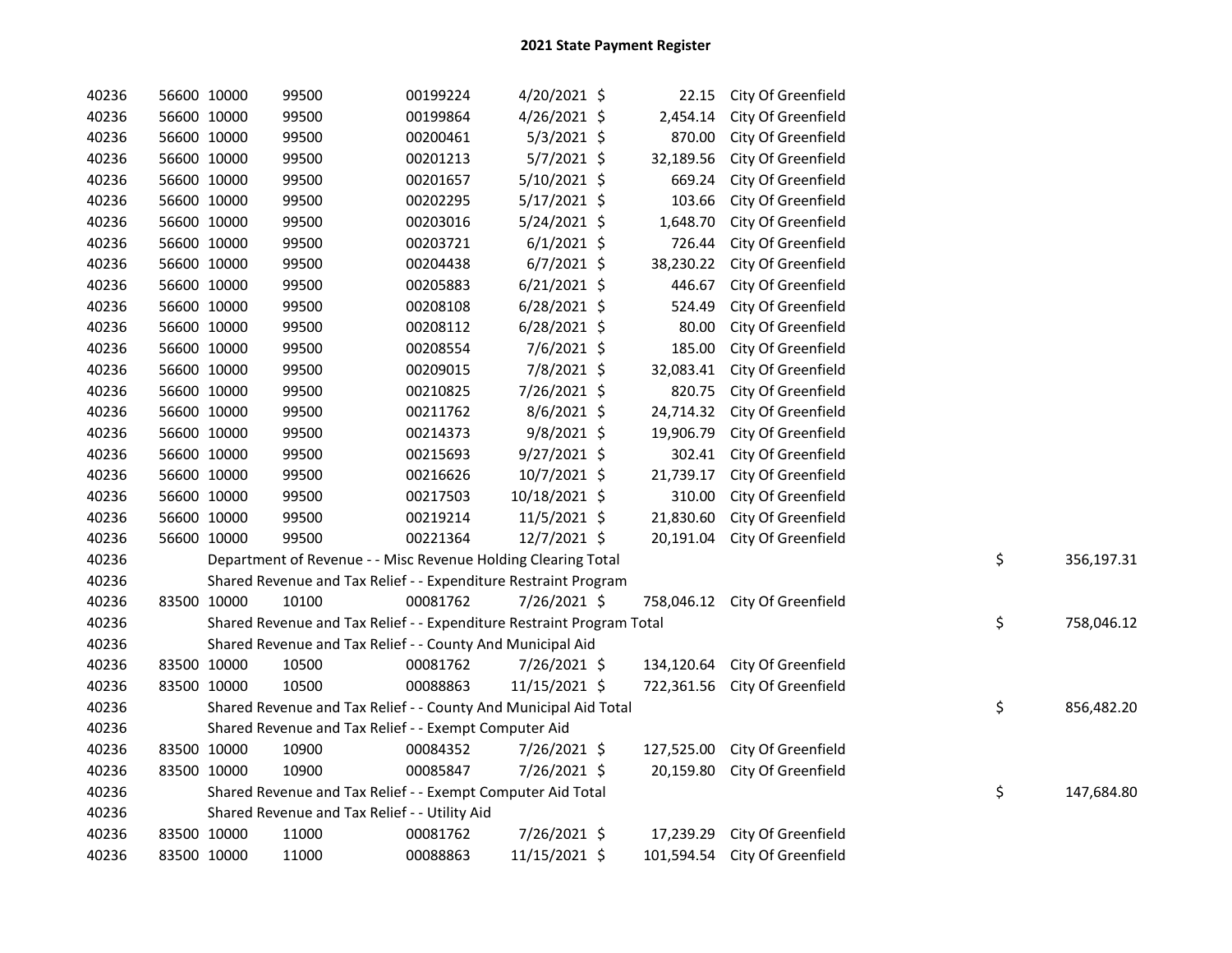| 40236       |             | Shared Revenue and Tax Relief - - Utility Aid Total                           |          |                |              |                                 | \$ | 118,833.83    |
|-------------|-------------|-------------------------------------------------------------------------------|----------|----------------|--------------|---------------------------------|----|---------------|
| 40236       |             | Shared Revenue and Tax Relief - - Personal Property Aid                       |          |                |              |                                 |    |               |
| 40236       | 83500 10000 | 11100                                                                         | 00077524 | $5/3/2021$ \$  | 94,869.39    | City Of Greenfield              |    |               |
| 40236       | 83500 10000 | 11100                                                                         | 00078935 | $5/3/2021$ \$  | 7.148.09     | City Of Greenfield              |    |               |
| 40236       |             | Shared Revenue and Tax Relief - - Personal Property Aid Total                 |          |                |              |                                 | \$ | 102,017.48    |
| 40236       |             | Shared Revenue and Tax Relief - - State Aid; Video Service Provider Fee       |          |                |              |                                 |    |               |
| 40236       | 83500 10000 | 11200                                                                         | 00083053 | 7/26/2021 \$   | 101,793.99   | City Of Greenfield              |    |               |
| 40236       |             | Shared Revenue and Tax Relief - - State Aid; Video Service Provider Fee Total |          |                |              |                                 | \$ | 101,793.99    |
| 40236       |             | Shared Revenue and Tax Relief - - School Lvy Tx/First Dollar Cr               |          |                |              |                                 |    |               |
| 40236       | 83500 10000 | 30200                                                                         | 00082699 | 7/26/2021 \$   |              | 5,477,012.16 City Of Greenfield |    |               |
| 40236       | 83500 10000 | 30200                                                                         | 00086095 | 7/26/2021 \$   | 715,496.17   | City Of Greenfield              |    |               |
| 40236       |             | Shared Revenue and Tax Relief - - School Lvy Tx/First Dollar Cr Total         |          |                |              |                                 | \$ | 6,192,508.33  |
| 40236       |             | Shared Revenue and Tax Relief - - Lottery & Gaming Credit                     |          |                |              |                                 |    |               |
| 40236       | 83500 52100 | 36300                                                                         | 00074578 | $3/22/2021$ \$ | 1,496,532.94 | City Of Greenfield              |    |               |
| 40236       |             | Shared Revenue and Tax Relief - - Lottery & Gaming Credit Total               |          |                |              |                                 | \$ | 1,496,532.94  |
| 40236 Total |             |                                                                               |          |                |              |                                 | \$ | 15,051,961.50 |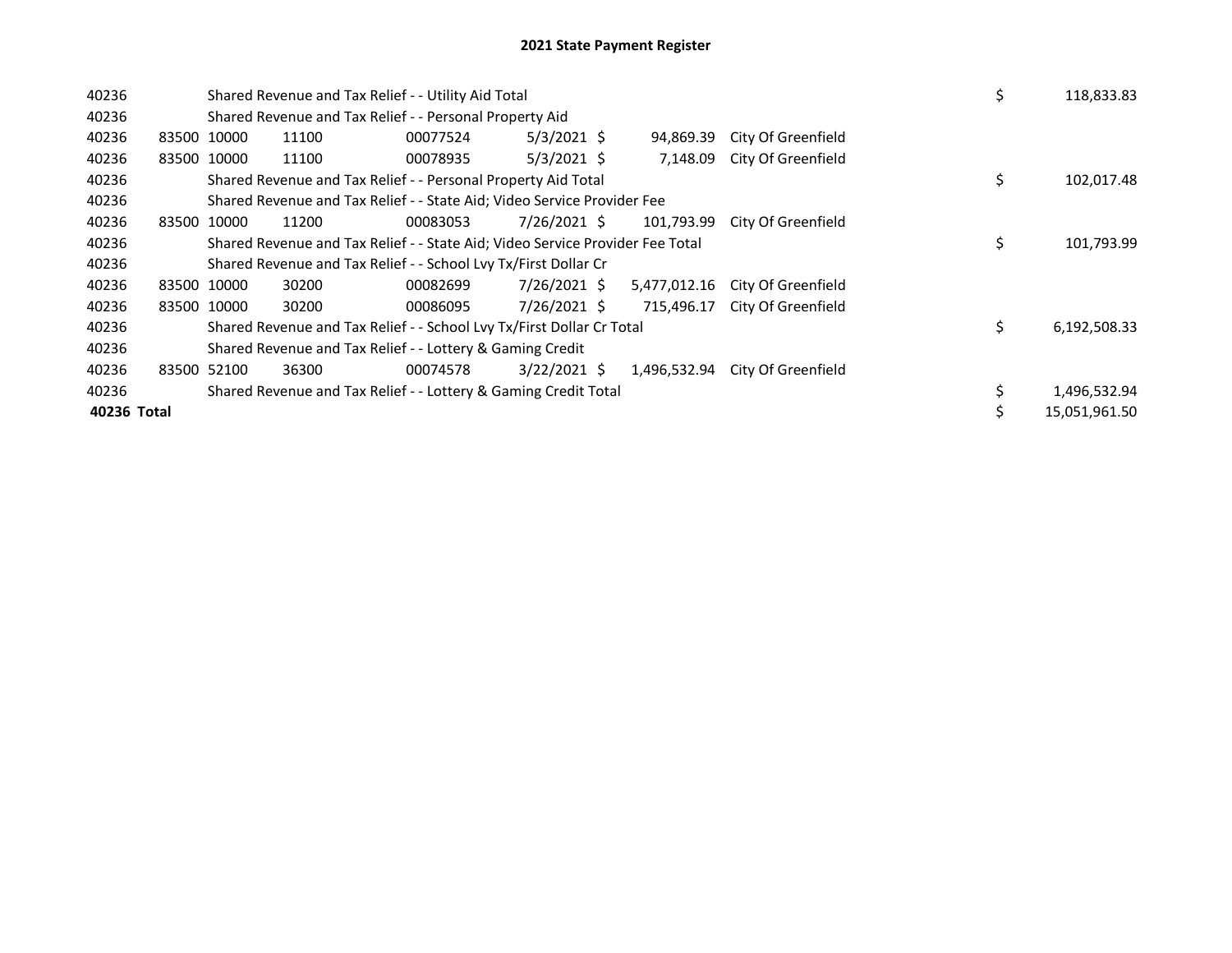| 40251 |             |             | Dept of Safety & Prof Services - - Fire Dues Distribution       |          |                |           |                                 |    |              |
|-------|-------------|-------------|-----------------------------------------------------------------|----------|----------------|-----------|---------------------------------|----|--------------|
| 40251 |             | 16500 10000 | 22500                                                           | 00041423 | 7/15/2021 \$   |           | 1,384,413.09 Milwaukee, City of |    |              |
| 40251 |             |             | Dept of Safety & Prof Services - - Fire Dues Distribution Total |          |                |           |                                 | \$ | 1,384,413.09 |
| 40251 |             |             | State Fair Park - - State Fair Operations                       |          |                |           |                                 |    |              |
| 40251 |             | 19000 15100 | 13200                                                           | 00023130 | $2/3/2021$ \$  | 231.90    | Milwaukee, City of              |    |              |
| 40251 |             | 19000 15100 | 13200                                                           | 00023131 | $2/3/2021$ \$  | 626.13    | Milwaukee, City of              |    |              |
| 40251 |             | 19000 15100 | 13200                                                           | 00023132 | $2/3/2021$ \$  | 1,298.64  | Milwaukee, City of              |    |              |
| 40251 |             | 19000 15100 | 13200                                                           | 00023133 | $2/3/2021$ \$  | 1,437.78  | Milwaukee, City of              |    |              |
| 40251 |             | 19000 15100 | 13200                                                           | 00023134 | 2/3/2021 \$    | 371.04    | Milwaukee, City of              |    |              |
| 40251 |             | 19000 15100 | 13200                                                           | 00023135 | $2/3/2021$ \$  | 602.94    | Milwaukee, City of              |    |              |
| 40251 |             | 19000 15100 | 13200                                                           | 00023136 | 2/3/2021 \$    | 162.33    | Milwaukee, City of              |    |              |
| 40251 |             | 19000 15100 | 13200                                                           | 00023179 | 2/10/2021 \$   | 11,938.37 | Milwaukee, City of              |    |              |
| 40251 |             | 19000 15100 | 13200                                                           | 00023335 | $3/10/2021$ \$ | 334.40    | Milwaukee, City of              |    |              |
| 40251 |             | 19000 15100 | 13200                                                           | 00023638 | $5/3/2021$ \$  | 626.13    | Milwaukee, City of              |    |              |
| 40251 |             | 19000 15100 | 13200                                                           | 00023639 | $5/3/2021$ \$  | 1,373.14  | Milwaukee, City of              |    |              |
| 40251 | 19000 15100 |             | 13200                                                           | 00023640 | $5/3/2021$ \$  | 1,437.78  | Milwaukee, City of              |    |              |
| 40251 |             | 19000 15100 | 13200                                                           | 00023641 | $5/3/2021$ \$  | 602.94    | Milwaukee, City of              |    |              |
| 40251 |             | 19000 15100 | 13200                                                           | 00023642 | 5/3/2021 \$    | 401.79    | Milwaukee, City of              |    |              |
| 40251 |             | 19000 15100 | 13200                                                           | 00023643 | 5/3/2021 \$    | 183.33    | Milwaukee, City of              |    |              |
| 40251 |             | 19000 15100 | 13200                                                           | 00023644 | $5/3/2021$ \$  | 231.90    | Milwaukee, City of              |    |              |
| 40251 |             | 19000 15100 | 13200                                                           | 00023645 | $5/3/2021$ \$  | 324.66    | Milwaukee, City of              |    |              |
| 40251 |             | 19000 15100 | 13200                                                           | 00023714 | $5/12/2021$ \$ | 13,102.93 | Milwaukee, City of              |    |              |
| 40251 |             | 19000 15100 | 13200                                                           | 00024746 | 7/27/2021 \$   | 486.40    | Milwaukee, City of              |    |              |
| 40251 |             | 19000 15100 | 13200                                                           | 00024801 | $8/2/2021$ \$  | 231.90    | Milwaukee, City of              |    |              |
| 40251 |             | 19000 15100 | 13200                                                           | 00024802 | $8/2/2021$ \$  | 324.66    | Milwaukee, City of              |    |              |
| 40251 |             | 19000 15100 | 13200                                                           | 00024803 | $8/2/2021$ \$  | 626.13    | Milwaukee, City of              |    |              |
| 40251 |             | 19000 15100 | 13200                                                           | 00024804 | 8/2/2021 \$    | 1,373.14  | Milwaukee, City of              |    |              |
| 40251 |             | 19000 15100 | 13200                                                           | 00024805 | $8/2/2021$ \$  | 401.79    | Milwaukee, City of              |    |              |
| 40251 |             | 19000 15100 | 13200                                                           | 00024806 | $8/2/2021$ \$  | 183.33    | Milwaukee, City of              |    |              |
| 40251 |             | 19000 15100 | 13200                                                           | 00024807 | $8/2/2021$ \$  | 602.94    | Milwaukee, City of              |    |              |
| 40251 |             | 19000 15100 | 13200                                                           | 00024808 | $8/2/2021$ \$  | 1,437.78  | Milwaukee, City of              |    |              |
| 40251 |             | 19000 15100 | 13200                                                           | 00024943 | $8/25/2021$ \$ | 12,437.08 | Milwaukee, City of              |    |              |
| 40251 |             | 19000 15100 | 13200                                                           | 00025715 | 9/14/2021 \$   | 412.80    | Milwaukee, City of              |    |              |
| 40251 |             | 19000 15100 | 13200                                                           | 00026240 | 10/29/2021 \$  | 273.21    | Milwaukee, City of              |    |              |
| 40251 |             | 19000 15100 | 13200                                                           | 00026241 | 10/29/2021 \$  | 533.40    | Milwaukee, City of              |    |              |
| 40251 |             | 19000 15100 | 13200                                                           | 00026242 | 10/29/2021 \$  | 1,437.78  | Milwaukee, City of              |    |              |
| 40251 |             | 19000 15100 | 13200                                                           | 00026243 | 10/29/2021 \$  | 602.94    | Milwaukee, City of              |    |              |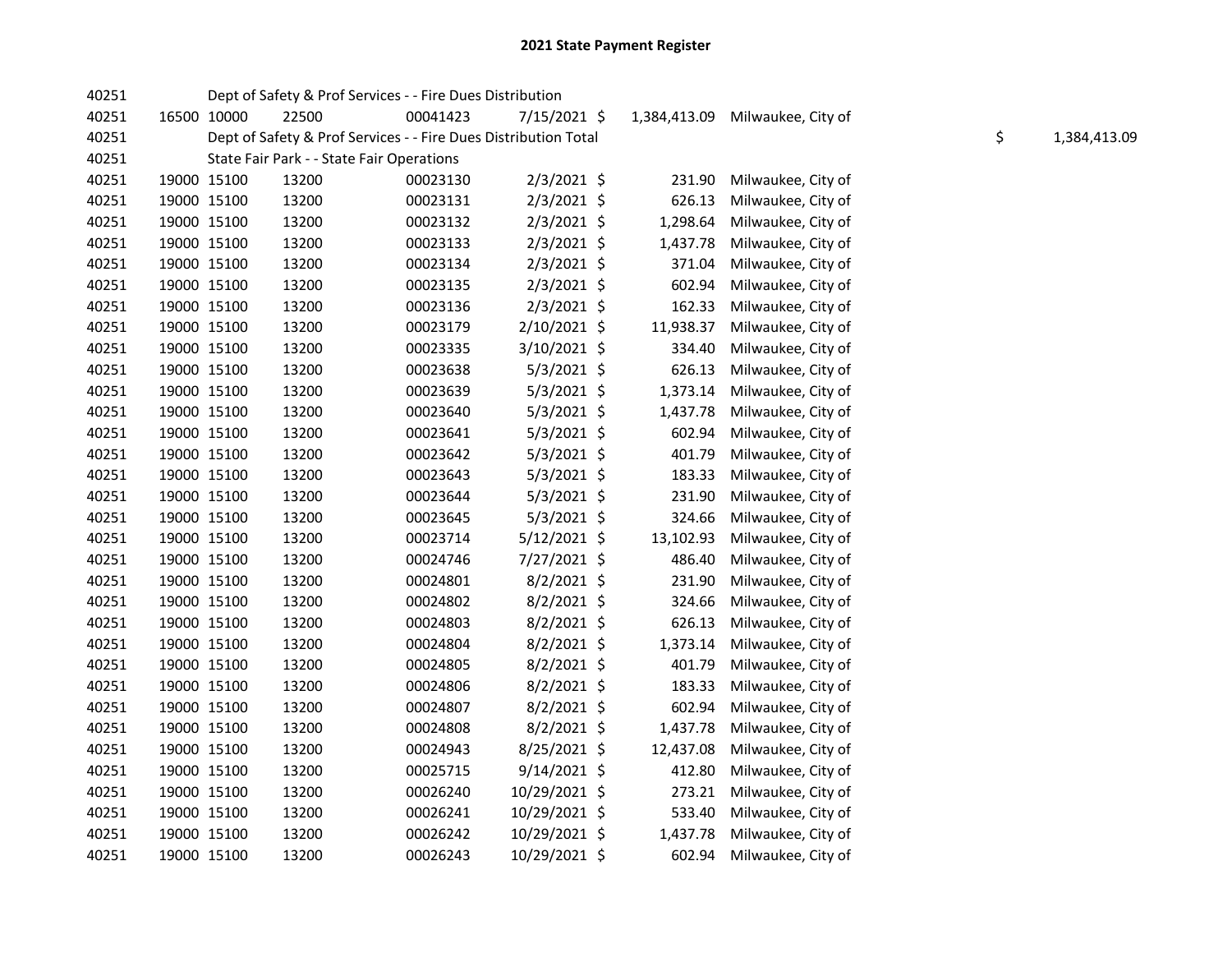| 40251 |             | 19000 15100 | 13200 | 00026244                                                            | 10/29/2021 \$  |               | 1,692.00 Milwaukee, City of    |                    |
|-------|-------------|-------------|-------|---------------------------------------------------------------------|----------------|---------------|--------------------------------|--------------------|
| 40251 |             | 19000 15100 | 13200 | 00026245                                                            | 10/29/2021 \$  | 626.13        | Milwaukee, City of             |                    |
| 40251 |             | 19000 15100 | 13200 | 00026246                                                            | 10/29/2021 \$  | 324.66        | Milwaukee, City of             |                    |
| 40251 |             | 19000 15100 | 13200 | 00026247                                                            | 10/29/2021 \$  | 231.90        | Milwaukee, City of             |                    |
| 40251 |             | 19000 15100 | 13200 | 00026302                                                            | 11/10/2021 \$  | 15,228.16     | Milwaukee, City of             |                    |
| 40251 |             | 19000 15100 | 13200 | 00026329                                                            | 11/18/2021 \$  | 18,362.77     | Milwaukee, City of             |                    |
| 40251 |             | 19000 15100 | 13200 | 00026640                                                            | 12/27/2021 \$  | 103.84        | Milwaukee, City of             |                    |
| 40251 |             |             |       | State Fair Park - - State Fair Operations Total                     |                |               |                                | \$<br>93,222.87    |
| 40251 |             |             |       | Dept of Public Instruction - - Assessments Of Reading Readine       |                |               |                                |                    |
| 40251 |             | 25500 10000 | 11500 | 00276033                                                            | $6/14/2021$ \$ | 99,984.24     | Milwaukee, City of             |                    |
| 40251 |             |             |       | Dept of Public Instruction - - Assessments Of Reading Readine Total |                |               |                                | \$<br>99,984.24    |
| 40251 |             |             |       | Dept of Public Instruction - - School Lunch Handling Charges        |                |               |                                |                    |
| 40251 |             | 25500 10000 | 12500 | 00263219                                                            | $3/15/2021$ \$ |               | (1,843.22) Milwaukee, City of  |                    |
| 40251 |             | 25500 10000 | 12500 | 00263220                                                            | 3/15/2021 \$   |               | (25,546.95) Milwaukee, City of |                    |
| 40251 |             | 25500 10000 | 12500 | 00266175                                                            | $4/5/2021$ \$  |               | (2,062.43) Milwaukee, City of  |                    |
| 40251 |             | 25500 10000 | 12500 | 00266176                                                            | $4/5/2021$ \$  |               | (2,127.86) Milwaukee, City of  |                    |
| 40251 | 25500 10000 |             | 12500 | 00266177                                                            | $4/5/2021$ \$  |               | (158.40) Milwaukee, City of    |                    |
| 40251 |             | 25500 10000 | 12500 | 00269910                                                            | 4/26/2021 \$   |               | (496.65) Milwaukee, City of    |                    |
| 40251 |             | 25500 10000 | 12500 | 00295562                                                            | 11/1/2021 \$   |               | (31,851.86) Milwaukee, City of |                    |
| 40251 |             | 25500 10000 | 12500 | 00300040                                                            | 11/29/2021 \$  |               | (151.20) Milwaukee, City of    |                    |
| 40251 | 25500 10000 |             | 12500 | 00303546                                                            | 12/27/2021 \$  |               | (1,216.60) Milwaukee, City of  |                    |
| 40251 |             |             |       | Dept of Public Instruction - - School Lunch Handling Charges Total  |                |               |                                | \$<br>(65, 455.17) |
| 40251 |             |             |       | Dept of Public Instruction - - Alcohol And Other Drug Abuse P       |                |               |                                |                    |
| 40251 |             | 25500 10000 | 13300 | 00277276                                                            | $6/21/2021$ \$ |               | 3,927.67 Milwaukee, City of    |                    |
| 40251 |             | 25500 10000 | 13300 | 00284470                                                            | $8/2/2021$ \$  | 5,008.54      | Milwaukee, City of             |                    |
| 40251 |             | 25500 10000 | 13300 | 00293432                                                            | 10/12/2021 \$  | 920.05        | Milwaukee, City of             |                    |
| 40251 |             |             |       | Dept of Public Instruction - - Alcohol And Other Drug Abuse P Total |                |               |                                | \$<br>9,856.26     |
| 40251 |             |             |       | Dept of Public Instruction - - General Equalization Aids            |                |               |                                |                    |
| 40251 |             | 25500 10000 | 20100 | 00264062                                                            | $3/22/2021$ \$ | 3,803,161.00  | Milwaukee, City of             |                    |
| 40251 | 25500 10000 |             | 20100 | 00264063                                                            | 3/22/2021 \$   | 99,999,999.00 | Milwaukee, City of             |                    |
| 40251 | 25500 10000 |             | 20100 | 00264243                                                            | $3/22/2021$ \$ | 28,103,507.00 | Milwaukee, City of             |                    |
| 40251 | 25500 10000 |             | 20100 | 00278422                                                            | $6/21/2021$ \$ | 506,549.00    | Milwaukee, City of             |                    |
| 40251 | 25500 10000 |             | 20100 | 00278768                                                            | $6/21/2021$ \$ | 5,324,425.00  | Milwaukee, City of             |                    |
| 40251 |             | 25500 10000 | 20100 | 00278769                                                            | $6/21/2021$ \$ | 99,999,999.00 | Milwaukee, City of             |                    |
| 40251 |             | 25500 10000 | 20100 | 00278951                                                            | $6/21/2021$ \$ | 46,442,103.87 | Milwaukee, City of             |                    |
| 40251 |             | 25500 10000 | 20100 | 00283340                                                            | 7/26/2021 \$   | 244,227.00    | Milwaukee, City of             |                    |
| 40251 |             | 25500 10000 | 20100 | 00283341                                                            | 7/26/2021 \$   | 8,145,314.00  | Milwaukee, City of             |                    |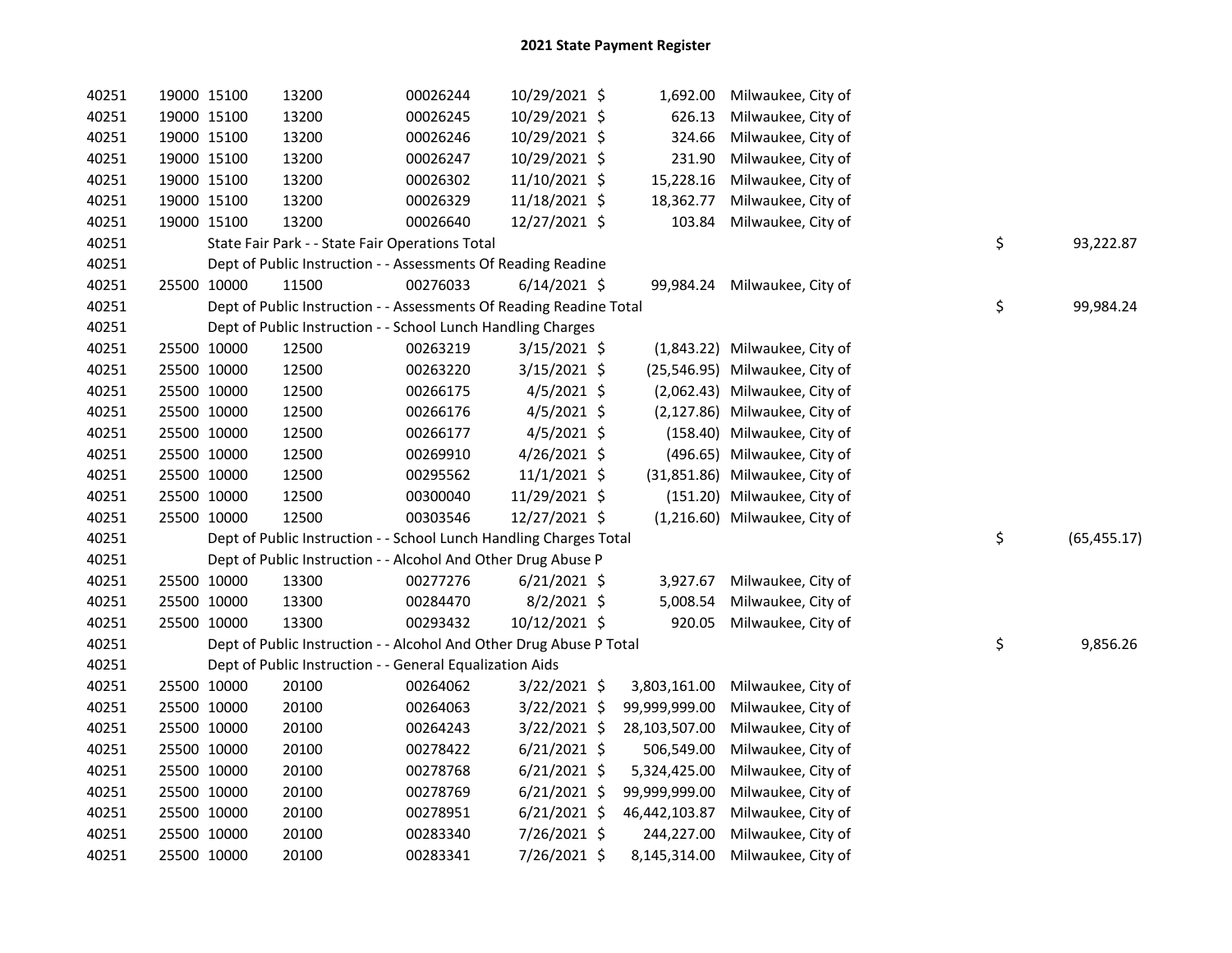| 40251 | 25500 10000                                                  | 20100 | 00290622                                                            | 9/20/2021 \$   | 2,318,531.00  | Milwaukee, City of              |                      |
|-------|--------------------------------------------------------------|-------|---------------------------------------------------------------------|----------------|---------------|---------------------------------|----------------------|
| 40251 | 25500 10000                                                  | 20100 | 00290623                                                            | 9/20/2021 \$   | 76,980,822.00 | Milwaukee, City of              |                      |
| 40251 | 25500 10000                                                  | 20100 | 00300570                                                            | 12/6/2021 \$   | 3,957,082.00  | Milwaukee, City of              |                      |
| 40251 | 25500 10000                                                  | 20100 | 00300571                                                            | 12/6/2021 \$   | 99,999,999.00 | Milwaukee, City of              |                      |
| 40251 | 25500 10000                                                  | 20100 | 00300742                                                            | 12/6/2021 \$   | 45,818,195.00 | Milwaukee, City of              |                      |
| 40251 |                                                              |       | Dept of Public Instruction - - General Equalization Aids Total      |                |               |                                 | \$<br>521,643,913.87 |
| 40251 |                                                              |       | Dept of Public Instruction - - Grants Sprt Gift&Talent Pupils       |                |               |                                 |                      |
| 40251 | 25500 10000                                                  | 20200 | 00279077                                                            | $6/21/2021$ \$ | 7,732.82      | Milwaukee, City of              |                      |
| 40251 | 25500 10000                                                  | 20200 | 00286342                                                            | 8/16/2021 \$   | 8,126.33      | Milwaukee, City of              |                      |
| 40251 | 25500 10000                                                  | 20200 | 00295423                                                            | $11/1/2021$ \$ | 5,682.30      | Milwaukee, City of              |                      |
| 40251 |                                                              |       | Dept of Public Instruction - - Grants Sprt Gift&Talent Pupils Total |                |               |                                 | \$<br>21,541.45      |
| 40251 |                                                              |       | Dept of Public Instruction - - High Cost Spec Ed State Aid          |                |               |                                 |                      |
| 40251 | 25500 10000                                                  | 20400 | 00278293                                                            | $6/21/2021$ \$ | 52,090.00     | Milwaukee, City of              |                      |
| 40251 |                                                              |       | Dept of Public Instruction - - High Cost Spec Ed State Aid Total    |                |               |                                 | \$<br>52,090.00      |
| 40251 |                                                              |       | Dept of Public Instruction - - Spec Ed & Schl Age Parents Aid       |                |               |                                 |                      |
| 40251 | 25500 10000                                                  | 20600 | 00254577                                                            | $1/19/2021$ \$ | 8,464,688.00  | Milwaukee, City of              |                      |
| 40251 | 25500 10000                                                  | 20600 | 00258025                                                            | $2/16/2021$ \$ | 8,492,682.00  | Milwaukee, City of              |                      |
| 40251 | 25500 10000                                                  | 20600 | 00262756                                                            | 3/15/2021 \$   | 8,485,232.00  | Milwaukee, City of              |                      |
| 40251 | 25500 10000                                                  | 20600 | 00275758                                                            | $6/14/2021$ \$ | 14,144,418.00 | Milwaukee, City of              |                      |
| 40251 |                                                              |       | Dept of Public Instruction - - Spec Ed & Schl Age Parents Aid Total |                |               |                                 | \$<br>39,587,020.00  |
| 40251 |                                                              |       | Dept of Public Instruction - - Bilingual-Bicultural Education       |                |               |                                 |                      |
| 40251 | 25500 10000                                                  | 20700 | 00301251                                                            | 12/13/2021 \$  |               | 1,408,263.75 Milwaukee, City of |                      |
| 40251 |                                                              |       | Dept of Public Instruction - - Bilingual-Bicultural Education Total |                |               |                                 | \$<br>1,408,263.75   |
| 40251 |                                                              |       | Dept of Public Instruction - - St Tuition Payments Spec Educ        |                |               |                                 |                      |
| 40251 | 25500 10000                                                  | 20800 | 00274780                                                            | $6/7/2021$ \$  | 150,812.00    | Milwaukee, City of              |                      |
| 40251 |                                                              |       | Dept of Public Instruction - - St Tuition Payments Spec Educ Total  |                |               |                                 | \$<br>150,812.00     |
| 40251 |                                                              |       | Dept of Public Instruction - - Aids For School Lunches And Nu       |                |               |                                 |                      |
| 40251 | 25500 10000                                                  | 20900 | 00273977                                                            | $6/1/2021$ \$  |               | 433,972.02 Milwaukee, City of   |                      |
| 40251 |                                                              |       | Dept of Public Instruction - - Aids For School Lunches And Nu Total |                |               |                                 | \$<br>433,972.02     |
| 40251 |                                                              |       | Dept of Public Instruction - - Aid For Pupil Transportation         |                |               |                                 |                      |
| 40251 | 25500 10000                                                  | 21000 | 00255617                                                            | $1/25/2021$ \$ | 2,055,160.00  | Milwaukee, City of              |                      |
| 40251 | 25500 10000                                                  | 21000 | 00277825                                                            | $6/21/2021$ \$ | 170,549.00    | Milwaukee, City of              |                      |
| 40251 |                                                              |       | Dept of Public Instruction - - Aid For Pupil Transportation Total   |                |               |                                 | \$<br>2,225,709.00   |
| 40251 |                                                              |       | Dept of Public Instruction - - School Breakfast Aid                 |                |               |                                 |                      |
| 40251 | 25500 10000                                                  | 21500 | 00273977                                                            | $6/1/2021$ \$  | 404,871.99    | Milwaukee, City of              |                      |
| 40251 |                                                              |       | Dept of Public Instruction - - School Breakfast Aid Total           |                |               |                                 | \$<br>404,871.99     |
| 40251 | Dept of Public Instruction - - Robotics League Participation |       |                                                                     |                |               |                                 |                      |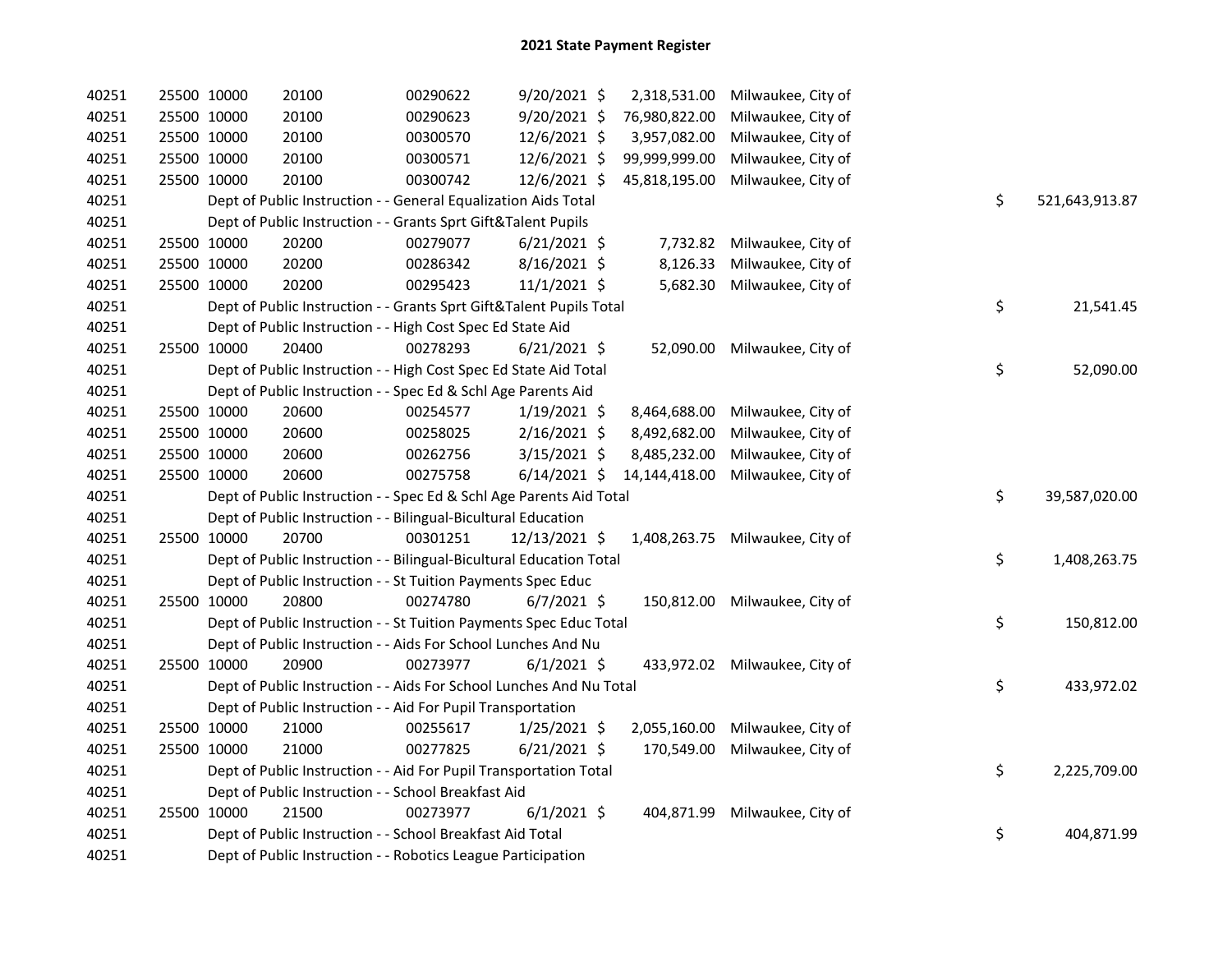| 40251 | 25500 10000 |             | 21600                                                               | 00295357 | $11/1/2021$ \$ |            | 1,570.00 Milwaukee, City of     |    |              |
|-------|-------------|-------------|---------------------------------------------------------------------|----------|----------------|------------|---------------------------------|----|--------------|
| 40251 |             | 25500 10000 | 21600                                                               | 00297330 | 11/15/2021 \$  | 2,875.00   | Milwaukee, City of              |    |              |
| 40251 | 25500 10000 |             | 21600                                                               | 00297331 | 11/15/2021 \$  | 3,691.27   | Milwaukee, City of              |    |              |
| 40251 |             | 25500 10000 | 21600                                                               | 00297332 | 11/15/2021 \$  | 2,419.03   | Milwaukee, City of              |    |              |
| 40251 |             | 25500 10000 | 21600                                                               | 00297334 | 11/15/2021 \$  | 3,691.27   | Milwaukee, City of              |    |              |
| 40251 |             | 25500 10000 | 21600                                                               | 00297335 | 11/15/2021 \$  | 3,691.26   | Milwaukee, City of              |    |              |
| 40251 |             | 25500 10000 | 21600                                                               | 00297336 | 11/15/2021 \$  | 4,942.99   | Milwaukee, City of              |    |              |
| 40251 |             |             | Dept of Public Instruction - - Robotics League Participation Total  |          |                |            |                                 | \$ | 22,880.82    |
| 40251 |             |             | Dept of Public Instruction - - Educator Effectiveness Evaluat       |          |                |            |                                 |    |              |
| 40251 |             | 25500 10000 | 22000                                                               | 00262965 | 3/15/2021 \$   | 15,440.00  | Milwaukee, City of              |    |              |
| 40251 |             | 25500 10000 | 22000                                                               | 00291260 | 9/27/2021 \$   | 1,200.00   | Milwaukee, City of              |    |              |
| 40251 |             | 25500 10000 | 22000                                                               | 00291261 | $9/27/2021$ \$ | 1,600.00   | Milwaukee, City of              |    |              |
| 40251 |             | 25500 10000 | 22000                                                               | 00291262 | $9/27/2021$ \$ | 4,240.00   | Milwaukee, City of              |    |              |
| 40251 |             | 25500 10000 | 22000                                                               | 00291263 | $9/27/2021$ \$ | 3,360.00   | Milwaukee, City of              |    |              |
| 40251 |             | 25500 10000 | 22000                                                               | 00293466 | 10/12/2021 \$  | 409,570.63 | Milwaukee, City of              |    |              |
| 40251 |             |             | Dept of Public Instruction - - Educator Effectiveness Evaluat Total |          |                |            |                                 | \$ | 435,410.63   |
| 40251 |             |             | Dept of Public Instruction - - Aid For High-Poverty School Di       |          |                |            |                                 |    |              |
| 40251 | 25500 10000 |             | 22500                                                               | 00263821 | 3/22/2021 \$   |            | 5,018,688.00 Milwaukee, City of |    |              |
| 40251 |             |             | Dept of Public Instruction - - Aid For High-Poverty School Di Total |          |                |            |                                 | \$ | 5,018,688.00 |
| 40251 |             |             | Dept of Public Instruction - - Grant Program For Peer Review        |          |                |            |                                 |    |              |
| 40251 |             | 25500 10000 | 22600                                                               | 00270746 | $5/10/2021$ \$ | 2,280.67   | Milwaukee, City of              |    |              |
| 40251 |             | 25500 10000 | 22600                                                               | 00273616 | $6/1/2021$ \$  | 2,815.62   | Milwaukee, City of              |    |              |
| 40251 | 25500 10000 |             | 22600                                                               | 00280241 | $6/28/2021$ \$ | 4,093.25   | Milwaukee, City of              |    |              |
| 40251 | 25500 10000 |             | 22600                                                               | 00287202 | 8/30/2021 \$   | 7,929.00   | Milwaukee, City of              |    |              |
| 40251 |             | 25500 10000 | 22600                                                               | 00293440 | 10/12/2021 \$  | 0.60       | Milwaukee, City of              |    |              |
| 40251 |             |             | Dept of Public Instruction - - Grant Program For Peer Review Total  |          |                |            |                                 | \$ | 17,119.14    |
| 40251 |             |             | Dept of Public Instruction - - Aid For School Mental Health P       |          |                |            |                                 |    |              |
| 40251 |             | 25500 10000 | 22700                                                               | 00274678 | $6/7/2021$ \$  |            | 1,847,406.00 Milwaukee, City of |    |              |
| 40251 |             |             | Dept of Public Instruction - - Aid For School Mental Health P Total |          |                |            |                                 | \$ | 1,847,406.00 |
| 40251 |             |             | Dept of Public Instruction - - Aid For Alcohol And Other Drug       |          |                |            |                                 |    |              |
| 40251 |             | 25500 10000 | 22800                                                               | 00262410 | $3/15/2021$ \$ | 316.80     | Milwaukee, City of              |    |              |
| 40251 |             | 25500 10000 | 22800                                                               | 00270686 | $5/10/2021$ \$ | 10,171.56  | Milwaukee, City of              |    |              |
| 40251 | 25500 10000 |             | 22800                                                               | 00277305 | $6/21/2021$ \$ | 3,163.89   | Milwaukee, City of              |    |              |
| 40251 | 25500 10000 |             | 22800                                                               | 00293433 | 10/12/2021 \$  | 21,807.79  | Milwaukee, City of              |    |              |
| 40251 |             | 25500 10000 | 22800                                                               | 00293434 | 10/12/2021 \$  | 938.63     | Milwaukee, City of              |    |              |
| 40251 |             |             | Dept of Public Instruction - - Aid For Alcohol And Other Drug Total |          |                |            |                                 | \$ | 36,398.67    |
| 40251 |             |             | Dept of Public Instruction - - Transfer Fr Oth State Ag-Aids        |          |                |            |                                 |    |              |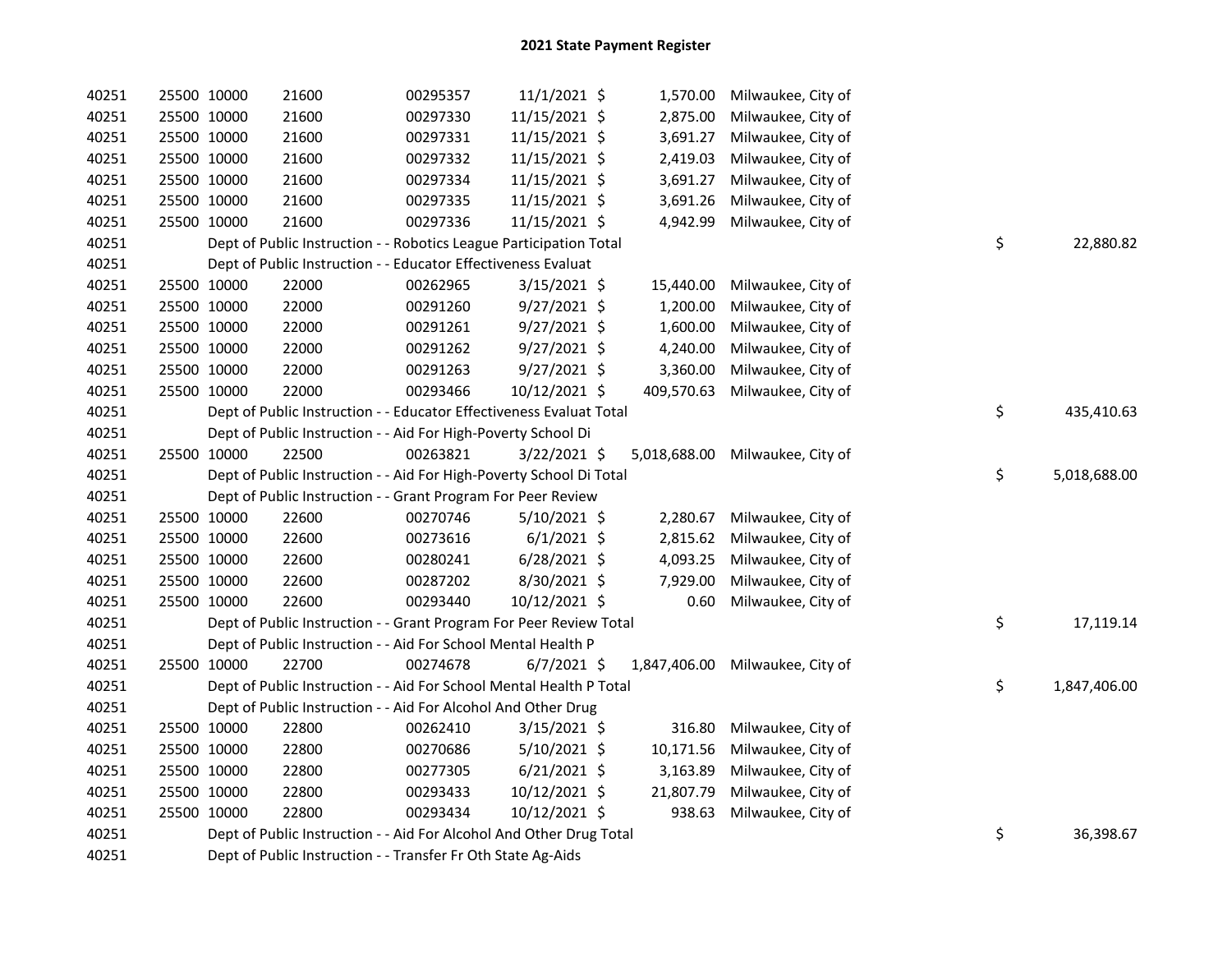| 40251 | 25500 10000 | 23200 | 00252784                                                           | $1/11/2021$ \$ | 4,579.01      | Milwaukee, City of |    |              |
|-------|-------------|-------|--------------------------------------------------------------------|----------------|---------------|--------------------|----|--------------|
| 40251 | 25500 10000 | 23200 | 00252789                                                           | $1/11/2021$ \$ | 399,736.45    | Milwaukee, City of |    |              |
| 40251 | 25500 10000 | 23200 | 00256677                                                           | $2/1/2021$ \$  | 196,968.26    | Milwaukee, City of |    |              |
| 40251 | 25500 10000 | 23200 | 00262301                                                           | 3/15/2021 \$   | 53,905.06     | Milwaukee, City of |    |              |
| 40251 | 25500 10000 | 23200 | 00273019                                                           | 5/24/2021 \$   | 137,821.73    | Milwaukee, City of |    |              |
| 40251 | 25500 10000 | 23200 | 00279978                                                           | $6/28/2021$ \$ | 54,239.78     | Milwaukee, City of |    |              |
| 40251 | 25500 10000 | 23200 | 00280133                                                           | $6/28/2021$ \$ | 173,622.52    | Milwaukee, City of |    |              |
| 40251 | 25500 10000 | 23200 | 00286060                                                           | $8/16/2021$ \$ | 511,875.24    | Milwaukee, City of |    |              |
| 40251 | 25500 10000 | 23200 | 00286280                                                           | 8/16/2021 \$   | 4,980,182.48  | Milwaukee, City of |    |              |
| 40251 | 25500 10000 | 23200 | 00292803                                                           | 10/4/2021 \$   | 9,728.12      | Milwaukee, City of |    |              |
| 40251 | 25500 10000 | 23200 | 00293489                                                           | 10/12/2021 \$  | 202,806.67    | Milwaukee, City of |    |              |
| 40251 | 25500 10000 | 23200 | 00293491                                                           | 10/12/2021 \$  | 801,230.57    | Milwaukee, City of |    |              |
| 40251 |             |       | Dept of Public Instruction - - Transfer Fr Oth State Ag-Aids Total |                |               |                    | \$ | 7,526,695.89 |
| 40251 |             |       | Dept of Public Instruction - - Federal Aids, Local Aid             |                |               |                    |    |              |
| 40251 | 25500 10000 | 24100 | 00253328                                                           | $1/11/2021$ \$ | 455,693.07    | Milwaukee, City of |    |              |
| 40251 | 25500 10000 | 24100 | 00254986                                                           | $1/19/2021$ \$ | 232,504.91    | Milwaukee, City of |    |              |
| 40251 | 25500 10000 | 24100 | 00255289                                                           | $1/25/2021$ \$ | 1,236,021.07  | Milwaukee, City of |    |              |
| 40251 | 25500 10000 | 24100 | 00255290                                                           | $1/25/2021$ \$ | 5,931,636.76  | Milwaukee, City of |    |              |
| 40251 | 25500 10000 | 24100 | 00256361                                                           | $2/1/2021$ \$  | 586,012.86    | Milwaukee, City of |    |              |
| 40251 | 25500 10000 | 24100 | 00256795                                                           | $2/1/2021$ \$  | 22,714,235.88 | Milwaukee, City of |    |              |
| 40251 | 25500 10000 | 24100 | 00256837                                                           | 2/1/2021 \$    | 152,188.24    | Milwaukee, City of |    |              |
| 40251 | 25500 10000 | 24100 | 00256867                                                           | $2/1/2021$ \$  | 571,996.49    | Milwaukee, City of |    |              |
| 40251 | 25500 10000 | 24100 | 00256884                                                           | $2/1/2021$ \$  | 133,379.07    | Milwaukee, City of |    |              |
| 40251 | 25500 10000 | 24100 | 00256893                                                           | $2/1/2021$ \$  | 31,792.37     | Milwaukee, City of |    |              |
| 40251 | 25500 10000 | 24100 | 00256982                                                           | $2/1/2021$ \$  | 120,418.86    | Milwaukee, City of |    |              |
| 40251 | 25500 10000 | 24100 | 00257374                                                           | 2/8/2021 \$    | 2,253,355.55  | Milwaukee, City of |    |              |
| 40251 | 25500 10000 | 24100 | 00257382                                                           | 2/8/2021 \$    | 258,825.81    | Milwaukee, City of |    |              |
| 40251 | 25500 10000 | 24100 | 00258481                                                           | 2/16/2021 \$   | 1,222.32      | Milwaukee, City of |    |              |
| 40251 | 25500 10000 | 24100 | 00258504                                                           | 2/16/2021 \$   | 48,285.58     | Milwaukee, City of |    |              |
| 40251 | 25500 10000 | 24100 | 00258579                                                           | $2/16/2021$ \$ | 5,495.00      | Milwaukee, City of |    |              |
| 40251 | 25500 10000 | 24100 | 00258580                                                           | 2/16/2021 \$   | 11,703.38     | Milwaukee, City of |    |              |
| 40251 | 25500 10000 | 24100 | 00258597                                                           | 2/16/2021 \$   | 127,564.05    | Milwaukee, City of |    |              |
| 40251 | 25500 10000 | 24100 | 00260819                                                           | $3/1/2021$ \$  | 9,445,618.19  | Milwaukee, City of |    |              |
| 40251 | 25500 10000 | 24100 | 00260820                                                           | $3/1/2021$ \$  | 4,791,821.66  | Milwaukee, City of |    |              |
| 40251 | 25500 10000 | 24100 | 00260823                                                           | $3/1/2021$ \$  | 1,963,493.42  | Milwaukee, City of |    |              |
| 40251 | 25500 10000 | 24100 | 00260880                                                           | $3/1/2021$ \$  | 2,497.60      | Milwaukee, City of |    |              |
| 40251 | 25500 10000 | 24100 | 00260987                                                           | $3/1/2021$ \$  | 689,301.39    | Milwaukee, City of |    |              |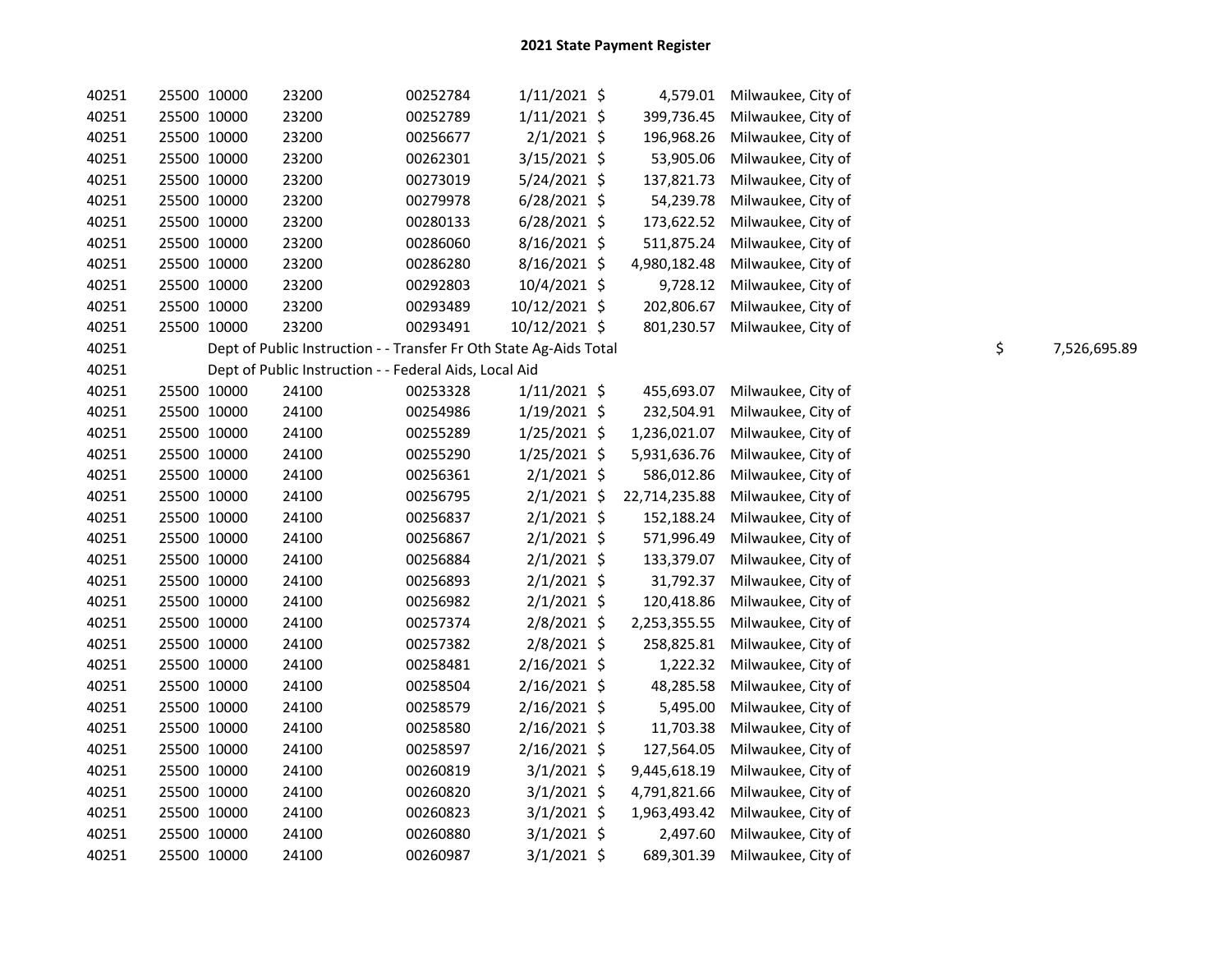| 40251 | 25500 10000 | 24100 | 00261218 | 3/8/2021 \$    | 57,634.62     | Milwaukee, City of |
|-------|-------------|-------|----------|----------------|---------------|--------------------|
| 40251 | 25500 10000 | 24100 | 00261219 | 3/8/2021 \$    | 1,708,564.97  | Milwaukee, City of |
| 40251 | 25500 10000 | 24100 | 00261263 | 3/8/2021 \$    | 50,403.53     | Milwaukee, City of |
| 40251 | 25500 10000 | 24100 | 00261320 | 3/8/2021 \$    | 220,269.20    | Milwaukee, City of |
| 40251 | 25500 10000 | 24100 | 00262038 | 3/15/2021 \$   | 224,326.03    | Milwaukee, City of |
| 40251 | 25500 10000 | 24100 | 00265115 | 3/22/2021 \$   | 15,507.79     | Milwaukee, City of |
| 40251 | 25500 10000 | 24100 | 00265762 | 3/29/2021 \$   | 495,411.73    | Milwaukee, City of |
| 40251 | 25500 10000 | 24100 | 00266940 | 4/5/2021 \$    | 150,044.22    | Milwaukee, City of |
| 40251 | 25500 10000 | 24100 | 00270263 | 5/3/2021 \$    | 89,266.94     | Milwaukee, City of |
| 40251 | 25500 10000 | 24100 | 00270266 | $5/3/2021$ \$  | 50,437.45     | Milwaukee, City of |
| 40251 | 25500 10000 | 24100 | 00270268 | 5/3/2021 \$    | 46,227.60     | Milwaukee, City of |
| 40251 | 25500 10000 | 24100 | 00270290 | 5/3/2021 \$    | 12,617,623.47 | Milwaukee, City of |
| 40251 | 25500 10000 | 24100 | 00270302 | $5/3/2021$ \$  | 4,516,794.28  | Milwaukee, City of |
| 40251 | 25500 10000 | 24100 | 00270320 | $5/3/2021$ \$  | 2,673,130.96  | Milwaukee, City of |
| 40251 | 25500 10000 | 24100 | 00270321 | $5/3/2021$ \$  | 2,083,492.71  | Milwaukee, City of |
| 40251 | 25500 10000 | 24100 | 00270341 | 5/3/2021 \$    | 1,220,670.05  | Milwaukee, City of |
| 40251 | 25500 10000 | 24100 | 00270361 | $5/3/2021$ \$  | 83,612.63     | Milwaukee, City of |
| 40251 | 25500 10000 | 24100 | 00270370 | 5/3/2021 \$    | 62,802.01     | Milwaukee, City of |
| 40251 | 25500 10000 | 24100 | 00270616 | 5/10/2021 \$   | 253,563.39    | Milwaukee, City of |
| 40251 | 25500 10000 | 24100 | 00270617 | 5/10/2021 \$   | 392,740.07    | Milwaukee, City of |
| 40251 | 25500 10000 | 24100 | 00270643 | 5/10/2021 \$   | 0.44          | Milwaukee, City of |
| 40251 | 25500 10000 | 24100 | 00270644 | 5/10/2021 \$   | 5,321,640.37  | Milwaukee, City of |
| 40251 | 25500 10000 | 24100 | 00270815 | 5/10/2021 \$   | 289,660.89    | Milwaukee, City of |
| 40251 | 25500 10000 | 24100 | 00270820 | 5/10/2021 \$   | 258,649.86    | Milwaukee, City of |
| 40251 | 25500 10000 | 24100 | 00270838 | 5/10/2021 \$   | 1,666,853.74  | Milwaukee, City of |
| 40251 | 25500 10000 | 24100 | 00271010 | 5/10/2021 \$   | 925,770.25    | Milwaukee, City of |
| 40251 | 25500 10000 | 24100 | 00273026 | 5/24/2021 \$   | 25,192.48     | Milwaukee, City of |
| 40251 | 25500 10000 | 24100 | 00273977 | $6/1/2021$ \$  | 1,846.00      | Milwaukee, City of |
| 40251 | 25500 10000 | 24100 | 00278192 | $6/21/2021$ \$ | 31,785.91     | Milwaukee, City of |
| 40251 | 25500 10000 | 24100 | 00278538 | $6/21/2021$ \$ | 2,048,529.91  | Milwaukee, City of |
| 40251 | 25500 10000 | 24100 | 00279286 | $6/21/2021$ \$ | 1,317,402.08  | Milwaukee, City of |
| 40251 | 25500 10000 | 24100 | 00279574 | 6/28/2021 \$   | 208,802.19    | Milwaukee, City of |
| 40251 | 25500 10000 | 24100 | 00279575 | 6/28/2021 \$   | 867,998.50    | Milwaukee, City of |
| 40251 | 25500 10000 | 24100 | 00279599 | 6/28/2021 \$   | 4,459,743.02  | Milwaukee, City of |
| 40251 | 25500 10000 | 24100 | 00279619 | 6/28/2021 \$   | 252,867.18    | Milwaukee, City of |
| 40251 | 25500 10000 | 24100 | 00279738 | 6/28/2021 \$   | 1,703,706.08  | Milwaukee, City of |
| 40251 | 25500 10000 | 24100 | 00279780 | 6/28/2021 \$   | 4,384,977.22  | Milwaukee, City of |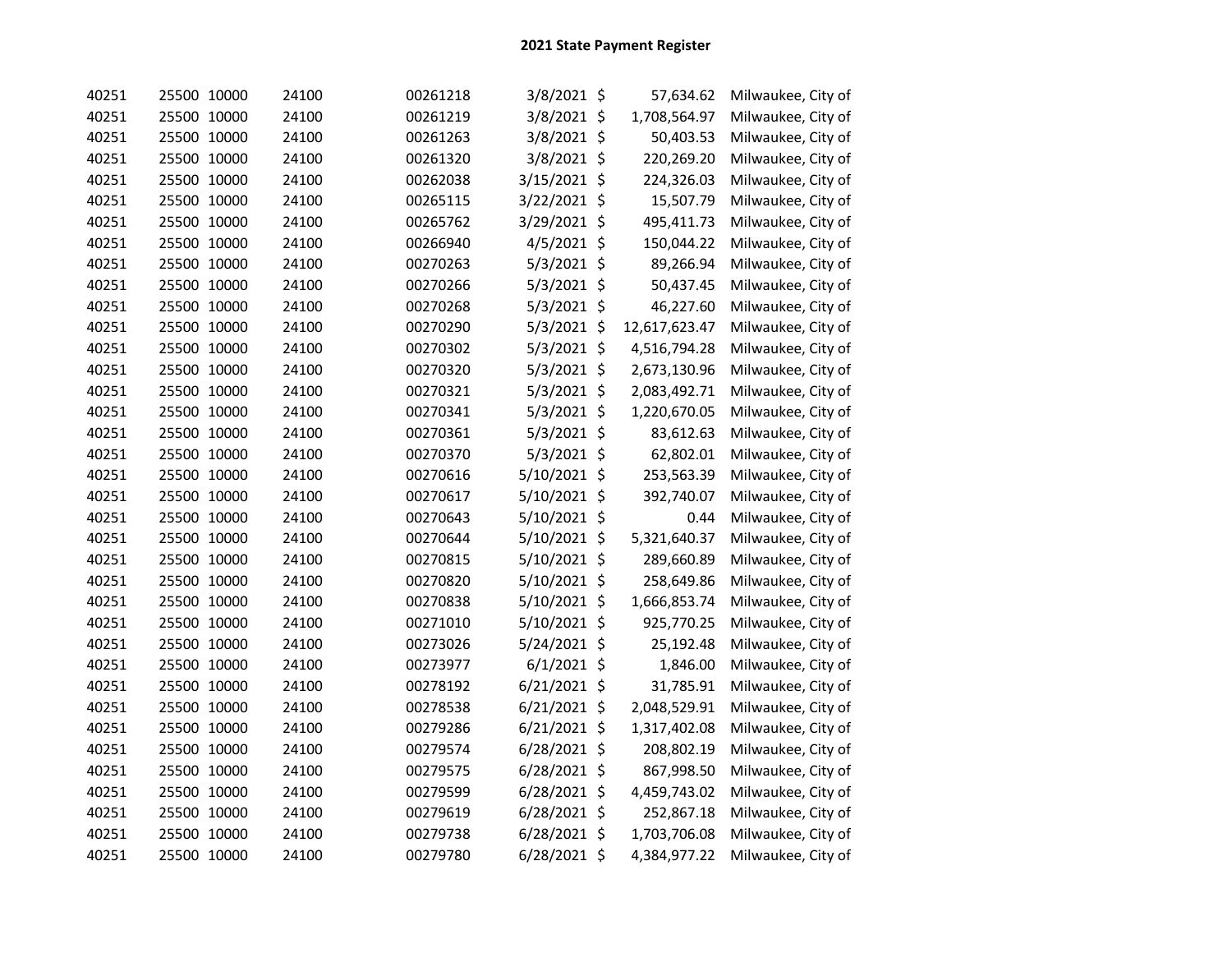| 40251 | 25500 10000 | 24100 | 00280168 | $6/28/2021$ \$ | 68,044.56     | Milwaukee, City of |
|-------|-------------|-------|----------|----------------|---------------|--------------------|
| 40251 | 25500 10000 | 24100 | 00280177 | $6/28/2021$ \$ | 117,387.22    | Milwaukee, City of |
| 40251 | 25500 10000 | 24100 | 00280213 | 6/28/2021 \$   | 1,090,399.15  | Milwaukee, City of |
| 40251 | 25500 10000 | 24100 | 00280264 | 6/28/2021 \$   | 190,299.75    | Milwaukee, City of |
| 40251 | 25500 10000 | 24100 | 00280415 | 6/28/2021 \$   | 423,359.48    | Milwaukee, City of |
| 40251 | 25500 10000 | 24100 | 00280416 | 6/28/2021 \$   | 263,921.54    | Milwaukee, City of |
| 40251 | 25500 10000 | 24100 | 00280475 | 6/28/2021 \$   | 35,305.86     | Milwaukee, City of |
| 40251 | 25500 10000 | 24100 | 00280515 | $6/28/2021$ \$ | 271,721.38    | Milwaukee, City of |
| 40251 | 25500 10000 | 24100 | 00280611 | 6/28/2021 \$   | 1,490,975.53  | Milwaukee, City of |
| 40251 | 25500 10000 | 24100 | 00282113 | 7/19/2021 \$   | 42,321.06     | Milwaukee, City of |
| 40251 | 25500 10000 | 24100 | 00282114 | 7/19/2021 \$   | 78,060.64     | Milwaukee, City of |
| 40251 | 25500 10000 | 24100 | 00282116 | 7/19/2021 \$   | 371,706.21    | Milwaukee, City of |
| 40251 | 25500 10000 | 24100 | 00282118 | 7/19/2021 \$   | 514,965.04    | Milwaukee, City of |
| 40251 | 25500 10000 | 24100 | 00282119 | 7/19/2021 \$   | 569,942.93    | Milwaukee, City of |
| 40251 | 25500 10000 | 24100 | 00282509 | 7/19/2021 \$   | 1,967.04      | Milwaukee, City of |
| 40251 | 25500 10000 | 24100 | 00283037 | 7/26/2021 \$   | 550,910.81    | Milwaukee, City of |
| 40251 | 25500 10000 | 24100 | 00284074 | 7/26/2021 \$   | 58,211.35     | Milwaukee, City of |
| 40251 | 25500 10000 | 24100 | 00284980 | 8/9/2021 \$    | 5,769,510.34  | Milwaukee, City of |
| 40251 | 25500 10000 | 24100 | 00285262 | 8/9/2021 \$    | 330,615.82    | Milwaukee, City of |
| 40251 | 25500 10000 | 24100 | 00285432 | 8/9/2021 \$    | 15,273.72     | Milwaukee, City of |
| 40251 | 25500 10000 | 24100 | 00286014 | 8/16/2021 \$   | 495,799.16    | Milwaukee, City of |
| 40251 | 25500 10000 | 24100 | 00286077 | 8/16/2021 \$   | 1,564,653.83  | Milwaukee, City of |
| 40251 | 25500 10000 | 24100 | 00286078 | 8/16/2021 \$   | 419,841.00    | Milwaukee, City of |
| 40251 | 25500 10000 | 24100 | 00286162 | 8/16/2021 \$   | 3,888.75      | Milwaukee, City of |
| 40251 | 25500 10000 | 24100 | 00286163 | 8/16/2021 \$   | 42,408.54     | Milwaukee, City of |
| 40251 | 25500 10000 | 24100 | 00286164 | 8/16/2021 \$   | 9,746.19      | Milwaukee, City of |
| 40251 | 25500 10000 | 24100 | 00286165 | 8/16/2021 \$   | 18,002,647.40 | Milwaukee, City of |
| 40251 | 25500 10000 | 24100 | 00286167 | 8/16/2021 \$   | 5,328,384.46  | Milwaukee, City of |
| 40251 | 25500 10000 | 24100 | 00286209 | 8/16/2021 \$   | 279,864.64    | Milwaukee, City of |
| 40251 | 25500 10000 | 24100 | 00286235 | 8/16/2021 \$   | 2,516,980.73  | Milwaukee, City of |
| 40251 | 25500 10000 | 24100 | 00286243 | 8/16/2021 \$   | 4,929,491.01  | Milwaukee, City of |
| 40251 | 25500 10000 | 24100 | 00286592 | 8/23/2021 \$   | 41,505.00     | Milwaukee, City of |
| 40251 | 25500 10000 | 24100 | 00286593 | 8/23/2021 \$   | 1,583,570.04  | Milwaukee, City of |
| 40251 | 25500 10000 | 24100 | 00286817 | 8/23/2021 \$   | 8,453.01      | Milwaukee, City of |
| 40251 | 25500 10000 | 24100 | 00286818 | 8/23/2021 \$   | 4,143.23      | Milwaukee, City of |
| 40251 | 25500 10000 | 24100 | 00286974 | 8/30/2021 \$   | 232,925.27    | Milwaukee, City of |
| 40251 | 25500 10000 | 24100 | 00286975 | 8/30/2021 \$   | 153,033.76    | Milwaukee, City of |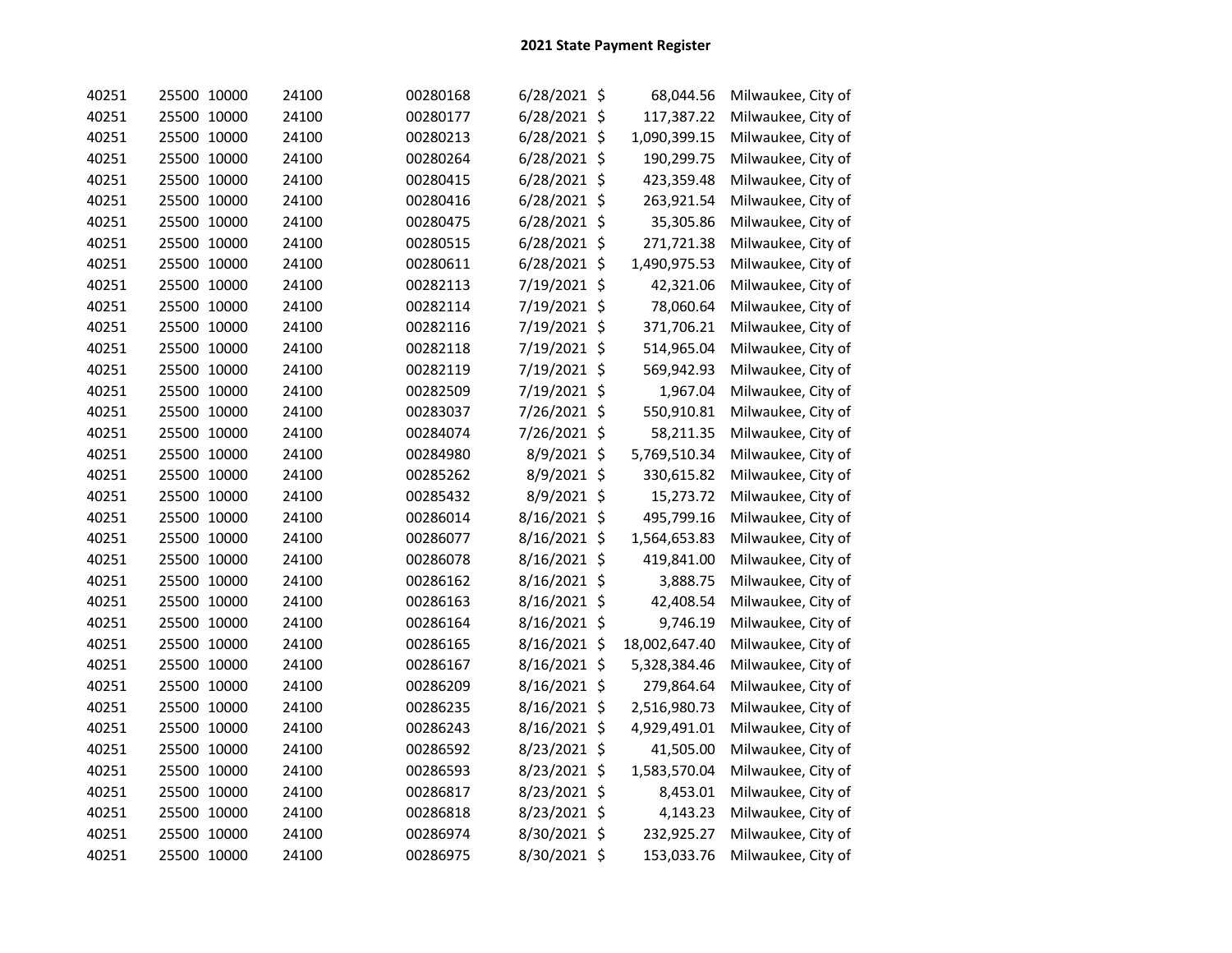| 40251 | 25500 10000 | 24100 | 00286979 | 8/30/2021 \$  | 12,623.08    | Milwaukee, City of |
|-------|-------------|-------|----------|---------------|--------------|--------------------|
| 40251 | 25500 10000 | 24100 | 00287051 | 8/30/2021 \$  | 85,666.05    | Milwaukee, City of |
| 40251 | 25500 10000 | 24100 | 00288768 | 9/7/2021 \$   | 33,082.33    | Milwaukee, City of |
| 40251 | 25500 10000 | 24100 | 00289304 | 9/13/2021 \$  | 96,886.13    | Milwaukee, City of |
| 40251 | 25500 10000 | 24100 | 00289586 | 9/20/2021 \$  | 2,320.74     | Milwaukee, City of |
| 40251 | 25500 10000 | 24100 | 00291776 | 9/27/2021 \$  | 5,464,141.71 | Milwaukee, City of |
| 40251 | 25500 10000 | 24100 | 00292376 | 9/30/2021 \$  | 256,300.93   | Milwaukee, City of |
| 40251 | 25500 10000 | 24100 | 00293243 | 10/12/2021 \$ | 20,555.95    | Milwaukee, City of |
| 40251 | 25500 10000 | 24100 | 00293342 | 10/12/2021 \$ | 55,540.80    | Milwaukee, City of |
| 40251 | 25500 10000 | 24100 | 00293383 | 10/12/2021 \$ | 2,625,858.00 | Milwaukee, City of |
| 40251 | 25500 10000 | 24100 | 00293391 | 10/12/2021 \$ | 31,837.29    | Milwaukee, City of |
| 40251 | 25500 10000 | 24100 | 00293395 | 10/12/2021 \$ | 447,557.10   | Milwaukee, City of |
| 40251 | 25500 10000 | 24100 | 00293448 | 10/12/2021 \$ | 4,854,576.94 | Milwaukee, City of |
| 40251 | 25500 10000 | 24100 | 00293465 | 10/12/2021 \$ | 4,435,538.85 | Milwaukee, City of |
| 40251 | 25500 10000 | 24100 | 00293483 | 10/12/2021 \$ | 82,825.54    | Milwaukee, City of |
| 40251 | 25500 10000 | 24100 | 00293490 | 10/12/2021 \$ | 3,037,727.13 | Milwaukee, City of |
| 40251 | 25500 10000 | 24100 | 00293497 | 10/12/2021 \$ | 66,926.70    | Milwaukee, City of |
| 40251 | 25500 10000 | 24100 | 00293504 | 10/12/2021 \$ | 134,602.41   | Milwaukee, City of |
| 40251 | 25500 10000 | 24100 | 00293506 | 10/12/2021 \$ | 20,545.71    | Milwaukee, City of |
| 40251 | 25500 10000 | 24100 | 00293507 | 10/12/2021 \$ | 52,745.82    | Milwaukee, City of |
| 40251 | 25500 10000 | 24100 | 00293527 | 10/12/2021 \$ | 309,114.51   | Milwaukee, City of |
| 40251 | 25500 10000 | 24100 | 00293559 | 10/12/2021 \$ | 197,867.90   | Milwaukee, City of |
| 40251 | 25500 10000 | 24100 | 00293560 | 10/12/2021 \$ | 267,164.60   | Milwaukee, City of |
| 40251 | 25500 10000 | 24100 | 00293566 | 10/12/2021 \$ | 30,000.00    | Milwaukee, City of |
| 40251 | 25500 10000 | 24100 | 00293568 | 10/12/2021 \$ | 72,614.89    | Milwaukee, City of |
| 40251 | 25500 10000 | 24100 | 00293585 | 10/12/2021 \$ | 514,407.34   | Milwaukee, City of |
| 40251 | 25500 10000 | 24100 | 00293600 | 10/12/2021 \$ | 622,312.87   | Milwaukee, City of |
| 40251 | 25500 10000 | 24100 | 00294286 | 10/18/2021 \$ | 39,940.05    | Milwaukee, City of |
| 40251 | 25500 10000 | 24100 | 00294506 | 10/18/2021 \$ | 15,344.63    | Milwaukee, City of |
| 40251 | 25500 10000 | 24100 | 00294508 | 10/18/2021 \$ | 49,631.94    | Milwaukee, City of |
| 40251 | 25500 10000 | 24100 | 00294578 | 10/18/2021 \$ | 162,064.36   | Milwaukee, City of |
| 40251 | 25500 10000 | 24100 | 00295089 | 10/25/2021 \$ | 381,840.91   | Milwaukee, City of |
| 40251 | 25500 10000 | 24100 | 00295090 | 10/25/2021 \$ | 1,087,870.72 | Milwaukee, City of |
| 40251 | 25500 10000 | 24100 | 00295091 | 10/25/2021 \$ | 881,021.81   | Milwaukee, City of |
| 40251 | 25500 10000 | 24100 | 00295092 | 10/25/2021 \$ | 27,183.75    | Milwaukee, City of |
| 40251 | 25500 10000 | 24100 | 00295093 | 10/25/2021 \$ | 28,959.36    | Milwaukee, City of |
| 40251 | 25500 10000 | 24100 | 00295094 | 10/25/2021 \$ | 100,631.30   | Milwaukee, City of |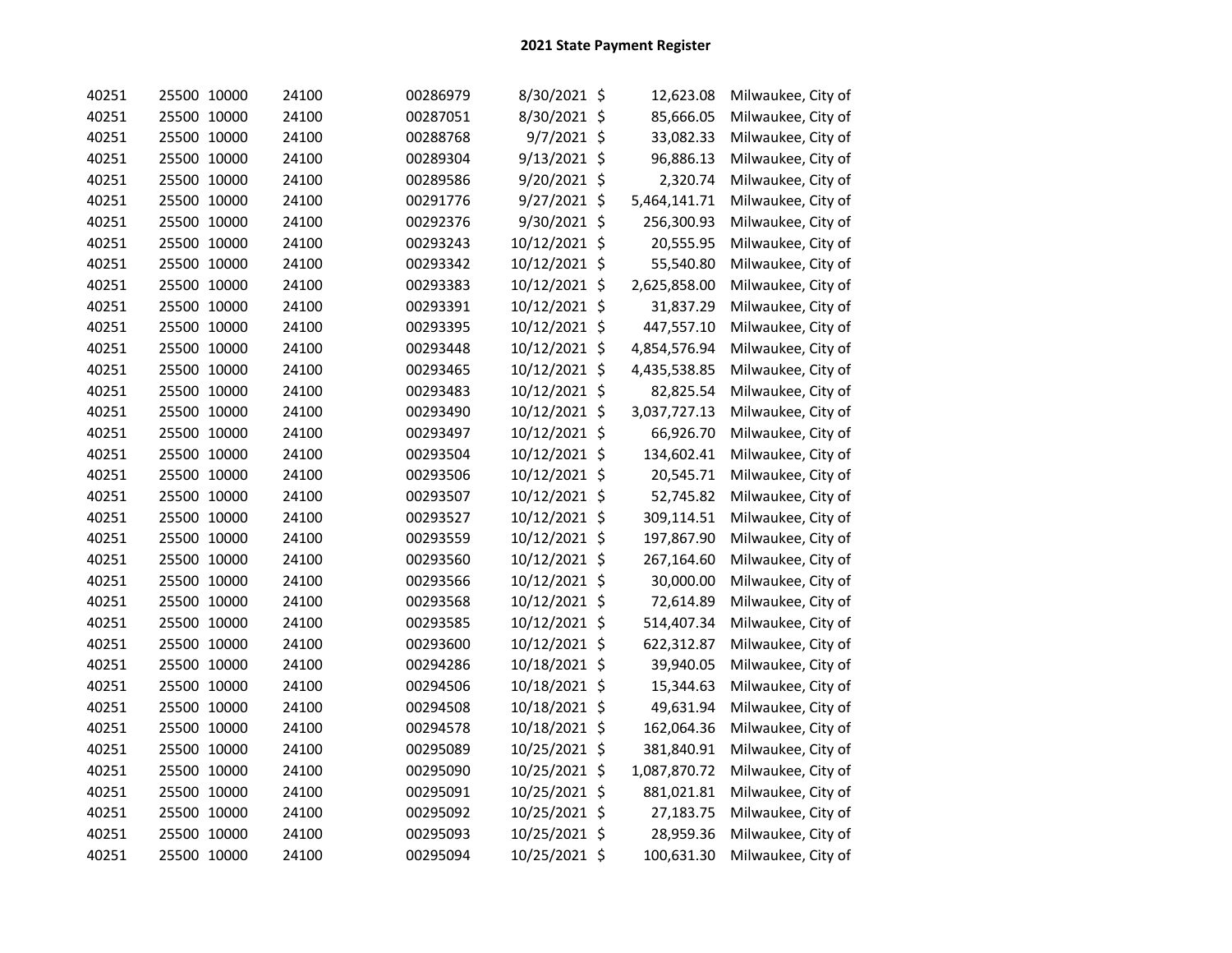| 40251 | 25500 10000 | 24100 | 00295095                                                            | 10/25/2021 \$  | 127,493.64   | Milwaukee, City of |                      |
|-------|-------------|-------|---------------------------------------------------------------------|----------------|--------------|--------------------|----------------------|
| 40251 | 25500 10000 | 24100 | 00295562                                                            | $11/1/2021$ \$ | 871,508.43   | Milwaukee, City of |                      |
| 40251 | 25500 10000 | 24100 | 00295724                                                            | 11/8/2021 \$   | 4,960,996.68 | Milwaukee, City of |                      |
| 40251 | 25500 10000 | 24100 | 00295725                                                            | 11/8/2021 \$   | 2,087,546.85 | Milwaukee, City of |                      |
| 40251 | 25500 10000 | 24100 | 00296541                                                            | 11/15/2021 \$  | 29,383.00    | Milwaukee, City of |                      |
| 40251 | 25500 10000 | 24100 | 00296542                                                            | 11/15/2021 \$  | 287,472.92   | Milwaukee, City of |                      |
| 40251 | 25500 10000 | 24100 | 00296669                                                            | 11/15/2021 \$  | 50,071.70    | Milwaukee, City of |                      |
| 40251 | 25500 10000 | 24100 | 00297818                                                            | 11/15/2021 \$  | 5,814.00     | Milwaukee, City of |                      |
| 40251 | 25500 10000 | 24100 | 00300040                                                            | 11/29/2021 \$  | 4,239,679.19 | Milwaukee, City of |                      |
| 40251 | 25500 10000 | 24100 | 00301362                                                            | 12/13/2021 \$  | 11,994.04    | Milwaukee, City of |                      |
| 40251 | 25500 10000 | 24100 | 00303296                                                            | 12/27/2021 \$  | 341,253.02   | Milwaukee, City of |                      |
| 40251 | 25500 10000 | 24100 | 00303297                                                            | 12/27/2021 \$  | 70,564.65    | Milwaukee, City of |                      |
| 40251 | 25500 10000 | 24100 | 00303398                                                            | 12/27/2021 \$  | 927,018.41   | Milwaukee, City of |                      |
| 40251 | 25500 10000 | 24100 | 00303546                                                            | 12/27/2021 \$  | 4,166,112.45 | Milwaukee, City of |                      |
| 40251 |             |       | Dept of Public Instruction - - Federal Aids, Local Aid Total        |                |              |                    | \$<br>195,197,987.88 |
| 40251 |             |       | Dept of Public Instruction - - Supplemental Per Pupil Aid           |                |              |                    |                      |
| 40251 | 25500 10000 | 24500 | 00264913                                                            | $3/22/2021$ \$ | 225,594.00   | Milwaukee, City of |                      |
| 40251 |             |       | Dept of Public Instruction - - Supplemental Per Pupil Aid Total     |                |              |                    | \$<br>225,594.00     |
| 40251 |             |       | Dept of Public Instruction - - Peer-to-peer suicide preventio       |                |              |                    |                      |
| 40251 | 25500 10000 | 24600 | 00277322                                                            | $6/21/2021$ \$ | 1,000.00     | Milwaukee, City of |                      |
| 40251 | 25500 10000 | 24600 | 00281516                                                            | 7/12/2021 \$   | 1,000.00     | Milwaukee, City of |                      |
| 40251 |             |       | Dept of Public Instruction - - Peer-to-peer suicide preventio Total |                |              |                    | \$<br>2,000.00       |
| 40251 |             |       | Dept of Public Instruction - - Transition Incentive Grants          |                |              |                    |                      |
| 40251 | 25500 10000 | 25600 | 00277483                                                            | $6/21/2021$ \$ | 462,000.00   | Milwaukee, City of |                      |
| 40251 |             |       | Dept of Public Instruction - - Transition Incentive Grants Total    |                |              |                    | \$<br>462,000.00     |
| 40251 |             |       | Dept of Public Instruction - - Head Start Supplement                |                |              |                    |                      |
| 40251 | 25500 10000 | 27300 | 00257215                                                            | 2/8/2021 \$    | 188,952.50   | Milwaukee, City of |                      |
| 40251 | 25500 10000 | 27300 | 00258474                                                            | 2/16/2021 \$   | 61,800.13    | Milwaukee, City of |                      |
| 40251 | 25500 10000 | 27300 | 00261224                                                            | $3/8/2021$ \$  | 58,075.71    | Milwaukee, City of |                      |
| 40251 | 25500 10000 | 27300 | 00268085                                                            | $4/19/2021$ \$ | 59,043.79    | Milwaukee, City of |                      |
| 40251 | 25500 10000 | 27300 | 00270687                                                            | 5/10/2021 \$   | 38,474.87    | Milwaukee, City of |                      |
| 40251 | 25500 10000 | 27300 | 00293435                                                            | 10/12/2021 \$  | 2,281.00     | Milwaukee, City of |                      |
| 40251 |             |       | Dept of Public Instruction - - Head Start Supplement Total          |                |              |                    | \$<br>408,628.00     |
| 40251 |             |       | Dept of Public Instruction - - Achievement Guarantee Contract       |                |              |                    |                      |
| 40251 | 25500 10000 | 27500 | 00258734                                                            | 2/16/2021 \$   | 7,956,580.00 | Milwaukee, City of |                      |
| 40251 | 25500 10000 | 27500 | 00275424                                                            | $6/14/2021$ \$ | 8,057,999.27 | Milwaukee, City of |                      |
| 40251 | 25500 10000 | 27500 | 00296792                                                            | 11/15/2021 \$  | 7,937,316.00 | Milwaukee, City of |                      |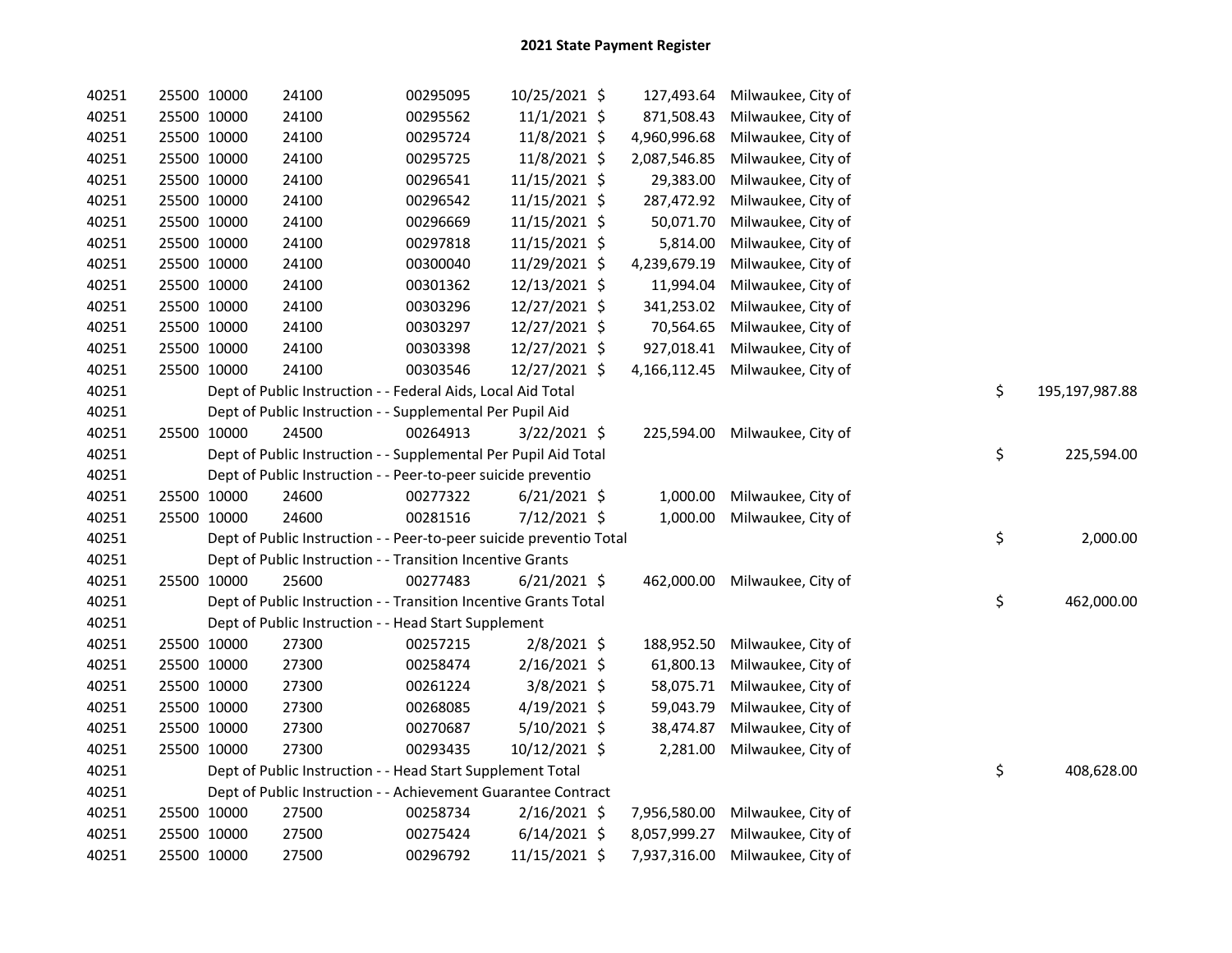| 40251 |             | Dept of Public Instruction - - Achievement Guarantee Contract Total     |          |                |            |                                  | \$<br>23,951,895.27 |
|-------|-------------|-------------------------------------------------------------------------|----------|----------------|------------|----------------------------------|---------------------|
| 40251 |             | Dept of Public Instruction - - Per Pupil Aid                            |          |                |            |                                  |                     |
| 40251 | 25500 10000 | 27900                                                                   | 00264494 | 3/22/2021 \$   |            | 55,083,112.00 Milwaukee, City of |                     |
| 40251 |             | Dept of Public Instruction - - Per Pupil Aid Total                      |          |                |            |                                  | \$<br>55,083,112.00 |
| 40251 |             | Dept of Public Instruction - - Summer School Programs; Grants           |          |                |            |                                  |                     |
| 40251 | 25500 10000 | 28100                                                                   | 00278386 | $6/21/2021$ \$ |            | 1,400,000.00 Milwaukee, City of  |                     |
| 40251 |             | Dept of Public Instruction - - Summer School Programs; Grants Total     |          |                |            |                                  | \$<br>1,400,000.00  |
| 40251 |             | Dept of Public Instruction - - School-Based Mental Health Ser           |          |                |            |                                  |                     |
| 40251 | 25500 10000 | 29700                                                                   | 00293467 | 10/12/2021 \$  | 24,944.40  | Milwaukee, City of               |                     |
| 40251 | 25500 10000 | 29700                                                                   | 00293468 | 10/12/2021 \$  | 74,872.77  | Milwaukee, City of               |                     |
| 40251 |             | Dept of Public Instruction - - School-Based Mental Health Ser Total     |          |                |            |                                  | \$<br>99,817.17     |
| 40251 |             | Dept of Public Instruction - - School Library Aids                      |          |                |            |                                  |                     |
| 40251 |             | 25500 37500<br>26200                                                    | 00269404 | 4/26/2021 \$   |            | 5,150,629.00 Milwaukee, City of  |                     |
| 40251 |             | Dept of Public Instruction - - School Library Aids Total                |          |                |            |                                  | \$<br>5,150,629.00  |
| 40251 |             | Technical College System Board - - Fire Schools, Local Assistance       |          |                |            |                                  |                     |
| 40251 | 29200 10000 | 13700                                                                   | 00009528 | $7/7/2021$ \$  |            | 22,890.32 Milwaukee, City of     |                     |
| 40251 |             | Technical College System Board - - Fire Schools, Local Assistance Total |          |                |            |                                  | \$<br>22,890.32     |
| 40251 |             | Technical College System Board - - Federal Aid, Local Assistance        |          |                |            |                                  |                     |
| 40251 | 29200 10000 | 15300                                                                   | 00009343 | $5/10/2021$ \$ | 1,407.21   | Milwaukee, City of               |                     |
| 40251 | 29200 10000 | 15300                                                                   | 00009975 | 11/30/2021 \$  | 611.55     | Milwaukee, City of               |                     |
| 40251 |             | Technical College System Board - - Federal Aid, Local Assistance Total  |          |                |            |                                  | \$<br>2,018.76      |
| 40251 |             | Dept of Natural Resources - - Air Management -- Asbestos Man            |          |                |            |                                  |                     |
| 40251 | 37000 10000 | 41500                                                                   | 00499637 | $8/13/2021$ \$ | 1,864.00   | Milwaukee, City of               |                     |
| 40251 | 37000 10000 | 41500                                                                   | 00517747 | 11/26/2021 \$  | 1,165.00   | Milwaukee, City of               |                     |
| 40251 |             | Dept of Natural Resources - - Air Management -- Asbestos Man Total      |          |                |            |                                  | \$<br>3,029.00      |
| 40251 |             | Dept of Natural Resources - - Air Management -- Stationary S            |          |                |            |                                  |                     |
| 40251 |             | 37000 10000<br>43700                                                    | 00479409 | $5/21/2021$ \$ |            | 2,796.00 Milwaukee, City of      |                     |
| 40251 |             | Dept of Natural Resources - - Air Management -- Stationary S Total      |          |                |            |                                  | \$<br>2,796.00      |
| 40251 |             | Dept of Natural Resources - - GPO-Federal Funds                         |          |                |            |                                  |                     |
| 40251 | 37000 10000 | 44100                                                                   | 00455327 | $1/8/2021$ \$  | 105,526.78 | Milwaukee, City of               |                     |
| 40251 | 37000 10000 | 44100                                                                   | 00460971 | $2/2/2021$ \$  | 10,500.00  | Milwaukee, City of               |                     |
| 40251 | 37000 10000 | 44100                                                                   | 00461369 | $2/3/2021$ \$  | 26,692.75  | Milwaukee, City of               |                     |
| 40251 | 37000 10000 | 44100                                                                   | 00464156 | $3/1/2021$ \$  | 42,717.30  | Milwaukee, City of               |                     |
| 40251 | 37000 10000 | 44100                                                                   | 00516910 | 10/28/2021 \$  | 63,280.33  | Milwaukee, City of               |                     |
| 40251 | 37000 10000 | 44100                                                                   | 00516912 | 10/28/2021 \$  | 32,294.16  | Milwaukee, City of               |                     |
| 40251 |             | Dept of Natural Resources - - GPO-Federal Funds Total                   |          |                |            |                                  | \$<br>281,011.32    |
| 40251 |             | Dept of Natural Resources - - Aids In Lieu Of Taxes - Gener             |          |                |            |                                  |                     |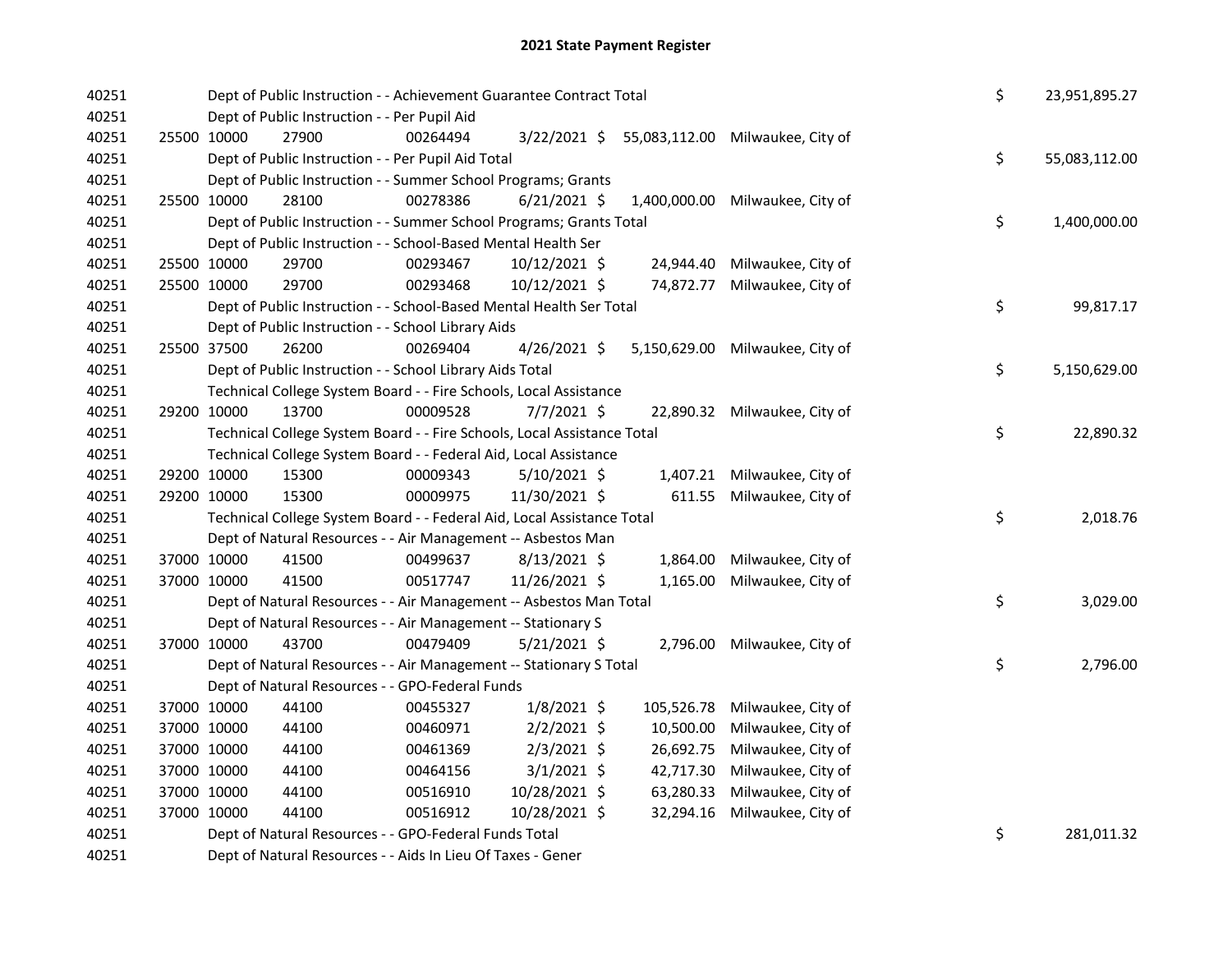| 40251 | 37000 10000 | 50300                                                             | 00458135 | 1/20/2021 \$   |          | 117,768.44 Milwaukee, City of |    |            |
|-------|-------------|-------------------------------------------------------------------|----------|----------------|----------|-------------------------------|----|------------|
| 40251 | 37000 10000 | 50300                                                             | 00458136 | $1/20/2021$ \$ |          | 36.71 Milwaukee, City of      |    |            |
| 40251 |             | Dept of Natural Resources - - Aids In Lieu Of Taxes - Gener Total |          |                |          |                               | \$ | 117,805.15 |
| 40251 |             | Dept of Natural Resources - - Seg Earned                          |          |                |          |                               |    |            |
| 40251 | 37000 21200 | 100SE                                                             | 00455235 | $1/8/2021$ \$  |          | 846.18 Milwaukee, City of     |    |            |
| 40251 |             | Dept of Natural Resources - - Seg Earned Total                    |          |                |          |                               | \$ | 846.18     |
| 40251 |             | Dept of Natural Resources - - Gen Program Ops-State Funds         |          |                |          |                               |    |            |
| 40251 | 37000 21200 | 16100                                                             | 00457962 | $1/21/2021$ \$ | 5,100.75 | Milwaukee, City of            |    |            |
| 40251 | 37000 21200 | 16100                                                             | 00463754 | 2/16/2021 \$   | 46.38    | Milwaukee, City of            |    |            |
| 40251 | 37000 21200 | 16100                                                             | 00466531 | $3/8/2021$ \$  | 157.41   | Milwaukee, City of            |    |            |
| 40251 | 37000 21200 | 16100                                                             | 00473410 | $4/15/2021$ \$ | 2,020.67 | Milwaukee, City of            |    |            |
| 40251 | 37000 21200 | 16100                                                             | 00480427 | 5/21/2021 \$   | 182.88   | Milwaukee, City of            |    |            |
| 40251 | 37000 21200 | 16100                                                             | 00480864 | 5/13/2021 \$   | 57.88    | Milwaukee, City of            |    |            |
| 40251 | 37000 21200 | 16100                                                             | 00496381 | 7/9/2021 \$    | 2,809.92 | Milwaukee, City of            |    |            |
| 40251 | 37000 21200 | 16100                                                             | 00501553 | 8/11/2021 \$   | 57.88    | Milwaukee, City of            |    |            |
| 40251 | 37000 21200 | 16100                                                             | 00512492 | 10/6/2021 \$   | 3,875.22 | Milwaukee, City of            |    |            |
| 40251 | 37000 21200 | 16100                                                             | 00516914 | 11/12/2021 \$  | 70.00    | Milwaukee, City of            |    |            |
| 40251 | 37000 21200 | 16100                                                             | 00519374 | 11/12/2021 \$  | 107.10   | Milwaukee, City of            |    |            |
| 40251 |             | Dept of Natural Resources - - Gen Program Ops-State Funds Total   |          |                |          |                               | \$ | 14,486.09  |
| 40251 |             | Dept of Natural Resources - - GPO -Federal Funds                  |          |                |          |                               |    |            |
| 40251 | 37000 21200 | 38100                                                             | 00466860 | $3/12/2021$ \$ |          | 96,694.99 Milwaukee, City of  |    |            |
| 40251 |             | Dept of Natural Resources - - GPO -Federal Funds Total            |          |                |          |                               | \$ | 96,694.99  |
| 40251 |             | Dept of Natural Resources - - Enf A - Boating Enforcement         |          |                |          |                               |    |            |
| 40251 | 37000 21200 | 55000                                                             | 00466860 | $3/12/2021$ \$ |          | 199,196.56 Milwaukee, City of |    |            |
| 40251 |             | Dept of Natural Resources - - Enf A - Boating Enforcement Total   |          |                |          |                               | \$ | 199,196.56 |
| 40251 |             | Dept of Natural Resources - - Aids In Lieu Of Taxes - Sum S       |          |                |          |                               |    |            |
| 40251 | 37000 21200 | 57900                                                             | 00476057 | $4/21/2021$ \$ |          | 7,034.11 Milwaukee, City of   |    |            |
| 40251 |             | Dept of Natural Resources - - Aids In Lieu Of Taxes - Sum S Total |          |                |          |                               | \$ | 7,034.11   |
| 40251 |             | Dept of Natural Resources - - GPO--State Funds                    |          |                |          |                               |    |            |
| 40251 | 37000 21200 | 86100                                                             | 00455970 | $1/13/2021$ \$ | 575.30   | Milwaukee, City of            |    |            |
| 40251 | 37000 21200 | 86100                                                             | 00457869 | 1/20/2021 \$   | 1,811.22 | Milwaukee, City of            |    |            |
| 40251 | 37000 21200 | 86100                                                             | 00463753 | $2/16/2021$ \$ | 595.70   | Milwaukee, City of            |    |            |
| 40251 | 37000 21200 | 86100                                                             | 00467317 | $3/12/2021$ \$ | 596.26   | Milwaukee, City of            |    |            |
| 40251 | 37000 21200 | 86100                                                             | 00473242 | $4/13/2021$ \$ | 596.26   | Milwaukee, City of            |    |            |
| 40251 | 37000 21200 | 86100                                                             | 00474111 | 4/19/2021 \$   | 2,078.12 | Milwaukee, City of            |    |            |
| 40251 | 37000 21200 | 86100                                                             | 00480928 | $5/13/2021$ \$ | 596.26   | Milwaukee, City of            |    |            |
| 40251 | 37000 21200 | 86100                                                             | 00489894 | $6/14/2021$ \$ | 935.95   | Milwaukee, City of            |    |            |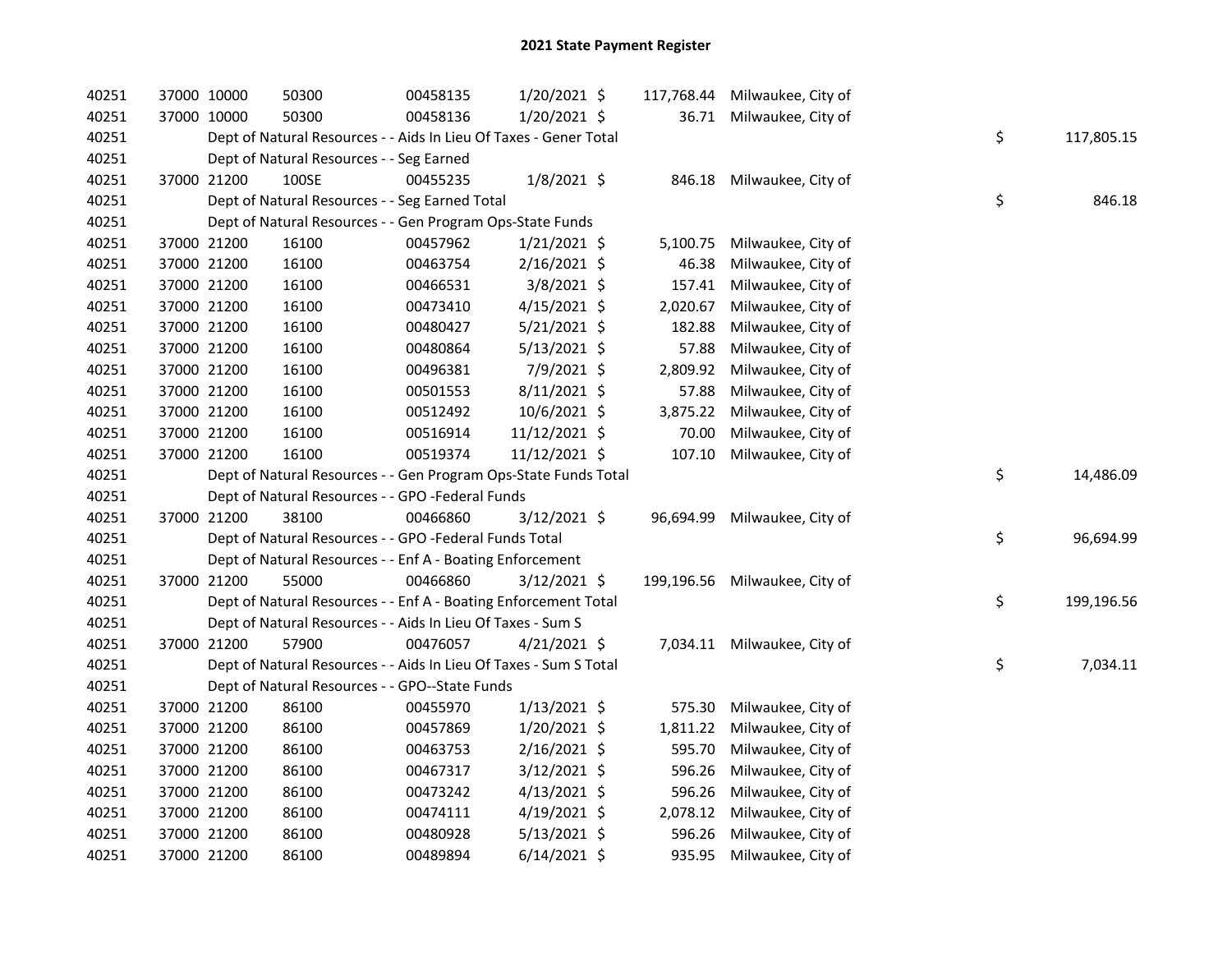| 40251 |             | 37000 21200 | 86100                                                              | 00495973 | 7/8/2021 \$    |            | 730.64 Milwaukee, City of       |    |              |
|-------|-------------|-------------|--------------------------------------------------------------------|----------|----------------|------------|---------------------------------|----|--------------|
| 40251 |             | 37000 21200 | 86100                                                              | 00498475 | 7/20/2021 \$   | 2,205.50   | Milwaukee, City of              |    |              |
| 40251 |             | 37000 21200 | 86100                                                              | 00502713 | 8/13/2021 \$   | 829.07     | Milwaukee, City of              |    |              |
| 40251 |             | 37000 21200 | 86100                                                              | 00502714 | 8/13/2021 \$   | 152.10     | Milwaukee, City of              |    |              |
| 40251 |             | 37000 21200 | 86100                                                              | 00508952 | $9/14/2021$ \$ | 864.48     | Milwaukee, City of              |    |              |
| 40251 |             | 37000 21200 | 86100                                                              | 00514850 | 10/14/2021 \$  | 841.32     | Milwaukee, City of              |    |              |
| 40251 |             | 37000 21200 | 86100                                                              | 00514851 | 10/14/2021 \$  | 6.17       | Milwaukee, City of              |    |              |
| 40251 |             | 37000 21200 | 86100                                                              | 00515685 | 10/22/2021 \$  | 4,765.40   | Milwaukee, City of              |    |              |
| 40251 |             | 37000 21200 | 86100                                                              | 00519450 | 11/12/2021 \$  | 1,398.16   | Milwaukee, City of              |    |              |
| 40251 |             | 37000 21200 | 86100                                                              | 00519451 | 11/12/2021 \$  | 6.17       | Milwaukee, City of              |    |              |
| 40251 |             | 37000 21200 | 86100                                                              | 00524002 | 12/9/2021 \$   | 852.90     | Milwaukee, City of              |    |              |
| 40251 |             | 37000 21200 | 86100                                                              | 00524003 | 12/9/2021 \$   | 6.17       | Milwaukee, City of              |    |              |
| 40251 |             |             | Dept of Natural Resources - - GPO--State Funds Total               |          |                |            |                                 | \$ | 20,443.15    |
| 40251 |             |             | Dept of Natural Resources - - Fin Asst For Responsible Units       |          |                |            |                                 |    |              |
| 40251 | 37000 27400 |             | 67000                                                              | 00483038 | $5/21/2021$ \$ |            | 2,170,305.41 Milwaukee, City of |    |              |
| 40251 |             |             | Dept of Natural Resources - - Fin Asst For Responsible Units Total |          |                |            |                                 | \$ | 2,170,305.41 |
| 40251 |             |             | Dept of Natural Resources - - Recycling Consolidation Grants       |          |                |            |                                 |    |              |
| 40251 |             | 37000 27400 | 67300                                                              | 00483038 | $5/21/2021$ \$ |            | 150,958.83 Milwaukee, City of   |    |              |
| 40251 |             |             | Dept of Natural Resources - - Recycling Consolidation Grants Total |          |                |            |                                 | \$ | 150,958.83   |
| 40251 |             |             | Department of Tourism - - Ab; Regranting Program                   |          |                |            |                                 |    |              |
| 40251 |             | 38000 10000 | 30900                                                              | 00009997 | 4/19/2021 \$   |            | 24,190.00 Milwaukee, City of    |    |              |
| 40251 |             |             | Department of Tourism - - Ab; Regranting Program Total             |          |                |            |                                 | \$ | 24,190.00    |
| 40251 |             |             | WI Dept of Transportation - - Conn Hwy Aids St Fds                 |          |                |            |                                 |    |              |
| 40251 |             | 39500 21100 | 16200                                                              | 00633581 | $1/4/2021$ \$  | 457,869.43 | Milwaukee, City of              |    |              |
| 40251 |             | 39500 21100 | 16200                                                              | 00669188 | $4/5/2021$ \$  | 457,869.43 | Milwaukee, City of              |    |              |
| 40251 |             | 39500 21100 | 16200                                                              | 00712676 | 7/6/2021 \$    | 457,869.43 | Milwaukee, City of              |    |              |
| 40251 |             | 39500 21100 | 16200                                                              | 00753235 | 10/4/2021 \$   | 457,869.46 | Milwaukee, City of              |    |              |
| 40251 |             |             | WI Dept of Transportation - - Conn Hwy Aids St Fds Total           |          |                |            |                                 | \$ | 1,831,477.75 |
| 40251 |             |             | WI Dept of Transportation - - Lift Bridge State Fd                 |          |                |            |                                 |    |              |
| 40251 |             | 39500 21100 | 16400                                                              | 00710218 | $7/6/2021$ \$  |            | 799,159.67 Milwaukee, City of   |    |              |
| 40251 |             |             | WI Dept of Transportation - - Lift Bridge State Fd Total           |          |                |            |                                 | \$ | 799,159.67   |
| 40251 |             |             | WI Dept of Transportation - - Hwy Sfty Loc Aid Ffd                 |          |                |            |                                 |    |              |
| 40251 |             | 39500 21100 | 18500                                                              | 00636424 | $1/6/2021$ \$  |            | 10,669.93 Milwaukee, City of    |    |              |
| 40251 |             | 39500 21100 | 18500                                                              | 00636430 | $1/6/2021$ \$  |            | 5,606.82 Milwaukee, City of     |    |              |
| 40251 |             | 39500 21100 | 18500                                                              | 00648676 | $2/3/2021$ \$  |            | 3,368.16 Milwaukee, City of     |    |              |
| 40251 |             | 39500 21100 | 18500                                                              | 00648678 | $2/3/2021$ \$  |            | 3,606.62 Milwaukee, City of     |    |              |
| 40251 |             | 39500 21100 | 18500                                                              | 00659608 | $3/1/2021$ \$  |            | 9,440.06 Milwaukee, City of     |    |              |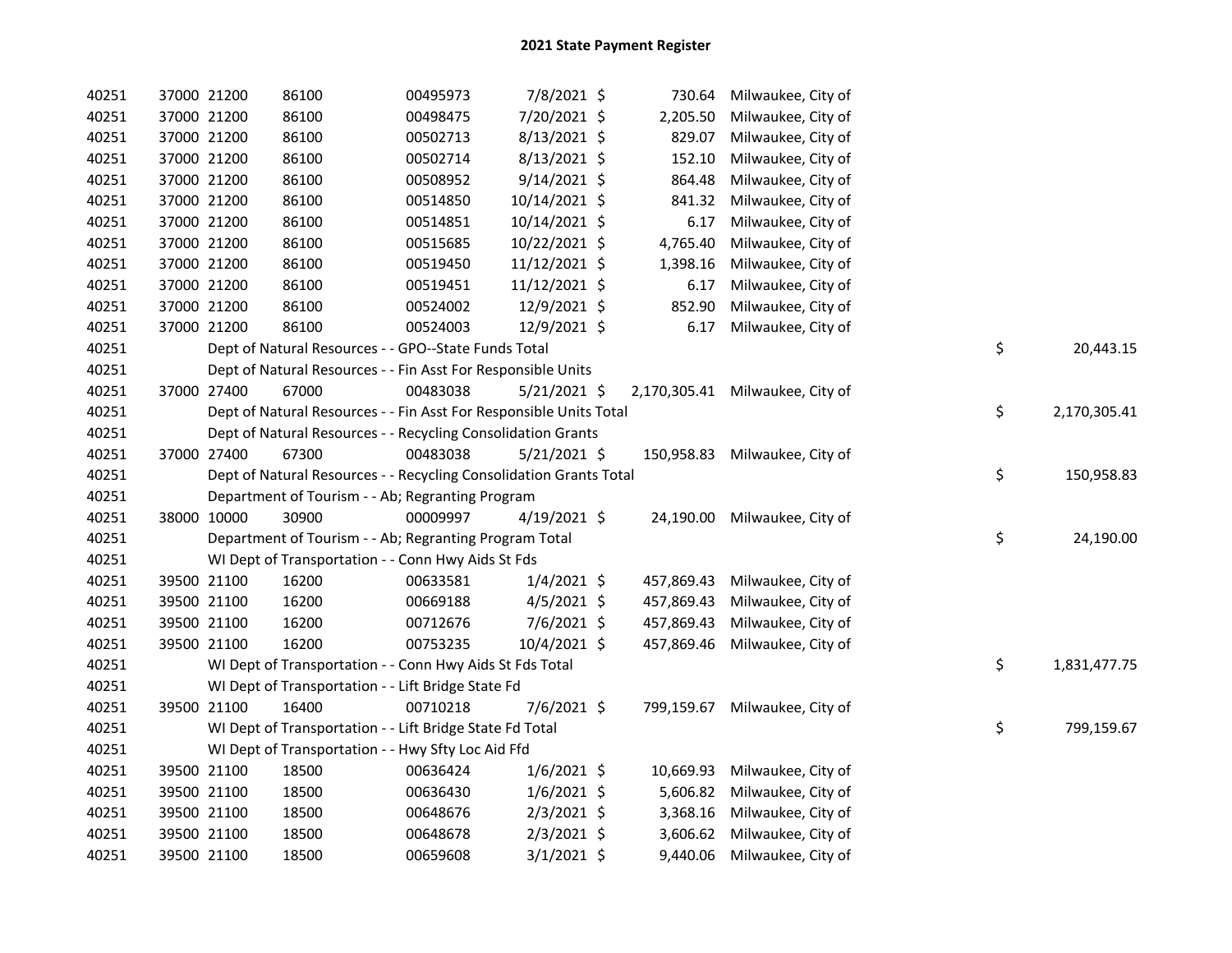| 40251 | 39500 21100 | 18500                                                        | 00659611 | $3/1/2021$ \$  |              | 6,265.14 Milwaukee, City of     |    |               |
|-------|-------------|--------------------------------------------------------------|----------|----------------|--------------|---------------------------------|----|---------------|
| 40251 | 39500 21100 | 18500                                                        | 00672432 | 3/30/2021 \$   | 4,017.70     | Milwaukee, City of              |    |               |
| 40251 | 39500 21100 | 18500                                                        | 00672435 | 3/30/2021 \$   | 6,964.22     | Milwaukee, City of              |    |               |
| 40251 | 39500 21100 | 18500                                                        | 00679492 | $4/15/2021$ \$ | 7,503.59     | Milwaukee, City of              |    |               |
| 40251 | 39500 21100 | 18500                                                        | 00682955 | 8/3/2021 \$    | 39,105.30    | Milwaukee, City of              |    |               |
| 40251 | 39500 21100 | 18500                                                        | 00704106 | $6/9/2021$ \$  | 2,565.66     | Milwaukee, City of              |    |               |
| 40251 | 39500 21100 | 18500                                                        | 00709060 | $6/21/2021$ \$ | 18,414.51    | Milwaukee, City of              |    |               |
| 40251 | 39500 21100 | 18500                                                        | 00709064 | $6/21/2021$ \$ | 8,991.73     | Milwaukee, City of              |    |               |
| 40251 | 39500 21100 | 18500                                                        | 00718913 | 7/12/2021 \$   | 8,060.07     | Milwaukee, City of              |    |               |
| 40251 | 39500 21100 | 18500                                                        | 00724122 | 7/23/2021 \$   | 7,438.23     | Milwaukee, City of              |    |               |
| 40251 | 39500 21100 | 18500                                                        | 00726156 | 7/28/2021 \$   | 10,530.97    | Milwaukee, City of              |    |               |
| 40251 | 39500 21100 | 18500                                                        | 00746420 | $9/15/2021$ \$ | 6,423.04     | Milwaukee, City of              |    |               |
| 40251 | 39500 21100 | 18500                                                        | 00746425 | 9/15/2021 \$   | 3,621.18     | Milwaukee, City of              |    |               |
| 40251 | 39500 21100 | 18500                                                        | 00746426 | $9/15/2021$ \$ | 9,955.56     | Milwaukee, City of              |    |               |
| 40251 | 39500 21100 | 18500                                                        | 00746430 | $9/15/2021$ \$ | 2,372.78     | Milwaukee, City of              |    |               |
| 40251 | 39500 21100 | 18500                                                        | 00746431 | $9/15/2021$ \$ | 2,693.58     | Milwaukee, City of              |    |               |
| 40251 | 39500 21100 | 18500                                                        | 00760765 | 10/12/2021 \$  | 13,806.88    | Milwaukee, City of              |    |               |
| 40251 | 39500 21100 | 18500                                                        | 00760766 | 10/12/2021 \$  | 9,694.51     | Milwaukee, City of              |    |               |
| 40251 | 39500 21100 | 18500                                                        | 00760767 | 10/12/2021 \$  | 15,487.39    | Milwaukee, City of              |    |               |
| 40251 | 39500 21100 | 18500                                                        | 00764448 | 10/21/2021 \$  | 3,811.93     | Milwaukee, City of              |    |               |
| 40251 | 39500 21100 | 18500                                                        | 00764449 | 10/21/2021 \$  | 3,924.14     | Milwaukee, City of              |    |               |
| 40251 | 39500 21100 | 18500                                                        | 00764450 | 10/21/2021 \$  | 3,018.92     | Milwaukee, City of              |    |               |
| 40251 | 39500 21100 | 18500                                                        | 00764454 | 10/21/2021 \$  | 8,855.81     | Milwaukee, City of              |    |               |
| 40251 | 39500 21100 | 18500                                                        | 00764455 | 10/21/2021 \$  | 6,834.57     | Milwaukee, City of              |    |               |
| 40251 | 39500 21100 | 18500                                                        | 00764456 | 10/21/2021 \$  | 3,734.72     | Milwaukee, City of              |    |               |
| 40251 | 39500 21100 | 18500                                                        | 00764457 | 10/21/2021 \$  | 3,603.01     | Milwaukee, City of              |    |               |
| 40251 | 39500 21100 | 18500                                                        | 00777319 | 11/24/2021 \$  | 19,081.19    | Milwaukee, City of              |    |               |
| 40251 | 39500 21100 | 18500                                                        | 00786327 | 12/22/2021 \$  | 7,361.85     | Milwaukee, City of              |    |               |
| 40251 | 39500 21100 | 18500                                                        | 00786330 | 12/22/2021 \$  | 6,995.58     | Milwaukee, City of              |    |               |
| 40251 |             | WI Dept of Transportation - - Hwy Sfty Loc Aid Ffd Total     |          |                |              |                                 | \$ | 283,825.35    |
| 40251 |             | WI Dept of Transportation - - Trns Aids To Mnc.-Sf           |          |                |              |                                 |    |               |
| 40251 | 39500 21100 | 19100                                                        | 00632686 | $1/4/2021$ \$  |              | 6,851,837.42 Milwaukee, City of |    |               |
| 40251 | 39500 21100 | 19100                                                        | 00668293 | $4/5/2021$ \$  | 6,851,837.42 | Milwaukee, City of              |    |               |
| 40251 | 39500 21100 | 19100                                                        | 00711781 | 7/6/2021 \$    |              | 6,851,837.42 Milwaukee, City of |    |               |
| 40251 | 39500 21100 | 19100                                                        | 00752340 | 10/4/2021 \$   |              | 6,851,837.42 Milwaukee, City of |    |               |
| 40251 |             | WI Dept of Transportation - - Trns Aids To Mnc.-Sf Total     |          |                |              |                                 | \$ | 27,407,349.68 |
| 40251 |             | WI Dept of Transportation - - Transportation Improvement, St |          |                |              |                                 |    |               |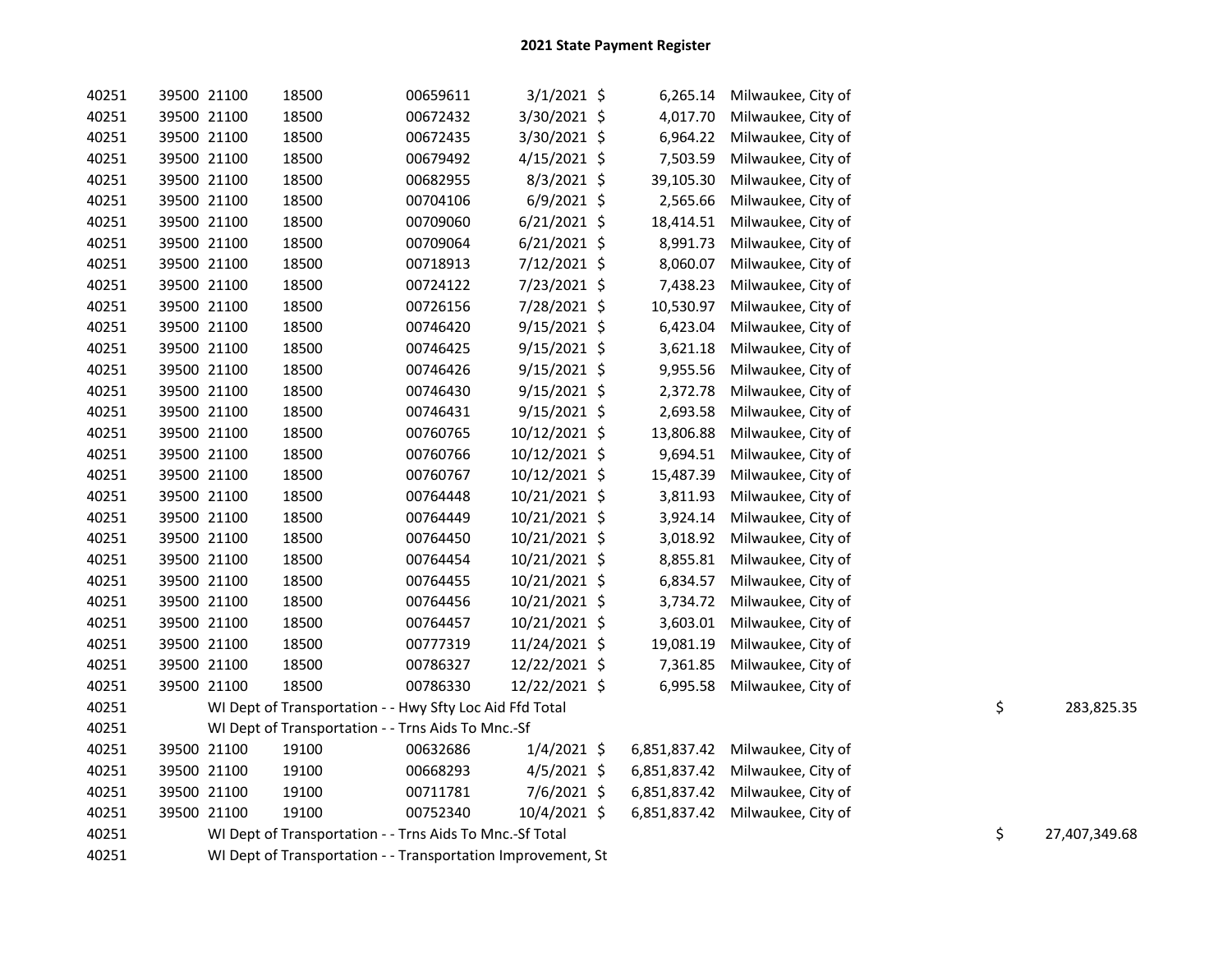| 40251 | 39500 21100 | 22200                                                              | 00658644 | $2/25/2021$ \$ |            | 22,823.11 Milwaukee, City of |                  |
|-------|-------------|--------------------------------------------------------------------|----------|----------------|------------|------------------------------|------------------|
| 40251 | 39500 21100 | 22200                                                              | 00658648 | 2/25/2021 \$   | 37,312.88  | Milwaukee, City of           |                  |
| 40251 | 39500 21100 | 22200                                                              | 00659013 | 2/25/2021 \$   | 8,479.12   | Milwaukee, City of           |                  |
| 40251 | 39500 21100 | 22200                                                              | 00659082 | 2/26/2021 \$   | 20,492.48  | Milwaukee, City of           |                  |
| 40251 | 39500 21100 | 22200                                                              | 00659674 | $3/1/2021$ \$  | 28,521.48  | Milwaukee, City of           |                  |
| 40251 | 39500 21100 | 22200                                                              | 00692637 | 5/12/2021 \$   | 28,917.44  | Milwaukee, City of           |                  |
| 40251 | 39500 21100 | 22200                                                              | 00693122 | 5/12/2021 \$   | 58,963.51  | Milwaukee, City of           |                  |
| 40251 | 39500 21100 | 22200                                                              | 00694016 | $5/14/2021$ \$ | 22,297.04  | Milwaukee, City of           |                  |
| 40251 | 39500 21100 | 22200                                                              | 00731559 | 8/9/2021 \$    | 28,702.23  | Milwaukee, City of           |                  |
| 40251 | 39500 21100 | 22200                                                              | 00736530 | 8/19/2021 \$   | 15,719.76  | Milwaukee, City of           |                  |
| 40251 | 39500 21100 | 22200                                                              | 00736928 | 8/19/2021 \$   | 30,514.96  | Milwaukee, City of           |                  |
| 40251 | 39500 21100 | 22200                                                              | 00769940 | 11/3/2021 \$   | 41,610.21  | Milwaukee, City of           |                  |
| 40251 | 39500 21100 | 22200                                                              | 00781032 | 12/6/2021 \$   | 6,465.32   | Milwaukee, City of           |                  |
| 40251 |             | WI Dept of Transportation - - Transportation Improvement, St Total |          |                |            |                              | \$<br>350,819.54 |
| 40251 |             | WI Dept of Transportation - - Trnsprt Alternats Lf                 |          |                |            |                              |                  |
| 40251 | 39500 21100 | 22600                                                              | 00657992 | 2/23/2021 \$   |            | (0.01) Milwaukee, City of    |                  |
| 40251 | 39500 21100 | 22600                                                              | 00658005 | 2/23/2021 \$   |            | (0.01) Milwaukee, City of    |                  |
| 40251 | 39500 21100 | 22600                                                              | 00659135 | 2/26/2021 \$   |            | (0.01) Milwaukee, City of    |                  |
| 40251 | 39500 21100 | 22600                                                              | 00662990 | 3/9/2021 \$    |            | (0.01) Milwaukee, City of    |                  |
| 40251 | 39500 21100 | 22600                                                              | 00663472 | $3/9/2021$ \$  |            | (0.01) Milwaukee, City of    |                  |
| 40251 | 39500 21100 | 22600                                                              | 00663540 | $3/11/2021$ \$ | 352,986.01 | Milwaukee, City of           |                  |
| 40251 | 39500 21100 | 22600                                                              | 00674474 | 4/5/2021 \$    | (0.01)     | Milwaukee, City of           |                  |
| 40251 | 39500 21100 | 22600                                                              | 00676247 | $4/9/2021$ \$  | 80,621.68  | Milwaukee, City of           |                  |
| 40251 | 39500 21100 | 22600                                                              | 00735251 | 8/16/2021 \$   |            | (0.01) Milwaukee, City of    |                  |
| 40251 | 39500 21100 | 22600                                                              | 00736468 | 8/19/2021 \$   |            | (0.01) Milwaukee, City of    |                  |
| 40251 | 39500 21100 | 22600                                                              | 00756146 | 10/1/2021 \$   |            | (0.01) Milwaukee, City of    |                  |
| 40251 | 39500 21100 | 22600                                                              | 00756150 | 10/1/2021 \$   | (0.01)     | Milwaukee, City of           |                  |
| 40251 | 39500 21100 | 22600                                                              | 00756152 | 10/1/2021 \$   | (0.01)     | Milwaukee, City of           |                  |
| 40251 | 39500 21100 | 22600                                                              | 00756765 | 10/4/2021 \$   | (0.01)     | Milwaukee, City of           |                  |
| 40251 | 39500 21100 | 22600                                                              | 00781029 | 12/6/2021 \$   |            | (0.01) Milwaukee, City of    |                  |
| 40251 |             | WI Dept of Transportation - - Trnsprt Alternats Lf Total           |          |                |            |                              | \$<br>433,607.56 |
| 40251 |             | WI Dept of Transportation - - Trnsprt Alternats Ff                 |          |                |            |                              |                  |
| 40251 | 39500 21100 | 22700                                                              | 00657408 | $2/23/2021$ \$ | 3,166.72   | Milwaukee, City of           |                  |
| 40251 | 39500 21100 | 22700                                                              | 00657992 | 2/23/2021 \$   | 2,060.74   | Milwaukee, City of           |                  |
| 40251 | 39500 21100 | 22700                                                              | 00658005 | 2/23/2021 \$   | 7,216.06   | Milwaukee, City of           |                  |
| 40251 | 39500 21100 | 22700                                                              | 00658121 | 2/25/2021 \$   | 1,786.00   | Milwaukee, City of           |                  |
| 40251 | 39500 21100 | 22700                                                              | 00659109 | 2/26/2021 \$   | 15,689.36  | Milwaukee, City of           |                  |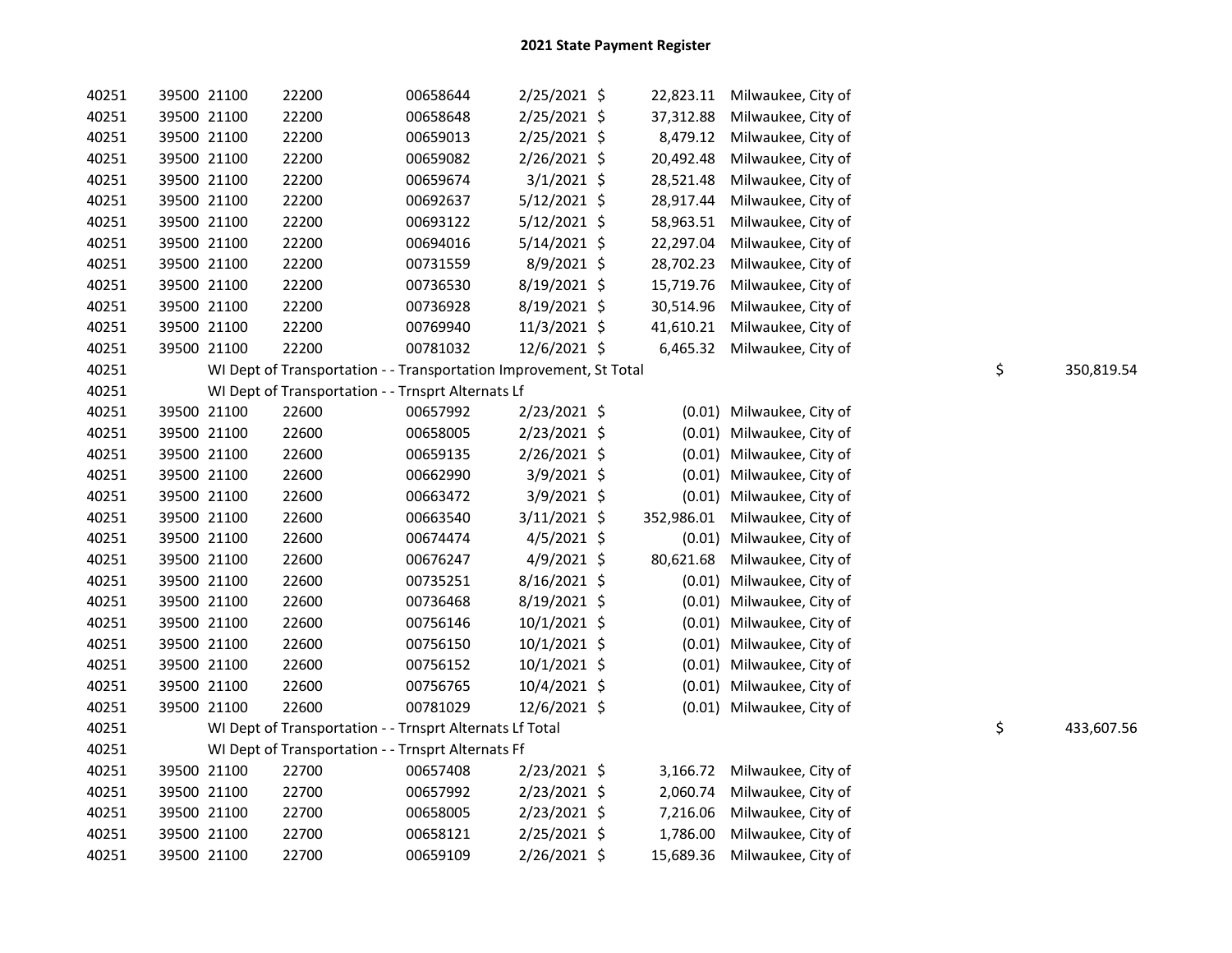|            | Milwaukee, City of        | 3,787.43  | 2/26/2021 \$   | 00659135                                                 | 22700 | 39500 21100 | 40251 |
|------------|---------------------------|-----------|----------------|----------------------------------------------------------|-------|-------------|-------|
|            | Milwaukee, City of        | 4,312.84  | 3/8/2021 \$    | 00662410                                                 | 22700 | 39500 21100 | 40251 |
|            | Milwaukee, City of        | 958.69    | 3/9/2021 \$    | 00662985                                                 | 22700 | 39500 21100 | 40251 |
|            | Milwaukee, City of        | 2,171.27  | 3/9/2021 \$    | 00662990                                                 | 22700 | 39500 21100 | 40251 |
|            | Milwaukee, City of        | 2,559.55  | $3/9/2021$ \$  | 00663472                                                 | 22700 | 39500 21100 | 40251 |
|            | Milwaukee, City of        | 20,146.85 | 3/10/2021 \$   | 00663532                                                 | 22700 | 39500 21100 | 40251 |
|            | Milwaukee, City of        | 16,936.64 | $4/5/2021$ \$  | 00674443                                                 | 22700 | 39500 21100 | 40251 |
|            | Milwaukee, City of        | 3,390.00  | $4/5/2021$ \$  | 00674465                                                 | 22700 | 39500 21100 | 40251 |
|            | Milwaukee, City of        | 1,598.48  | 4/5/2021 \$    | 00674467                                                 | 22700 | 39500 21100 | 40251 |
|            | Milwaukee, City of        | 2,442.03  | $4/5/2021$ \$  | 00674474                                                 | 22700 | 39500 21100 | 40251 |
|            | Milwaukee, City of        | 8,609.48  | $4/14/2021$ \$ | 00678961                                                 | 22700 | 39500 21100 | 40251 |
|            | Milwaukee, City of        | 18,139.36 | $4/14/2021$ \$ | 00678974                                                 | 22700 | 39500 21100 | 40251 |
|            | Milwaukee, City of        | 5,275.04  | 4/19/2021 \$   | 00680474                                                 | 22700 | 39500 21100 | 40251 |
|            | Milwaukee, City of        | 3,105.52  | 5/19/2021 \$   | 00694871                                                 | 22700 | 39500 21100 | 40251 |
|            | Milwaukee, City of        | 17,340.77 | 5/19/2021 \$   | 00694883                                                 | 22700 | 39500 21100 | 40251 |
|            | Milwaukee, City of        | 6,457.92  | 7/26/2021 \$   | 00725051                                                 | 22700 | 39500 21100 | 40251 |
|            | Milwaukee, City of        | 16,064.62 | 8/16/2021 \$   | 00735251                                                 | 22700 | 39500 21100 | 40251 |
|            | Milwaukee, City of        | 2,518.22  | 8/19/2021 \$   | 00736468                                                 | 22700 | 39500 21100 | 40251 |
|            | Milwaukee, City of        | 13,393.68 | 8/19/2021 \$   | 00736528                                                 | 22700 | 39500 21100 | 40251 |
|            | Milwaukee, City of        | 5,801.93  | 8/19/2021 \$   | 00736930                                                 | 22700 | 39500 21100 | 40251 |
|            | Milwaukee, City of        | 4,281.28  | 8/31/2021 \$   | 00740641                                                 | 22700 | 39500 21100 | 40251 |
|            | Milwaukee, City of        | 3,385.97  | 9/30/2021 \$   | 00756105                                                 | 22700 | 39500 21100 | 40251 |
|            | Milwaukee, City of        | 22,075.74 | 10/1/2021 \$   | 00756146                                                 | 22700 | 39500 21100 | 40251 |
|            | Milwaukee, City of        | 33,112.51 | 10/1/2021 \$   | 00756150                                                 | 22700 | 39500 21100 | 40251 |
|            | Milwaukee, City of        | 5,711.22  | 10/1/2021 \$   | 00756152                                                 | 22700 | 39500 21100 | 40251 |
|            | Milwaukee, City of        | 12,460.39 | 10/4/2021 \$   | 00756765                                                 | 22700 | 39500 21100 | 40251 |
|            | Milwaukee, City of        | 953.53    | 11/30/2021 \$  | 00778684                                                 | 22700 | 39500 21100 | 40251 |
|            | Milwaukee, City of        | 13,464.34 | 12/6/2021 \$   | 00781029                                                 | 22700 | 39500 21100 | 40251 |
|            | Milwaukee, City of        | 2,848.60  | 12/6/2021 \$   | 00781030                                                 | 22700 | 39500 21100 | 40251 |
| 283,222.78 | \$                        |           |                | WI Dept of Transportation - - Trnsprt Alternats Ff Total |       |             | 40251 |
|            |                           |           |                | WI Dept of Transportation - - Hwy/Loc Brdg Imp Sfd       |       |             | 40251 |
|            | Milwaukee, City of        | 560.67    | 11/19/2021 \$  | 00775682                                                 | 26500 | 39500 21100 | 40251 |
| 560.67     | \$                        |           |                | WI Dept of Transportation - - Hwy/Loc Brdg Imp Sfd Total |       |             | 40251 |
|            |                           |           |                | WI Dept of Transportation - - Loc Brdg Imp Asst Lf       |       |             | 40251 |
|            | (0.01) Milwaukee, City of |           | 2/25/2021 \$   | 00658644                                                 | 27500 | 39500 21100 | 40251 |
|            | Milwaukee, City of        | (0.01)    | 2/25/2021 \$   | 00659014                                                 | 27500 | 39500 21100 | 40251 |
|            | (0.01) Milwaukee, City of |           | 2/26/2021 \$   | 00659063                                                 | 27500 | 39500 21100 | 40251 |
|            |                           |           |                |                                                          |       |             |       |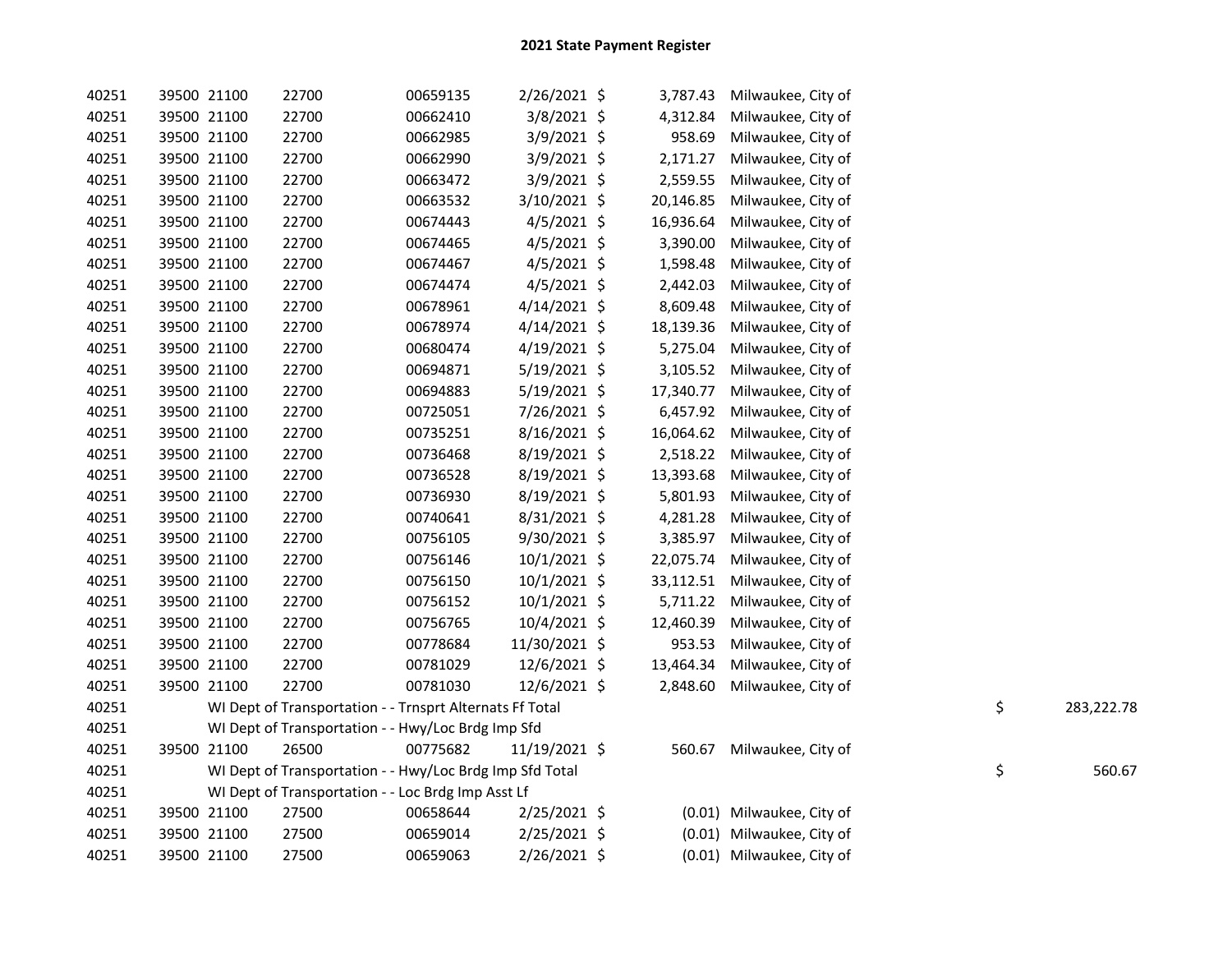| 40251 | 39500 21100 | 27500                                                    | 00659137 | $2/26/2021$ \$ | 28,664.99 | Milwaukee, City of        |                  |
|-------|-------------|----------------------------------------------------------|----------|----------------|-----------|---------------------------|------------------|
| 40251 | 39500 21100 | 27500                                                    | 00659452 | 2/26/2021 \$   | 31,853.06 | Milwaukee, City of        |                  |
| 40251 | 39500 21100 | 27500                                                    | 00693122 | $5/12/2021$ \$ |           | (0.01) Milwaukee, City of |                  |
| 40251 | 39500 21100 | 27500                                                    | 00731559 | 8/9/2021 \$    |           | (0.01) Milwaukee, City of |                  |
| 40251 | 39500 21100 | 27500                                                    | 00736356 | 8/19/2021 \$   | 40,067.68 | Milwaukee, City of        |                  |
| 40251 | 39500 21100 | 27500                                                    | 00739969 | 8/27/2021 \$   | 18,716.26 | Milwaukee, City of        |                  |
| 40251 | 39500 21100 | 27500                                                    | 00769979 | 11/3/2021 \$   | 1,414.21  | Milwaukee, City of        |                  |
| 40251 | 39500 21100 | 27500                                                    | 00775682 | 11/19/2021 \$  |           | (0.01) Milwaukee, City of |                  |
| 40251 | 39500 21100 | 27500                                                    | 00791475 | 12/27/2021 \$  | 30,278.73 | Milwaukee, City of        |                  |
| 40251 |             | WI Dept of Transportation - - Loc Brdg Imp Asst Lf Total |          |                |           |                           | \$<br>150,994.87 |
| 40251 |             | WI Dept of Transportation - - Loc Trns Facl Implfd       |          |                |           |                           |                  |
| 40251 | 39500 21100 | 27600                                                    | 00637508 | $1/8/2021$ \$  | 60,869.62 | Milwaukee, City of        |                  |
| 40251 | 39500 21100 | 27600                                                    | 00655416 | $2/19/2021$ \$ | 10,006.46 | Milwaukee, City of        |                  |
| 40251 | 39500 21100 | 27600                                                    | 00655435 | 2/19/2021 \$   | 6,469.09  | Milwaukee, City of        |                  |
| 40251 | 39500 21100 | 27600                                                    | 00655436 | 2/19/2021 \$   | 6,180.76  | Milwaukee, City of        |                  |
| 40251 | 39500 21100 | 27600                                                    | 00655955 | 2/18/2021 \$   | 2,575.54  | Milwaukee, City of        |                  |
| 40251 | 39500 21100 | 27600                                                    | 00656030 | 2/22/2021 \$   | 5,640.82  | Milwaukee, City of        |                  |
| 40251 | 39500 21100 | 27600                                                    | 00656038 | 2/22/2021 \$   | 31,532.87 | Milwaukee, City of        |                  |
| 40251 | 39500 21100 | 27600                                                    | 00656044 | 2/22/2021 \$   | 1,209.98  | Milwaukee, City of        |                  |
| 40251 | 39500 21100 | 27600                                                    | 00656050 | 2/22/2021 \$   | 19,610.18 | Milwaukee, City of        |                  |
| 40251 | 39500 21100 | 27600                                                    | 00656069 | 2/22/2021 \$   | 26,984.69 | Milwaukee, City of        |                  |
| 40251 | 39500 21100 | 27600                                                    | 00656409 | 2/22/2021 \$   | 36,081.69 | Milwaukee, City of        |                  |
| 40251 | 39500 21100 | 27600                                                    | 00656460 | 2/22/2021 \$   | 44,862.66 | Milwaukee, City of        |                  |
| 40251 | 39500 21100 | 27600                                                    | 00657399 | 2/23/2021 \$   | 21,979.40 | Milwaukee, City of        |                  |
| 40251 | 39500 21100 | 27600                                                    | 00657403 | 2/23/2021 \$   | (0.01)    | Milwaukee, City of        |                  |
| 40251 | 39500 21100 | 27600                                                    | 00657406 | 2/23/2021 \$   | 3,481.19  | Milwaukee, City of        |                  |
| 40251 | 39500 21100 | 27600                                                    | 00657999 | 2/23/2021 \$   | 14,102.77 | Milwaukee, City of        |                  |
| 40251 | 39500 21100 | 27600                                                    | 00658004 | 2/23/2021 \$   | 35,777.13 | Milwaukee, City of        |                  |
| 40251 | 39500 21100 | 27600                                                    | 00658536 | 2/25/2021 \$   | (0.01)    | Milwaukee, City of        |                  |
| 40251 | 39500 21100 | 27600                                                    | 00658641 | 2/25/2021 \$   | 2,402.53  | Milwaukee, City of        |                  |
| 40251 | 39500 21100 | 27600                                                    | 00659093 | 2/26/2021 \$   | (0.01)    | Milwaukee, City of        |                  |
| 40251 | 39500 21100 | 27600                                                    | 00659099 | 2/26/2021 \$   |           | (0.01) Milwaukee, City of |                  |
| 40251 | 39500 21100 | 27600                                                    | 00659103 | 2/26/2021 \$   |           | (0.01) Milwaukee, City of |                  |
| 40251 | 39500 21100 | 27600                                                    | 00661131 | $3/2/2021$ \$  | 33,638.36 | Milwaukee, City of        |                  |
| 40251 | 39500 21100 | 27600                                                    | 00661135 | $3/4/2021$ \$  | 3,573.82  | Milwaukee, City of        |                  |
| 40251 | 39500 21100 | 27600                                                    | 00661145 | $3/4/2021$ \$  | 1,594.62  | Milwaukee, City of        |                  |
| 40251 | 39500 21100 | 27600                                                    | 00661165 | $3/2/2021$ \$  | 2,543.90  | Milwaukee, City of        |                  |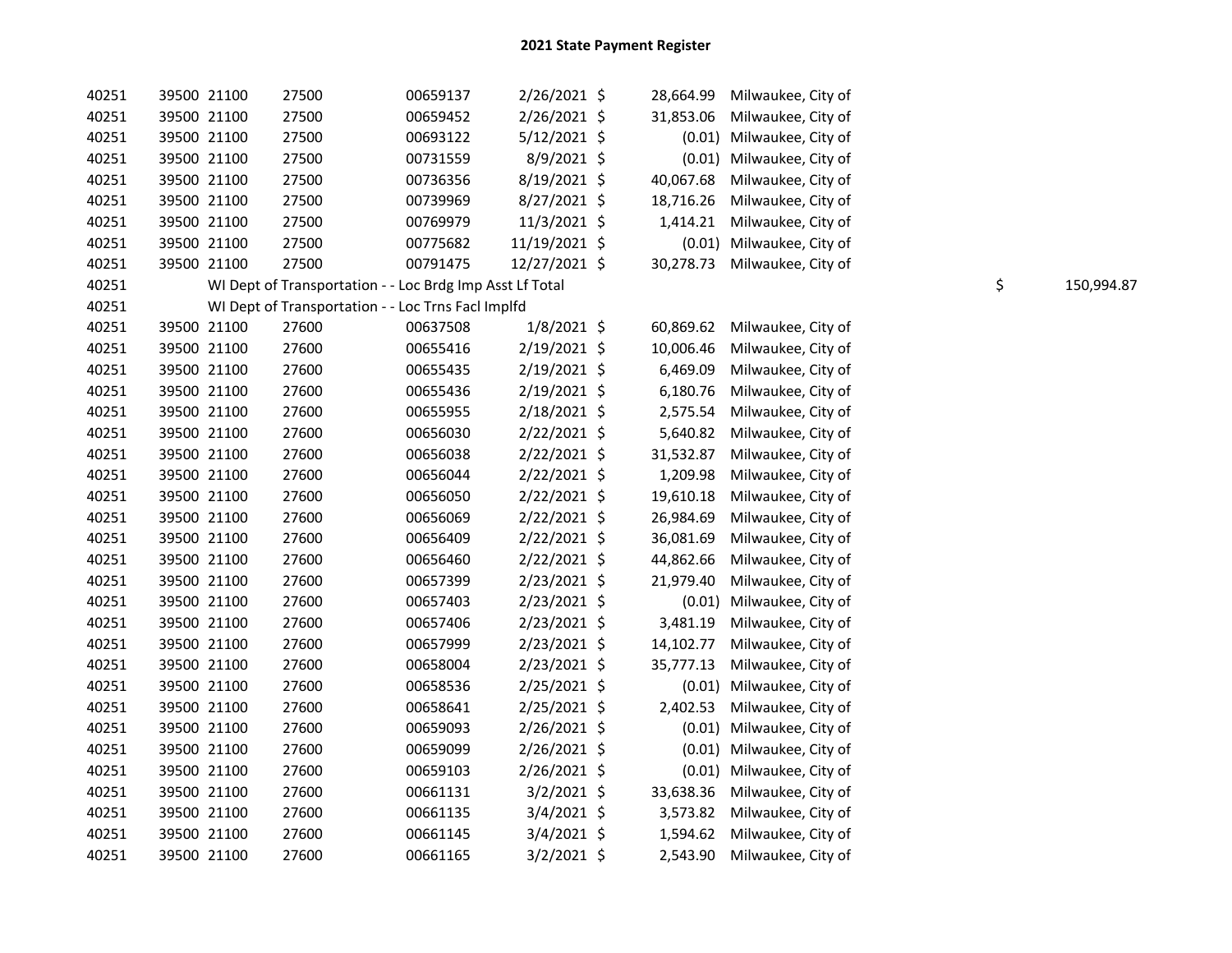| 40251 | 39500 21100 | 27600 | 00661215 | 3/4/2021 \$   | 3,554.55  | Milwaukee, City of |
|-------|-------------|-------|----------|---------------|-----------|--------------------|
| 40251 | 39500 21100 | 27600 | 00662416 | 3/8/2021 \$   | 679.71    | Milwaukee, City of |
| 40251 | 39500 21100 | 27600 | 00663496 | 3/11/2021 \$  | (0.01)    | Milwaukee, City of |
| 40251 | 39500 21100 | 27600 | 00663526 | 3/10/2021 \$  | (0.01)    | Milwaukee, City of |
| 40251 | 39500 21100 | 27600 | 00663529 | 3/10/2021 \$  | 4,476.10  | Milwaukee, City of |
| 40251 | 39500 21100 | 27600 | 00673942 | 4/2/2021 \$   | 8,519.52  | Milwaukee, City of |
| 40251 | 39500 21100 | 27600 | 00673952 | 4/2/2021 \$   | 27,015.30 | Milwaukee, City of |
| 40251 | 39500 21100 | 27600 | 00674070 | 4/5/2021 \$   | 10,244.31 | Milwaukee, City of |
| 40251 | 39500 21100 | 27600 | 00674074 | 4/5/2021 \$   | 1,161.07  | Milwaukee, City of |
| 40251 | 39500 21100 | 27600 | 00674082 | 4/6/2021 \$   | 2,589.71  | Milwaukee, City of |
| 40251 | 39500 21100 | 27600 | 00675596 | 4/7/2021 \$   | 5,442.74  | Milwaukee, City of |
| 40251 | 39500 21100 | 27600 | 00676902 | 4/9/2021 \$   | 37,982.55 | Milwaukee, City of |
| 40251 | 39500 21100 | 27600 | 00693573 | 5/14/2021 \$  | 2,100.62  | Milwaukee, City of |
| 40251 | 39500 21100 | 27600 | 00693575 | 5/14/2021 \$  | (0.01)    | Milwaukee, City of |
| 40251 | 39500 21100 | 27600 | 00734758 | 8/16/2021 \$  | 23,301.91 | Milwaukee, City of |
| 40251 | 39500 21100 | 27600 | 00735252 | 8/16/2021 \$  | (0.01)    | Milwaukee, City of |
| 40251 | 39500 21100 | 27600 | 00736920 | 8/19/2021 \$  | (0.01)    | Milwaukee, City of |
| 40251 | 39500 21100 | 27600 | 00737891 | 8/24/2021 \$  | (0.01)    | Milwaukee, City of |
| 40251 | 39500 21100 | 27600 | 00740000 | 8/27/2021 \$  | 344.66    | Milwaukee, City of |
| 40251 | 39500 21100 | 27600 | 00740168 | 8/30/2021 \$  | 23,357.90 | Milwaukee, City of |
| 40251 | 39500 21100 | 27600 | 00740170 | 8/30/2021 \$  | 9,508.08  | Milwaukee, City of |
| 40251 | 39500 21100 | 27600 | 00740665 | 8/31/2021 \$  | 1,312.33  | Milwaukee, City of |
| 40251 | 39500 21100 | 27600 | 00740672 | 8/31/2021 \$  | 15,503.74 | Milwaukee, City of |
| 40251 | 39500 21100 | 27600 | 00756686 | 10/1/2021 \$  | 14,270.49 | Milwaukee, City of |
| 40251 | 39500 21100 | 27600 | 00756767 | 10/4/2021 \$  | 4,176.36  | Milwaukee, City of |
| 40251 | 39500 21100 | 27600 | 00757335 | 10/4/2021 \$  | (0.01)    | Milwaukee, City of |
| 40251 | 39500 21100 | 27600 | 00757338 | 10/4/2021 \$  | 9,398.20  | Milwaukee, City of |
| 40251 | 39500 21100 | 27600 | 00761848 | 10/13/2021 \$ | (0.01)    | Milwaukee, City of |
| 40251 | 39500 21100 | 27600 | 00762302 | 10/14/2021 \$ | 15,031.12 | Milwaukee, City of |
| 40251 | 39500 21100 | 27600 | 00762307 | 10/14/2021 \$ | 12,905.38 | Milwaukee, City of |
| 40251 | 39500 21100 | 27600 | 00769288 | 11/2/2021 \$  | (0.01)    | Milwaukee, City of |
| 40251 | 39500 21100 | 27600 | 00769376 | 11/3/2021 \$  | (0.01)    | Milwaukee, City of |
| 40251 | 39500 21100 | 27600 | 00773564 | 11/15/2021 \$ | 18,737.96 | Milwaukee, City of |
| 40251 | 39500 21100 | 27600 | 00776198 | 11/19/2021 \$ | 4,309.69  | Milwaukee, City of |
| 40251 | 39500 21100 | 27600 | 00781033 | 12/7/2021 \$  | 5,085.22  | Milwaukee, City of |
| 40251 | 39500 21100 | 27600 | 00781159 | 12/7/2021 \$  | 40,655.82 | Milwaukee, City of |
| 40251 | 39500 21100 | 27600 | 00781173 | 12/7/2021 \$  | 203.54    | Milwaukee, City of |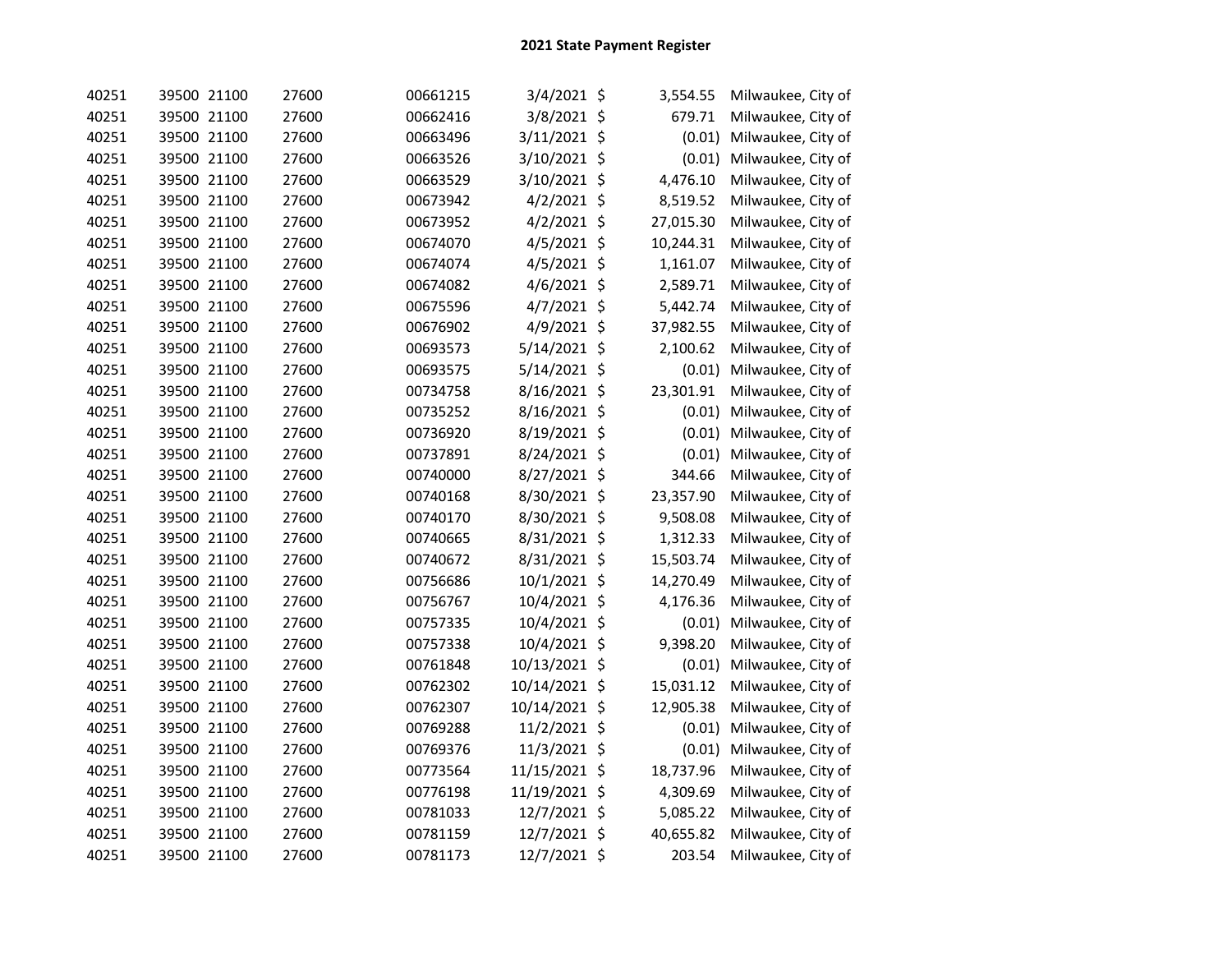| 40251 | 39500 21100 | 27600                                                    | 00781174 | 12/7/2021 \$   | 2,297.87   | Milwaukee, City of           |    |            |
|-------|-------------|----------------------------------------------------------|----------|----------------|------------|------------------------------|----|------------|
| 40251 | 39500 21100 | 27600                                                    | 00781175 | 12/7/2021 \$   | 152.50     | Milwaukee, City of           |    |            |
| 40251 | 39500 21100 | 27600                                                    | 00781570 | 12/8/2021 \$   | 15,791.65  | Milwaukee, City of           |    |            |
| 40251 | 39500 21100 | 27600                                                    | 00781572 | 12/7/2021 \$   | 203.54     | Milwaukee, City of           |    |            |
| 40251 | 39500 21100 | 27600                                                    | 00781575 | 12/7/2021 \$   |            | (0.01) Milwaukee, City of    |    |            |
| 40251 | 39500 21100 | 27600                                                    | 00781582 | 12/7/2021 \$   |            | (0.01) Milwaukee, City of    |    |            |
| 40251 | 39500 21100 | 27600                                                    | 00781584 | 12/7/2021 \$   | 22,267.92  | Milwaukee, City of           |    |            |
| 40251 | 39500 21100 | 27600                                                    | 00791474 | 12/27/2021 \$  | 2,441.70   | Milwaukee, City of           |    |            |
| 40251 |             | WI Dept of Transportation - - Loc Trns Facl Implfd Total |          |                |            |                              | \$ | 716,141.67 |
| 40251 |             | WI Dept of Transportation - - Loc Rd Imp Prg St Fd       |          |                |            |                              |    |            |
| 40251 | 39500 21100 | 27800                                                    | 00714045 | $6/25/2021$ \$ | 995,031.97 | Milwaukee, City of           |    |            |
| 40251 |             | WI Dept of Transportation - - Loc Rd Imp Prg St Fd Total |          |                |            |                              | \$ | 995,031.97 |
| 40251 |             | WI Dept of Transportation - - Cg Mt & Air Q Imp-Lf       |          |                |            |                              |    |            |
| 40251 | 39500 21100 | 27900                                                    | 00659073 | 2/26/2021 \$   | 8,183.35   | Milwaukee, City of           |    |            |
| 40251 | 39500 21100 | 27900                                                    | 00659078 | $2/26/2021$ \$ | 16,767.50  | Milwaukee, City of           |    |            |
| 40251 | 39500 21100 | 27900                                                    | 00678983 | $4/15/2021$ \$ |            | (0.01) Milwaukee, City of    |    |            |
| 40251 | 39500 21100 | 27900                                                    | 00688469 | $5/4/2021$ \$  | 4,657.92   | Milwaukee, City of           |    |            |
| 40251 | 39500 21100 | 27900                                                    | 00693129 | 5/13/2021 \$   |            | (0.01) Milwaukee, City of    |    |            |
| 40251 | 39500 21100 | 27900                                                    | 00713549 | $6/25/2021$ \$ | 685,413.04 | Milwaukee, City of           |    |            |
| 40251 | 39500 21100 | 27900                                                    | 00740152 | 8/30/2021 \$   | 2,585.82   | Milwaukee, City of           |    |            |
| 40251 | 39500 21100 | 27900                                                    | 00740167 | 8/30/2021 \$   |            | (0.01) Milwaukee, City of    |    |            |
| 40251 | 39500 21100 | 27900                                                    | 00757355 | 10/4/2021 \$   |            | (0.01) Milwaukee, City of    |    |            |
| 40251 | 39500 21100 | 27900                                                    | 00763871 | 10/19/2021 \$  | 171,353.26 | Milwaukee, City of           |    |            |
| 40251 | 39500 21100 | 27900                                                    | 00769928 | 11/3/2021 \$   | 3,454.44   | Milwaukee, City of           |    |            |
| 40251 |             | WI Dept of Transportation - - Cg Mt & Air Q Imp-Lf Total |          |                |            |                              | \$ | 892,415.29 |
| 40251 |             | WI Dept of Transportation - - Loc Brdg Imp Asstffd       |          |                |            |                              |    |            |
| 40251 | 39500 21100 | 28500                                                    | 00657997 | 2/23/2021 \$   |            | 19,338.72 Milwaukee, City of |    |            |
| 40251 | 39500 21100 | 28500                                                    | 00659014 | $2/25/2021$ \$ | 27,265.15  | Milwaukee, City of           |    |            |
| 40251 | 39500 21100 | 28500                                                    | 00659063 | 2/26/2021 \$   | 19,403.06  | Milwaukee, City of           |    |            |
| 40251 | 39500 21100 | 28500                                                    | 00674425 | $4/5/2021$ \$  |            | 25,021.92 Milwaukee, City of |    |            |
| 40251 | 39500 21100 | 28500                                                    | 00738946 | 8/25/2021 \$   | 14,333.36  | Milwaukee, City of           |    |            |
| 40251 | 39500 21100 | 28500                                                    | 00769360 | 11/3/2021 \$   |            | 9,171.32 Milwaukee, City of  |    |            |
| 40251 | 39500 21100 | 28500                                                    | 00776201 | 11/22/2021 \$  | 45,457.45  | Milwaukee, City of           |    |            |
| 40251 | 39500 21100 | 28500                                                    | 00781182 | 12/7/2021 \$   |            | 1,087.81 Milwaukee, City of  |    |            |
| 40251 |             | WI Dept of Transportation - - Loc Brdg Imp Asstffd Total |          |                |            |                              | \$ | 161,078.79 |
| 40251 |             | WI Dept of Transportation - - Loc Trns Facl Impffd       |          |                |            |                              |    |            |
| 40251 | 39500 21100 | 28600                                                    | 00657371 | 2/23/2021 \$   |            | 2,434.36 Milwaukee, City of  |    |            |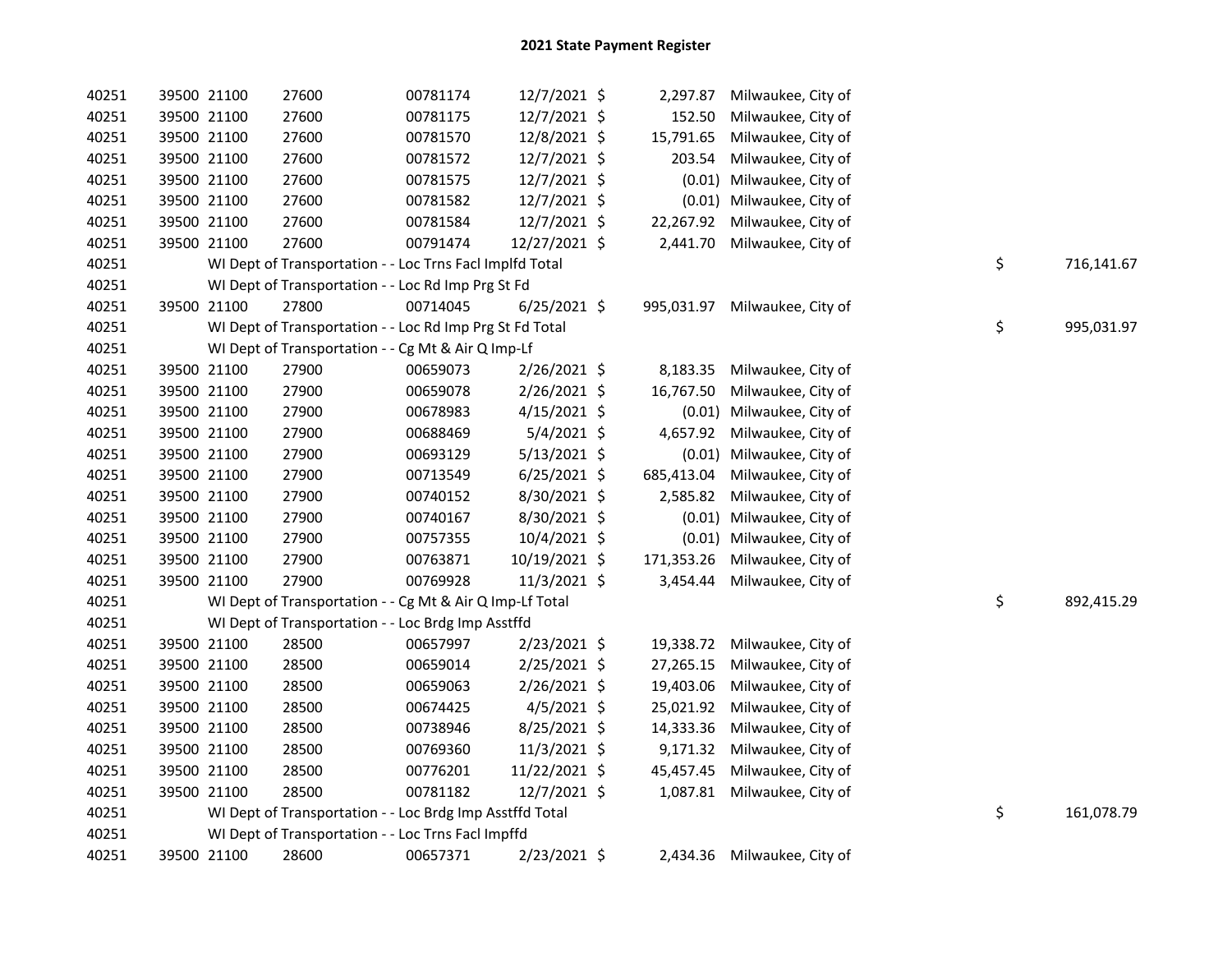| 40251 | 39500 21100 | 28600                                                    | 00657400 | 2/23/2021 \$   | 7,429.05  | Milwaukee, City of |    |            |
|-------|-------------|----------------------------------------------------------|----------|----------------|-----------|--------------------|----|------------|
| 40251 | 39500 21100 | 28600                                                    | 00657403 | 2/23/2021 \$   | 41,348.39 | Milwaukee, City of |    |            |
| 40251 | 39500 21100 | 28600                                                    | 00658122 | 2/25/2021 \$   | 58,761.32 | Milwaukee, City of |    |            |
| 40251 | 39500 21100 | 28600                                                    | 00658123 | $2/25/2021$ \$ | 8,312.53  | Milwaukee, City of |    |            |
| 40251 | 39500 21100 | 28600                                                    | 00658536 | 2/25/2021 \$   | 8,209.23  | Milwaukee, City of |    |            |
| 40251 | 39500 21100 | 28600                                                    | 00659093 | $2/26/2021$ \$ | 10,194.19 | Milwaukee, City of |    |            |
| 40251 | 39500 21100 | 28600                                                    | 00659099 | $2/26/2021$ \$ | 8,783.63  | Milwaukee, City of |    |            |
| 40251 | 39500 21100 | 28600                                                    | 00659103 | 2/26/2021 \$   | 6,993.68  | Milwaukee, City of |    |            |
| 40251 | 39500 21100 | 28600                                                    | 00661130 | $3/2/2021$ \$  | 3,909.54  | Milwaukee, City of |    |            |
| 40251 | 39500 21100 | 28600                                                    | 00661162 | $3/4/2021$ \$  | 2,831.61  | Milwaukee, City of |    |            |
| 40251 | 39500 21100 | 28600                                                    | 00663496 | 3/11/2021 \$   | 361.49    | Milwaukee, City of |    |            |
| 40251 | 39500 21100 | 28600                                                    | 00663500 | $3/10/2021$ \$ | 3,892.87  | Milwaukee, City of |    |            |
| 40251 | 39500 21100 | 28600                                                    | 00663504 | $3/10/2021$ \$ | 3,565.21  | Milwaukee, City of |    |            |
| 40251 | 39500 21100 | 28600                                                    | 00663526 | 3/10/2021 \$   | 2,104.72  | Milwaukee, City of |    |            |
| 40251 | 39500 21100 | 28600                                                    | 00676888 | $4/9/2021$ \$  | 359.96    | Milwaukee, City of |    |            |
| 40251 | 39500 21100 | 28600                                                    | 00679500 | $4/16/2021$ \$ | 6,687.40  | Milwaukee, City of |    |            |
| 40251 | 39500 21100 | 28600                                                    | 00679501 | $4/16/2021$ \$ | 11,042.84 | Milwaukee, City of |    |            |
| 40251 | 39500 21100 | 28600                                                    | 00679530 | $4/15/2021$ \$ | 2,441.00  | Milwaukee, City of |    |            |
| 40251 | 39500 21100 | 28600                                                    | 00680473 | $4/19/2021$ \$ | 3,994.05  | Milwaukee, City of |    |            |
| 40251 | 39500 21100 | 28600                                                    | 00693575 | 5/14/2021 \$   | 9,490.85  | Milwaukee, City of |    |            |
| 40251 | 39500 21100 | 28600                                                    | 00693579 | $5/14/2021$ \$ | 1,085.86  | Milwaukee, City of |    |            |
| 40251 | 39500 21100 | 28600                                                    | 00735252 | 8/16/2021 \$   | 6,591.48  | Milwaukee, City of |    |            |
| 40251 | 39500 21100 | 28600                                                    | 00736920 | 8/19/2021 \$   | 120.40    | Milwaukee, City of |    |            |
| 40251 | 39500 21100 | 28600                                                    | 00737891 | 8/24/2021 \$   | 20,024.70 | Milwaukee, City of |    |            |
| 40251 | 39500 21100 | 28600                                                    | 00739970 | $8/27/2021$ \$ | 1,232.65  | Milwaukee, City of |    |            |
| 40251 | 39500 21100 | 28600                                                    | 00740161 | 8/30/2021 \$   | 19,448.64 | Milwaukee, City of |    |            |
| 40251 | 39500 21100 | 28600                                                    | 00756683 | $10/1/2021$ \$ | 8,831.37  | Milwaukee, City of |    |            |
| 40251 | 39500 21100 | 28600                                                    | 00757335 | 10/4/2021 \$   | 6,918.36  | Milwaukee, City of |    |            |
| 40251 | 39500 21100 | 28600                                                    | 00761848 | 10/13/2021 \$  | 42.90     | Milwaukee, City of |    |            |
| 40251 | 39500 21100 | 28600                                                    | 00769288 | 11/2/2021 \$   | 35,621.98 | Milwaukee, City of |    |            |
| 40251 | 39500 21100 | 28600                                                    | 00769376 | $11/3/2021$ \$ | 638.90    | Milwaukee, City of |    |            |
| 40251 | 39500 21100 | 28600                                                    | 00781109 | 12/8/2021 \$   | 271.37    | Milwaukee, City of |    |            |
| 40251 | 39500 21100 | 28600                                                    | 00781113 | 12/7/2021 \$   | 663.40    | Milwaukee, City of |    |            |
| 40251 | 39500 21100 | 28600                                                    | 00781166 | 12/8/2021 \$   | 234.39    | Milwaukee, City of |    |            |
| 40251 | 39500 21100 | 28600                                                    | 00781575 | 12/7/2021 \$   | 8,031.02  | Milwaukee, City of |    |            |
| 40251 | 39500 21100 | 28600                                                    | 00781582 | 12/7/2021 \$   | 16,912.70 | Milwaukee, City of |    |            |
| 40251 |             | WI Dept of Transportation - - Loc Trns Facl Impffd Total |          |                |           |                    | \$ | 329,818.04 |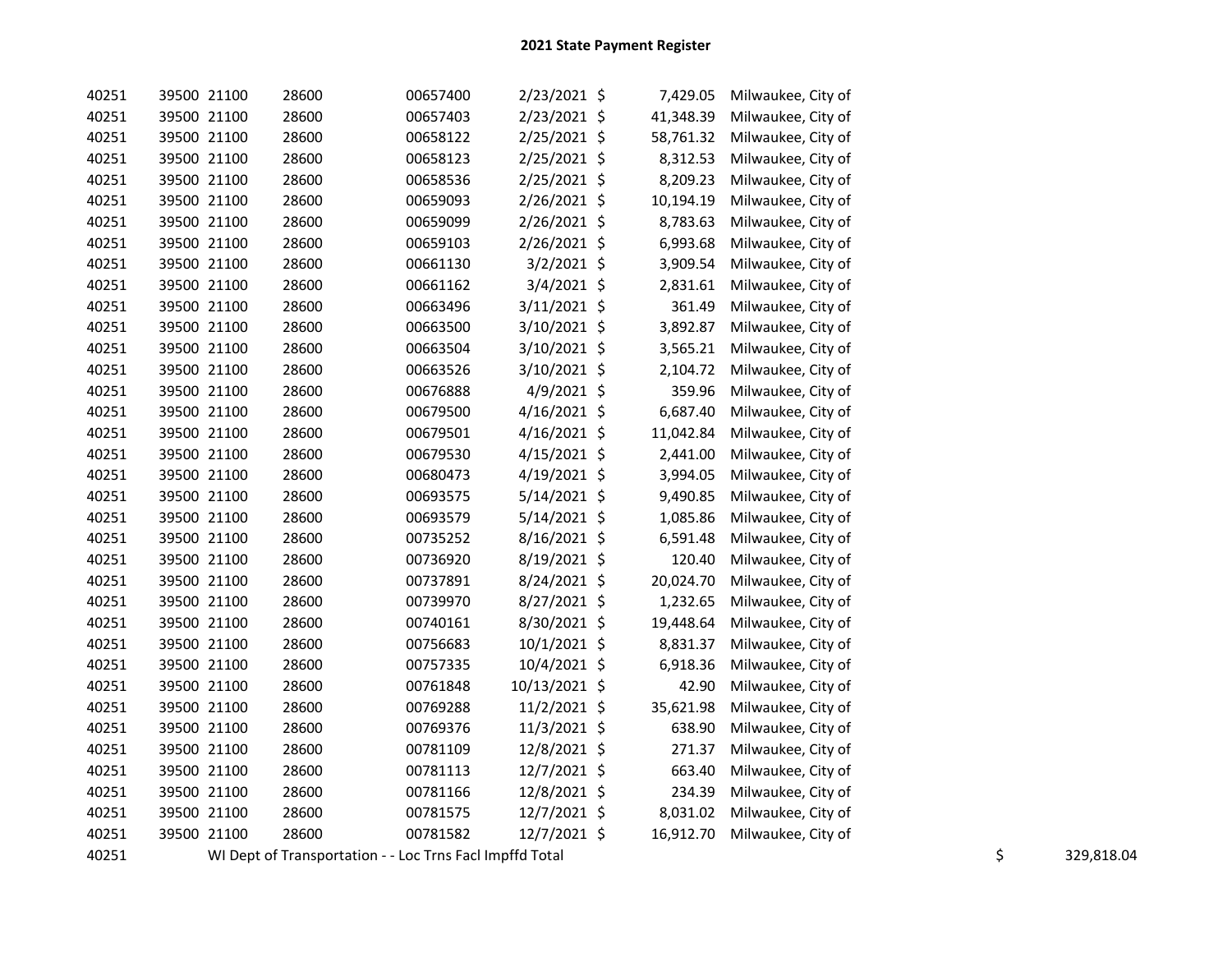| 40251 |             |             | WI Dept of Transportation - - Cg Mt & Air Q Imp-Ff       |          |                |            |                    |    |            |
|-------|-------------|-------------|----------------------------------------------------------|----------|----------------|------------|--------------------|----|------------|
| 40251 |             | 39500 21100 | 28900                                                    | 00639745 | $1/14/2021$ \$ | 119,572.69 | Milwaukee, City of |    |            |
| 40251 |             | 39500 21100 | 28900                                                    | 00662411 | $3/8/2021$ \$  | 12.93      | Milwaukee, City of |    |            |
| 40251 |             | 39500 21100 | 28900                                                    | 00662413 | 3/8/2021 \$    | 1,448.17   | Milwaukee, City of |    |            |
| 40251 |             | 39500 21100 | 28900                                                    | 00663474 | 3/9/2021 \$    | 168.72     | Milwaukee, City of |    |            |
| 40251 |             | 39500 21100 | 28900                                                    | 00663478 | 3/10/2021 \$   | 381.28     | Milwaukee, City of |    |            |
| 40251 |             | 39500 21100 | 28900                                                    | 00673547 | $6/10/2021$ \$ | 331,578.20 | Milwaukee, City of |    |            |
| 40251 |             | 39500 21100 | 28900                                                    | 00678983 | $4/15/2021$ \$ | 228.35     | Milwaukee, City of |    |            |
| 40251 |             | 39500 21100 | 28900                                                    | 00693129 | 5/13/2021 \$   | 243.99     | Milwaukee, City of |    |            |
| 40251 |             | 39500 21100 | 28900                                                    | 00694870 | $5/19/2021$ \$ | 203.08     | Milwaukee, City of |    |            |
| 40251 |             | 39500 21100 | 28900                                                    | 00740167 | 8/30/2021 \$   | 1,432.82   | Milwaukee, City of |    |            |
| 40251 |             | 39500 21100 | 28900                                                    | 00757355 | 10/4/2021 \$   | 590.51     | Milwaukee, City of |    |            |
| 40251 |             | 39500 21100 | 28900                                                    | 00769942 | 11/3/2021 \$   | 38.20      | Milwaukee, City of |    |            |
| 40251 |             | 39500 21100 | 28900                                                    | 00774174 | 11/18/2021 \$  | 7,620.97   | Milwaukee, City of |    |            |
| 40251 |             |             | WI Dept of Transportation - - Cg Mt & Air Q Imp-Ff Total |          |                |            |                    | \$ | 463,519.91 |
| 40251 |             |             | WI Dept of Transportation - - Its & Traf SignIs Sf       |          |                |            |                    |    |            |
| 40251 | 39500 21100 |             | 35200                                                    | 00663593 | 3/11/2021 \$   | 22,421.55  | Milwaukee, City of |    |            |
| 40251 |             | 39500 21100 | 35200                                                    | 00757362 | 10/4/2021 \$   | 54,817.00  | Milwaukee, City of |    |            |
| 40251 |             |             | WI Dept of Transportation - - Its & Traf SignIs Sf Total |          |                |            |                    | \$ | 77,238.55  |
| 40251 |             |             | WI Dept of Transportation - - Its & Traf Signls Lf       |          |                |            |                    |    |            |
| 40251 |             | 39500 21100 | 35400                                                    | 00655409 | 2/18/2021 \$   | 6,230.70   | Milwaukee, City of |    |            |
| 40251 |             | 39500 21100 | 35400                                                    | 00655419 | 2/18/2021 \$   | 7,189.82   | Milwaukee, City of |    |            |
| 40251 |             | 39500 21100 | 35400                                                    | 00655431 | 2/18/2021 \$   | 108.86     | Milwaukee, City of |    |            |
| 40251 |             | 39500 21100 | 35400                                                    | 00676912 | $4/9/2021$ \$  | 5,460.98   | Milwaukee, City of |    |            |
| 40251 |             | 39500 21100 | 35400                                                    | 00740169 | 8/30/2021 \$   | 3,200.43   | Milwaukee, City of |    |            |
| 40251 |             | 39500 21100 | 35400                                                    | 00757362 | 10/4/2021 \$   | (0.01)     | Milwaukee, City of |    |            |
| 40251 | 39500 21100 |             | 35400                                                    | 00762347 | 10/14/2021 \$  | 5,519.86   | Milwaukee, City of |    |            |
| 40251 |             |             | WI Dept of Transportation - - Its & Traf SignIs Lf Total |          |                |            |                    | \$ | 27,710.64  |
| 40251 |             |             | WI Dept of Transportation - - St Hwy Rehab, Sf           |          |                |            |                    |    |            |
| 40251 |             | 39500 21100 | 36300                                                    | 00652497 | $2/11/2021$ \$ | 1,113.12   | Milwaukee, City of |    |            |
| 40251 |             | 39500 21100 | 36300                                                    | 00652498 | $2/11/2021$ \$ | 1,185.85   | Milwaukee, City of |    |            |
| 40251 |             | 39500 21100 | 36300                                                    | 00652499 | $2/11/2021$ \$ | 2,755.48   | Milwaukee, City of |    |            |
| 40251 |             | 39500 21100 | 36300                                                    | 00652500 | $2/11/2021$ \$ | 1,068.18   | Milwaukee, City of |    |            |
| 40251 |             | 39500 21100 | 36300                                                    | 00652501 | $2/11/2021$ \$ | 858.03     | Milwaukee, City of |    |            |
| 40251 |             | 39500 21100 | 36300                                                    | 00652502 | $2/11/2021$ \$ | 212.80     | Milwaukee, City of |    |            |
| 40251 | 39500 21100 |             | 36300                                                    | 00652503 | 2/11/2021 \$   | 92.76      | Milwaukee, City of |    |            |
| 40251 | 39500 21100 |             | 36300                                                    | 00652504 | $2/11/2021$ \$ | 934.23     | Milwaukee, City of |    |            |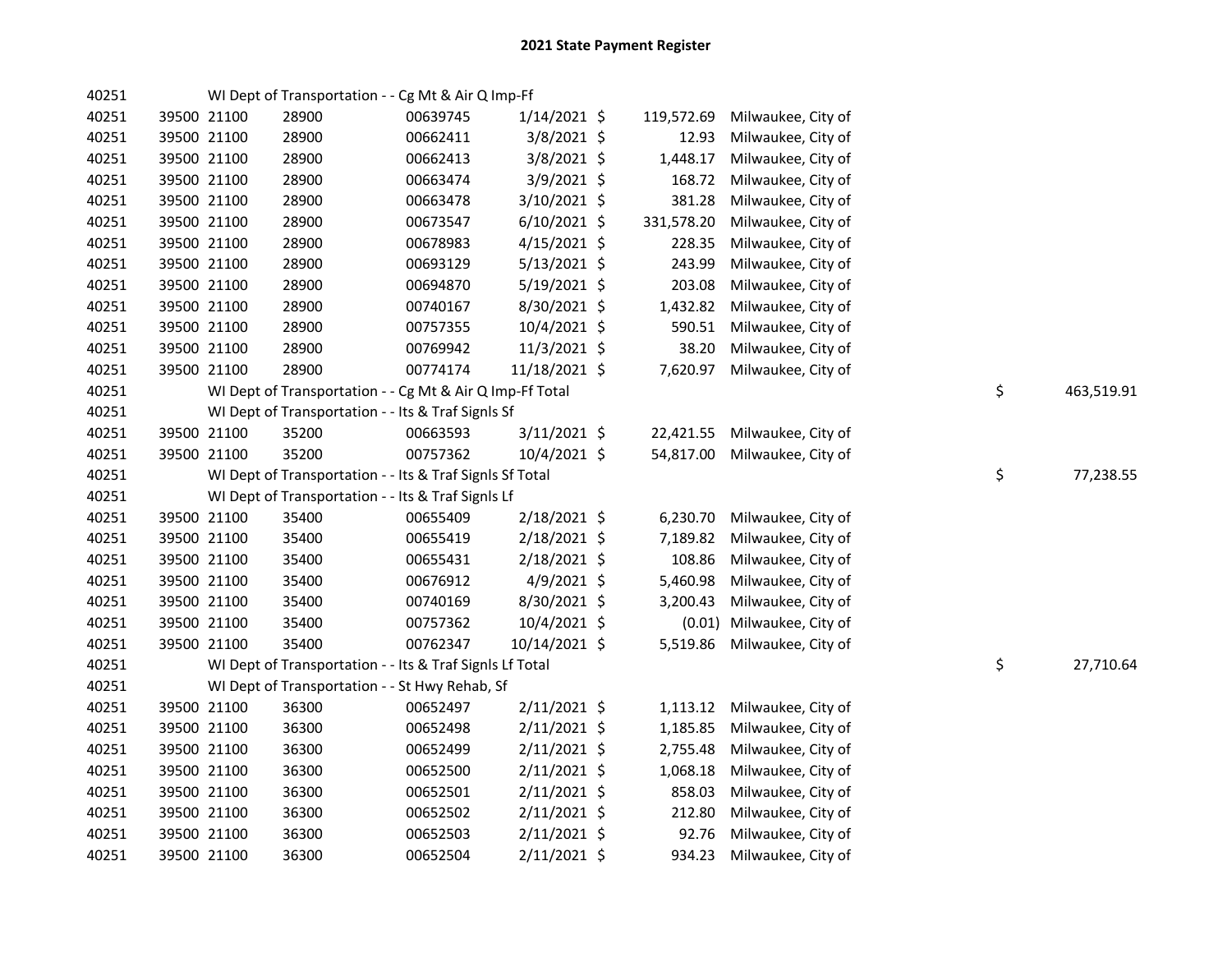| 40251 | 39500 21100 | 36300 | 00652505 | 2/11/2021 \$     | 927.60     | Milwaukee, City of |
|-------|-------------|-------|----------|------------------|------------|--------------------|
| 40251 | 39500 21100 | 36300 | 00656447 | 2/22/2021 \$     | 6,668.07   | Milwaukee, City of |
| 40251 | 39500 21100 | 36300 | 00656462 | 2/22/2021 \$     | 4,614.22   | Milwaukee, City of |
| 40251 | 39500 21100 | 36300 | 00657277 | 2/22/2021 \$     | 1,427.20   | Milwaukee, City of |
| 40251 | 39500 21100 | 36300 | 00657278 | 2/22/2021 \$     | 1,427.20   | Milwaukee, City of |
| 40251 | 39500 21100 | 36300 | 00657279 | 2/22/2021 \$     | 1,484.16   | Milwaukee, City of |
| 40251 | 39500 21100 | 36300 | 00657385 | \$<br>2/23/2021  | 15,179.93  | Milwaukee, City of |
| 40251 | 39500 21100 | 36300 | 00663534 | 3/10/2021<br>\$  | 207,422.18 | Milwaukee, City of |
| 40251 | 39500 21100 | 36300 | 00673558 | 4/2/2021 \$      | 2,273.31   | Milwaukee, City of |
| 40251 | 39500 21100 | 36300 | 00678413 | 4/13/2021 \$     | 11,828.02  | Milwaukee, City of |
| 40251 | 39500 21100 | 36300 | 00678889 | 4/13/2021 \$     | 44,653.72  | Milwaukee, City of |
| 40251 | 39500 21100 | 36300 | 00678890 | 4/13/2021 \$     | 22,368.57  | Milwaukee, City of |
| 40251 | 39500 21100 | 36300 | 00683800 | 4/23/2021 \$     | 993.71     | Milwaukee, City of |
| 40251 | 39500 21100 | 36300 | 00683801 | 4/23/2021 \$     | 131.93     | Milwaukee, City of |
| 40251 | 39500 21100 | 36300 | 00683803 | 4/23/2021 \$     | 974.81     | Milwaukee, City of |
| 40251 | 39500 21100 | 36300 | 00684270 | 4/23/2021 \$     | 1,614.32   | Milwaukee, City of |
| 40251 | 39500 21100 | 36300 | 00696377 | 5/20/2021 \$     | 1,406.67   | Milwaukee, City of |
| 40251 | 39500 21100 | 36300 | 00725620 | 7/27/2021 \$     | 54,794.48  | Milwaukee, City of |
| 40251 | 39500 21100 | 36300 | 00727415 | 7/29/2021 \$     | 937.85     | Milwaukee, City of |
| 40251 | 39500 21100 | 36300 | 00727416 | 7/29/2021 \$     | 1,484.16   | Milwaukee, City of |
| 40251 | 39500 21100 | 36300 | 00727417 | 7/29/2021 \$     | 122.76     | Milwaukee, City of |
| 40251 | 39500 21100 | 36300 | 00727418 | 7/29/2021 \$     | 917.03     | Milwaukee, City of |
| 40251 | 39500 21100 | 36300 | 00736526 | 8/27/2021 \$     | 1,522.12   | Milwaukee, City of |
| 40251 | 39500 21100 | 36300 | 00736999 | 8/20/2021 \$     | 182,165.10 | Milwaukee, City of |
| 40251 | 39500 21100 | 36300 | 00740664 | 8/31/2021 \$     | 29,446.02  | Milwaukee, City of |
| 40251 | 39500 21100 | 36300 | 00761852 | 10/13/2021<br>\$ | 137,185.84 | Milwaukee, City of |
| 40251 | 39500 21100 | 36300 | 00762907 | 10/20/2021<br>\$ | 981.72     | Milwaukee, City of |
| 40251 | 39500 21100 | 36300 | 00762912 | \$<br>10/20/2021 | 1,484.16   | Milwaukee, City of |
| 40251 | 39500 21100 | 36300 | 00762917 | 10/20/2021 \$    | 251.16     | Milwaukee, City of |
| 40251 | 39500 21100 | 36300 | 00762919 | 10/20/2021 \$    | 1,169.55   | Milwaukee, City of |
| 40251 | 39500 21100 | 36300 | 00769385 | 11/3/2021 \$     | 29,040.12  | Milwaukee, City of |
| 40251 | 39500 21100 | 36300 | 00772774 | 11/12/2021 \$    | 3,368.30   | Milwaukee, City of |
| 40251 | 39500 21100 | 36300 | 00776244 | 11/19/2021 \$    | 77.27      | Milwaukee, City of |
| 40251 | 39500 21100 | 36300 | 00776245 | 11/19/2021 \$    | 34.51      | Milwaukee, City of |
| 40251 | 39500 21100 | 36300 | 00776246 | 11/19/2021 \$    | 28.59      | Milwaukee, City of |
| 40251 | 39500 21100 | 36300 | 00776247 | 11/19/2021 \$    | 52.78      | Milwaukee, City of |
| 40251 | 39500 21100 | 36300 | 00776248 | 11/19/2021 \$    | 209.41     | Milwaukee, City of |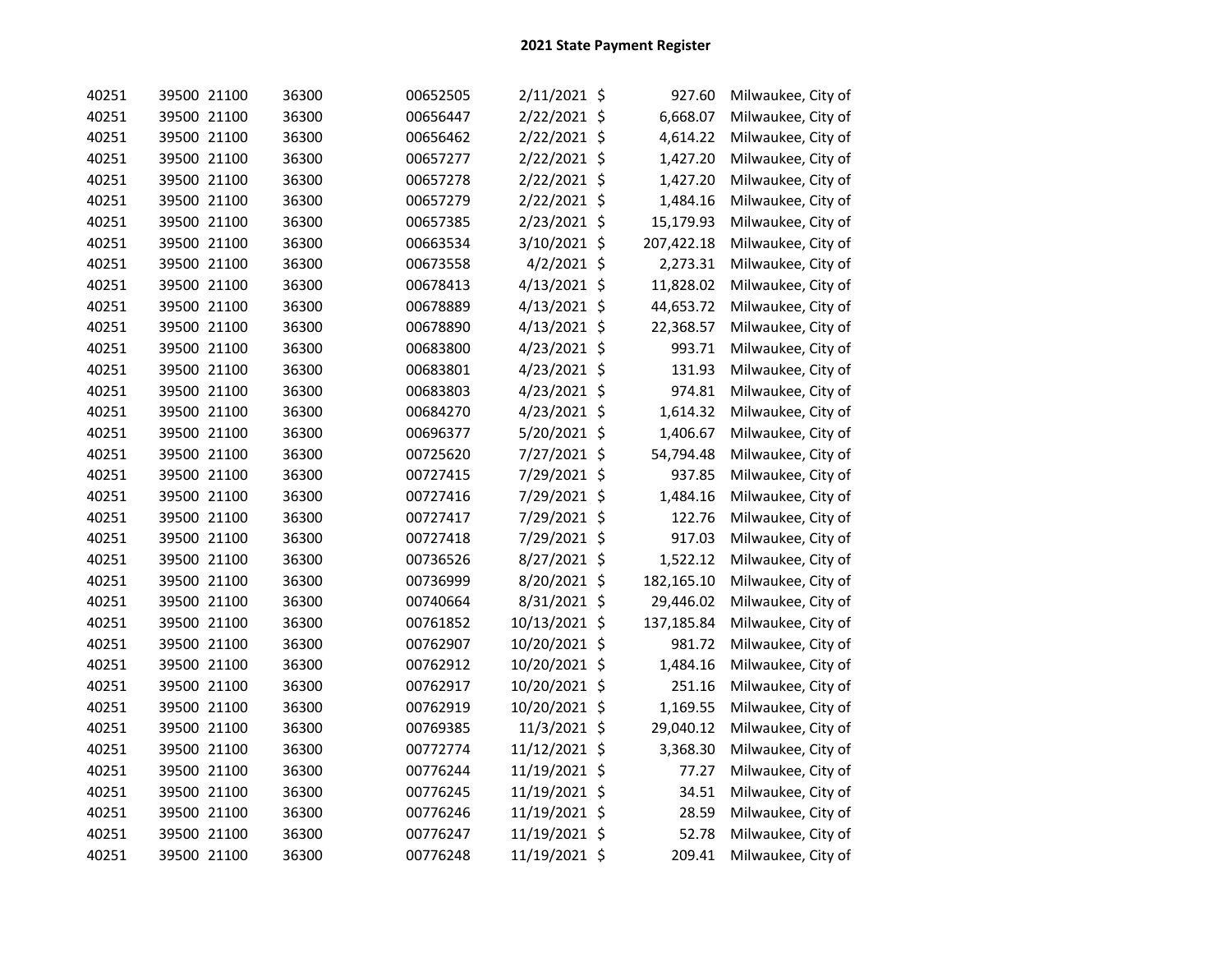| 40251 | 39500 21100 | 36300                                                   | 00791476 | 12/27/2021 \$  |           | 13,632.78 Milwaukee, City of  |                  |
|-------|-------------|---------------------------------------------------------|----------|----------------|-----------|-------------------------------|------------------|
| 40251 |             | WI Dept of Transportation - - St Hwy Rehab, Sf Total    |          |                |           |                               | \$<br>792,521.78 |
| 40251 |             | WI Dept of Transportation - - St Hwy Rehab, Lf          |          |                |           |                               |                  |
| 40251 | 39500 21100 | 37300                                                   | 00655933 | 2/19/2021 \$   |           | (0.01) Milwaukee, City of     |                  |
| 40251 | 39500 21100 | 37300                                                   | 00656447 | 2/22/2021 \$   |           | (1,066.89) Milwaukee, City of |                  |
| 40251 | 39500 21100 | 37300                                                   | 00656462 | 2/22/2021 \$   |           | (738.28) Milwaukee, City of   |                  |
| 40251 | 39500 21100 | 37300                                                   | 00657385 | 2/23/2021 \$   |           | (0.01) Milwaukee, City of     |                  |
| 40251 | 39500 21100 | 37300                                                   | 00660273 | $3/2/2021$ \$  |           | (0.01) Milwaukee, City of     |                  |
| 40251 | 39500 21100 | 37300                                                   | 00663477 | 3/9/2021 \$    | (0.01)    | Milwaukee, City of            |                  |
| 40251 | 39500 21100 | 37300                                                   | 00663528 | 3/10/2021 \$   | (0.01)    | Milwaukee, City of            |                  |
| 40251 | 39500 21100 | 37300                                                   | 00673558 | $4/2/2021$ \$  |           | (363.73) Milwaukee, City of   |                  |
| 40251 | 39500 21100 | 37300                                                   | 00693578 | $5/14/2021$ \$ |           | (0.01) Milwaukee, City of     |                  |
| 40251 | 39500 21100 | 37300                                                   | 00716173 | 7/6/2021 \$    | 20,502.81 | Milwaukee, City of            |                  |
| 40251 | 39500 21100 | 37300                                                   | 00740661 | 8/31/2021 \$   |           | (0.01) Milwaukee, City of     |                  |
| 40251 | 39500 21100 | 37300                                                   | 00740663 | 8/31/2021 \$   |           | (0.01) Milwaukee, City of     |                  |
| 40251 |             | WI Dept of Transportation - - St Hwy Rehab, Lf Total    |          |                |           |                               | \$<br>18,333.83  |
| 40251 |             | WI Dept of Transportation - - Se Wi Frewy Mega Sf       |          |                |           |                               |                  |
| 40251 | 39500 21100 | 37400                                                   | 00642883 | $1/21/2021$ \$ | 401.89    | Milwaukee, City of            |                  |
| 40251 | 39500 21100 | 37400                                                   | 00673517 | 3/31/2021 \$   | 401.91    | Milwaukee, City of            |                  |
| 40251 |             | WI Dept of Transportation - - Se Wi Frewy Mega Sf Total |          |                |           |                               | \$<br>803.80     |
| 40251 |             | WI Dept of Transportation - - St Hwy Rehab Fed Fd       |          |                |           |                               |                  |
| 40251 | 39500 21100 | 38300                                                   | 00655933 | 2/19/2021 \$   | 20,859.44 | Milwaukee, City of            |                  |
| 40251 | 39500 21100 | 38300                                                   | 00655934 | 2/19/2021 \$   | 27,666.00 | Milwaukee, City of            |                  |
| 40251 | 39500 21100 | 38300                                                   | 00656420 | 2/22/2021 \$   | 18,731.88 | Milwaukee, City of            |                  |
| 40251 | 39500 21100 | 38300                                                   | 00656422 | 2/22/2021 \$   | 26,436.40 | Milwaukee, City of            |                  |
| 40251 | 39500 21100 | 38300                                                   | 00656447 | 2/22/2021 \$   | 26,672.30 | Milwaukee, City of            |                  |
| 40251 | 39500 21100 | 38300                                                   | 00656462 | 2/22/2021 \$   | 18,456.90 | Milwaukee, City of            |                  |
| 40251 | 39500 21100 | 38300                                                   | 00659679 | $3/1/2021$ \$  | 9,535.41  | Milwaukee, City of            |                  |
| 40251 | 39500 21100 | 38300                                                   | 00660273 | $3/2/2021$ \$  | 5,203.37  | Milwaukee, City of            |                  |
| 40251 | 39500 21100 | 38300                                                   | 00663477 | 3/9/2021 \$    | 7,246.28  | Milwaukee, City of            |                  |
| 40251 | 39500 21100 | 38300                                                   | 00663509 | 3/10/2021 \$   | 5,432.65  | Milwaukee, City of            |                  |
| 40251 | 39500 21100 | 38300                                                   | 00663527 | 3/10/2021 \$   | 18,984.25 | Milwaukee, City of            |                  |
| 40251 | 39500 21100 | 38300                                                   | 00663528 | $3/10/2021$ \$ | 14,922.42 | Milwaukee, City of            |                  |
| 40251 | 39500 21100 | 38300                                                   | 00673558 | $4/2/2021$ \$  | 9,093.24  | Milwaukee, City of            |                  |
| 40251 | 39500 21100 | 38300                                                   | 00690208 | $5/7/2021$ \$  | 16,716.15 | Milwaukee, City of            |                  |
| 40251 | 39500 21100 | 38300                                                   | 00693578 | $5/14/2021$ \$ | 38,982.47 | Milwaukee, City of            |                  |
| 40251 | 39500 21100 | 38300                                                   | 00739963 | 8/27/2021 \$   | 36,933.27 | Milwaukee, City of            |                  |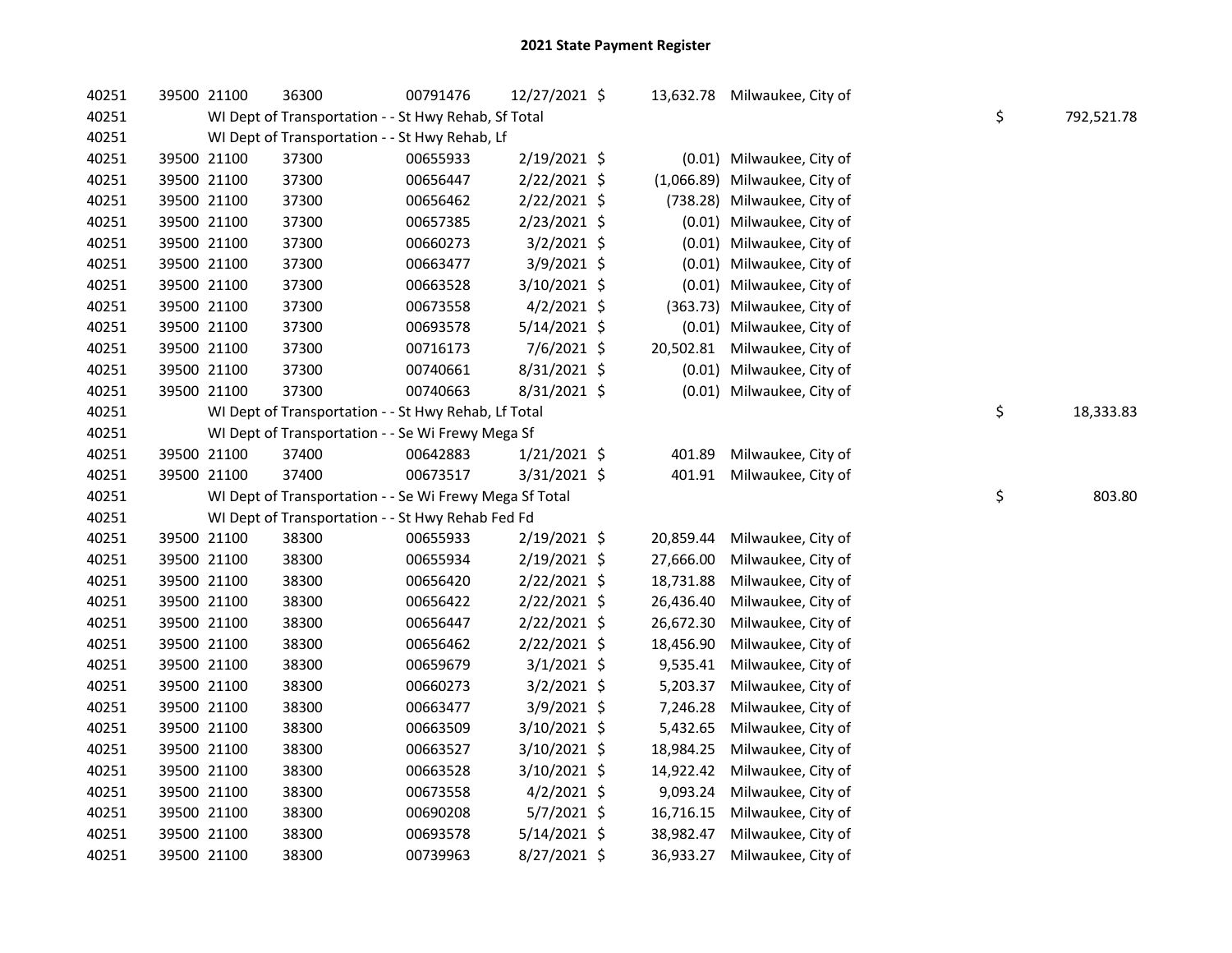| 40251 | 39500 21100 | 38300                                                          | 00739967 | 8/27/2021 \$   |            | 62,531.98 Milwaukee, City of  |                  |
|-------|-------------|----------------------------------------------------------------|----------|----------------|------------|-------------------------------|------------------|
| 40251 | 39500 21100 | 38300                                                          | 00740638 | 8/31/2021 \$   | 126,919.71 | Milwaukee, City of            |                  |
| 40251 | 39500 21100 | 38300                                                          | 00740660 | 8/31/2021 \$   | 12,820.29  | Milwaukee, City of            |                  |
| 40251 | 39500 21100 | 38300                                                          | 00740661 | 8/31/2021 \$   | 7,701.80   | Milwaukee, City of            |                  |
| 40251 | 39500 21100 | 38300                                                          | 00740663 | 8/31/2021 \$   | 22,284.62  | Milwaukee, City of            |                  |
| 40251 | 39500 21100 | 38300                                                          | 00756688 | 10/1/2021 \$   | 12,505.34  | Milwaukee, City of            |                  |
| 40251 | 39500 21100 | 38300                                                          | 00756690 | 10/1/2021 \$   | 7,192.48   | Milwaukee, City of            |                  |
| 40251 | 39500 21100 | 38300                                                          | 00769932 | 11/3/2021 \$   | 16,075.74  | Milwaukee, City of            |                  |
| 40251 | 39500 21100 | 38300                                                          | 00772773 | 11/12/2021 \$  | 23,332.39  | Milwaukee, City of            |                  |
| 40251 | 39500 21100 | 38300                                                          | 00773549 | 11/15/2021 \$  | 5,355.75   | Milwaukee, City of            |                  |
| 40251 | 39500 21100 | 38300                                                          | 00776258 | 11/19/2021 \$  | 25,545.33  | Milwaukee, City of            |                  |
| 40251 |             | WI Dept of Transportation - - St Hwy Rehab Fed Fd Total        |          |                |            |                               | \$<br>624,137.86 |
| 40251 |             | WI Dept of Transportation - - Dept Mgt & Oper St Fd            |          |                |            |                               |                  |
| 40251 | 39500 21100 | 46100                                                          | 00635320 | $1/4/2021$ \$  | 1,778.62   | Milwaukee, City of            |                  |
| 40251 | 39500 21100 | 46100                                                          | 00672532 | 3/30/2021 \$   | 1,859.15   | Milwaukee, City of            |                  |
| 40251 | 39500 21100 | 46100                                                          | 00714634 | $6/28/2021$ \$ | 1,958.94   | Milwaukee, City of            |                  |
| 40251 | 39500 21100 | 46100                                                          | 00753344 | $9/27/2021$ \$ | 1,958.94   | Milwaukee, City of            |                  |
| 40251 | 39500 21100 | 46100                                                          | 00792036 | 12/29/2021 \$  |            | 1,941.57 Milwaukee, City of   |                  |
| 40251 |             | WI Dept of Transportation - - Dept Mgt & Oper St Fd Total      |          |                |            |                               | \$<br>9,497.22   |
| 40251 |             | WI Dept of Transportation - - Transpor Safety Ff               |          |                |            |                               |                  |
| 40251 | 39500 21100 | 58200                                                          | 00651308 | $2/8/2021$ \$  |            | 13,962.14 Milwaukee, City of  |                  |
| 40251 | 39500 21100 | 58200                                                          | 00728821 | $9/22/2021$ \$ |            | 13,964.75 Milwaukee, City of  |                  |
| 40251 |             | WI Dept of Transportation - - Transpor Safety Ff Total         |          |                |            |                               | \$<br>27,926.89  |
| 40251 |             | WI Dept of Transportation - - Harbor Bond Fund 4               |          |                |            |                               |                  |
| 40251 | 39500 21100 | 90500                                                          | 00664869 | 3/17/2021 \$   |            | 240,000.00 Milwaukee, City of |                  |
| 40251 |             | WI Dept of Transportation - - Harbor Bond Fund 4 Total         |          |                |            |                               | \$<br>240,000.00 |
| 40251 |             | Department of Corrections - - General Program Operations       |          |                |            |                               |                  |
| 40251 | 41000 10000 | 10100                                                          | 00414519 | $3/15/2021$ \$ |            | 145.00 Milwaukee, City of     |                  |
| 40251 |             | Department of Corrections - - General Program Operations Total |          |                |            |                               | \$<br>145.00     |
| 40251 |             | Department of Corrections - - Energy Costs, Energy-Related A   |          |                |            |                               |                  |
| 40251 | 41000 10000 | 10600                                                          | 00403271 | $1/14/2021$ \$ | 7,739.63   | Milwaukee, City of            |                  |
| 40251 | 41000 10000 | 10600                                                          | 00405155 | $1/19/2021$ \$ | 9,449.83   | Milwaukee, City of            |                  |
| 40251 | 41000 10000 | 10600                                                          | 00405158 | $1/19/2021$ \$ | 6.17       | Milwaukee, City of            |                  |
| 40251 | 41000 10000 | 10600                                                          | 00407843 | $2/2/2021$ \$  | 11,995.87  | Milwaukee, City of            |                  |
| 40251 | 41000 10000 | 10600                                                          | 00407845 | $2/2/2021$ \$  | 6.17       | Milwaukee, City of            |                  |
| 40251 | 41000 10000 | 10600                                                          | 00407847 | $2/2/2021$ \$  | 324.00     | Milwaukee, City of            |                  |
| 40251 | 41000 10000 | 10600                                                          | 00408309 | 2/12/2021 \$   | 3,728.86   | Milwaukee, City of            |                  |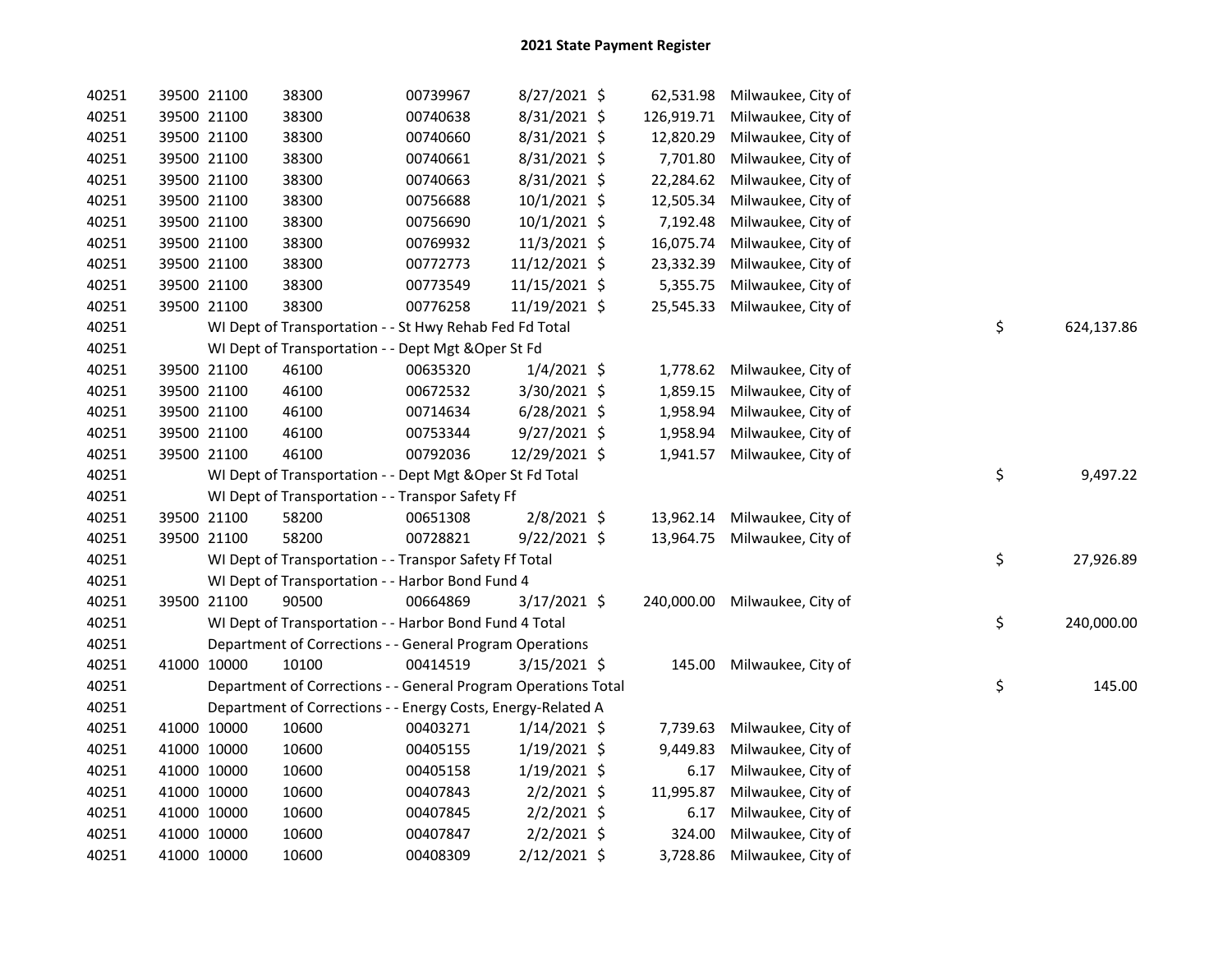| 40251 |             | 41000 10000 | 10600                                                              | 00408729 | 2/8/2021 \$    | 282.69       | Milwaukee, City of        |    |            |
|-------|-------------|-------------|--------------------------------------------------------------------|----------|----------------|--------------|---------------------------|----|------------|
| 40251 | 41000 10000 |             | 10600                                                              | 00408879 | 2/26/2021 \$   | 4,946.22     | Milwaukee, City of        |    |            |
| 40251 | 41000 10000 |             | 10600                                                              | 00414509 | 3/9/2021 \$    | 6.17         | Milwaukee, City of        |    |            |
| 40251 | 41000 10000 |             | 10600                                                              | 00414510 | 3/9/2021 \$    | 9,951.41     | Milwaukee, City of        |    |            |
| 40251 | 41000 10000 |             | 10600                                                              | 00420081 | 4/9/2021 \$    | 6,051.38     | Milwaukee, City of        |    |            |
| 40251 |             | 41000 10000 | 10600                                                              | 00421190 | $4/15/2021$ \$ | 9,302.93     | Milwaukee, City of        |    |            |
| 40251 |             | 41000 10000 | 10600                                                              | 00421203 | $4/15/2021$ \$ | 6.17         | Milwaukee, City of        |    |            |
| 40251 |             | 41000 10000 | 10600                                                              | 00424059 | 5/21/2021 \$   | 3,552.16     | Milwaukee, City of        |    |            |
| 40251 |             | 41000 10000 | 10600                                                              | 00425529 | 5/10/2021 \$   | 8,977.40     | Milwaukee, City of        |    |            |
| 40251 |             | 41000 10000 | 10600                                                              | 00425547 | 5/10/2021 \$   | 6.17         | Milwaukee, City of        |    |            |
| 40251 |             | 41000 10000 | 10600                                                              | 00426179 | 5/19/2021 \$   | 4,748.41     | Milwaukee, City of        |    |            |
| 40251 |             | 41000 10000 | 10600                                                              | 00432113 | 6/30/2021 \$   | 187.84       | Milwaukee, City of        |    |            |
| 40251 |             | 41000 10000 | 10600                                                              | 00432252 | $6/14/2021$ \$ | 7,095.65     | Milwaukee, City of        |    |            |
| 40251 |             | 41000 10000 | 10600                                                              | 00432257 | $6/14/2021$ \$ | 6.17         | Milwaukee, City of        |    |            |
| 40251 |             | 41000 10000 | 10600                                                              | 00432749 | 6/30/2021 \$   | 130.40       | Milwaukee, City of        |    |            |
| 40251 |             | 41000 10000 | 10600                                                              | 00437691 | 7/9/2021 \$    | 7,649.44     | Milwaukee, City of        |    |            |
| 40251 |             | 41000 10000 | 10600                                                              | 00438369 | 7/13/2021 \$   | 6.27         | Milwaukee, City of        |    |            |
| 40251 |             | 41000 10000 | 10600                                                              | 00438380 | 7/13/2021 \$   | 7,095.65     | Milwaukee, City of        |    |            |
| 40251 |             | 41000 10000 | 10600                                                              | 00443340 | 8/9/2021 \$    | 5,900.62     | Milwaukee, City of        |    |            |
| 40251 |             | 41000 10000 | 10600                                                              | 00444802 | $8/16/2021$ \$ | 3,262.66     | Milwaukee, City of        |    |            |
| 40251 |             | 41000 10000 | 10600                                                              | 00445708 | 8/20/2021 \$   | 8.34         | Milwaukee, City of        |    |            |
| 40251 |             | 41000 10000 | 10600                                                              | 00445713 | 8/20/2021 \$   | 6,678.77     | Milwaukee, City of        |    |            |
| 40251 |             | 41000 10000 | 10600                                                              | 00450764 | 9/15/2021 \$   | 6.17         | Milwaukee, City of        |    |            |
| 40251 |             | 41000 10000 | 10600                                                              | 00450767 | $9/15/2021$ \$ | 8,178.38     | Milwaukee, City of        |    |            |
| 40251 |             | 41000 10000 | 10600                                                              | 00454623 | 10/6/2021 \$   | 8,732.17     | Milwaukee, City of        |    |            |
| 40251 |             | 41000 10000 | 10600                                                              | 00461255 | 11/8/2021 \$   | 15,674.24    | Milwaukee, City of        |    |            |
| 40251 | 41000 10000 |             | 10600                                                              | 00461256 | 11/8/2021 \$   | 23.68        | Milwaukee, City of        |    |            |
| 40251 | 41000 10000 |             | 10600                                                              | 00461701 | 11/10/2021 \$  | 7,739.54     | Milwaukee, City of        |    |            |
| 40251 | 41000 10000 |             | 10600                                                              | 00462488 | 11/15/2021 \$  | 3,973.93     | Milwaukee, City of        |    |            |
| 40251 |             |             | Department of Corrections - - Energy Costs, Energy-Related A Total |          |                |              |                           | \$ | 163,431.56 |
| 40251 |             |             | Department of Corrections - - Institutional Repair And Maint       |          |                |              |                           |    |            |
| 40251 |             | 41000 10000 | 11000                                                              | 00467790 | 12/14/2021 \$  |              | 145.00 Milwaukee, City of |    |            |
| 40251 |             |             | Department of Corrections - - Institutional Repair And Maint Total |          |                |              |                           | \$ | 145.00     |
| 40251 |             |             | Department of Health Services - - State/Federal Aids               |          |                |              |                           |    |            |
| 40251 |             | 43500 10000 | 00000                                                              | 92106    | $1/4/2021$ \$  | 628,184.00   | Milwaukee, City of        |    |            |
| 40251 |             | 43500 10000 | 00000                                                              | 92107    | $2/1/2021$ \$  | 247,181.00   | Milwaukee, City of        |    |            |
| 40251 |             | 43500 10000 | 00000                                                              | 92108    | $3/1/2021$ \$  | 4,368,755.00 | Milwaukee, City of        |    |            |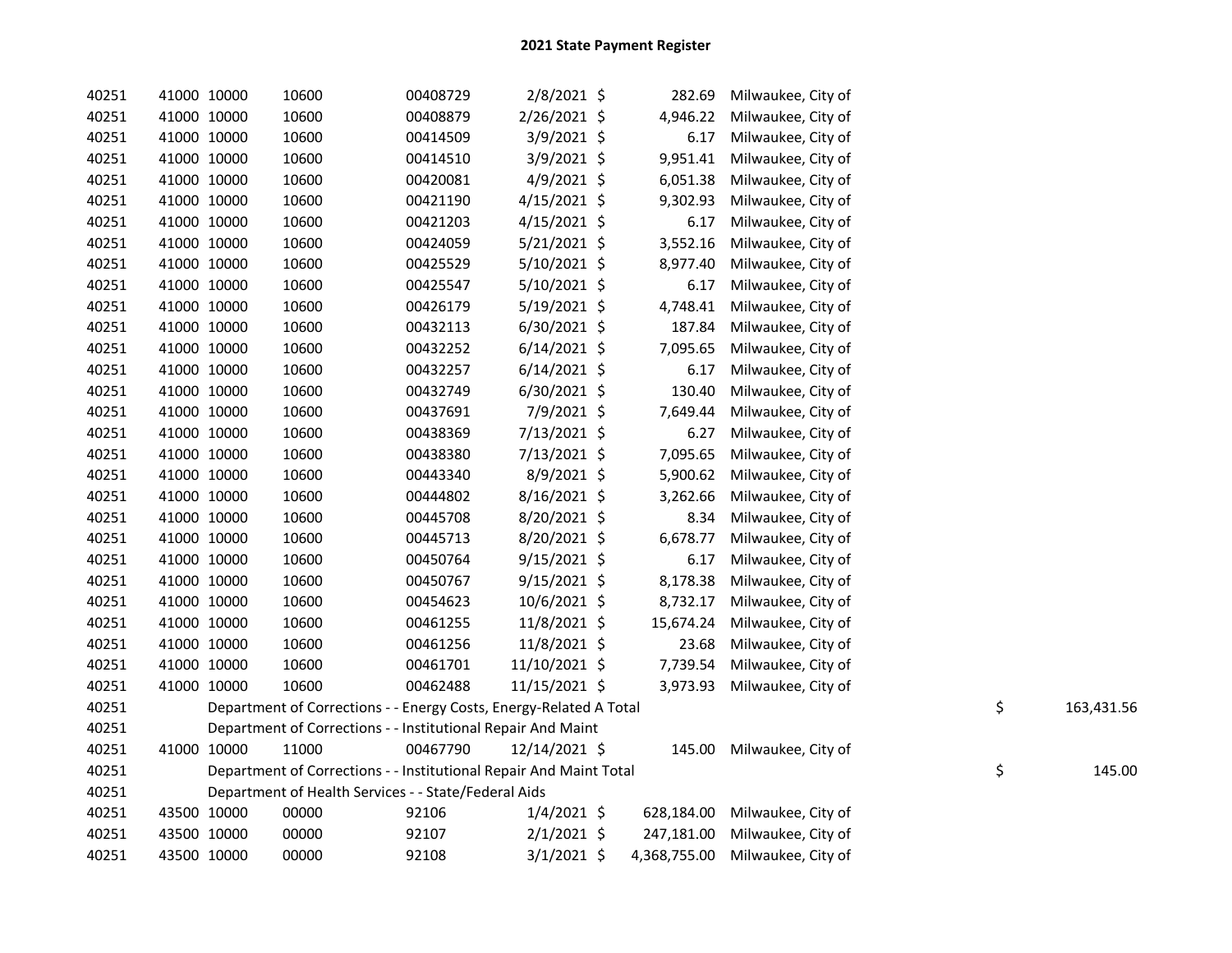| 40251 | 43500 10000 |             | 00000                                                                  | 92109    | $4/1/2021$ \$  | 435,611.00   | Milwaukee, City of |    |               |
|-------|-------------|-------------|------------------------------------------------------------------------|----------|----------------|--------------|--------------------|----|---------------|
| 40251 | 43500 10000 |             | 00000                                                                  | 92110    | $5/3/2021$ \$  | 779,934.00   | Milwaukee, City of |    |               |
| 40251 | 43500 10000 |             | 00000                                                                  | 92111    | $6/1/2021$ \$  | 429,701.00   | Milwaukee, City of |    |               |
| 40251 | 43500 10000 |             | 00000                                                                  | 92200    | $7/1/2021$ \$  | 547,959.00   | Milwaukee, City of |    |               |
| 40251 | 43500 10000 |             | 00000                                                                  | 92201    | 8/2/2021 \$    | 223,474.00   | Milwaukee, City of |    |               |
| 40251 | 43500 10000 |             | 00000                                                                  | 92202    | $9/1/2021$ \$  | 3,402,741.00 | Milwaukee, City of |    |               |
| 40251 | 43500 10000 |             | 00000                                                                  | 92204    | 10/1/2021 \$   | 408,008.00   | Milwaukee, City of |    |               |
| 40251 | 43500 10000 |             | 00000                                                                  | 92207    | $12/1/2021$ \$ | 3,080,084.00 | Milwaukee, City of |    |               |
| 40251 |             |             | Department of Health Services - - State/Federal Aids Total             |          |                |              |                    | \$ | 14,551,632.00 |
| 40251 |             |             | Department of Health Services - - Public Health Dispensaries And       |          |                |              |                    |    |               |
| 40251 | 43500 10000 |             | 10700                                                                  | 00419939 | $4/29/2021$ \$ | 457.53       | Milwaukee, City of |    |               |
| 40251 | 43500 10000 |             | 10700                                                                  | 00421838 | 5/5/2021 \$    | 519.56       | Milwaukee, City of |    |               |
| 40251 | 43500 10000 |             | 10700                                                                  | 00421854 | 4/30/2021 \$   | 577.88       | Milwaukee, City of |    |               |
| 40251 | 43500 10000 |             | 10700                                                                  | 00421880 | $5/6/2021$ \$  | 501.15       | Milwaukee, City of |    |               |
| 40251 | 43500 10000 |             | 10700                                                                  | 00421901 | $5/7/2021$ \$  | 254.26       | Milwaukee, City of |    |               |
| 40251 | 43500 10000 |             | 10700                                                                  | 00422231 | 5/7/2021 \$    | 858.61       | Milwaukee, City of |    |               |
| 40251 | 43500 10000 |             | 10700                                                                  | 00422252 | $5/11/2021$ \$ | 423.34       | Milwaukee, City of |    |               |
| 40251 | 43500 10000 |             | 10700                                                                  | 00423120 | $5/14/2021$ \$ | 292.92       | Milwaukee, City of |    |               |
| 40251 | 43500 10000 |             | 10700                                                                  | 00431395 | $6/9/2021$ \$  | 204.08       | Milwaukee, City of |    |               |
| 40251 | 43500 10000 |             | 10700                                                                  | 00435945 | 7/9/2021 \$    | 94.54        | Milwaukee, City of |    |               |
| 40251 | 43500 10000 |             | 10700                                                                  | 00450281 | 9/16/2021 \$   | 1,064.74     | Milwaukee, City of |    |               |
| 40251 | 43500 10000 |             | 10700                                                                  | 00453480 | $10/1/2021$ \$ | 553.42       | Milwaukee, City of |    |               |
| 40251 | 43500 10000 |             | 10700                                                                  | 00453949 | 10/6/2021 \$   | 1,551.22     | Milwaukee, City of |    |               |
| 40251 | 43500 10000 |             | 10700                                                                  | 00454942 | 10/8/2021 \$   | 1,094.30     | Milwaukee, City of |    |               |
| 40251 | 43500 10000 |             | 10700                                                                  | 00464837 | 12/3/2021 \$   | 2,155.16     | Milwaukee, City of |    |               |
| 40251 |             |             | Department of Health Services - - Public Health Dispensaries And Total |          |                |              |                    | \$ | 10,602.71     |
| 40251 |             |             | Department of Health Services - - Federal Wic Operations               |          |                |              |                    |    |               |
| 40251 |             | 43500 10000 | 14800                                                                  | 00404897 | $2/10/2021$ \$ | 3,301.79     | Milwaukee, City of |    |               |
| 40251 | 43500 10000 |             | 14800                                                                  | 00409182 | $2/12/2021$ \$ | 2,925.60     | Milwaukee, City of |    |               |
| 40251 | 43500 10000 |             | 14800                                                                  | 00409184 | $2/12/2021$ \$ | 3,218.99     | Milwaukee, City of |    |               |
| 40251 | 43500 10000 |             | 14800                                                                  | 00409186 | $2/12/2021$ \$ | 2,276.95     | Milwaukee, City of |    |               |
| 40251 |             |             | Department of Health Services - - Federal Wic Operations Total         |          |                |              |                    | \$ | 11,723.33     |
| 40251 |             |             | Department of Health Services - - Federal Projects Operations          |          |                |              |                    |    |               |
| 40251 |             | 43500 10000 | 14900                                                                  | 00417049 | $4/9/2021$ \$  | 34,186.86    | Milwaukee, City of |    |               |
| 40251 | 43500 10000 |             | 14900                                                                  | 00417050 | $4/9/2021$ \$  | 27,751.08    | Milwaukee, City of |    |               |
| 40251 |             | 43500 10000 | 14900                                                                  | 00417068 | $4/9/2021$ \$  | 26,519.20    | Milwaukee, City of |    |               |
| 40251 | 43500 10000 |             | 14900                                                                  | 00417069 | $4/9/2021$ \$  | 13,744.69    | Milwaukee, City of |    |               |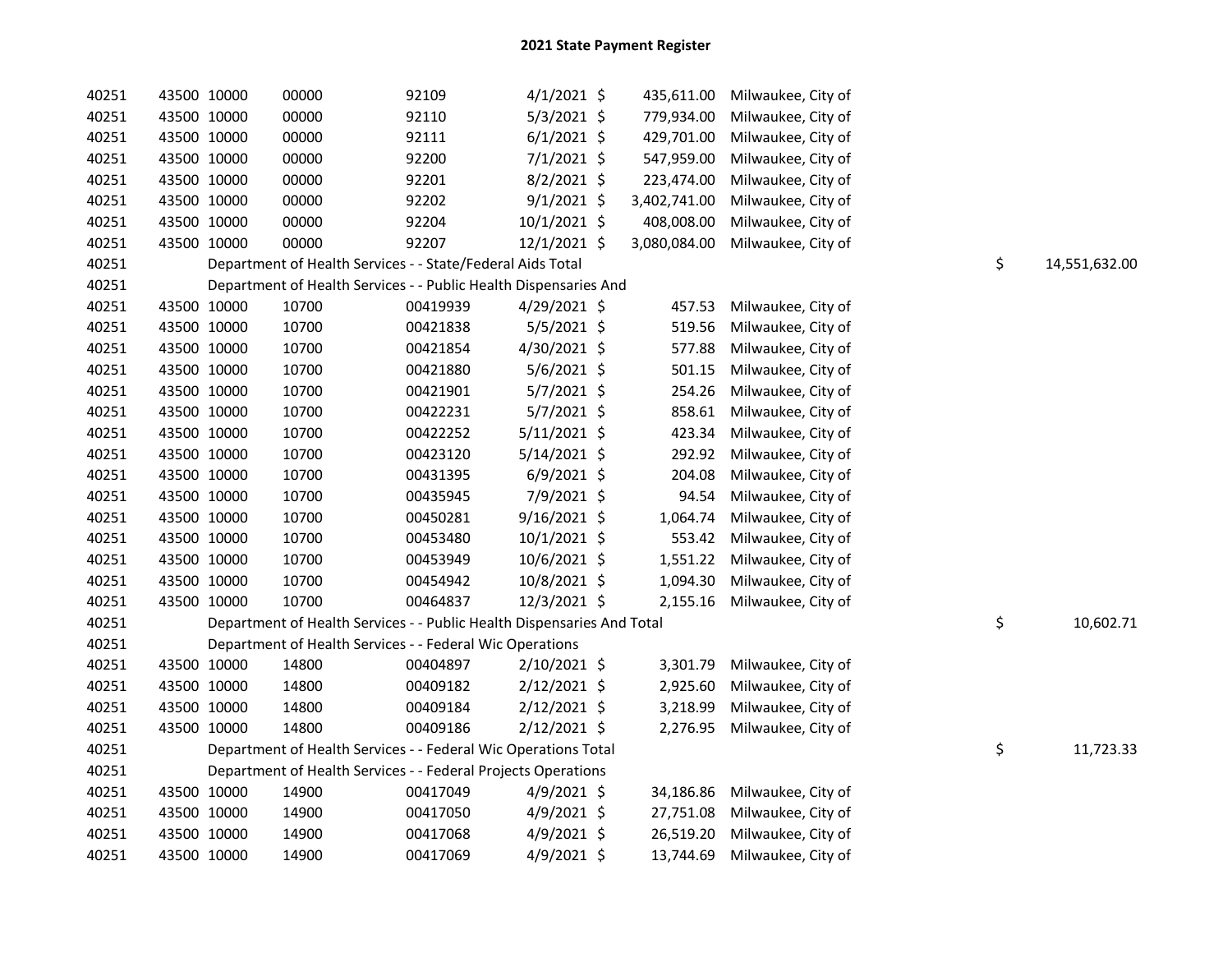| 40251 | 43500 10000 | 14900 | 00417181                                                                        | 4/9/2021 \$    | 10,440.62    | Milwaukee, City of |    |              |
|-------|-------------|-------|---------------------------------------------------------------------------------|----------------|--------------|--------------------|----|--------------|
| 40251 | 43500 10000 | 14900 | 00417332                                                                        | 4/9/2021 \$    | 24,840.71    | Milwaukee, City of |    |              |
| 40251 | 43500 10000 | 14900 | 00427710                                                                        | 5/19/2021 \$   | 18,000.00    | Milwaukee, City of |    |              |
| 40251 | 43500 10000 | 14900 | 00434869                                                                        | $6/23/2021$ \$ | 20,663.11    | Milwaukee, City of |    |              |
| 40251 | 43500 10000 | 14900 | 00435793                                                                        | $6/28/2021$ \$ | 24,779.60    | Milwaukee, City of |    |              |
| 40251 | 43500 10000 | 14900 | 00436656                                                                        | 7/23/2021 \$   | 21,338.18    | Milwaukee, City of |    |              |
| 40251 | 43500 10000 | 14900 | 00438823                                                                        | 7/13/2021 \$   | 43,841.38    | Milwaukee, City of |    |              |
| 40251 | 43500 10000 | 14900 | 00468104                                                                        | 12/15/2021 \$  | 27,561.17    | Milwaukee, City of |    |              |
| 40251 | 43500 10000 | 14900 | 00468111                                                                        | 12/15/2021 \$  | 48,986.51    | Milwaukee, City of |    |              |
| 40251 |             |       | Department of Health Services - - Federal Projects Operations Total             |                |              |                    | \$ | 342,653.11   |
| 40251 |             |       | Department of Health Services - - Federal Project Aids                          |                |              |                    |    |              |
| 40251 | 43500 10000 | 15000 | 00399263                                                                        | 1/20/2021 \$   | 227,374.75   | Milwaukee, City of |    |              |
| 40251 | 43500 10000 | 15000 | 00427651                                                                        | $6/4/2021$ \$  | 188,881.02   | Milwaukee, City of |    |              |
| 40251 | 43500 10000 | 15000 | 00427652                                                                        | $6/9/2021$ \$  | 60,714.33    | Milwaukee, City of |    |              |
| 40251 | 43500 10000 | 15000 | 00427653                                                                        | $6/4/2021$ \$  | 156,031.06   | Milwaukee, City of |    |              |
| 40251 | 43500 10000 | 15000 | 00427654                                                                        | $6/4/2021$ \$  | 331,800.02   | Milwaukee, City of |    |              |
| 40251 | 43500 10000 | 15000 | 00431348                                                                        | $6/18/2021$ \$ | 55,360.41    | Milwaukee, City of |    |              |
| 40251 | 43500 10000 | 15000 | 00439826                                                                        | 8/11/2021 \$   | 4,500.00     | Milwaukee, City of |    |              |
| 40251 | 43500 10000 | 15000 | 00439833                                                                        | 8/11/2021 \$   | 2,500.00     | Milwaukee, City of |    |              |
| 40251 | 43500 10000 | 15000 | 00442125                                                                        | 8/13/2021 \$   | 3,860.00     | Milwaukee, City of |    |              |
| 40251 | 43500 10000 | 15000 | 00443725                                                                        | $9/1/2021$ \$  | 6,743.63     | Milwaukee, City of |    |              |
| 40251 | 43500 10000 | 15000 | 00468288                                                                        | 12/16/2021 \$  | 2,925.00     | Milwaukee, City of |    |              |
| 40251 | 43500 10000 | 15000 | 00469944                                                                        | 12/23/2021 \$  | 3,703.13     | Milwaukee, City of |    |              |
| 40251 | 43500 10000 | 15000 | 00469945                                                                        | 12/23/2021 \$  | 5,100.00     | Milwaukee, City of |    |              |
| 40251 | 43500 10000 | 15000 | 00469946                                                                        | 12/23/2021 \$  | 1,425.00     | Milwaukee, City of |    |              |
| 40251 |             |       | Department of Health Services - - Federal Project Aids Total                    |                |              |                    | \$ | 1,050,918.35 |
| 40251 |             |       | Department of Health Services - - Prepaid Medical Transport Reimbursement       |                |              |                    |    |              |
| 40251 | 43500 10000 | 16300 | AMBULANCE                                                                       | 11/15/2021 \$  | 536,573.87   | Milwaukee, City of |    |              |
| 40251 |             |       | Department of Health Services - - Prepaid Medical Transport Reimbursement Total |                |              |                    | \$ | 536,573.87   |
| 40251 |             |       | Department of Health Services - - Interagency And Intra-Agency P                |                |              |                    |    |              |
| 40251 | 43500 10000 | 86700 | 00408603                                                                        | 2/10/2021 \$   | 1,072,155.00 | Milwaukee, City of |    |              |
| 40251 | 43500 10000 | 86700 | 00408624                                                                        | 2/10/2021 \$   | 352,100.00   | Milwaukee, City of |    |              |
| 40251 | 43500 10000 | 86700 | 00408627                                                                        | 2/8/2021 \$    | 896,140.00   | Milwaukee, City of |    |              |
| 40251 | 43500 10000 | 86700 | 00411945                                                                        | 3/4/2021 \$    | 422,100.00   | Milwaukee, City of |    |              |
| 40251 | 43500 10000 | 86700 | 00411947                                                                        | $3/4/2021$ \$  | 169,860.00   | Milwaukee, City of |    |              |
| 40251 | 43500 10000 | 86700 | 00423496                                                                        | $4/23/2021$ \$ | 266,160.00   | Milwaukee, City of |    |              |
| 40251 | 43500 10000 | 86700 | 00423885                                                                        | 4/26/2021 \$   | 28,120.00    | Milwaukee, City of |    |              |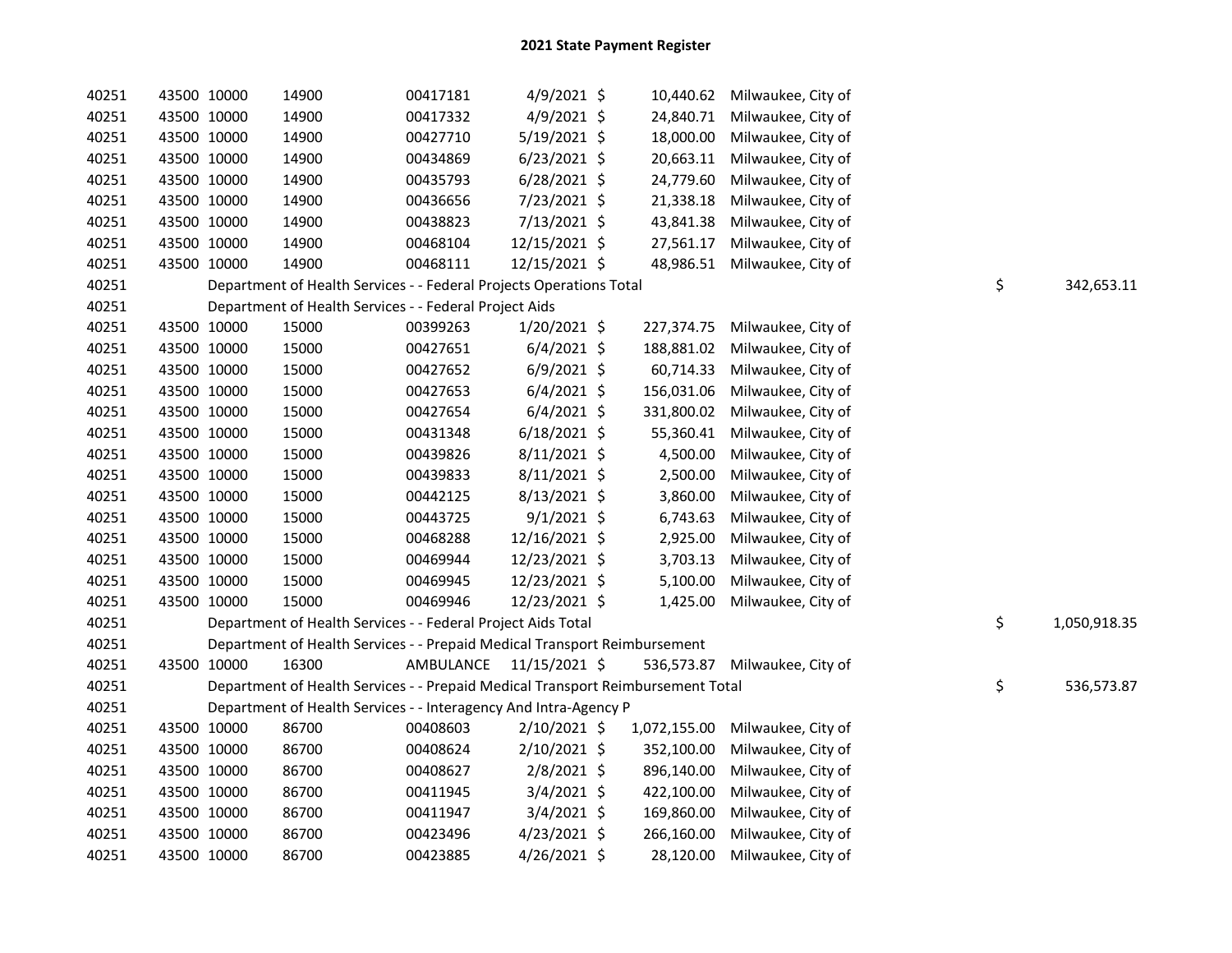| 40251 | 43500 10000 | 86700                                                                  | 00442123 | 8/13/2021 \$   |            | 159,960.00 Milwaukee, City of |    |              |
|-------|-------------|------------------------------------------------------------------------|----------|----------------|------------|-------------------------------|----|--------------|
| 40251 |             | Department of Health Services - - Interagency And Intra-Agency P Total |          |                |            |                               | \$ | 3,366,595.00 |
| 40251 |             | Dept of Children and Families - - General Aids                         |          |                |            |                               |    |              |
| 40251 | 43700 10000 | 99000                                                                  | 00088466 | 8/24/2021 \$   | 703,668.52 | Milwaukee, City of            |    |              |
| 40251 | 43700 10000 | 99000                                                                  | 00088656 | 8/30/2021 \$   | 82,310.35  | Milwaukee, City of            |    |              |
| 40251 | 43700 10000 | 99000                                                                  | 00090103 | 10/12/2021 \$  | 75,990.78  | Milwaukee, City of            |    |              |
| 40251 |             | Dept of Children and Families - - General Aids Total                   |          |                |            |                               | \$ | 861,969.65   |
| 40251 |             | Department of Justice - - Shot Spotter Program                         |          |                |            |                               |    |              |
| 40251 | 45500 10000 | 20700                                                                  | 00094771 | 2/19/2021 \$   | 175,000.00 | Milwaukee, City of            |    |              |
| 40251 |             | Department of Justice - - Shot Spotter Program Total                   |          |                |            |                               | \$ | 175,000.00   |
| 40251 |             | Department of Justice - - Law Enforcement Officer Supplement           |          |                |            |                               |    |              |
| 40251 | 45500 10000 | 21100                                                                  | 00093955 | $2/5/2021$ \$  | 14,595.08  | Milwaukee, City of            |    |              |
| 40251 | 45500 10000 | 21100                                                                  | 00101322 | 8/27/2021 \$   | 35,026.48  | Milwaukee, City of            |    |              |
| 40251 |             | Department of Justice - - Law Enforcement Officer Supplement Total     |          |                |            |                               | \$ | 49,621.56    |
| 40251 |             | Department of Justice - - Officer training reimbursement               |          |                |            |                               |    |              |
| 40251 | 45500 10000 | 21400                                                                  | 00105607 | 11/19/2021 \$  |            | 259,040.00 Milwaukee, City of |    |              |
| 40251 |             | Department of Justice - - Officer training reimbursement Total         |          |                |            |                               | \$ | 259,040.00   |
| 40251 |             | Department of Justice - - Crime Laboratories, Dna                      |          |                |            |                               |    |              |
| 40251 | 45500 10000 | 22100                                                                  | 00100356 | 7/14/2021 \$   |            | 1,970.00 Milwaukee, City of   |    |              |
| 40251 |             | Department of Justice - - Crime Laboratories, Dna Total                |          |                |            |                               | \$ | 1,970.00     |
| 40251 |             | Department of Justice - - Law Enforcement Train, Local                 |          |                |            |                               |    |              |
| 40251 | 45500 10000 | 23100                                                                  | 00099935 | 7/12/2021 \$   |            | 305,000.00 Milwaukee, City of |    |              |
| 40251 |             | Department of Justice - - Law Enforcement Train, Local Total           |          |                |            |                               | \$ | 305,000.00   |
| 40251 |             | Department of Justice - - Federal Aid, Local Assistance                |          |                |            |                               |    |              |
| 40251 | 45500 10000 | 25100                                                                  | 00094690 | 2/18/2021 \$   | 7,108.66   | Milwaukee, City of            |    |              |
| 40251 | 45500 10000 | 25100                                                                  | 00095696 | 3/18/2021 \$   | 10,421.05  | Milwaukee, City of            |    |              |
| 40251 | 45500 10000 | 25100                                                                  | 00095697 | 3/18/2021 \$   | 5,221.71   | Milwaukee, City of            |    |              |
| 40251 | 45500 10000 | 25100                                                                  | 00097535 | $5/6/2021$ \$  | 14,387.90  | Milwaukee, City of            |    |              |
| 40251 | 45500 10000 | 25100                                                                  | 00098840 | $6/3/2021$ \$  | 631.80     | Milwaukee, City of            |    |              |
| 40251 | 45500 10000 | 25100                                                                  | 00100911 | $8/4/2021$ \$  | 5,000.00   | Milwaukee, City of            |    |              |
| 40251 | 45500 10000 | 25100                                                                  | 00101194 | $8/11/2021$ \$ | 1,434.44   | Milwaukee, City of            |    |              |
| 40251 | 45500 10000 | 25100                                                                  | 00101657 | 8/27/2021 \$   | 8,695.77   | Milwaukee, City of            |    |              |
| 40251 | 45500 10000 | 25100                                                                  | 00104358 | 10/28/2021 \$  | 1,000.00   | Milwaukee, City of            |    |              |
| 40251 | 45500 10000 | 25100                                                                  | 00104629 | 11/5/2021 \$   | 576.38     | Milwaukee, City of            |    |              |
| 40251 | 45500 10000 | 25100                                                                  | 00104721 | $11/5/2021$ \$ | 1,376.40   | Milwaukee, City of            |    |              |
| 40251 | 45500 10000 | 25100                                                                  | 00104860 | 11/26/2021 \$  | 99,707.13  | Milwaukee, City of            |    |              |
| 40251 |             | Department of Justice - - Federal Aid, Local Assistance Total          |          |                |            |                               | \$ | 155,561.24   |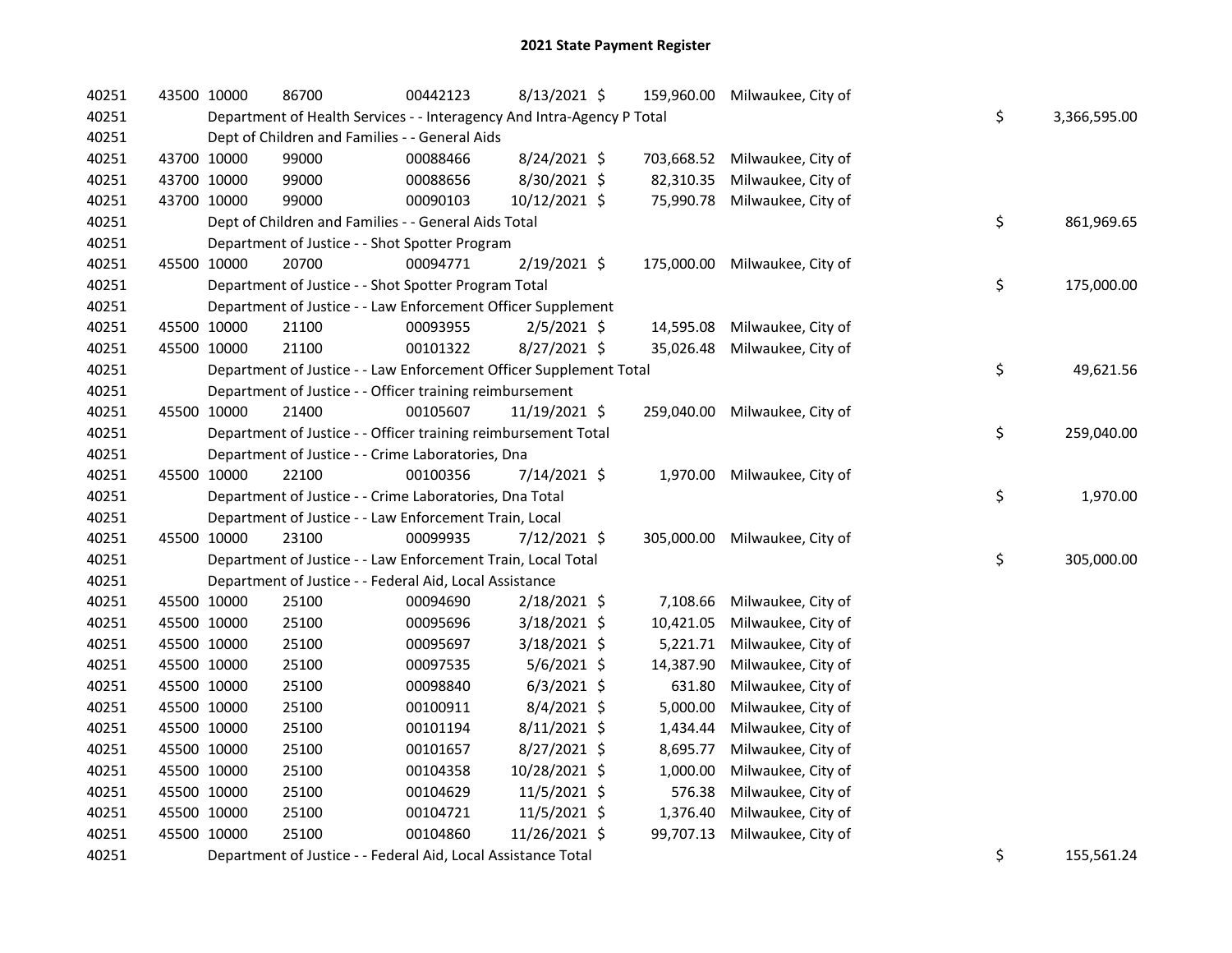| 40251 |             |             | Department of Justice - - Law Enf Officer Suplmnt Grants          |          |                |           |                             |    |           |
|-------|-------------|-------------|-------------------------------------------------------------------|----------|----------------|-----------|-----------------------------|----|-----------|
| 40251 |             | 45500 10000 | 27500                                                             | 00098517 | 5/27/2021 \$   | 29,447.64 | Milwaukee, City of          |    |           |
| 40251 |             | 45500 10000 | 27500                                                             | 00104555 | $11/5/2021$ \$ | 34,088.65 | Milwaukee, City of          |    |           |
| 40251 |             |             | Department of Justice - - Law Enf Officer Suplmnt Grants Total    |          |                |           |                             | \$ | 63,536.29 |
| 40251 |             |             | Department of Justice - - Internet Crimes Against Childr          |          |                |           |                             |    |           |
| 40251 | 45500 10000 |             | 28400                                                             | 00104806 | 11/10/2021 \$  | 631.83    | Milwaukee, City of          |    |           |
| 40251 |             |             | Department of Justice - - Internet Crimes Against Childr Total    |          |                |           |                             | \$ | 631.83    |
| 40251 |             |             | Department of Justice - - Awards For Victims Of Crimes            |          |                |           |                             |    |           |
| 40251 |             | 45500 10000 | 50200                                                             | 00093155 | $1/14/2021$ \$ | 739.83    | Milwaukee, City of          |    |           |
| 40251 |             | 45500 10000 | 50200                                                             | 00095151 | 2/25/2021 \$   | 1,000.00  | Milwaukee, City of          |    |           |
| 40251 | 45500 10000 |             | 50200                                                             | 00097278 | $4/23/2021$ \$ | 1,671.35  | Milwaukee, City of          |    |           |
| 40251 | 45500 10000 |             | 50200                                                             | 00097823 | 5/6/2021 \$    | 1,429.85  | Milwaukee, City of          |    |           |
| 40251 |             |             | Department of Justice - - Awards For Victims Of Crimes Total      |          |                |           |                             | \$ | 4,841.03  |
| 40251 |             |             | Department of Justice - - Federal Aid; Victim Comp                |          |                |           |                             |    |           |
| 40251 | 45500 10000 |             | 54100                                                             | 00094997 | 2/22/2021 \$   | 1,644.77  | Milwaukee, City of          |    |           |
| 40251 |             | 45500 10000 | 54100                                                             | 00105149 | 11/9/2021 \$   | 1,599.89  | Milwaukee, City of          |    |           |
| 40251 | 45500 10000 |             | 54100                                                             | 00105913 | 11/23/2021 \$  |           | 1,138.12 Milwaukee, City of |    |           |
| 40251 |             |             | Department of Justice - - Federal Aid; Victim Comp Total          |          |                |           |                             | \$ | 4,382.78  |
| 40251 |             |             | Department of Military Affairs - - Energy Costs, Energy-Related A |          |                |           |                             |    |           |
| 40251 |             | 46500 10000 | 10600                                                             | 00087807 | $1/14/2021$ \$ | 18.52     | Milwaukee, City of          |    |           |
| 40251 | 46500 10000 |             | 10600                                                             | 00087808 | $1/14/2021$ \$ | 7,978.72  | Milwaukee, City of          |    |           |
| 40251 | 46500 10000 |             | 10600                                                             | 00087875 | $1/14/2021$ \$ | 4.37      | Milwaukee, City of          |    |           |
| 40251 | 46500 10000 |             | 10600                                                             | 00087879 | $1/15/2021$ \$ | 1,123.92  | Milwaukee, City of          |    |           |
| 40251 | 46500 10000 |             | 10600                                                             | 00087883 | $1/15/2021$ \$ | 1.74      | Milwaukee, City of          |    |           |
| 40251 | 46500 10000 |             | 10600                                                             | 00089589 | 2/8/2021 \$    | 123.00    | Milwaukee, City of          |    |           |
| 40251 | 46500 10000 |             | 10600                                                             | 00089590 | 2/8/2021 \$    | 123.00    | Milwaukee, City of          |    |           |
| 40251 | 46500 10000 |             | 10600                                                             | 00089591 | 2/8/2021 \$    | 240.00    | Milwaukee, City of          |    |           |
| 40251 | 46500 10000 |             | 10600                                                             | 00089639 | $2/12/2021$ \$ | 242.31    | Milwaukee, City of          |    |           |
| 40251 | 46500 10000 |             | 10600                                                             | 00089641 | $2/12/2021$ \$ | 4.37      | Milwaukee, City of          |    |           |
| 40251 | 46500 10000 |             | 10600                                                             | 00089642 | $2/12/2021$ \$ | 1.54      | Milwaukee, City of          |    |           |
| 40251 | 46500 10000 |             | 10600                                                             | 00089643 | 2/12/2021 \$   | 994.57    | Milwaukee, City of          |    |           |
| 40251 | 46500 10000 |             | 10600                                                             | 00090967 | $3/11/2021$ \$ | 684.11    | Milwaukee, City of          |    |           |
| 40251 | 46500 10000 |             | 10600                                                             | 00090981 | 3/11/2021 \$   | 4.37      | Milwaukee, City of          |    |           |
| 40251 | 46500 10000 |             | 10600                                                             | 00090982 | $3/11/2021$ \$ | 1,078.73  | Milwaukee, City of          |    |           |
| 40251 | 46500 10000 |             | 10600                                                             | 00090983 | 3/11/2021 \$   | 1.54      | Milwaukee, City of          |    |           |
| 40251 | 46500 10000 |             | 10600                                                             | 00092670 | $4/16/2021$ \$ | 19.45     | Milwaukee, City of          |    |           |
| 40251 | 46500 10000 |             | 10600                                                             | 00092671 | 4/16/2021 \$   | 6,235.53  | Milwaukee, City of          |    |           |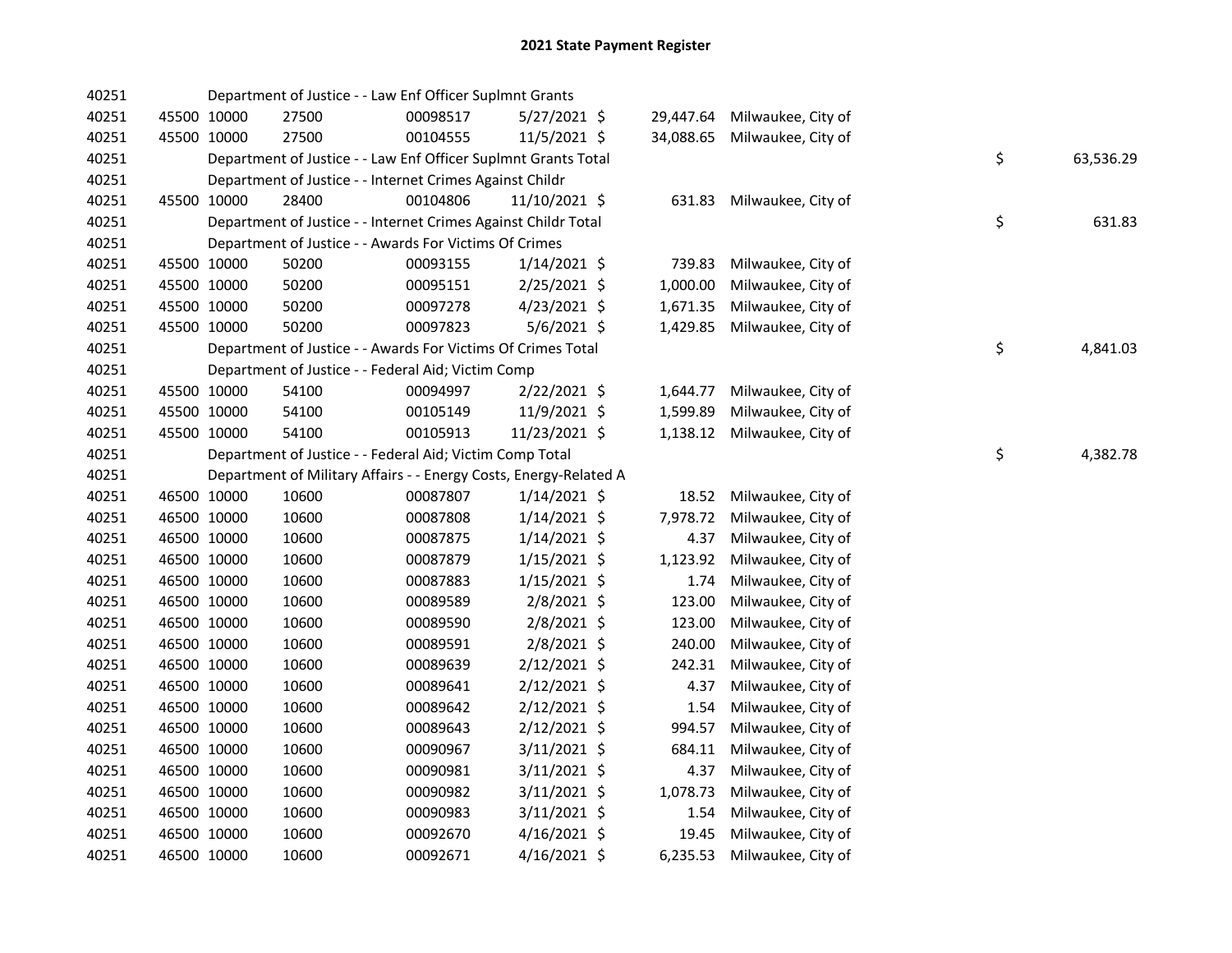| 40251 | 46500 10000 | 10600 | 00092713 | 4/19/2021 \$   | 4.37           | Milwaukee, City of |
|-------|-------------|-------|----------|----------------|----------------|--------------------|
| 40251 | 46500 10000 | 10600 | 00092715 | 4/19/2021 \$   | 1,032.41       | Milwaukee, City of |
| 40251 | 46500 10000 | 10600 | 00092718 | 4/19/2021 \$   | 1.54           | Milwaukee, City of |
| 40251 | 46500 10000 | 10600 | 00094017 | 5/14/2021 \$   | 2.08           | Milwaukee, City of |
| 40251 | 46500 10000 | 10600 | 00094019 | 5/14/2021 \$   | 4.37           | Milwaukee, City of |
| 40251 | 46500 10000 | 10600 | 00094021 | 5/14/2021 \$   | 1,127.94       | Milwaukee, City of |
| 40251 | 46500 10000 | 10600 | 00095192 | $6/8/2021$ \$  | 1.54           | Milwaukee, City of |
| 40251 | 46500 10000 | 10600 | 00095195 | $6/8/2021$ \$  | 1,070.04       | Milwaukee, City of |
| 40251 | 46500 10000 | 10600 | 00095196 | 6/8/2021 \$    | 4.37           | Milwaukee, City of |
| 40251 | 46500 10000 | 10600 | 00095396 | $6/11/2021$ \$ | 684.11         | Milwaukee, City of |
| 40251 | 46500 10000 | 10600 | 00097038 | 7/9/2021 \$    | 18.52          | Milwaukee, City of |
| 40251 | 46500 10000 | 10600 | 00097039 | 7/9/2021 \$    | 6,780.72       | Milwaukee, City of |
| 40251 | 46500 10000 | 10600 | 00097119 | 7/13/2021 \$   | 4.37           | Milwaukee, City of |
| 40251 | 46500 10000 | 10600 | 00097120 | 7/13/2021      | \$<br>1,200.32 | Milwaukee, City of |
| 40251 | 46500 10000 | 10600 | 00097121 | 7/13/2021 \$   | 1.54           | Milwaukee, City of |
| 40251 | 46500 10000 | 10600 | 00098605 | 8/12/2021 \$   | 4.37           | Milwaukee, City of |
| 40251 | 46500 10000 | 10600 | 00098607 | 8/12/2021 \$   | 1,067.15       | Milwaukee, City of |
| 40251 | 46500 10000 | 10600 | 00098608 | 8/12/2021 \$   | 1.54           | Milwaukee, City of |
| 40251 | 46500 10000 | 10600 | 00099814 | 9/9/2021 \$    | 684.11         | Milwaukee, City of |
| 40251 | 46500 10000 | 10600 | 00099827 | 9/9/2021 \$    | 4.37           | Milwaukee, City of |
| 40251 | 46500 10000 | 10600 | 00099830 | 9/9/2021 \$    | 1,032.41       | Milwaukee, City of |
| 40251 | 46500 10000 | 10600 | 00099831 | 9/9/2021 \$    | 2.08           | Milwaukee, City of |
| 40251 | 46500 10000 | 10600 | 00101288 | 10/13/2021 \$  | 18.52          | Milwaukee, City of |
| 40251 | 46500 10000 | 10600 | 00101289 | 10/13/2021 \$  | 7,498.68       | Milwaukee, City of |
| 40251 | 46500 10000 | 10600 | 00101290 | 10/13/2021 \$  | 3,114.92       | Milwaukee, City of |
| 40251 | 46500 10000 | 10600 | 00101356 | 10/13/2021 \$  | 4.37           | Milwaukee, City of |
| 40251 | 46500 10000 | 10600 | 00101359 | 10/13/2021 \$  | 2,491.49       | Milwaukee, City of |
| 40251 | 46500 10000 | 10600 | 00101360 | 10/13/2021 \$  | 1.54           | Milwaukee, City of |
| 40251 | 46500 10000 | 10600 | 00102638 | 11/10/2021 \$  | 4.37           | Milwaukee, City of |
| 40251 | 46500 10000 | 10600 | 00102639 | 11/10/2021     | \$<br>1,437.71 | Milwaukee, City of |
| 40251 | 46500 10000 | 10600 | 00102640 | 11/10/2021     | \$<br>1.54     | Milwaukee, City of |
| 40251 | 46500 10000 | 10600 | 00103668 | 12/8/2021 \$   | 684.11         | Milwaukee, City of |
| 40251 | 46500 10000 | 10600 | 00103687 | 12/8/2021 \$   | 1.54           | Milwaukee, City of |
| 40251 | 46500 10000 | 10600 | 00103688 | 12/8/2021 \$   | 4.37           | Milwaukee, City of |
| 40251 | 46500 10000 | 10600 | 00103691 | 12/8/2021 \$   | 1,130.84       | Milwaukee, City of |
|       |             |       |          |                |                |                    |

40251 Department of Military Affairs - - Energy Costs, Energy-Related A Total 50.000 \$ 50,008.06 \$ 50,008.06 \$<br>40251 Department of Military Affairs - - Federal Aid-Service Contracts

40251 Department of Military Affairs - - Federal Aid-Service Contracts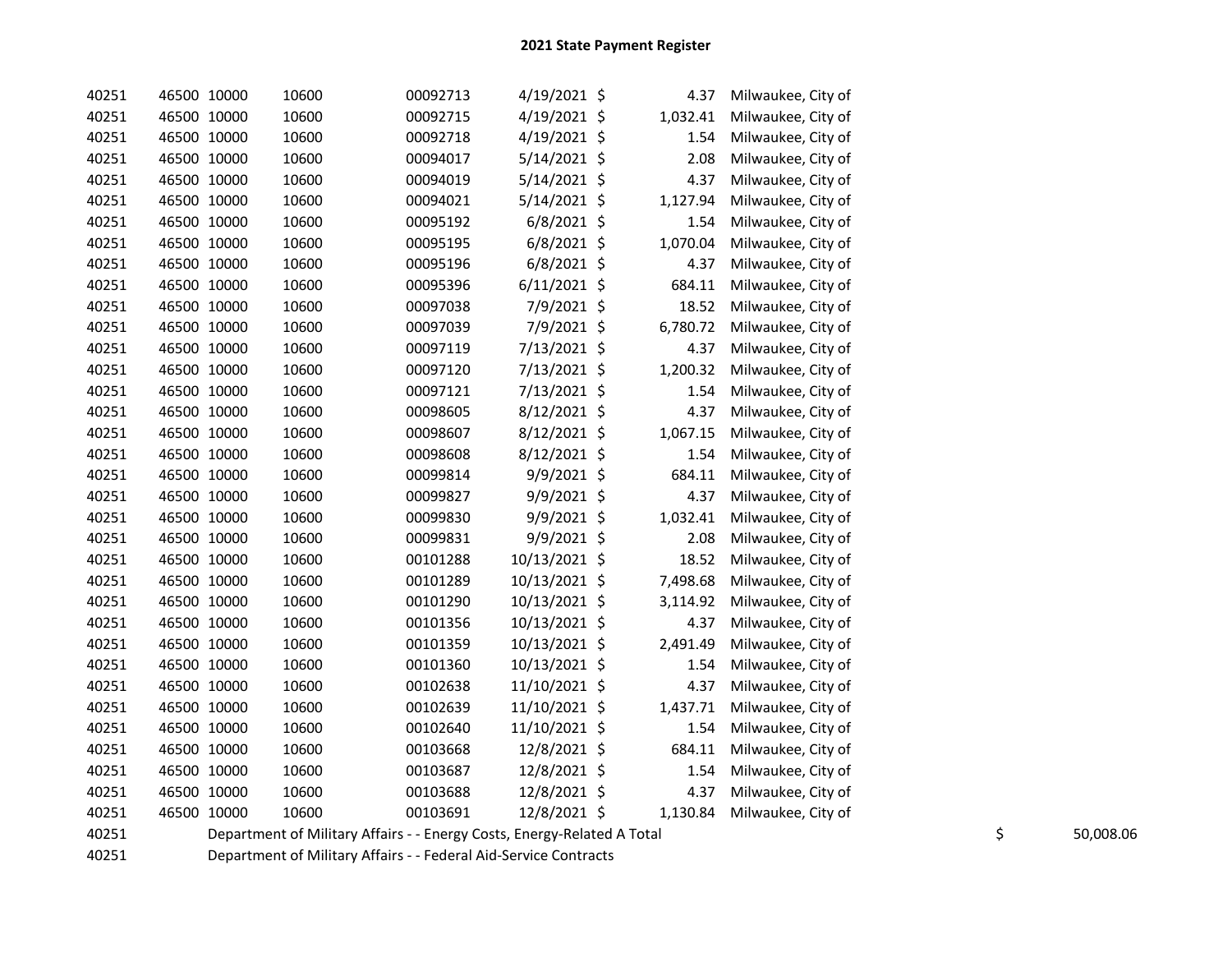| 40251 | 46500 10000 | 14100 | 00087875 | 1/14/2021 \$   | 13.10    | Milwaukee, City of |
|-------|-------------|-------|----------|----------------|----------|--------------------|
| 40251 | 46500 10000 | 14100 | 00087879 | 1/15/2021 \$   | 3,227.01 | Milwaukee, City of |
| 40251 | 46500 10000 | 14100 | 00087883 | 1/15/2021 \$   | 4.63     | Milwaukee, City of |
| 40251 | 46500 10000 | 14100 | 00089589 | 2/8/2021 \$    | 369.00   | Milwaukee, City of |
| 40251 | 46500 10000 | 14100 | 00089590 | 2/8/2021 \$    | 369.00   | Milwaukee, City of |
| 40251 | 46500 10000 | 14100 | 00089641 | 2/12/2021 \$   | 13.10    | Milwaukee, City of |
| 40251 | 46500 10000 | 14100 | 00089642 | 2/12/2021 \$   | 4.63     | Milwaukee, City of |
| 40251 | 46500 10000 | 14100 | 00089643 | 2/12/2021 \$   | 2,983.73 | Milwaukee, City of |
| 40251 | 46500 10000 | 14100 | 00090967 | 3/11/2021 \$   | 2,052.31 | Milwaukee, City of |
| 40251 | 46500 10000 | 14100 | 00090981 | 3/11/2021 \$   | 13.10    | Milwaukee, City of |
| 40251 | 46500 10000 | 14100 | 00090982 | 3/11/2021 \$   | 3,236.22 | Milwaukee, City of |
| 40251 | 46500 10000 | 14100 | 00090983 | 3/11/2021 \$   | 4.63     | Milwaukee, City of |
| 40251 | 46500 10000 | 14100 | 00092713 | 4/19/2021 \$   | 13.10    | Milwaukee, City of |
| 40251 | 46500 10000 | 14100 | 00092715 | 4/19/2021 \$   | 3,097.26 | Milwaukee, City of |
| 40251 | 46500 10000 | 14100 | 00092718 | 4/19/2021 \$   | 4.63     | Milwaukee, City of |
| 40251 | 46500 10000 | 14100 | 00094017 | 5/14/2021 \$   | 6.26     | Milwaukee, City of |
| 40251 | 46500 10000 | 14100 | 00094019 | 5/14/2021 \$   | 13.10    | Milwaukee, City of |
| 40251 | 46500 10000 | 14100 | 00094021 | 5/14/2021 \$   | 3,383.87 | Milwaukee, City of |
| 40251 | 46500 10000 | 14100 | 00095192 | 6/8/2021 \$    | 4.63     | Milwaukee, City of |
| 40251 | 46500 10000 | 14100 | 00095195 | $6/8/2021$ \$  | 3,210.17 | Milwaukee, City of |
| 40251 | 46500 10000 | 14100 | 00095196 | $6/8/2021$ \$  | 13.10    | Milwaukee, City of |
| 40251 | 46500 10000 | 14100 | 00095396 | $6/11/2021$ \$ | 2,052.31 | Milwaukee, City of |
| 40251 | 46500 10000 | 14100 | 00097119 | 7/13/2021 \$   | 13.10    | Milwaukee, City of |
| 40251 | 46500 10000 | 14100 | 00097120 | 7/13/2021 \$   | 3,600.99 | Milwaukee, City of |
| 40251 | 46500 10000 | 14100 | 00097121 | 7/13/2021 \$   | 4.63     | Milwaukee, City of |
| 40251 | 46500 10000 | 14100 | 00098605 | 8/12/2021 \$   | 13.10    | Milwaukee, City of |
| 40251 | 46500 10000 | 14100 | 00098607 | 8/12/2021 \$   | 3,201.48 | Milwaukee, City of |
| 40251 | 46500 10000 | 14100 | 00098608 | 8/12/2021 \$   | 4.63     | Milwaukee, City of |
| 40251 | 46500 10000 | 14100 | 00099814 | 9/9/2021 \$    | 2,052.31 | Milwaukee, City of |
| 40251 | 46500 10000 | 14100 | 00099827 | 9/9/2021 \$    | 13.10    | Milwaukee, City of |
| 40251 | 46500 10000 | 14100 | 00099830 | 9/9/2021 \$    | 3,097.26 | Milwaukee, City of |
| 40251 | 46500 10000 | 14100 | 00099831 | 9/9/2021 \$    | 6.26     | Milwaukee, City of |
| 40251 | 46500 10000 | 14100 | 00101356 | 10/13/2021 \$  | 13.10    | Milwaukee, City of |
| 40251 | 46500 10000 | 14100 | 00101359 | 10/13/2021 \$  | 7,474.50 | Milwaukee, City of |
| 40251 | 46500 10000 | 14100 | 00101360 | 10/13/2021 \$  | 4.63     | Milwaukee, City of |
| 40251 | 46500 10000 | 14100 | 00102638 | 11/10/2021 \$  | 13.10    | Milwaukee, City of |
| 40251 | 46500 10000 | 14100 | 00102639 | 11/10/2021 \$  | 4,313.16 | Milwaukee, City of |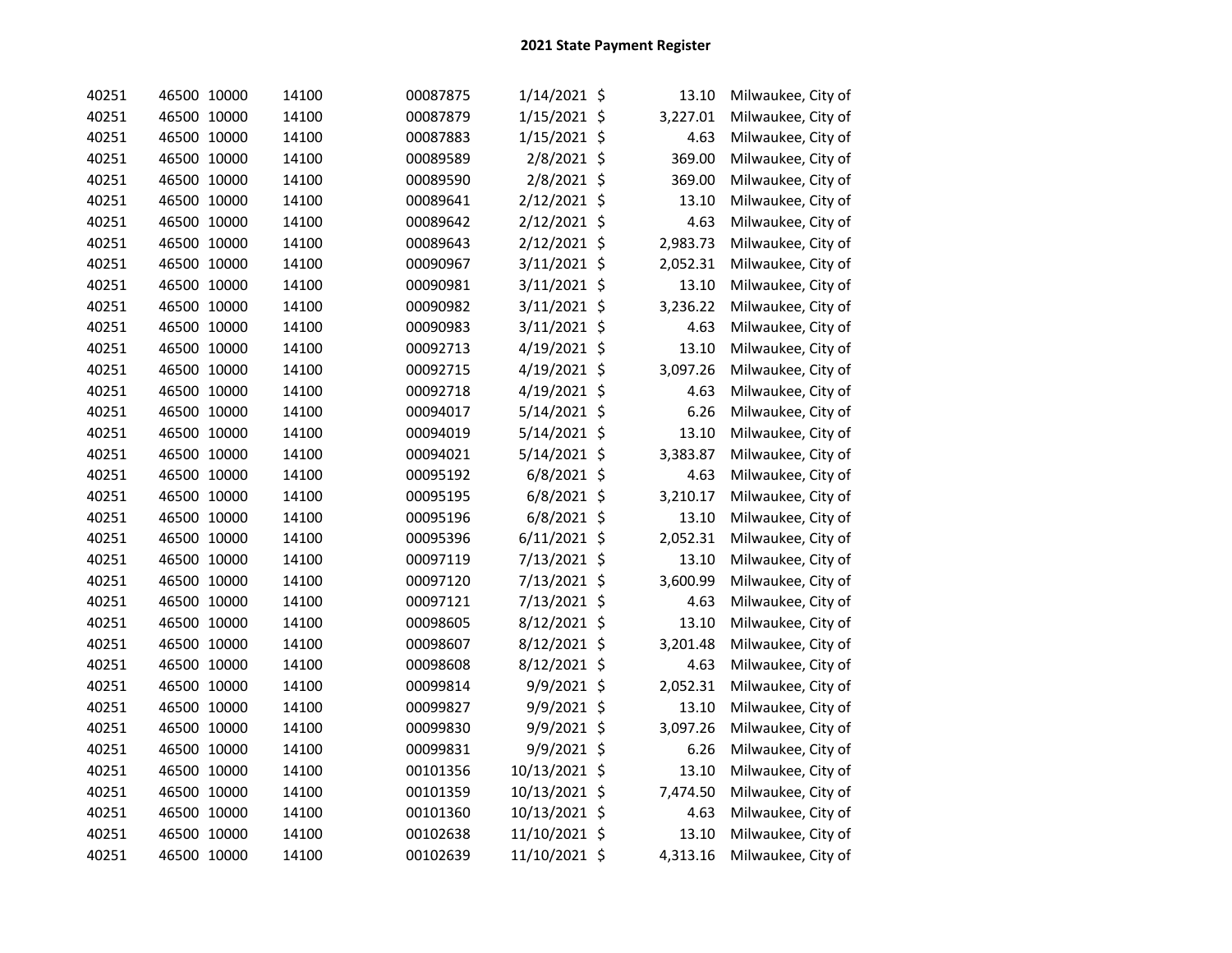| 40251 | 46500 10000 | 14100                                                                   | 00102640 | 11/10/2021 \$  | 4.63      | Milwaukee, City of |                  |
|-------|-------------|-------------------------------------------------------------------------|----------|----------------|-----------|--------------------|------------------|
| 40251 | 46500 10000 | 14100                                                                   | 00103668 | 12/8/2021 \$   | 2,052.31  | Milwaukee, City of |                  |
| 40251 | 46500 10000 | 14100                                                                   | 00103687 | 12/8/2021 \$   | 4.63      | Milwaukee, City of |                  |
| 40251 | 46500 10000 | 14100                                                                   | 00103688 | 12/8/2021 \$   | 13.10     | Milwaukee, City of |                  |
| 40251 | 46500 10000 | 14100                                                                   | 00103691 | 12/8/2021 \$   | 3,392.55  | Milwaukee, City of |                  |
| 40251 |             | Department of Military Affairs - - Federal Aid-Service Contracts Total  |          |                |           |                    | \$<br>53,381.46  |
| 40251 |             | Department of Military Affairs - - Disaster Recovery Aid                |          |                |           |                    |                  |
| 40251 | 46500 10000 | 30500                                                                   | 00088319 | $3/2/2021$ \$  | 4,528.87  | Milwaukee, City of |                  |
| 40251 | 46500 10000 | 30500                                                                   | 00090428 | $5/27/2021$ \$ | 2,500.00  | Milwaukee, City of |                  |
| 40251 |             | Department of Military Affairs - - Disaster Recovery Aid Total          |          |                |           |                    | \$<br>7,028.87   |
| 40251 |             | Department of Military Affairs - - Regional Emergency Response Tm       |          |                |           |                    |                  |
| 40251 | 46500 10000 | 30600                                                                   | 00088815 | $1/28/2021$ \$ | 62,552.94 | Milwaukee, City of |                  |
| 40251 | 46500 10000 | 30600                                                                   | 00094009 | $5/14/2021$ \$ | 62,552.94 | Milwaukee, City of |                  |
| 40251 | 46500 10000 | 30600                                                                   | 00097537 | 7/15/2021 \$   | 62,552.94 | Milwaukee, City of |                  |
| 40251 | 46500 10000 | 30600                                                                   | 00101865 | 10/25/2021 \$  | 62,552.94 | Milwaukee, City of |                  |
| 40251 |             | Department of Military Affairs - - Regional Emergency Response Tm Total |          |                |           |                    | \$<br>250,211.76 |
| 40251 |             | Department of Military Affairs - - Federal Aid, Local Assistance        |          |                |           |                    |                  |
| 40251 | 46500 10000 | 34200                                                                   | 00088319 | $3/2/2021$ \$  | 27,173.18 | Milwaukee, City of |                  |
| 40251 | 46500 10000 | 34200                                                                   | 00090428 | 5/27/2021 \$   | 15,000.00 | Milwaukee, City of |                  |
| 40251 |             | Department of Military Affairs - - Federal Aid, Local Assistance Total  |          |                |           |                    | \$<br>42,173.18  |
| 40251 |             | Department of Military Affairs - - Federal Aid, Homeland Security       |          |                |           |                    |                  |
| 40251 | 46500 10000 | 35000                                                                   | 00087508 | $1/7/2021$ \$  | 44,989.44 | Milwaukee, City of |                  |
| 40251 | 46500 10000 | 35000                                                                   | 00087994 | $1/15/2021$ \$ | 1,290.00  | Milwaukee, City of |                  |
| 40251 | 46500 10000 | 35000                                                                   | 00088259 | $1/21/2021$ \$ | 6,000.00  | Milwaukee, City of |                  |
| 40251 | 46500 10000 | 35000                                                                   | 00088260 | $1/21/2021$ \$ | 3,690.00  | Milwaukee, City of |                  |
| 40251 | 46500 10000 | 35000                                                                   | 00090079 | $2/17/2021$ \$ | 20,096.25 | Milwaukee, City of |                  |
| 40251 | 46500 10000 | 35000                                                                   | 00090190 | 2/18/2021 \$   | 2,212.00  | Milwaukee, City of |                  |
| 40251 | 46500 10000 | 35000                                                                   | 00092316 | $4/9/2021$ \$  | 2,616.00  | Milwaukee, City of |                  |
| 40251 | 46500 10000 | 35000                                                                   | 00094048 | $5/14/2021$ \$ | 17,064.13 | Milwaukee, City of |                  |
| 40251 | 46500 10000 | 35000                                                                   | 00094049 | 5/14/2021 \$   | 2,608.00  | Milwaukee, City of |                  |
| 40251 | 46500 10000 | 35000                                                                   | 00095347 | $6/11/2021$ \$ | 3,480.00  | Milwaukee, City of |                  |
| 40251 | 46500 10000 | 35000                                                                   | 00095675 | $6/17/2021$ \$ | 18,987.71 | Milwaukee, City of |                  |
| 40251 | 46500 10000 | 35000                                                                   | 00096076 | $6/24/2021$ \$ | 4,990.00  | Milwaukee, City of |                  |
| 40251 | 46500 10000 | 35000                                                                   | 00096182 | $6/24/2021$ \$ | 44,578.56 | Milwaukee, City of |                  |
| 40251 | 46500 10000 | 35000                                                                   | 00096596 | $7/1/2021$ \$  | 1,280.00  | Milwaukee, City of |                  |
| 40251 | 46500 10000 | 35000                                                                   | 00097888 | 7/23/2021 \$   | 3,636.00  | Milwaukee, City of |                  |
| 40251 | 46500 10000 | 35000                                                                   | 00097889 | 7/23/2021 \$   | 59,701.14 | Milwaukee, City of |                  |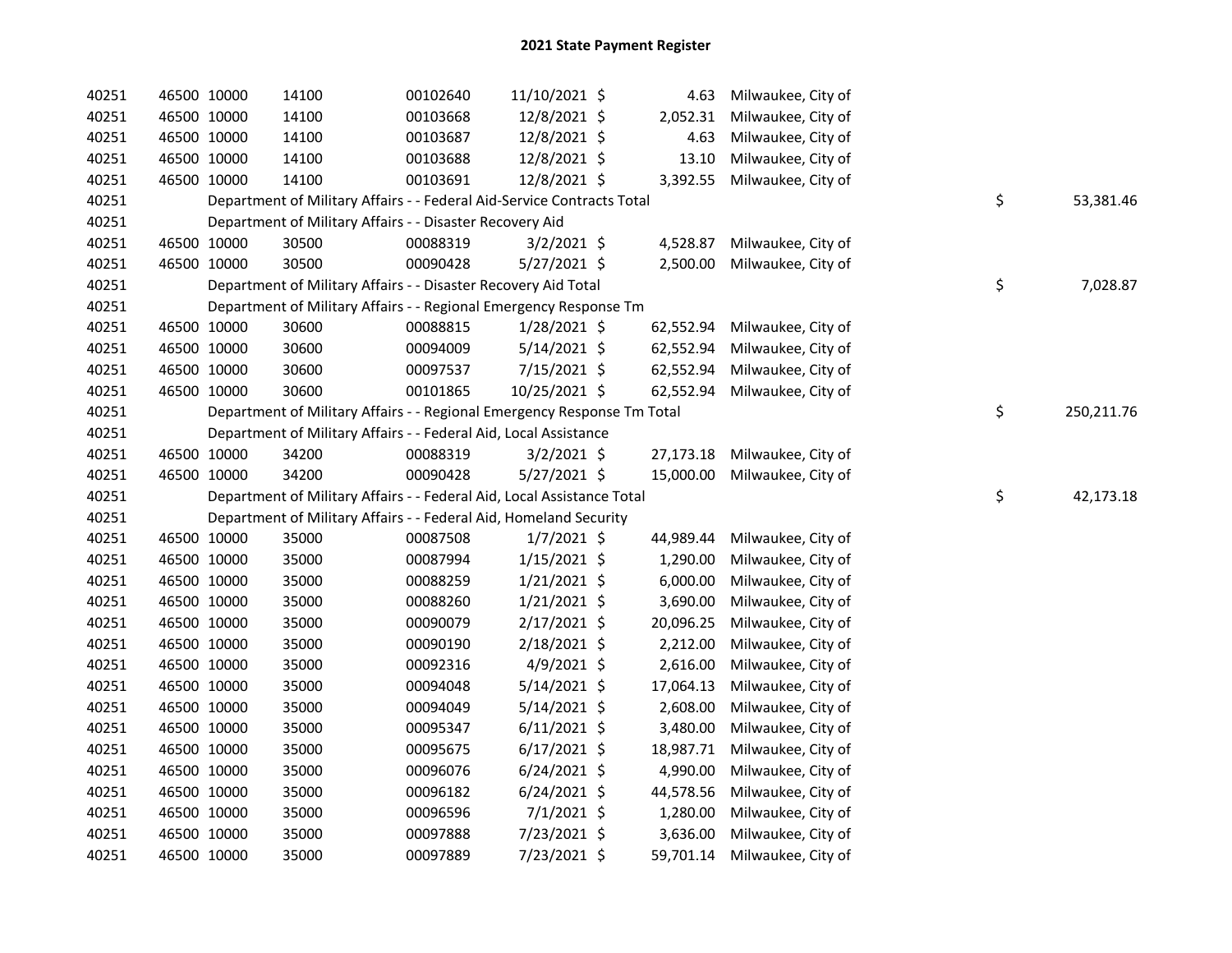| 40251 | 46500 10000 |             | 35000                                                                   | 00097890 | 7/23/2021 \$   |              | 21,883.90 Milwaukee, City of |                    |
|-------|-------------|-------------|-------------------------------------------------------------------------|----------|----------------|--------------|------------------------------|--------------------|
| 40251 | 46500 10000 |             | 35000                                                                   | 00098070 | 7/30/2021 \$   | 3,018.32     | Milwaukee, City of           |                    |
| 40251 | 46500 10000 |             | 35000                                                                   | 00098507 | 8/13/2021 \$   | 1,288.00     | Milwaukee, City of           |                    |
| 40251 |             | 46500 10000 | 35000                                                                   | 00100723 | 9/29/2021 \$   | 22,000.00    | Milwaukee, City of           |                    |
| 40251 |             | 46500 10000 | 35000                                                                   | 00100944 | 10/6/2021 \$   | 34,999.93    | Milwaukee, City of           |                    |
| 40251 |             | 46500 10000 | 35000                                                                   | 00100945 | 10/6/2021 \$   | 35,999.94    | Milwaukee, City of           |                    |
| 40251 |             | 46500 10000 | 35000                                                                   | 00100946 | 10/6/2021 \$   | 3,408.00     | Milwaukee, City of           |                    |
| 40251 |             | 46500 10000 | 35000                                                                   | 00101913 | 10/27/2021 \$  | 1,600.00     | Milwaukee, City of           |                    |
| 40251 |             | 46500 10000 | 35000                                                                   | 00101916 | 10/27/2021 \$  | 19,389.29    | Milwaukee, City of           |                    |
| 40251 |             | 46500 10000 | 35000                                                                   | 00101917 | 10/27/2021 \$  | 3,552.00     | Milwaukee, City of           |                    |
| 40251 |             | 46500 10000 | 35000                                                                   | 00101919 | 10/27/2021 \$  | 7,740.00     | Milwaukee, City of           |                    |
| 40251 | 46500 10000 |             | 35000                                                                   | 00102672 | 11/12/2021 \$  | 14,644.98    | Milwaukee, City of           |                    |
| 40251 | 46500 10000 |             | 35000                                                                   | 00104068 | 12/17/2021 \$  | 1,520.00     | Milwaukee, City of           |                    |
| 40251 |             |             | Department of Military Affairs - - Federal Aid, Homeland Security Total |          |                |              |                              | \$<br>408,263.59   |
| 40251 |             |             | Department of Administration - - Federal Aid                            |          |                |              |                              |                    |
| 40251 |             | 50500 10000 | 14200                                                                   | 00139751 | $2/2/2021$ \$  | 11,576.09    | Milwaukee, City of           |                    |
| 40251 |             | 50500 10000 | 14200                                                                   | 00154914 | 11/23/2021 \$  | 45,125.00    | Milwaukee, City of           |                    |
| 40251 |             | 50500 10000 | 14200                                                                   | 00155477 | $12/7/2021$ \$ | 6,671.66     | Milwaukee, City of           |                    |
| 40251 |             | 50500 10000 | 14200                                                                   | 00155749 | 12/9/2021 \$   | 9,619,944.00 | Milwaukee, City of           |                    |
| 40251 |             |             | Department of Administration - - Federal Aid Total                      |          |                |              |                              | \$<br>9,683,316.75 |
| 40251 |             |             | Department of Administration - - Housing Grants And Loans, GPR          |          |                |              |                              |                    |
| 40251 |             | 50500 10000 | 70300                                                                   | 00141425 | $3/3/2021$ \$  | 9,222.80     | Milwaukee, City of           |                    |
| 40251 |             | 50500 10000 | 70300                                                                   | 00142944 | $4/7/2021$ \$  | 10,541.96    | Milwaukee, City of           |                    |
| 40251 |             | 50500 10000 | 70300                                                                   | 00142946 | $4/5/2021$ \$  | 7,909.56     | Milwaukee, City of           |                    |
| 40251 |             | 50500 10000 | 70300                                                                   | 00143585 | $4/27/2021$ \$ | 18,352.07    | Milwaukee, City of           |                    |
| 40251 |             | 50500 10000 | 70300                                                                   | 00145984 | 5/25/2021 \$   | 2,786.07     | Milwaukee, City of           |                    |
| 40251 |             | 50500 10000 | 70300                                                                   | 00146625 | $6/7/2021$ \$  | 666.26       | Milwaukee, City of           |                    |
| 40251 |             | 50500 10000 | 70300                                                                   | 00147020 | $6/15/2021$ \$ | 461.26       | Milwaukee, City of           |                    |
| 40251 |             | 50500 10000 | 70300                                                                   | 00149644 | $8/5/2021$ \$  | 6,988.78     | Milwaukee, City of           |                    |
| 40251 |             | 50500 10000 | 70300                                                                   | 00150775 | $8/24/2021$ \$ | 6,121.96     | Milwaukee, City of           |                    |
| 40251 |             | 50500 10000 | 70300                                                                   | 00152823 | 10/8/2021 \$   | 5,210.25     | Milwaukee, City of           |                    |
| 40251 |             | 50500 10000 | 70300                                                                   | 00153962 | $11/2/2021$ \$ | 100,450.06   | Milwaukee, City of           |                    |
| 40251 |             |             | Department of Administration - - Housing Grants And Loans, GPR Total    |          |                |              |                              | \$<br>168,711.03   |
| 40251 |             |             | Department of Administration - - Shelter And Transitional Grts          |          |                |              |                              |                    |
| 40251 |             | 50500 10000 | 70700                                                                   | 00141425 | $3/3/2021$ \$  |              | 1,232.61 Milwaukee, City of  |                    |
| 40251 |             | 50500 10000 | 70700                                                                   | 00142944 | $4/7/2021$ \$  | 12,304.03    | Milwaukee, City of           |                    |
| 40251 |             | 50500 10000 | 70700                                                                   | 00142946 | $4/5/2021$ \$  | 11,715.07    | Milwaukee, City of           |                    |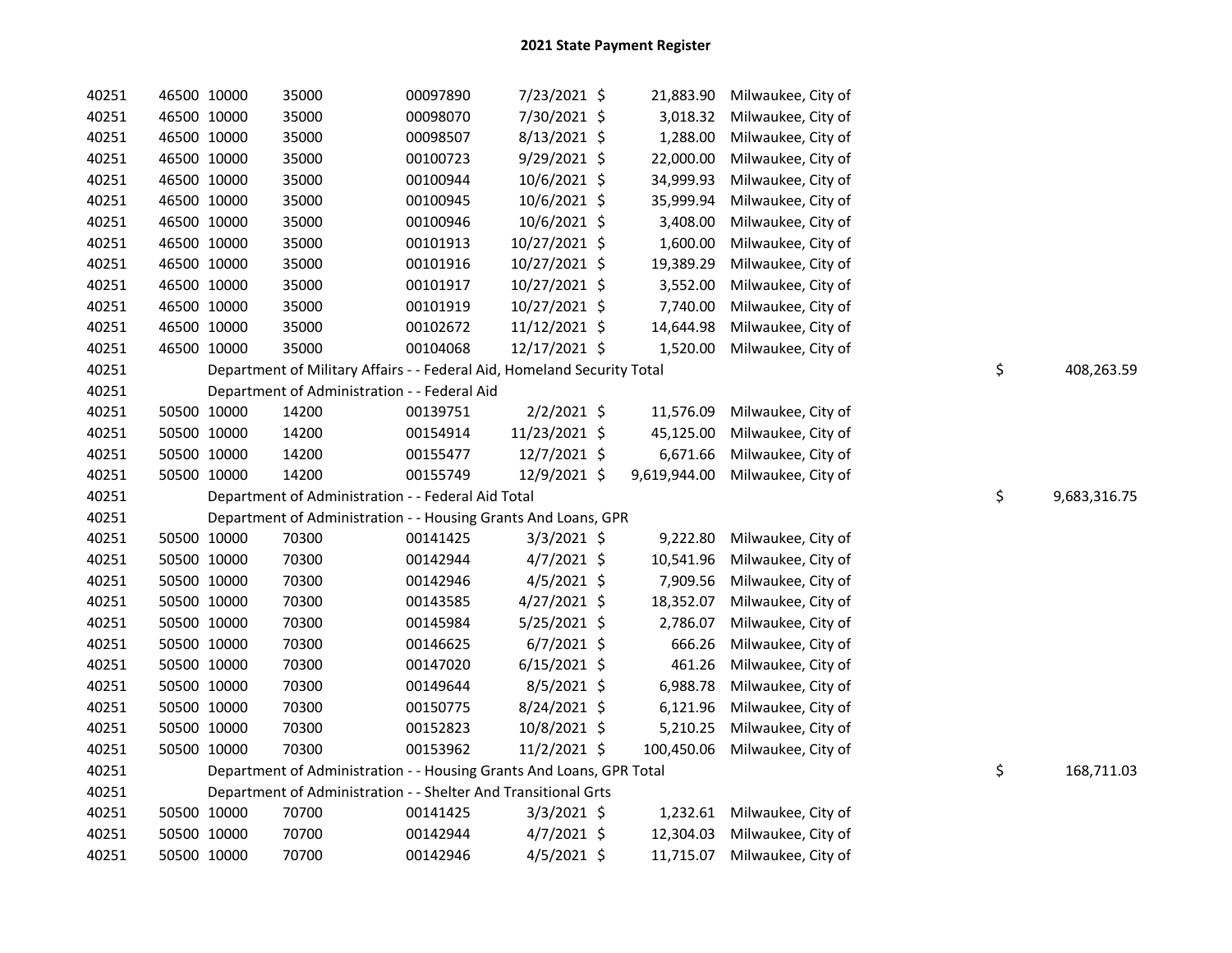| 40251 | 50500 10000 | 70700                                                                 | 00143585 | $4/27/2021$ \$ |            | 1,297.17 Milwaukee, City of  |    |              |
|-------|-------------|-----------------------------------------------------------------------|----------|----------------|------------|------------------------------|----|--------------|
| 40251 | 50500 10000 | 70700                                                                 | 00145984 | 5/25/2021 \$   | 2,528.41   | Milwaukee, City of           |    |              |
| 40251 | 50500 10000 | 70700                                                                 | 00146625 | $6/7/2021$ \$  | 3,515.00   | Milwaukee, City of           |    |              |
| 40251 | 50500 10000 | 70700                                                                 | 00147020 | $6/15/2021$ \$ | 1,871.40   | Milwaukee, City of           |    |              |
| 40251 | 50500 10000 | 70700                                                                 | 00149644 | $8/5/2021$ \$  | 1,747.60   | Milwaukee, City of           |    |              |
| 40251 | 50500 10000 | 70700                                                                 | 00150775 | 8/24/2021 \$   | 1,398.90   | Milwaukee, City of           |    |              |
| 40251 | 50500 10000 | 70700                                                                 | 00152823 | 10/8/2021 \$   | 3,593.82   | Milwaukee, City of           |    |              |
| 40251 | 50500 10000 | 70700                                                                 | 00153962 | $11/2/2021$ \$ | 2,908.81   | Milwaukee, City of           |    |              |
| 40251 |             | Department of Administration - - Shelter And Transitional Grts Total  |          |                |            |                              | \$ | 44,112.82    |
| 40251 |             | Department of Administration - - Federal Aid; Individ And Orgs        |          |                |            |                              |    |              |
| 40251 | 50500 10000 | 74500                                                                 | 00140623 | $2/16/2021$ \$ | 156,535.86 | Milwaukee, City of           |    |              |
| 40251 | 50500 10000 | 74500                                                                 | 00143293 | $4/7/2021$ \$  | 22,494.81  | Milwaukee, City of           |    |              |
| 40251 | 50500 10000 | 74500                                                                 | 00143294 | $4/7/2021$ \$  | 26,364.07  | Milwaukee, City of           |    |              |
| 40251 | 50500 10000 | 74500                                                                 | 00143295 | $4/7/2021$ \$  | 21,634.85  | Milwaukee, City of           |    |              |
| 40251 | 50500 10000 | 74500                                                                 | 00143305 | $4/7/2021$ \$  | 11,984.34  | Milwaukee, City of           |    |              |
| 40251 | 50500 10000 | 74500                                                                 | 00145984 | 5/25/2021 \$   | 51,499.22  | Milwaukee, City of           |    |              |
| 40251 | 50500 10000 | 74500                                                                 | 00146258 | $6/1/2021$ \$  | 153,806.26 | Milwaukee, City of           |    |              |
| 40251 | 50500 10000 | 74500                                                                 | 00146373 | $6/1/2021$ \$  | 87,679.65  | Milwaukee, City of           |    |              |
| 40251 | 50500 10000 | 74500                                                                 | 00146377 | 7/13/2021 \$   | 227,274.82 | Milwaukee, City of           |    |              |
| 40251 | 50500 10000 | 74500                                                                 | 00146625 | $6/7/2021$ \$  | 24,517.75  | Milwaukee, City of           |    |              |
| 40251 | 50500 10000 | 74500                                                                 | 00147020 | $6/15/2021$ \$ | 32,854.98  | Milwaukee, City of           |    |              |
| 40251 | 50500 10000 | 74500                                                                 | 00147266 | $6/21/2021$ \$ | 101,669.25 | Milwaukee, City of           |    |              |
| 40251 | 50500 10000 | 74500                                                                 | 00149644 | 8/5/2021 \$    | 39,732.19  | Milwaukee, City of           |    |              |
| 40251 | 50500 10000 | 74500                                                                 | 00149968 | 8/16/2021 \$   | 86,493.16  | Milwaukee, City of           |    |              |
| 40251 | 50500 10000 | 74500                                                                 | 00150775 | 8/24/2021 \$   | 46,558.30  | Milwaukee, City of           |    |              |
| 40251 | 50500 10000 | 74500                                                                 | 00152237 | 9/28/2021 \$   | 68,071.23  | Milwaukee, City of           |    |              |
| 40251 | 50500 10000 | 74500                                                                 | 00152823 | 10/8/2021 \$   | 23,998.98  | Milwaukee, City of           |    |              |
| 40251 | 50500 10000 | 74500                                                                 | 00153962 | $11/2/2021$ \$ | 8,480.89   | Milwaukee, City of           |    |              |
| 40251 | 50500 10000 | 74500                                                                 | 00154522 | 11/22/2021 \$  | 63,057.61  | Milwaukee, City of           |    |              |
| 40251 | 50500 10000 | 74500                                                                 | 00154938 | 11/22/2021 \$  | 25,294.00  | Milwaukee, City of           |    |              |
| 40251 | 50500 10000 | 74500                                                                 | 00156710 | 12/21/2021 \$  | 7,198.23   | Milwaukee, City of           |    |              |
| 40251 | 50500 10000 | 74500                                                                 | 00156993 | 12/29/2021 \$  | 14,944.23  | Milwaukee, City of           |    |              |
| 40251 |             | Department of Administration - - Federal Aid; Individ And Orgs Total  |          |                |            |                              | \$ | 1,302,144.68 |
| 40251 |             | Department of Administration - - Police And Protection Function       |          |                |            |                              |    |              |
| 40251 | 50500 16400 | 52900                                                                 | 00141938 | 3/19/2021 \$   |            | 36,200.91 Milwaukee, City of |    |              |
| 40251 |             | Department of Administration - - Police And Protection Function Total |          |                |            |                              | \$ | 36,200.91    |
| 40251 |             | Department of Administration - - Facility Ops And Maintenance         |          |                |            |                              |    |              |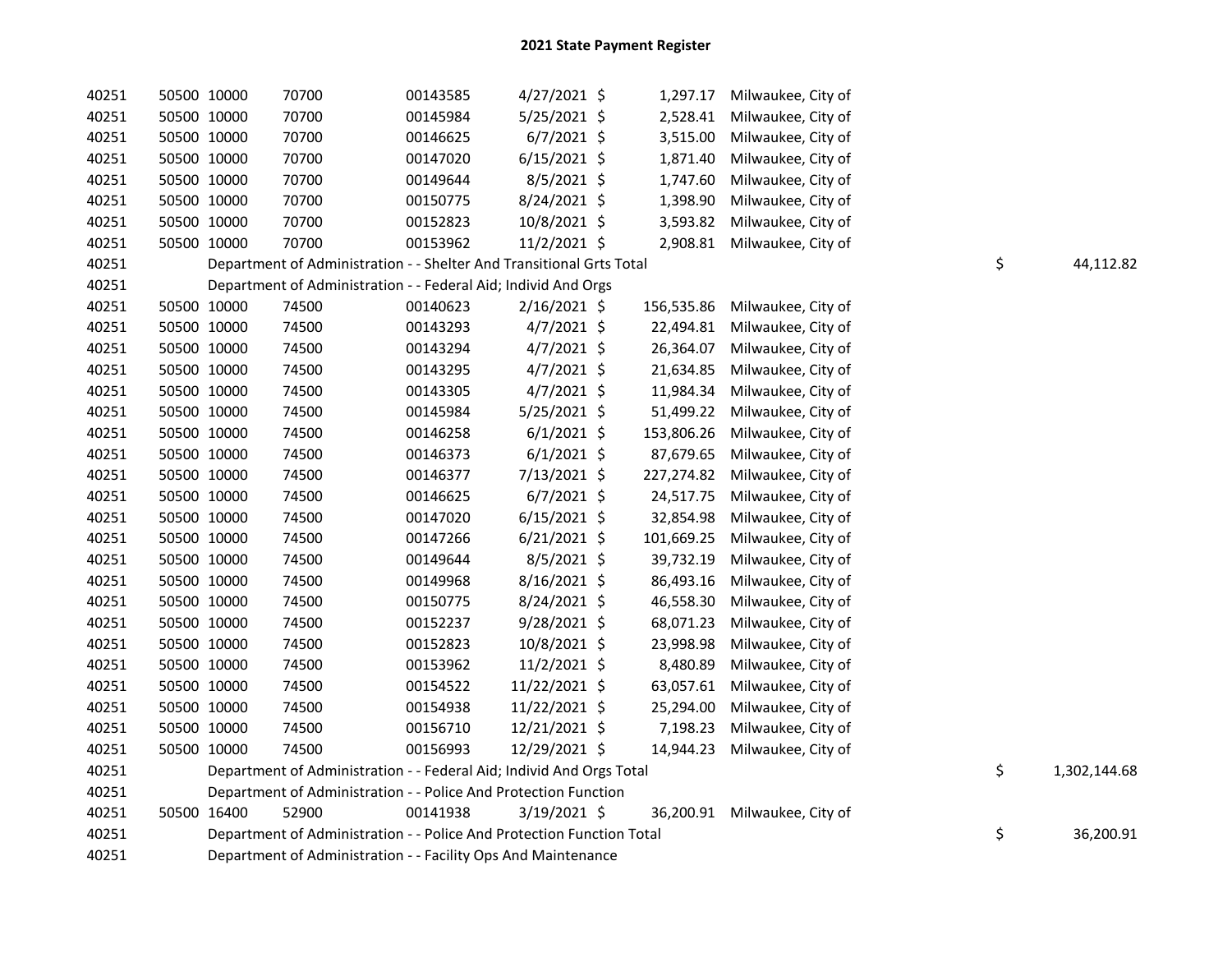| 40251 | 50500 16400 | 53100 | 00138393 | 2/12/2021 \$  | 1,659.70 | Milwaukee, City of |
|-------|-------------|-------|----------|---------------|----------|--------------------|
| 40251 | 50500 16400 | 53100 | 00141424 | 3/4/2021 \$   | 5,978.83 | Milwaukee, City of |
| 40251 | 50500 16400 | 53100 | 00141427 | 3/4/2021 \$   | 8,170.01 | Milwaukee, City of |
| 40251 | 50500 16400 | 53100 | 00141434 | 3/4/2021 \$   | 341.01   | Milwaukee, City of |
| 40251 | 50500 16400 | 53100 | 00141460 | 3/11/2021 \$  | 950.35   | Milwaukee, City of |
| 40251 | 50500 16400 | 53100 | 00144021 | 4/19/2021 \$  | 1,197.35 | Milwaukee, City of |
| 40251 | 50500 16400 | 53100 | 00144210 | 5/3/2021 \$   | 1,205.61 | Milwaukee, City of |
| 40251 | 50500 16400 | 53100 | 00145664 | 5/17/2021 \$  | 1,225.79 | Milwaukee, City of |
| 40251 | 50500 16400 | 53100 | 00146341 | 5/27/2021 \$  | 3,391.51 | Milwaukee, City of |
| 40251 | 50500 16400 | 53100 | 00147759 | 6/28/2021 \$  | 1,162.44 | Milwaukee, City of |
| 40251 | 50500 16400 | 53100 | 00148436 | 7/8/2021 \$   | 6,347.70 | Milwaukee, City of |
| 40251 | 50500 16400 | 53100 | 00148658 | 7/9/2021 \$   | 1,755.62 | Milwaukee, City of |
| 40251 | 50500 16400 | 53100 | 00149479 | 7/30/2021 \$  | 94.12    | Milwaukee, City of |
| 40251 | 50500 16400 | 53100 | 00149480 | 7/30/2021 \$  | 114.27   | Milwaukee, City of |
| 40251 | 50500 16400 | 53100 | 00149481 | 7/30/2021 \$  | 161.64   | Milwaukee, City of |
| 40251 | 50500 16400 | 53100 | 00149482 | 7/30/2021 \$  | 15.00    | Milwaukee, City of |
| 40251 | 50500 16400 | 53100 | 00149483 | 7/30/2021 \$  | 92.33    | Milwaukee, City of |
| 40251 | 50500 16400 | 53100 | 00149484 | 7/30/2021 \$  | 53.88    | Milwaukee, City of |
| 40251 | 50500 16400 | 53100 | 00149485 | 7/30/2021 \$  | 155.89   | Milwaukee, City of |
| 40251 | 50500 16400 | 53100 | 00149486 | 7/30/2021 \$  | 54.63    | Milwaukee, City of |
| 40251 | 50500 16400 | 53100 | 00149487 | 7/30/2021 \$  | 38.44    | Milwaukee, City of |
| 40251 | 50500 16400 | 53100 | 00149488 | 7/30/2021 \$  | 30.69    | Milwaukee, City of |
| 40251 | 50500 16400 | 53100 | 00149489 | 7/30/2021 \$  | 138.45   | Milwaukee, City of |
| 40251 | 50500 16400 | 53100 | 00149490 | 7/30/2021 \$  | 83.58    | Milwaukee, City of |
| 40251 | 50500 16400 | 53100 | 00149491 | 7/30/2021 \$  | 23.19    | Milwaukee, City of |
| 40251 | 50500 16400 | 53100 | 00149492 | 7/30/2021 \$  | 198.89   | Milwaukee, City of |
| 40251 | 50500 16400 | 53100 | 00149493 | 7/30/2021 \$  | 151.47   | Milwaukee, City of |
| 40251 | 50500 16400 | 53100 | 00150652 | 8/17/2021 \$  | 5,415.77 | Milwaukee, City of |
| 40251 | 50500 16400 | 53100 | 00150653 | 8/17/2021 \$  | 1,724.07 | Milwaukee, City of |
| 40251 | 50500 16400 | 53100 | 00150754 | 8/19/2021 \$  | 8,139.23 | Milwaukee, City of |
| 40251 | 50500 16400 | 53100 | 00151188 | 9/1/2021 \$   | 492.84   | Milwaukee, City of |
| 40251 | 50500 16400 | 53100 | 00151819 | 9/14/2021 \$  | 2,308.86 | Milwaukee, City of |
| 40251 | 50500 16400 | 53100 | 00152313 | 9/27/2021 \$  | 1,850.57 | Milwaukee, City of |
| 40251 | 50500 16400 | 53100 | 00153225 | 10/14/2021 \$ | 2,268.33 | Milwaukee, City of |
| 40251 | 50500 16400 | 53100 | 00154034 | 11/3/2021 \$  | 3,355.73 | Milwaukee, City of |
| 40251 | 50500 16400 | 53100 | 00154748 | 11/18/2021 \$ | 2,644.26 | Milwaukee, City of |
| 40251 | 50500 16400 | 53100 | 00156448 | 12/17/2021 \$ | 1,598.41 | Milwaukee, City of |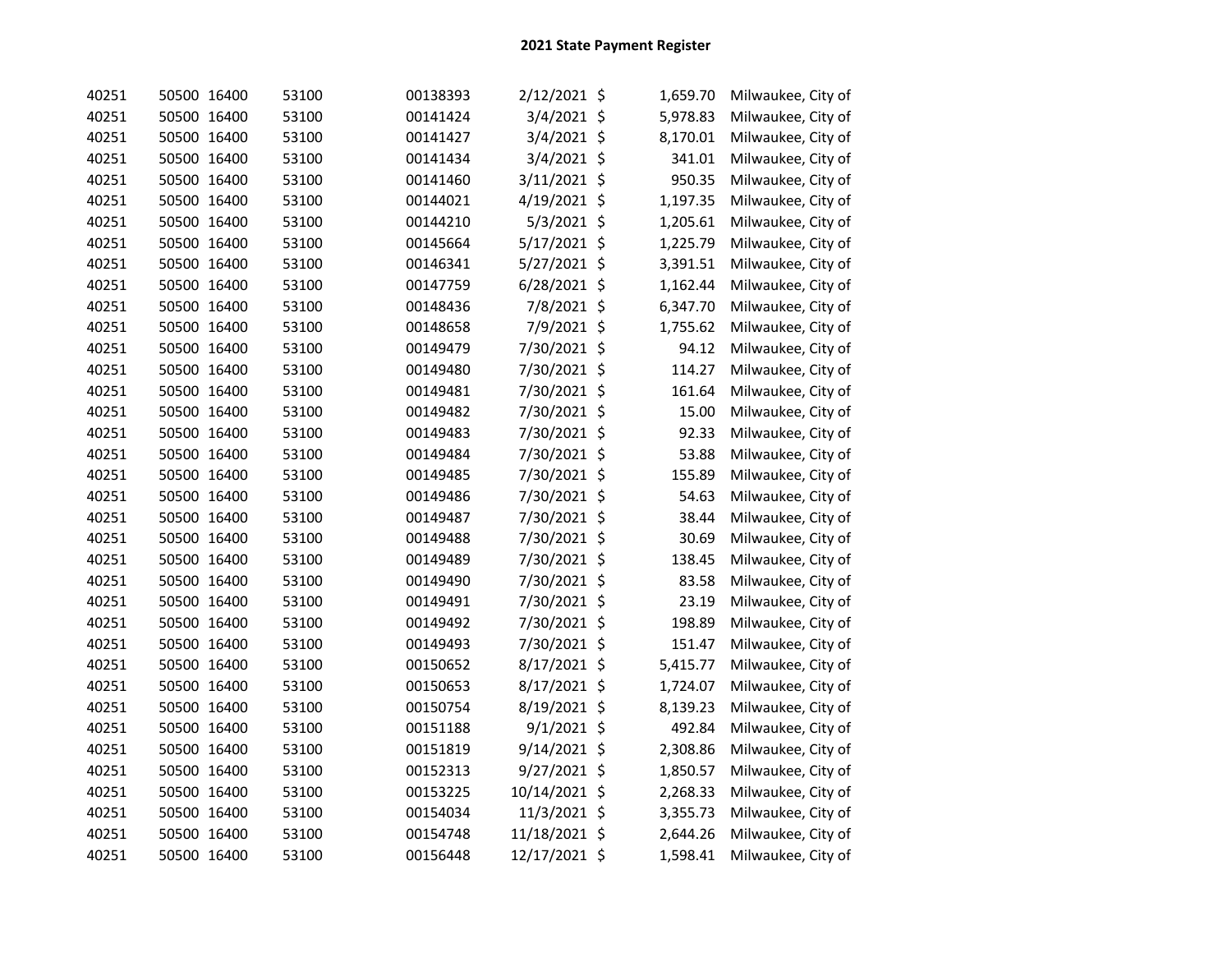| 40251 |             |             |       | Department of Administration - - Facility Ops And Maintenance Total                               |                |          |                                                                                                         | \$<br>64,590.46 |
|-------|-------------|-------------|-------|---------------------------------------------------------------------------------------------------|----------------|----------|---------------------------------------------------------------------------------------------------------|-----------------|
| 40251 |             |             |       | Public Defender Board - - Appellate Representation                                                |                |          |                                                                                                         |                 |
| 40251 |             | 55000 10000 | 10200 | 00276968                                                                                          | $2/5/2021$ \$  | 3.00     | Milwaukee, City of                                                                                      |                 |
| 40251 |             | 55000 10000 | 10200 | 00293716                                                                                          | $6/11/2021$ \$ | 6.50     | Milwaukee, City of                                                                                      |                 |
| 40251 |             |             |       | Public Defender Board - - Appellate Representation Total                                          |                |          |                                                                                                         | \$<br>9.50      |
| 40251 |             |             |       | Public Defender Board - - Trial Representation                                                    |                |          |                                                                                                         |                 |
| 40251 |             | 55000 10000 | 10300 | 00283451                                                                                          | 3/30/2021 \$   | 21.85    | Milwaukee, City of                                                                                      |                 |
| 40251 |             | 55000 10000 | 10300 | 00283453                                                                                          | 3/30/2021 \$   | 50.05    | Milwaukee, City of                                                                                      |                 |
| 40251 |             | 55000 10000 | 10300 | 00287897                                                                                          | $5/3/2021$ \$  | 47.10    | Milwaukee, City of                                                                                      |                 |
| 40251 |             | 55000 10000 | 10300 | 00287898                                                                                          | $5/3/2021$ \$  | 6.60     | Milwaukee, City of                                                                                      |                 |
| 40251 |             | 55000 10000 | 10300 | 00291177                                                                                          | 5/20/2021 \$   | 59.80    | Milwaukee, City of                                                                                      |                 |
| 40251 |             | 55000 10000 | 10300 | 00303485                                                                                          | 8/3/2021 \$    | 3.30     | Milwaukee, City of                                                                                      |                 |
| 40251 |             | 55000 10000 | 10300 | 00304933                                                                                          | 8/20/2021 \$   | 4.00     | Milwaukee, City of                                                                                      |                 |
| 40251 |             | 55000 10000 | 10300 | 00307574                                                                                          | 9/28/2021 \$   | 134.05   | Milwaukee, City of                                                                                      |                 |
| 40251 |             | 55000 10000 | 10300 | 00308285                                                                                          | 10/15/2021 \$  | 37.05    | Milwaukee, City of                                                                                      |                 |
| 40251 |             | 55000 10000 | 10300 | 00309654                                                                                          | 11/5/2021 \$   | 11.20    | Milwaukee, City of                                                                                      |                 |
| 40251 |             | 55000 10000 | 10300 | 00309657                                                                                          | 10/29/2021 \$  | 24.75    | Milwaukee, City of                                                                                      |                 |
| 40251 |             | 55000 10000 | 10300 | 00311719                                                                                          | 11/5/2021 \$   | 1.90     | Milwaukee, City of                                                                                      |                 |
| 40251 |             |             |       | Public Defender Board - - Trial Representation Total                                              |                |          |                                                                                                         | \$<br>401.65    |
| 40251 |             |             |       | Public Defender Board - - Transcript, Discovery and Records Provided to the Public Defender Board |                |          |                                                                                                         |                 |
| 40251 |             | 55000 10000 | 10600 | 00299530                                                                                          | $7/1/2021$ \$  |          | 1.80 Milwaukee, City of                                                                                 |                 |
| 40251 |             | 55000 10000 | 10600 | 00299531                                                                                          | $7/1/2021$ \$  | 19.15    | Milwaukee, City of                                                                                      |                 |
| 40251 |             | 55000 10000 | 10600 | 00300854                                                                                          | 7/16/2021 \$   | 1.25     | Milwaukee, City of                                                                                      |                 |
| 40251 |             | 55000 10000 | 10600 | 00302422                                                                                          | 7/27/2021 \$   | 27.30    | Milwaukee, City of                                                                                      |                 |
| 40251 |             |             |       |                                                                                                   |                |          | Public Defender Board - - Transcript, Discovery and Records Provided to the Public Defender Board Total | \$<br>49.50     |
| 40251 |             |             |       | Department of Revenue - - Misc Revenue Holding Clearing                                           |                |          |                                                                                                         |                 |
| 40251 |             | 56600 10000 | 99500 | 00189171                                                                                          | $1/11/2021$ \$ | 2,056.24 | Milwaukee, City of                                                                                      |                 |
| 40251 |             | 56600 10000 | 99500 | 00189172                                                                                          | $1/11/2021$ \$ | 631.89   | Milwaukee, City of                                                                                      |                 |
| 40251 |             | 56600 10000 | 99500 | 00189173                                                                                          | $1/11/2021$ \$ | 639.53   | Milwaukee, City of                                                                                      |                 |
| 40251 |             | 56600 10000 | 99500 | 00189671                                                                                          | 1/19/2021 \$   | 1,596.83 | Milwaukee, City of                                                                                      |                 |
| 40251 |             | 56600 10000 | 99500 | 00189672                                                                                          | $1/19/2021$ \$ | 1,803.00 | Milwaukee, City of                                                                                      |                 |
| 40251 |             | 56600 10000 | 99500 | 00189673                                                                                          | $1/19/2021$ \$ | 1,570.30 | Milwaukee, City of                                                                                      |                 |
| 40251 |             | 56600 10000 | 99500 | 00189676                                                                                          | $1/19/2021$ \$ | 67.13    | Milwaukee, City of                                                                                      |                 |
| 40251 |             | 56600 10000 | 99500 | 00190056                                                                                          | $1/25/2021$ \$ | 1,021.00 | Milwaukee, City of                                                                                      |                 |
| 40251 | 56600 10000 |             | 99500 | 00190057                                                                                          | $1/25/2021$ \$ | 321.60   | Milwaukee, City of                                                                                      |                 |
| 40251 |             | 56600 10000 | 99500 | 00190058                                                                                          | $1/25/2021$ \$ | 881.52   | Milwaukee, City of                                                                                      |                 |
| 40251 |             | 56600 10000 | 99500 | 00190468                                                                                          | $2/1/2021$ \$  | 3,117.17 | Milwaukee, City of                                                                                      |                 |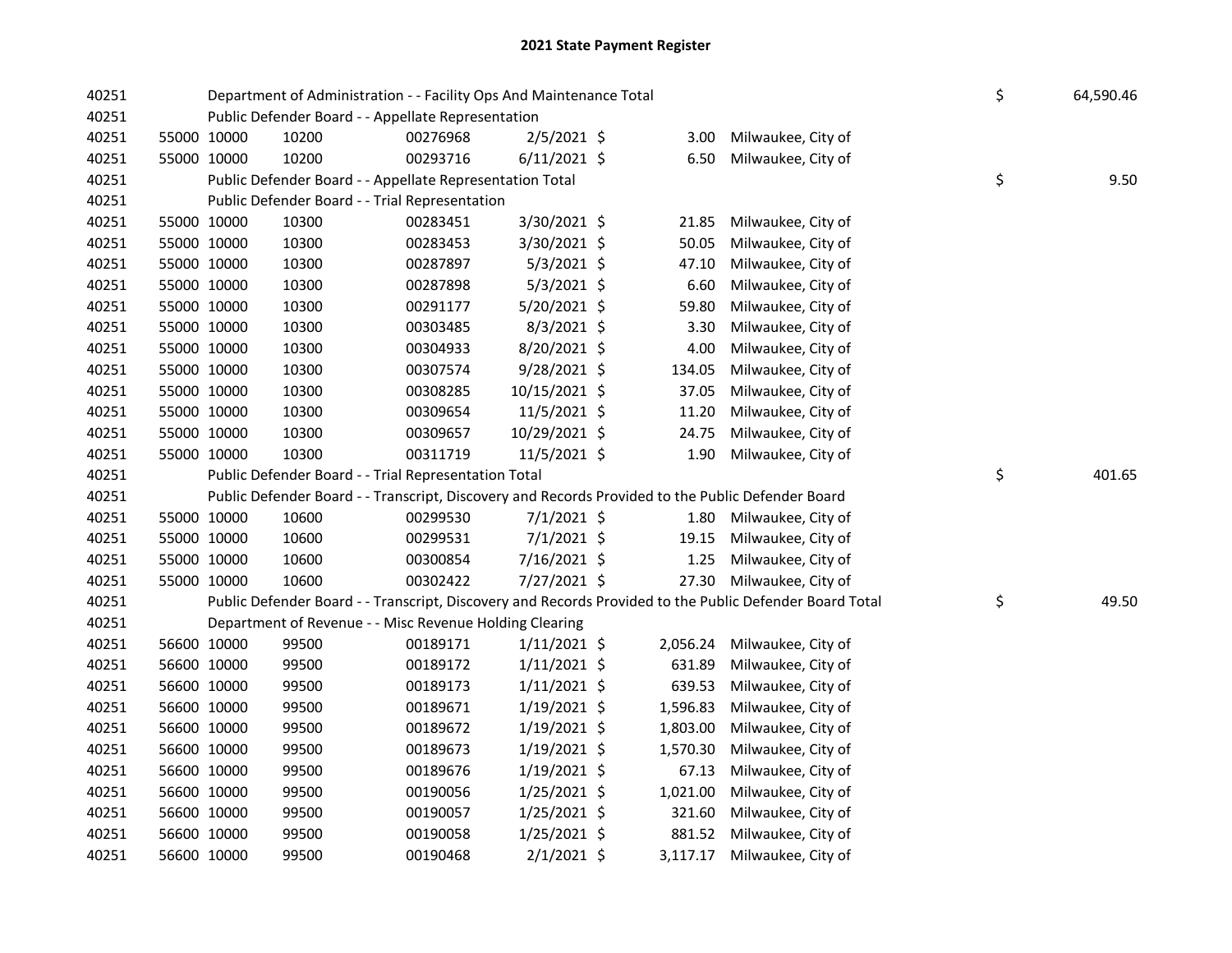| 40251 | 56600 10000 | 99500 | 00190469 | $2/1/2021$ \$ | 290.52     | Milwaukee, City of |
|-------|-------------|-------|----------|---------------|------------|--------------------|
| 40251 | 56600 10000 | 99500 | 00190470 | $2/1/2021$ \$ | 7,985.81   | Milwaukee, City of |
| 40251 | 56600 10000 | 99500 | 00191238 | 2/8/2021 \$   | 2,602.82   | Milwaukee, City of |
| 40251 | 56600 10000 | 99500 | 00191240 | 2/8/2021 \$   | 538.73     | Milwaukee, City of |
| 40251 | 56600 10000 | 99500 | 00191243 | 2/8/2021 \$   | 2,293.39   | Milwaukee, City of |
| 40251 | 56600 10000 | 99500 | 00191246 | 2/8/2021 \$   | 730.26     | Milwaukee, City of |
| 40251 | 56600 10000 | 99500 | 00191629 | 2/16/2021 \$  | 1,825.57   | Milwaukee, City of |
| 40251 | 56600 10000 | 99500 | 00191631 | 2/16/2021 \$  | 4,176.59   | Milwaukee, City of |
| 40251 | 56600 10000 | 99500 | 00191634 | 2/16/2021 \$  | 1,085.94   | Milwaukee, City of |
| 40251 | 56600 10000 | 99500 | 00192007 | 2/22/2021 \$  | 8,132.19   | Milwaukee, City of |
| 40251 | 56600 10000 | 99500 | 00192008 | 2/22/2021 \$  | 4,211.78   | Milwaukee, City of |
| 40251 | 56600 10000 | 99500 | 00192012 | 2/22/2021 \$  | 3,573.34   | Milwaukee, City of |
| 40251 | 56600 10000 | 99500 | 00192019 | 2/22/2021 \$  | 861.90     | Milwaukee, City of |
| 40251 | 56600 10000 | 99500 | 00192724 | 3/1/2021 \$   | 537,274.59 | Milwaukee, City of |
| 40251 | 56600 10000 | 99500 | 00192729 | $3/1/2021$ \$ | 172,258.90 | Milwaukee, City of |
| 40251 | 56600 10000 | 99500 | 00192739 | 3/1/2021 \$   | 170,388.19 | Milwaukee, City of |
| 40251 | 56600 10000 | 99500 | 00192760 | 3/1/2021 \$   | 11,814.10  | Milwaukee, City of |
| 40251 | 56600 10000 | 99500 | 00194158 | 3/8/2021 \$   | 158,664.45 | Milwaukee, City of |
| 40251 | 56600 10000 | 99500 | 00194160 | 3/8/2021 \$   | 62,381.60  | Milwaukee, City of |
| 40251 | 56600 10000 | 99500 | 00194168 | 3/8/2021 \$   | 55,021.13  | Milwaukee, City of |
| 40251 | 56600 10000 | 99500 | 00194185 | 3/8/2021 \$   | 5,039.13   | Milwaukee, City of |
| 40251 | 56600 10000 | 99500 | 00195007 | 3/15/2021 \$  | 180,688.21 | Milwaukee, City of |
| 40251 | 56600 10000 | 99500 | 00195010 | 3/15/2021 \$  | 63,477.42  | Milwaukee, City of |
| 40251 | 56600 10000 | 99500 | 00195020 | 3/15/2021 \$  | 57,453.08  | Milwaukee, City of |
| 40251 | 56600 10000 | 99500 | 00195038 | 3/15/2021 \$  | 3,816.00   | Milwaukee, City of |
| 40251 | 56600 10000 | 99500 | 00195844 | 3/22/2021 \$  | 115,697.81 | Milwaukee, City of |
| 40251 | 56600 10000 | 99500 | 00195846 | 3/22/2021 \$  | 42,575.19  | Milwaukee, City of |
| 40251 | 56600 10000 | 99500 | 00195855 | 3/22/2021 \$  | 31,224.82  | Milwaukee, City of |
| 40251 | 56600 10000 | 99500 | 00195872 | 3/22/2021 \$  | 3,271.35   | Milwaukee, City of |
| 40251 | 56600 10000 | 99500 | 00196520 | 3/29/2021 \$  | 85,311.69  | Milwaukee, City of |
| 40251 | 56600 10000 | 99500 | 00196523 | 3/29/2021 \$  | 38,385.45  | Milwaukee, City of |
| 40251 | 56600 10000 | 99500 | 00196533 | 3/29/2021 \$  | 28,904.83  | Milwaukee, City of |
| 40251 | 56600 10000 | 99500 | 00196549 | 3/29/2021 \$  | 4,936.12   | Milwaukee, City of |
| 40251 | 56600 10000 | 99500 | 00197259 | 4/5/2021 \$   | 91,045.85  | Milwaukee, City of |
| 40251 | 56600 10000 | 99500 | 00197263 | 4/5/2021 \$   | 28,606.08  | Milwaukee, City of |
| 40251 | 56600 10000 | 99500 | 00197272 | $4/5/2021$ \$ | 17,245.24  | Milwaukee, City of |
| 40251 | 56600 10000 | 99500 | 00197290 | $4/5/2021$ \$ | 2,808.91   | Milwaukee, City of |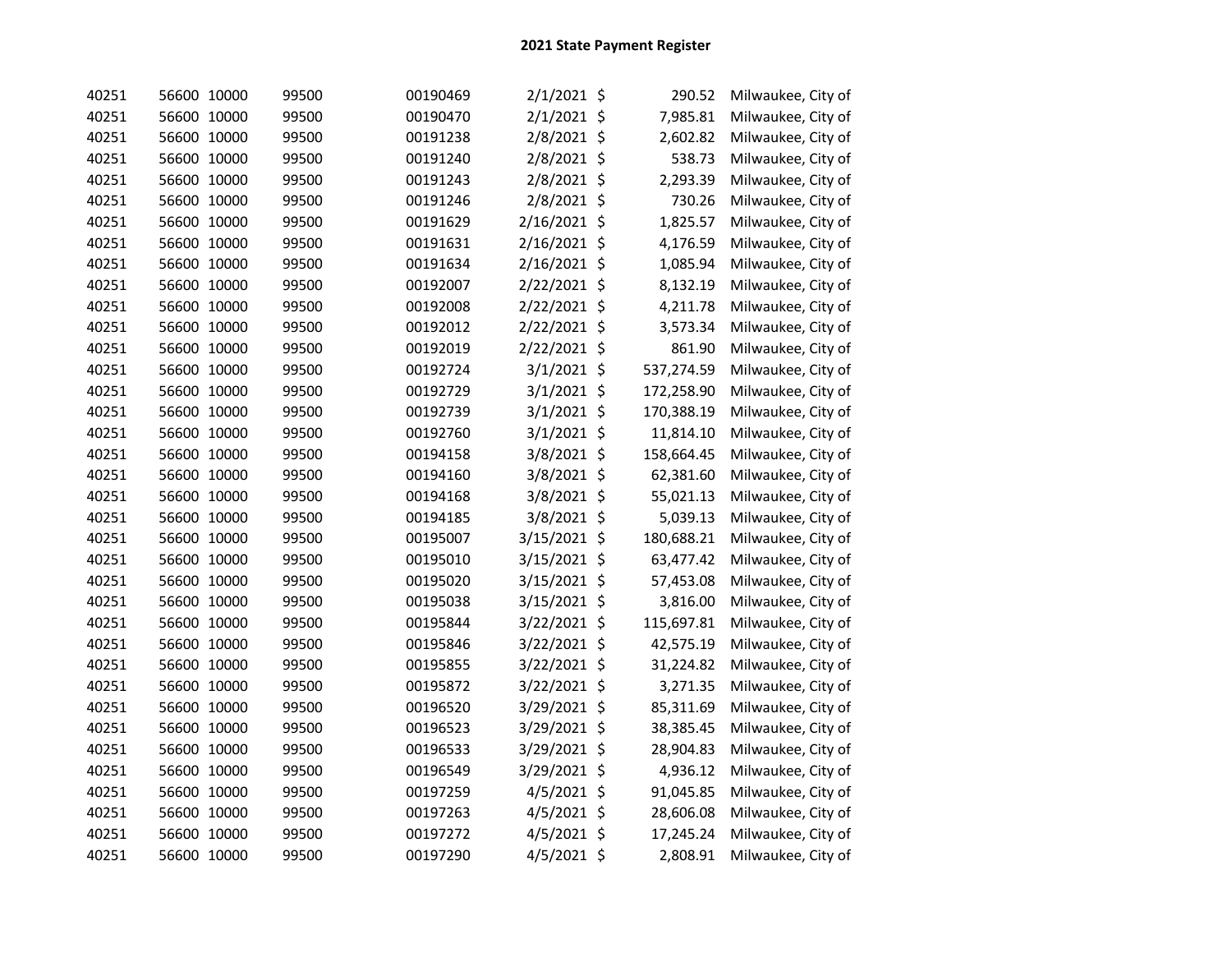| 40251 | 56600 10000 | 99500 | 00198474 | 4/12/2021 \$   | 63,544.35  | Milwaukee, City of |
|-------|-------------|-------|----------|----------------|------------|--------------------|
| 40251 | 56600 10000 | 99500 | 00198477 | 4/12/2021 \$   | 19,193.88  | Milwaukee, City of |
| 40251 | 56600 10000 | 99500 | 00198485 | 4/12/2021 \$   | 27,771.92  | Milwaukee, City of |
| 40251 | 56600 10000 | 99500 | 00198498 | 4/12/2021 \$   | 1,116.48   | Milwaukee, City of |
| 40251 | 56600 10000 | 99500 | 00199205 | 4/20/2021 \$   | 54,560.91  | Milwaukee, City of |
| 40251 | 56600 10000 | 99500 | 00199208 | 4/20/2021 \$   | 23,991.89  | Milwaukee, City of |
| 40251 | 56600 10000 | 99500 | 00199216 | 4/20/2021 \$   | 27,456.80  | Milwaukee, City of |
| 40251 | 56600 10000 | 99500 | 00199234 | 4/20/2021 \$   | 2,157.99   | Milwaukee, City of |
| 40251 | 56600 10000 | 99500 | 00199847 | 4/26/2021 \$   | 69,274.53  | Milwaukee, City of |
| 40251 | 56600 10000 | 99500 | 00199849 | 4/26/2021 \$   | 26,397.23  | Milwaukee, City of |
| 40251 | 56600 10000 | 99500 | 00199855 | 4/26/2021 \$   | 31,853.66  | Milwaukee, City of |
| 40251 | 56600 10000 | 99500 | 00199873 | 4/26/2021 \$   | 1,186.83   | Milwaukee, City of |
| 40251 | 56600 10000 | 99500 | 00200445 | 5/3/2021 \$    | 64,437.26  | Milwaukee, City of |
| 40251 | 56600 10000 | 99500 | 00200448 | 5/3/2021 \$    | 23,953.72  | Milwaukee, City of |
| 40251 | 56600 10000 | 99500 | 00200455 | 5/3/2021 \$    | 24,824.30  | Milwaukee, City of |
| 40251 | 56600 10000 | 99500 | 00200467 | 5/3/2021 \$    | 3,355.11   | Milwaukee, City of |
| 40251 | 56600 10000 | 99500 | 00201642 | 5/10/2021 \$   | 53,447.95  | Milwaukee, City of |
| 40251 | 56600 10000 | 99500 | 00201644 | 5/10/2021 \$   | 14,837.90  | Milwaukee, City of |
| 40251 | 56600 10000 | 99500 | 00201651 | 5/10/2021 \$   | 11,365.52  | Milwaukee, City of |
| 40251 | 56600 10000 | 99500 | 00201664 | 5/10/2021 \$   | 926.01     | Milwaukee, City of |
| 40251 | 56600 10000 | 99500 | 00202278 | 5/17/2021 \$   | 54,994.02  | Milwaukee, City of |
| 40251 | 56600 10000 | 99500 | 00202281 | 5/17/2021 \$   | 21,715.46  | Milwaukee, City of |
| 40251 | 56600 10000 | 99500 | 00202288 | 5/17/2021 \$   | 20,859.98  | Milwaukee, City of |
| 40251 | 56600 10000 | 99500 | 00202304 | 5/17/2021 \$   | 1,527.09   | Milwaukee, City of |
| 40251 | 56600 10000 | 99500 | 00202996 | 5/24/2021 \$   | 110,276.02 | Milwaukee, City of |
| 40251 | 56600 10000 | 99500 | 00203000 | 5/24/2021 \$   | 33,770.32  | Milwaukee, City of |
| 40251 | 56600 10000 | 99500 | 00203008 | 5/24/2021 \$   | 52,514.34  | Milwaukee, City of |
| 40251 | 56600 10000 | 99500 | 00203025 | 5/24/2021 \$   | 5,237.74   | Milwaukee, City of |
| 40251 | 56600 10000 | 99500 | 00203704 | $6/1/2021$ \$  | 81,744.13  | Milwaukee, City of |
| 40251 | 56600 10000 | 99500 | 00203707 | $6/1/2021$ \$  | 28,701.98  | Milwaukee, City of |
| 40251 | 56600 10000 | 99500 | 00203714 | $6/1/2021$ \$  | 29,718.94  | Milwaukee, City of |
| 40251 | 56600 10000 | 99500 | 00203729 | $6/1/2021$ \$  | 472.00     | Milwaukee, City of |
| 40251 | 56600 10000 | 99500 | 00204780 | $6/7/2021$ \$  | 26,221.85  | Milwaukee, City of |
| 40251 | 56600 10000 | 99500 | 00204782 | 6/7/2021 \$    | 8,596.51   | Milwaukee, City of |
| 40251 | 56600 10000 | 99500 | 00204787 | $6/7/2021$ \$  | 7,015.64   | Milwaukee, City of |
| 40251 | 56600 10000 | 99500 | 00204795 | $6/7/2021$ \$  | 545.74     | Milwaukee, City of |
| 40251 | 56600 10000 | 99500 | 00205372 | $6/14/2021$ \$ | 31,852.06  | Milwaukee, City of |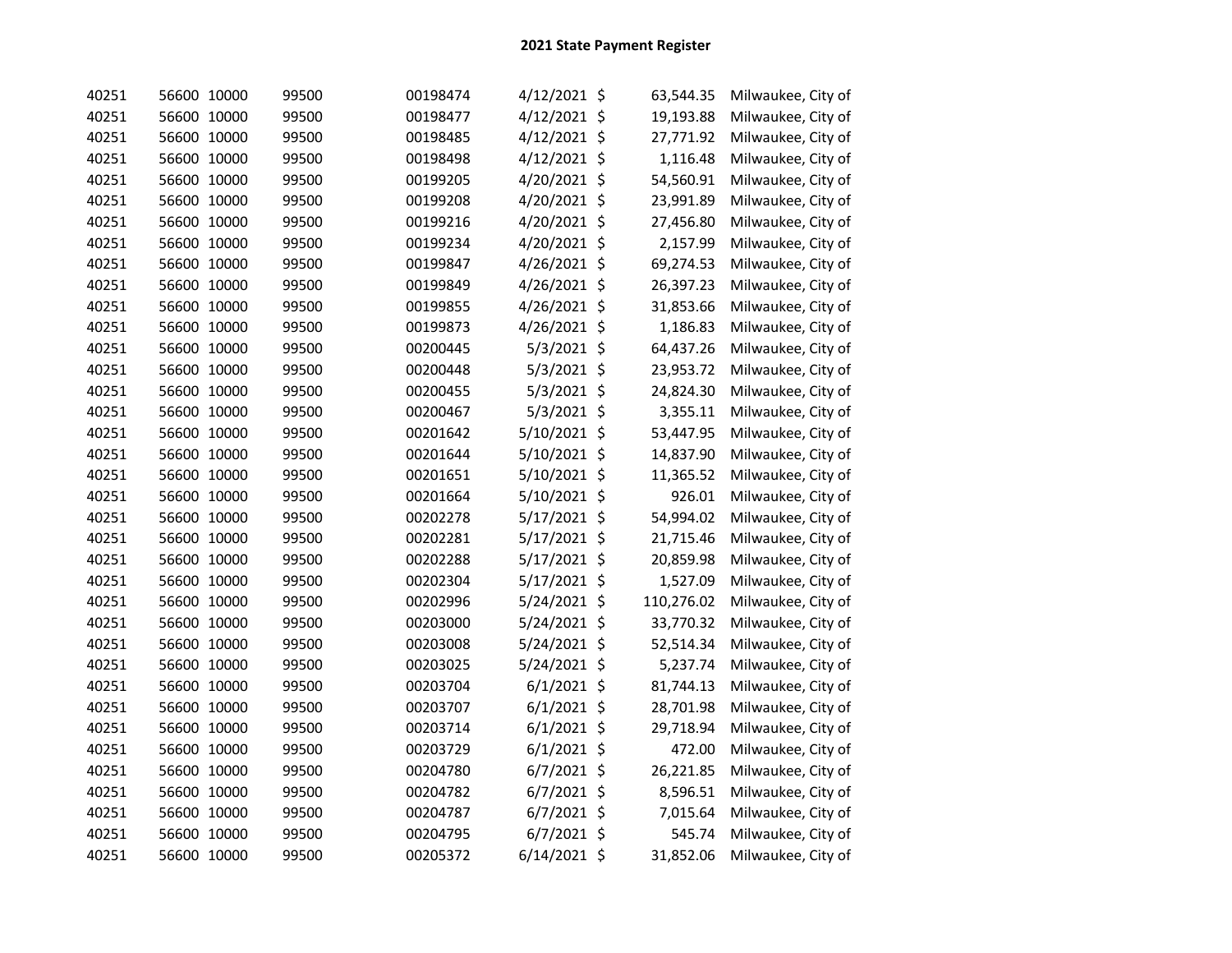| 40251 | 56600 10000 | 99500 | 00205374 | $6/14/2021$ \$ | 7,017.74  | Milwaukee, City of |
|-------|-------------|-------|----------|----------------|-----------|--------------------|
| 40251 | 56600 10000 | 99500 | 00205381 | 6/14/2021 \$   | 13,696.83 | Milwaukee, City of |
| 40251 | 56600 10000 | 99500 | 00205394 | 6/14/2021 \$   | 617.00    | Milwaukee, City of |
| 40251 | 56600 10000 | 99500 | 00205872 | 6/21/2021 \$   | 31,396.03 | Milwaukee, City of |
| 40251 | 56600 10000 | 99500 | 00205874 | 6/21/2021 \$   | 10,565.93 | Milwaukee, City of |
| 40251 | 56600 10000 | 99500 | 00205879 | 6/21/2021 \$   | 9,086.78  | Milwaukee, City of |
| 40251 | 56600 10000 | 99500 | 00205890 | 6/21/2021 \$   | 1,054.60  | Milwaukee, City of |
| 40251 | 56600 10000 | 99500 | 00208097 | 6/28/2021 \$   | 32,914.53 | Milwaukee, City of |
| 40251 | 56600 10000 | 99500 | 00208099 | 6/28/2021 \$   | 7,362.19  | Milwaukee, City of |
| 40251 | 56600 10000 | 99500 | 00208103 | 6/28/2021 \$   | 8,777.22  | Milwaukee, City of |
| 40251 | 56600 10000 | 99500 | 00208535 | 7/6/2021 \$    | 25,118.56 | Milwaukee, City of |
| 40251 | 56600 10000 | 99500 | 00208537 | 7/6/2021 \$    | 14,987.99 | Milwaukee, City of |
| 40251 | 56600 10000 | 99500 | 00208542 | 7/6/2021 \$    | 8,196.40  | Milwaukee, City of |
| 40251 | 56600 10000 | 99500 | 00209408 | 7/12/2021 \$   | 20,291.88 | Milwaukee, City of |
| 40251 | 56600 10000 | 99500 | 00209411 | 7/12/2021 \$   | 14,473.13 | Milwaukee, City of |
| 40251 | 56600 10000 | 99500 | 00209414 | 7/12/2021 \$   | 8,550.54  | Milwaukee, City of |
| 40251 | 56600 10000 | 99500 | 00209422 | 7/12/2021 \$   | 38.00     | Milwaukee, City of |
| 40251 | 56600 10000 | 99500 | 00210195 | 7/19/2021 \$   | 27,089.20 | Milwaukee, City of |
| 40251 | 56600 10000 | 99500 | 00210197 | 7/19/2021 \$   | 18,328.59 | Milwaukee, City of |
| 40251 | 56600 10000 | 99500 | 00210200 | 7/19/2021 \$   | 3,689.27  | Milwaukee, City of |
| 40251 | 56600 10000 | 99500 | 00210213 | 7/19/2021 \$   | 465.00    | Milwaukee, City of |
| 40251 | 56600 10000 | 99500 | 00210813 | 7/26/2021 \$   | 24,086.30 | Milwaukee, City of |
| 40251 | 56600 10000 | 99500 | 00210815 | 7/26/2021 \$   | 17,064.52 | Milwaukee, City of |
| 40251 | 56600 10000 | 99500 | 00210820 | 7/26/2021 \$   | 7,407.98  | Milwaukee, City of |
| 40251 | 56600 10000 | 99500 | 00210830 | 7/26/2021 \$   | 330.00    | Milwaukee, City of |
| 40251 | 56600 10000 | 99500 | 00212144 | 8/9/2021 \$    | 34,862.06 | Milwaukee, City of |
| 40251 | 56600 10000 | 99500 | 00212146 | 8/9/2021 \$    | 17,255.48 | Milwaukee, City of |
| 40251 | 56600 10000 | 99500 | 00212152 | 8/9/2021 \$    | 5,796.79  | Milwaukee, City of |
| 40251 | 56600 10000 | 99500 | 00212162 | 8/9/2021 \$    | 222.53    | Milwaukee, City of |
| 40251 | 56600 10000 | 99500 | 00212660 | 8/16/2021 \$   | 22,703.08 | Milwaukee, City of |
| 40251 | 56600 10000 | 99500 | 00212662 | 8/16/2021 \$   | 16,611.82 | Milwaukee, City of |
| 40251 | 56600 10000 | 99500 | 00212666 | 8/16/2021 \$   | 7,552.85  | Milwaukee, City of |
| 40251 | 56600 10000 | 99500 | 00212673 | 8/16/2021 \$   | 443.00    | Milwaukee, City of |
| 40251 | 56600 10000 | 99500 | 00213136 | 8/23/2021 \$   | 13,060.98 | Milwaukee, City of |
| 40251 | 56600 10000 | 99500 | 00213138 | 8/23/2021 \$   | 5,602.86  | Milwaukee, City of |
| 40251 | 56600 10000 | 99500 | 00213141 | 8/23/2021 \$   | 1,812.05  | Milwaukee, City of |
| 40251 | 56600 10000 | 99500 | 00213558 | 8/30/2021 \$   | 11,177.04 | Milwaukee, City of |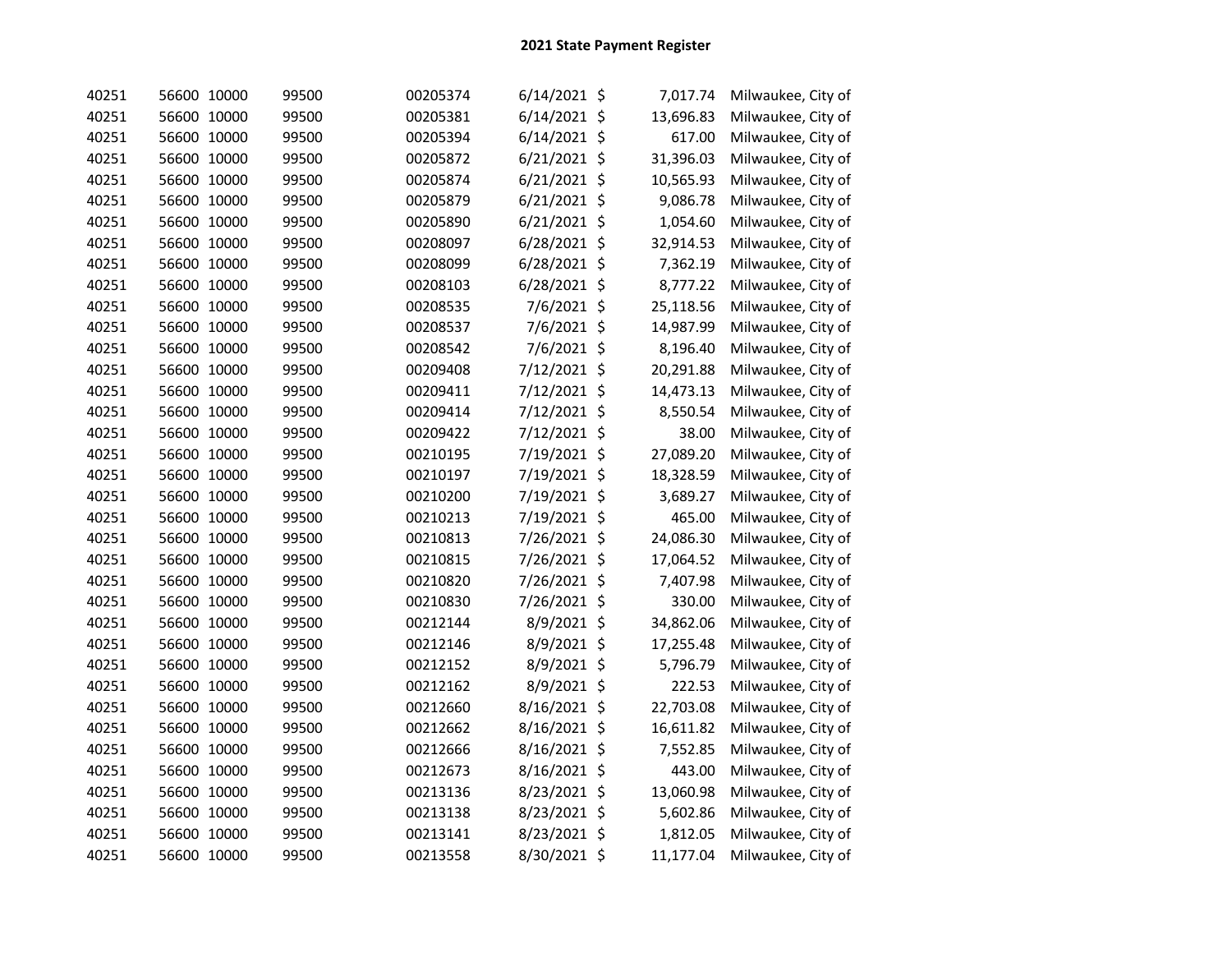| 40251 | 56600 10000 | 99500 | 00213559 | 8/30/2021 \$  | 8,086.45  | Milwaukee, City of |
|-------|-------------|-------|----------|---------------|-----------|--------------------|
| 40251 | 56600 10000 | 99500 | 00213563 | 8/30/2021 \$  | 2,243.85  | Milwaukee, City of |
| 40251 | 56600 10000 | 99500 | 00213569 | 8/30/2021 \$  | 469.01    | Milwaukee, City of |
| 40251 | 56600 10000 | 99500 | 00214007 | 9/7/2021 \$   | 7,351.55  | Milwaukee, City of |
| 40251 | 56600 10000 | 99500 | 00214008 | 9/7/2021 \$   | 5,067.68  | Milwaukee, City of |
| 40251 | 56600 10000 | 99500 | 00214010 | 9/7/2021 \$   | 465.17    | Milwaukee, City of |
| 40251 | 56600 10000 | 99500 | 00214791 | 9/13/2021 \$  | 4,898.39  | Milwaukee, City of |
| 40251 | 56600 10000 | 99500 | 00214793 | 9/13/2021 \$  | 4,451.36  | Milwaukee, City of |
| 40251 | 56600 10000 | 99500 | 00214795 | 9/13/2021 \$  | 227.93    | Milwaukee, City of |
| 40251 | 56600 10000 | 99500 | 00214799 | 9/13/2021 \$  | 456.00    | Milwaukee, City of |
| 40251 | 56600 10000 | 99500 | 00215325 | 9/20/2021 \$  | 5,976.51  | Milwaukee, City of |
| 40251 | 56600 10000 | 99500 | 00215327 | 9/20/2021 \$  | 1,887.59  | Milwaukee, City of |
| 40251 | 56600 10000 | 99500 | 00215329 | 9/20/2021 \$  | 1,833.96  | Milwaukee, City of |
| 40251 | 56600 10000 | 99500 | 00215333 | 9/20/2021 \$  | 322.31    | Milwaukee, City of |
| 40251 | 56600 10000 | 99500 | 00215687 | 9/27/2021 \$  | 4,062.50  | Milwaukee, City of |
| 40251 | 56600 10000 | 99500 | 00215689 | 9/27/2021 \$  | 2,364.10  | Milwaukee, City of |
| 40251 | 56600 10000 | 99500 | 00215691 | 9/27/2021 \$  | 327.00    | Milwaukee, City of |
| 40251 | 56600 10000 | 99500 | 00216134 | 10/4/2021 \$  | 6,243.52  | Milwaukee, City of |
| 40251 | 56600 10000 | 99500 | 00216135 | 10/4/2021 \$  | 3,236.73  | Milwaukee, City of |
| 40251 | 56600 10000 | 99500 | 00216136 | 10/4/2021 \$  | 138.00    | Milwaukee, City of |
| 40251 | 56600 10000 | 99500 | 00217055 | 10/12/2021 \$ | 6,267.64  | Milwaukee, City of |
| 40251 | 56600 10000 | 99500 | 00217057 | 10/12/2021 \$ | 3,252.63  | Milwaukee, City of |
| 40251 | 56600 10000 | 99500 | 00217058 | 10/12/2021 \$ | 3,950.20  | Milwaukee, City of |
| 40251 | 56600 10000 | 99500 | 00217498 | 10/18/2021 \$ | 6,855.03  | Milwaukee, City of |
| 40251 | 56600 10000 | 99500 | 00217500 | 10/18/2021 \$ | 2,900.75  | Milwaukee, City of |
| 40251 | 56600 10000 | 99500 | 00218116 | 10/25/2021 \$ | 15,469.46 | Milwaukee, City of |
| 40251 | 56600 10000 | 99500 | 00218118 | 10/25/2021 \$ | 4,176.78  | Milwaukee, City of |
| 40251 | 56600 10000 | 99500 | 00218119 | 10/25/2021 \$ | 7,439.40  | Milwaukee, City of |
| 40251 | 56600 10000 | 99500 | 00218609 | 11/1/2021 \$  | 5,309.26  | Milwaukee, City of |
| 40251 | 56600 10000 | 99500 | 00218611 | 11/1/2021 \$  | 6,314.63  | Milwaukee, City of |
| 40251 | 56600 10000 | 99500 | 00218613 | 11/1/2021 \$  | 2,072.05  | Milwaukee, City of |
| 40251 | 56600 10000 | 99500 | 00219548 | 11/8/2021 \$  | 4,174.13  | Milwaukee, City of |
| 40251 | 56600 10000 | 99500 | 00219549 | 11/8/2021 \$  | 1,645.91  | Milwaukee, City of |
| 40251 | 56600 10000 | 99500 | 00219551 | 11/8/2021 \$  | 2,982.54  | Milwaukee, City of |
| 40251 | 56600 10000 | 99500 | 00219999 | 11/16/2021 \$ | 4,554.85  | Milwaukee, City of |
| 40251 | 56600 10000 | 99500 | 00220000 | 11/16/2021 \$ | 1,149.53  | Milwaukee, City of |
| 40251 | 56600 10000 | 99500 | 00220003 | 11/16/2021 \$ | 1,530.55  | Milwaukee, City of |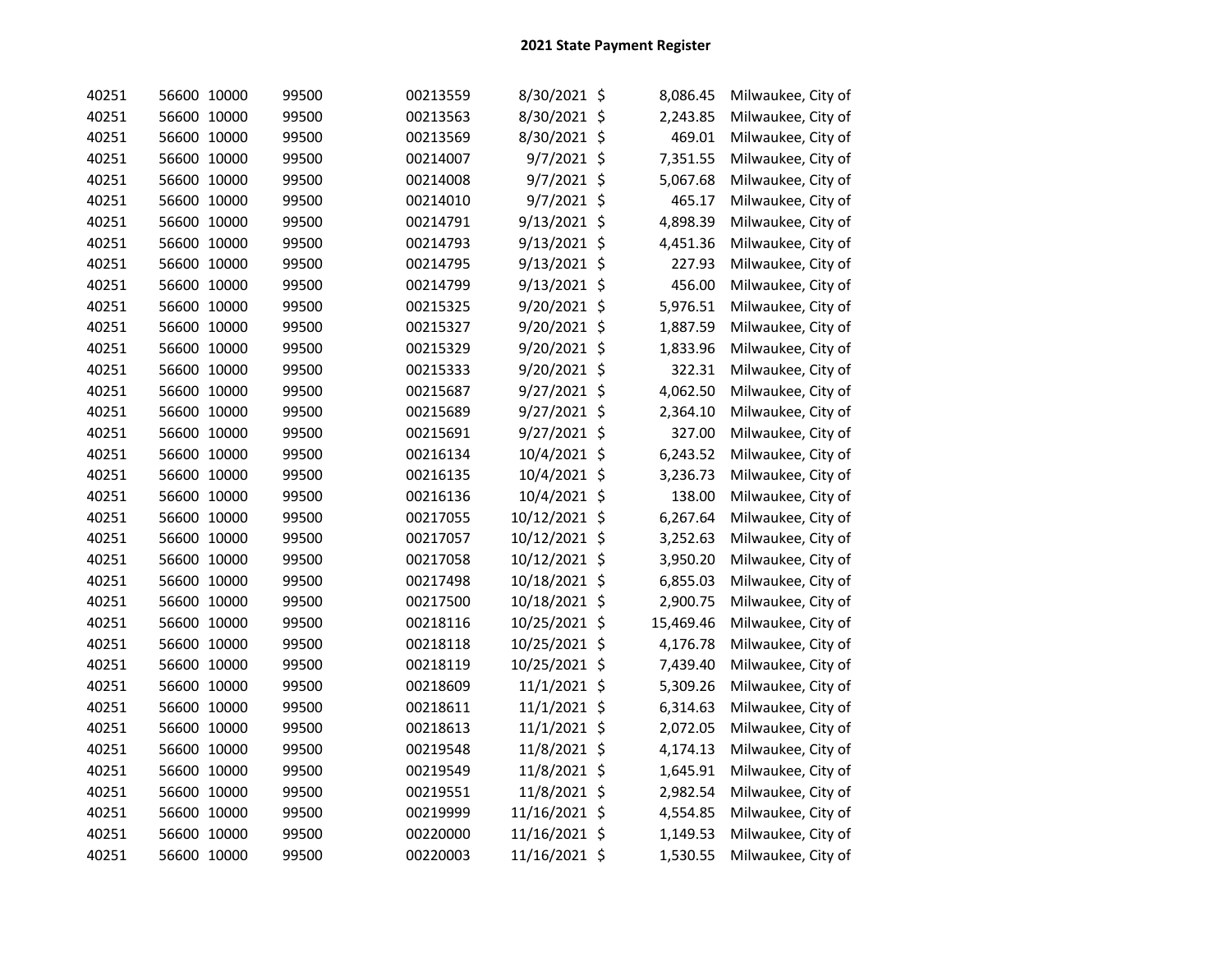| 40251 | 56600 10000 | 99500                                                                 | 00220370 | 11/22/2021 \$ |          | 2,697.34 Milwaukee, City of                     |    |                |
|-------|-------------|-----------------------------------------------------------------------|----------|---------------|----------|-------------------------------------------------|----|----------------|
| 40251 | 56600 10000 | 99500                                                                 | 00220371 | 11/22/2021 \$ | 2,980.02 | Milwaukee, City of                              |    |                |
| 40251 | 56600 10000 | 99500                                                                 | 00220372 | 11/22/2021 \$ | 777.00   | Milwaukee, City of                              |    |                |
| 40251 | 56600 10000 | 99500                                                                 | 00220773 | 11/30/2021 \$ | 3,179.89 | Milwaukee, City of                              |    |                |
| 40251 | 56600 10000 | 99500                                                                 | 00220774 | 11/30/2021 \$ | 868.67   | Milwaukee, City of                              |    |                |
| 40251 | 56600 10000 | 99500                                                                 | 00220776 | 11/30/2021 \$ | 436.89   | Milwaukee, City of                              |    |                |
| 40251 | 56600 10000 | 99500                                                                 | 00221045 | 12/6/2021 \$  | 1,733.67 | Milwaukee, City of                              |    |                |
| 40251 | 56600 10000 | 99500                                                                 | 00221047 | 12/6/2021 \$  | 825.54   | Milwaukee, City of                              |    |                |
| 40251 | 56600 10000 | 99500                                                                 | 00221049 | 12/6/2021 \$  | 31.49    | Milwaukee, City of                              |    |                |
| 40251 | 56600 10000 | 99500                                                                 | 00221842 | 12/13/2021 \$ | 1,970.24 | Milwaukee, City of                              |    |                |
| 40251 | 56600 10000 | 99500                                                                 | 00221843 | 12/13/2021 \$ | 1,146.95 | Milwaukee, City of                              |    |                |
| 40251 | 56600 10000 | 99500                                                                 | 00221845 | 12/13/2021 \$ | 381.60   | Milwaukee, City of                              |    |                |
| 40251 | 56600 10000 | 99500                                                                 | 00222241 | 12/20/2021 \$ | 2,691.31 | Milwaukee, City of                              |    |                |
| 40251 | 56600 10000 | 99500                                                                 | 00222242 | 12/20/2021 \$ | 3,889.60 | Milwaukee, City of                              |    |                |
| 40251 | 56600 10000 | 99500                                                                 | 00222244 | 12/20/2021 \$ | 435.28   | Milwaukee, City of                              |    |                |
| 40251 | 56600 10000 | 99500                                                                 | 00222642 | 12/28/2021 \$ | 2,350.65 | Milwaukee, City of                              |    |                |
| 40251 | 56600 10000 | 99500                                                                 | 00222644 | 12/28/2021 \$ | 1,557.24 | Milwaukee, City of                              |    |                |
| 40251 | 56600 10000 | 99500                                                                 | 00222645 | 12/28/2021 \$ |          | 68.92 Milwaukee, City of                        |    |                |
| 40251 |             | Department of Revenue - - Misc Revenue Holding Clearing Total         |          |               |          |                                                 | \$ | 3,699,607.25   |
| 40251 |             | Court of Appeals - - General Program Operations                       |          |               |          |                                                 |    |                |
| 40251 | 66000 10000 | 10100                                                                 | 00001850 | $9/8/2021$ \$ | 160.00   | Milwaukee, City of                              |    |                |
| 40251 |             | Court of Appeals - - General Program Operations Total                 |          |               |          |                                                 | \$ | 160.00         |
| 40251 |             | Supreme Court - - General Program Operations                          |          |               |          |                                                 |    |                |
| 40251 | 68000 10000 | 20100                                                                 | 00013720 | 9/8/2021 \$   | 160.00   | Milwaukee, City of                              |    |                |
| 40251 |             | Supreme Court - - General Program Operations Total                    |          |               |          |                                                 | \$ | 160.00         |
| 40251 |             | Supreme Court - - Gifts And Grants                                    |          |               |          |                                                 |    |                |
| 40251 | 68000 10000 | 22100                                                                 | 00013719 | 9/8/2021 \$   | 160.00   | Milwaukee, City of                              |    |                |
| 40251 |             | Supreme Court - - Gifts And Grants Total                              |          |               |          |                                                 | \$ | 160.00         |
| 40251 |             | Shared Revenue and Tax Relief - - Expenditure Restraint Program       |          |               |          |                                                 |    |                |
| 40251 | 83500 10000 | 10100                                                                 | 00081763 |               |          | 7/26/2021 \$ 10,267,969.41 Milwaukee, City of   |    |                |
| 40251 |             | Shared Revenue and Tax Relief - - Expenditure Restraint Program Total |          |               |          |                                                 | \$ | 10,267,969.41  |
| 40251 |             | Shared Revenue and Tax Relief - - County And Municipal Aid            |          |               |          |                                                 |    |                |
| 40251 | 83500 10000 | 10500                                                                 | 00081763 |               |          | 7/26/2021 \$ 32,624,248.02 Milwaukee, City of   |    |                |
| 40251 | 83500 10000 | 10500                                                                 | 00088864 |               |          | 11/15/2021 \$ 184,334,164.94 Milwaukee, City of |    |                |
| 40251 |             | Shared Revenue and Tax Relief - - County And Municipal Aid Total      |          |               |          |                                                 | \$ | 216,958,412.96 |
| 40251 |             | Shared Revenue and Tax Relief - - Exempt Computer Aid                 |          |               |          |                                                 |    |                |
| 40251 | 83500 10000 | 10900                                                                 | 00084353 | 7/26/2021 \$  |          | 6,610,439.32 Milwaukee, City of                 |    |                |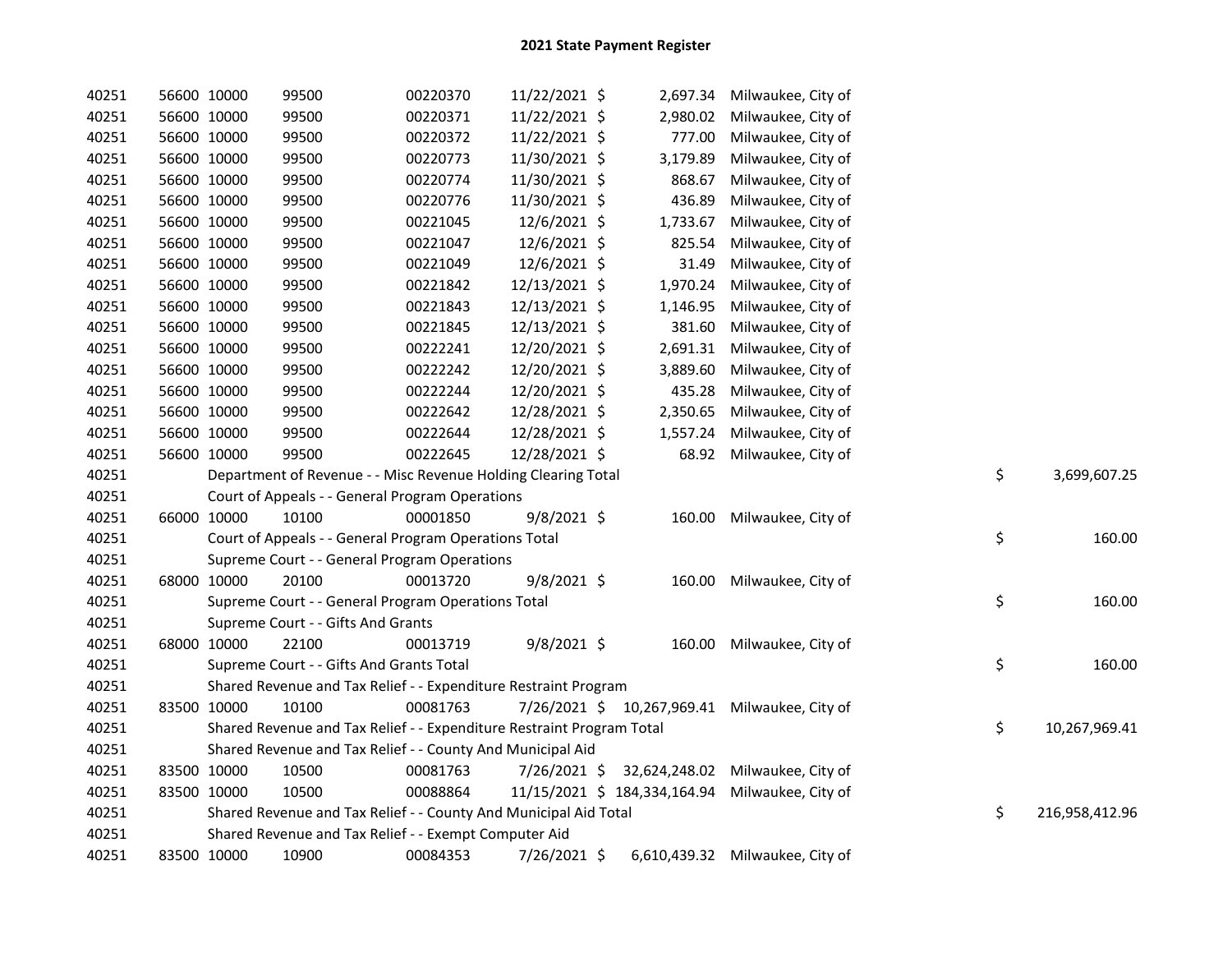| 40251       | 83500 10000 | 10900 | 00085848                                                                      | 7/26/2021 \$   | 989,489.09    | Milwaukee, City of |    |                  |
|-------------|-------------|-------|-------------------------------------------------------------------------------|----------------|---------------|--------------------|----|------------------|
| 40251       |             |       | Shared Revenue and Tax Relief - - Exempt Computer Aid Total                   |                |               |                    | \$ | 7,599,928.41     |
| 40251       |             |       | Shared Revenue and Tax Relief - - Utility Aid                                 |                |               |                    |    |                  |
| 40251       | 83500 10000 | 11000 | 00081763                                                                      | 7/26/2021 \$   | 245,606.34    | Milwaukee, City of |    |                  |
| 40251       | 83500 10000 | 11000 | 00088864                                                                      | 11/15/2021 \$  | 1,421,874.47  | Milwaukee, City of |    |                  |
| 40251       |             |       | Shared Revenue and Tax Relief - - Utility Aid Total                           |                |               |                    | \$ | 1,667,480.81     |
| 40251       |             |       | Shared Revenue and Tax Relief - - Personal Property Aid                       |                |               |                    |    |                  |
| 40251       | 83500 10000 | 11100 | 00077525                                                                      | $5/3/2021$ \$  | 1,453,898.19  | Milwaukee, City of |    |                  |
| 40251       | 83500 10000 | 11100 | 00078936                                                                      | $5/3/2021$ \$  | 82,733.51     | Milwaukee, City of |    |                  |
| 40251       |             |       | Shared Revenue and Tax Relief - - Personal Property Aid Total                 |                |               |                    | \$ | 1,536,631.70     |
| 40251       |             |       | Shared Revenue and Tax Relief - - State Aid; Video Service Provider Fee       |                |               |                    |    |                  |
| 40251       | 83500 10000 | 11200 | 00083054                                                                      | 7/26/2021 \$   | 920,227.11    | Milwaukee, City of |    |                  |
| 40251       |             |       | Shared Revenue and Tax Relief - - State Aid; Video Service Provider Fee Total |                |               |                    | \$ | 920,227.11       |
| 40251       |             |       | Shared Revenue and Tax Relief - - School Lvy Tx/First Dollar Cr               |                |               |                    |    |                  |
| 40251       | 83500 10000 | 30200 | 00082700                                                                      | 7/26/2021 \$   | 49,342,662.67 | Milwaukee, City of |    |                  |
| 40251       | 83500 10000 | 30200 | 00086096                                                                      | 7/26/2021 \$   | 11,163,388.24 | Milwaukee, City of |    |                  |
| 40251       |             |       | Shared Revenue and Tax Relief - - School Lvy Tx/First Dollar Cr Total         |                |               |                    | \$ | 60,506,050.91    |
| 40251       |             |       | Shared Revenue and Tax Relief - - Payments For Municipal Svcs                 |                |               |                    |    |                  |
| 40251       | 83500 10000 | 50100 | 00073700                                                                      | $2/1/2021$ \$  | 2,087,444.73  | Milwaukee, City of |    |                  |
| 40251       |             |       | Shared Revenue and Tax Relief - - Payments For Municipal Svcs Total           |                |               |                    | \$ | 2,087,444.73     |
| 40251       |             |       | Shared Revenue and Tax Relief - - Lottery & Gaming Credit                     |                |               |                    |    |                  |
| 40251       | 83500 52100 | 36300 | 00074303                                                                      | $3/22/2021$ \$ | 28,591.08     | Milwaukee, City of |    |                  |
| 40251       | 83500 52100 | 36300 | 00074579                                                                      | $3/22/2021$ \$ | 13,656,486.45 | Milwaukee, City of |    |                  |
| 40251       |             |       | Shared Revenue and Tax Relief - - Lottery & Gaming Credit Total               |                |               |                    | \$ | 13,685,077.53    |
| 40251 Total |             |       |                                                                               |                |               |                    | \$ | 1,257,323,267.17 |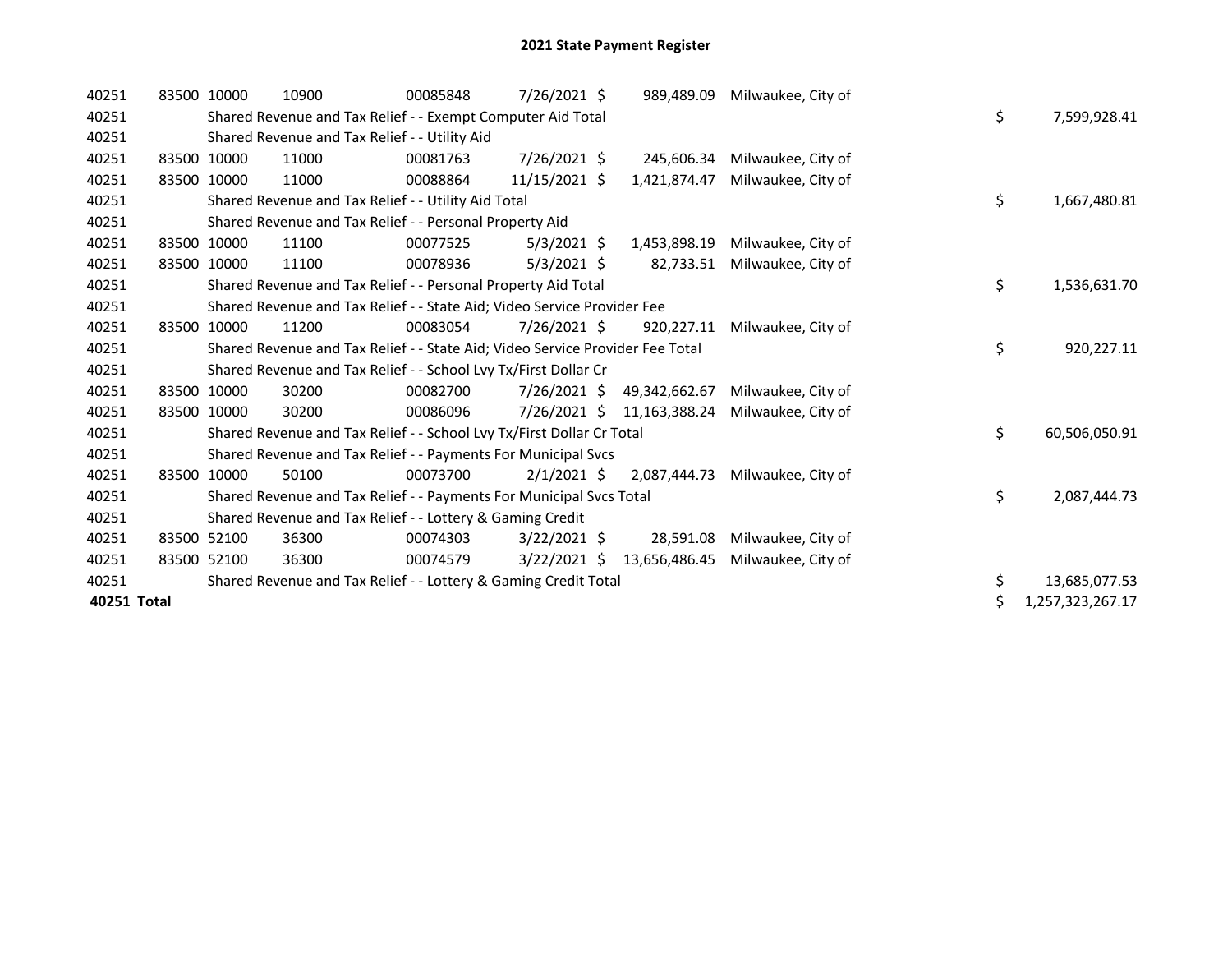| 40265 |             |             | Dept of Safety & Prof Services - - Fire Dues Distribution          |          |                |            |                               |    |              |
|-------|-------------|-------------|--------------------------------------------------------------------|----------|----------------|------------|-------------------------------|----|--------------|
| 40265 |             | 16500 10000 | 22500                                                              | 00041236 | 7/15/2021 \$   |            | 162,687.60 Oak Creek, City of |    |              |
| 40265 |             |             | Dept of Safety & Prof Services - - Fire Dues Distribution Total    |          |                |            |                               | \$ | 162,687.60   |
| 40265 |             |             | Dept of Natural Resources - - Fin Asst For Responsible Units       |          |                |            |                               |    |              |
| 40265 |             | 37000 27400 | 67000                                                              | 00483043 | $5/21/2021$ \$ |            | 85,442.43 Oak Creek, City of  |    |              |
| 40265 |             |             | Dept of Natural Resources - - Fin Asst For Responsible Units Total |          |                |            |                               | \$ | 85,442.43    |
| 40265 |             |             | Dept of Natural Resources - - Recycling Consolidation Grants       |          |                |            |                               |    |              |
| 40265 |             | 37000 27400 | 67300                                                              | 00483043 | $5/21/2021$ \$ |            | 9,393.01 Oak Creek, City of   |    |              |
| 40265 |             |             | Dept of Natural Resources - - Recycling Consolidation Grants Total |          |                |            |                               | \$ | 9,393.01     |
| 40265 |             |             | WI Dept of Transportation - - Hwy Sfty Loc Aid Ffd                 |          |                |            |                               |    |              |
| 40265 |             | 39500 21100 | 18500                                                              | 00748765 | $9/21/2021$ \$ |            | 1,027.92 Oak Creek, City of   |    |              |
| 40265 |             |             | WI Dept of Transportation - - Hwy Sfty Loc Aid Ffd Total           |          |                |            |                               | \$ | 1,027.92     |
| 40265 |             |             | WI Dept of Transportation - - Trns Aids To Mnc.-Sf                 |          |                |            |                               |    |              |
| 40265 |             | 39500 21100 | 19100                                                              | 00632687 | $1/4/2021$ \$  | 631,420.64 | Oak Creek, City of            |    |              |
| 40265 |             | 39500 21100 | 19100                                                              | 00668294 | $4/5/2021$ \$  | 631,420.64 | Oak Creek, City of            |    |              |
| 40265 |             | 39500 21100 | 19100                                                              | 00711782 | 7/6/2021 \$    | 631,420.64 | Oak Creek, City of            |    |              |
| 40265 |             | 39500 21100 | 19100                                                              | 00752341 | 10/4/2021 \$   | 631,420.67 | Oak Creek, City of            |    |              |
| 40265 |             |             | WI Dept of Transportation - - Trns Aids To Mnc.-Sf Total           |          |                |            |                               | \$ | 2,525,682.59 |
| 40265 |             |             | WI Dept of Transportation - - Loc Rd Imp Prg St Fd                 |          |                |            |                               |    |              |
| 40265 |             | 39500 21100 | 27800                                                              | 00785416 | 12/20/2021 \$  |            | 79,282.28 Oak Creek, City of  |    |              |
| 40265 |             |             | WI Dept of Transportation - - Loc Rd Imp Prg St Fd Total           |          |                |            |                               | \$ | 79,282.28    |
| 40265 |             |             | Department of Health Services - - State/Federal Aids               |          |                |            |                               |    |              |
| 40265 |             | 43500 10000 | 00000                                                              | 92106    | $1/4/2021$ \$  | 52,212.00  | Oak Creek, City of            |    |              |
| 40265 |             | 43500 10000 | 00000                                                              | 92107    | $2/1/2021$ \$  | 14,420.00  | Oak Creek, City of            |    |              |
| 40265 |             | 43500 10000 | 00000                                                              | 92108    | $3/1/2021$ \$  | 225,859.00 | Oak Creek, City of            |    |              |
| 40265 |             | 43500 10000 | 00000                                                              | 92109    | $4/1/2021$ \$  | 28,145.00  | Oak Creek, City of            |    |              |
| 40265 |             | 43500 10000 | 00000                                                              | 92111    | $6/1/2021$ \$  | 28,094.00  | Oak Creek, City of            |    |              |
| 40265 |             | 43500 10000 | 00000                                                              | 92200    | $7/1/2021$ \$  | 719.00     | Oak Creek, City of            |    |              |
| 40265 |             | 43500 10000 | 00000                                                              | 92201    | $8/2/2021$ \$  | 89,303.00  | Oak Creek, City of            |    |              |
| 40265 |             | 43500 10000 | 00000                                                              | 92202    | $9/1/2021$ \$  | 86,399.00  | Oak Creek, City of            |    |              |
| 40265 |             | 43500 10000 | 00000                                                              | 92204    | $10/1/2021$ \$ | 25,104.00  | Oak Creek, City of            |    |              |
| 40265 |             | 43500 10000 | 00000                                                              | 92206    | $11/1/2021$ \$ | 25,428.00  | Oak Creek, City of            |    |              |
| 40265 | 43500 10000 |             | 00000                                                              | 92207    | $12/1/2021$ \$ | 44,133.00  | Oak Creek, City of            |    |              |
| 40265 |             |             | Department of Health Services - - State/Federal Aids Total         |          |                |            |                               | \$ | 619,816.00   |
| 40265 |             |             | Department of Health Services - - Public Health Dispensaries And   |          |                |            |                               |    |              |
| 40265 |             | 43500 10000 | 10700                                                              | 00431335 | $6/18/2021$ \$ | 59.57      | Oak Creek, City of            |    |              |
| 40265 | 43500 10000 |             | 10700                                                              | 00431338 | $6/18/2021$ \$ | 235.08     | Oak Creek, City of            |    |              |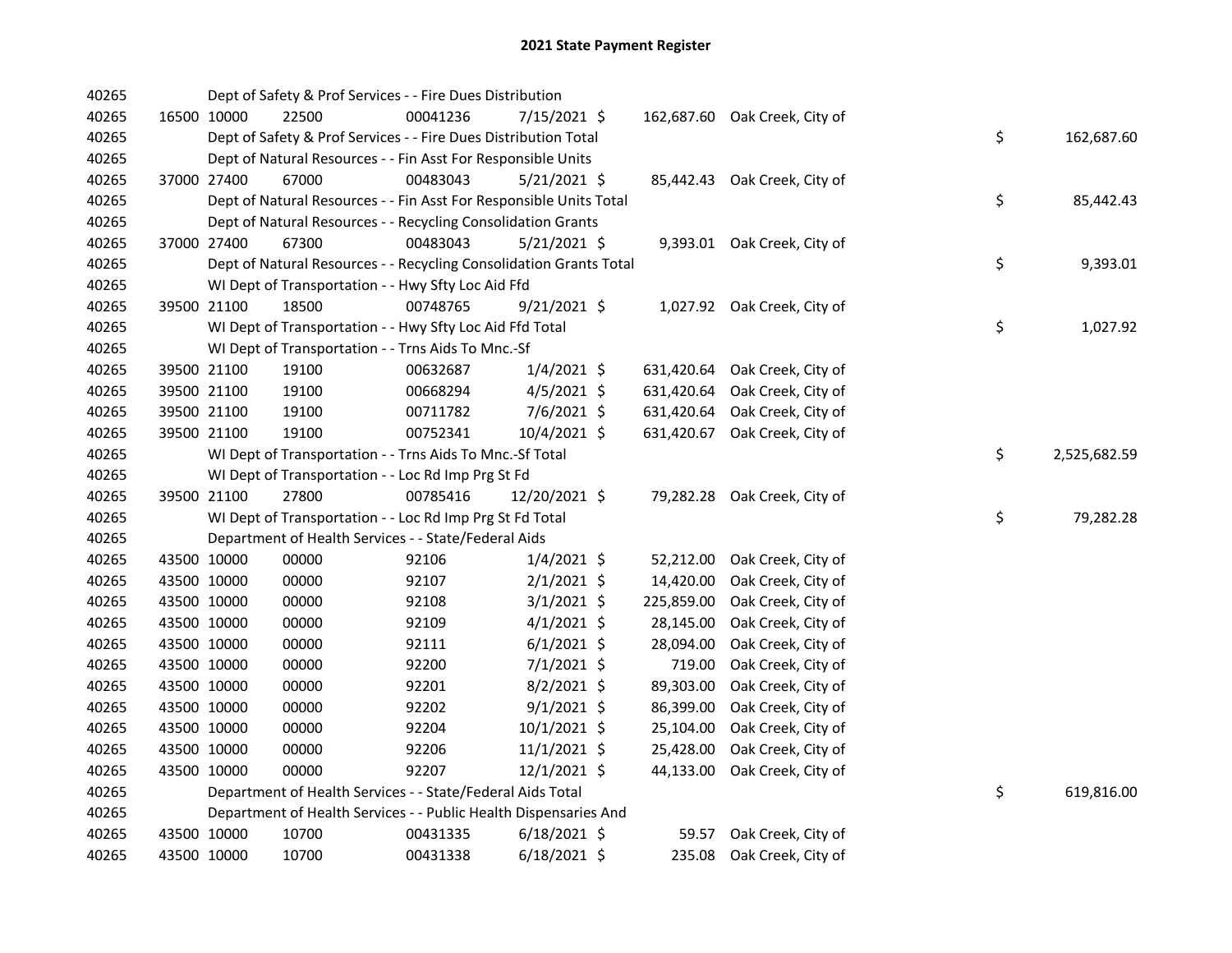| 40265 | 43500 10000 | 10700                                                                           | 00431341                | $6/18/2021$ \$ |          | 28.36 Oak Creek, City of        |    |              |
|-------|-------------|---------------------------------------------------------------------------------|-------------------------|----------------|----------|---------------------------------|----|--------------|
| 40265 | 43500 10000 | 10700                                                                           | 00431342                | $6/18/2021$ \$ | 75.52    | Oak Creek, City of              |    |              |
| 40265 | 43500 10000 | 10700                                                                           | 00431343                | $6/18/2021$ \$ | 65.96    | Oak Creek, City of              |    |              |
| 40265 | 43500 10000 | 10700                                                                           | 00434598                | $6/23/2021$ \$ | 227.21   | Oak Creek, City of              |    |              |
| 40265 | 43500 10000 | 10700                                                                           | 00435102                | 7/6/2021 \$    | 197.40   | Oak Creek, City of              |    |              |
| 40265 | 43500 10000 | 10700                                                                           | 00453354                | 10/4/2021 \$   | 206.80   | Oak Creek, City of              |    |              |
| 40265 | 43500 10000 | 10700                                                                           | 00458860                | 11/5/2021 \$   | 206.80   | Oak Creek, City of              |    |              |
| 40265 | 43500 10000 | 10700                                                                           | 00458898                | 11/5/2021 \$   | 188.00   | Oak Creek, City of              |    |              |
| 40265 |             | Department of Health Services - - Public Health Dispensaries And Total          |                         |                |          |                                 | \$ | 1,490.70     |
| 40265 |             | Department of Health Services - - Prepaid Medical Transport Reimbursement       |                         |                |          |                                 |    |              |
| 40265 | 43500 10000 | 16300                                                                           | AMBULANCE 11/15/2021 \$ |                |          | 38,226.92 Oak Creek, City of    |    |              |
| 40265 |             | Department of Health Services - - Prepaid Medical Transport Reimbursement Total |                         |                |          |                                 | \$ | 38,226.92    |
| 40265 |             | Department of Justice - - Officer training reimbursement                        |                         |                |          |                                 |    |              |
| 40265 | 45500 10000 | 21400                                                                           | 00105681                | 11/19/2021 \$  |          | 8,960.00 Oak Creek, City of     |    |              |
| 40265 |             | Department of Justice - - Officer training reimbursement Total                  |                         |                |          |                                 | \$ | 8,960.00     |
| 40265 |             | Department of Justice - - Crime Laboratories, Dna                               |                         |                |          |                                 |    |              |
| 40265 | 45500 10000 | 22100                                                                           | 00100359                | $7/13/2021$ \$ |          | 20.00 Oak Creek, City of        |    |              |
| 40265 |             | Department of Justice - - Crime Laboratories, Dna Total                         |                         |                |          |                                 | \$ | 20.00        |
| 40265 |             | Department of Justice - - Federal Aid, Local Assistance                         |                         |                |          |                                 |    |              |
| 40265 | 45500 10000 | 25100                                                                           | 00097539                | $5/5/2021$ \$  |          | 3,026.76 Oak Creek, City of     |    |              |
| 40265 |             | Department of Justice - - Federal Aid, Local Assistance Total                   |                         |                |          |                                 | \$ | 3,026.76     |
| 40265 |             | Department of Military Affairs - - Energy Costs, Energy-Related A               |                         |                |          |                                 |    |              |
| 40265 | 46500 10000 | 10600                                                                           | 00090958                | $3/10/2021$ \$ |          | 321.20 Oak Creek, City of       |    |              |
| 40265 | 46500 10000 | 10600                                                                           | 00095246                | $6/9/2021$ \$  | 309.32   | Oak Creek, City of              |    |              |
| 40265 | 46500 10000 | 10600                                                                           | 00099820                | 9/9/2021 \$    | 335.39   | Oak Creek, City of              |    |              |
| 40265 | 46500 10000 | 10600                                                                           | 00103581                | 12/6/2021 \$   |          | 315.83 Oak Creek, City of       |    |              |
| 40265 |             | Department of Military Affairs - - Energy Costs, Energy-Related A Total         |                         |                |          |                                 | \$ | 1,281.74     |
| 40265 |             | Department of Revenue - - Gifts And Grants                                      |                         |                |          |                                 |    |              |
| 40265 | 56600 10000 | 12100                                                                           | 00207108                | $6/25/2021$ \$ |          | 1,901,042.63 Oak Creek, City of |    |              |
| 40265 |             | Department of Revenue - - Gifts And Grants Total                                |                         |                |          |                                 | \$ | 1,901,042.63 |
| 40265 |             | Department of Revenue - - Misc Revenue Holding Clearing                         |                         |                |          |                                 |    |              |
| 40265 | 56600 10000 | 99500                                                                           | 00188887                | $1/8/2021$ \$  |          | 7,573.54 Oak Creek, City of     |    |              |
| 40265 | 56600 10000 | 99500                                                                           | 00189176                | $1/11/2021$ \$ | 255.00   | Oak Creek, City of              |    |              |
| 40265 | 56600 10000 | 99500                                                                           | 00190059                | $1/25/2021$ \$ | 193.00   | Oak Creek, City of              |    |              |
| 40265 | 56600 10000 | 99500                                                                           | 00190955                | $2/5/2021$ \$  | 8,171.82 | Oak Creek, City of              |    |              |
| 40265 | 56600 10000 | 99500                                                                           | 00192720                | $3/1/2021$ \$  | 1,275.00 | Oak Creek, City of              |    |              |
| 40265 | 56600 10000 | 99500                                                                           | 00192745                | $3/1/2021$ \$  | 443.00   | Oak Creek, City of              |    |              |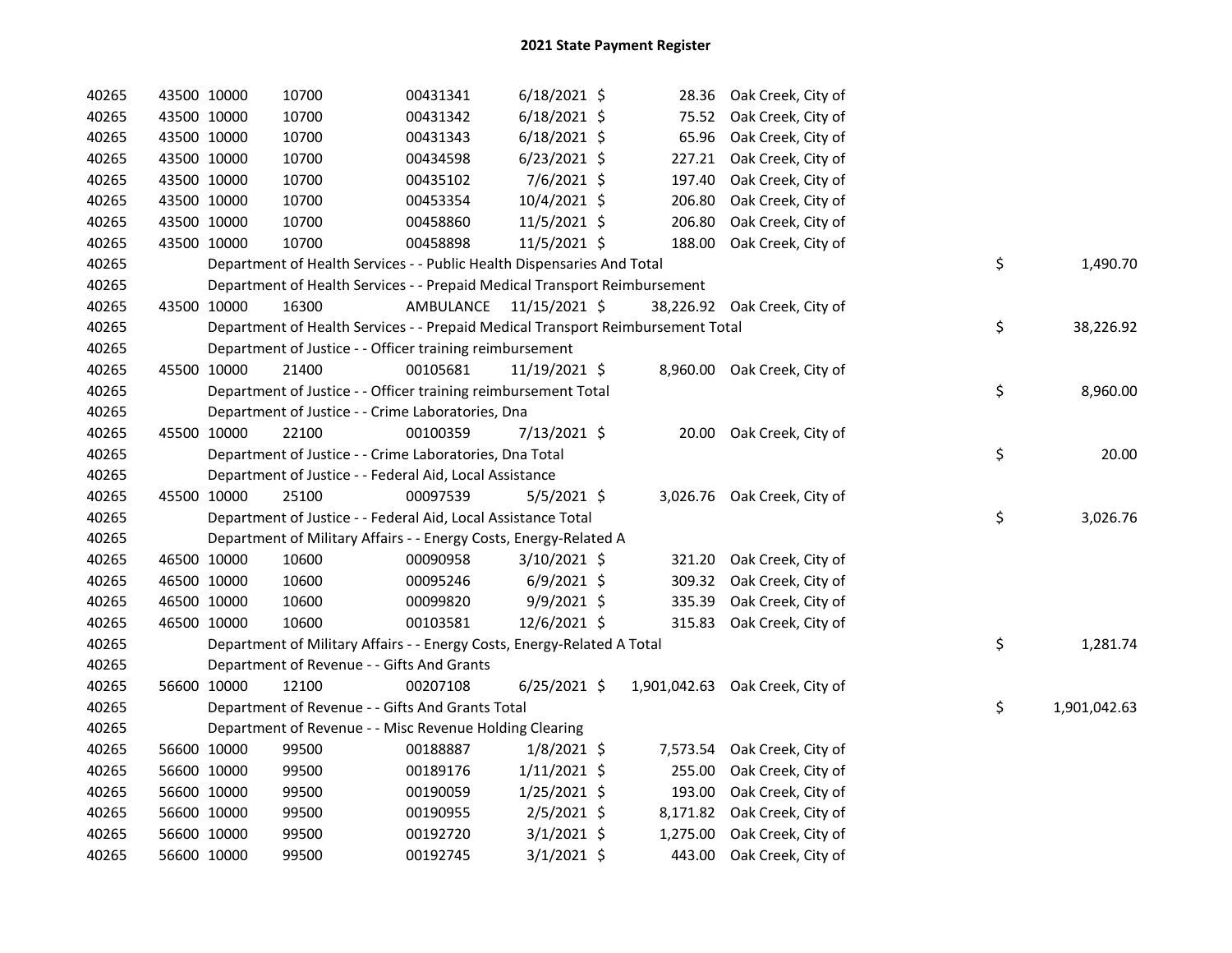| 40265 | 56600 10000 | 99500 | 00192748 | $3/1/2021$ \$  | 15,521.80 | Oak Creek, City of |
|-------|-------------|-------|----------|----------------|-----------|--------------------|
| 40265 | 56600 10000 | 99500 | 00193561 | 3/5/2021 \$    | 35,697.39 | Oak Creek, City of |
| 40265 | 56600 10000 | 99500 | 00194154 | 3/8/2021 \$    | 195.00    | Oak Creek, City of |
| 40265 | 56600 10000 | 99500 | 00194175 | 3/8/2021 \$    | 1,669.13  | Oak Creek, City of |
| 40265 | 56600 10000 | 99500 | 00195003 | 3/15/2021 \$   | 470.00    | Oak Creek, City of |
| 40265 | 56600 10000 | 99500 | 00195027 | 3/15/2021 \$   | 2,616.10  | Oak Creek, City of |
| 40265 | 56600 10000 | 99500 | 00195840 | 3/22/2021 \$   | 150.00    | Oak Creek, City of |
| 40265 | 56600 10000 | 99500 | 00195862 | 3/22/2021 \$   | 2,012.60  | Oak Creek, City of |
| 40265 | 56600 10000 | 99500 | 00196516 | 3/29/2021 \$   | 140.00    | Oak Creek, City of |
| 40265 | 56600 10000 | 99500 | 00196540 | 3/29/2021 \$   | 2,489.09  | Oak Creek, City of |
| 40265 | 56600 10000 | 99500 | 00197255 | 4/5/2021 \$    | 130.00    | Oak Creek, City of |
| 40265 | 56600 10000 | 99500 | 00197277 | 4/5/2021 \$    | 632.00    | Oak Creek, City of |
| 40265 | 56600 10000 | 99500 | 00197280 | $4/5/2021$ \$  | 3,382.62  | Oak Creek, City of |
| 40265 | 56600 10000 | 99500 | 00197840 | $4/7/2021$ \$  | 40,397.83 | Oak Creek, City of |
| 40265 | 56600 10000 | 99500 | 00198488 | 4/12/2021 \$   | 239.76    | Oak Creek, City of |
| 40265 | 56600 10000 | 99500 | 00198491 | 4/12/2021 \$   | 1,774.40  | Oak Creek, City of |
| 40265 | 56600 10000 | 99500 | 00199221 | 4/20/2021 \$   | 371.00    | Oak Creek, City of |
| 40265 | 56600 10000 | 99500 | 00199223 | 4/20/2021 \$   | 1,652.32  | Oak Creek, City of |
| 40265 | 56600 10000 | 99500 | 00199843 | 4/26/2021 \$   | 150.00    | Oak Creek, City of |
| 40265 | 56600 10000 | 99500 | 00199860 | 4/26/2021 \$   | 649.00    | Oak Creek, City of |
| 40265 | 56600 10000 | 99500 | 00199863 | 4/26/2021 \$   | 3,471.37  | Oak Creek, City of |
| 40265 | 56600 10000 | 99500 | 00200460 | $5/3/2021$ \$  | 1,160.27  | Oak Creek, City of |
| 40265 | 56600 10000 | 99500 | 00201207 | 5/7/2021 \$    | 23,484.93 | Oak Creek, City of |
| 40265 | 56600 10000 | 99500 | 00201638 | 5/10/2021 \$   | 75.00     | Oak Creek, City of |
| 40265 | 56600 10000 | 99500 | 00201656 | 5/10/2021 \$   | 3,295.98  | Oak Creek, City of |
| 40265 | 56600 10000 | 99500 | 00202294 | 5/17/2021 \$   | 596.00    | Oak Creek, City of |
| 40265 | 56600 10000 | 99500 | 00202992 | 5/24/2021 \$   | 265.00    | Oak Creek, City of |
| 40265 | 56600 10000 | 99500 | 00203015 | 5/24/2021 \$   | 6,530.97  | Oak Creek, City of |
| 40265 | 56600 10000 | 99500 | 00203720 | $6/1/2021$ \$  | 895.82    | Oak Creek, City of |
| 40265 | 56600 10000 | 99500 | 00204432 | $6/7/2021$ \$  | 13,904.24 | Oak Creek, City of |
| 40265 | 56600 10000 | 99500 | 00204776 | $6/7/2021$ \$  | 335.00    | Oak Creek, City of |
| 40265 | 56600 10000 | 99500 | 00204790 | $6/7/2021$ \$  | 33.00     | Oak Creek, City of |
| 40265 | 56600 10000 | 99500 | 00205385 | $6/14/2021$ \$ | 12.33     | Oak Creek, City of |
| 40265 | 56600 10000 | 99500 | 00205869 | 6/21/2021 \$   | 120.00    | Oak Creek, City of |
| 40265 | 56600 10000 | 99500 | 00205882 | 6/21/2021 \$   | 1,804.88  | Oak Creek, City of |
| 40265 | 56600 10000 | 99500 | 00208093 | 6/28/2021 \$   | 75.00     | Oak Creek, City of |
| 40265 | 56600 10000 | 99500 | 00208547 | 7/6/2021 \$    | 661.32    | Oak Creek, City of |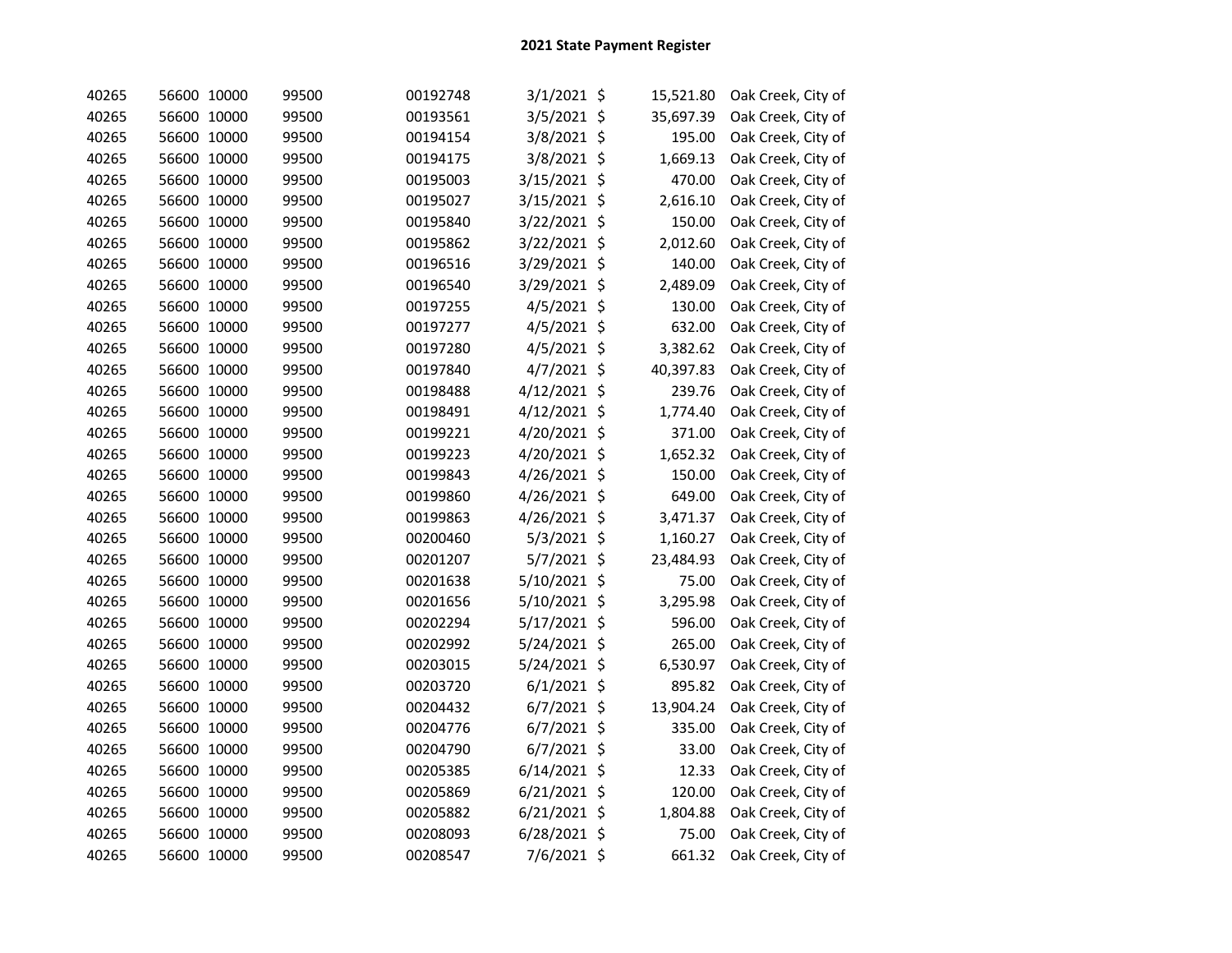| 40265 | 56600 10000 | 99500                                                                 | 00209009 | 7/8/2021 \$    | 14,133.27    | Oak Creek, City of            |    |              |
|-------|-------------|-----------------------------------------------------------------------|----------|----------------|--------------|-------------------------------|----|--------------|
| 40265 | 56600 10000 | 99500                                                                 | 00210205 | 7/19/2021 \$   | 15.00        | Oak Creek, City of            |    |              |
| 40265 | 56600 10000 | 99500                                                                 | 00210809 | 7/26/2021 \$   | 265.00       | Oak Creek, City of            |    |              |
| 40265 | 56600 10000 | 99500                                                                 | 00210824 | 7/26/2021 \$   | 126.83       | Oak Creek, City of            |    |              |
| 40265 | 56600 10000 | 99500                                                                 | 00211756 | $8/6/2021$ \$  | 11,730.95    | Oak Creek, City of            |    |              |
| 40265 | 56600 10000 | 99500                                                                 | 00212141 | $8/9/2021$ \$  | 238.00       | Oak Creek, City of            |    |              |
| 40265 | 56600 10000 | 99500                                                                 | 00212669 | $8/16/2021$ \$ | 1,893.87     | Oak Creek, City of            |    |              |
| 40265 | 56600 10000 | 99500                                                                 | 00213566 | 8/30/2021 \$   | 96.31        | Oak Creek, City of            |    |              |
| 40265 | 56600 10000 | 99500                                                                 | 00214367 | $9/8/2021$ \$  | 10,317.43    | Oak Creek, City of            |    |              |
| 40265 | 56600 10000 | 99500                                                                 | 00215332 | 9/20/2021 \$   | 1,015.00     | Oak Creek, City of            |    |              |
| 40265 | 56600 10000 | 99500                                                                 | 00216140 | 10/4/2021 \$   | 617.00       | Oak Creek, City of            |    |              |
| 40265 | 56600 10000 | 99500                                                                 | 00216620 | $10/7/2021$ \$ | 12,731.09    | Oak Creek, City of            |    |              |
| 40265 | 56600 10000 | 99500                                                                 | 00217497 | 10/18/2021 \$  | 110.90       | Oak Creek, City of            |    |              |
| 40265 | 56600 10000 | 99500                                                                 | 00218122 | 10/25/2021 \$  | 55.00        | Oak Creek, City of            |    |              |
| 40265 | 56600 10000 | 99500                                                                 | 00219208 | 11/5/2021 \$   | 9,437.07     | Oak Creek, City of            |    |              |
| 40265 | 56600 10000 | 99500                                                                 | 00219996 | 11/16/2021 \$  | 75.00        | Oak Creek, City of            |    |              |
| 40265 | 56600 10000 | 99500                                                                 | 00220367 | 11/22/2021 \$  | 285.00       | Oak Creek, City of            |    |              |
| 40265 | 56600 10000 | 99500                                                                 | 00220374 | 11/22/2021 \$  | 50.00        | Oak Creek, City of            |    |              |
| 40265 | 56600 10000 | 99500                                                                 | 00221050 | 12/6/2021 \$   | 108.84       | Oak Creek, City of            |    |              |
| 40265 | 56600 10000 | 99500                                                                 | 00221358 | $12/7/2021$ \$ | 8,760.29     | Oak Creek, City of            |    |              |
| 40265 |             | Department of Revenue - - Misc Revenue Holding Clearing Total         |          |                |              |                               | \$ | 257,034.36   |
| 40265 |             | Shared Revenue and Tax Relief - - Expenditure Restraint Program       |          |                |              |                               |    |              |
| 40265 | 83500 10000 | 10100                                                                 | 00081764 | 7/26/2021 \$   |              | 282,224.91 Oak Creek, City of |    |              |
| 40265 |             | Shared Revenue and Tax Relief - - Expenditure Restraint Program Total |          |                |              |                               | \$ | 282,224.91   |
| 40265 |             | Shared Revenue and Tax Relief - - County And Municipal Aid            |          |                |              |                               |    |              |
| 40265 | 83500 10000 | 10500                                                                 | 00081764 | 7/26/2021 \$   |              | 132,559.45 Oak Creek, City of |    |              |
| 40265 | 83500 10000 | 10500                                                                 | 00088865 | 11/15/2021 \$  |              | 712,943.31 Oak Creek, City of |    |              |
| 40265 |             | Shared Revenue and Tax Relief - - County And Municipal Aid Total      |          |                |              |                               | \$ | 845,502.76   |
| 40265 |             | Shared Revenue and Tax Relief - - Exempt Computer Aid                 |          |                |              |                               |    |              |
| 40265 | 83500 10000 | 10900                                                                 | 00084354 | 7/26/2021 \$   |              | 133,593.21 Oak Creek, City of |    |              |
| 40265 | 83500 10000 | 10900                                                                 | 00085849 | 7/26/2021 \$   |              | 50,555.63 Oak Creek, City of  |    |              |
| 40265 |             | Shared Revenue and Tax Relief - - Exempt Computer Aid Total           |          |                |              |                               | \$ | 184,148.84   |
| 40265 |             | Shared Revenue and Tax Relief - - Utility Aid                         |          |                |              |                               |    |              |
| 40265 | 83500 10000 | 11000                                                                 | 00081764 | 7/26/2021 \$   |              | 750,701.36 Oak Creek, City of |    |              |
| 40265 | 83500 10000 | 11000                                                                 | 00088865 | 11/15/2021 \$  | 4,280,480.35 | Oak Creek, City of            |    |              |
| 40265 |             | Shared Revenue and Tax Relief - - Utility Aid Total                   |          |                |              |                               | \$ | 5,031,181.71 |
| 40265 |             | Shared Revenue and Tax Relief - - Personal Property Aid               |          |                |              |                               |    |              |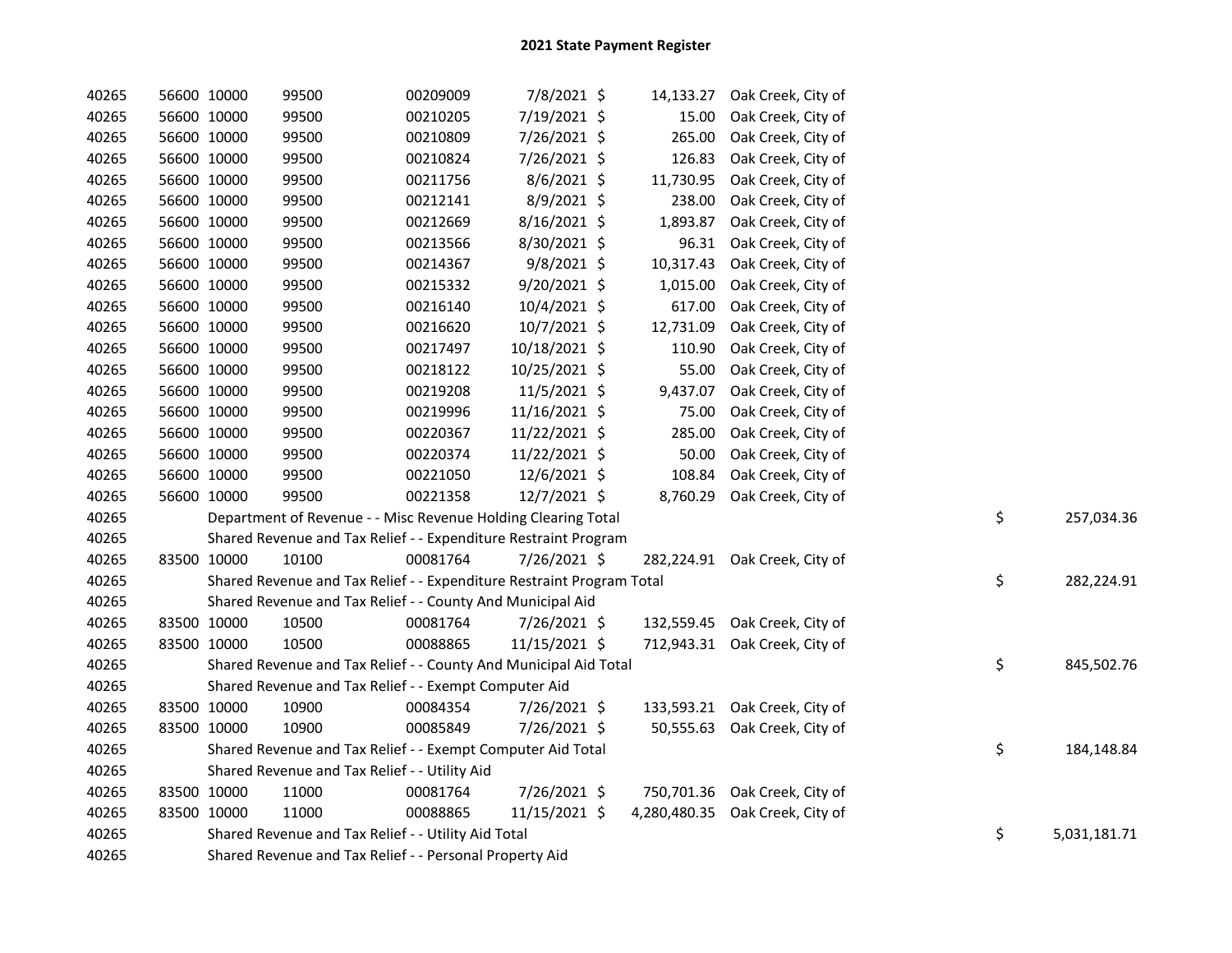| 40265 |       | 83500 10000 | 11100                                                                         | 00077526 | $5/3/2021$ \$  | 127,762.33   | Oak Creek, City of |                    |
|-------|-------|-------------|-------------------------------------------------------------------------------|----------|----------------|--------------|--------------------|--------------------|
| 40265 |       | 83500 10000 | 11100                                                                         | 00078937 | $5/3/2021$ \$  | 431,830.09   | Oak Creek, City of |                    |
| 40265 |       |             | Shared Revenue and Tax Relief - - Personal Property Aid Total                 |          |                |              |                    | \$<br>559,592.42   |
| 40265 |       |             | Shared Revenue and Tax Relief - - State Aid; Video Service Provider Fee       |          |                |              |                    |                    |
| 40265 |       | 83500 10000 | 11200                                                                         | 00083055 | 7/26/2021 \$   | 87,070.34    | Oak Creek, City of |                    |
| 40265 |       |             | Shared Revenue and Tax Relief - - State Aid; Video Service Provider Fee Total |          |                |              |                    | \$<br>87,070.34    |
| 40265 |       |             | Shared Revenue and Tax Relief - - School Lvy Tx/First Dollar Cr               |          |                |              |                    |                    |
| 40265 |       | 83500 10000 | 30200                                                                         | 00082701 | 7/26/2021 \$   | 5,355,668.74 | Oak Creek, City of |                    |
| 40265 |       | 83500 10000 | 30200                                                                         | 00086097 | 7/26/2021 \$   | 611,707.60   | Oak Creek, City of |                    |
| 40265 |       |             | Shared Revenue and Tax Relief - - School Lvy Tx/First Dollar Cr Total         |          |                |              |                    | \$<br>5,967,376.34 |
| 40265 |       |             | Shared Revenue and Tax Relief - - Payments For Municipal Svcs                 |          |                |              |                    |                    |
| 40265 | 83500 | 10000       | 50100                                                                         | 00073701 | $2/1/2021$ \$  | 4,153.80     | Oak Creek, City of |                    |
| 40265 |       |             | Shared Revenue and Tax Relief - - Payments For Municipal Svcs Total           |          |                |              |                    | \$<br>4,153.80     |
| 40265 |       |             | Shared Revenue and Tax Relief - - Lottery & Gaming Credit                     |          |                |              |                    |                    |
| 40265 |       | 83500 52100 | 36300                                                                         | 00074304 | $3/22/2021$ \$ | 18,045.68    | Oak Creek, City of |                    |
|       |       |             |                                                                               |          |                | 1,187,428.48 | Oak Creek, City of |                    |
| 40265 |       | 83500 52100 | 36300                                                                         | 00074580 | $3/22/2021$ \$ |              |                    |                    |
| 40265 |       |             | Shared Revenue and Tax Relief - - Lottery & Gaming Credit Total               |          |                |              |                    | 1,205,474.16       |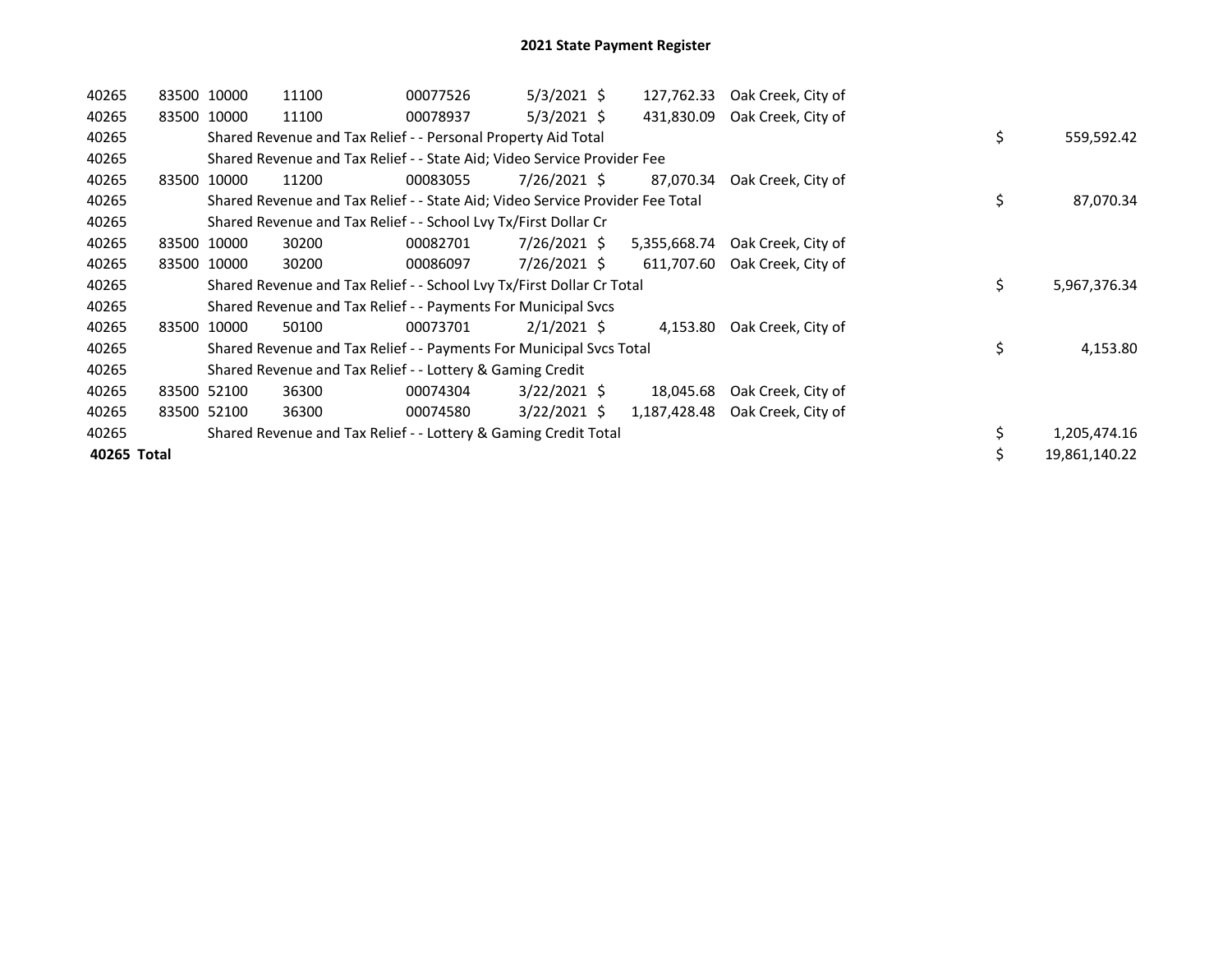| 40281 |             | Dept of Ag, Trade & Cons Protc - - Clean Sweep Grants                           |           |                |            |                                    |    |              |
|-------|-------------|---------------------------------------------------------------------------------|-----------|----------------|------------|------------------------------------|----|--------------|
| 40281 | 11500 27400 | 77800                                                                           | 00067831  | 3/23/2021 \$   |            | 303.64 City Of Saint Francis       |    |              |
| 40281 |             | Dept of Ag, Trade & Cons Protc - - Clean Sweep Grants Total                     |           |                |            |                                    | \$ | 303.64       |
| 40281 |             | Dept of Safety & Prof Services - - Fire Dues Distribution                       |           |                |            |                                    |    |              |
| 40281 | 16500 10000 | 22500                                                                           | 00041238  | 7/15/2021 \$   | 29,669.69  | City Of Saint Francis              |    |              |
| 40281 |             | Dept of Safety & Prof Services - - Fire Dues Distribution Total                 |           |                |            |                                    | \$ | 29,669.69    |
| 40281 |             | Dept of Natural Resources - - Fin Asst For Responsible Units                    |           |                |            |                                    |    |              |
| 40281 | 37000 27400 | 67000                                                                           | 00483463  | $5/21/2021$ \$ |            | 33,477.03 City Of Saint Francis    |    |              |
| 40281 |             | Dept of Natural Resources - - Fin Asst For Responsible Units Total              |           |                |            |                                    | \$ | 33,477.03    |
| 40281 |             | WI Dept of Transportation - - Conn Hwy Aids St Fds                              |           |                |            |                                    |    |              |
| 40281 | 39500 21100 | 16200                                                                           | 00633582  | $1/4/2021$ \$  | 12,122.84  | <b>City Of Saint Francis</b>       |    |              |
| 40281 | 39500 21100 | 16200                                                                           | 00669189  | $4/5/2021$ \$  | 12,122.84  | City Of Saint Francis              |    |              |
| 40281 | 39500 21100 | 16200                                                                           | 00712677  | $7/6/2021$ \$  | 12,122.84  | <b>City Of Saint Francis</b>       |    |              |
| 40281 | 39500 21100 | 16200                                                                           | 00753236  | 10/4/2021 \$   | 12,122.84  | <b>City Of Saint Francis</b>       |    |              |
| 40281 |             | WI Dept of Transportation - - Conn Hwy Aids St Fds Total                        |           |                |            |                                    | \$ | 48,491.36    |
| 40281 |             | WI Dept of Transportation - - Trns Aids To Mnc.-Sf                              |           |                |            |                                    |    |              |
| 40281 | 39500 21100 | 19100                                                                           | 00632688  | $1/4/2021$ \$  | 172,613.18 | <b>City Of Saint Francis</b>       |    |              |
| 40281 | 39500 21100 | 19100                                                                           | 00668295  | $4/5/2021$ \$  | 172,613.18 | City Of Saint Francis              |    |              |
| 40281 | 39500 21100 | 19100                                                                           | 00711783  | 7/6/2021 \$    | 172,613.18 | City Of Saint Francis              |    |              |
| 40281 | 39500 21100 | 19100                                                                           | 00752342  | 10/4/2021 \$   | 172,613.20 | City Of Saint Francis              |    |              |
| 40281 |             | WI Dept of Transportation - - Trns Aids To Mnc.-Sf Total                        |           |                |            |                                    | \$ | 690,452.74   |
| 40281 |             | WI Dept of Transportation - - Trns Facl Econ Astsf                              |           |                |            |                                    |    |              |
| 40281 | 39500 21100 | 26000                                                                           | 00650696  | 2/9/2021 \$    |            | 65,845.63 City Of Saint Francis    |    |              |
| 40281 |             | WI Dept of Transportation - - Trns Facl Econ Astsf Total                        |           |                |            |                                    | \$ | 65,845.63    |
| 40281 |             | WI Dept of Transportation - - Loc Rd Imp Prg St Fd                              |           |                |            |                                    |    |              |
| 40281 | 39500 21100 | 27800                                                                           | 00718474  | 7/12/2021 \$   |            | 26,570.03 City Of Saint Francis    |    |              |
| 40281 |             | WI Dept of Transportation - - Loc Rd Imp Prg St Fd Total                        |           |                |            |                                    | \$ | 26,570.03    |
| 40281 |             | Department of Health Services - - Prepaid Medical Transport Reimbursement       |           |                |            |                                    |    |              |
| 40281 | 43500 10000 | 16300                                                                           | AMBULANCE | 11/15/2021 \$  |            | 13,398.47 City Of Saint Francis    |    |              |
| 40281 |             | Department of Health Services - - Prepaid Medical Transport Reimbursement Total |           |                |            |                                    | \$ | 13,398.47    |
| 40281 |             | Department of Justice - - Officer training reimbursement                        |           |                |            |                                    |    |              |
| 40281 | 45500 10000 | 21400                                                                           | 00106099  | 11/29/2021 \$  |            | 3,520.00 City Of Saint Francis     |    |              |
| 40281 |             | Department of Justice - - Officer training reimbursement Total                  |           |                |            |                                    | \$ | 3,520.00     |
| 40281 |             | Commissioners of Public Lands - - Balsht Common School Fund                     |           |                |            |                                    |    |              |
| 40281 | 50700 37400 | 57700                                                                           | 00003732  | 7/7/2021 \$    |            | 3,560,000.00 City Of Saint Francis |    |              |
| 40281 |             | Commissioners of Public Lands - - Balsht Common School Fund Total               |           |                |            |                                    | \$ | 3,560,000.00 |
| 40281 |             | Department of Revenue - - Gifts And Grants                                      |           |                |            |                                    |    |              |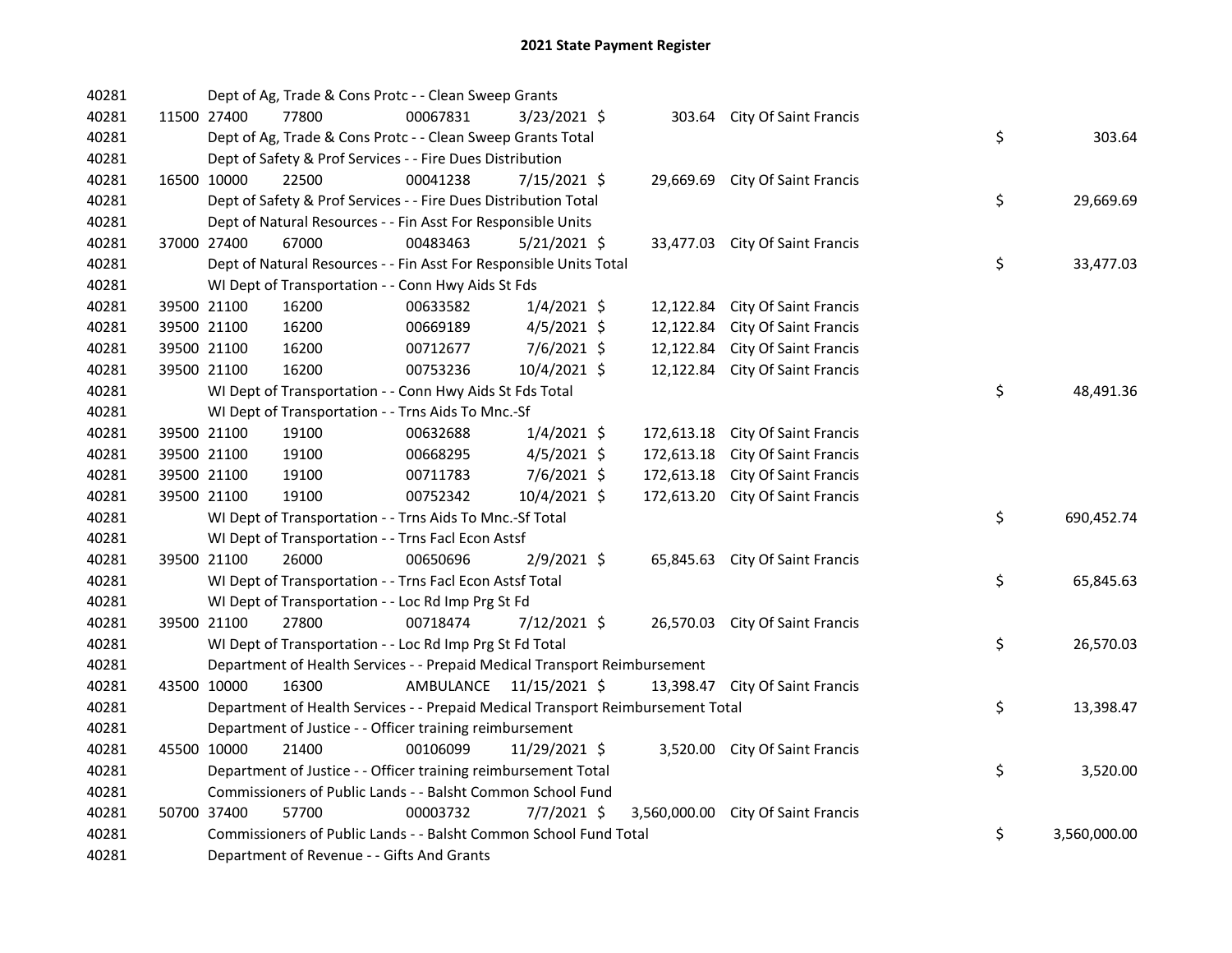| 40281 | 56600 10000 | 12100 | 00207109                                                | $6/25/2021$ \$ |           | 507,590.16 City Of Saint Francis |    |            |
|-------|-------------|-------|---------------------------------------------------------|----------------|-----------|----------------------------------|----|------------|
| 40281 |             |       | Department of Revenue - - Gifts And Grants Total        |                |           |                                  | \$ | 507,590.16 |
| 40281 |             |       | Department of Revenue - - Misc Revenue Holding Clearing |                |           |                                  |    |            |
| 40281 | 56600 10000 | 99500 | 00188903                                                | $1/8/2021$ \$  | 4,431.38  | <b>City Of Saint Francis</b>     |    |            |
| 40281 | 56600 10000 | 99500 | 00190061                                                | $1/25/2021$ \$ | 340.00    | <b>City Of Saint Francis</b>     |    |            |
| 40281 | 56600 10000 | 99500 | 00190973                                                | 2/5/2021 \$    | 6,093.64  | <b>City Of Saint Francis</b>     |    |            |
| 40281 | 56600 10000 | 99500 | 00192747                                                | $3/1/2021$ \$  | 1,855.26  | <b>City Of Saint Francis</b>     |    |            |
| 40281 | 56600 10000 | 99500 | 00192757                                                | $3/1/2021$ \$  | 1,128.00  | <b>City Of Saint Francis</b>     |    |            |
| 40281 | 56600 10000 | 99500 | 00192764                                                | $3/1/2021$ \$  | 73.08     | <b>City Of Saint Francis</b>     |    |            |
| 40281 | 56600 10000 | 99500 | 00193579                                                | 3/5/2021 \$    | 23,197.15 | <b>City Of Saint Francis</b>     |    |            |
| 40281 | 56600 10000 | 99500 | 00194174                                                | 3/8/2021 \$    | 1,120.83  | <b>City Of Saint Francis</b>     |    |            |
| 40281 | 56600 10000 | 99500 | 00194182                                                | 3/8/2021 \$    | 456.00    | <b>City Of Saint Francis</b>     |    |            |
| 40281 | 56600 10000 | 99500 | 00194189                                                | 3/8/2021 \$    | 34.40     | <b>City Of Saint Francis</b>     |    |            |
| 40281 | 56600 10000 | 99500 | 00195026                                                | 3/15/2021 \$   | 1,893.37  | <b>City Of Saint Francis</b>     |    |            |
| 40281 | 56600 10000 | 99500 | 00195035                                                | 3/15/2021 \$   | 680.00    | City Of Saint Francis            |    |            |
| 40281 | 56600 10000 | 99500 | 00195042                                                | 3/15/2021 \$   | 35.00     | City Of Saint Francis            |    |            |
| 40281 | 56600 10000 | 99500 | 00195861                                                | 3/22/2021 \$   | 103.75    | <b>City Of Saint Francis</b>     |    |            |
| 40281 | 56600 10000 | 99500 | 00195870                                                | 3/22/2021 \$   | 184.00    | <b>City Of Saint Francis</b>     |    |            |
| 40281 | 56600 10000 | 99500 | 00196539                                                | 3/29/2021 \$   | 469.69    | <b>City Of Saint Francis</b>     |    |            |
| 40281 | 56600 10000 | 99500 | 00196547                                                | 3/29/2021 \$   | 106.00    | <b>City Of Saint Francis</b>     |    |            |
| 40281 | 56600 10000 | 99500 | 00197279                                                | 4/5/2021 \$    | 585.12    | <b>City Of Saint Francis</b>     |    |            |
| 40281 | 56600 10000 | 99500 | 00197287                                                | 4/5/2021 \$    | 532.00    | <b>City Of Saint Francis</b>     |    |            |
| 40281 | 56600 10000 | 99500 | 00197858                                                | 4/7/2021 \$    | 20,081.00 | <b>City Of Saint Francis</b>     |    |            |
| 40281 | 56600 10000 | 99500 | 00198490                                                | $4/12/2021$ \$ | 1,522.26  | <b>City Of Saint Francis</b>     |    |            |
| 40281 | 56600 10000 | 99500 | 00198496                                                | $4/12/2021$ \$ | 636.45    | City Of Saint Francis            |    |            |
| 40281 | 56600 10000 | 99500 | 00199231                                                | 4/20/2021 \$   | 68.00     | <b>City Of Saint Francis</b>     |    |            |
| 40281 | 56600 10000 | 99500 | 00199862                                                | 4/26/2021 \$   | 244.95    | <b>City Of Saint Francis</b>     |    |            |
| 40281 | 56600 10000 | 99500 | 00200459                                                | $5/3/2021$ \$  | 831.82    | <b>City Of Saint Francis</b>     |    |            |
| 40281 | 56600 10000 | 99500 | 00201224                                                | 5/7/2021 \$    | 14,456.92 | <b>City Of Saint Francis</b>     |    |            |
| 40281 | 56600 10000 | 99500 | 00202293                                                | $5/17/2021$ \$ | 608.00    | <b>City Of Saint Francis</b>     |    |            |
| 40281 | 56600 10000 | 99500 | 00203014                                                | 5/24/2021 \$   | 904.16    | <b>City Of Saint Francis</b>     |    |            |
| 40281 | 56600 10000 | 99500 | 00203023                                                | 5/24/2021 \$   | 204.00    | <b>City Of Saint Francis</b>     |    |            |
| 40281 | 56600 10000 | 99500 | 00203719                                                | $6/1/2021$ \$  | 247.00    | <b>City Of Saint Francis</b>     |    |            |
| 40281 | 56600 10000 | 99500 | 00203727                                                | $6/1/2021$ \$  | 68.00     | <b>City Of Saint Francis</b>     |    |            |
| 40281 | 56600 10000 | 99500 | 00204450                                                | $6/7/2021$ \$  | 7,700.99  | <b>City Of Saint Francis</b>     |    |            |
| 40281 | 56600 10000 | 99500 | 00205392                                                | $6/14/2021$ \$ | 106.00    | <b>City Of Saint Francis</b>     |    |            |
|       |             |       |                                                         |                |           |                                  |    |            |

40281 56600 10000 99500 00205888 6/21/2021 \$ 80.00 City Of Saint Francis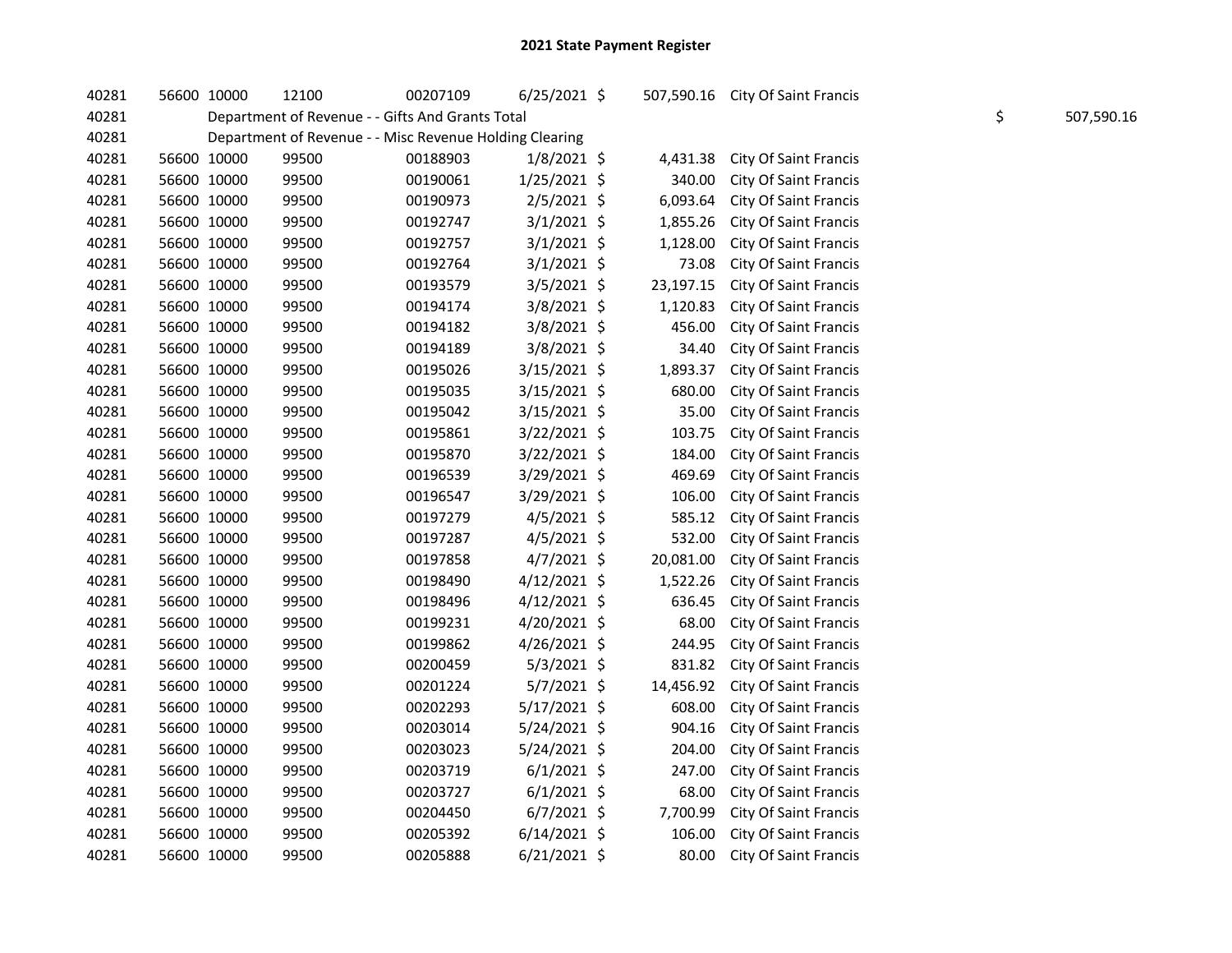| 40281 |             | 56600 10000 | 99500                                                                         | 00209026 | 7/8/2021 \$    |            | 12,683.30 City Of Saint Francis    |                    |
|-------|-------------|-------------|-------------------------------------------------------------------------------|----------|----------------|------------|------------------------------------|--------------------|
| 40281 |             | 56600 10000 | 99500                                                                         | 00209418 | 7/12/2021 \$   | 507.86     | City Of Saint Francis              |                    |
| 40281 |             | 56600 10000 | 99500                                                                         | 00210211 | 7/19/2021 \$   | 68.00      | City Of Saint Francis              |                    |
| 40281 |             | 56600 10000 | 99500                                                                         | 00211773 | 8/6/2021 \$    | 6,215.23   | <b>City Of Saint Francis</b>       |                    |
| 40281 |             | 56600 10000 | 99500                                                                         | 00213146 | 8/23/2021 \$   | 68.00      | City Of Saint Francis              |                    |
| 40281 |             | 56600 10000 | 99500                                                                         | 00214385 | $9/8/2021$ \$  | 7,284.45   | <b>City Of Saint Francis</b>       |                    |
| 40281 |             | 56600 10000 | 99500                                                                         | 00214798 | $9/13/2021$ \$ | 68.00      | <b>City Of Saint Francis</b>       |                    |
| 40281 |             | 56600 10000 | 99500                                                                         | 00216139 | 10/4/2021 \$   | 227.47     | <b>City Of Saint Francis</b>       |                    |
| 40281 |             | 56600 10000 | 99500                                                                         | 00216636 | 10/7/2021 \$   | 7,753.32   | City Of Saint Francis              |                    |
| 40281 |             | 56600 10000 | 99500                                                                         | 00217502 | 10/18/2021 \$  | 261.12     | <b>City Of Saint Francis</b>       |                    |
| 40281 |             | 56600 10000 | 99500                                                                         | 00219224 | 11/5/2021 \$   | 5,108.68   | <b>City Of Saint Francis</b>       |                    |
| 40281 |             | 56600 10000 | 99500                                                                         | 00221376 | 12/7/2021 \$   | 3,178.25   | City Of Saint Francis              |                    |
| 40281 |             |             | Department of Revenue - - Misc Revenue Holding Clearing Total                 |          |                |            |                                    | \$<br>134,501.90   |
| 40281 |             |             | Shared Revenue and Tax Relief - - Expenditure Restraint Program               |          |                |            |                                    |                    |
| 40281 | 83500 10000 |             | 10100                                                                         | 00081765 | 7/26/2021 \$   |            | 196,741.25 City Of Saint Francis   |                    |
| 40281 |             |             | Shared Revenue and Tax Relief - - Expenditure Restraint Program Total         |          |                |            |                                    | \$<br>196,741.25   |
| 40281 |             |             | Shared Revenue and Tax Relief - - County And Municipal Aid                    |          |                |            |                                    |                    |
| 40281 |             | 83500 10000 | 10500                                                                         | 00081765 | 7/26/2021 \$   | 283,337.97 | <b>City Of Saint Francis</b>       |                    |
| 40281 |             | 83500 10000 | 10500                                                                         | 00088866 | 11/15/2021 \$  |            | 1,592,183.34 City Of Saint Francis |                    |
| 40281 |             |             | Shared Revenue and Tax Relief - - County And Municipal Aid Total              |          |                |            |                                    | \$<br>1,875,521.31 |
| 40281 |             |             | Shared Revenue and Tax Relief - - Exempt Computer Aid                         |          |                |            |                                    |                    |
| 40281 |             | 83500 10000 | 10900                                                                         | 00084355 | 7/26/2021 \$   | 9,188.06   | <b>City Of Saint Francis</b>       |                    |
| 40281 |             | 83500 10000 | 10900                                                                         | 00085850 | 7/26/2021 \$   | 29,419.84  | <b>City Of Saint Francis</b>       |                    |
| 40281 |             |             | Shared Revenue and Tax Relief - - Exempt Computer Aid Total                   |          |                |            |                                    | \$<br>38,607.90    |
| 40281 |             |             | Shared Revenue and Tax Relief - - Utility Aid                                 |          |                |            |                                    |                    |
| 40281 |             | 83500 10000 | 11000                                                                         | 00081765 | 7/26/2021 \$   |            | 12,780.40 City Of Saint Francis    |                    |
| 40281 |             | 83500 10000 | 11000                                                                         | 00088866 | 11/15/2021 \$  | 73,225.53  | <b>City Of Saint Francis</b>       |                    |
| 40281 |             |             | Shared Revenue and Tax Relief - - Utility Aid Total                           |          |                |            |                                    | \$<br>86,005.93    |
| 40281 |             |             | Shared Revenue and Tax Relief - - Personal Property Aid                       |          |                |            |                                    |                    |
| 40281 |             | 83500 10000 | 11100                                                                         | 00078938 | $5/3/2021$ \$  |            | 69,991.00 City Of Saint Francis    |                    |
| 40281 |             |             | Shared Revenue and Tax Relief - - Personal Property Aid Total                 |          |                |            |                                    | \$<br>69,991.00    |
| 40281 |             |             | Shared Revenue and Tax Relief - - State Aid; Video Service Provider Fee       |          |                |            |                                    |                    |
| 40281 |             | 83500 10000 | 11200                                                                         | 00083056 | 7/26/2021 \$   |            | 23,233.57 City Of Saint Francis    |                    |
| 40281 |             |             | Shared Revenue and Tax Relief - - State Aid; Video Service Provider Fee Total |          |                |            |                                    | \$<br>23,233.57    |
| 40281 |             |             | Shared Revenue and Tax Relief - - School Lvy Tx/First Dollar Cr               |          |                |            |                                    |                    |
| 40281 |             | 83500 10000 | 30200                                                                         | 00082702 | 7/26/2021 \$   |            | 1,336,478.50 City Of Saint Francis |                    |
| 40281 | 83500 10000 |             | 30200                                                                         | 00086098 | 7/26/2021 \$   |            | 259,355.53 City Of Saint Francis   |                    |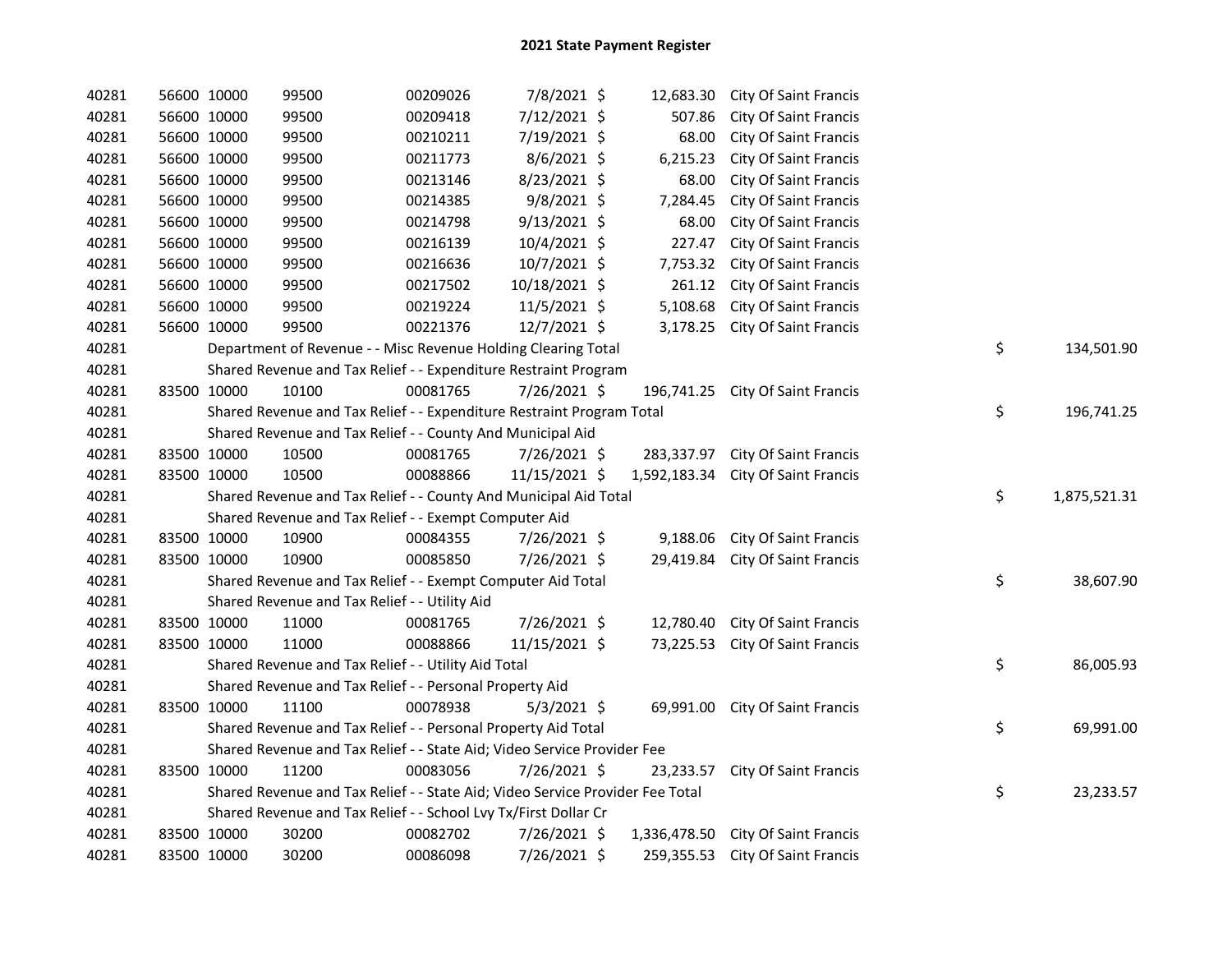## 2021 State Payment Register

| 40281       |             |       | Shared Revenue and Tax Relief - - School Lvy Tx/First Dollar Cr Total |             |  |                                  |  | 1,595,834.03 |
|-------------|-------------|-------|-----------------------------------------------------------------------|-------------|--|----------------------------------|--|--------------|
| 40281       |             |       | Shared Revenue and Tax Relief - - Lottery & Gaming Credit             |             |  |                                  |  |              |
| 40281       | 83500 52100 | 36300 | 00074581                                                              | 3/22/2021 S |  | 456,750.72 City Of Saint Francis |  |              |
| 40281       |             |       | Shared Revenue and Tax Relief - - Lottery & Gaming Credit Total       |             |  |                                  |  | 456,750.72   |
| 40281 Total |             |       |                                                                       |             |  |                                  |  | 9,456,506.36 |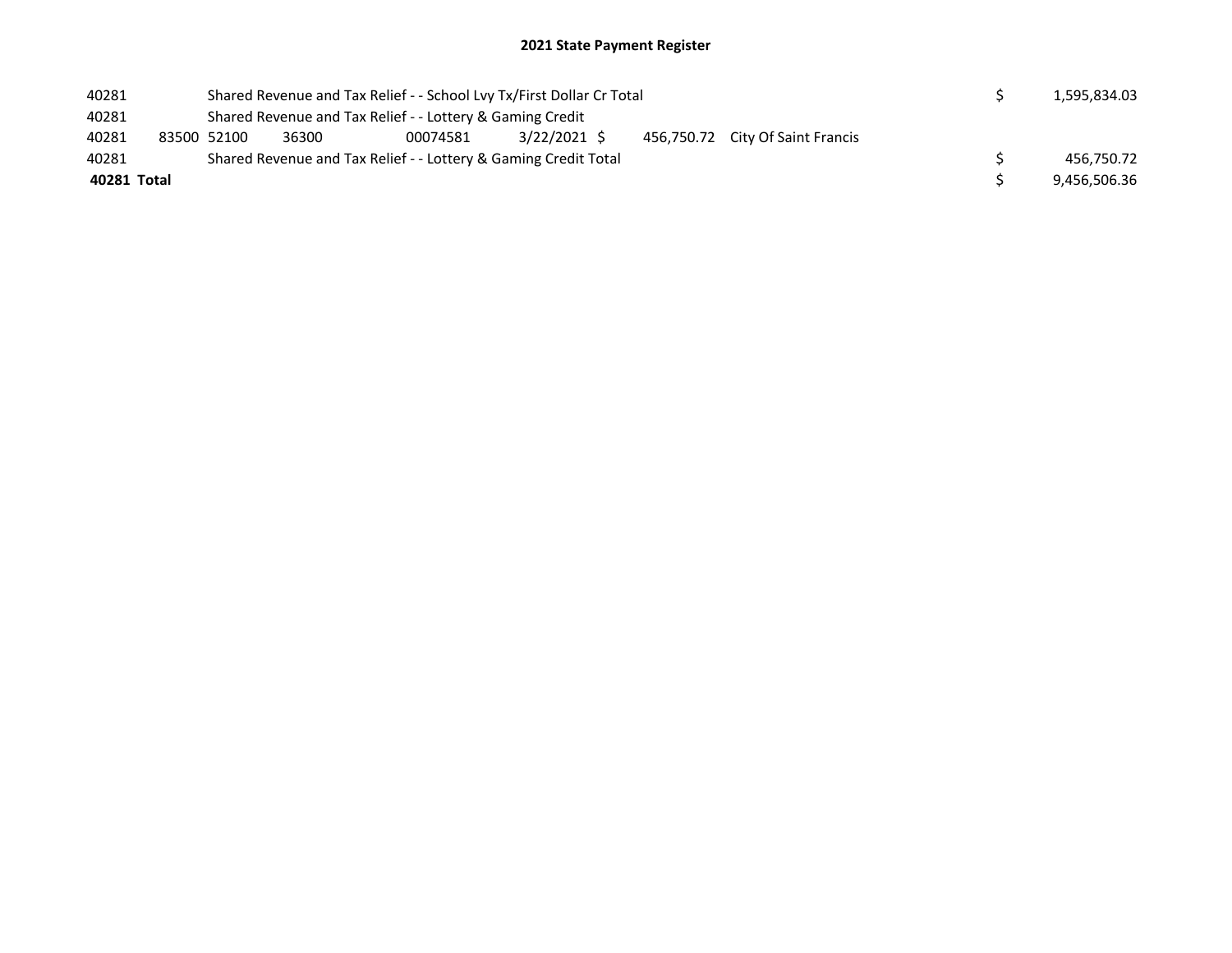| 40282 |             | Dept of Safety & Prof Services - - Fire Dues Distribution          |          |               |            |                         |    |              |
|-------|-------------|--------------------------------------------------------------------|----------|---------------|------------|-------------------------|----|--------------|
| 40282 | 16500 10000 | 22500                                                              | 00041240 | 7/15/2021 \$  | 49,473.43  | City Of South Milwaukee |    |              |
| 40282 |             | Dept of Safety & Prof Services - - Fire Dues Distribution Total    |          |               |            |                         | \$ | 49,473.43    |
| 40282 |             | Dept of Natural Resources - - Fin Asst For Responsible Units       |          |               |            |                         |    |              |
| 40282 | 37000 27400 | 67000                                                              | 00483024 | 5/21/2021 \$  | 81,781.49  | City Of South Milwaukee |    |              |
| 40282 |             | Dept of Natural Resources - - Fin Asst For Responsible Units Total |          |               |            |                         | \$ | 81,781.49    |
| 40282 |             | WI Dept of Transportation - - Conn Hwy Aids St Fds                 |          |               |            |                         |    |              |
| 40282 | 39500 21100 | 16200                                                              | 00633583 | $1/4/2021$ \$ | 11,662.64  | City Of South Milwaukee |    |              |
| 40282 | 39500 21100 | 16200                                                              | 00669190 | $4/5/2021$ \$ | 11,662.64  | City Of South Milwaukee |    |              |
| 40282 | 39500 21100 | 16200                                                              | 00712678 | 7/6/2021 \$   | 11,662.64  | City Of South Milwaukee |    |              |
| 40282 | 39500 21100 | 16200                                                              | 00753237 | 10/4/2021 \$  | 11,662.66  | City Of South Milwaukee |    |              |
| 40282 |             | WI Dept of Transportation - - Conn Hwy Aids St Fds Total           |          |               |            |                         | \$ | 46,650.58    |
| 40282 |             | WI Dept of Transportation - - Hwy Sfty Loc Aid Ffd                 |          |               |            |                         |    |              |
| 40282 | 39500 21100 | 18500                                                              | 00769996 | 11/4/2021 \$  | 244.59     | City Of South Milwaukee |    |              |
| 40282 | 39500 21100 | 18500                                                              | 00769997 | 11/4/2021 \$  | 757.82     | City Of South Milwaukee |    |              |
| 40282 |             | WI Dept of Transportation - - Hwy Sfty Loc Aid Ffd Total           |          |               |            |                         | \$ | 1,002.41     |
| 40282 |             | WI Dept of Transportation - - Trns Aids To Mnc.-Sf                 |          |               |            |                         |    |              |
| 40282 | 39500 21100 | 19100                                                              | 00632689 | $1/4/2021$ \$ | 259,533.25 | City Of South Milwaukee |    |              |
| 40282 | 39500 21100 | 19100                                                              | 00668296 | 4/5/2021 \$   | 259,533.25 | City Of South Milwaukee |    |              |
| 40282 | 39500 21100 | 19100                                                              | 00711784 | 7/6/2021 \$   | 259,533.25 | City Of South Milwaukee |    |              |
| 40282 | 39500 21100 | 19100                                                              | 00752343 | 10/4/2021 \$  | 259,533.25 | City Of South Milwaukee |    |              |
| 40282 |             | WI Dept of Transportation - - Trns Aids To Mnc.-Sf Total           |          |               |            |                         | \$ | 1,038,133.00 |
| 40282 |             | WI Dept of Transportation - - Dept Mgt & Oper St Fd                |          |               |            |                         |    |              |
| 40282 | 39500 21100 | 46100                                                              | 00649591 | 2/4/2021 \$   | 697.51     | City Of South Milwaukee |    |              |
| 40282 | 39500 21100 | 46100                                                              | 00702364 | $6/3/2021$ \$ | 643.15     | City Of South Milwaukee |    |              |
| 40282 | 39500 21100 | 46100                                                              | 00757388 | 10/4/2021 \$  | 588.79     | City Of South Milwaukee |    |              |
| 40282 | 39500 21100 | 46100                                                              | 00785206 | 12/24/2021 \$ | 2,730.30   | City Of South Milwaukee |    |              |
| 40282 |             | WI Dept of Transportation - - Dept Mgt & Oper St Fd Total          |          |               |            |                         | \$ | 4,659.75     |
| 40282 |             | Department of Health Services - - State/Federal Aids               |          |               |            |                         |    |              |
| 40282 | 43500 10000 | 00000                                                              | 92106    | $1/4/2021$ \$ | 96,782.00  | City Of South Milwaukee |    |              |
| 40282 | 43500 10000 | 00000                                                              | 92108    | $3/1/2021$ \$ | 5,680.00   | City Of South Milwaukee |    |              |
| 40282 | 43500 10000 | 00000                                                              | 92111    | $6/1/2021$ \$ | 41,447.00  | City Of South Milwaukee |    |              |
| 40282 | 43500 10000 | 00000                                                              | 92201    | $8/2/2021$ \$ | 273,986.00 | City Of South Milwaukee |    |              |
| 40282 | 43500 10000 | 00000                                                              | 92206    | 11/1/2021 \$  | 61,771.00  | City Of South Milwaukee |    |              |
| 40282 |             | Department of Health Services - - State/Federal Aids Total         |          |               |            |                         | \$ | 479,666.00   |
| 40282 |             | Department of Health Services - - Federal Projects Operations      |          |               |            |                         |    |              |
| 40282 | 43500 10000 | 14900                                                              | 00447316 | 9/9/2021 \$   | 600.00     | City Of South Milwaukee |    |              |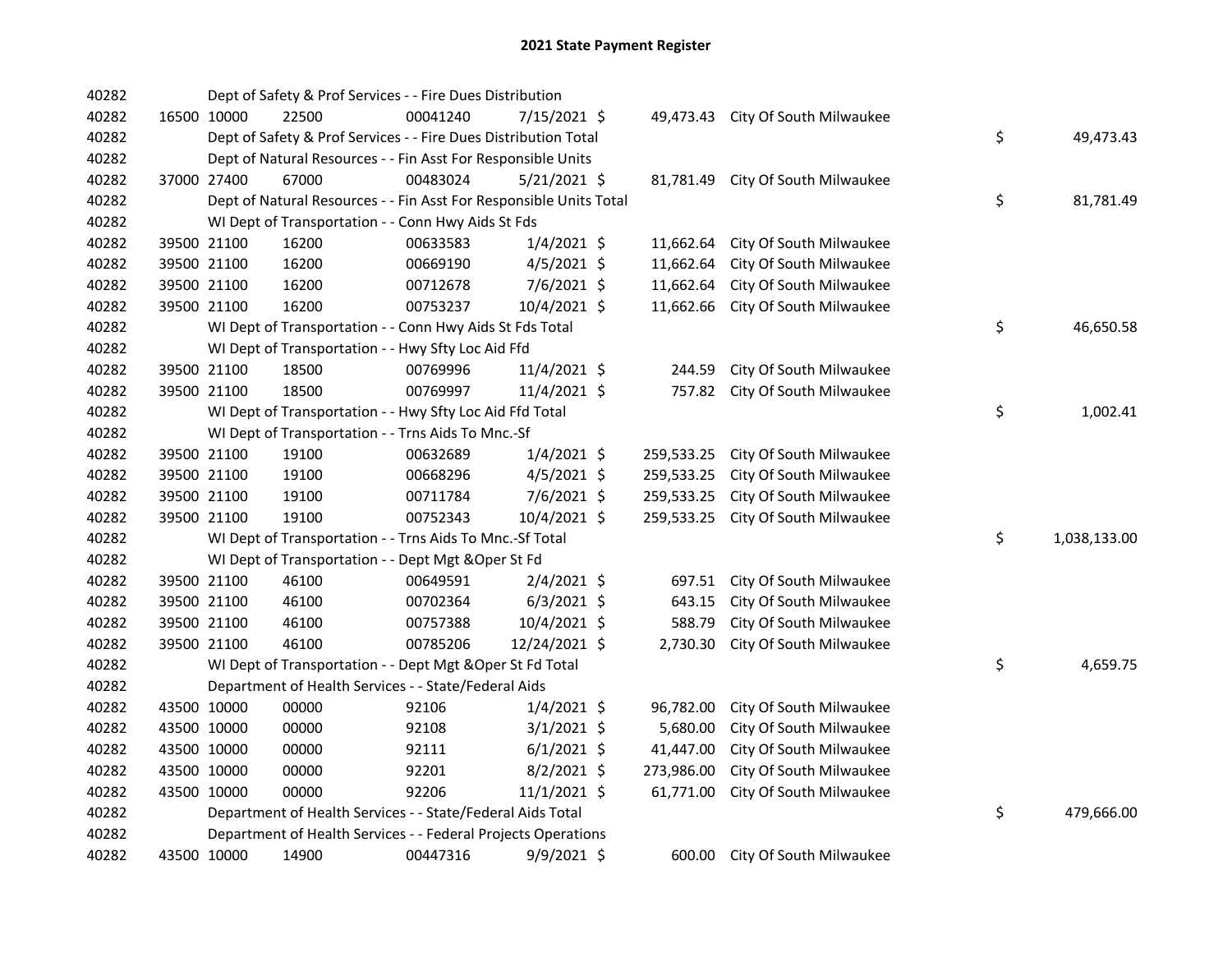| 40282 |             |             | Department of Health Services - - Federal Projects Operations Total             |                         |                |           |                                      | \$ | 600.00       |
|-------|-------------|-------------|---------------------------------------------------------------------------------|-------------------------|----------------|-----------|--------------------------------------|----|--------------|
| 40282 |             |             | Department of Health Services - - Federal Project Aids                          |                         |                |           |                                      |    |              |
| 40282 |             | 43500 10000 | 15000                                                                           | 00453738                | 10/5/2021 \$   | 113.20    | City Of South Milwaukee              |    |              |
| 40282 |             | 43500 10000 | 15000                                                                           | 00453750                | 10/14/2021 \$  | 593.47    | City Of South Milwaukee              |    |              |
| 40282 |             | 43500 10000 | 15000                                                                           | 00460729                | 11/10/2021 \$  | 593.47    | City Of South Milwaukee              |    |              |
| 40282 | 43500 10000 |             | 15000                                                                           | 00460813                | 11/18/2021 \$  | 593.47    | City Of South Milwaukee              |    |              |
| 40282 |             |             | Department of Health Services - - Federal Project Aids Total                    |                         |                |           |                                      | \$ | 1,893.61     |
| 40282 |             |             | Department of Health Services - - Prepaid Medical Transport Reimbursement       |                         |                |           |                                      |    |              |
| 40282 | 43500 10000 |             | 16300                                                                           | AMBULANCE 11/15/2021 \$ |                |           | 36,131.42 City Of South Milwaukee    |    |              |
| 40282 |             |             | Department of Health Services - - Prepaid Medical Transport Reimbursement Total |                         |                |           |                                      | \$ | 36,131.42    |
| 40282 |             |             | Department of Justice - - Officer training reimbursement                        |                         |                |           |                                      |    |              |
| 40282 | 45500 10000 |             | 21400                                                                           | 00106090                | 11/29/2021 \$  |           | 4,800.00 City Of South Milwaukee     |    |              |
| 40282 |             |             | Department of Justice - - Officer training reimbursement Total                  |                         |                |           |                                      | \$ | 4,800.00     |
| 40282 |             |             | Department of Revenue - - Gifts And Grants                                      |                         |                |           |                                      |    |              |
| 40282 |             | 56600 10000 | 12100                                                                           | 00207110                | $6/25/2021$ \$ |           | 1,083,110.20 City Of South Milwaukee |    |              |
| 40282 |             |             | Department of Revenue - - Gifts And Grants Total                                |                         |                |           |                                      | \$ | 1,083,110.20 |
| 40282 |             |             | Department of Revenue - - Misc Revenue Holding Clearing                         |                         |                |           |                                      |    |              |
| 40282 |             | 56600 10000 | 99500                                                                           | 00188888                | $1/8/2021$ \$  | 5,278.15  | City Of South Milwaukee              |    |              |
| 40282 |             | 56600 10000 | 99500                                                                           | 00188898                | $1/8/2021$ \$  | 4,429.60  | City Of South Milwaukee              |    |              |
| 40282 | 56600 10000 |             | 99500                                                                           | 00190956                | $2/5/2021$ \$  | 3,907.83  | City Of South Milwaukee              |    |              |
| 40282 | 56600 10000 |             | 99500                                                                           | 00190966                | $2/5/2021$ \$  | 3,104.30  | City Of South Milwaukee              |    |              |
| 40282 | 56600 10000 |             | 99500                                                                           | 00192736                | $3/1/2021$ \$  | 1,824.70  | City Of South Milwaukee              |    |              |
| 40282 | 56600 10000 |             | 99500                                                                           | 00193562                | 3/5/2021 \$    | 19,020.97 | City Of South Milwaukee              |    |              |
| 40282 | 56600 10000 |             | 99500                                                                           | 00193572                | $3/5/2021$ \$  | 15,501.69 | City Of South Milwaukee              |    |              |
| 40282 | 56600 10000 |             | 99500                                                                           | 00194165                | 3/8/2021 \$    | 878.46    | City Of South Milwaukee              |    |              |
| 40282 | 56600 10000 |             | 99500                                                                           | 00195017                | 3/15/2021 \$   | 1,099.78  | City Of South Milwaukee              |    |              |
| 40282 | 56600 10000 |             | 99500                                                                           | 00195852                | 3/22/2021 \$   | 653.92    | City Of South Milwaukee              |    |              |
| 40282 | 56600 10000 |             | 99500                                                                           | 00196530                | 3/29/2021 \$   | 306.06    | City Of South Milwaukee              |    |              |
| 40282 | 56600 10000 |             | 99500                                                                           | 00197269                | $4/5/2021$ \$  | 485.00    | City Of South Milwaukee              |    |              |
| 40282 | 56600 10000 |             | 99500                                                                           | 00197841                | $4/7/2021$ \$  | 22,007.41 | City Of South Milwaukee              |    |              |
| 40282 | 56600 10000 |             | 99500                                                                           | 00197851                | $4/7/2021$ \$  | 13,364.40 | City Of South Milwaukee              |    |              |
| 40282 | 56600 10000 |             | 99500                                                                           | 00198472                | $4/12/2021$ \$ | 79.82     | City Of South Milwaukee              |    |              |
| 40282 | 56600 10000 |             | 99500                                                                           | 00198482                | $4/12/2021$ \$ | 222.67    | City Of South Milwaukee              |    |              |
| 40282 | 56600 10000 |             | 99500                                                                           | 00199203                | 4/20/2021 \$   | 131.00    | City Of South Milwaukee              |    |              |
| 40282 | 56600 10000 |             | 99500                                                                           | 00199213                | 4/20/2021 \$   | 323.94    | City Of South Milwaukee              |    |              |
| 40282 | 56600 10000 |             | 99500                                                                           | 00200452                | $5/3/2021$ \$  | 490.00    | City Of South Milwaukee              |    |              |
| 40282 | 56600 10000 |             | 99500                                                                           | 00201208                | 5/7/2021 \$    | 14,897.69 | City Of South Milwaukee              |    |              |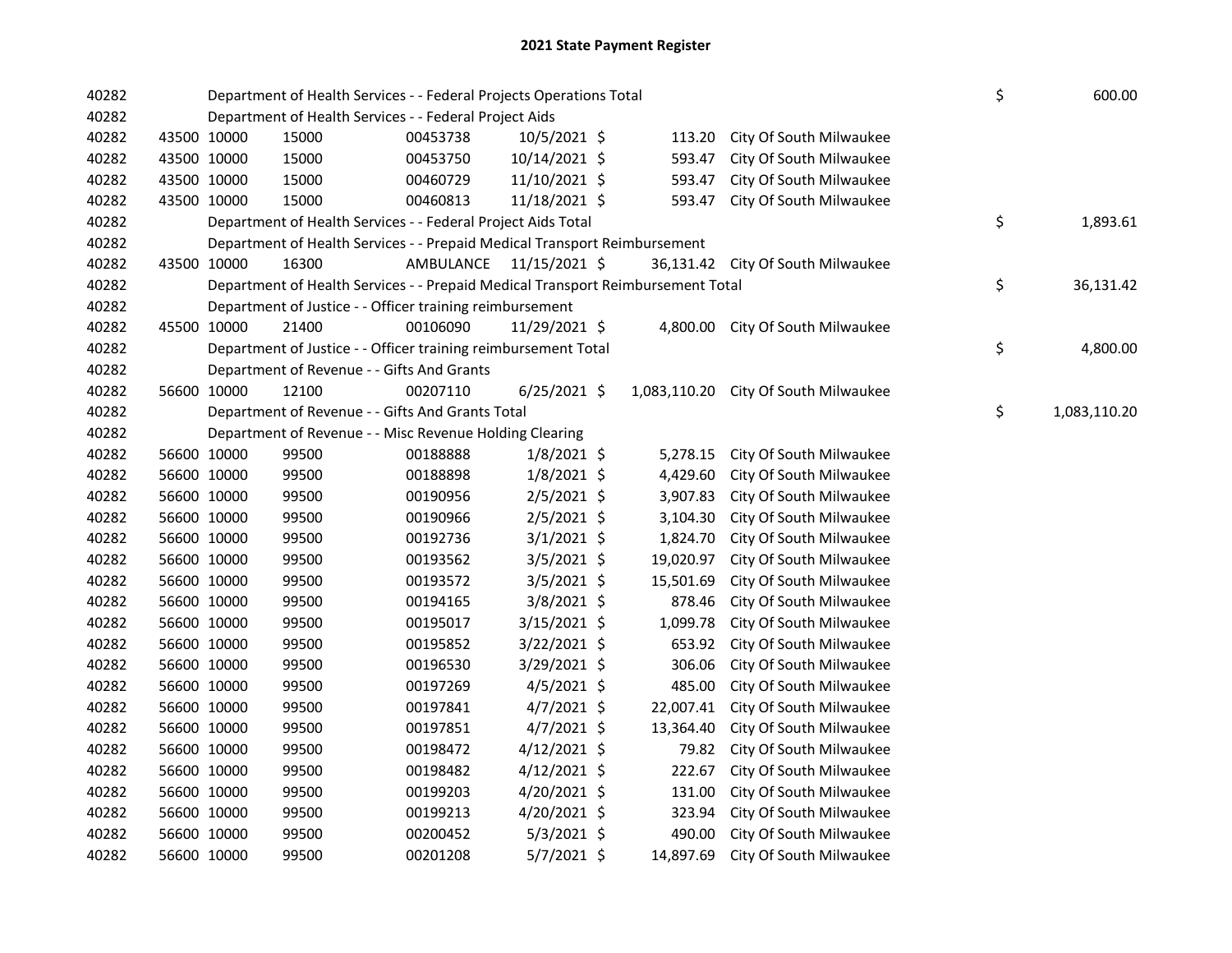| 40282 | 56600 10000 | 99500                                                                 | 00201218 | $5/7/2021$ \$  | 4,737.67     | City Of South Milwaukee |                    |
|-------|-------------|-----------------------------------------------------------------------|----------|----------------|--------------|-------------------------|--------------------|
| 40282 | 56600 10000 | 99500                                                                 | 00201648 | 5/10/2021 \$   | 314.27       | City Of South Milwaukee |                    |
| 40282 | 56600 10000 | 99500                                                                 | 00202285 | $5/17/2021$ \$ | 220.87       | City Of South Milwaukee |                    |
| 40282 | 56600 10000 | 99500                                                                 | 00203005 | 5/24/2021 \$   | 51.46        | City Of South Milwaukee |                    |
| 40282 | 56600 10000 | 99500                                                                 | 00203711 | $6/1/2021$ \$  | 753.00       | City Of South Milwaukee |                    |
| 40282 | 56600 10000 | 99500                                                                 | 00204433 | $6/7/2021$ \$  | 8,856.23     | City Of South Milwaukee |                    |
| 40282 | 56600 10000 | 99500                                                                 | 00204443 | $6/7/2021$ \$  | 6,335.46     | City Of South Milwaukee |                    |
| 40282 | 56600 10000 | 99500                                                                 | 00205378 | $6/14/2021$ \$ | 34.00        | City Of South Milwaukee |                    |
| 40282 | 56600 10000 | 99500                                                                 | 00209010 | 7/8/2021 \$    | 5,755.15     | City Of South Milwaukee |                    |
| 40282 | 56600 10000 | 99500                                                                 | 00209020 | 7/8/2021 \$    | 9,672.56     | City Of South Milwaukee |                    |
| 40282 | 56600 10000 | 99500                                                                 | 00209406 | 7/12/2021 \$   | 529.02       | City Of South Milwaukee |                    |
| 40282 | 56600 10000 | 99500                                                                 | 00210812 | 7/26/2021 \$   | 61.27        | City Of South Milwaukee |                    |
| 40282 | 56600 10000 | 99500                                                                 | 00211757 | 8/6/2021 \$    | 3,899.41     | City Of South Milwaukee |                    |
| 40282 | 56600 10000 | 99500                                                                 | 00211767 | $8/6/2021$ \$  | 5,430.50     | City Of South Milwaukee |                    |
| 40282 | 56600 10000 | 99500                                                                 | 00212149 | 8/9/2021 \$    | 1,161.15     | City Of South Milwaukee |                    |
| 40282 | 56600 10000 | 99500                                                                 | 00214368 | 9/8/2021 \$    | 8,287.19     | City Of South Milwaukee |                    |
| 40282 | 56600 10000 | 99500                                                                 | 00214378 | $9/8/2021$ \$  | 4,259.05     | City Of South Milwaukee |                    |
| 40282 | 56600 10000 | 99500                                                                 | 00216621 | 10/7/2021 \$   | 6,884.52     | City Of South Milwaukee |                    |
| 40282 | 56600 10000 | 99500                                                                 | 00216630 | 10/7/2021 \$   | 3,134.61     | City Of South Milwaukee |                    |
| 40282 | 56600 10000 | 99500                                                                 | 00219209 | 11/5/2021 \$   | 8,538.61     | City Of South Milwaukee |                    |
| 40282 | 56600 10000 | 99500                                                                 | 00219218 | 11/5/2021 \$   | 2,594.56     | City Of South Milwaukee |                    |
| 40282 | 56600 10000 | 99500                                                                 | 00221048 | 12/6/2021 \$   | 104.00       | City Of South Milwaukee |                    |
| 40282 | 56600 10000 | 99500                                                                 | 00221359 | 12/7/2021 \$   | 4,230.41     | City Of South Milwaukee |                    |
| 40282 | 56600 10000 | 99500                                                                 | 00221369 | 12/7/2021 \$   | 2,569.52     | City Of South Milwaukee |                    |
| 40282 | 56600 10000 | 99500                                                                 | 00222243 | 12/20/2021 \$  | 378.00       | City Of South Milwaukee |                    |
| 40282 |             | Department of Revenue - - Misc Revenue Holding Clearing Total         |          |                |              |                         | \$<br>196,799.88   |
| 40282 |             | Shared Revenue and Tax Relief - - Expenditure Restraint Program       |          |                |              |                         |                    |
| 40282 | 83500 10000 | 10100                                                                 | 00081766 | 7/26/2021 \$   | 358,973.98   | City Of South Milwaukee |                    |
| 40282 |             | Shared Revenue and Tax Relief - - Expenditure Restraint Program Total |          |                |              |                         | \$<br>358,973.98   |
| 40282 |             | Shared Revenue and Tax Relief - - County And Municipal Aid            |          |                |              |                         |                    |
| 40282 | 83500 10000 | 10500                                                                 | 00081766 | 7/26/2021 \$   | 430,776.90   | City Of South Milwaukee |                    |
| 40282 | 83500 10000 | 10500                                                                 | 00088867 | 11/15/2021 \$  | 2,404,937.70 | City Of South Milwaukee |                    |
| 40282 |             | Shared Revenue and Tax Relief - - County And Municipal Aid Total      |          |                |              |                         | \$<br>2,835,714.60 |
| 40282 |             | Shared Revenue and Tax Relief - - Exempt Computer Aid                 |          |                |              |                         |                    |
| 40282 | 83500 10000 | 10900                                                                 | 00084356 | 7/26/2021 \$   | 59,661.33    | City Of South Milwaukee |                    |
| 40282 | 83500 10000 | 10900                                                                 | 00085851 | 7/26/2021 \$   | 15,827.49    | City Of South Milwaukee |                    |
| 40282 |             | Shared Revenue and Tax Relief - - Exempt Computer Aid Total           |          |                |              |                         | \$<br>75,488.82    |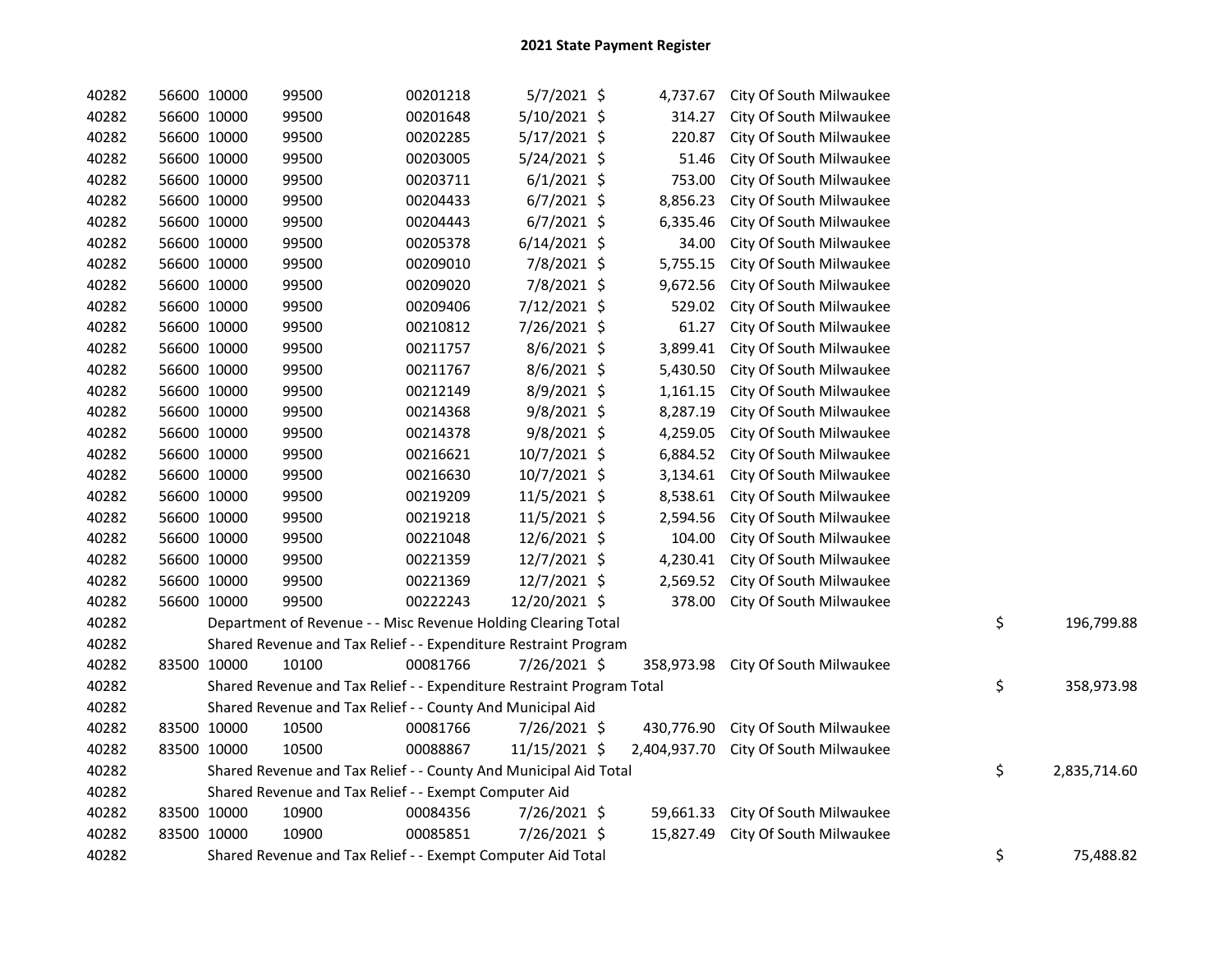| 40282       |       |             |       | Shared Revenue and Tax Relief - - Utility Aid                                 |                |              |                                  |    |               |
|-------------|-------|-------------|-------|-------------------------------------------------------------------------------|----------------|--------------|----------------------------------|----|---------------|
| 40282       |       | 83500 10000 | 11000 | 00081766                                                                      | 7/26/2021 \$   | 1.95         | City Of South Milwaukee          |    |               |
| 40282       |       |             |       | Shared Revenue and Tax Relief - - Utility Aid Total                           |                |              |                                  | \$ | 1.95          |
| 40282       |       |             |       | Shared Revenue and Tax Relief - - Personal Property Aid                       |                |              |                                  |    |               |
| 40282       | 83500 | 10000       | 11100 | 00077527                                                                      | $5/3/2021$ \$  | 3,679.53     | City Of South Milwaukee          |    |               |
| 40282       |       | 83500 10000 | 11100 | 00078939                                                                      | $5/3/2021$ \$  | 70,425.55    | City Of South Milwaukee          |    |               |
| 40282       |       |             |       | Shared Revenue and Tax Relief - - Personal Property Aid Total                 |                |              |                                  | \$ | 74,105.08     |
| 40282       |       |             |       | Shared Revenue and Tax Relief - - State Aid; Video Service Provider Fee       |                |              |                                  |    |               |
| 40282       | 83500 | 10000       | 11200 | 00083057                                                                      | 7/26/2021 \$   | 49,207.27    | City Of South Milwaukee          |    |               |
| 40282       |       |             |       | Shared Revenue and Tax Relief - - State Aid; Video Service Provider Fee Total |                |              |                                  | \$ | 49,207.27     |
| 40282       |       |             |       | Shared Revenue and Tax Relief - - School Lvy Tx/First Dollar Cr               |                |              |                                  |    |               |
| 40282       |       | 83500 10000 | 30200 | 00082703                                                                      | 7/26/2021 \$   | 2,474,407.86 | City Of South Milwaukee          |    |               |
| 40282       | 83500 | 10000       | 30200 | 00086099                                                                      | 7/26/2021 \$   | 504,454.94   | City Of South Milwaukee          |    |               |
| 40282       |       |             |       | Shared Revenue and Tax Relief - - School Lvy Tx/First Dollar Cr Total         |                |              |                                  | \$ | 2,978,862.80  |
| 40282       |       |             |       | Shared Revenue and Tax Relief - - Payments For Municipal Svcs                 |                |              |                                  |    |               |
| 40282       | 83500 | 10000       | 50100 | 00073702                                                                      | $2/1/2021$ \$  |              | 2,451.26 City Of South Milwaukee |    |               |
| 40282       |       |             |       | Shared Revenue and Tax Relief - - Payments For Municipal Svcs Total           |                |              |                                  | \$ | 2,451.26      |
| 40282       |       |             |       | Shared Revenue and Tax Relief - - Lottery & Gaming Credit                     |                |              |                                  |    |               |
| 40282       |       | 83500 52100 | 36300 | 00074582                                                                      | $3/22/2021$ \$ | 920,134.04   | City Of South Milwaukee          |    |               |
| 40282       |       |             |       | Shared Revenue and Tax Relief - - Lottery & Gaming Credit Total               |                |              |                                  | \$ | 920,134.04    |
| 40282 Total |       |             |       |                                                                               |                |              |                                  |    | 10,319,641.57 |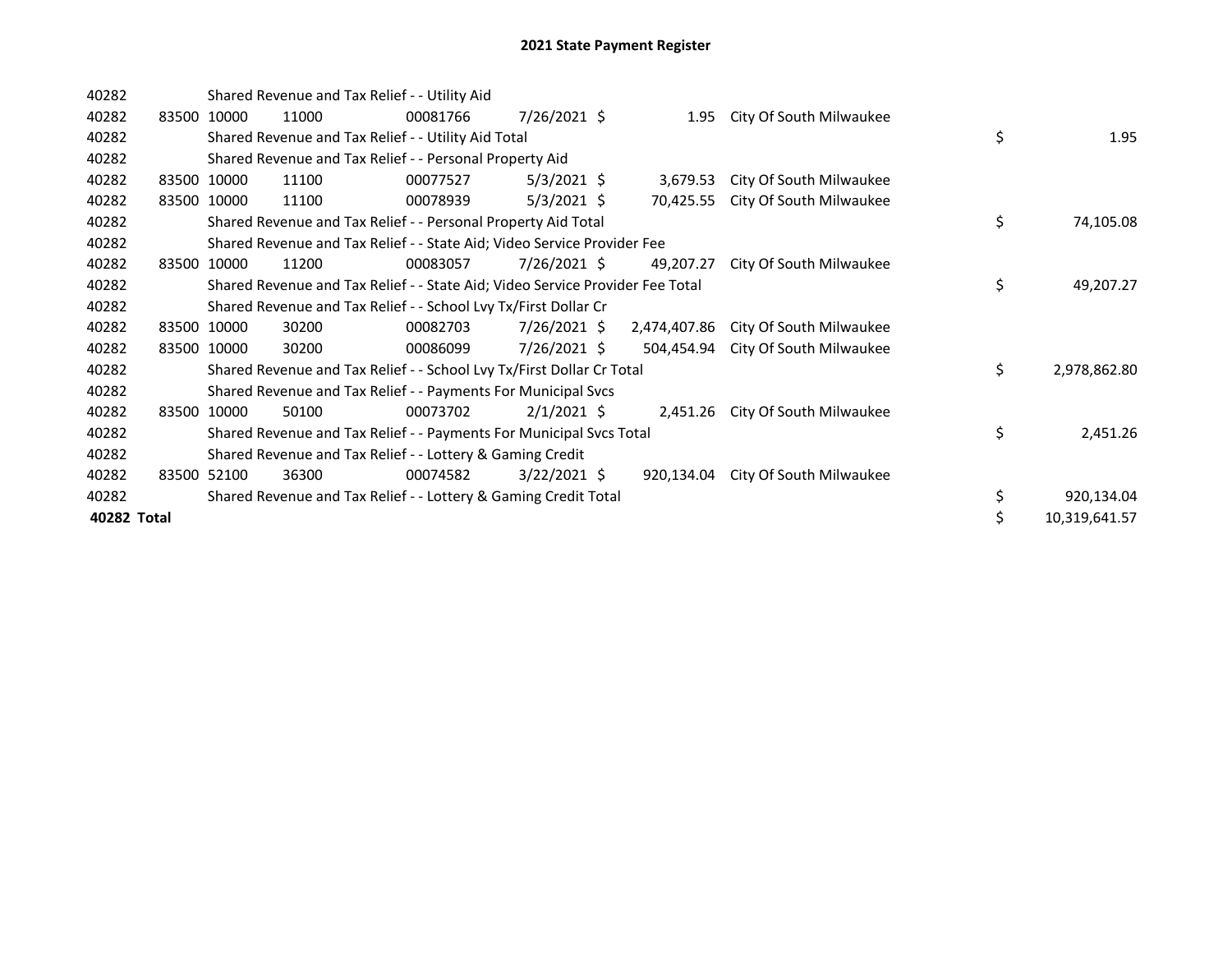| 40291 |             | Dept of Safety & Prof Services - - Fire Dues Distribution             |          |                |                           |                               |    |            |
|-------|-------------|-----------------------------------------------------------------------|----------|----------------|---------------------------|-------------------------------|----|------------|
| 40291 | 16500 10000 | 22500                                                                 | 00041241 | 7/15/2021 \$   |                           | 243,754.94 Wauwatosa, City of |    |            |
| 40291 |             | Dept of Safety & Prof Services - - Fire Dues Distribution Total       |          |                |                           |                               | \$ | 243,754.94 |
| 40291 |             | Wisconsin Historical Society - - General Program Operations-Prf       |          |                |                           |                               |    |            |
| 40291 | 24500 10000 | 14100                                                                 | 00032711 | $6/23/2021$ \$ |                           | 25,000.00 Wauwatosa, City of  |    |            |
| 40291 |             | Wisconsin Historical Society - - General Program Operations-Prf Total |          |                |                           |                               | \$ | 25,000.00  |
| 40291 |             | Dept of Natural Resources - - Aids In Lieu Of Taxes - Gener           |          |                |                           |                               |    |            |
| 40291 | 37000 10000 | 50300                                                                 | 00458140 | $1/20/2021$ \$ |                           | 24,493.67 Wauwatosa, City of  |    |            |
| 40291 | 37000 10000 | 50300                                                                 | 00458141 | 1/20/2021 \$   |                           | 624.70 Wauwatosa, City of     |    |            |
| 40291 |             | Dept of Natural Resources - - Aids In Lieu Of Taxes - Gener Total     |          |                |                           |                               | \$ | 25,118.37  |
| 40291 |             | Dept of Natural Resources - - Fin Asst For Responsible Units          |          |                |                           |                               |    |            |
| 40291 | 37000 27400 | 67000                                                                 | 00483599 | 5/21/2021 \$   |                           | 174,273.62 Wauwatosa, City of |    |            |
| 40291 |             | Dept of Natural Resources - - Fin Asst For Responsible Units Total    |          |                |                           |                               | \$ | 174,273.62 |
| 40291 |             | Dept of Natural Resources - - Recycling Consolidation Grants          |          |                |                           |                               |    |            |
| 40291 | 37000 27400 | 67300                                                                 | 00483599 | $5/21/2021$ \$ |                           | 12,465.56 Wauwatosa, City of  |    |            |
| 40291 |             | Dept of Natural Resources - - Recycling Consolidation Grants Total    |          |                |                           |                               | \$ | 12,465.56  |
| 40291 |             | Dept of Natural Resources - - Urban Nonpoint Source Cost-Sha          |          |                |                           |                               |    |            |
| 40291 | 37000 36300 | TH100                                                                 | 00471429 | $4/1/2021$ \$  |                           | 149,900.00 Wauwatosa, City of |    |            |
| 40291 |             | Dept of Natural Resources - - Urban Nonpoint Source Cost-Sha Total    |          |                |                           |                               | \$ | 149,900.00 |
| 40291 |             | WI Dept of Transportation - - Conn Hwy Aids St Fds                    |          |                |                           |                               |    |            |
| 40291 | 39500 21100 | 16200                                                                 | 00633584 | $1/4/2021$ \$  |                           | 34,605.54 Wauwatosa, City of  |    |            |
| 40291 | 39500 21100 | 16200                                                                 | 00669191 | $4/5/2021$ \$  | 34,605.54                 | Wauwatosa, City of            |    |            |
| 40291 | 39500 21100 | 16200                                                                 | 00712679 | 7/6/2021 \$    | 34,605.54                 | Wauwatosa, City of            |    |            |
| 40291 | 39500 21100 | 16200                                                                 | 00753238 | 10/4/2021 \$   |                           | 34,605.54 Wauwatosa, City of  |    |            |
| 40291 |             | WI Dept of Transportation - - Conn Hwy Aids St Fds Total              |          |                |                           |                               | \$ | 138,422.16 |
| 40291 |             | WI Dept of Transportation - - Hwy Sfty Loc Aid Ffd                    |          |                |                           |                               |    |            |
| 40291 | 39500 21100 | 18500                                                                 | 00635255 | $1/4/2021$ \$  | 611.04                    | Wauwatosa, City of            |    |            |
| 40291 | 39500 21100 | 18500                                                                 | 00644026 | $1/25/2021$ \$ | 254.64                    | Wauwatosa, City of            |    |            |
| 40291 | 39500 21100 | 18500                                                                 | 00667240 | $3/23/2021$ \$ | 564.89                    | Wauwatosa, City of            |    |            |
| 40291 | 39500 21100 | 18500                                                                 | 00682360 | $4/21/2021$ \$ |                           | 1,837.22 Wauwatosa, City of   |    |            |
| 40291 | 39500 21100 | 18500                                                                 | 00694784 | 5/18/2021 \$   |                           | 1,953.12 Wauwatosa, City of   |    |            |
| 40291 | 39500 21100 | 18500                                                                 | 00709621 | $6/22/2021$ \$ |                           | 4,115.08 Wauwatosa, City of   |    |            |
| 40291 | 39500 21100 | 18500                                                                 | 00743853 | $9/7/2021$ \$  | 4,356.53                  | Wauwatosa, City of            |    |            |
| 40291 | 39500 21100 | 18500                                                                 | 00743854 | $9/7/2021$ \$  |                           | 5,133.80 Wauwatosa, City of   |    |            |
| 40291 | 39500 21100 | 18500                                                                 | 00769325 | 11/3/2021 \$   | 4,026.19                  | Wauwatosa, City of            |    |            |
| 40291 | 39500 21100 | 18500                                                                 | 00769326 | 11/3/2021 \$   |                           | 3,030.60 Wauwatosa, City of   |    |            |
|       |             | 18500                                                                 |          |                | 495.10 Wauwatosa, City of |                               |    |            |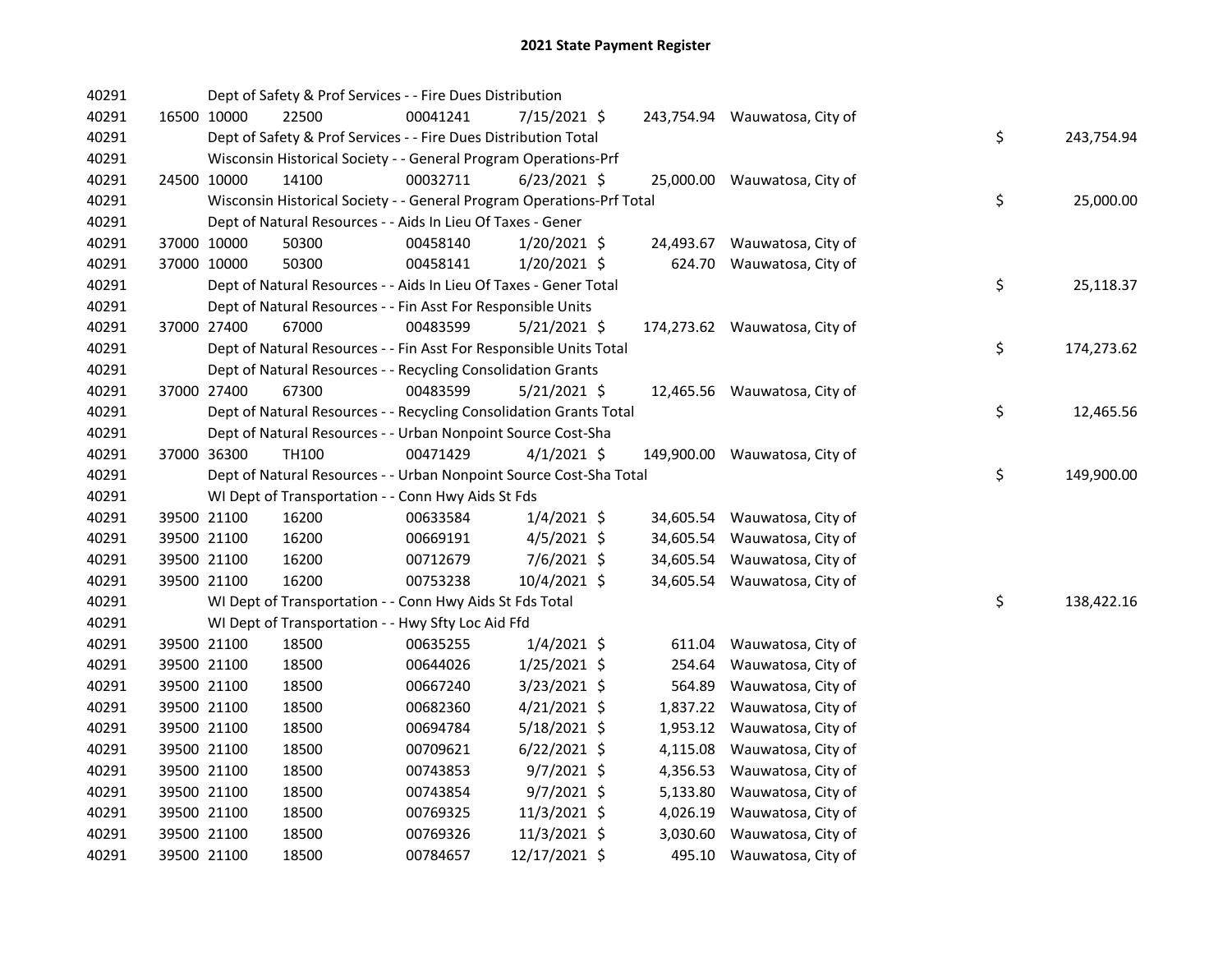| 40291 | 39500 21100 | 18500                                                                           | 00784658  | 12/17/2021 \$  |            | 314.87 Wauwatosa, City of     |                    |
|-------|-------------|---------------------------------------------------------------------------------|-----------|----------------|------------|-------------------------------|--------------------|
| 40291 |             | WI Dept of Transportation - - Hwy Sfty Loc Aid Ffd Total                        |           |                |            |                               | \$<br>26,693.08    |
| 40291 |             | WI Dept of Transportation - - Trns Aids To Mnc.-Sf                              |           |                |            |                               |                    |
| 40291 | 39500 21100 | 19100                                                                           | 00632690  | $1/4/2021$ \$  |            | 622,444.67 Wauwatosa, City of |                    |
| 40291 | 39500 21100 | 19100                                                                           | 00668297  | $4/5/2021$ \$  | 622,444.67 | Wauwatosa, City of            |                    |
| 40291 | 39500 21100 | 19100                                                                           | 00711785  | $7/6/2021$ \$  | 622,444.67 | Wauwatosa, City of            |                    |
| 40291 | 39500 21100 | 19100                                                                           | 00752344  | 10/4/2021 \$   |            | 622,444.69 Wauwatosa, City of |                    |
| 40291 |             | WI Dept of Transportation - - Trns Aids To Mnc.-Sf Total                        |           |                |            |                               | \$<br>2,489,778.70 |
| 40291 |             | WI Dept of Transportation - - Loc Rd Imp Prg St Fd                              |           |                |            |                               |                    |
| 40291 | 39500 21100 | 27800                                                                           | 00714049  | $6/25/2021$ \$ |            | 90,597.86 Wauwatosa, City of  |                    |
| 40291 |             | WI Dept of Transportation - - Loc Rd Imp Prg St Fd Total                        |           |                |            |                               | \$<br>90,597.86    |
| 40291 |             | WI Dept of Transportation - - Se Wi Frewy Mega Sf                               |           |                |            |                               |                    |
| 40291 | 39500 21100 | 37400                                                                           | 00776200  | 11/19/2021 \$  | 5,988.96   | Wauwatosa, City of            |                    |
| 40291 | 39500 21100 | 37400                                                                           | 00792344  | 12/30/2021 \$  | 38,464.80  | Wauwatosa, City of            |                    |
| 40291 |             | WI Dept of Transportation - - Se Wi Frewy Mega Sf Total                         |           |                |            |                               | \$<br>44,453.76    |
| 40291 |             | Department of Health Services - - State/Federal Aids                            |           |                |            |                               |                    |
| 40291 | 43500 10000 | 00000                                                                           | 92106     | $1/4/2021$ \$  | 70,916.00  | Wauwatosa, City of            |                    |
| 40291 | 43500 10000 | 00000                                                                           | 92107     | $2/1/2021$ \$  | 32,368.00  | Wauwatosa, City of            |                    |
| 40291 | 43500 10000 | 00000                                                                           | 92108     | $3/1/2021$ \$  | 111,946.00 | Wauwatosa, City of            |                    |
| 40291 | 43500 10000 | 00000                                                                           | 92110     | $5/3/2021$ \$  | 3,235.00   | Wauwatosa, City of            |                    |
| 40291 | 43500 10000 | 00000                                                                           | 92111     | $6/1/2021$ \$  | 198,333.00 | Wauwatosa, City of            |                    |
| 40291 | 43500 10000 | 00000                                                                           | 92201     | $8/2/2021$ \$  | 130,274.00 | Wauwatosa, City of            |                    |
| 40291 | 43500 10000 | 00000                                                                           | 92202     | $9/1/2021$ \$  | 24,548.00  | Wauwatosa, City of            |                    |
| 40291 | 43500 10000 | 00000                                                                           | 92206     | $11/1/2021$ \$ | 139,420.00 | Wauwatosa, City of            |                    |
| 40291 | 43500 10000 | 00000                                                                           | 92207     | $12/1/2021$ \$ | 51,605.00  | Wauwatosa, City of            |                    |
| 40291 |             | Department of Health Services - - State/Federal Aids Total                      |           |                |            |                               | \$<br>762,645.00   |
| 40291 |             | Department of Health Services - - Federal Project Aids                          |           |                |            |                               |                    |
| 40291 | 43500 10000 | 15000                                                                           | 00450397  | 9/30/2021 \$   |            | 50,000.00 Wauwatosa, City of  |                    |
| 40291 | 43500 10000 | 15000                                                                           | 00452664  | 10/13/2021 \$  | 475.00     | Wauwatosa, City of            |                    |
| 40291 |             | Department of Health Services - - Federal Project Aids Total                    |           |                |            |                               | \$<br>50,475.00    |
| 40291 |             | Department of Health Services - - Prepaid Medical Transport Reimbursement       |           |                |            |                               |                    |
| 40291 | 43500 10000 | 16300                                                                           | AMBULANCE | 11/15/2021 \$  |            | 43,751.41 Wauwatosa, City of  |                    |
| 40291 |             | Department of Health Services - - Prepaid Medical Transport Reimbursement Total |           |                |            |                               | \$<br>43,751.41    |
| 40291 |             | Department of Justice - - Law Enforcement Train, Local                          |           |                |            |                               |                    |
| 40291 | 45500 10000 | 23100                                                                           | 00105964  | 11/24/2021 \$  |            | 14,080.00 Wauwatosa, City of  |                    |
| 40291 |             | Department of Justice - - Law Enforcement Train, Local Total                    |           |                |            |                               | \$<br>14,080.00    |
| 40291 |             | Elections Commission - - General Program Ops, GPR                               |           |                |            |                               |                    |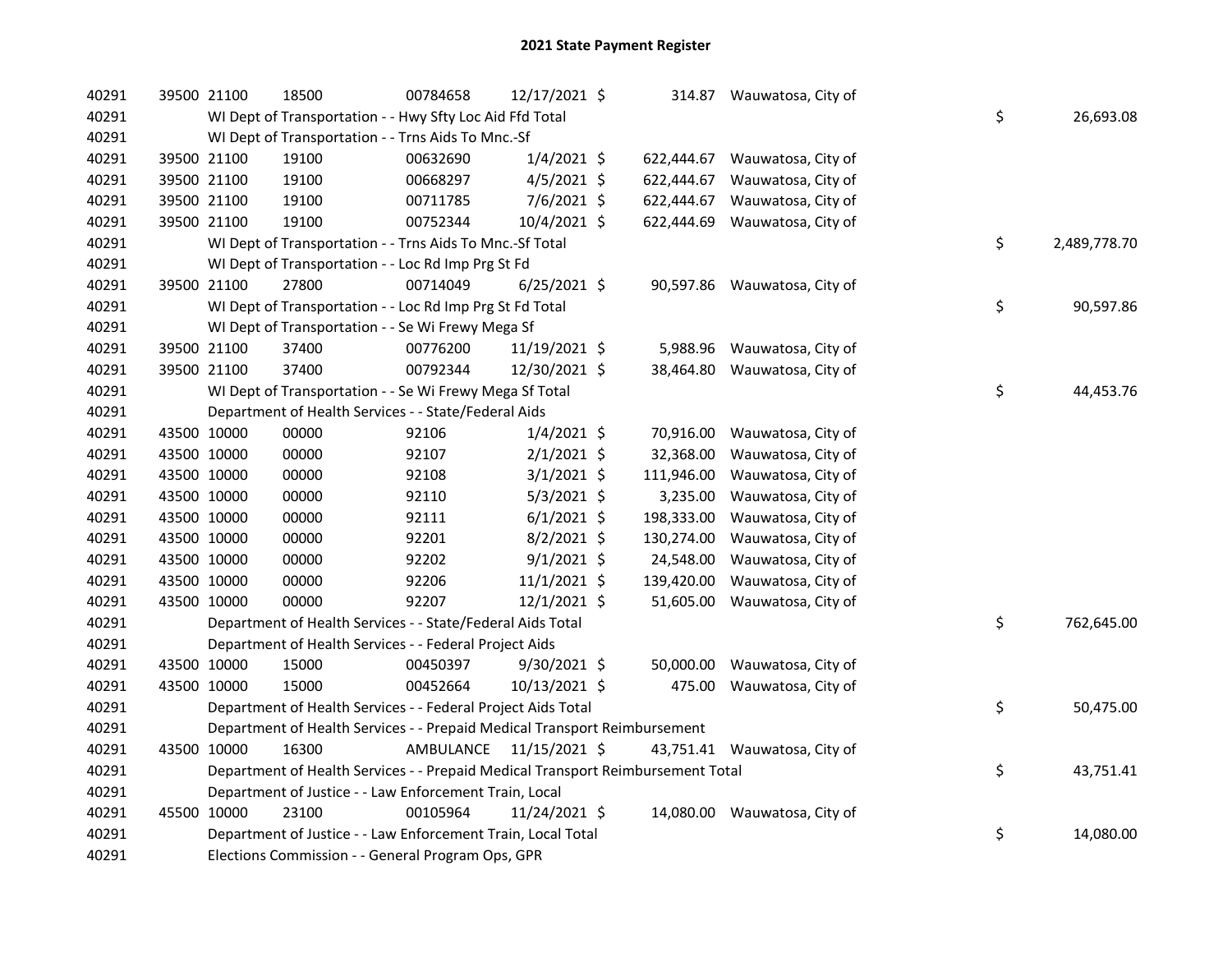| 40291 | 51000 10000 |             | 10100 | 00005074                                                | $1/7/2021$ \$  | 597.75    | Wauwatosa, City of |    |        |
|-------|-------------|-------------|-------|---------------------------------------------------------|----------------|-----------|--------------------|----|--------|
| 40291 |             |             |       | Elections Commission - - General Program Ops, GPR Total |                |           |                    | \$ | 597.75 |
| 40291 |             |             |       | Department of Revenue - - Misc Revenue Holding Clearing |                |           |                    |    |        |
| 40291 |             | 56600 10000 | 99500 | 00188901                                                | $1/8/2021$ \$  | 21,566.72 | Wauwatosa, City of |    |        |
| 40291 |             | 56600 10000 | 99500 | 00190472                                                | $2/1/2021$ \$  | 88.80     | Wauwatosa, City of |    |        |
| 40291 |             | 56600 10000 | 99500 | 00190970                                                | 2/5/2021 \$    | 21,754.36 | Wauwatosa, City of |    |        |
| 40291 |             | 56600 10000 | 99500 | 00191632                                                | 2/16/2021 \$   | 85.00     | Wauwatosa, City of |    |        |
| 40291 |             | 56600 10000 | 99500 | 00192009                                                | 2/22/2021 \$   | 34.00     | Wauwatosa, City of |    |        |
| 40291 |             | 56600 10000 | 99500 | 00192017                                                | 2/22/2021 \$   | 785.71    | Wauwatosa, City of |    |        |
| 40291 |             | 56600 10000 | 99500 | 00192730                                                | $3/1/2021$ \$  | 2,088.60  | Wauwatosa, City of |    |        |
| 40291 |             | 56600 10000 | 99500 | 00192746                                                | $3/1/2021$ \$  | 2,146.30  | Wauwatosa, City of |    |        |
| 40291 | 56600 10000 |             | 99500 | 00192752                                                | $3/1/2021$ \$  | 754.00    | Wauwatosa, City of |    |        |
| 40291 | 56600 10000 |             | 99500 | 00192755                                                | $3/1/2021$ \$  | 610.77    | Wauwatosa, City of |    |        |
| 40291 |             | 56600 10000 | 99500 | 00193576                                                | $3/5/2021$ \$  | 69,190.58 | Wauwatosa, City of |    |        |
| 40291 |             | 56600 10000 | 99500 | 00194161                                                | $3/8/2021$ \$  | 670.00    | Wauwatosa, City of |    |        |
| 40291 |             | 56600 10000 | 99500 | 00194173                                                | $3/8/2021$ \$  | 2,417.15  | Wauwatosa, City of |    |        |
| 40291 |             | 56600 10000 | 99500 | 00194180                                                | 3/8/2021 \$    | 264.30    | Wauwatosa, City of |    |        |
| 40291 |             | 56600 10000 | 99500 | 00195011                                                | $3/15/2021$ \$ | 1,139.80  | Wauwatosa, City of |    |        |
| 40291 |             | 56600 10000 | 99500 | 00195025                                                | 3/15/2021 \$   | 4,111.05  | Wauwatosa, City of |    |        |
| 40291 | 56600 10000 |             | 99500 | 00195033                                                | 3/15/2021 \$   | 463.40    | Wauwatosa, City of |    |        |
| 40291 | 56600 10000 |             | 99500 | 00195847                                                | 3/22/2021 \$   | 395.38    | Wauwatosa, City of |    |        |
| 40291 |             | 56600 10000 | 99500 | 00195860                                                | 3/22/2021 \$   | 3,280.38  | Wauwatosa, City of |    |        |
| 40291 | 56600 10000 |             | 99500 | 00195868                                                | 3/22/2021 \$   | 228.20    | Wauwatosa, City of |    |        |
| 40291 | 56600 10000 |             | 99500 | 00196524                                                | 3/29/2021 \$   | 185.00    | Wauwatosa, City of |    |        |
| 40291 |             | 56600 10000 | 99500 | 00196538                                                | 3/29/2021 \$   | 1,161.88  | Wauwatosa, City of |    |        |
| 40291 |             | 56600 10000 | 99500 | 00196545                                                | 3/29/2021 \$   | 26.00     | Wauwatosa, City of |    |        |
| 40291 | 56600 10000 |             | 99500 | 00197264                                                | $4/5/2021$ \$  | 210.00    | Wauwatosa, City of |    |        |
| 40291 | 56600 10000 |             | 99500 | 00197278                                                | $4/5/2021$ \$  | 2,507.95  | Wauwatosa, City of |    |        |
| 40291 | 56600 10000 |             | 99500 | 00197285                                                | $4/5/2021$ \$  | 245.70    | Wauwatosa, City of |    |        |
| 40291 |             | 56600 10000 | 99500 | 00197855                                                | $4/7/2021$ \$  | 80,902.70 | Wauwatosa, City of |    |        |
| 40291 |             | 56600 10000 | 99500 | 00198478                                                | $4/12/2021$ \$ | 247.90    | Wauwatosa, City of |    |        |
| 40291 |             | 56600 10000 | 99500 | 00198489                                                | $4/12/2021$ \$ | 2,016.62  | Wauwatosa, City of |    |        |
| 40291 | 56600 10000 |             | 99500 | 00199209                                                | $4/20/2021$ \$ | 684.00    | Wauwatosa, City of |    |        |
| 40291 | 56600 10000 |             | 99500 | 00199222                                                | 4/20/2021 \$   | 1,484.51  | Wauwatosa, City of |    |        |
| 40291 | 56600 10000 |             | 99500 | 00199229                                                | 4/20/2021 \$   | 88.80     | Wauwatosa, City of |    |        |
| 40291 |             | 56600 10000 | 99500 | 00199850                                                | 4/26/2021 \$   | 25.00     | Wauwatosa, City of |    |        |
| 40291 |             | 56600 10000 | 99500 | 00199861                                                | 4/26/2021 \$   | 1,789.77  | Wauwatosa, City of |    |        |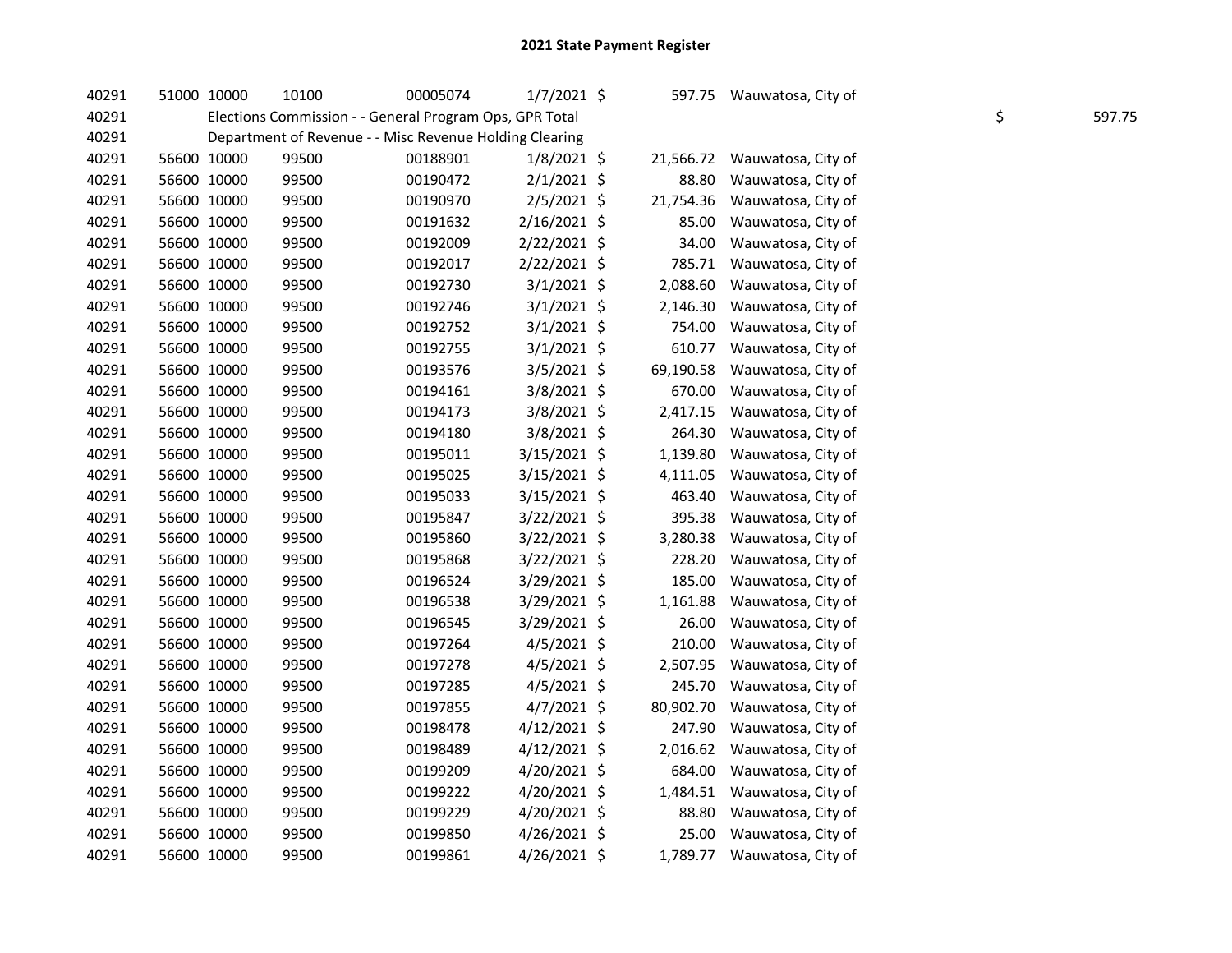| 40291 | 56600 10000 | 99500 | 00199869 | 4/26/2021 \$   | 98.80     | Wauwatosa, City of |
|-------|-------------|-------|----------|----------------|-----------|--------------------|
| 40291 | 56600 10000 | 99500 | 00200449 | 5/3/2021 \$    | 100.00    | Wauwatosa, City of |
| 40291 | 56600 10000 | 99500 | 00200458 | 5/3/2021 \$    | 691.00    | Wauwatosa, City of |
| 40291 | 56600 10000 | 99500 | 00200464 | 5/3/2021 \$    | 33.56     | Wauwatosa, City of |
| 40291 | 56600 10000 | 99500 | 00201221 | 5/7/2021 \$    | 38,225.25 | Wauwatosa, City of |
| 40291 | 56600 10000 | 99500 | 00201655 | 5/10/2021 \$   | 95.00     | Wauwatosa, City of |
| 40291 | 56600 10000 | 99500 | 00201661 | 5/10/2021 \$   | 112.40    | Wauwatosa, City of |
| 40291 | 56600 10000 | 99500 | 00202282 | 5/17/2021 \$   | 100.00    | Wauwatosa, City of |
| 40291 | 56600 10000 | 99500 | 00202292 | 5/17/2021 \$   | 214.00    | Wauwatosa, City of |
| 40291 | 56600 10000 | 99500 | 00202300 | 5/17/2021 \$   | 182.03    | Wauwatosa, City of |
| 40291 | 56600 10000 | 99500 | 00203001 | 5/24/2021 \$   | 155.00    | Wauwatosa, City of |
| 40291 | 56600 10000 | 99500 | 00203013 | 5/24/2021 \$   | 397.00    | Wauwatosa, City of |
| 40291 | 56600 10000 | 99500 | 00203021 | 5/24/2021 \$   | 86.20     | Wauwatosa, City of |
| 40291 | 56600 10000 | 99500 | 00203708 | $6/1/2021$ \$  | 100.00    | Wauwatosa, City of |
| 40291 | 56600 10000 | 99500 | 00203718 | $6/1/2021$ \$  | 188.92    | Wauwatosa, City of |
| 40291 | 56600 10000 | 99500 | 00203725 | $6/1/2021$ \$  | 326.80    | Wauwatosa, City of |
| 40291 | 56600 10000 | 99500 | 00204447 | 6/7/2021 \$    | 38,180.72 | Wauwatosa, City of |
| 40291 | 56600 10000 | 99500 | 00204783 | $6/7/2021$ \$  | 223.60    | Wauwatosa, City of |
| 40291 | 56600 10000 | 99500 | 00205375 | 6/14/2021 \$   | 570.00    | Wauwatosa, City of |
| 40291 | 56600 10000 | 99500 | 00205390 | 6/14/2021 \$   | 88.80     | Wauwatosa, City of |
| 40291 | 56600 10000 | 99500 | 00205875 | $6/21/2021$ \$ | 81.00     | Wauwatosa, City of |
| 40291 | 56600 10000 | 99500 | 00205886 | $6/21/2021$ \$ | 283.80    | Wauwatosa, City of |
| 40291 | 56600 10000 | 99500 | 00208100 | 6/28/2021 \$   | 295.00    | Wauwatosa, City of |
| 40291 | 56600 10000 | 99500 | 00208538 | 7/6/2021 \$    | 447.60    | Wauwatosa, City of |
| 40291 | 56600 10000 | 99500 | 00208546 | 7/6/2021 \$    | 510.13    | Wauwatosa, City of |
| 40291 | 56600 10000 | 99500 | 00209023 | 7/8/2021 \$    | 49,658.92 | Wauwatosa, City of |
| 40291 | 56600 10000 | 99500 | 00209412 | 7/12/2021 \$   | 240.00    | Wauwatosa, City of |
| 40291 | 56600 10000 | 99500 | 00209417 | 7/12/2021 \$   | 1,028.00  | Wauwatosa, City of |
| 40291 | 56600 10000 | 99500 | 00209420 | 7/12/2021 \$   | 124.00    | Wauwatosa, City of |
| 40291 | 56600 10000 | 99500 | 00210204 | 7/19/2021 \$   | 118.14    | Wauwatosa, City of |
| 40291 | 56600 10000 | 99500 | 00210209 | 7/19/2021 \$   | 27.27     | Wauwatosa, City of |
| 40291 | 56600 10000 | 99500 | 00210816 | 7/26/2021 \$   | 125.74    | Wauwatosa, City of |
| 40291 | 56600 10000 | 99500 | 00210823 | 7/26/2021 \$   | 288.50    | Wauwatosa, City of |
| 40291 | 56600 10000 | 99500 | 00211770 | 8/6/2021 \$    | 28,631.93 | Wauwatosa, City of |
| 40291 | 56600 10000 | 99500 | 00212156 | 8/9/2021 \$    | 1,010.00  | Wauwatosa, City of |
| 40291 | 56600 10000 | 99500 | 00212663 | 8/16/2021 \$   | 100.00    | Wauwatosa, City of |
| 40291 | 56600 10000 | 99500 | 00213565 | 8/30/2021 \$   | 450.67    | Wauwatosa, City of |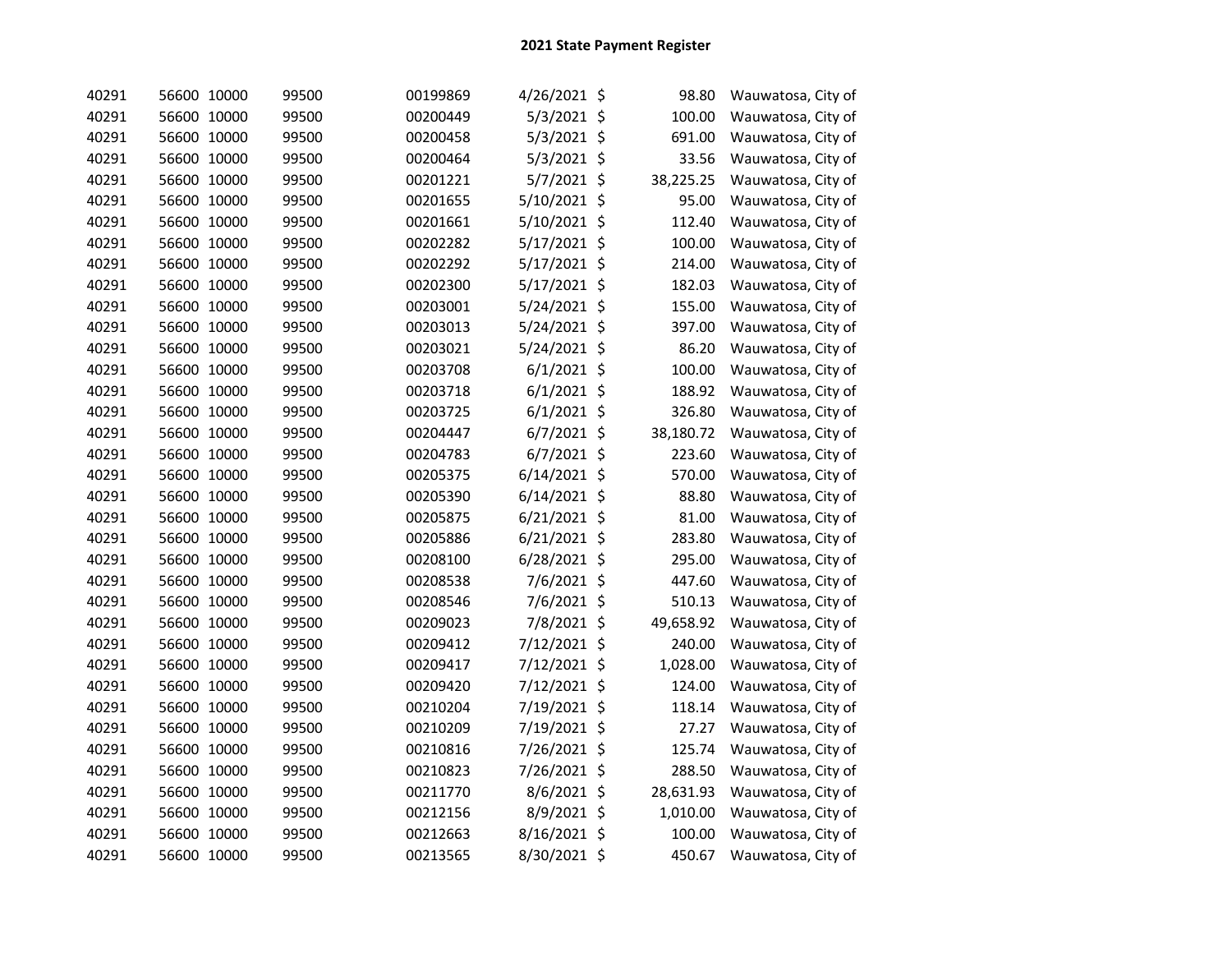| 40291 | 56600 10000 | 99500                                                                         | 00214382 | $9/8/2021$ \$  |           | 35,975.29 Wauwatosa, City of    |    |               |
|-------|-------------|-------------------------------------------------------------------------------|----------|----------------|-----------|---------------------------------|----|---------------|
| 40291 | 56600 10000 | 99500                                                                         | 00214797 | 9/13/2021 \$   | 176.80    | Wauwatosa, City of              |    |               |
| 40291 | 56600 10000 | 99500                                                                         | 00215331 | $9/20/2021$ \$ | 25.00     | Wauwatosa, City of              |    |               |
| 40291 | 56600 10000 | 99500                                                                         | 00216633 | 10/7/2021 \$   | 27,265.50 | Wauwatosa, City of              |    |               |
| 40291 | 56600 10000 | 99500                                                                         | 00217060 | 10/12/2021 \$  | 87.00     | Wauwatosa, City of              |    |               |
| 40291 | 56600 10000 | 99500                                                                         | 00217062 | 10/12/2021 \$  | 88.18     | Wauwatosa, City of              |    |               |
| 40291 | 56600 10000 | 99500                                                                         | 00219221 | 11/5/2021 \$   | 22,275.05 | Wauwatosa, City of              |    |               |
| 40291 | 56600 10000 | 99500                                                                         | 00221372 | $12/7/2021$ \$ | 15,435.65 | Wauwatosa, City of              |    |               |
| 40291 | 56600 10000 | 99500                                                                         | 00222646 | 12/28/2021 \$  | 1,716.60  | Wauwatosa, City of              |    |               |
| 40291 | 56600 10000 | 99500                                                                         | 00222648 | 12/28/2021 \$  | 44.00     | Wauwatosa, City of              |    |               |
| 40291 |             | Department of Revenue - - Misc Revenue Holding Clearing Total                 |          |                |           |                                 | \$ | 490,329.18    |
| 40291 |             | Shared Revenue and Tax Relief - - Expenditure Restraint Program               |          |                |           |                                 |    |               |
| 40291 | 83500 10000 | 10100                                                                         | 00081767 | 7/26/2021 \$   |           | 904,163.45 Wauwatosa, City of   |    |               |
| 40291 |             | Shared Revenue and Tax Relief - - Expenditure Restraint Program Total         |          |                |           |                                 | \$ | 904,163.45    |
| 40291 |             | Shared Revenue and Tax Relief - - County And Municipal Aid                    |          |                |           |                                 |    |               |
| 40291 | 83500 10000 | 10500                                                                         | 00081767 | 7/26/2021 \$   |           | 105,588.96 Wauwatosa, City of   |    |               |
| 40291 | 83500 10000 | 10500                                                                         | 00088868 | 11/15/2021 \$  |           | 554,586.02 Wauwatosa, City of   |    |               |
| 40291 |             | Shared Revenue and Tax Relief - - County And Municipal Aid Total              |          |                |           |                                 | \$ | 660,174.98    |
| 40291 |             | Shared Revenue and Tax Relief - - Exempt Computer Aid                         |          |                |           |                                 |    |               |
| 40291 | 83500 10000 | 10900                                                                         | 00084357 | 7/26/2021 \$   |           | 933,976.76 Wauwatosa, City of   |    |               |
| 40291 | 83500 10000 | 10900                                                                         | 00085852 | 7/26/2021 \$   |           | 22,493.96 Wauwatosa, City of    |    |               |
| 40291 |             | Shared Revenue and Tax Relief - - Exempt Computer Aid Total                   |          |                |           |                                 | \$ | 956,470.72    |
| 40291 |             | Shared Revenue and Tax Relief - - Utility Aid                                 |          |                |           |                                 |    |               |
| 40291 | 83500 10000 | 11000                                                                         | 00081767 | 7/26/2021 \$   |           | 2,438.48 Wauwatosa, City of     |    |               |
| 40291 | 83500 10000 | 11000                                                                         | 00088868 | 11/15/2021 \$  |           | 81,538.75 Wauwatosa, City of    |    |               |
| 40291 |             | Shared Revenue and Tax Relief - - Utility Aid Total                           |          |                |           |                                 | \$ | 83,977.23     |
| 40291 |             | Shared Revenue and Tax Relief - - Personal Property Aid                       |          |                |           |                                 |    |               |
| 40291 | 83500 10000 | 11100                                                                         | 00077528 | $5/3/2021$ \$  |           | 214,693.84 Wauwatosa, City of   |    |               |
| 40291 | 83500 10000 | 11100                                                                         | 00078940 | $5/3/2021$ \$  |           | 123,173.78 Wauwatosa, City of   |    |               |
| 40291 |             | Shared Revenue and Tax Relief - - Personal Property Aid Total                 |          |                |           |                                 | \$ | 337,867.62    |
| 40291 |             | Shared Revenue and Tax Relief - - State Aid; Video Service Provider Fee       |          |                |           |                                 |    |               |
| 40291 | 83500 10000 | 11200                                                                         | 00083058 | $7/26/2021$ \$ |           | 111,804.92 Wauwatosa, City of   |    |               |
| 40291 |             | Shared Revenue and Tax Relief - - State Aid; Video Service Provider Fee Total |          |                |           |                                 | \$ | 111,804.92    |
| 40291 |             | Shared Revenue and Tax Relief - - School Lvy Tx/First Dollar Cr               |          |                |           |                                 |    |               |
| 40291 | 83500 10000 | 30200                                                                         | 00082704 | 7/26/2021 \$   |           | 9,312,450.14 Wauwatosa, City of |    |               |
| 40291 | 83500 10000 | 30200                                                                         | 00086100 | $7/26/2021$ \$ |           | 937,907.26 Wauwatosa, City of   |    |               |
| 40291 |             | Shared Revenue and Tax Relief - - School Lvy Tx/First Dollar Cr Total         |          |                |           |                                 | \$ | 10,250,357.40 |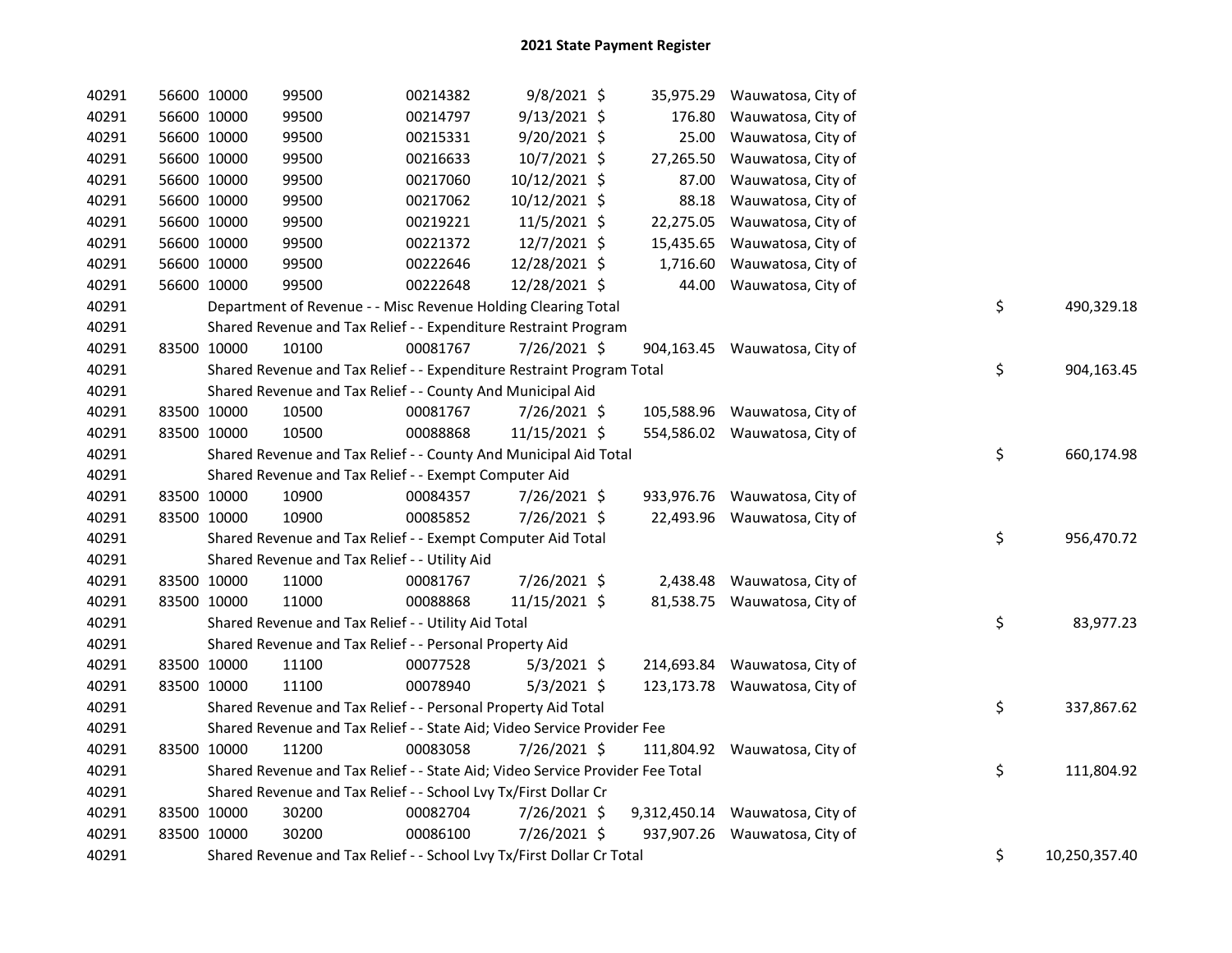## 2021 State Payment Register

| 40291       |                                                                 |             | Shared Revenue and Tax Relief - - Lottery & Gaming Credit |          |  |  |                                              |  |               |
|-------------|-----------------------------------------------------------------|-------------|-----------------------------------------------------------|----------|--|--|----------------------------------------------|--|---------------|
| 40291       |                                                                 | 83500 52100 | 36300                                                     | 00074583 |  |  | 3/22/2021 \$ 1,848,378.00 Wauwatosa, City of |  |               |
| 40291       | Shared Revenue and Tax Relief - - Lottery & Gaming Credit Total |             |                                                           |          |  |  |                                              |  | 1,848,378.00  |
| 40291 Total |                                                                 |             |                                                           |          |  |  |                                              |  | 19,935,530.71 |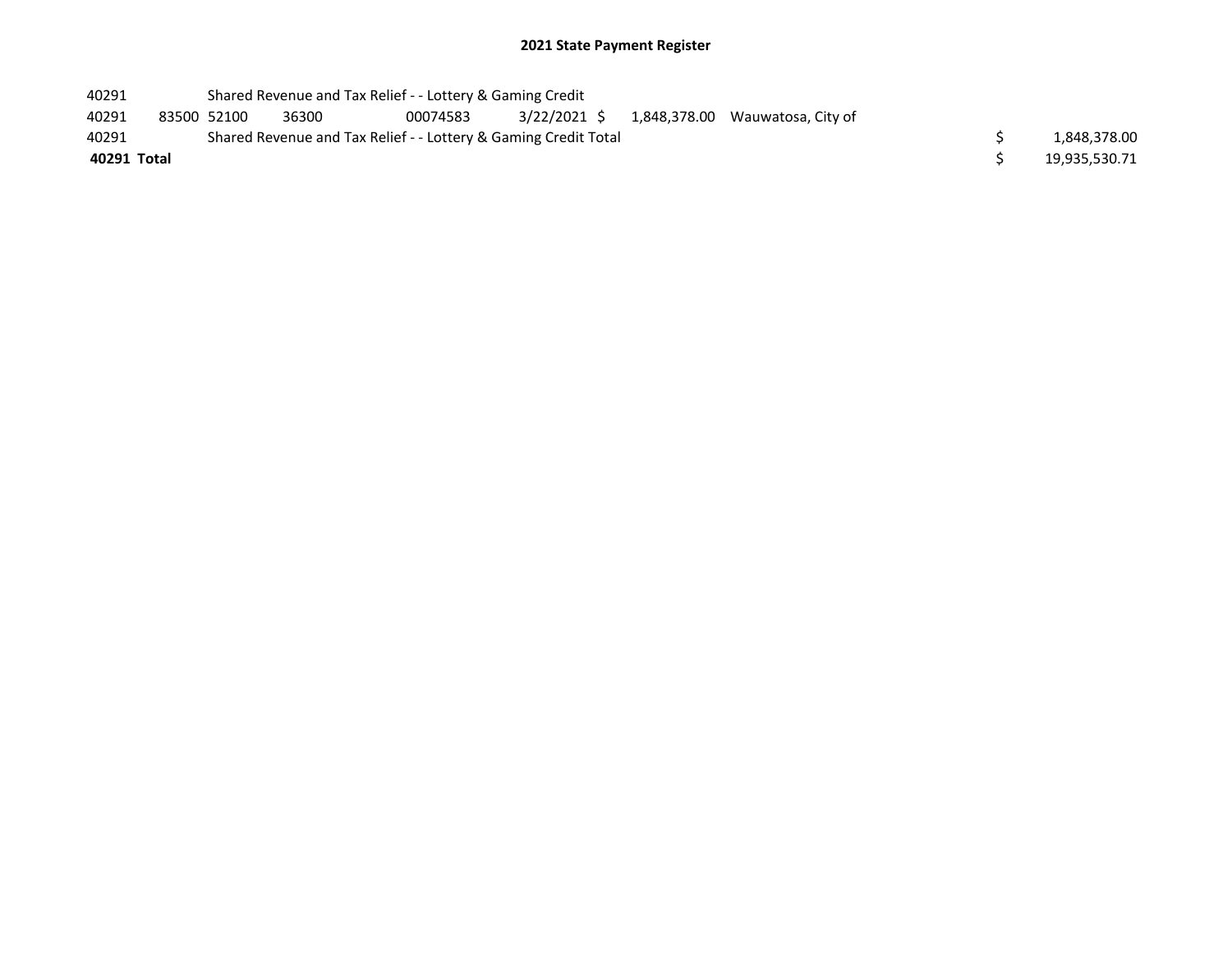| 40292 |             |             | Dept of Ag, Trade & Cons Protc - - Retail Petroleum                     |          |                |           |                                |    |            |
|-------|-------------|-------------|-------------------------------------------------------------------------|----------|----------------|-----------|--------------------------------|----|------------|
| 40292 |             | 11500 27200 | 16100                                                                   | 00065847 | 1/13/2021 \$   | 96.00     | West Allis, City of            |    |            |
| 40292 | 11500 27200 |             | 16100                                                                   | 00069396 | $5/17/2021$ \$ | 672.00    | West Allis, City of            |    |            |
| 40292 | 11500 27200 |             | 16100                                                                   | 00070845 | 7/13/2021 \$   | 576.00    | West Allis, City of            |    |            |
| 40292 | 11500 27200 |             | 16100                                                                   | 00070864 | 7/13/2021 \$   | 93.60     | West Allis, City of            |    |            |
| 40292 | 11500 27200 |             | 16100                                                                   | 00073771 | 10/13/2021 \$  |           | 96.00 West Allis, City of      |    |            |
| 40292 |             |             | Dept of Ag, Trade & Cons Protc - - Retail Petroleum Total               |          |                |           |                                | \$ | 1,533.60   |
| 40292 |             |             | Dept of Safety & Prof Services - - Safety And Building Operations       |          |                |           |                                |    |            |
| 40292 | 16500 10000 |             | 22100                                                                   | 00038679 | $1/20/2021$ \$ |           | 1,450.00 West Allis, City of   |    |            |
| 40292 |             | 16500 10000 | 22100                                                                   | 00038977 | $3/31/2021$ \$ | 2,200.00  | West Allis, City of            |    |            |
| 40292 |             | 16500 10000 | 22100                                                                   | 00039178 | 4/23/2021 \$   |           | 1,100.00 West Allis, City of   |    |            |
| 40292 | 16500 10000 |             | 22100                                                                   | 00039267 | $5/12/2021$ \$ |           | 3,500.00 West Allis, City of   |    |            |
| 40292 |             |             | Dept of Safety & Prof Services - - Safety And Building Operations Total |          |                |           |                                | \$ | 8,250.00   |
| 40292 |             |             | Dept of Safety & Prof Services - - Fire Dues Distribution               |          |                |           |                                |    |            |
| 40292 | 16500 10000 |             | 22500                                                                   | 00041242 | 7/15/2021 \$   |           | 186,659.29 West Allis, City of |    |            |
| 40292 |             |             | Dept of Safety & Prof Services - - Fire Dues Distribution Total         |          |                |           |                                | \$ | 186,659.29 |
| 40292 |             |             | State Fair Park - - State Fair Operations                               |          |                |           |                                |    |            |
| 40292 | 19000 15100 |             | 13200                                                                   | 00023306 | $3/5/2021$ \$  |           | 74.93 West Allis, City of      |    |            |
| 40292 |             | 19000 15100 | 13200                                                                   | 00023307 | 3/10/2021 \$   | 15,489.48 | West Allis, City of            |    |            |
| 40292 | 19000 15100 |             | 13200                                                                   | 00023308 | 3/10/2021 \$   | 11,023.48 | West Allis, City of            |    |            |
| 40292 | 19000 15100 |             | 13200                                                                   | 00023309 | 3/10/2021 \$   | 482.06    | West Allis, City of            |    |            |
| 40292 | 19000 15100 |             | 13200                                                                   | 00023310 | 3/10/2021 \$   | 13,752.10 | West Allis, City of            |    |            |
| 40292 | 19000 15100 |             | 13200                                                                   | 00023311 | $3/10/2021$ \$ | 92.20     | West Allis, City of            |    |            |
| 40292 | 19000 15100 |             | 13200                                                                   | 00023968 | $6/10/2021$ \$ | 11,475.84 | West Allis, City of            |    |            |
| 40292 | 19000 15100 |             | 13200                                                                   | 00023973 | $6/10/2021$ \$ | 111.17    | West Allis, City of            |    |            |
| 40292 | 19000 15100 |             | 13200                                                                   | 00023974 | $6/10/2021$ \$ | 482.87    | West Allis, City of            |    |            |
| 40292 | 19000 15100 |             | 13200                                                                   | 00023975 | $6/10/2021$ \$ | 5,435.15  | West Allis, City of            |    |            |
| 40292 | 19000 15100 |             | 13200                                                                   | 00023976 | $6/10/2021$ \$ | 67.07     | West Allis, City of            |    |            |
| 40292 | 19000 15100 |             | 13200                                                                   | 00023977 | $6/10/2021$ \$ | 12,459.90 | West Allis, City of            |    |            |
| 40292 | 19000 15100 |             | 13200                                                                   | 00024167 | $6/21/2021$ \$ | 51.00     | West Allis, City of            |    |            |
| 40292 | 19000 15100 |             | 13200                                                                   | 00025600 | $9/9/2021$ \$  | 7,147.67  | West Allis, City of            |    |            |
| 40292 | 19000 15100 |             | 13200                                                                   | 00025601 | $9/10/2021$ \$ | 67.07     | West Allis, City of            |    |            |
| 40292 | 19000 15100 |             | 13200                                                                   | 00025602 | 9/9/2021 \$    | 130.25    | West Allis, City of            |    |            |
| 40292 | 19000 15100 |             | 13200                                                                   | 00025603 | 9/9/2021 \$    |           | 1,473.36 West Allis, City of   |    |            |
| 40292 | 19000 15100 |             | 13200                                                                   | 00025604 | $9/9/2021$ \$  |           | 500.51 West Allis, City of     |    |            |
| 40292 | 19000 15100 |             | 13200                                                                   | 00025605 | $9/9/2021$ \$  |           | 1,239.06 West Allis, City of   |    |            |
| 40292 | 19000 15100 |             | 13200                                                                   | 00026006 | 10/7/2021 \$   |           | 15,166.95 West Allis, City of  |    |            |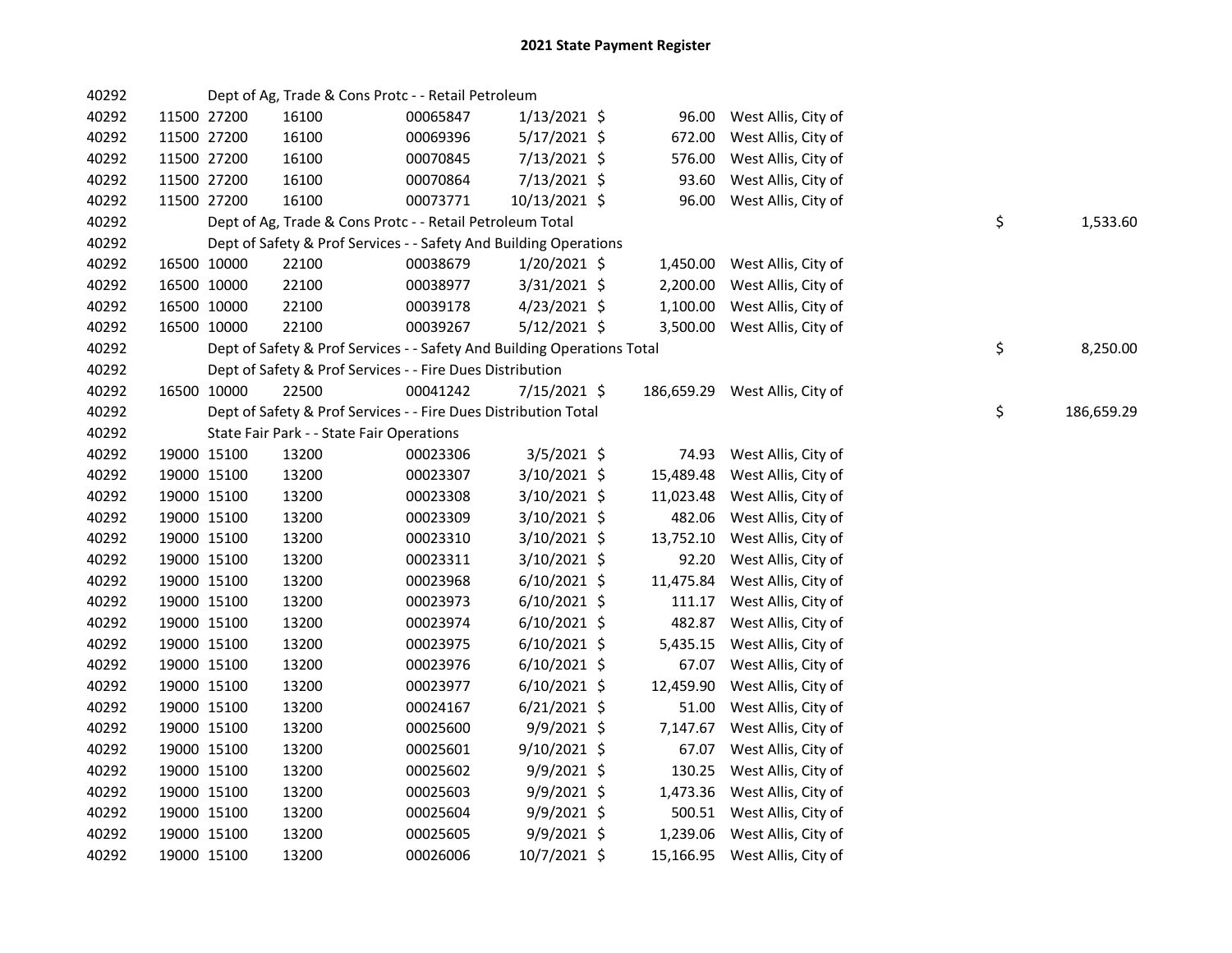| 40292 | 19000 15100 | 13200                                                              | 00026017 | 10/13/2021 \$  |           | 50,000.00 West Allis, City of  |    |            |
|-------|-------------|--------------------------------------------------------------------|----------|----------------|-----------|--------------------------------|----|------------|
| 40292 | 19000 15100 | 13200                                                              | 00026042 | 10/13/2021 \$  |           | 125,000.00 West Allis, City of |    |            |
| 40292 | 19000 15100 | 13200                                                              | 00026262 | 11/3/2021 \$   | 50,024.00 | West Allis, City of            |    |            |
| 40292 | 19000 15100 | 13200                                                              | 00026509 | 12/9/2021 \$   | 155.69    | West Allis, City of            |    |            |
| 40292 | 19000 15100 | 13200                                                              | 00026510 | 12/9/2021 \$   | 80.30     | West Allis, City of            |    |            |
| 40292 | 19000 15100 | 13200                                                              | 00026511 | 12/9/2021 \$   | 3,147.54  | West Allis, City of            |    |            |
| 40292 | 19000 15100 | 13200                                                              | 00026512 | 12/9/2021 \$   | 5,746.13  | West Allis, City of            |    |            |
| 40292 | 19000 15100 | 13200                                                              | 00026513 | 12/9/2021 \$   | 487.28    | West Allis, City of            |    |            |
| 40292 | 19000 15100 | 13200                                                              | 00026514 | 12/9/2021 \$   | 991.98    | West Allis, City of            |    |            |
| 40292 |             | State Fair Park - - State Fair Operations Total                    |          |                |           |                                | \$ | 332,355.04 |
| 40292 |             | Dept of Natural Resources - - Ea - Urban Nonpoint Source           |          |                |           |                                |    |            |
| 40292 | 37000 27400 | 65800                                                              | 00469795 | 3/25/2021 \$   |           | 12,681.98 West Allis, City of  |    |            |
| 40292 |             | Dept of Natural Resources - - Ea - Urban Nonpoint Source Total     |          |                |           |                                | \$ | 12,681.98  |
| 40292 |             | Dept of Natural Resources - - Fin Asst For Responsible Units       |          |                |           |                                |    |            |
| 40292 | 37000 27400 | 67000                                                              | 00483940 | $5/21/2021$ \$ |           | 239,122.38 West Allis, City of |    |            |
| 40292 |             | Dept of Natural Resources - - Fin Asst For Responsible Units Total |          |                |           |                                | \$ | 239,122.38 |
| 40292 |             | Dept of Natural Resources - - Recycling Consolidation Grants       |          |                |           |                                |    |            |
| 40292 | 37000 27400 | 67300                                                              | 00483940 | $5/21/2021$ \$ |           | 15,304.12 West Allis, City of  |    |            |
| 40292 |             | Dept of Natural Resources - - Recycling Consolidation Grants Total |          |                |           |                                | \$ | 15,304.12  |
| 40292 |             | WI Dept of Transportation - - Conn Hwy Aids St Fds                 |          |                |           |                                |    |            |
| 40292 | 39500 21100 | 16200                                                              | 00633585 | $1/4/2021$ \$  |           | 17,350.81 West Allis, City of  |    |            |
| 40292 | 39500 21100 | 16200                                                              | 00669192 | $4/5/2021$ \$  |           | 17,350.81 West Allis, City of  |    |            |
| 40292 | 39500 21100 | 16200                                                              | 00712680 | 7/6/2021 \$    |           | 17,350.81 West Allis, City of  |    |            |
| 40292 | 39500 21100 | 16200                                                              | 00753239 | 10/4/2021 \$   |           | 17,350.84 West Allis, City of  |    |            |
| 40292 |             | WI Dept of Transportation - - Conn Hwy Aids St Fds Total           |          |                |           |                                | \$ | 69,403.27  |
| 40292 |             | WI Dept of Transportation - - Hwy Sfty Loc Aid Ffd                 |          |                |           |                                |    |            |
| 40292 | 39500 21100 | 18500                                                              | 00704107 | $6/9/2021$ \$  |           | 4,450.16 West Allis, City of   |    |            |
| 40292 | 39500 21100 | 18500                                                              | 00709627 | $6/22/2021$ \$ |           | 4,461.51 West Allis, City of   |    |            |
| 40292 | 39500 21100 | 18500                                                              | 00726155 | 7/28/2021 \$   |           | 3,978.39 West Allis, City of   |    |            |
| 40292 | 39500 21100 | 18500                                                              | 00737471 | 8/24/2021 \$   |           | 5,324.91 West Allis, City of   |    |            |
| 40292 | 39500 21100 | 18500                                                              | 00737472 | 8/24/2021 \$   |           | 7,574.37 West Allis, City of   |    |            |
| 40292 | 39500 21100 | 18500                                                              | 00749326 | $9/22/2021$ \$ |           | 1,336.47 West Allis, City of   |    |            |
| 40292 | 39500 21100 | 18500                                                              | 00749327 | $9/22/2021$ \$ |           | 2,978.38 West Allis, City of   |    |            |
| 40292 | 39500 21100 | 18500                                                              | 00765055 | 10/22/2021 \$  |           | 4,768.41 West Allis, City of   |    |            |
| 40292 | 39500 21100 | 18500                                                              | 00778901 | $12/1/2021$ \$ |           | 4,195.37 West Allis, City of   |    |            |
| 40292 |             | WI Dept of Transportation - - Hwy Sfty Loc Aid Ffd Total           |          |                |           |                                | \$ | 39,067.97  |
| 40292 |             | WI Dept of Transportation - - Trns Aids To Mnc.-Sf                 |          |                |           |                                |    |            |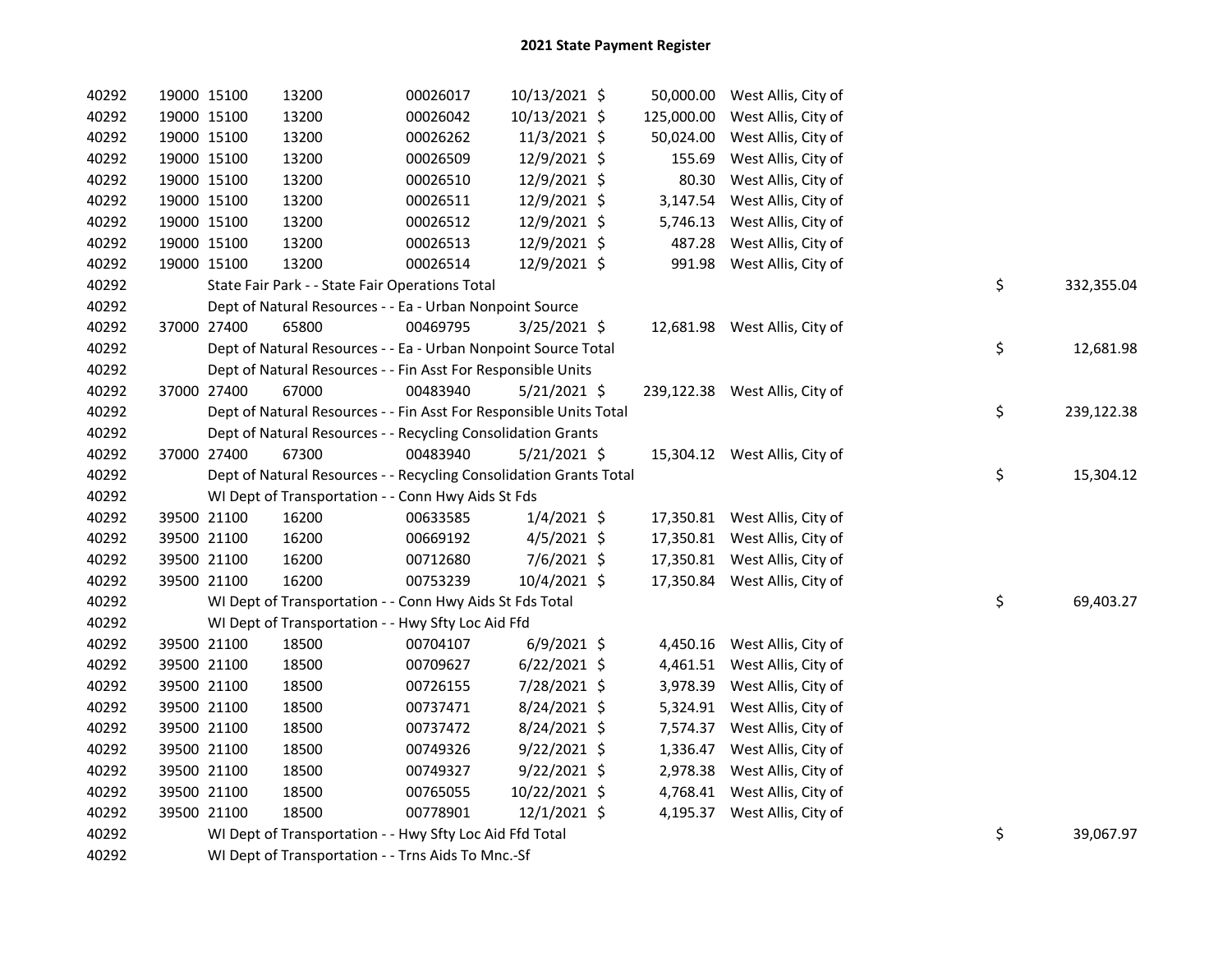| 40292 | 39500 21100 | 19100                                                                           | 00632691  | $1/4/2021$ \$  |            | 625,346.11 West Allis, City of |    |              |
|-------|-------------|---------------------------------------------------------------------------------|-----------|----------------|------------|--------------------------------|----|--------------|
| 40292 | 39500 21100 | 19100                                                                           | 00668298  | 4/5/2021 \$    |            | 625,346.11 West Allis, City of |    |              |
| 40292 | 39500 21100 | 19100                                                                           | 00711786  | 7/6/2021 \$    |            | 625,346.11 West Allis, City of |    |              |
| 40292 | 39500 21100 | 19100                                                                           | 00752345  | 10/4/2021 \$   |            | 625,346.14 West Allis, City of |    |              |
| 40292 |             | WI Dept of Transportation - - Trns Aids To Mnc.-Sf Total                        |           |                |            |                                | \$ | 2,501,384.47 |
| 40292 |             | WI Dept of Transportation - - Dept Mgt & Oper St Fd                             |           |                |            |                                |    |              |
| 40292 | 39500 21100 | 46100                                                                           | 00663050  | 3/9/2021 \$    |            | 2,701.77 West Allis, City of   |    |              |
| 40292 | 39500 21100 | 46100                                                                           | 00702385  | $6/3/2021$ \$  |            | 2,703.32 West Allis, City of   |    |              |
| 40292 | 39500 21100 | 46100                                                                           | 00707269  | $6/16/2021$ \$ | 1,318.63   | West Allis, City of            |    |              |
| 40292 | 39500 21100 | 46100                                                                           | 00743818  | 9/7/2021 \$    | 2,775.74   | West Allis, City of            |    |              |
| 40292 | 39500 21100 | 46100                                                                           | 00781014  | 12/6/2021 \$   |            | 2,820.26 West Allis, City of   |    |              |
| 40292 |             | WI Dept of Transportation - - Dept Mgt & Oper St Fd Total                       |           |                |            |                                | \$ | 12,319.72    |
| 40292 |             | Department of Health Services - - State/Federal Aids                            |           |                |            |                                |    |              |
| 40292 | 43500 10000 | 00000                                                                           | 92106     | $1/4/2021$ \$  |            | 12,012.00 West Allis, City of  |    |              |
| 40292 | 43500 10000 | 00000                                                                           | 92107     | $2/1/2021$ \$  | 138,453.00 | West Allis, City of            |    |              |
| 40292 | 43500 10000 | 00000                                                                           | 92108     | $3/1/2021$ \$  | 295,295.00 | West Allis, City of            |    |              |
| 40292 | 43500 10000 | 00000                                                                           | 92109     | $4/1/2021$ \$  | 202,995.00 | West Allis, City of            |    |              |
| 40292 | 43500 10000 | 00000                                                                           | 92110     | $5/3/2021$ \$  | 884.00     | West Allis, City of            |    |              |
| 40292 | 43500 10000 | 00000                                                                           | 92111     | $6/1/2021$ \$  | 245,866.00 | West Allis, City of            |    |              |
| 40292 | 43500 10000 | 00000                                                                           | 92200     | $7/1/2021$ \$  | 106,034.00 | West Allis, City of            |    |              |
| 40292 | 43500 10000 | 00000                                                                           | 92201     | $8/2/2021$ \$  | 87,681.00  | West Allis, City of            |    |              |
| 40292 | 43500 10000 | 00000                                                                           | 92202     | $9/1/2021$ \$  | 125,854.00 | West Allis, City of            |    |              |
| 40292 | 43500 10000 | 00000                                                                           | 92204     | $10/1/2021$ \$ | 98,312.00  | West Allis, City of            |    |              |
| 40292 | 43500 10000 | 00000                                                                           | 92207     | $12/1/2021$ \$ |            | 158,357.00 West Allis, City of |    |              |
| 40292 |             | Department of Health Services - - State/Federal Aids Total                      |           |                |            |                                | \$ | 1,471,743.00 |
| 40292 |             | Department of Health Services - - Prepaid Medical Transport Reimbursement       |           |                |            |                                |    |              |
| 40292 | 43500 10000 | 16300                                                                           | AMBULANCE | 11/15/2021 \$  |            | 97,472.30 West Allis, City of  |    |              |
| 40292 |             | Department of Health Services - - Prepaid Medical Transport Reimbursement Total |           |                |            |                                | \$ | 97,472.30    |
| 40292 |             | Department of Justice - - Law Enforcement Officer Supplement                    |           |                |            |                                |    |              |
| 40292 | 45500 10000 | 21100                                                                           | 00094035  | $2/5/2021$ \$  |            | 36,115.51 West Allis, City of  |    |              |
| 40292 | 45500 10000 | 21100                                                                           | 00094251  | $2/9/2021$ \$  |            | 28,005.60 West Allis, City of  |    |              |
| 40292 | 45500 10000 | 21100                                                                           | 00098513  | $5/27/2021$ \$ |            | 26,290.16 West Allis, City of  |    |              |
| 40292 | 45500 10000 | 21100                                                                           | 00101282  | $8/27/2021$ \$ |            | 28,915.20 West Allis, City of  |    |              |
| 40292 | 45500 10000 | 21100                                                                           | 00104552  | 11/5/2021 \$   |            | 38,553.60 West Allis, City of  |    |              |
| 40292 |             | Department of Justice - - Law Enforcement Officer Supplement Total              |           |                |            |                                | \$ | 157,880.07   |
| 40292 |             | Department of Justice - - Law Enforcement Train, Local                          |           |                |            |                                |    |              |
| 40292 | 45500 10000 | 23100                                                                           | 00105966  | 11/26/2021 \$  |            | 18,560.00 West Allis, City of  |    |              |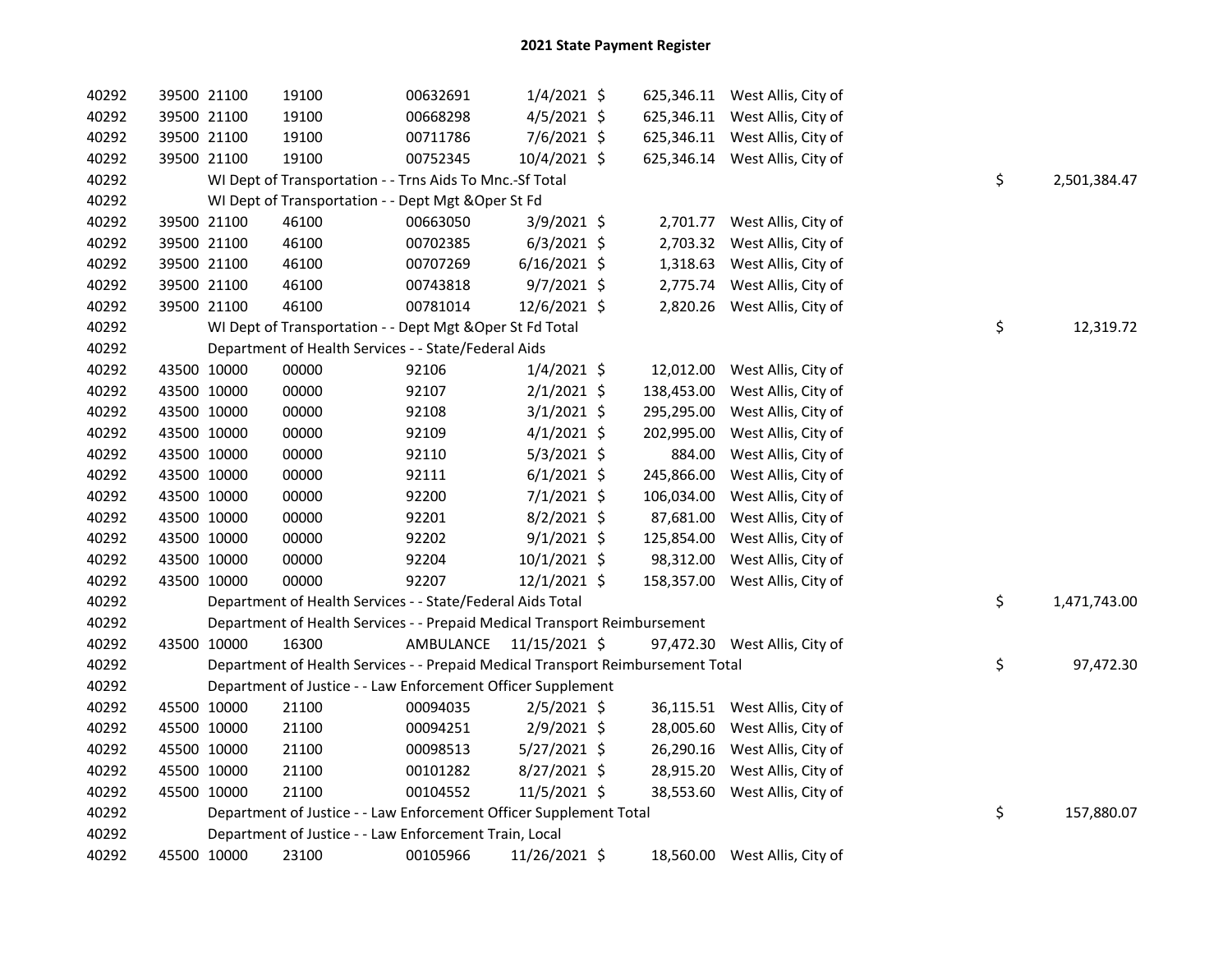| 40292 |             | Department of Justice - - Law Enforcement Train, Local Total |          |                |           |                               | \$ | 18,560.00 |
|-------|-------------|--------------------------------------------------------------|----------|----------------|-----------|-------------------------------|----|-----------|
| 40292 |             | Department of Justice - - Awards For Victims Of Crimes       |          |                |           |                               |    |           |
| 40292 | 45500 10000 | 50200                                                        | 00094223 | $2/8/2021$ \$  |           | 1,292.90 West Allis, City of  |    |           |
| 40292 |             | Department of Justice - - Awards For Victims Of Crimes Total |          |                |           |                               | \$ | 1,292.90  |
| 40292 |             | Department of Revenue - - Misc Revenue Holding Clearing      |          |                |           |                               |    |           |
| 40292 | 56600 10000 | 99500                                                        | 00188900 | $1/8/2021$ \$  | 18,618.40 | West Allis, City of           |    |           |
| 40292 | 56600 10000 | 99500                                                        | 00189174 | $1/11/2021$ \$ | 318.38    | West Allis, City of           |    |           |
| 40292 | 56600 10000 | 99500                                                        | 00189674 | $1/19/2021$ \$ | 1,932.20  | West Allis, City of           |    |           |
| 40292 | 56600 10000 | 99500                                                        | 00190060 | $1/25/2021$ \$ | 98.80     | West Allis, City of           |    |           |
| 40292 | 56600 10000 | 99500                                                        | 00190471 | $2/1/2021$ \$  | 2,231.91  | West Allis, City of           |    |           |
| 40292 | 56600 10000 | 99500                                                        | 00190968 | $2/5/2021$ \$  | 26,400.37 | West Allis, City of           |    |           |
| 40292 | 56600 10000 | 99500                                                        | 00191244 | 2/8/2021 \$    | 277.68    | West Allis, City of           |    |           |
| 40292 | 56600 10000 | 99500                                                        | 00191635 | 2/16/2021 \$   | 351.00    | West Allis, City of           |    |           |
| 40292 | 56600 10000 | 99500                                                        | 00192013 | 2/22/2021 \$   | 309.00    | West Allis, City of           |    |           |
| 40292 | 56600 10000 | 99500                                                        | 00192014 | 2/22/2021 \$   | 152.25    | West Allis, City of           |    |           |
| 40292 | 56600 10000 | 99500                                                        | 00192016 | 2/22/2021 \$   | 508.70    | West Allis, City of           |    |           |
| 40292 | 56600 10000 | 99500                                                        | 00192728 | $3/1/2021$ \$  |           | 1,587.41 West Allis, City of  |    |           |
| 40292 | 56600 10000 | 99500                                                        | 00192740 | $3/1/2021$ \$  |           | 28,412.20 West Allis, City of |    |           |
| 40292 | 56600 10000 | 99500                                                        | 00192742 | $3/1/2021$ \$  |           | 960.00 West Allis, City of    |    |           |
| 40292 | 56600 10000 | 99500                                                        | 00192754 | $3/1/2021$ \$  | 21,830.33 | West Allis, City of           |    |           |
| 40292 | 56600 10000 | 99500                                                        | 00192756 | $3/1/2021$ \$  | 11,843.87 | West Allis, City of           |    |           |
| 40292 | 56600 10000 | 99500                                                        | 00193574 | $3/5/2021$ \$  | 88,316.96 | West Allis, City of           |    |           |
| 40292 | 56600 10000 | 99500                                                        | 00194169 | 3/8/2021 \$    | 6,938.38  | West Allis, City of           |    |           |
| 40292 | 56600 10000 | 99500                                                        | 00194179 | 3/8/2021 \$    | 4,053.55  | West Allis, City of           |    |           |
| 40292 | 56600 10000 | 99500                                                        | 00194181 | $3/8/2021$ \$  | 2,051.63  | West Allis, City of           |    |           |
| 40292 | 56600 10000 | 99500                                                        | 00195009 | 3/15/2021 \$   | 502.00    | West Allis, City of           |    |           |
| 40292 | 56600 10000 | 99500                                                        | 00195021 | $3/15/2021$ \$ | 11,987.22 | West Allis, City of           |    |           |
| 40292 | 56600 10000 | 99500                                                        | 00195022 | $3/15/2021$ \$ | 661.00    | West Allis, City of           |    |           |
| 40292 | 56600 10000 | 99500                                                        | 00195032 | $3/15/2021$ \$ |           | 4,319.02 West Allis, City of  |    |           |
| 40292 | 56600 10000 | 99500                                                        | 00195034 | $3/15/2021$ \$ | 2,742.26  | West Allis, City of           |    |           |
| 40292 | 56600 10000 | 99500                                                        | 00195856 | 3/22/2021 \$   | 10,443.80 | West Allis, City of           |    |           |
| 40292 | 56600 10000 | 99500                                                        | 00195857 | $3/22/2021$ \$ | 98.10     | West Allis, City of           |    |           |
| 40292 | 56600 10000 | 99500                                                        | 00195867 | 3/22/2021 \$   | 5,278.66  | West Allis, City of           |    |           |
| 40292 | 56600 10000 | 99500                                                        | 00195869 | $3/22/2021$ \$ |           | 2,983.64 West Allis, City of  |    |           |
| 40292 | 56600 10000 | 99500                                                        | 00196534 | 3/29/2021 \$   |           | 6,755.46 West Allis, City of  |    |           |
| 40292 | 56600 10000 | 99500                                                        | 00196535 | 3/29/2021 \$   |           | 480.00 West Allis, City of    |    |           |
| 40292 | 56600 10000 | 99500                                                        | 00196544 | 3/29/2021 \$   |           | 3,242.44 West Allis, City of  |    |           |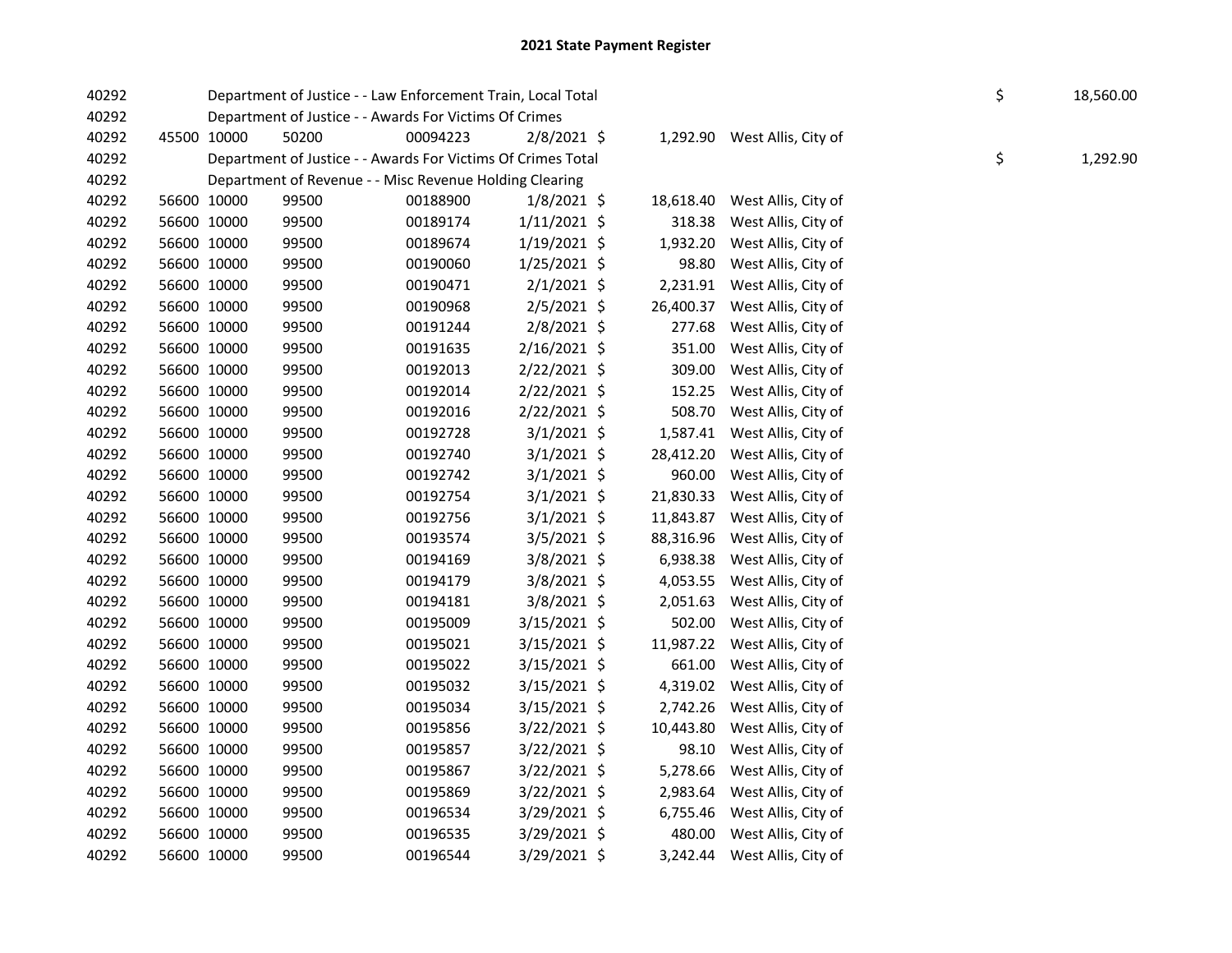| 40292 | 56600 10000 | 99500 | 00196546 | 3/29/2021 \$  | 2,062.98  | West Allis, City of |
|-------|-------------|-------|----------|---------------|-----------|---------------------|
| 40292 | 56600 10000 | 99500 | 00197273 | 4/5/2021 \$   | 5,506.90  | West Allis, City of |
| 40292 | 56600 10000 | 99500 | 00197274 | 4/5/2021 \$   | 1,263.15  | West Allis, City of |
| 40292 | 56600 10000 | 99500 | 00197284 | 4/5/2021 \$   | 3,430.77  | West Allis, City of |
| 40292 | 56600 10000 | 99500 | 00197286 | 4/5/2021 \$   | 4,005.32  | West Allis, City of |
| 40292 | 56600 10000 | 99500 | 00197853 | 4/7/2021 \$   | 98,077.57 | West Allis, City of |
| 40292 | 56600 10000 | 99500 | 00198476 | 4/12/2021 \$  | 25.00     | West Allis, City of |
| 40292 | 56600 10000 | 99500 | 00198486 | 4/12/2021 \$  | 3,717.26  | West Allis, City of |
| 40292 | 56600 10000 | 99500 | 00198494 | 4/12/2021 \$  | 4,272.77  | West Allis, City of |
| 40292 | 56600 10000 | 99500 | 00198495 | 4/12/2021 \$  | 2,065.00  | West Allis, City of |
| 40292 | 56600 10000 | 99500 | 00199217 | 4/20/2021 \$  | 9,811.03  | West Allis, City of |
| 40292 | 56600 10000 | 99500 | 00199218 | 4/20/2021 \$  | 694.60    | West Allis, City of |
| 40292 | 56600 10000 | 99500 | 00199228 | 4/20/2021 \$  | 1,387.00  | West Allis, City of |
| 40292 | 56600 10000 | 99500 | 00199230 | 4/20/2021 \$  | 713.13    | West Allis, City of |
| 40292 | 56600 10000 | 99500 | 00199856 | 4/26/2021 \$  | 7,167.92  | West Allis, City of |
| 40292 | 56600 10000 | 99500 | 00199868 | 4/26/2021 \$  | 879.28    | West Allis, City of |
| 40292 | 56600 10000 | 99500 | 00199870 | 4/26/2021 \$  | 1,694.60  | West Allis, City of |
| 40292 | 56600 10000 | 99500 | 00200447 | 5/3/2021 \$   | 383.00    | West Allis, City of |
| 40292 | 56600 10000 | 99500 | 00200456 | 5/3/2021 \$   | 5,203.76  | West Allis, City of |
| 40292 | 56600 10000 | 99500 | 00200463 | 5/3/2021 \$   | 3,628.63  | West Allis, City of |
| 40292 | 56600 10000 | 99500 | 00200465 | 5/3/2021 \$   | 1,215.00  | West Allis, City of |
| 40292 | 56600 10000 | 99500 | 00201220 | 5/7/2021 \$   | 57,422.75 | West Allis, City of |
| 40292 | 56600 10000 | 99500 | 00201652 | 5/10/2021 \$  | 3,849.90  | West Allis, City of |
| 40292 | 56600 10000 | 99500 | 00201653 | 5/10/2021 \$  | 551.64    | West Allis, City of |
| 40292 | 56600 10000 | 99500 | 00201660 | 5/10/2021 \$  | 1,485.22  | West Allis, City of |
| 40292 | 56600 10000 | 99500 | 00201662 | 5/10/2021 \$  | 2,590.00  | West Allis, City of |
| 40292 | 56600 10000 | 99500 | 00202289 | 5/17/2021 \$  | 4,716.62  | West Allis, City of |
| 40292 | 56600 10000 | 99500 | 00202298 | 5/17/2021 \$  | 2,261.99  | West Allis, City of |
| 40292 | 56600 10000 | 99500 | 00202301 | 5/17/2021 \$  | 2,106.00  | West Allis, City of |
| 40292 | 56600 10000 | 99500 | 00202999 | 5/24/2021 \$  | 1,564.00  | West Allis, City of |
| 40292 | 56600 10000 | 99500 | 00203009 | 5/24/2021 \$  | 11,067.12 | West Allis, City of |
| 40292 | 56600 10000 | 99500 | 00203010 | 5/24/2021 \$  | 415.00    | West Allis, City of |
| 40292 | 56600 10000 | 99500 | 00203020 | 5/24/2021 \$  | 2,941.03  | West Allis, City of |
| 40292 | 56600 10000 | 99500 | 00203022 | 5/24/2021 \$  | 2,703.42  | West Allis, City of |
| 40292 | 56600 10000 | 99500 | 00203715 | $6/1/2021$ \$ | 5,011.70  | West Allis, City of |
| 40292 | 56600 10000 | 99500 | 00203724 | $6/1/2021$ \$ | 2,040.59  | West Allis, City of |
| 40292 | 56600 10000 | 99500 | 00203726 | $6/1/2021$ \$ | 2,678.79  | West Allis, City of |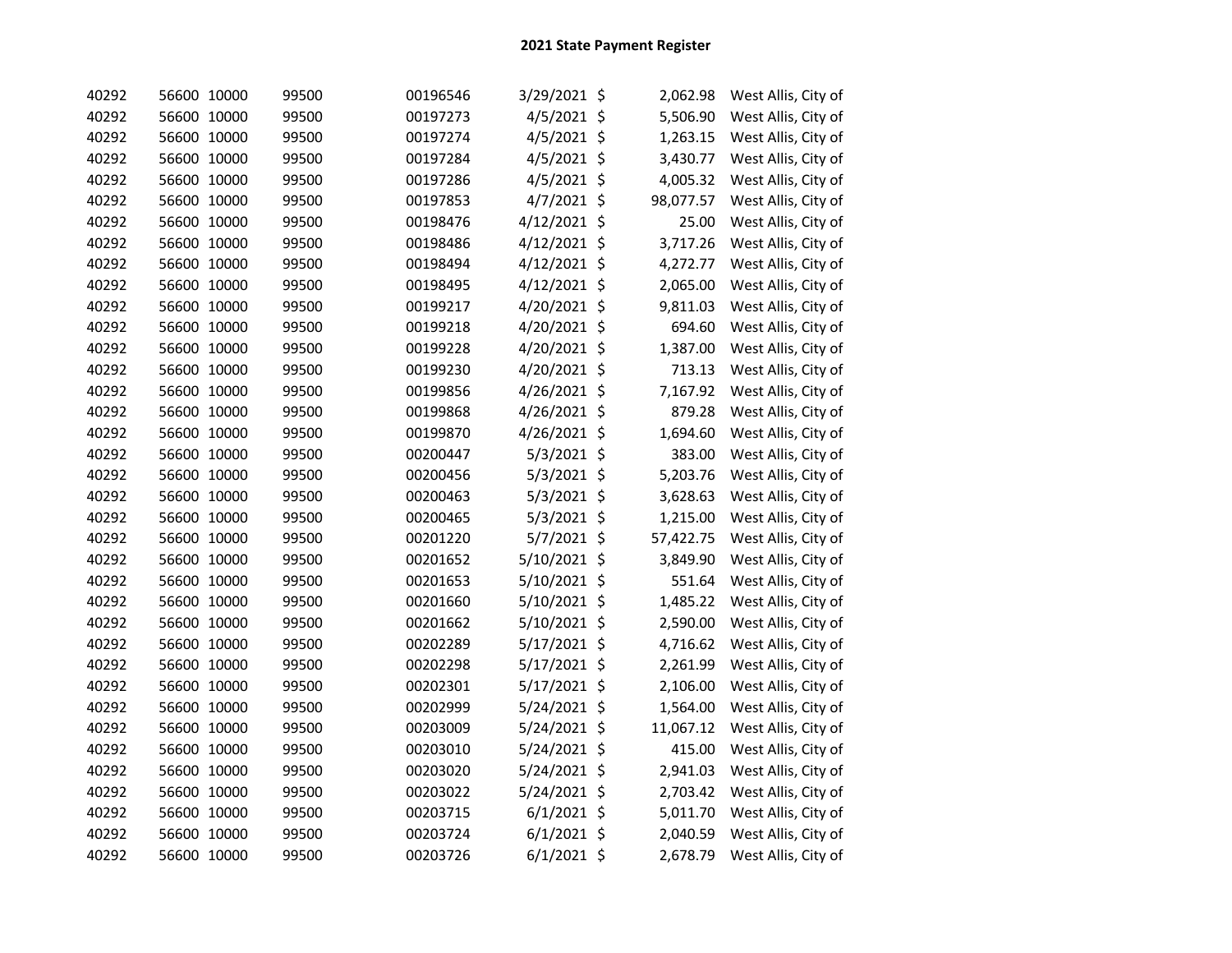| 40292 | 56600 10000 | 99500 | 00204445 | $6/7/2021$ \$  | 55,191.76 | West Allis, City of |
|-------|-------------|-------|----------|----------------|-----------|---------------------|
| 40292 | 56600 10000 | 99500 | 00204788 | 6/7/2021 \$    | 863.45    | West Allis, City of |
| 40292 | 56600 10000 | 99500 | 00204792 | $6/7/2021$ \$  | 124.00    | West Allis, City of |
| 40292 | 56600 10000 | 99500 | 00204793 | $6/7/2021$ \$  | 295.00    | West Allis, City of |
| 40292 | 56600 10000 | 99500 | 00205382 | $6/14/2021$ \$ | 1,560.16  | West Allis, City of |
| 40292 | 56600 10000 | 99500 | 00205389 | $6/14/2021$ \$ | 984.06    | West Allis, City of |
| 40292 | 56600 10000 | 99500 | 00205391 | $6/14/2021$ \$ | 622.01    | West Allis, City of |
| 40292 | 56600 10000 | 99500 | 00205880 | $6/21/2021$ \$ | 674.38    | West Allis, City of |
| 40292 | 56600 10000 | 99500 | 00205885 | $6/21/2021$ \$ | 286.40    | West Allis, City of |
| 40292 | 56600 10000 | 99500 | 00205887 | $6/21/2021$ \$ | 400.00    | West Allis, City of |
| 40292 | 56600 10000 | 99500 | 00208104 | 6/28/2021 \$   | 1,170.94  | West Allis, City of |
| 40292 | 56600 10000 | 99500 | 00208109 | 6/28/2021 \$   | 777.03    | West Allis, City of |
| 40292 | 56600 10000 | 99500 | 00208110 | 6/28/2021 \$   | 302.80    | West Allis, City of |
| 40292 | 56600 10000 | 99500 | 00208543 | 7/6/2021 \$    | 2,372.76  | West Allis, City of |
| 40292 | 56600 10000 | 99500 | 00208550 | 7/6/2021 \$    | 240.60    | West Allis, City of |
| 40292 | 56600 10000 | 99500 | 00208551 | 7/6/2021 \$    | 423.68    | West Allis, City of |
| 40292 | 56600 10000 | 99500 | 00209022 | 7/8/2021 \$    | 47,899.85 | West Allis, City of |
| 40292 | 56600 10000 | 99500 | 00209410 | 7/12/2021 \$   | 149.62    | West Allis, City of |
| 40292 | 56600 10000 | 99500 | 00209415 | 7/12/2021 \$   | 1,135.96  | West Allis, City of |
| 40292 | 56600 10000 | 99500 | 00209419 | 7/12/2021 \$   | 1,713.40  | West Allis, City of |
| 40292 | 56600 10000 | 99500 | 00209421 | 7/12/2021 \$   | 180.00    | West Allis, City of |
| 40292 | 56600 10000 | 99500 | 00210201 | 7/19/2021 \$   | 287.83    | West Allis, City of |
| 40292 | 56600 10000 | 99500 | 00210208 | 7/19/2021 \$   | 1,888.00  | West Allis, City of |
| 40292 | 56600 10000 | 99500 | 00210210 | 7/19/2021 \$   | 1,251.39  | West Allis, City of |
| 40292 | 56600 10000 | 99500 | 00210821 | 7/26/2021 \$   | 448.63    | West Allis, City of |
| 40292 | 56600 10000 | 99500 | 00210827 | 7/26/2021 \$   | 202.00    | West Allis, City of |
| 40292 | 56600 10000 | 99500 | 00210828 | 7/26/2021 \$   | 700.00    | West Allis, City of |
| 40292 | 56600 10000 | 99500 | 00211769 | 8/6/2021 \$    | 31,115.70 | West Allis, City of |
| 40292 | 56600 10000 | 99500 | 00212153 | 8/9/2021 \$    | 2,162.42  | West Allis, City of |
| 40292 | 56600 10000 | 99500 | 00212159 | 8/9/2021 \$    | 1,275.97  | West Allis, City of |
| 40292 | 56600 10000 | 99500 | 00212160 | 8/9/2021 \$    | 620.00    | West Allis, City of |
| 40292 | 56600 10000 | 99500 | 00212667 | 8/16/2021 \$   | 39.00     | West Allis, City of |
| 40292 | 56600 10000 | 99500 | 00212671 | 8/16/2021 \$   | 626.00    | West Allis, City of |
| 40292 | 56600 10000 | 99500 | 00212672 | 8/16/2021 \$   | 70.00     | West Allis, City of |
| 40292 | 56600 10000 | 99500 | 00213142 | 8/23/2021 \$   | 513.52    | West Allis, City of |
| 40292 | 56600 10000 | 99500 | 00213144 | 8/23/2021 \$   | 860.03    | West Allis, City of |
| 40292 | 56600 10000 | 99500 | 00213145 | 8/23/2021 \$   | 450.00    | West Allis, City of |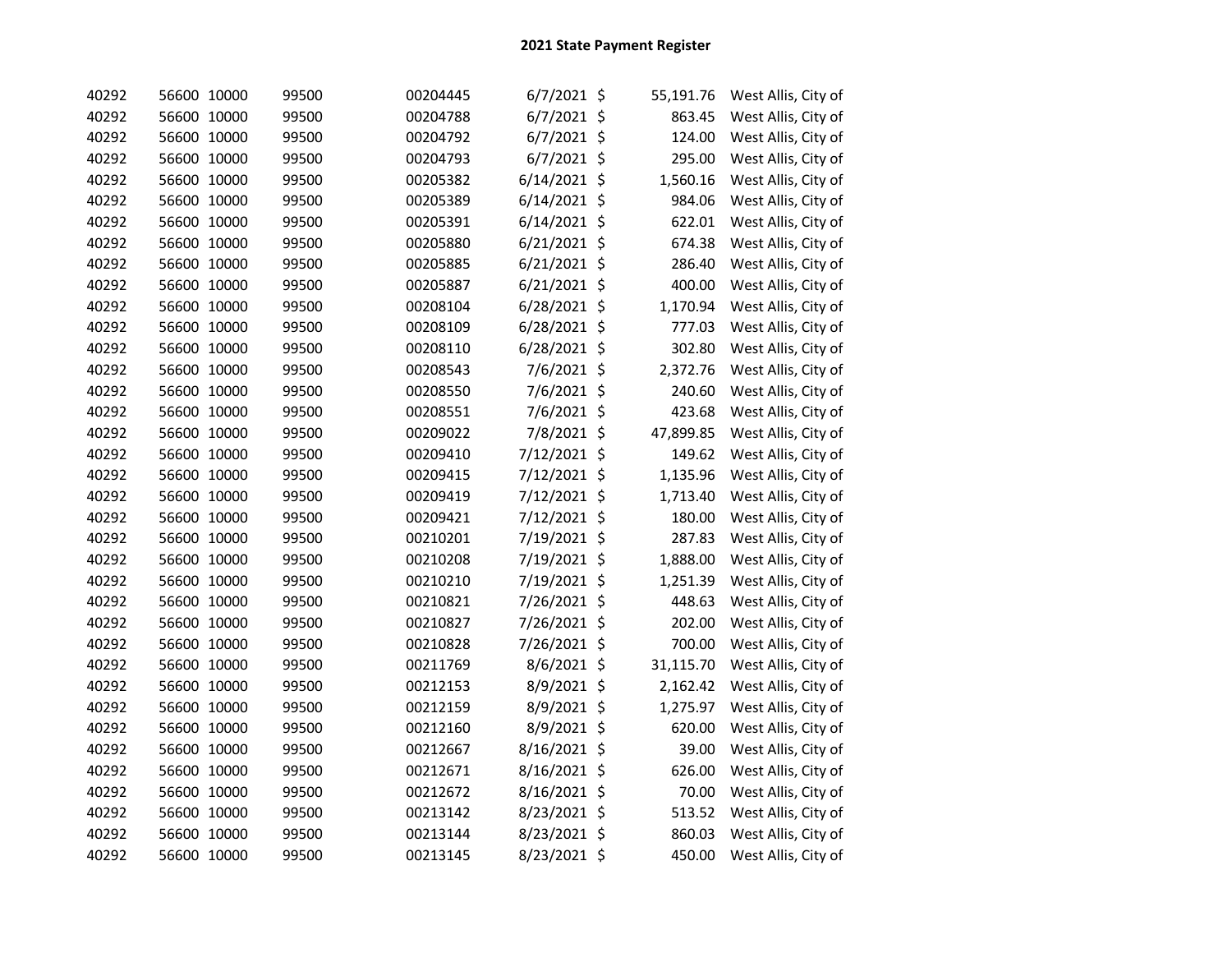| 40292 | 56600 10000 |             | 99500                                                                 | 00213567 | 8/30/2021 \$   |           | 403.97 West Allis, City of       |    |              |
|-------|-------------|-------------|-----------------------------------------------------------------------|----------|----------------|-----------|----------------------------------|----|--------------|
| 40292 | 56600 10000 |             | 99500                                                                 | 00213568 | 8/30/2021 \$   | 180.00    | West Allis, City of              |    |              |
| 40292 | 56600 10000 |             | 99500                                                                 | 00214012 | $9/7/2021$ \$  | 241.49    | West Allis, City of              |    |              |
| 40292 | 56600 10000 |             | 99500                                                                 | 00214013 | $9/7/2021$ \$  | 60.00     | West Allis, City of              |    |              |
| 40292 | 56600 10000 |             | 99500                                                                 | 00214380 | 9/8/2021 \$    | 42,178.02 | West Allis, City of              |    |              |
| 40292 | 56600 10000 |             | 99500                                                                 | 00215330 | 9/20/2021 \$   | 398.05    | West Allis, City of              |    |              |
| 40292 | 56600 10000 |             | 99500                                                                 | 00215694 | $9/27/2021$ \$ | 88.80     | West Allis, City of              |    |              |
| 40292 |             | 56600 10000 | 99500                                                                 | 00216137 | 10/4/2021 \$   | 853.62    | West Allis, City of              |    |              |
| 40292 |             | 56600 10000 | 99500                                                                 | 00216141 | 10/4/2021 \$   | 424.42    | West Allis, City of              |    |              |
| 40292 |             | 56600 10000 | 99500                                                                 | 00216632 | $10/7/2021$ \$ | 36,356.88 | West Allis, City of              |    |              |
| 40292 |             | 56600 10000 | 99500                                                                 | 00217061 | 10/12/2021 \$  | 301.60    | West Allis, City of              |    |              |
| 40292 |             | 56600 10000 | 99500                                                                 | 00217063 | 10/12/2021 \$  | 100.00    | West Allis, City of              |    |              |
| 40292 |             | 56600 10000 | 99500                                                                 | 00217499 | 10/18/2021 \$  | 72.00     | West Allis, City of              |    |              |
| 40292 |             | 56600 10000 | 99500                                                                 | 00218120 | 10/25/2021 \$  | 1,805.72  | West Allis, City of              |    |              |
| 40292 | 56600 10000 |             | 99500                                                                 | 00218616 | $11/1/2021$ \$ | 33.52     | West Allis, City of              |    |              |
| 40292 |             | 56600 10000 | 99500                                                                 | 00218617 | $11/1/2021$ \$ | 130.00    | West Allis, City of              |    |              |
| 40292 |             | 56600 10000 | 99500                                                                 | 00219220 | 11/5/2021 \$   | 23,993.34 | West Allis, City of              |    |              |
| 40292 | 56600 10000 |             | 99500                                                                 | 00220004 | 11/16/2021 \$  | 1,595.00  | West Allis, City of              |    |              |
| 40292 | 56600 10000 |             | 99500                                                                 | 00220375 | 11/22/2021 \$  | 222.80    | West Allis, City of              |    |              |
| 40292 | 56600 10000 |             | 99500                                                                 | 00221051 | 12/6/2021 \$   | 120.00    | West Allis, City of              |    |              |
| 40292 | 56600 10000 |             | 99500                                                                 | 00221371 | 12/7/2021 \$   | 22,580.83 | West Allis, City of              |    |              |
| 40292 | 56600 10000 |             | 99500                                                                 | 00221844 | 12/13/2021 \$  | 222.80    | West Allis, City of              |    |              |
| 40292 | 56600 10000 |             | 99500                                                                 | 00222245 | 12/20/2021 \$  | 1,098.67  | West Allis, City of              |    |              |
| 40292 | 56600 10000 |             | 99500                                                                 | 00222246 | 12/20/2021 \$  | 219.20    | West Allis, City of              |    |              |
| 40292 |             | 56600 10000 | 99500                                                                 | 00222647 | 12/28/2021 \$  | 24.00     | West Allis, City of              |    |              |
| 40292 |             |             | Department of Revenue - - Misc Revenue Holding Clearing Total         |          |                |           |                                  | \$ | 820,880.14   |
| 40292 |             |             | Shared Revenue and Tax Relief - - Expenditure Restraint Program       |          |                |           |                                  |    |              |
| 40292 | 83500 10000 |             | 10100                                                                 | 00081768 | 7/26/2021 \$   |           | 1,589,006.42 West Allis, City of |    |              |
| 40292 |             |             | Shared Revenue and Tax Relief - - Expenditure Restraint Program Total |          |                |           |                                  | \$ | 1,589,006.42 |
| 40292 |             |             | Shared Revenue and Tax Relief - - County And Municipal Aid            |          |                |           |                                  |    |              |
| 40292 | 83500 10000 |             | 10500                                                                 | 00081768 | 7/26/2021 \$   |           | 1,062,124.05 West Allis, City of |    |              |
| 40292 | 83500 10000 |             | 10500                                                                 | 00088869 | 11/15/2021 \$  |           | 5,921,230.67 West Allis, City of |    |              |
| 40292 |             |             | Shared Revenue and Tax Relief - - County And Municipal Aid Total      |          |                |           |                                  | \$ | 6,983,354.72 |
| 40292 |             |             | Shared Revenue and Tax Relief - - Exempt Computer Aid                 |          |                |           |                                  |    |              |
| 40292 | 83500 10000 |             | 10900                                                                 | 00084358 | 7/26/2021 \$   |           | 181,943.54 West Allis, City of   |    |              |
| 40292 | 83500 10000 |             | 10900                                                                 | 00085853 | 7/26/2021 \$   |           | 601,109.76 West Allis, City of   |    |              |
| 40292 |             |             | Shared Revenue and Tax Relief - - Exempt Computer Aid Total           |          |                |           |                                  | \$ | 783,053.30   |